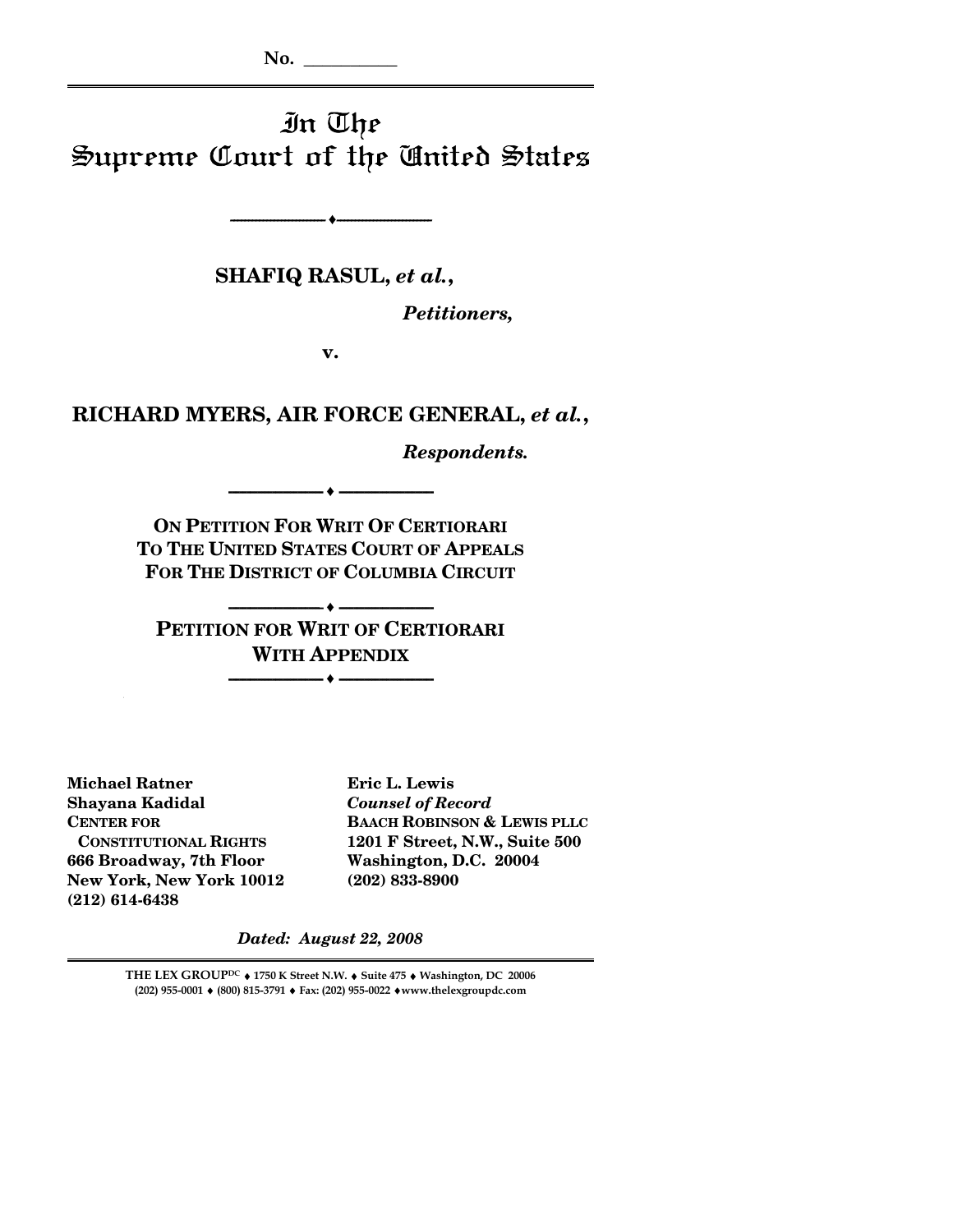#### **QUESTIONS PRESENTED**

- 1. Whether the Court of Appeals erred in holding that petitioners' claim for religious abuse and humiliation at Guantánamo was not actionable under the Religious Freedom Restoration Act, 42 U.S.C. § 2000bb, *et seq*., because they are not "persons"?
- 2. Whether the Court of Appeals erred in holding that petitioners lack the right under the Constitution not to be tortured or, alternatively, that respondents are entitled to qualified immunity because petitioners' right not to be tortured was not "clearly established" at the time of their detention?
- 3. Whether the Court of Appeals erred in holding that the ordering of torture by the Secretary of Defense and senior military officers was within the scope of their employment?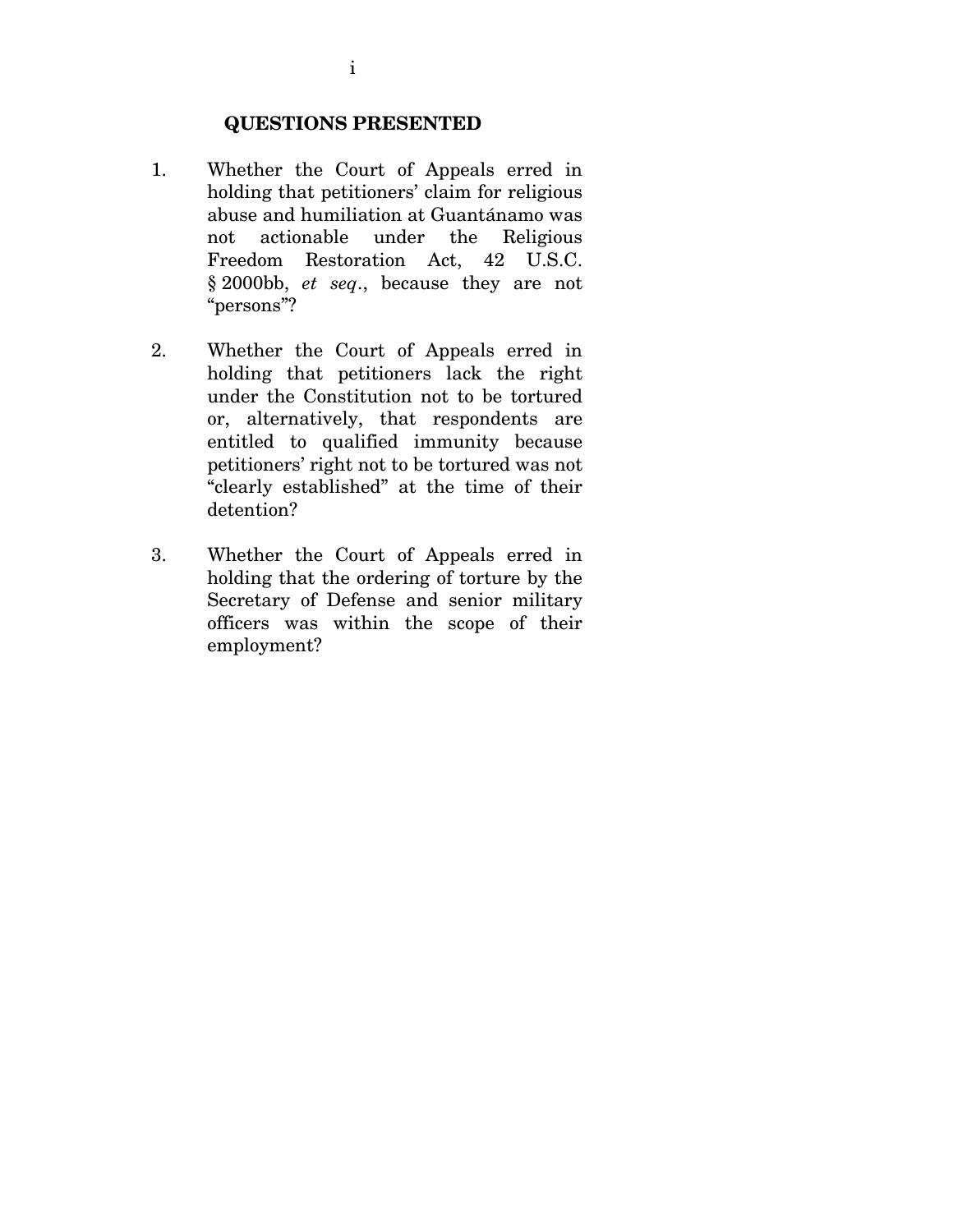### **PARTIES TO THE PROCEEDING**

1. Petitioners:

Shafiq Rasul Asif Iqbal Rhuhel Ahmed Jamal Al-Harith

2. Respondents:

Former Secretary of Defense Donald Rumsfeld Air Force General Richard Myers Army Major General Geoffrey Miller Army General James T. Hill Army Major General Michael E. Dunlavey Army Brigadier General Jay Hood Marine Brigadier General Michael Lehnert Army Colonel Nelson J. Cannon Army Colonel Terry Carrico Army Lieutenant Colonel William Cline Army Lieutenant Colonel Diane Beaver

3. Intervenors:

None

4. Amici:

The following Amici presented their views to the Court of Appeals:

The National Institute of Military Justice, Brigadier General (Ret.) David M. Brahms,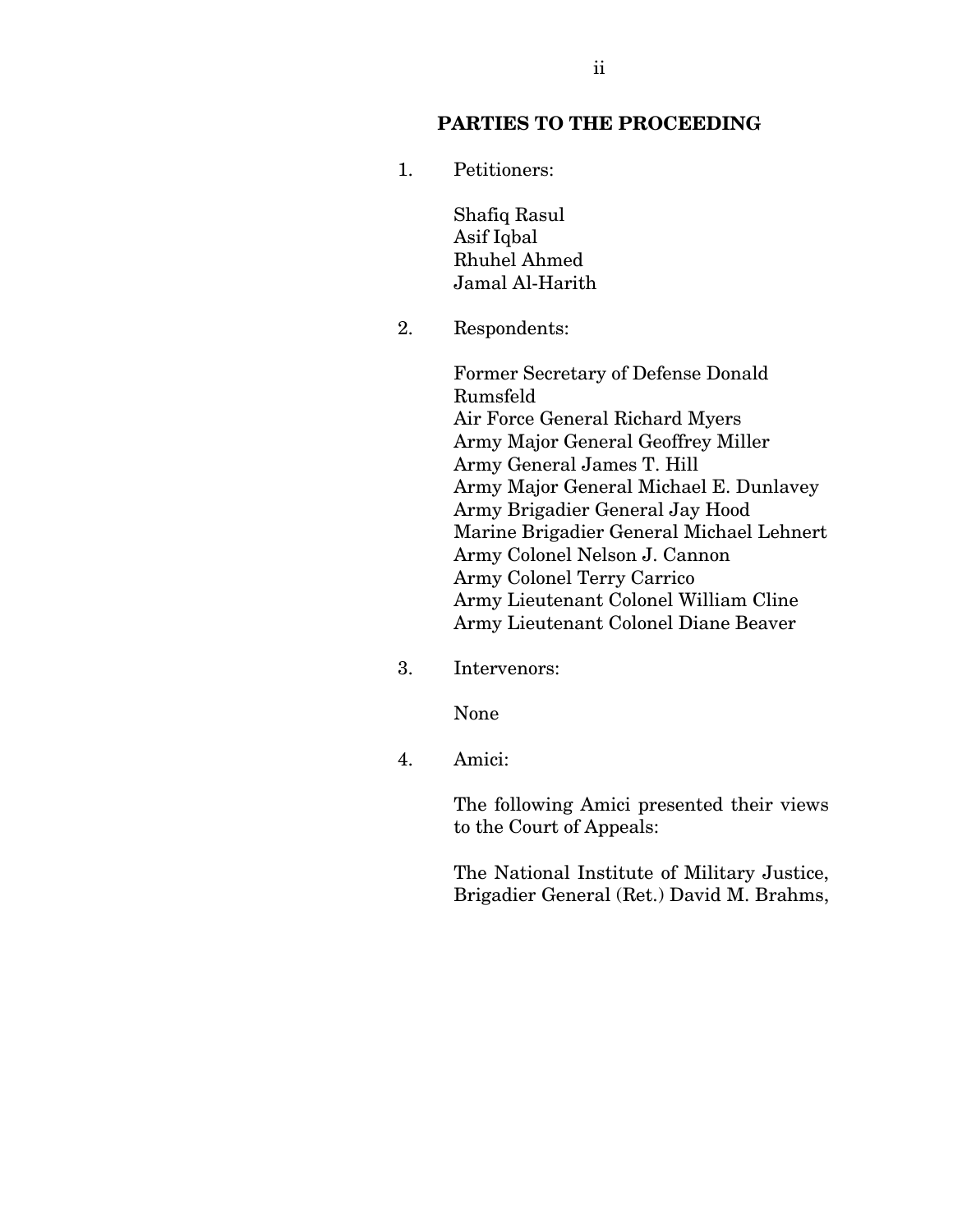Lieutenant Commander (Ret.) Eugene R. Fidell, Commander (Ret.) David Glazier, Elizabeth L. Hillman, Jonathan Lurie, and Diane Mazur.

Susan Benesch, Lenni B. Benson, Christopher L. Blakesley, Arturo J. Carlllo, Roger S. Clark, Marjorie Cohn, Rhonda Copelon, Angela B. Cornell, Constance de la Vega, Martin Flaherty, Hurst Hannum, Dina Haynes, Deena Hurwitz, Ian Johnstone, Daniel Kanstroom, Bert Lockwood, Beth Lyon, Jenny S. Martinez, Carlin Myer, Noah Benjamin Novogrodsky, Jamie O'Connell, Jordan J. Faust, Naomi Roht-Arriaza, Meg Satterthwaite, Ron Slye, Beth Van Schaack, David Weissbrodt, and Ellen Yaroshefsky, The Center for Justice and Accountability, Human Rights Watch, the Allard K. Lowenstein International Human Rights Clinic, and Physicians for Human Rights.

The Baptist Joint Committee for Religious Liberty, the National Association of Evangelicals, the National Council of Churches, the American Jewish Committee, the Stated Clerk of the General Assembly of the Presbyterian Church (U.S.A.), the General Conference of Seventh-Day Adventists, and the United States Conference of Catholic Bishops.

Charles Carpenter, Judith Brown Chomsky, George M. Clarke III, Jerry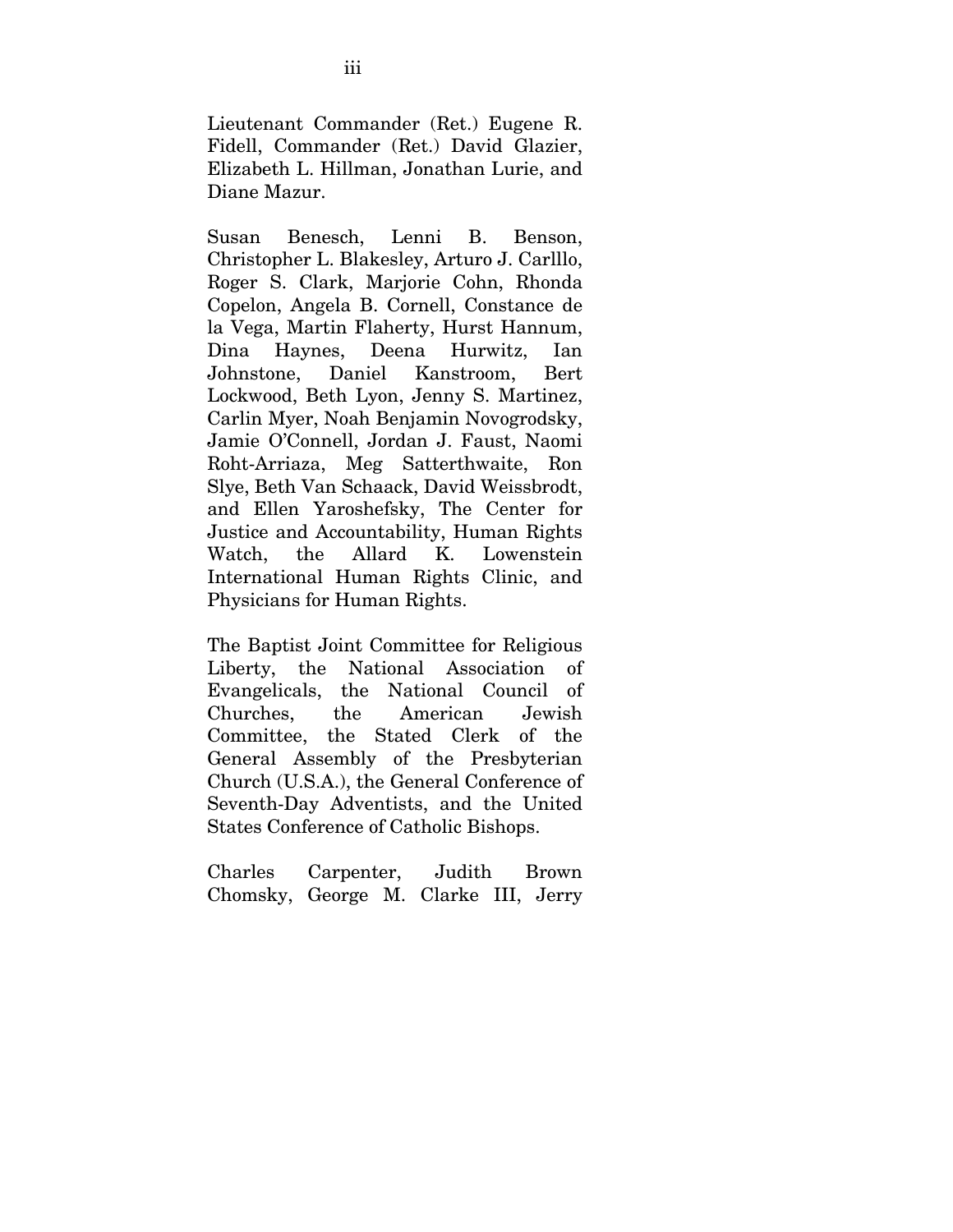Cohen, Joshua Colangelo-Bryan, George Daly, Jeffrey Davis, Josh Denbeaux, Mark Denbeaux, Stuart Eisenberg, Elizabeth P. Gilson, Candace Gorman, Eldon Greenberg, C. Clark Hodgson, Jr., Gaillard T. Hunt, Christopher Karagheuzoff, Ramzi Kassem, Samuel C. Kauffman, Ellen Lubell, Howard J. Manchel, Louis Marjon, Edwin S. Matthews, Brian J. Neff, Kit A. Pierson, Noah H. Rashkind, Martha Rayner, Marjorie M. Smith, Clive Stafford Smith, Mark S. Sullivan, Doris Tennant, Robert C. Weaver, Angela C. Vigil, Reprieve, CagePrisoners, and James Yee.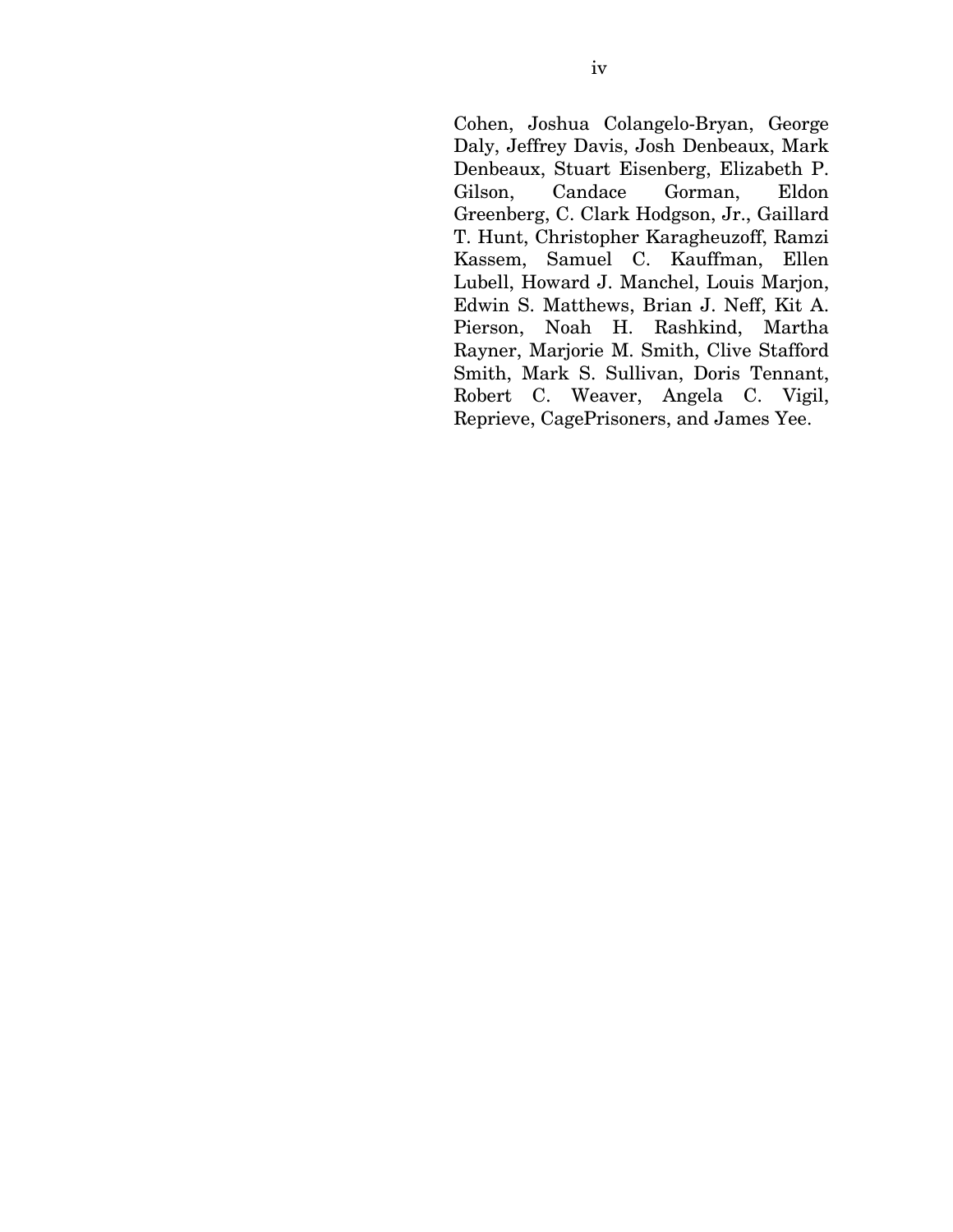# **CORPORATE DISCLOSURE STATEMENT**

There are no parents or subsidiaries whose disclosure is required under Rule 29.6.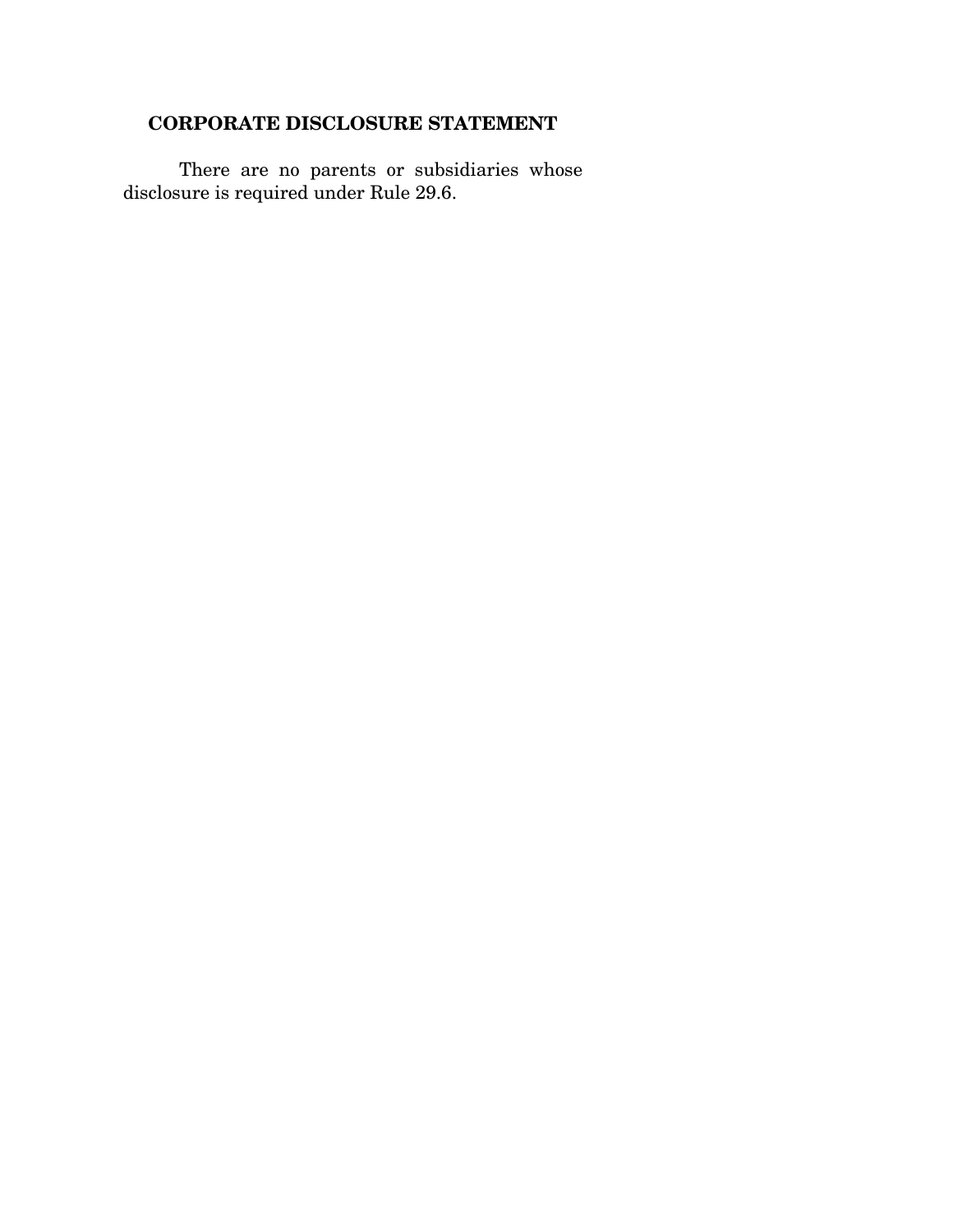# **TABLE OF CONTENTS**

|                               | PARTIES TO THE PROCEEDING ii        |  |  |  |
|-------------------------------|-------------------------------------|--|--|--|
|                               | CORPORATE DISCLOSURE STATEMENT v    |  |  |  |
|                               |                                     |  |  |  |
|                               |                                     |  |  |  |
|                               | PETITION FOR WRIT OF CERTIORARI  1  |  |  |  |
|                               |                                     |  |  |  |
|                               | STATEMENT OF BASIS FOR              |  |  |  |
| CONSTITUTIONAL PROVISIONS AND |                                     |  |  |  |
|                               |                                     |  |  |  |
| I.                            | The Claims: Religious Abuse And     |  |  |  |
| II.                           |                                     |  |  |  |
| III.                          | Decisions Of The District Court 10  |  |  |  |
| IV.                           | Decision Of The Court Of Appeals 12 |  |  |  |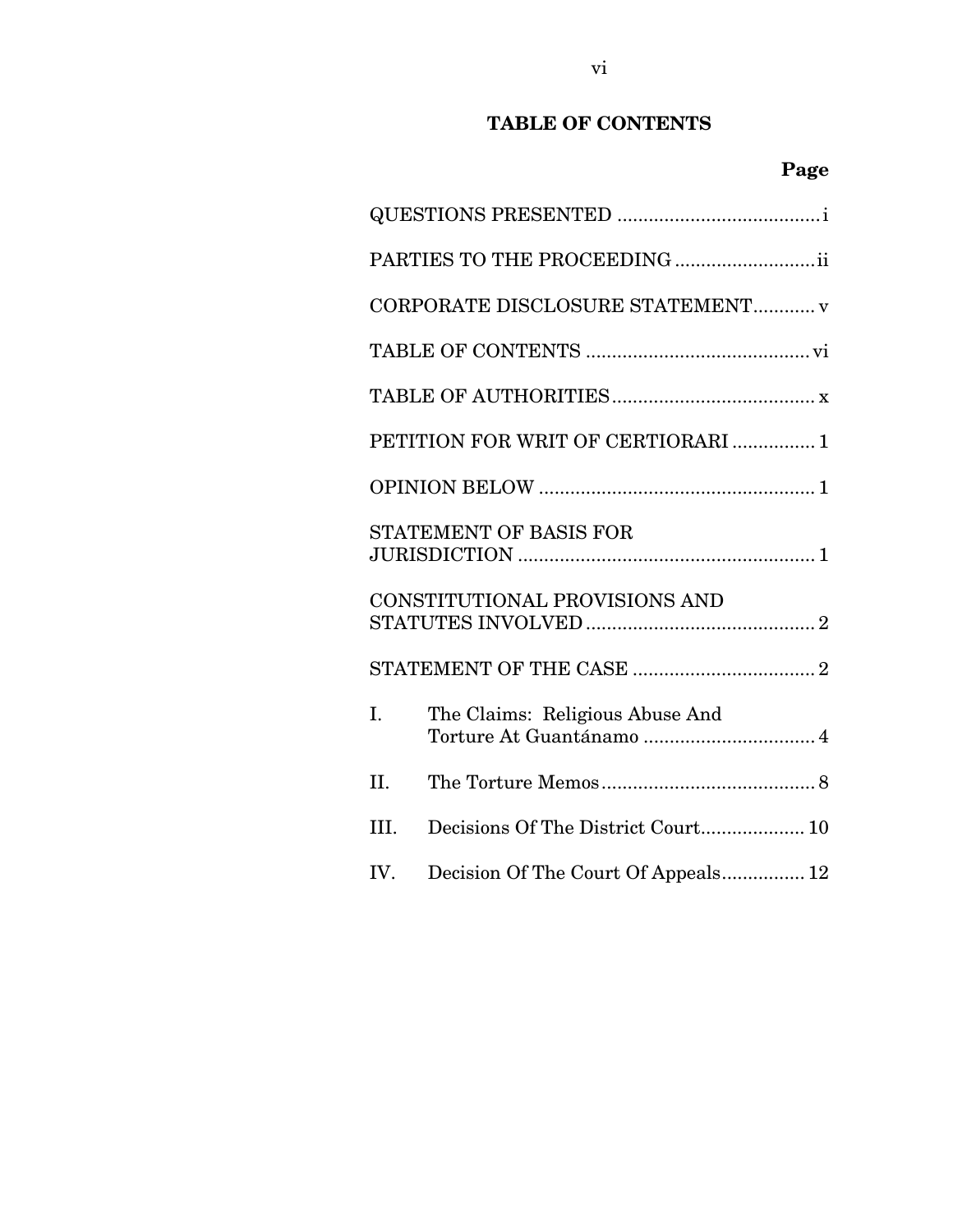### REASONS FOR GRANTING THE PETITION.......15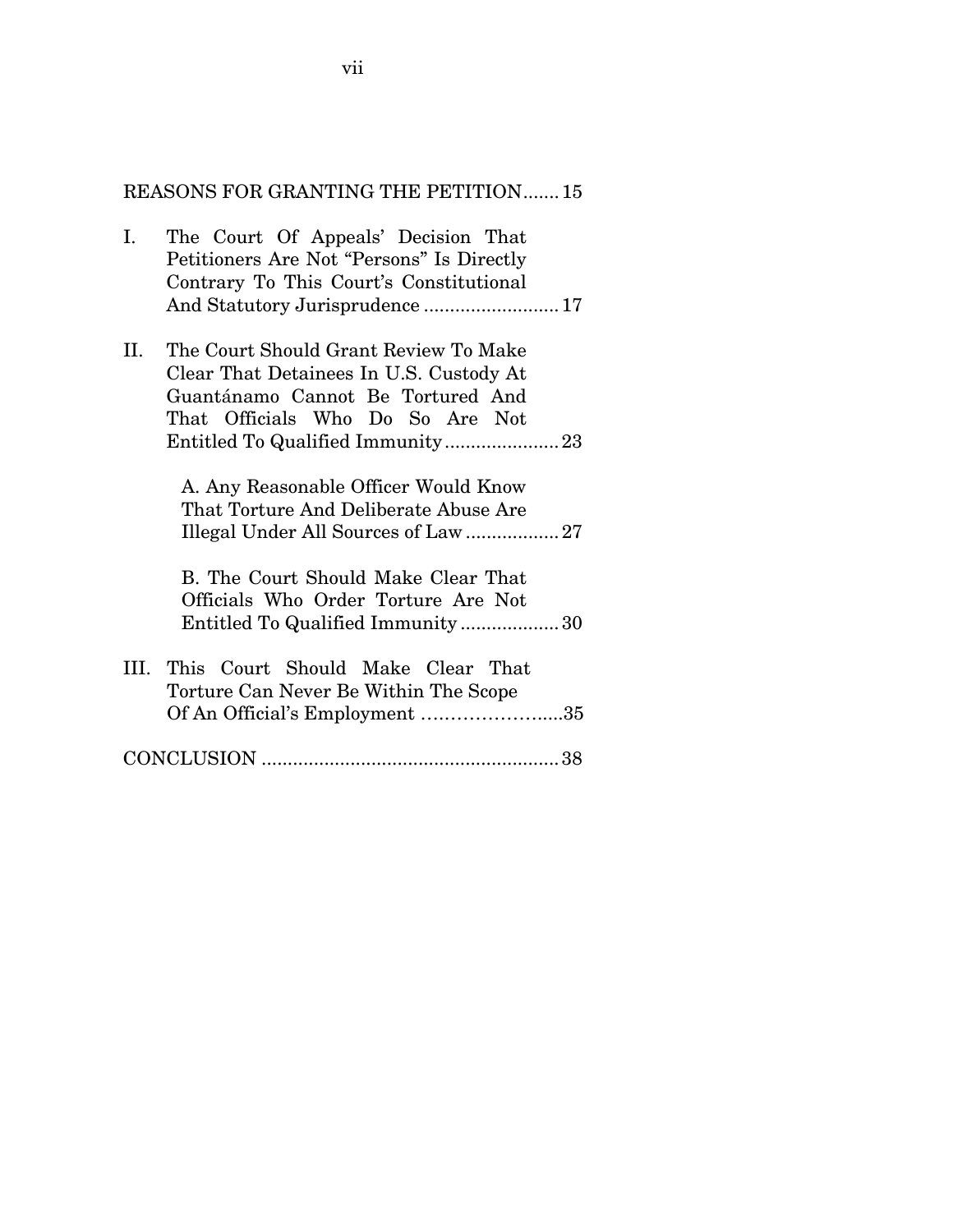# APPENDICES

| <b>APPENDIX A (Judgment of the United States Court</b><br>of Appeals for the District of Columbia Circuit,                                 |
|--------------------------------------------------------------------------------------------------------------------------------------------|
|                                                                                                                                            |
| APPENDIX B (Opinion of the United States Court of<br>Appeals for the District of Columbia Circuit,                                         |
| APPENDIX C (Judgment of the United States<br>District Court for the District of Columbia,                                                  |
| APPENDIX D (Order of the United States District<br>Court for the District of Columbia,                                                     |
| <b>APPENDIX E (Order and Memorandum Opinion</b><br>of the United States District Court for the                                             |
| <b>APPENDIX F (Order and Memorandum Opinion</b><br>of the United States District Court for the<br>District of Columbia, Feb. 6, 2006) 100a |
| APPENDIX G (Orders of the United States Court<br>of Appeals for the District of Columbia Circuit,                                          |
| APPENDIX H (Letter to Eric L. Lewis from<br>William K. Suter, June 2, 2008)150a                                                            |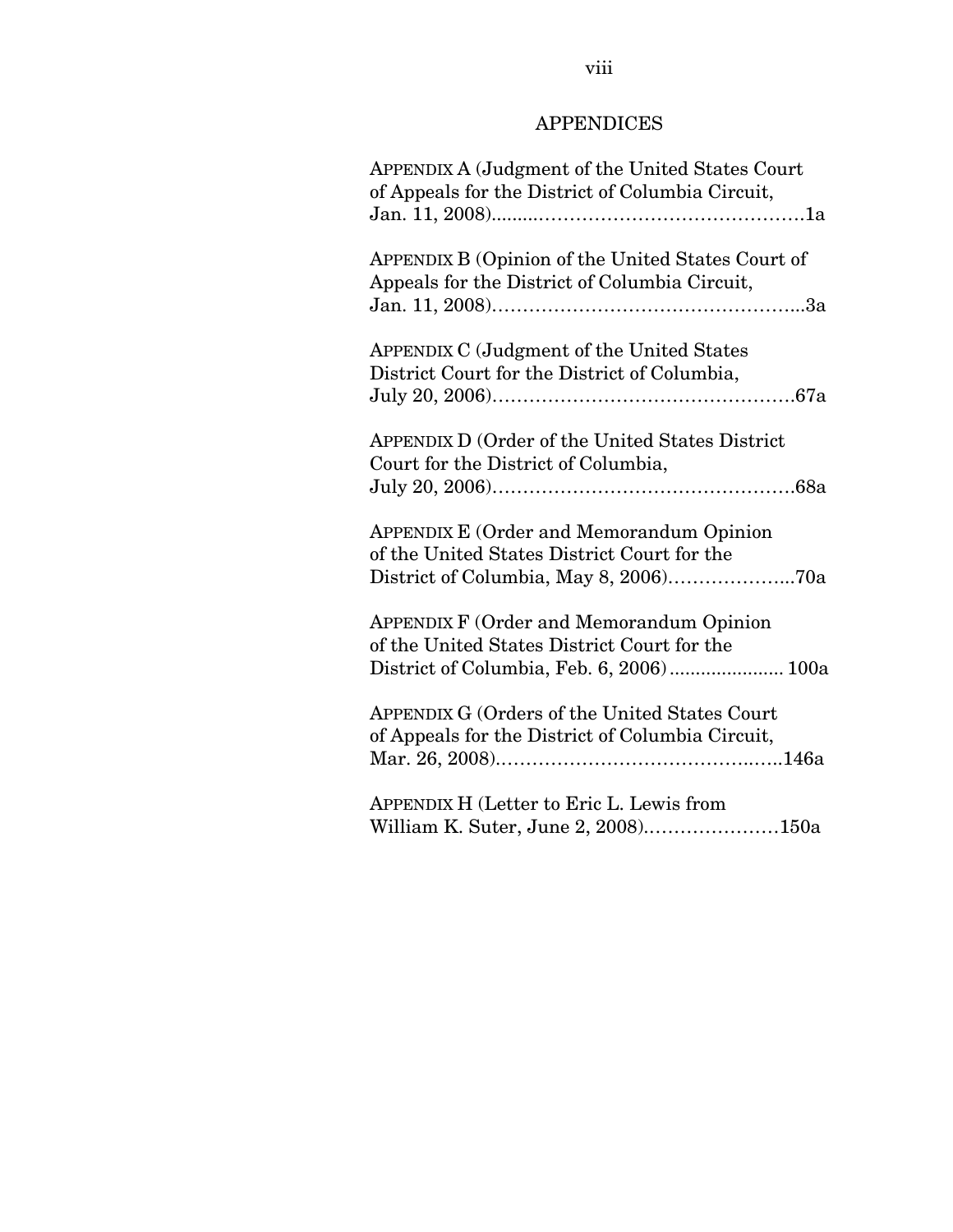| <b>APPENDIX I (Constitutional and Statutory</b>                                                                                                                                                                                       |
|---------------------------------------------------------------------------------------------------------------------------------------------------------------------------------------------------------------------------------------|
|                                                                                                                                                                                                                                       |
|                                                                                                                                                                                                                                       |
|                                                                                                                                                                                                                                       |
| 42 U.S.C. § 2000bb, et seq 155a                                                                                                                                                                                                       |
|                                                                                                                                                                                                                                       |
| APPENDIX J (Plaintiffs' Complaint in the United<br>States District Court for the District of Columbia,                                                                                                                                |
| APPENDIX K (Excerpts of the Initial Report of the<br>United States to the United Nations Committee<br>Against Torture, Oct. 15, 1999)226a                                                                                             |
| APPENDIX L (Excerpts of the U.S. Department of<br>State, Second Periodic Report of the United States<br>of America to the Committee Against Torture,                                                                                  |
| APPENDIX M (Brief of Amici Curiae Counsel for<br>Guantánamo Detainees, Reprieve, Cageprisoners<br>and James Yee in Support of Plaintiffs-Appellants<br>in the United States Court of Appeals for the District<br>of Columbia Circuit, |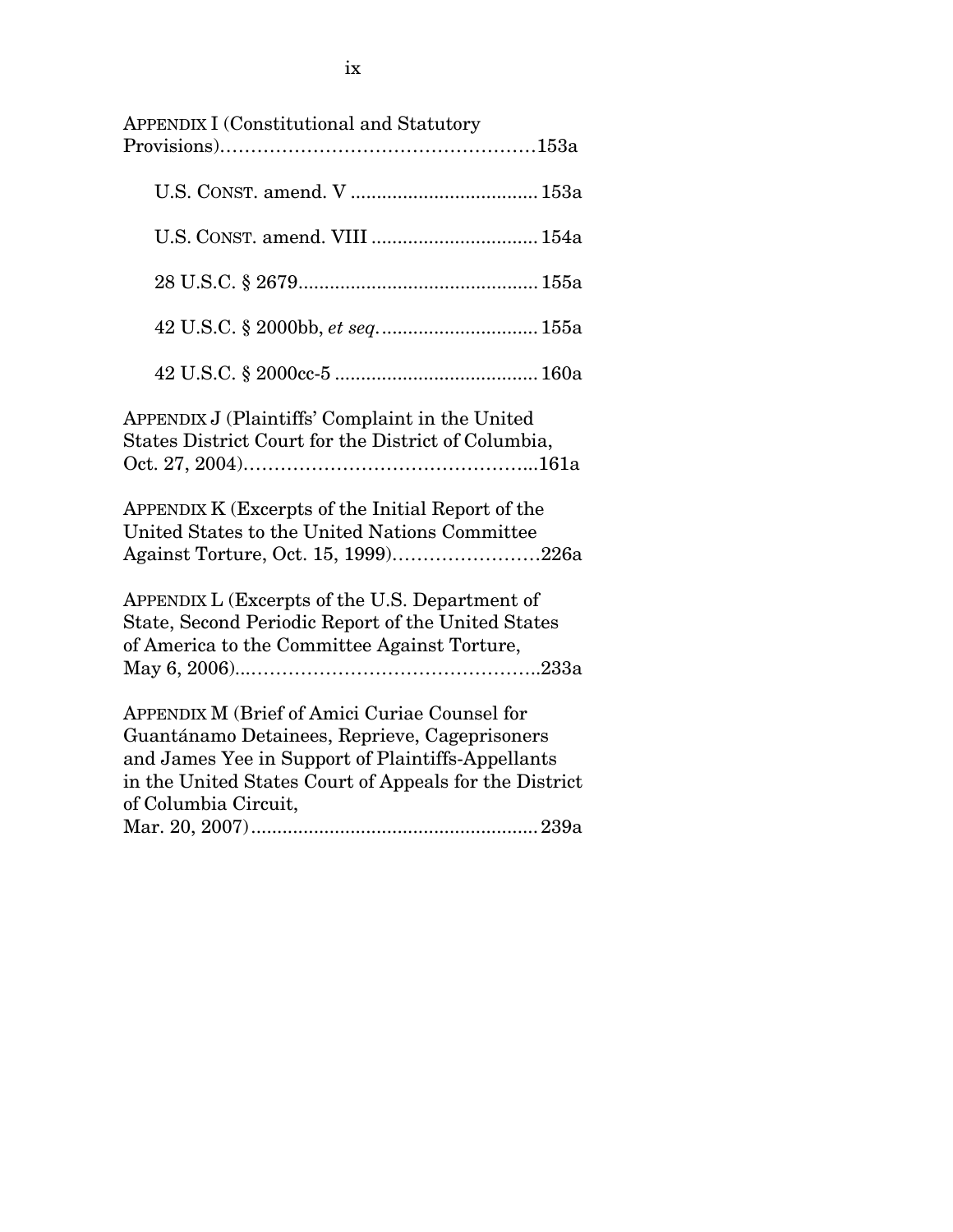# **TABLE OF AUTHORITIES**

# **Page(s)**

## **CASES**

| Al Odah v. United States,                 |
|-------------------------------------------|
|                                           |
|                                           |
| Anderson v. Creighton,                    |
|                                           |
| Bivens v. Six Unknown Named Agents,       |
|                                           |
|                                           |
| Boumediene v. Bush,                       |
| 476 F.3d 981 (D.C. Cir. 2007), rev'd,     |
| __U.S. ___, 128 S. Ct. 2229 (2008) passim |
|                                           |
| Bridge v. Phoenix Bond & Indem. Co.,      |
|                                           |
|                                           |
| Brown v. Mississippi,                     |
|                                           |
|                                           |
| City of Boerne v. Flores,                 |
|                                           |
|                                           |
| De Lima v. Bidwell,                       |
|                                           |
|                                           |
| Dorr v. United States,                    |
|                                           |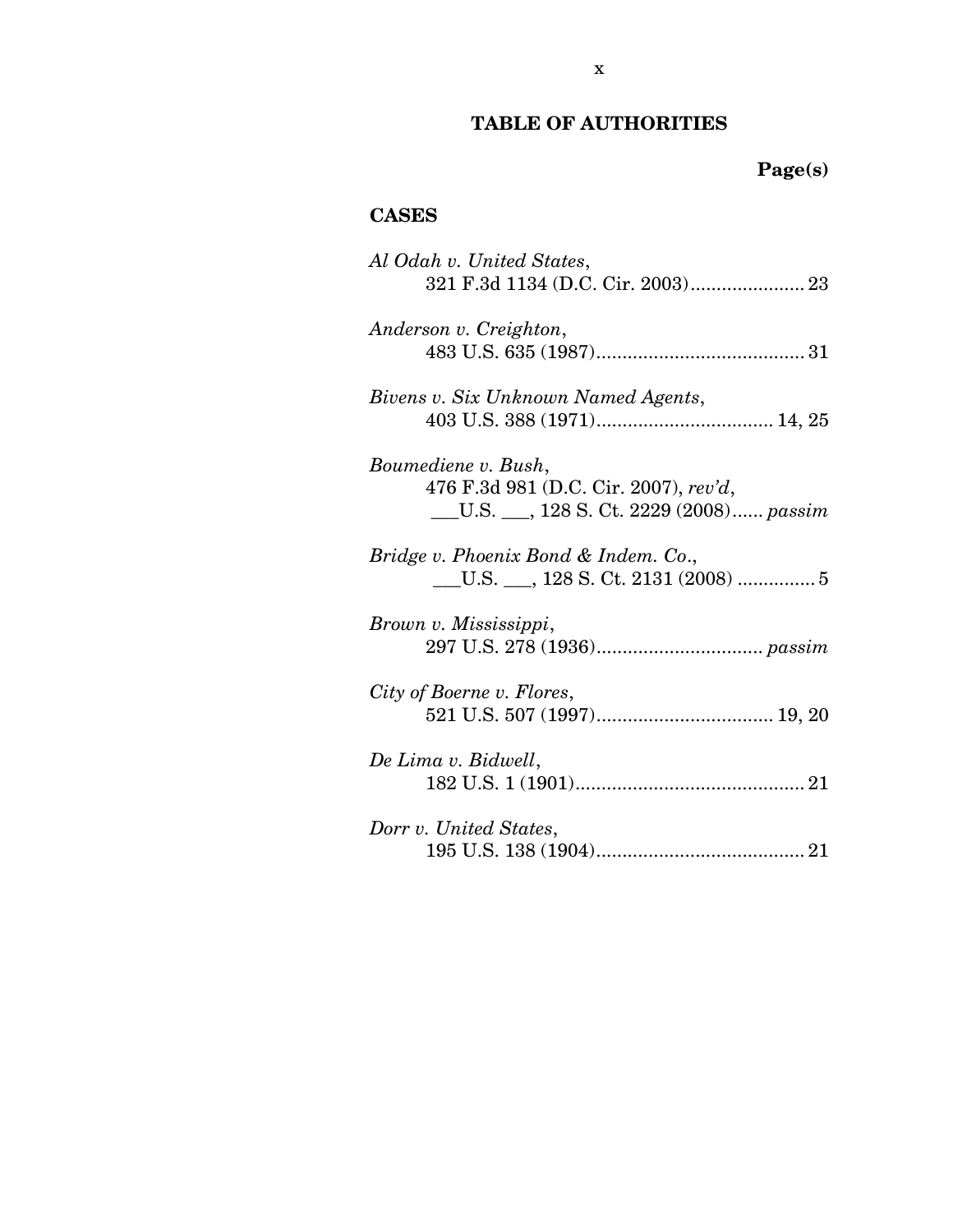| Employment Div. v. Smith,                                                     |
|-------------------------------------------------------------------------------|
| F.D.I.C. v. Meyer,                                                            |
| Filartiga v. Pena-Irala,<br>630 F.2d 876 (2d Cir. 1980)  28, 36               |
| Goldman v. Weinberger,                                                        |
| Hamdan v. Rumsfeld,<br>415 F.3d 33 (D.C. Cir. 2005), rev'd,                   |
| Harlow v. Fitzgerald,                                                         |
| Hope v. Pelzer,                                                               |
| In re Estate of Marcos Human Rights Litig.,<br>25 F.3d 1467 (9th Cir. 1994)36 |
| Johnson v. Eisentrager,                                                       |
| Khouzam v. Hogan,<br>529 F. Supp. 2d 543 (M.D. Pa. 2008) 36                   |
| Malley v. Briggs,                                                             |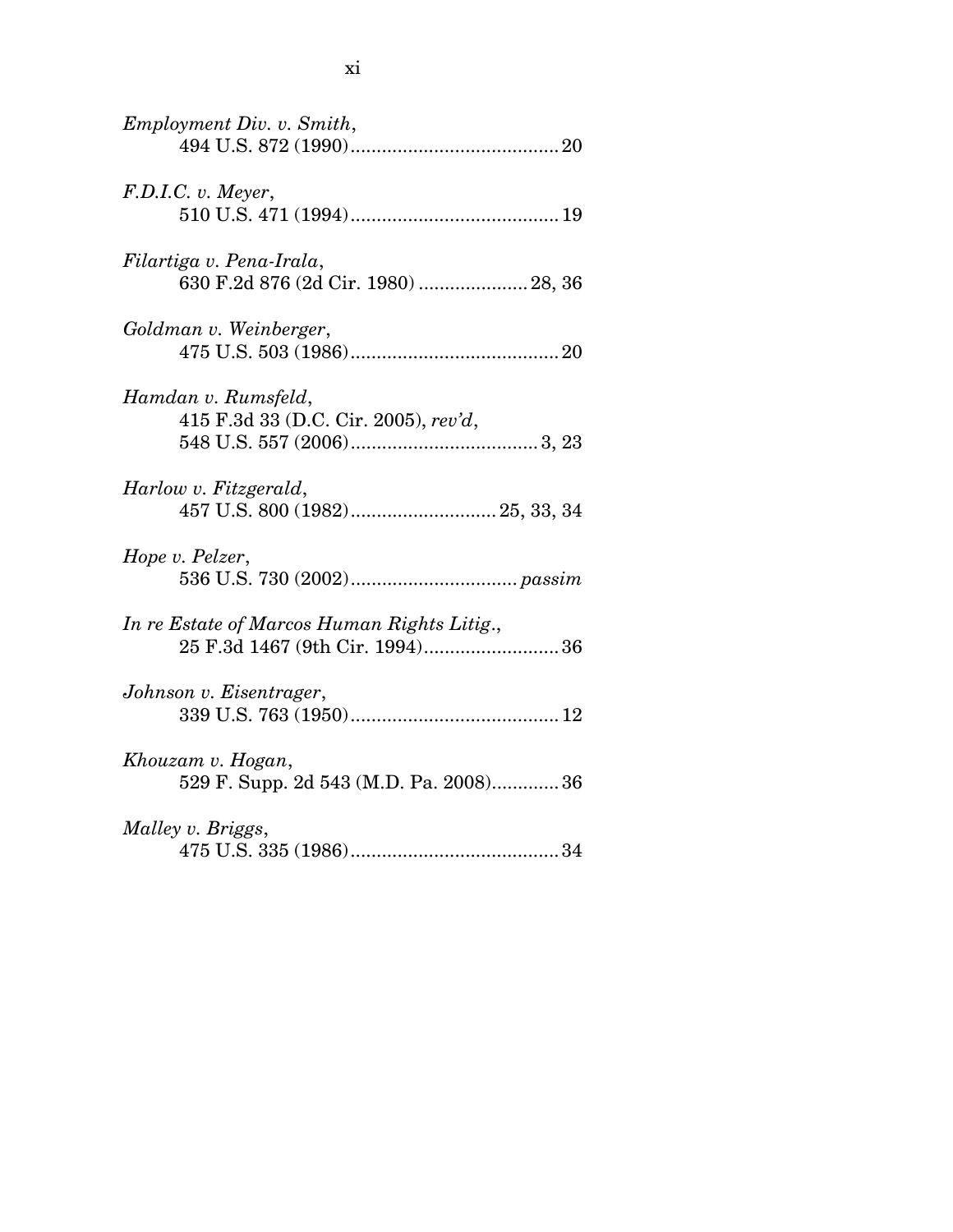| Nuru v. Gonzalez,                    |
|--------------------------------------|
| 404 F.3d 1207 (9th Cir. 2005) 36     |
| O'Lone v. Estate of Shabazz,         |
|                                      |
| Rasul v. Bush,                       |
|                                      |
| Rasul v. Myers,                      |
| 512 F.3d 644 (D.C. Cir. 2008) passim |
| Saucier v. Katz,                     |
|                                      |
| Sosa v. Alvarez Machain,             |
|                                      |
| United States v. Lanier,             |
|                                      |
| United States v. Rutherford,         |
|                                      |
| United States v. Verdugo-Urquidez,   |
|                                      |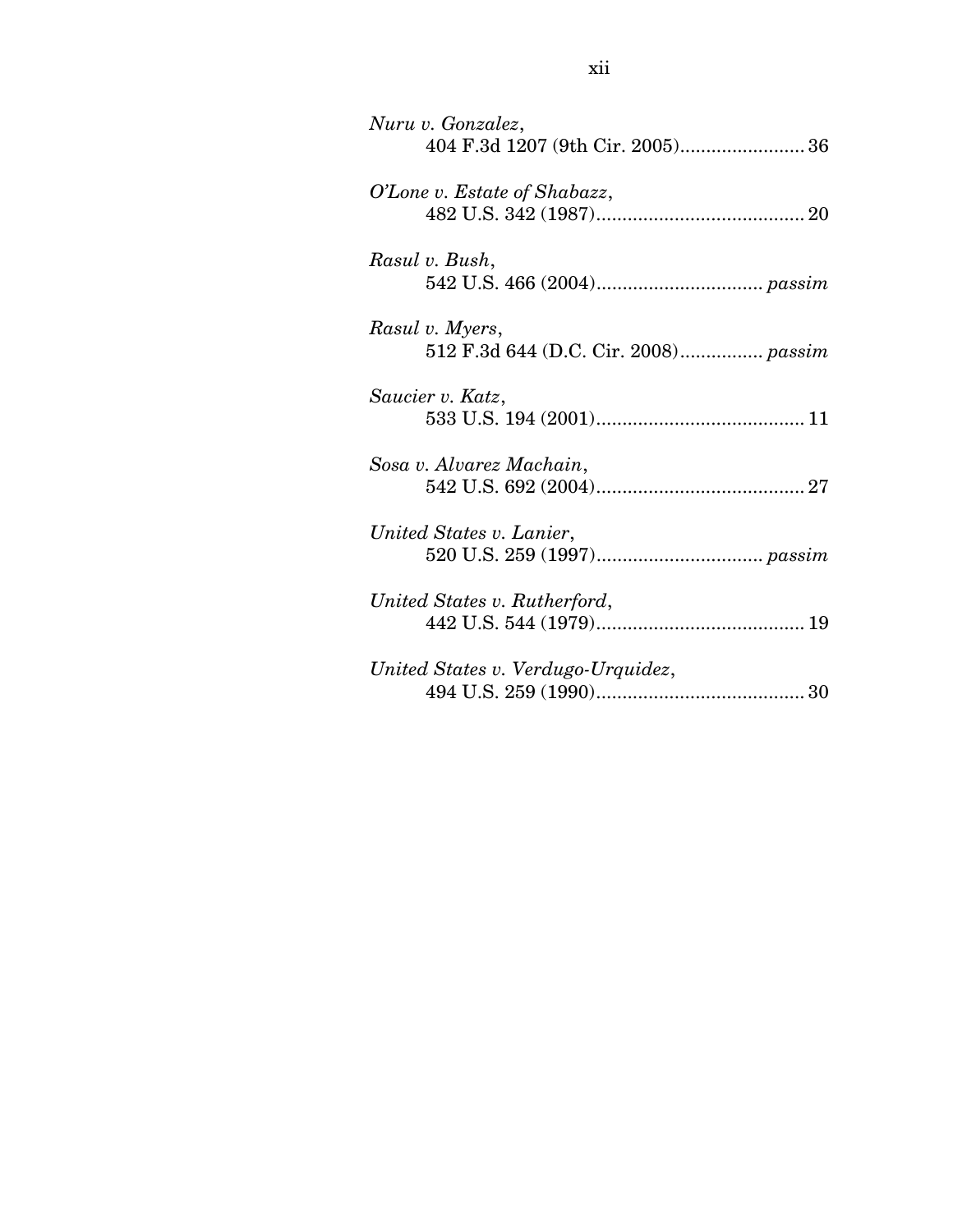| Xuncax v. Gramajo,<br>886 F. Supp. 162 (D. Mass. 1995)36 |
|----------------------------------------------------------|
| Zadvydas v. Davis,                                       |
| <b>CONSTITUTIONAL PROVISIONS</b>                         |

### **STATUTES**

| RULE |
|------|
|      |
|      |
|      |
|      |
|      |
|      |
|      |

|--|--|--|--|--|--|

# **REGULATION**

|--|--|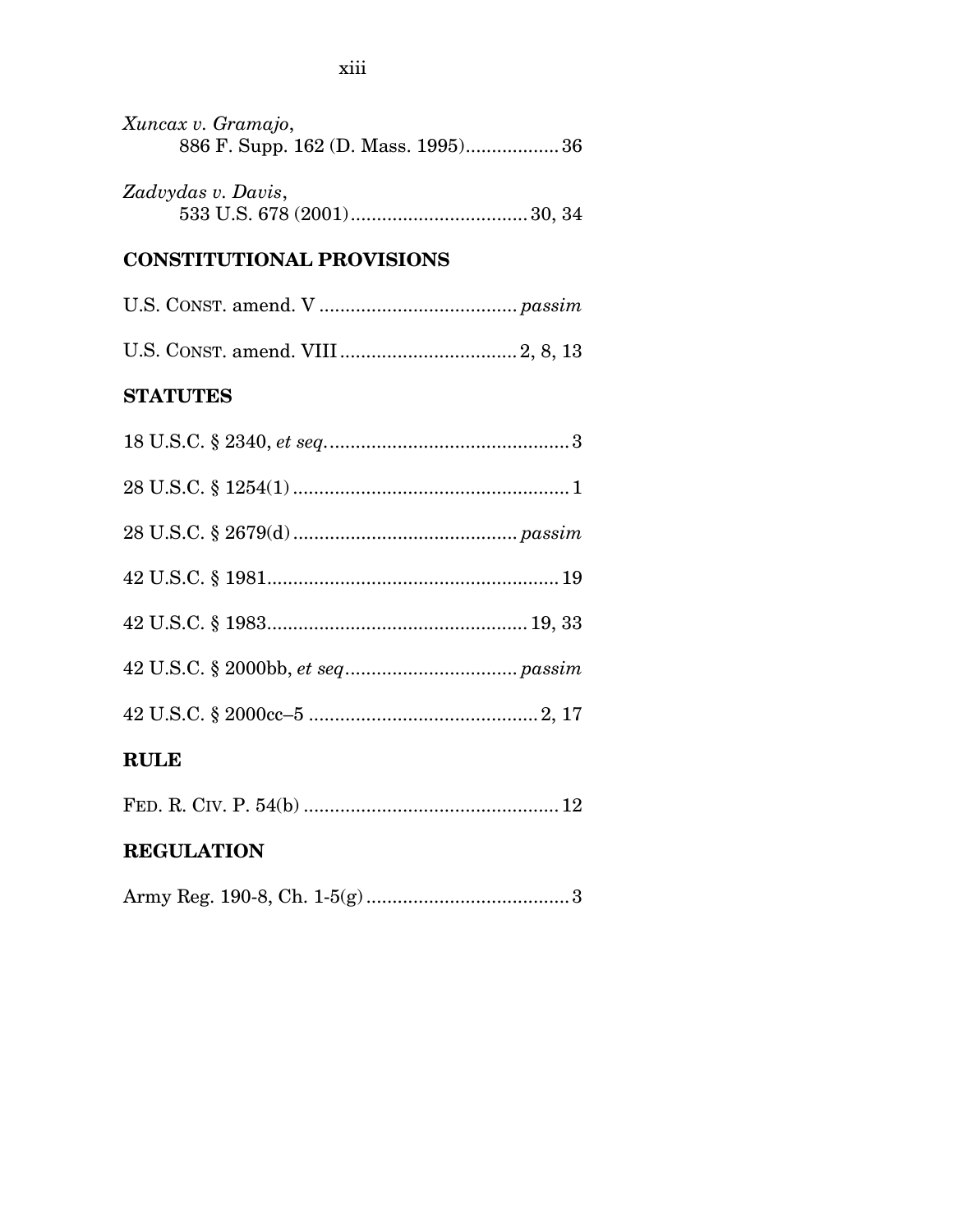### **MISCELLANEOUS**

| Geneva Convention Relative to the Protection       |
|----------------------------------------------------|
| of Prisoners of War, Aug. 12, 1949, 6 U.S.T.       |
|                                                    |
| Geneva Convention Relative to the Protection       |
| of Civilian Persons in Time of War, Aug. 12,       |
|                                                    |
| S. Rep. 103-111, as reprinted in 1993              |
|                                                    |
| United Nations Convention Against Torture          |
| and Other Cruel, Inhuman or Degrading              |
| Treatment or Punishment, Dec. 10, 1984,            |
|                                                    |
| 2 U.S. Dep't of State, Treaties in Force (2007) 28 |
|                                                    |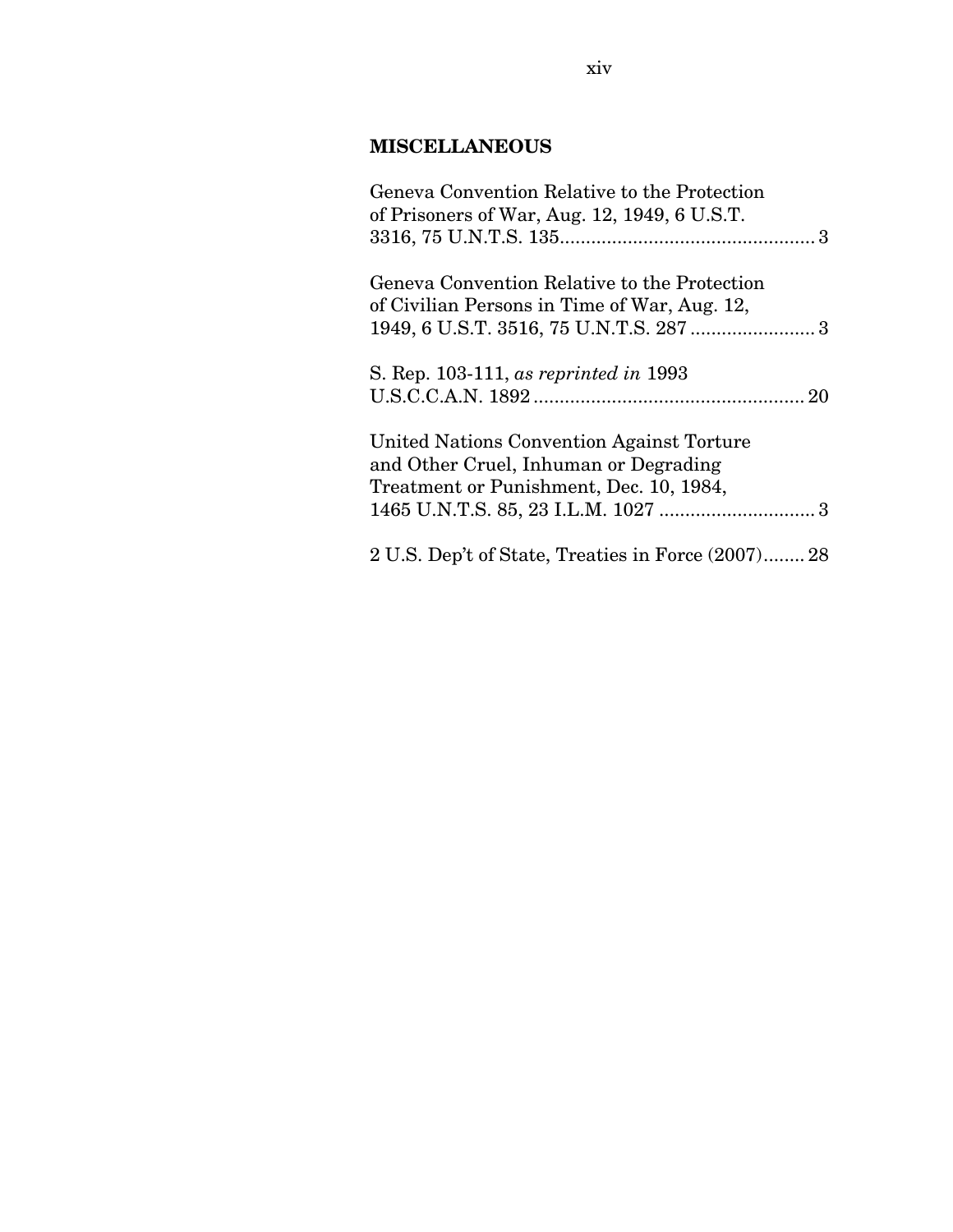#### **PETITION FOR WRIT OF CERTIORARI**

Petitioners Shafiq Rasul, Asif Iqbal, Rhuhel Ahmed, and Jamal Al-Harith respectfully petition for a writ of certiorari to review the judgment of the United States Court of Appeals for the District of Columbia Circuit.

#### **OPINION BELOW**

The opinion below is reported as *Rasul v. Myers*, 512 F.3d 644 (D.C. Cir. 2008) (Appendix ("App.") 3a-66a).

#### **STATEMENT OF BASIS FOR JURISDICTION**

The United States Court of Appeals for the District of Columbia Circuit issued its opinion on January 11, 2008. Petitioners timely filed their Petition for Rehearing and Suggestion of Rehearing En Banc, which was denied on March 26, 2008. App. 146a, 148a. Petitioners' application to this Court to extend the time for filing a petition for writ of certiorari until August 22, 2008, was granted on June 2, 2008. App. 150a. The Court has jurisdiction pursuant to 28 U.S.C. § 1254(1).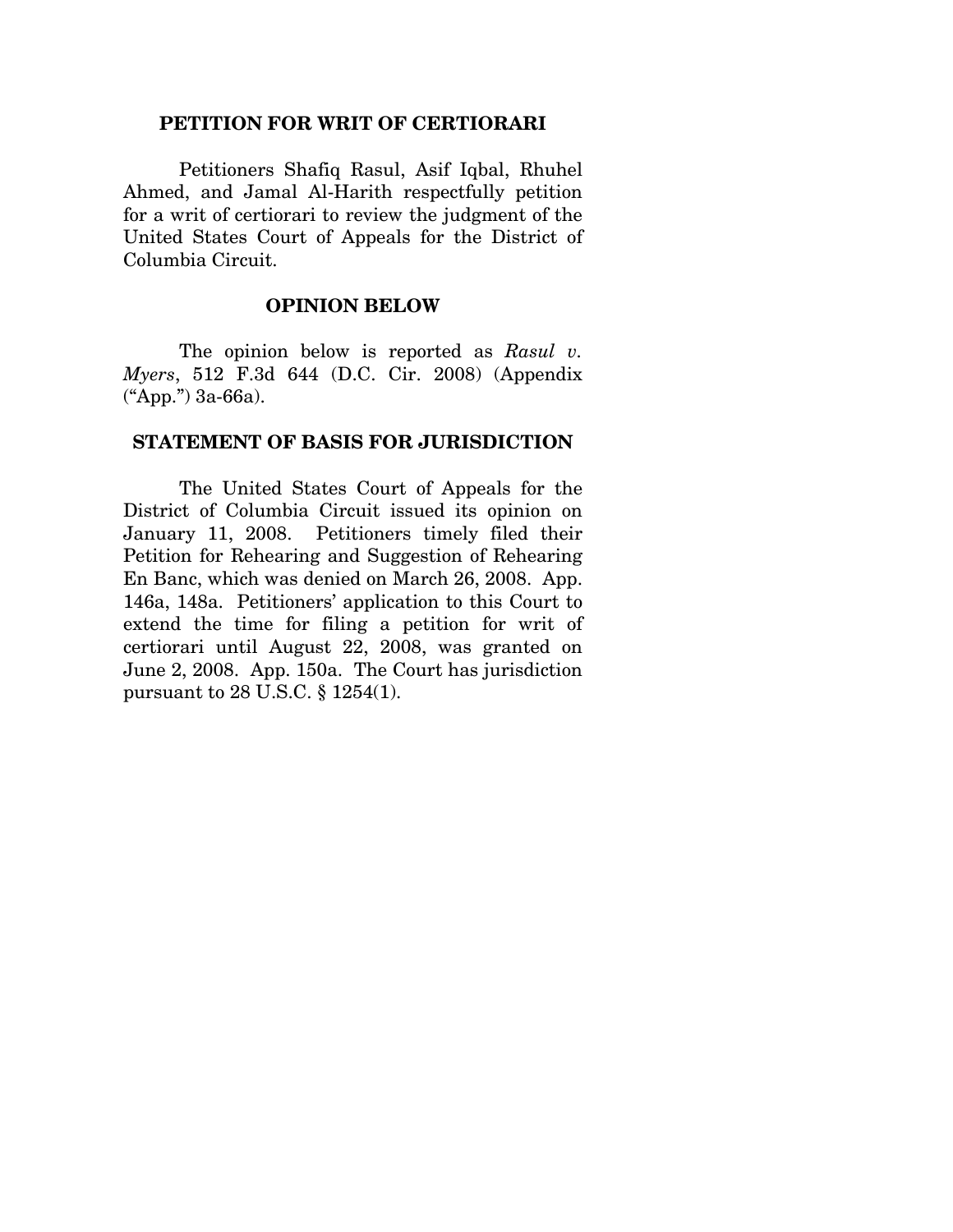### **CONSTITUTIONAL PROVISIONS AND STATUTES INVOLVED**

U.S. Const. amend V.

U.S. Const. amend. VIII.

Westfall Act, 28 U.S.C. § 2679(d).

Religious Freedom Restoration Act, 42 U.S.C. § 2000bb, *et seq*.

Religious Land Use and Institutionalized Persons Act of 2000, 42 U.S.C. § 2000cc–5.

#### **STATEMENT OF THE CASE**

 This petition raises issues at the core of ordered liberty: i) whether detainees imprisoned by the United States at the Guantánamo Bay Naval Station ("Guantánamo") have a protectible right to be free from abuse and humiliation in the practice of their religion; ii) whether these detainees have a clear, protectible right to be free from torture; and iii) whether ordering torture is within the scope of employment for senior government officials. The right to worship free from abuse and the right to be free from physical torture are enshrined in the Constitution, the Geneva Conventions and the Convention Against Torture, military law and U.S.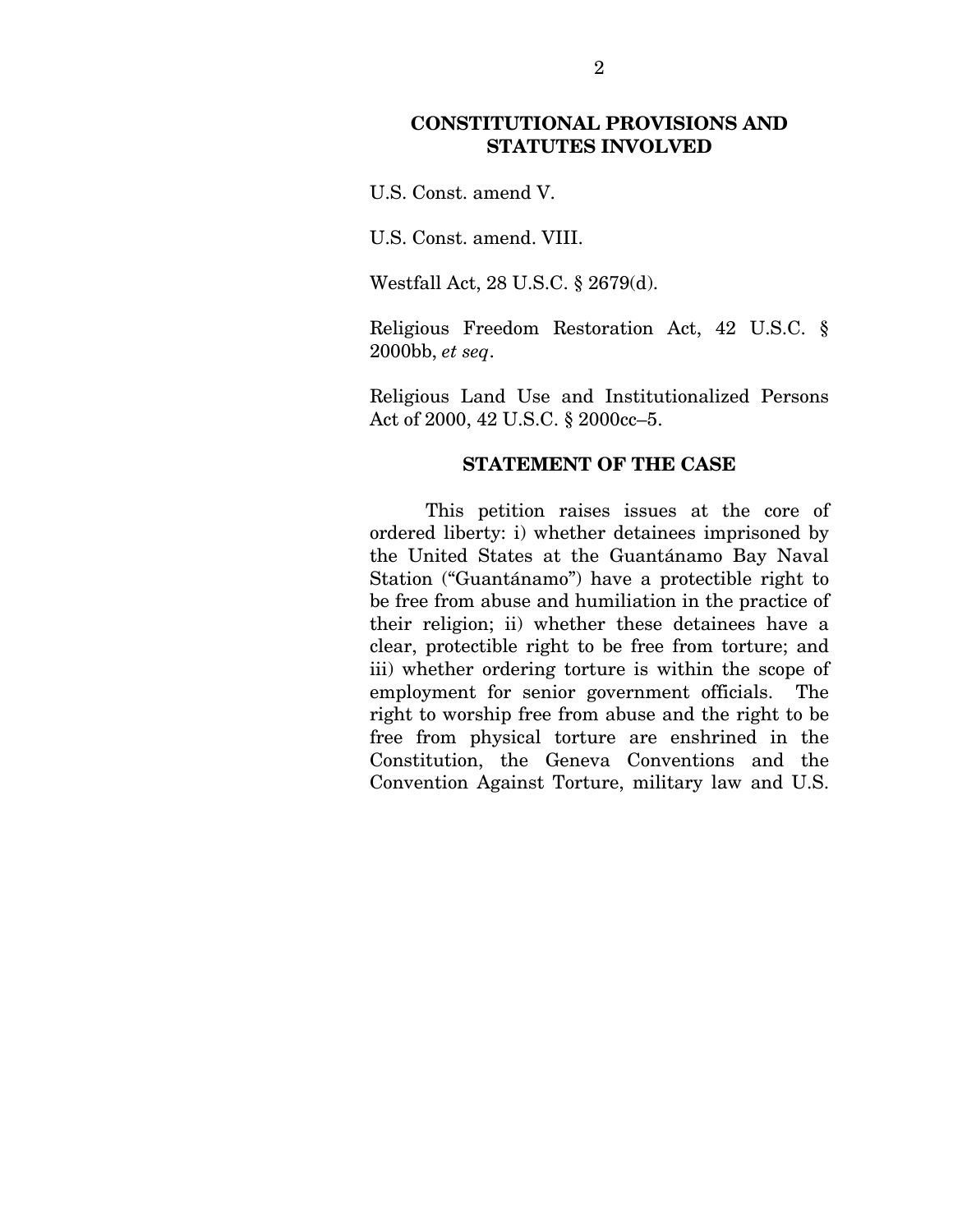statutes.<sup>[1](#page-17-0)</sup> These rights are also central to the concept of human dignity that underlies our constitutional system. Yet based upon its nowoverruled holding that aliens at Guantánamo possess *no* constitutional rights, *Boumediene v. Bush*, 476 F.3d 981 (D.C. Cir. 2007), *rev'd* \_\_\_U.S. \_\_\_, 128 S. Ct. 2229 (2008), the Court of Appeals held that these detainees are not "persons" entitled to protection of their right to worship under the Religious Freedom Restoration Act, 42 U.S.C. § 2000bb, *et seq.* ("RFRA"), and are not entitled to be free from torture under the Fifth Amendment. The Court of Appeals' rulings are not only in conflict with this Court's precedents, but are contrary to the application of the rule of law at Guantánamo that this Court has repeatedly confirmed in *Rasul v. Bush* ("*Rasul I*"), 542 U.S. 466 (2004), *Hamdan v. Rumsfeld*, 548 U.S. 557 (2006), and *Boumediene v. Bush*, \_\_\_U.S.\_\_\_, 128 S. Ct. 2229 (2008)*.* While the right to challenge confinement affirmed in those cases is of critical importance, this case presents the opportunity to recognize and enforce rights that are at least as basic and essential to human autonomy – the right to worship and the right not to be tortured.

 $\overline{a}$ 

<span id="page-17-0"></span><sup>1</sup> *See, e.g.*, Geneva Convention Relative to the Protection of Prisoners of War, Aug. 12, 1949, 6 U.S.T. 3316, 75 U.N.T.S. 135; Geneva Convention Relative to the Protection of Civilian Persons in Time of War, Aug. 12, 1949, 6 U.S.T. 3516, 75 U.N.T.S. 287; United Nations Convention Against Torture and Other Cruel, Inhuman or Degrading Treatment or Punishment, Dec. 10, 1984, 1465 U.N.T.S. 85, 23 I.L.M. 1027 ("Convention Against Torture"); 18 U.S.C. § 2340, *et seq*.; 42 U.S.C. § 2000bb, *et seq*.; Army Reg. 190-8, Ch. 1-5(g).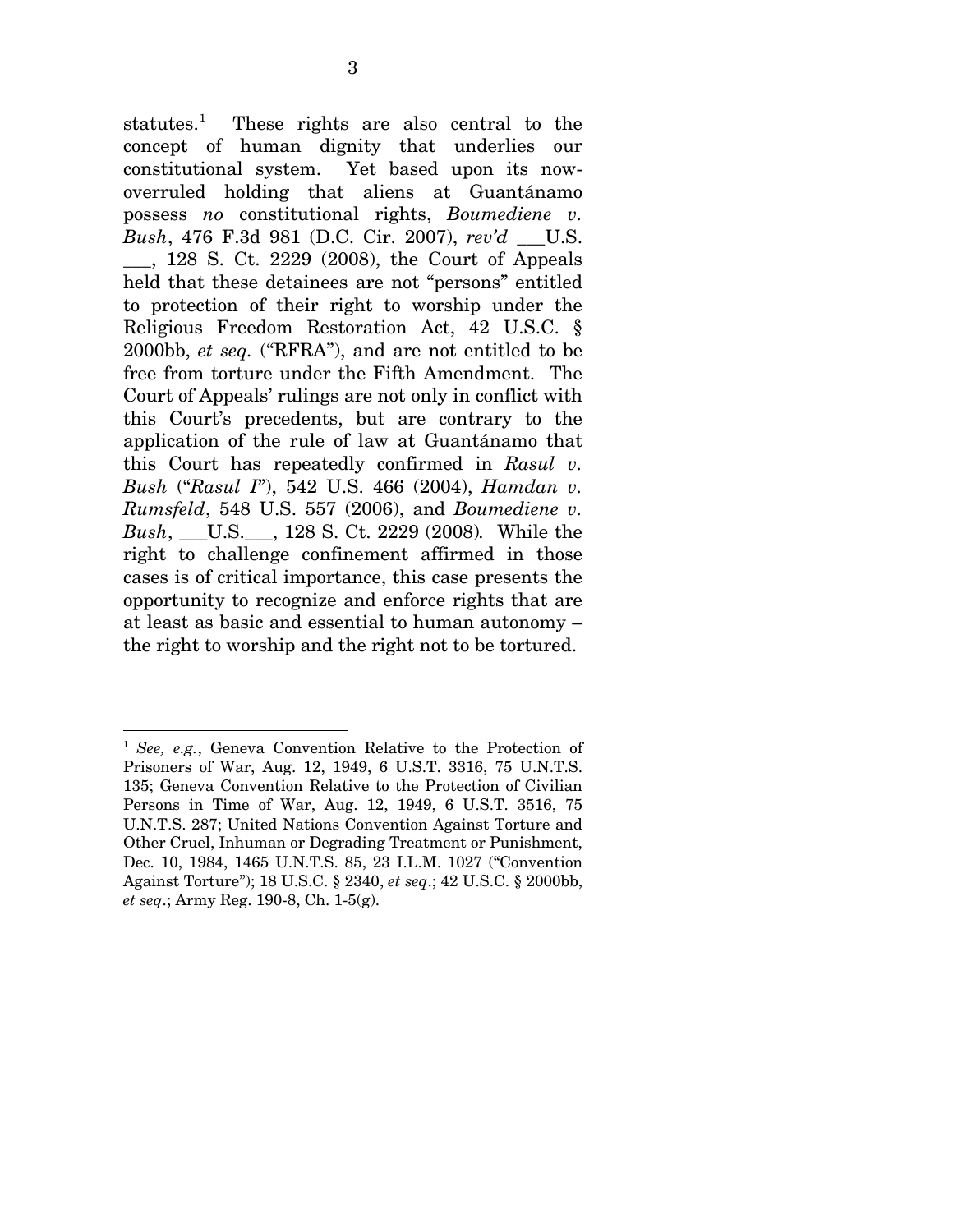The torture, abuse and religious humiliation of Muslim detainees at Guantánamo Bay stands as a shameful episode in our history. This petition enables the Court to remedy that stain on the moral authority of our nation and its laws, to overrule an obdurately insupportable exercise in statutory construction that effectively renders these petitioners, and all other detainees at Guantánamo, non-persons, and to facilitate accountability for these terrible acts. Five years ago, Shafiq Rasul petitioned this Court for the right to challenge his confinement through habeas corpus. *Rasul I*, 542 U.S. 466. Today, he seeks vindication of his statutory right to religious dignity and his right under the Constitution not to be tortured by United States government officials – universally recognized, irreducible minima that our legal system must provide to those under its control.

### **I. THE CLAIMS: RELIGIOUS ABUSE AND TORTURE AT GUANTÁNAMO**

This case presents the question of whether senior officials of the United States Government can be held accountable pursuant to RFRA, the Constitution and customary international law for ordering the religious humiliation and torture of Guantánamo detainees. The complaint below was filed by four innocent British citizens who were detained at Guantánamo from January 2002 to March 2004, when they were released and flown home to England. App. 167a, 189a. Petitioners never took up arms against the United States, never received any military training, and have never been members of any terrorist group. App. 165a, 173a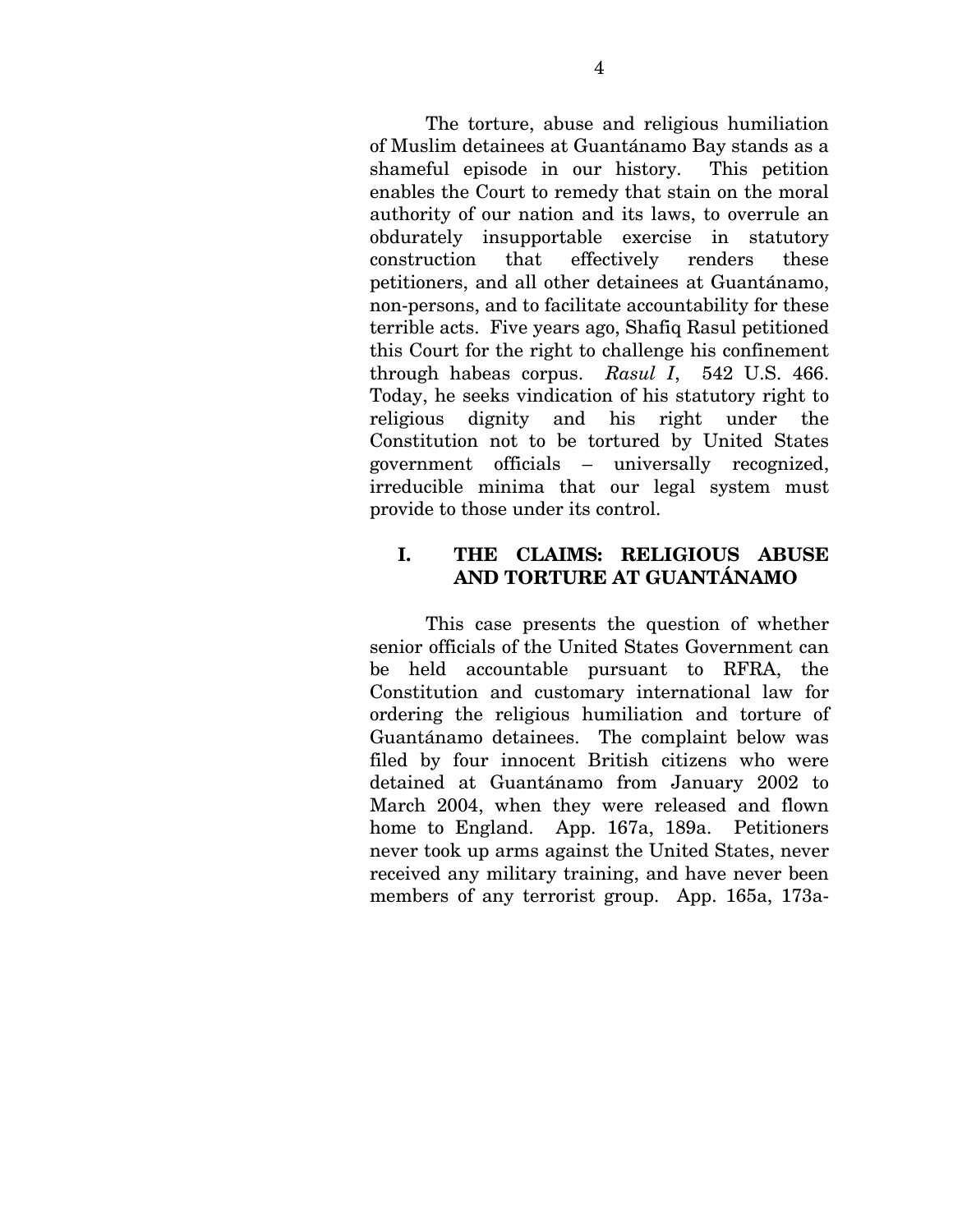74a. They have never been charged with any crime. App. 167a. They were never determined to be enemy  $combatants.$  App.  $167a.$ <sup>[2](#page-19-0)</sup> Respondents are former Secretary of Defense Donald Rumsfeld and highranking military officers who ordered and supervised petitioners' incarceration and mistreatment at Guantánamo. App. 174a-79a.

Petitioners Rasul, Iqbal, and Ahmed are boyhood friends from the town of Tipton in England. App. 179a. At the time they were detained, they were 24, 20 and 19 respectively. App. 173a-74a. Iqbal had gone to Pakistan in September 2001 to get married. App. 180a. Ahmed joined him to be his best man. App. 180a. Rasul was in Pakistan studying computer science. App. 180a. All three went to Afghanistan to assist in providing relief for the humanitarian crisis that arose in 2001. App. 180a-81a. In Afghanistan they were captured by Afghan warlord Rashid Dostum, who is widely reported to have delivered prisoners to U.S. forces for the purpose of collecting a per capita bounty offered by the U.S. military. App. 165a. Dostum delivered Rasul, Iqbal, and Ahmed into U.S. custody in late 2001. App. 182a.

 $\overline{a}$ 

<span id="page-19-0"></span><sup>&</sup>lt;sup>2</sup> The complaint was dismissed on respondents' motion to dismiss. Accordingly, at this stage of the proceedings, all factual allegations of the complaint must be presumed to be true. *Bridge v. Phoenix Bond & Indem. Co*., \_\_ U.S. \_\_\_, 128 S. Ct. 2131, 2135 n.1 (2008)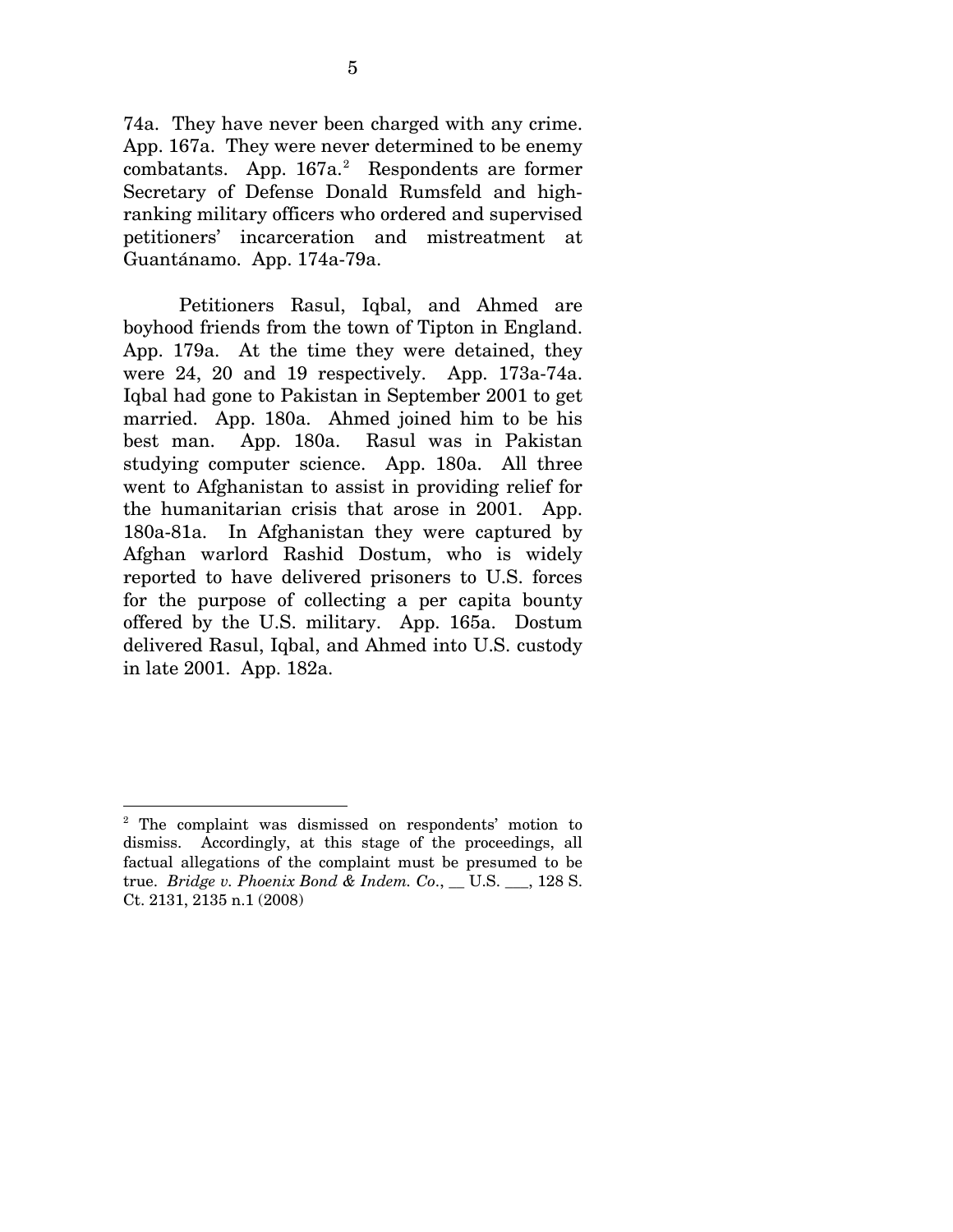Petitioner Al-Harith was also born and raised in England. App. 174a. He is a website designer in Manchester. App. 165a. In 2001, he traveled to Pakistan for a religious retreat. App. 165a-66a. When he was advised to leave the country because of growing animosity toward the British, he booked passage on a truck to Turkey, from which he planned to fly home to England. App. 166a. His truck was hijacked, and Al-Harith was forcibly brought to Afghanistan and turned over to the Taliban. App. 166a. He was accused of being a British spy, imprisoned in isolation, and beaten by his Taliban guards. After the Taliban fled in the wake of the U.S. invasion of Afghanistan, the British Embassy's plans to evacuate Al-Harith were preempted when U.S. forces arrived at the prison and took him into custody. App. 166a-67a.

All four petitioners were held and interrogated under appalling conditions in Afghanistan by the United States before they were transported to Guantánamo, where they were systematically tortured and abused pursuant to directives from respondent Rumsfeld and the military chain of command. App. 182a-89a. The complaint alleges that the treatment of petitioners violated clearly established legal and human rights, and that respondents were fully aware of this illegality, as would have been any reasonable person in respondents' positions. App. 212a-14a. For more than two years, petitioners were held arbitrarily and without charges at Guantánamo. While in detention, they were subjected to: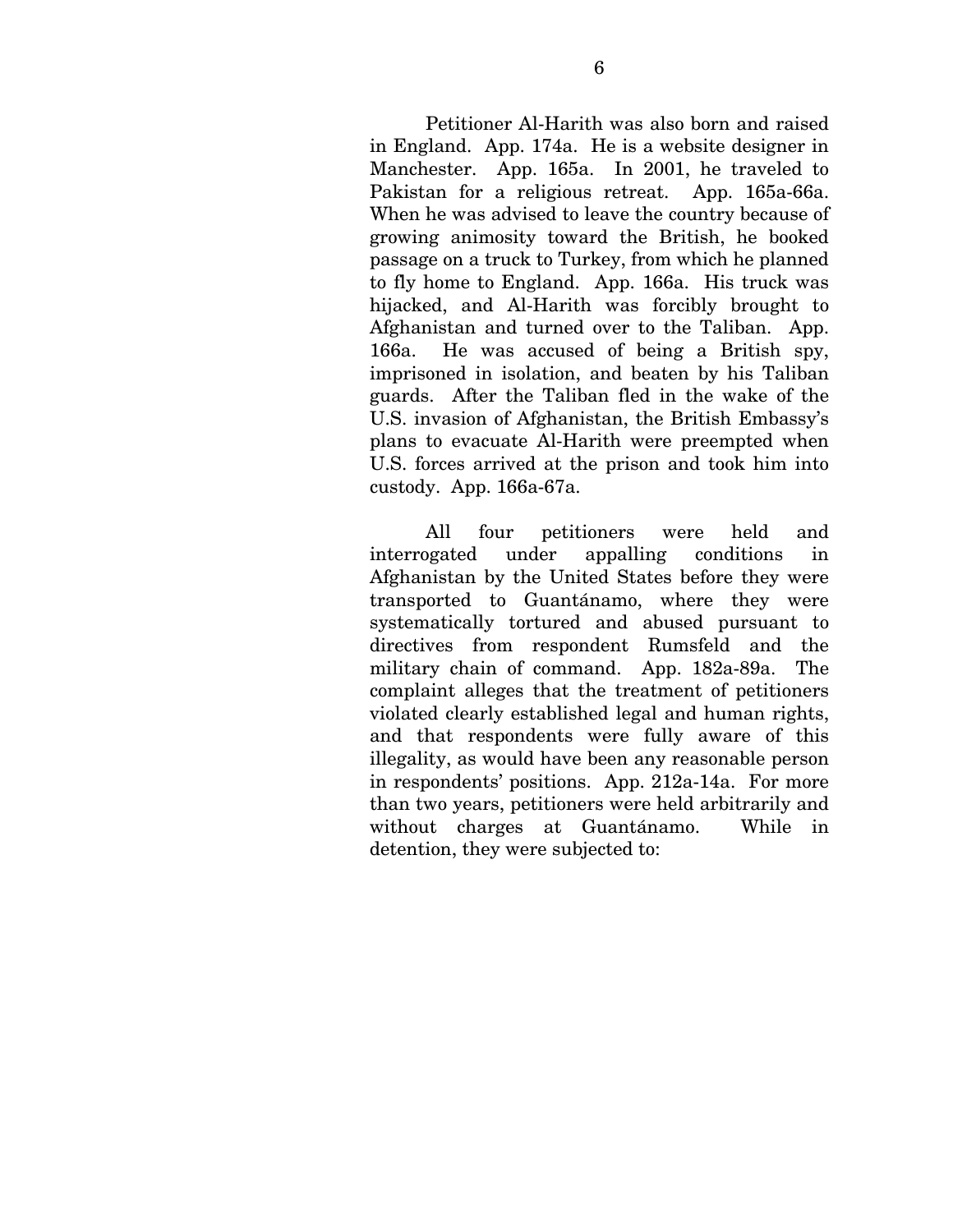- repeated beatings (including with rifle butts, and beatings administered while petitioners were shackled and blindfolded);
- prolonged solitary confinement, including isolation in total darkness;
- deliberate exposure to extremes of heat and cold;
- threats of attack from unmuzzled dogs;
- forced nakedness;
- repeated body cavity searches;
- denial of food and water;
- deliberate disruption and deprivation of sleep;
- shackling in painful stress positions for extended periods;
- injection of unknown substances into their bodies; and
- deliberate interference with and denigration of their religious beliefs and practices, including the deliberate submersion of the Koran in a filthy toilet bucket.

App. 189a-207a.

Petitioners were deliberately prevented from fulfilling their daily obligation to pray, as prayers were frequently interrupted by shouts, taunts and the playing of earsplitting music over the camp public address system. App. 223a. The chaining of petitioners in the "short-shackling" position was not only extremely painful, but also prevented them from taking the required posture for prayer. App. 199a-200a. Forced nakedness violated the Muslim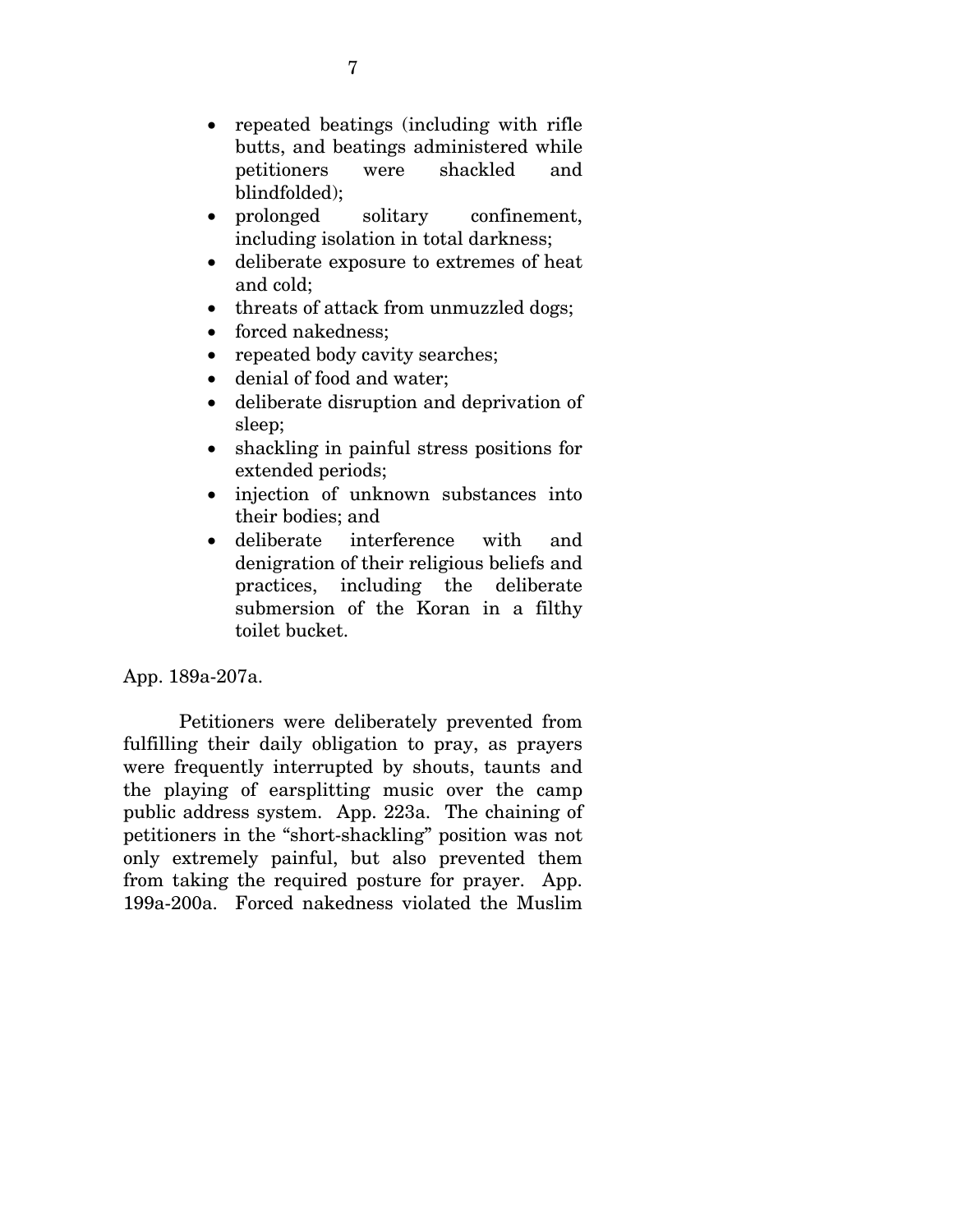tenet requiring modesty, particularly during prayer. App. 223a. Petitioners' beards were shaved forcibly, App. 187a, an infringement of Muslim religious practice. Desecration of the Koran was frequent and systematic, with numerous incidents of Korans being sprayed with high-power water hoses, splashed with urine and thrown in the toilet bucket. App. 223a-24a. These were calculated and illegal displays of disrespect toward the essential symbol of Islam.

The insulting of Muslims in their core beliefs was not the action of rogue guards on the night shift; it represented a clear and illegal policy choice by senior U.S. officials to exploit and denigrate detainees' Muslim beliefs and cultural practices. Department of Defense documents reveal that the Secretary of Defense himself ordered many of these practices personally.

Following their release, petitioners sued respondents for damages in the United States District Court for the District of Columbia. App. 161a-64a. The complaint asserted claims for torture, other mistreatment and abuse under, *inter alia*, the Fifth and Eighth Amendments to the Constitution, customary international law, the Geneva Conventions, and under RFRA based on respondents' deliberate interference with petitioners' exercise of their religion. App. 214a-25a.

#### **II. THE TORTURE MEMOS**

In the complaint, petitioners identified memoranda and reports generated, received and approved by respondents, which outlined, planned,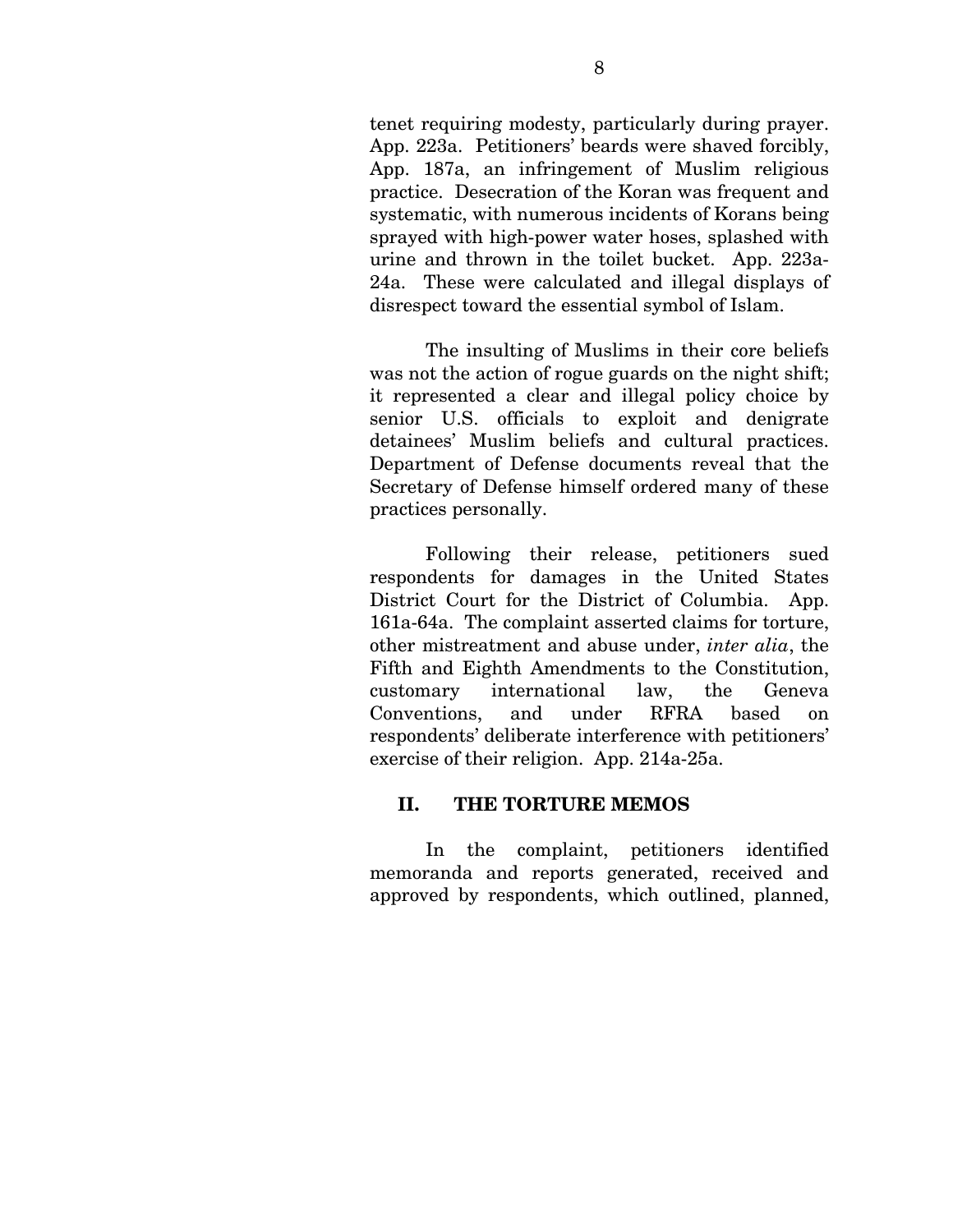authorized and implemented the program of torture and abuse directed at petitioners and the other Guantánamo detainees.<sup>[3](#page-23-0)</sup> For example, on December 2, 2002, respondent Rumsfeld approved a memorandum authorizing numerous illegal interrogation methods, including putting detainees in stress positions for up to four hours; forcing detainees to strip naked; intimidating detainees with unmuzzled dogs; interrogating them for 20 hours at a time; forcing them to wear hoods; shaving their heads and beards; incarcerating them in darkness and silence; exposing them to extremes of hot and cold; and using what was euphemistically called "mild, non-injurious physical contact." App. 171a-72a. Petitioners were subjected to all of these abusive practices – and more.

Thereafter respondent Rumsfeld commissioned a "Working Group Report" dated March 6, 2003, to address the legal consequences of authorizing these methods. App. 170a-71a.<sup>[4](#page-23-1)</sup> That Report, entitled "Detainee Interrogations in the Global War on Terrorism: Assessment of Legal, Historical, Policy and Operational Considerations," detailed the requirements of international and domestic law governing interrogations, including the Geneva Conventions, the Convention Against Torture, customary international law, and numerous sections of the U.S. criminal code. App. 170a-71a.

<span id="page-23-0"></span> $\overline{a}$ <sup>3</sup> Since the filing of the complaint in 2004, numerous additional memoranda and reports have been made public further detailing respondents' direct role in petitioners' torture and abuse.

<span id="page-23-1"></span><sup>&</sup>lt;sup>4</sup> A revised version of the Report was issued on April 4, 2003.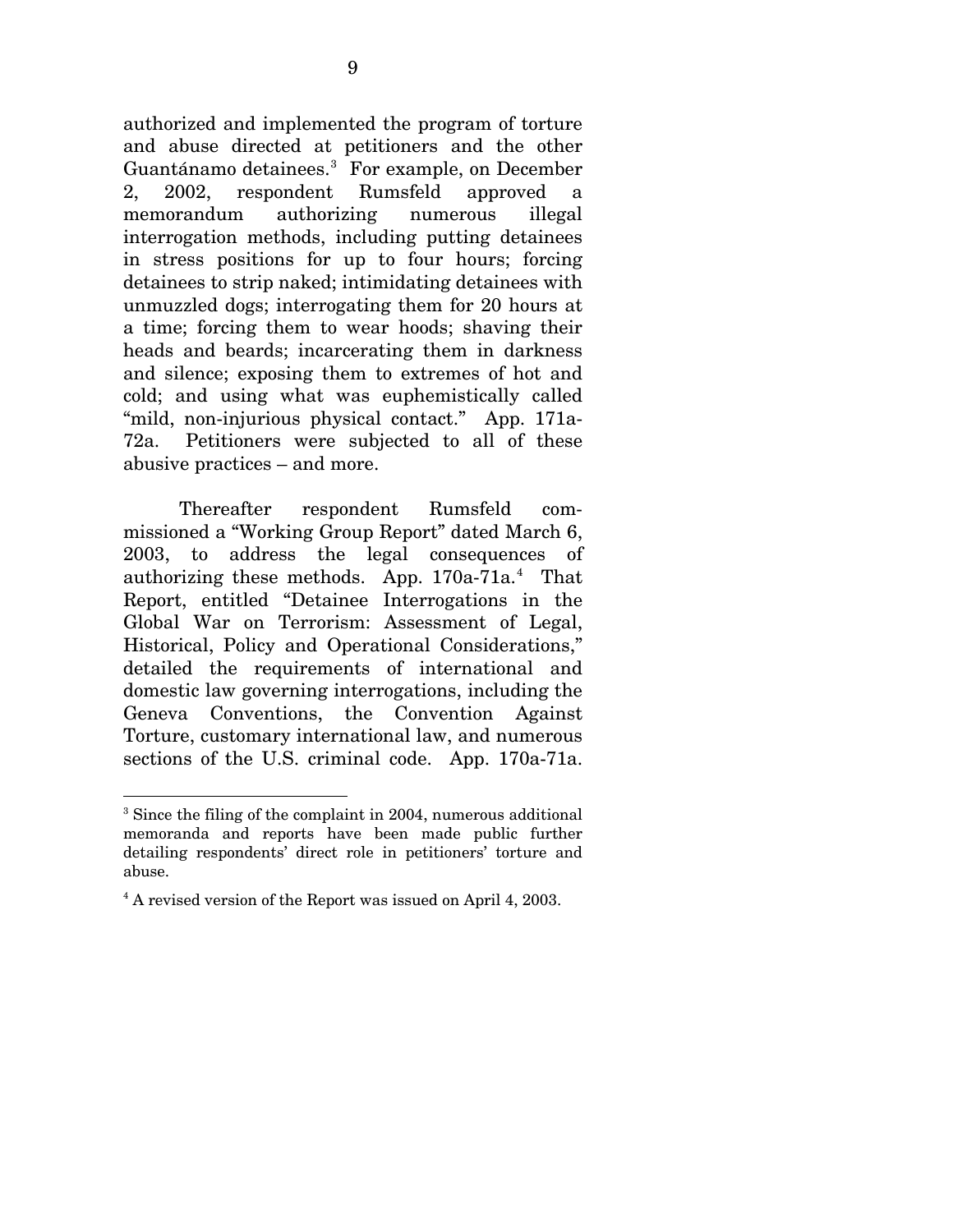The Report acknowledged that the described interrogation techniques and conditions of imprisonment were illegal and sought to identify putative "legal doctrines under the Federal Criminal Law that could render specific conduct, otherwise criminal *not* unlawful." App. 170a. The purpose of the Report, like the other memos prepared and approved by respondents, was to assist respondents in evading recognized legal prohibitions of their intended conduct. These documents can only be seen as a shameful nadir for American law, a cynical attempt to manipulate legal language to justify the inherently unjustifiable.

 In sum, respondents ordered a program of torture, humiliation and abuse with a conscious and calculated awareness that these practices were illegal. Respondents' attempts to evade scrutiny of their conduct, and their after-the-fact contortions to create an Orwellian façade of legality, manifest their knowledge that they were acting illegally and in violation of clearly established legal rights.

### **III. DECISIONS OF THE DISTRICT COURT**

In the district court, respondents moved to dismiss the complaint, asserting, *inter alia*, that plaintiffs had no protectible rights under the Constitution. Respondents further contended they were entitled to qualified immunity with respect to the constitutional and RFRA claims and absolute immunity under the Westfall Act, 28 U.S.C. §  $2679(d)(1)$ , for any violations of international law or treaty. App. 103a-04a. The district court dismissed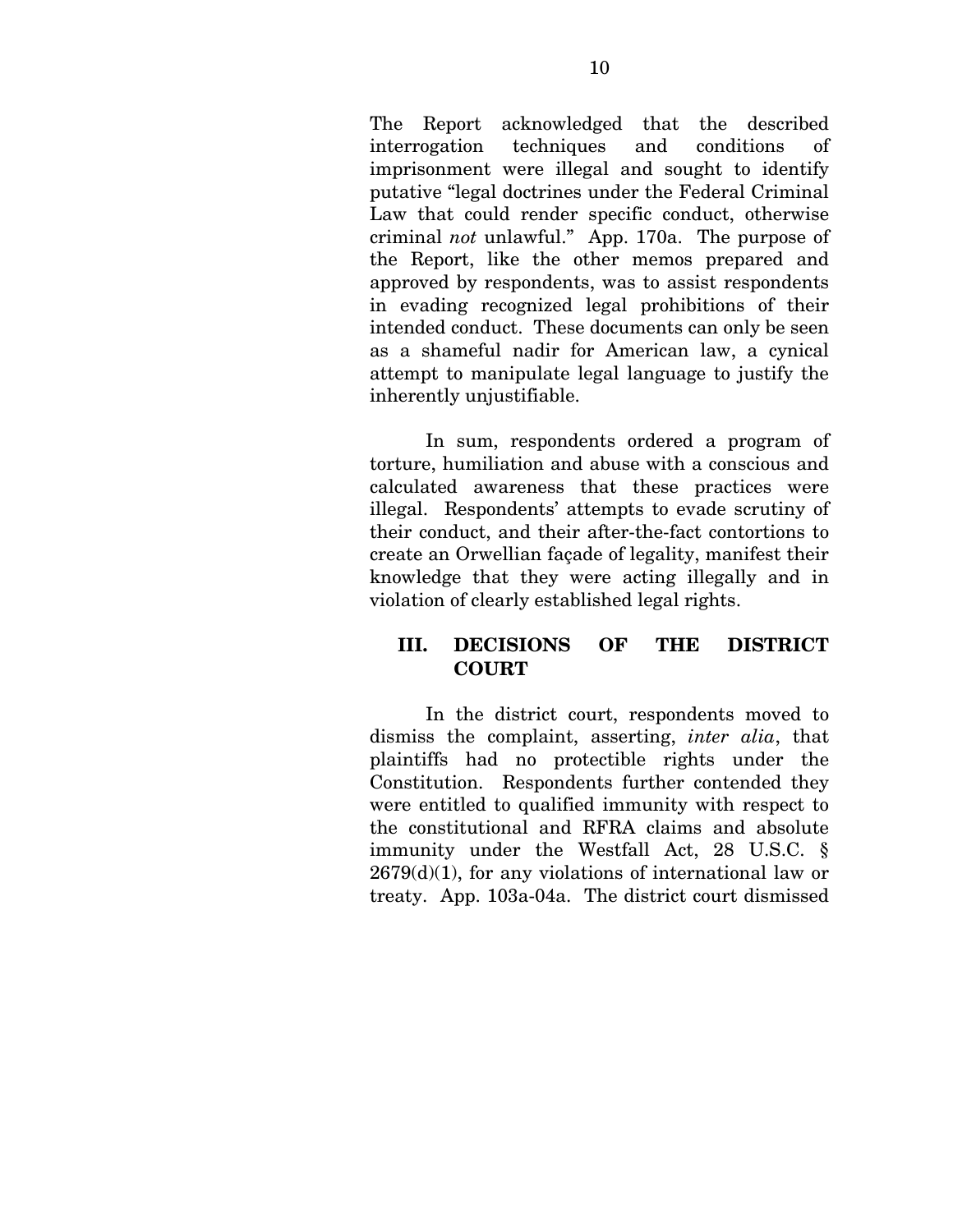petitioners' constitutional claims based on qualified immunity. In contravention of *Saucier v. Katz*, 533 U.S. 194 (2001), the district court did not reach the question of whether detainees at Guantánamo have constitutional rights. App. 134a-36a. Rather, the district court held that, regardless of whether detainees have rights protected under the Constitution, such rights could not have been clearly established until this Court decided *Rasul I.* App. 142a. The district court further held, as a matter of law, that "torture is a foreseeable consequence of the military's detention of suspected enemy combatants," and, therefore, respondents were acting within the scope of their employment and were accordingly immune under the Westfall Act. App. 120a.

The district court denied respondents' motion to dismiss petitioners' RFRA claim, holding that the complaint did allege actionable conduct. App. 71a-72a. As the court observed, "flushing the Koran down the toilet and forcing [petitioners] to shave their beards falls comfortably within the conduct prohibited … by RFRA." App. 93a-94a. The court further held that RFRA's applicability to U.S. military facilities and to U.S. civilian and military officers, including those serving at Guantánamo, was clear under the plain language of the statute and therefore well-established at the time that petitioners were abused. App. 95a-98a.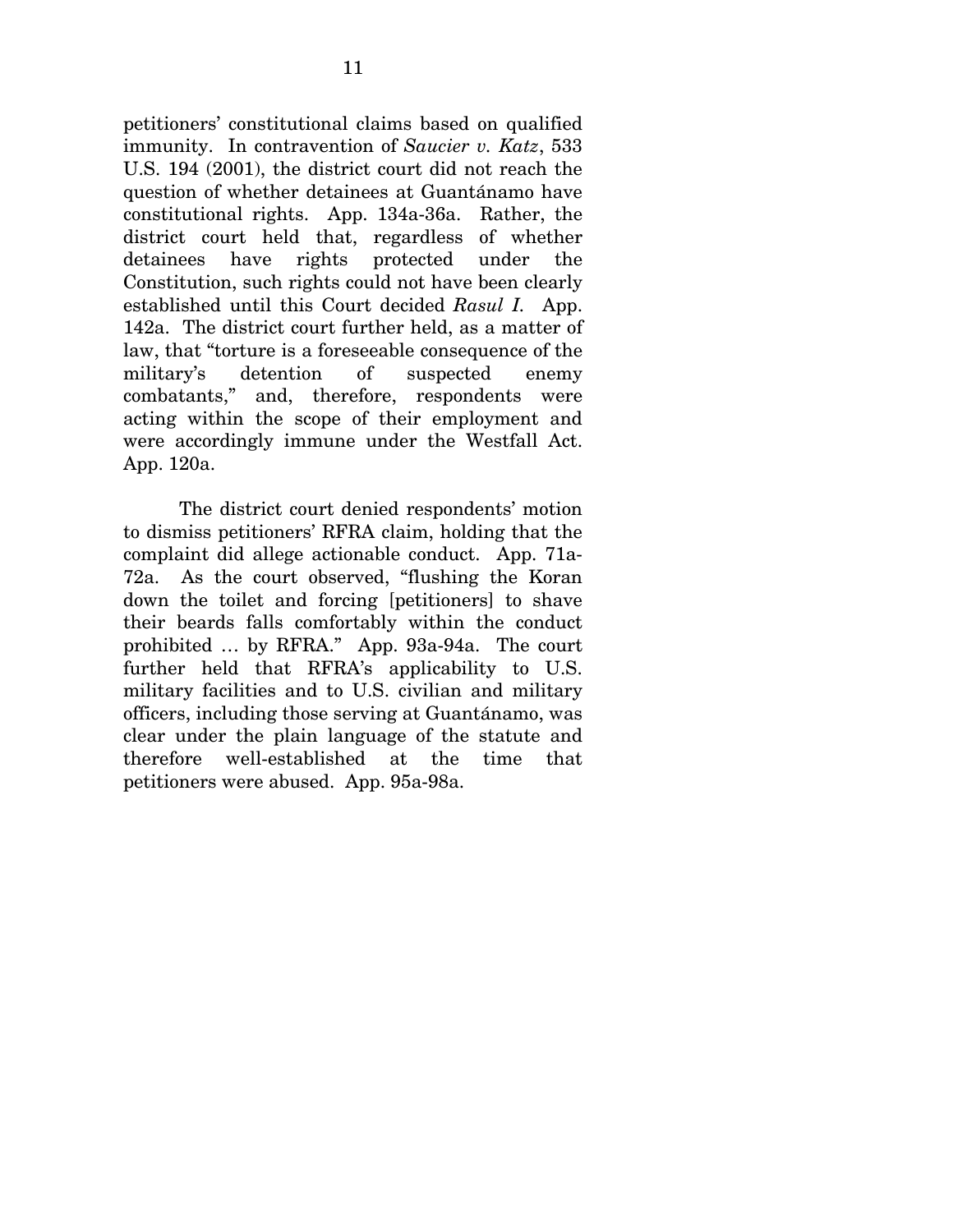### **IV. DECISION OF THE COURT OF APPEALS**

Respondents filed a timely notice of appeal of the district court's order denying dismissal on the basis of qualified immunity with respect to the RFRA claim. On petitioners' request, the district court certified its decision on the remaining issues pursuant to Fed. R. Civ. P. 54(b), allowing the petitioners to cross-appeal. App. 67a-69a.

Based on its now overruled opinion in *Boumediene*, 476 F.3d 981 (2007), the Court of Appeals held that petitioners had no right under the Constitution not to be tortured, noting that "Guantánamo detainees lack constitutional rights because they are aliens without property or presence in the United States." App. 36a. As in *Boumediene*, the Court of Appeals invoked its categorical reading of *Johnson v. Eisentrager,* 339 U.S. 763 (1950), and rejected the proposition that this Court's decision in *Rasul I* had distinguished *Eisentrager* in the context of Guantánamo. App. 38a-41a.<sup>[5](#page-26-0)</sup> Finally, the Court of Appeals held in the alternative that, even if Guantánamo detainees had a constitutional right not to be tortured, that right was not clearly

1

<span id="page-26-0"></span><sup>&</sup>lt;sup>5</sup> The Court of Appeals' extensive and uncritical reliance on its own decision in *Boumediene* is all the more remarkable given that the instant case was argued, and the Court of Appeals' decision was rendered, long after this Court granted the petition for writ of certiorari in *Boumediene* and after the Court of Appeals withdrew its mandate in *Boumediene*, signaling the likelihood that the decision would be amended, overturned or withdrawn. Indeed, the Court of Appeals entirely ignored the fact that it had withdrawn its mandate in *Boumediene*. App. 41a.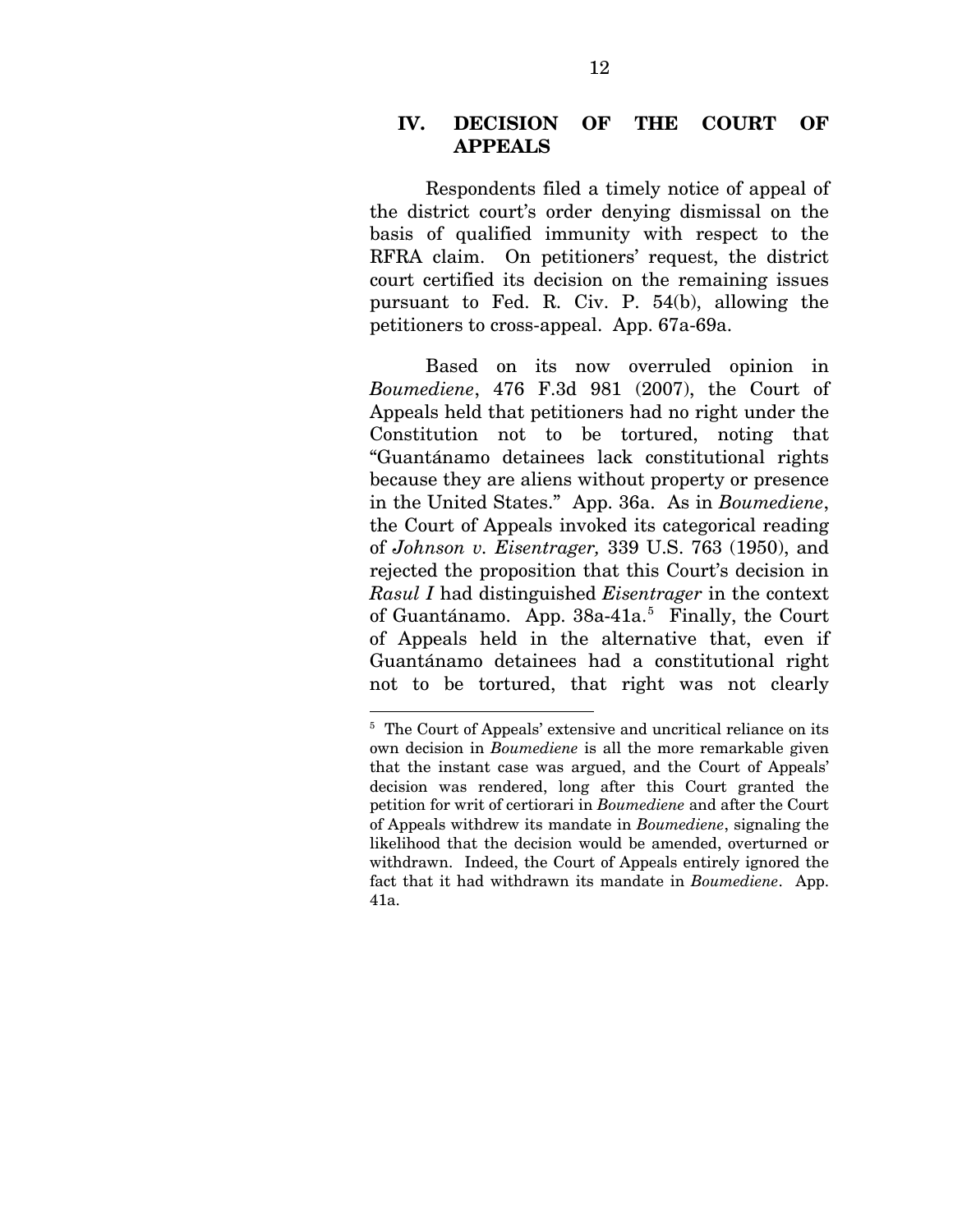established and therefore respondents were entitled to qualified immunity:

> The plaintiffs argue that a reasonable person would have been on notice that the defendants' alleged conduct was unconstitutional because the "prohibition on torture is universally accepted." The issue we must decide, however, is whether the rights the plaintiffs press *under the Fifth and Eighth Amendments* were clearly established at the time of the alleged violations.

App. 42a (internal citations omitted). Because the Court of Appeals held that such rights (which it did not recognize) were in any event not clearly established at the time petitioners were tortured, petitioners' claims were precluded by qualified immunity. App. 41a.

 The Court of Appeals also held that the ordering of torture and abuse was foreseeable and incidental to respondents' duties as senior U.S. officers charged with interrogating detainees. App. 29a. The Court of Appeals rejected petitioners' arguments that: i) as a matter of law, torture could never be within the scope of employment of a U.S. officer; and, in the alternative, ii) whether seriously criminal conduct is within the scope of employment is an issue of fact on which petitioners were entitled to discovery and an evidentiary hearing. App. 29a-30a, 33a-34a.

Finally, the Court of Appeals reversed the district court's ruling that denied respondents'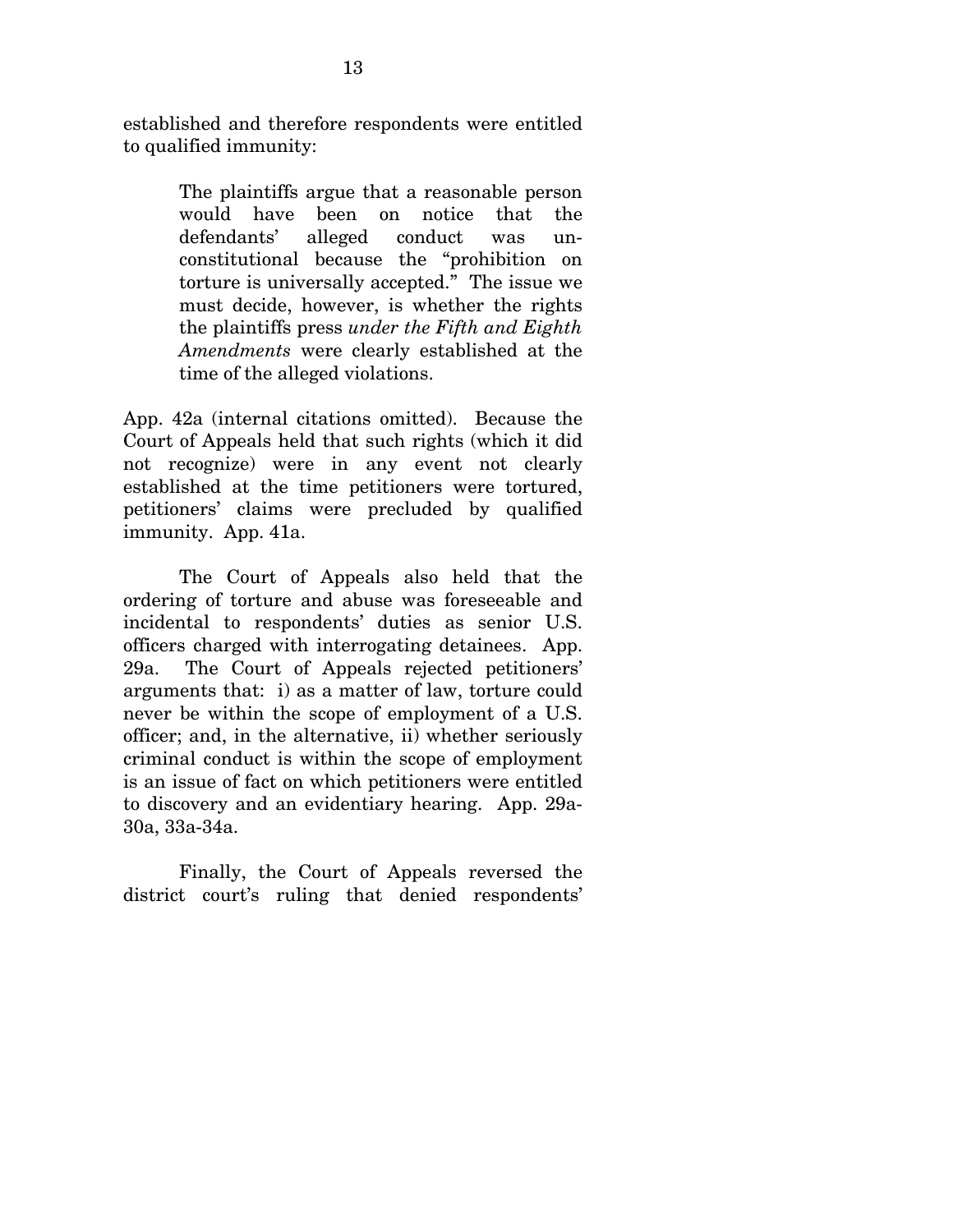motion to dismiss the RFRA claims, with the panel majority holding that petitioners "do not fall with [in] the definition of 'person,'" under RFRA, App. 54a, and therefore lacked standing to invoke RFRA's protections. App. 54a. The Court of Appeals did not apply ordinary principles of statutory construction to the term "person." Instead, it reasoned that RFRA was in essence a codification of constitutional free exercise principles, and therefore the word "person" should be imbued with a constitutional construction consistent with the Court of Appeals' reading of this Court's Fourth and Fifth Amendment jurisprudence, which, the Court of Appeals concluded, categorically excluded aliens at Guantánamo. App. 52a-54a.

Judge Brown wrote a separate concurrence criticizing the majority's failure to apply ordinary principles of statutory construction, and in particular its conclusion that Guantánamo detainees are not "persons."[6](#page-28-0) Judge Brown then observed that the panel majority's ruling on the scope of RFRA left the Court of Appeals, "with the unfortunate and

1

<span id="page-28-0"></span><sup>&</sup>lt;sup>6</sup> Although Judge Brown correctly reasoned that the detainees cannot be excluded from the ambit of RFRA because they are "persons" under the statute, she nonetheless would have dismissed the petitioners' suit on grounds that the petitioners' claim under the Constitution, pursuant to *Bivens v. Six Unknown Named Agents*, 403 U.S. 388 (1971), was precluded by "special factors," and that RFRA does not afford rights to persons such as the Guantánamo detainees, because Congress could not have intended such a result. App. 55a-58a. Judge Brown's limitation of the scope of *Bivens* actions is inconsistent with settled law, and her interpretation of RFRA finds no support in the text of RFRA or its legislative history and runs afoul of this Court's approach to statutory construction in *Rasul I*.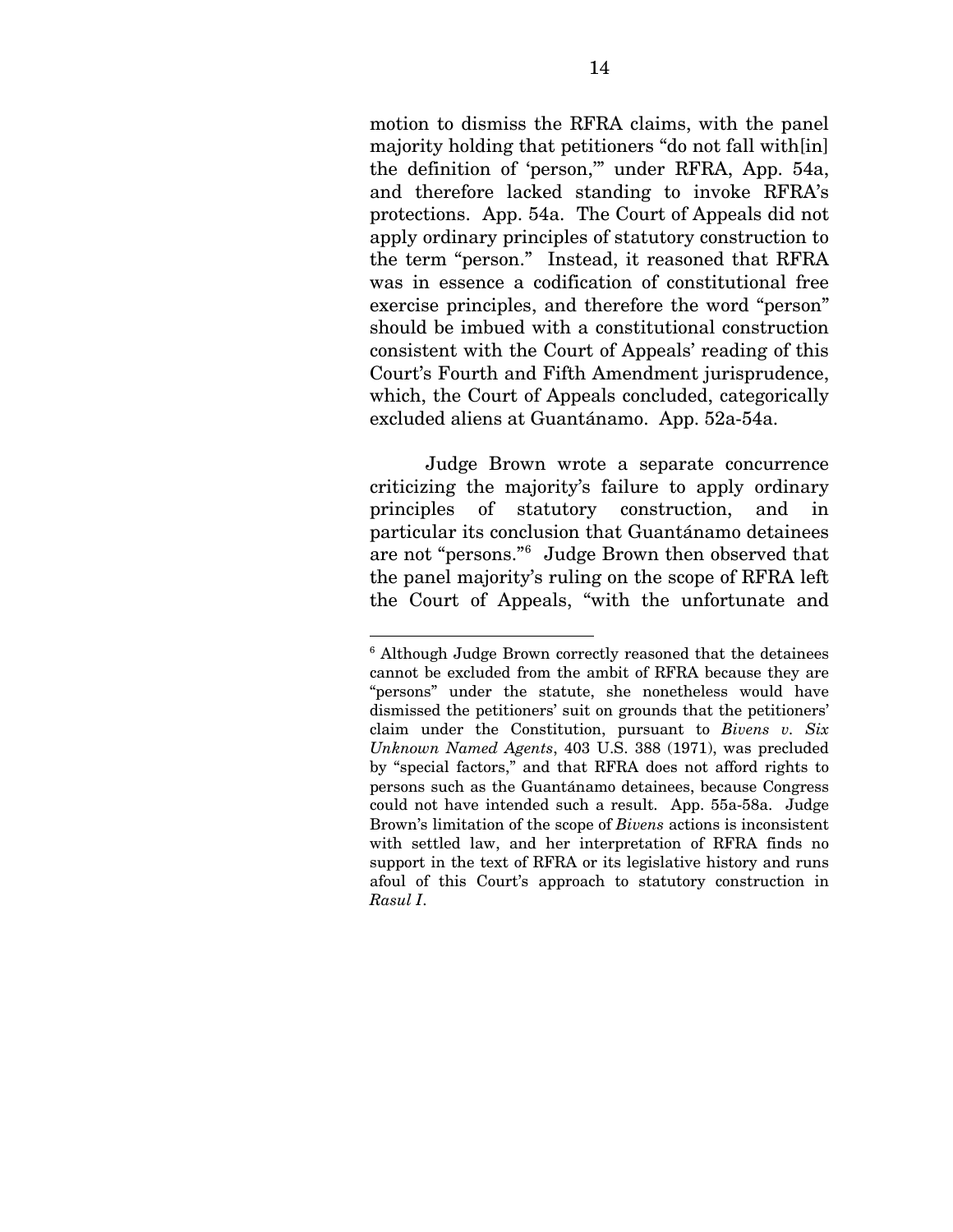quite dubious distinction of being the only court to declare those held at Guantánamo are not 'person[s].' This is a most regrettable holding in a case where plaintiffs have alleged high-level U.S. government officials treated them as less than human." App. 65a.

### **REASONS FOR GRANTING THE PETITION**

Approximately 800 men and boys have been incarcerated at Guantánamo since 2002. Today approximately 265 men remain at Guantánamo, nearly all of whom are devout Muslims, for whom daily prayer and other religious observances are an important part of life. App. 262a-65a. The Court of Appeals' decision that detainees are not "persons" and that RFRA does not apply at Guantánamo leaves these men unprotected from government officials' interference and harassment in their religious practices. This is the precise harm that RFRA was enacted to address. The inviolability of religious worship is at the core of the American ideal. Not only is it enshrined in the First Amendment, but, through RFRA, this principle has been strongly reinforced and extended by Congress. RFRA mandates a broad and unitary standard applicable to the entire federal government and its officers, requiring accommodation and respect for religious worship, and creates a specific cause of action to hold federal officials liable for its violation. For the Court of Appeals to interpret a statute guaranteeing religious freedom to *all* persons as protecting the religious dignity of only *some* persons, while permitting the systematic abuse of a discrete, insular group of Muslim men at Guantánamo, is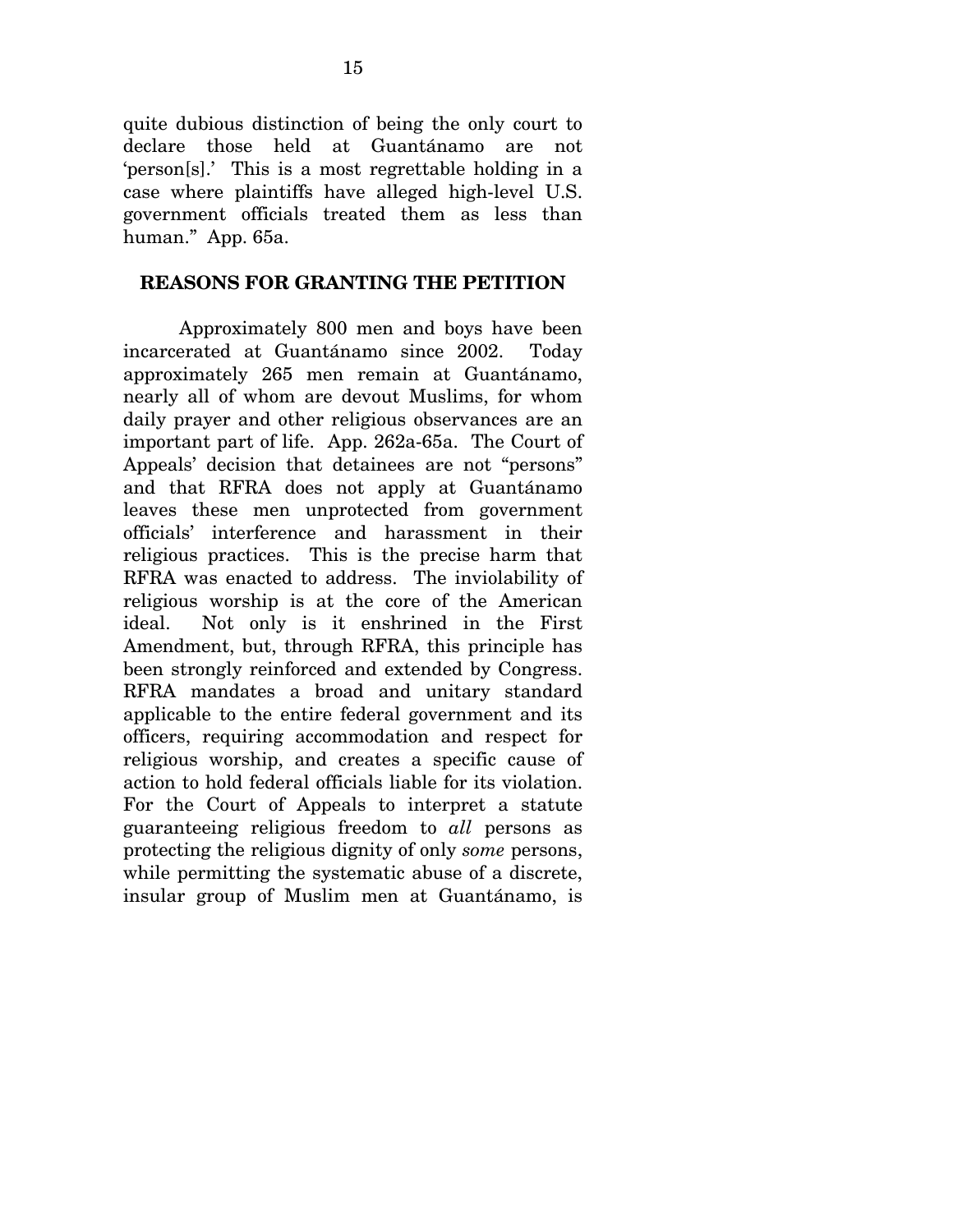fundamentally in conflict with the precepts of religious freedom and dignity underlying our Republic, and inconsistent with the text and purpose of RFRA.

The Court of Appeals' sweeping conclusion that Guantánamo detainees have no constitutional rights and therefore can be tortured consistent with the Constitution is abhorrent in a nation of laws and is in direct conflict with this Court's precedents. The Court of Appeals' further conclusion that officers who were aware of the illegality of their conduct under numerous sources of law can nevertheless avoid liability for their actions through a calculated reliance on purported constitutional ambiguity is equally pernicious and contrary to this Court's longstanding doctrine that qualified immunity does not protect defendants who engage in deliberately unlawful conduct. Finally, the Court of Appeals' conclusion that torture and abuse are within the scope of employment and therefore respondents are immune from liability for their conduct is fundamentally at odds with the universal principle that torture is *ultra vires* under all circumstances.

Guantánamo continues to present numerous jurisprudential challenges to the judiciary. This case provides a critical opportunity for this Court to affirm strongly the guarantee to Guantánamo detainees of an irreducible minimum of human rights. It is essential for this Court to reverse the Court of Appeals' decision, which manifests indifference to religious abuse and torture and flouts the Guantánamo jurisprudence carefully developed and expounded by this Court.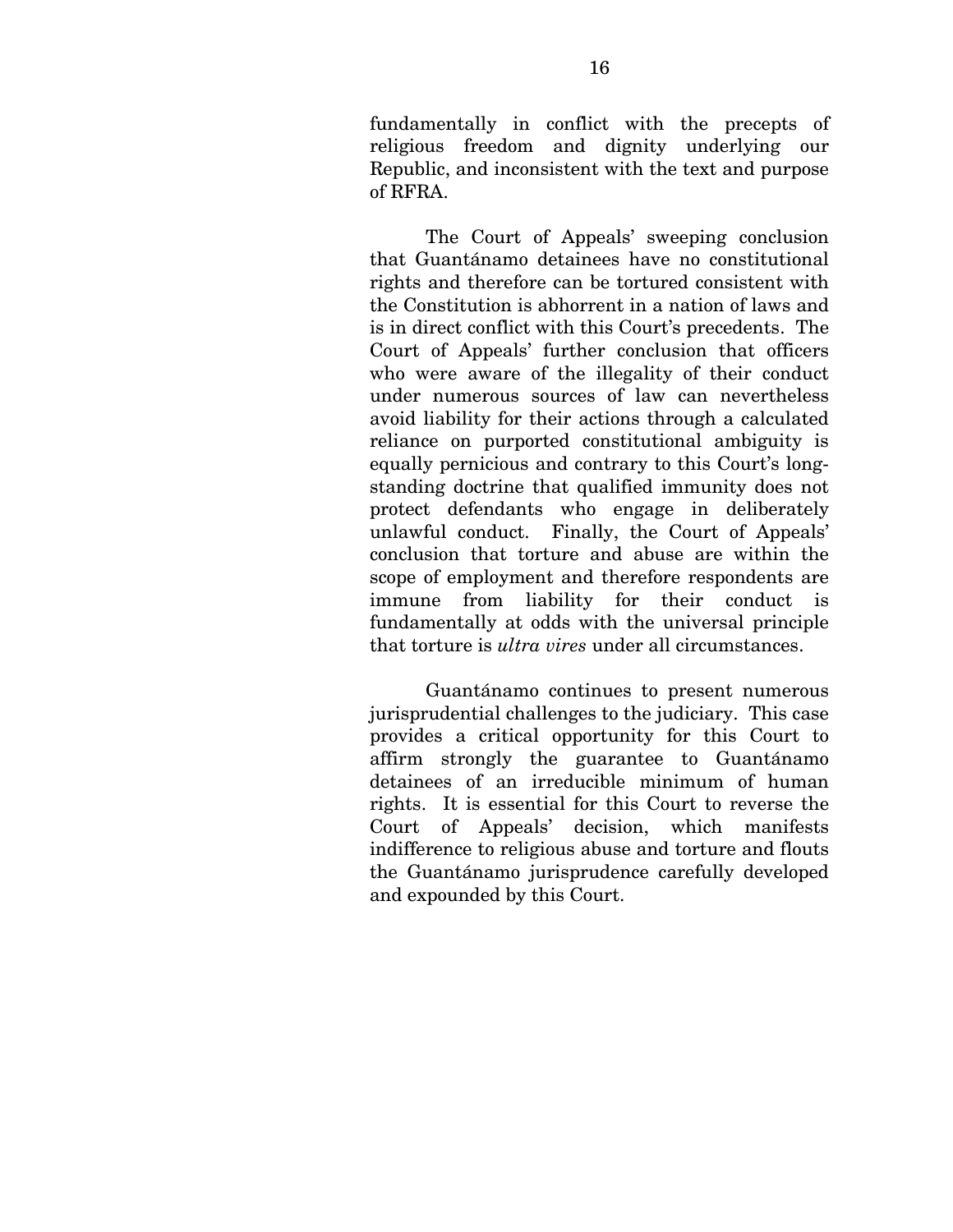### **I. THE COURT OF APPEALS' DECISION THAT PETITIONERS ARE NOT "PERSONS" IS DIRECTLY CONTRARY TO THIS COURT'S CONSTITUTIONAL AND STATUTORY JURISPRUDENCE***.*

RFRA provides a cause of action to any "person" whose religious exercise has been substantially burdened by the government. App. 157a (42 U.S.C. § 2000bb-1(c)). It precludes the federal government or any of its officers from infringing on a person's exercise of religion, unless the restriction is the "least restrictive means of furthering [a] compelling governmental interest." App. 157a (42 U.S.C. § 2000bb-1(b)(2)). An "exercise of religion" means "any exercise of religion, whether or not compelled by, or central to, a system of religious belief." App. 158a, 160a (42 U.S.C. § 2000bb-2(4); 42 U.S.C. § 2000cc-5(7)(A)). As the district court recognized, RFRA on its face provides a cause of action for petitioners in the circumstances presented here. The complaint alleged that respondents deliberately infringed on petitioners' religious exercise by, *inter alia*, interfering with their prayer, shaving their beards, forcing nudity and desecrating their Korans. App. 187a-88a, 206a, 223a.

The Court of Appeals rejected this straightforward application of RFRA. Instead, it held that, because Guantánamo detainees have no constitutional rights (a blanket proposition rejected by this Court in *Boumediene*, 128 S. Ct. 2229), they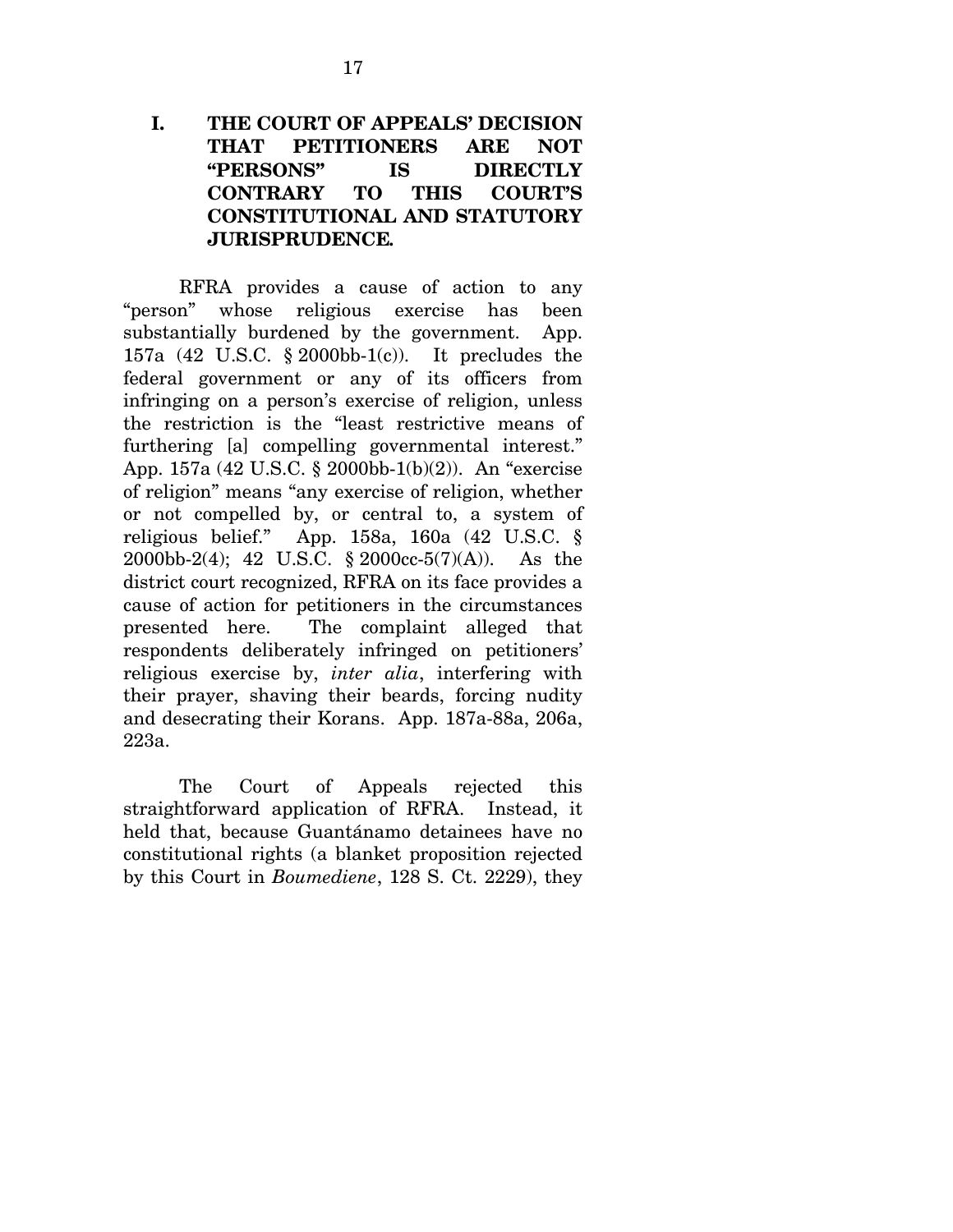also have no rights under RFRA. This approach to statutory interpretation is in direct conflict with this Court's decision in *Rasul I*, which squarely held that a statute is *not* limited by the scope of analogous constitutional provisions, but must instead be construed and given effect according to its own terms. As the Court expressly held with respect to the application of the federal habeas statute to detention of these petitioners:

> Considering that [§ 2241] draws no distinction between Americans and aliens held in federal custody, there is little reason to think that Congress intended the geographical coverage of the statute to vary depending on the detainee's citizenship. Aliens held at the base, no less than American citizens, are entitled to invoke the federal courts' authority under § 2241.

*Rasul I*, 542 U.S. at 481 (footnote omitted). No less so here. RFRA, like the habeas statute, draws no distinction between citizens and aliens, and nothing in RFRA suggests any variance in its geographical reach based on a plaintiff's citizenship.

By its express terms, RFRA protects all "persons" from government interference with their exercise of religion. As Judge Brown noted in her concurrence, the majority's construction of the term "persons" to exclude petitioners contradicts the "fundamental canon of statutory construction" that "unless otherwise defined, words will be interpreted as taking their ordinary, contemporary, common meaning." App. 59a. Where an unambiguous word is undefined in a statute, it must be construed "in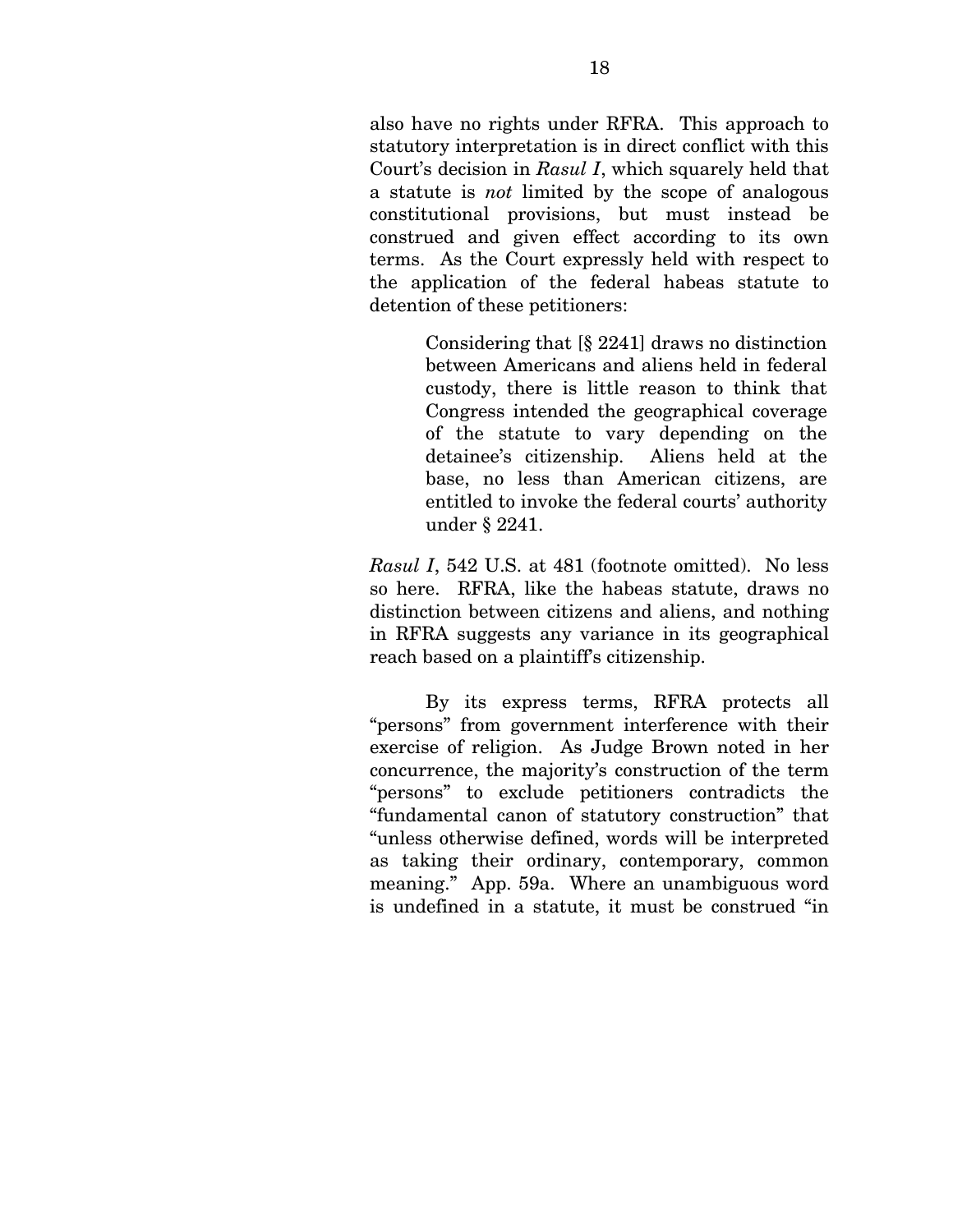accordance with its ordinary or natural meaning." *F.D.I.C. v. Meyer*, 510 U.S. 471, 476 (1994). Given its "ordinary or natural meaning," "person" is a broad term that encompasses human beings regardless of their place of residence or citizenship. *Cf. Rasul I*, 542 U.S. at 480 (where statute draws no distinction between aliens and citizens, courts should not imply one). Where Congress intends to limit the term "person" by citizenship or residence, it knows how to do so. Indeed, Congress has done so clearly in other broad remedial contexts. For example, in Sections 1981 and 1983, Congress limited the class of "persons" who may state claims to persons "within the jurisdiction" of the United States. 42 U.S.C. §§ 1981, 1983. No such limitation exists in RFRA.

This Court has expressly instructed that exceptions are not to be judicially implied into a statute unless the absence of the exception would lead to an absurd result. *United States v. Rutherford*, 442 U.S. 544, 555 (1979) ("Only when a literal construction of a statute yields results so manifestly unreasonable that they could not fairly be attributed to congressional design will an exception to statutory language be judicially implied."). The Court of Appeals ignores this instruction and, as it did in *Rasul I*, fashions its own Guantánamo exception to a statute that includes no such condition or qualification.

The Court of Appeals' ruling conflicts as well with this Court's construction of the scope of RFRA. As this Court observed in *City of Boerne v. Flores*, 521 U.S. 507 (1997), RFRA's "restrictions apply to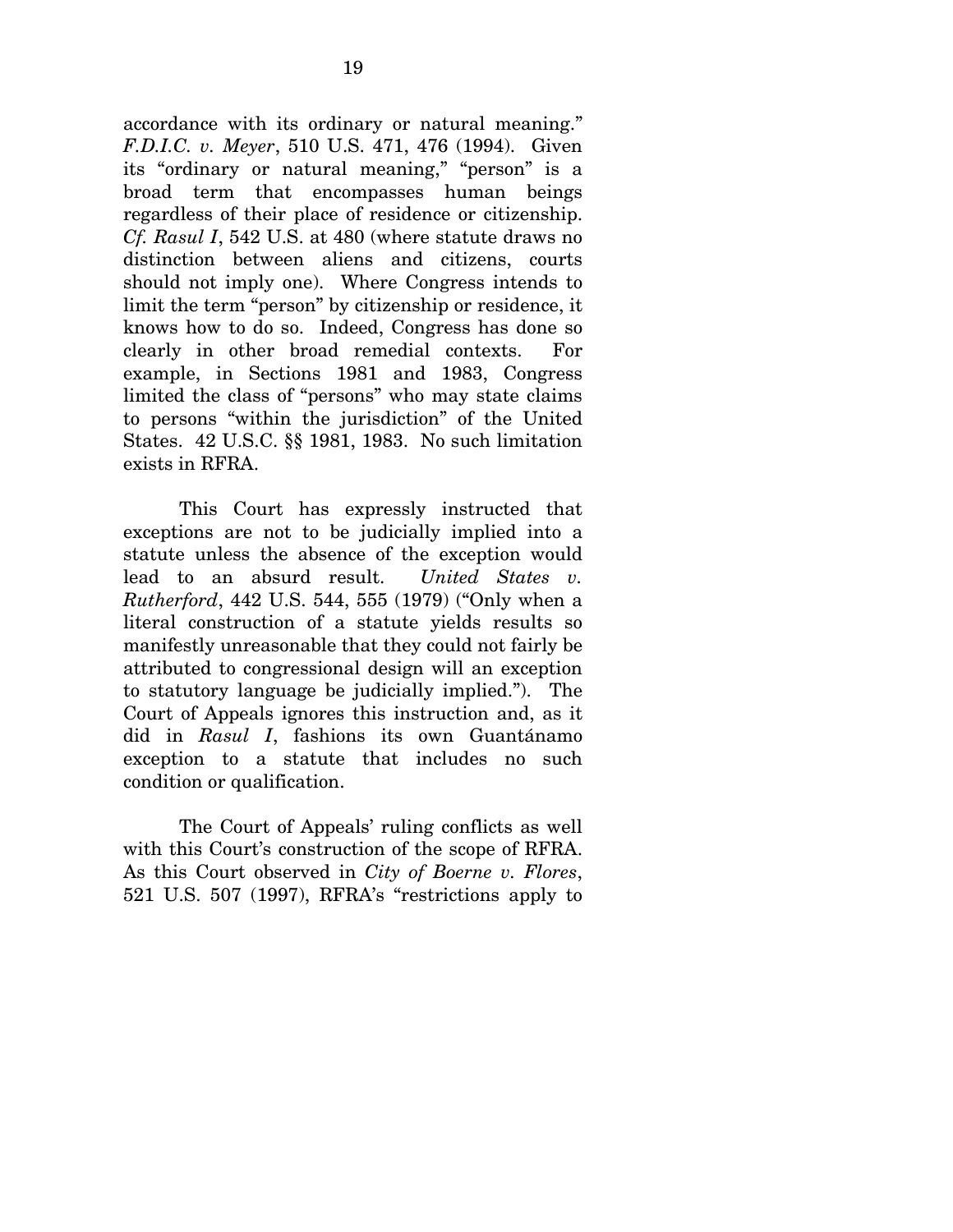every agency and official …. [and] to all federal and state law, statutory or otherwise." *Id*. at 532. Contrary to the Court of Appeals' conclusion, RFRA was not enacted merely to be co-extensive with the First Amendment, which would have been duplicative and rendered the statute a nullity. Rather, it was enacted to supplement the First Amendment by extending protection to religious practices that this Court had expressly held were *not* protected by the First Amendment. App. 155a-56a (42 U.S.C. § 2000bb); *see* S. Rep. 103-111, at 4, *as reprinted in* 1993 U.S.C.C.A.N. at 1893. Prior to the passage of RFRA, this Court had held that the First Amendment did not protect the religious practice of using illegal drugs against the effect of a law of neutral application, *Employment Div. v. Smith*, 494 U.S. 872 (1990), that it did not protect the rights of military officers to wear yarmulkes while in uniform, *Goldman v. Weinberger*, 475 U.S. 503 (1986), and that it did not protect the rights of Muslim prisoners to attend Friday services, *O'Lone v. Estate of Shabazz*, 482 U.S. 342 (1987). With its deliberately broad and unconditional language, RFRA protects these (and many other) practices. It applies in prisons; it applies to the military; it applies to all government officers wherever situated; it applies to all territories and possessions of the United States. Far from simply duplicating constitutional protections, RFRA expressly supplements and extends protection to religious practices that may not be covered by the Constitution. This construction of RFRA has been adopted by the United States, which has urged it in this Court. *See* Brief of the United States as Amicus Curiae, *City of Boerne v. Flores*, 1997 U.S. S. Ct. Briefs LEXIS 185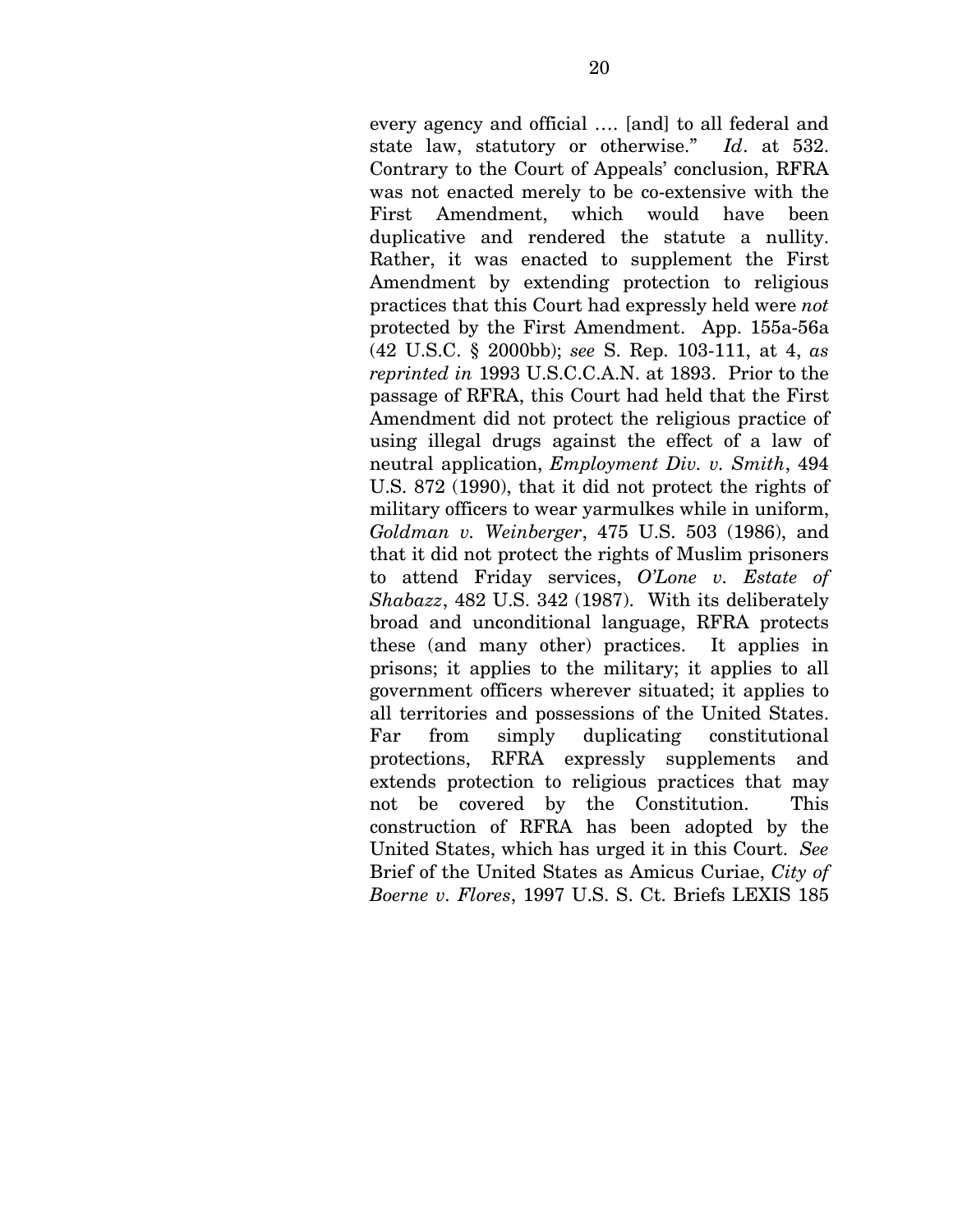at \*70-71 & n.40 (Jan. 10, 1997) (citing cases). And the language of the statute iterates an even broader purpose, "to provide a claim or defense to persons whose religious exercise is substantially burdened by government." App. 157a (42 U.S.C. § 2000bb(b)(2)). The Court of Appeals' conclusion that RFRA "did not expand the scope of the exercise of religion beyond that encompassed by the First Amendment," App. 49a, is thus demonstrably incorrect and entirely at odds with the purpose, effect and express language of RFRA.

Having wrongly concluded that RFRA merely codifies the Constitution, the Court of Appeals then compounded its error by limiting RFRA's meaning based on its incorrect (and now overruled) construction of Fourth and Fifth Amendment jurisprudence. Based on its decision in *Boumediene,*  the Court of Appeals held that, because nonresident aliens are not "persons" under the Fourth or Fifth Amendments, they have no *statutory* rights under RFRA. App. 54a. As this Court stated in *Rasul I,*  and reaffirmed in *Boumediene*, the Court of Appeals was plainly wrong in holding categorically that Guantánamo detainees have no enforceable statutory or constitutional rights. With respect to constitutional rights, this Court in *Boumediene* followed the analysis of the *Insular Cases*, *e.g*., *De Lima v. Bidwell*, 182 U.S. 1 (1901); *Dorr v. United States*, 195 U.S. 138 (1904), and their progeny, concluding that the applicability of a constitutional provision outside the sovereign territory of the United States "depends upon the particular circumstances, the practical necessities, and the possible alternatives which Congress had before it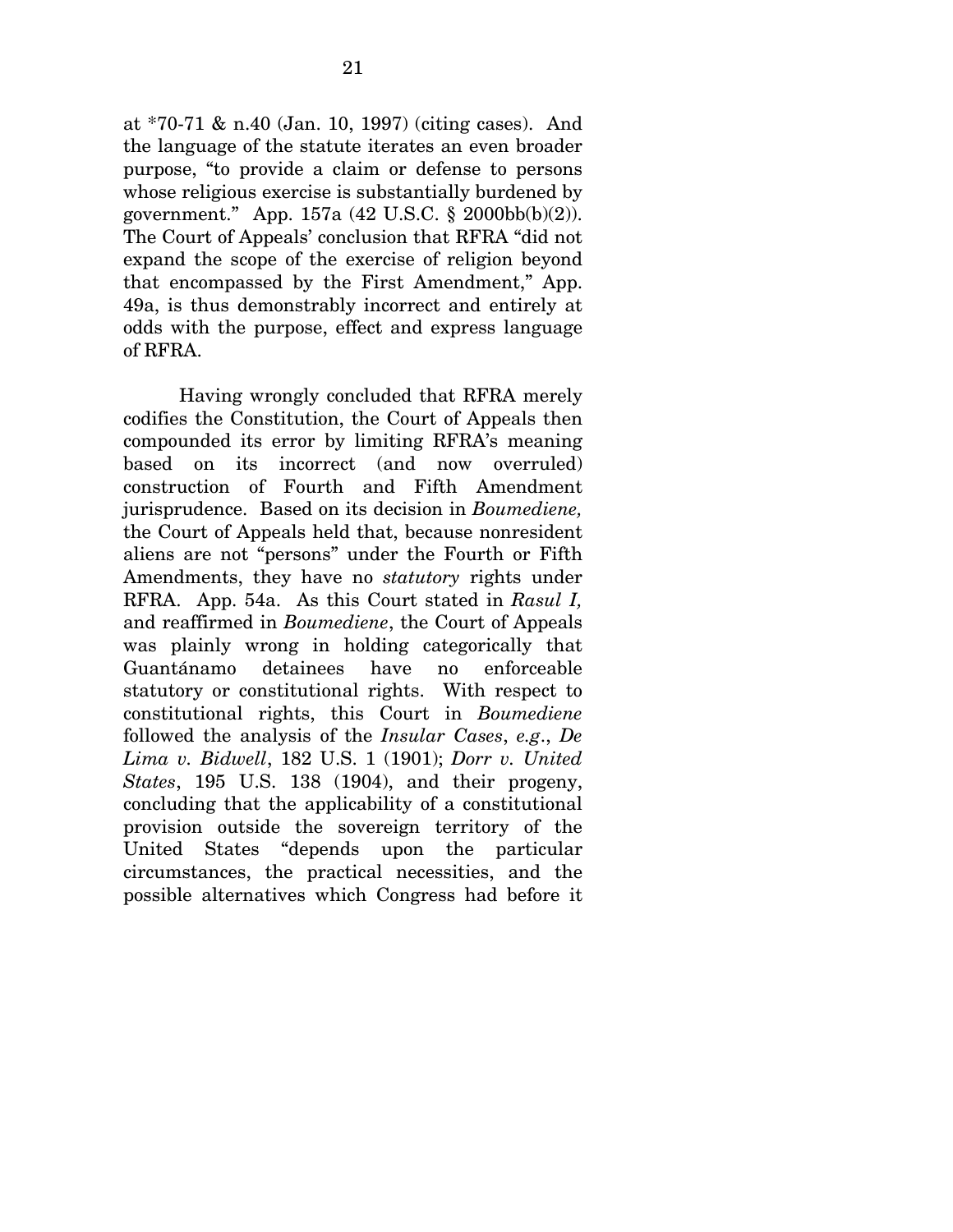and, in particular, whether judicial enforcement of the provision would be impracticable and anomalous." *Boumediene,* 128 S. Ct. at 2255 (internal quotations omitted). This Court reaffirmed its prior finding that Guantánamo "is under the complete and total control of our Government" and, accordingly, the constitutional right to habeas corpus applies there. *Id*. at 2262. Although a statutory right is at issue here, because the Court of Appeals based its holding on constitutional construction, it is important to note that the Court of Appeals' categorical denial of constitutional rights to aliens at Guantánamo has been definitively overruled. Thus, even under the Court of Appeals' incorrect bootstrapping of constitutional reasoning into RFRA, its analysis would fail because under the Court's reasoning in *Boumediene*, the right to be free from official religious abuse at Guantánamo would certainly not be "impracticable and anomalous." *Id.* at 2255.

Certiorari is warranted here not simply because a lower court fundamentally misconstrued a statute, even an important statute like RFRA. Rather the Court of Appeals has once again, directly and obdurately in conflict with this Court's jurisprudence, rejected the proposition that detainees have even the most basic of rights and that government action at Guantánamo is constrained by law and the Constitution. Since detentions at Guantánamo commenced in 2002, the Court of Appeals has been faced with numerous cases asserting rights on behalf of detainees. In each instance, the Court of Appeals has held that detainees do not possess the right being asserted.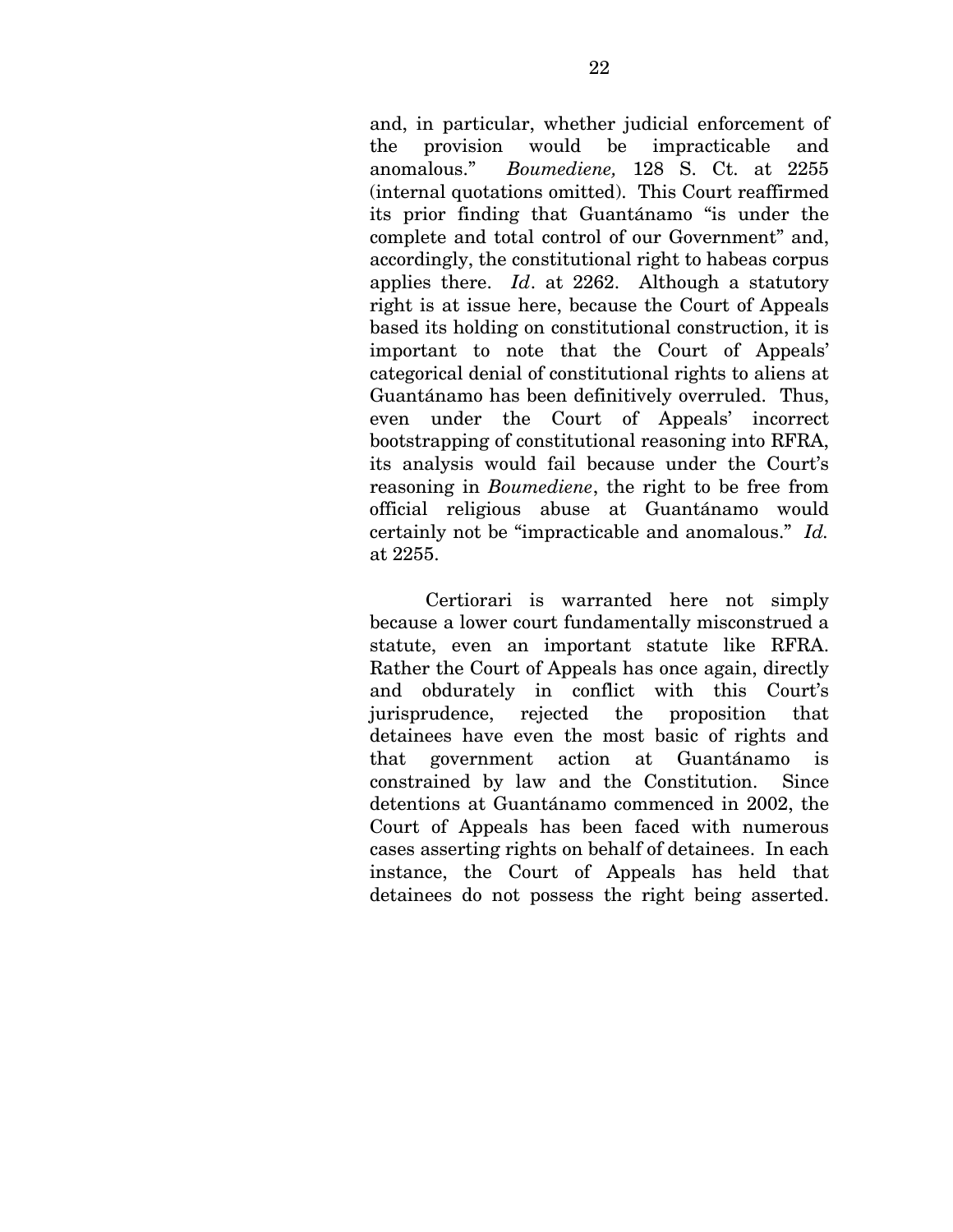*E.g*., *Al Odah v. United States*, 321 F.3d 1134 (D.C. Cir. 2003); *Hamdan v. Rumsfeld,* 415 F.3d 33 (D.C. Cir. 2005); *Boumediene v. Bush*, 476 F.3d 981 (D.C. Cir. 2007*).* On certiorari, this Court has reversed each of these decisions and affirmed that the detainees possess cognizable rights under the laws of the United States and under the Constitution. *Rasul I,* 542 U.S. at 466; *Hamdan*, 548 U.S. at 625- 26; *Boumediene*, 128 S. Ct. at 2262. Nevertheless, despite this Court's guidance, the Court of Appeals ignored both the principles of statutory construction that should have resolved this case in petitioners' favor and the clear line of this Court's jurisprudence rejecting the Court of Appeals' blanket repudiation of detainee rights. Petitioners respectfully submit that an unequivocal affirmation of the gravamen of this Court's Guantánamo holdings to provide definitive guidance to the lower courts – particularly regarding torture and religious abuse – is another critical reason for the Court to grant review in this case.

**II. THE COURT SHOULD GRANT REVIEW TO MAKE CLEAR THAT DETAINEES IN U.S. CUSTODY AT GUANTÁNAMO CANNOT BE TORTURED AND THAT OFFICIALS WHO DO SO ARE NOT ENTITLED TO QUALIFIED IMMUNITY.** 

 Whatever euphemisms are applied, whatever abstractions are invoked, petitioners were deliberately tortured at the behest and direction of the former Secretary of Defense and senior officers in the chain of command. The torture and abuse were not the acts of a rogue guard or interrogator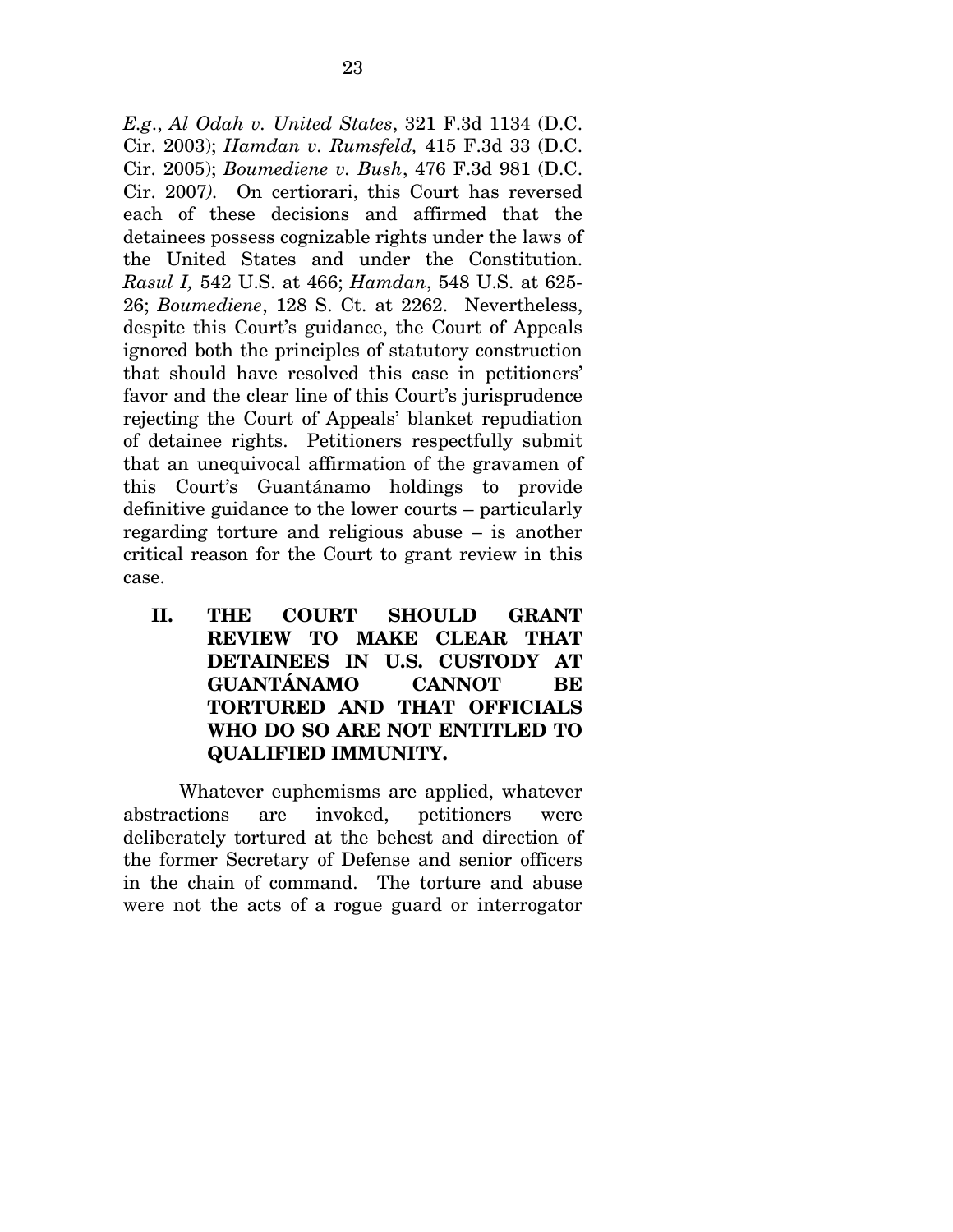but, as has now been made public, were part of a specific plan memorialized through written instructions. Respondents conceived and implemented their program of torture and abuse in violation of the express policy statements of the President, applicable military regulations, the Constitution, U.S. and international law, and any pretense of honor or decency. Not only should respondents (or any reasonable officers serving in respondents' positions) have known of the illegality of their conduct, the complaint is replete with allegations that respondents in fact *did know*. They requested, wrote and received memorandum after memorandum, all detailing the various ways in which their conduct and orders were violations of applicable law. App. 72a. It was for this very reason that each report or memorandum tried also to concoct a *post hoc* legal justification for respondents' unconstitutional and illegal acts. In holding that petitioners had no rights, the Court of Appeals appeared to accept that the Constitution does not prevent official torture and abuse of detainees at Guantánamo, but in any event the right not to be tortured was not clearly established when petitioners were detained. This Court should make clear that officials cannot take refuge in constitutional ignorance or ambiguity when they are attempting to circumvent rather than comply with the law.

Respondents argued below that they are entitled to qualified immunity because, whatever the illegality of their conduct under U.S. criminal statutes, the Uniform Code of Military Justice, and U.S. treaty obligations, the law was unclear whether detainees were entitled to constitutional protections,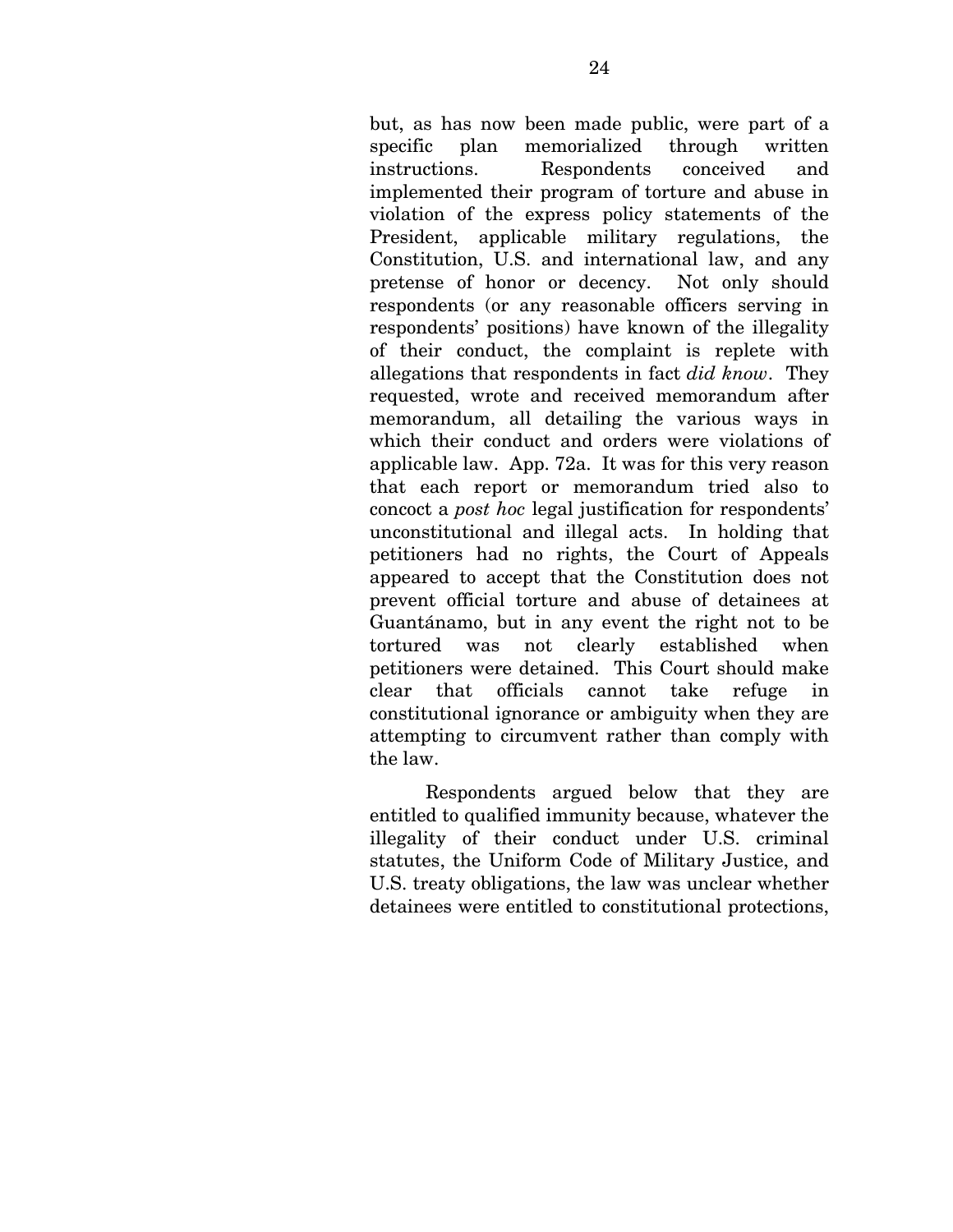and thus petitioners' *constitutional* right not to be tortured and abused was not clearly established at the time of their detention. Both the district court and the Court of Appeals accepted this argument and dismissed petitioners' constitutional claims on the basis of respondents' qualified immunity.<sup>[7](#page-39-0)</sup> Indeed, the Court of Appeals held that petitioners have no constitutional protection from torture in any event.

The Court should grant review of these holdings because i) it should not let stand the Court of Appeals' conclusion that Guantánamo detainees can be tortured and abused; and ii) they are in conflict with this Court's decision in *United States v. Lanier*, 520 U.S. 259, 271 (1997), and this case presents an opportunity for the Court to make clear the applicability of *Lanier*, which was decided in the criminal due process context, to cases in which qualified immunity is directly at issue.

In *Boumediene*, 128 S. Ct. 2229, this Court definitively rejected the Court of Appeals' conclusions that the Constitution does not apply at Guantánamo and that detainees have no rights

 $\overline{a}$ 

<span id="page-39-0"></span><sup>7</sup> This Court has previously held in the *Bivens* context that a government official is not entitled to qualified immunity if he or she has violated "clearly established . . . constitutional rights of which a reasonable person would have known." *Harlow v. Fitzgerald*, 457 U.S. 800, 818 (1982). A constitutional right is clearly established if "its contours [are] sufficiently clear that a reasonable official would understand that what he is doing violates that right." *Hope v. Pelzer*, 536 U.S. 730, 739 (2002) (internal citation and quotation omitted). The test for qualified immunity is one of "objective legal reasonableness." *Harlow*, 457 U.S. at 819.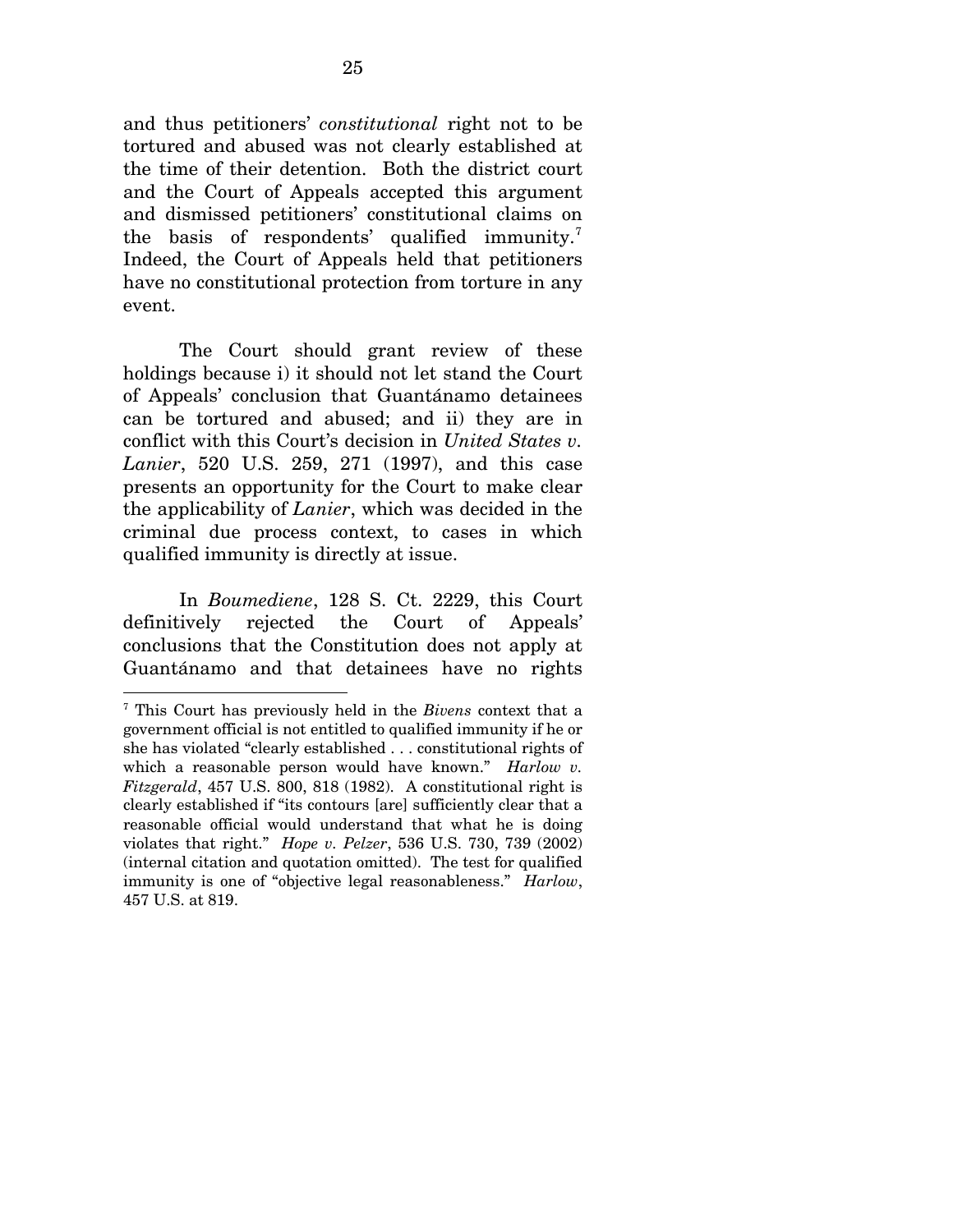under the Constitution. To the contrary, the Court held not only that the Suspension Clause of the Constitution applies at Guantánamo, but also that, like the rights guaranteed under the Suspension Clause, "the substantive guarantees of the Fifth and Fourteenth Amendments" apply to foreign nationals, like petitioners, "who have the privilege of litigating in our courts." 128 S. Ct. at 2246. Following its decision in *Boumediene*, the Court should grant review in the instant case to make crystal clear that a fundamental right guaranteed by the Fifth and Fourteenth Amendments – the right not to be tortured while in custody – also applies at Guantánamo. It is critical that this Court not let stand the Court of Appeals' contrary ruling – that respondents' conduct at Guantánamo was unconstrained by the Constitution and, accordingly, they were free to torture and abuse petitioners without risk of personal liability.

This Court held in *Lanier* that, regardless of whether the constitutional parameters of a particular right have been established clearly by previous case law, qualified immunity is not available if the illegality of the conduct would be obvious to any reasonable person, even if there were no case law directly on point establishing that the Constitution applied to the conduct. *Lanier*, 520 U.S. at 271. *Lanier* addressed a criminal defendant's substantive due process defense that he had insufficient notice that his crime constituted a constitutional violation that could be prosecuted under 18 U.S.C. § 242. Although the Court relied on the qualified immunity standard in holding that the defendant in *Lanier* had sufficient notice of the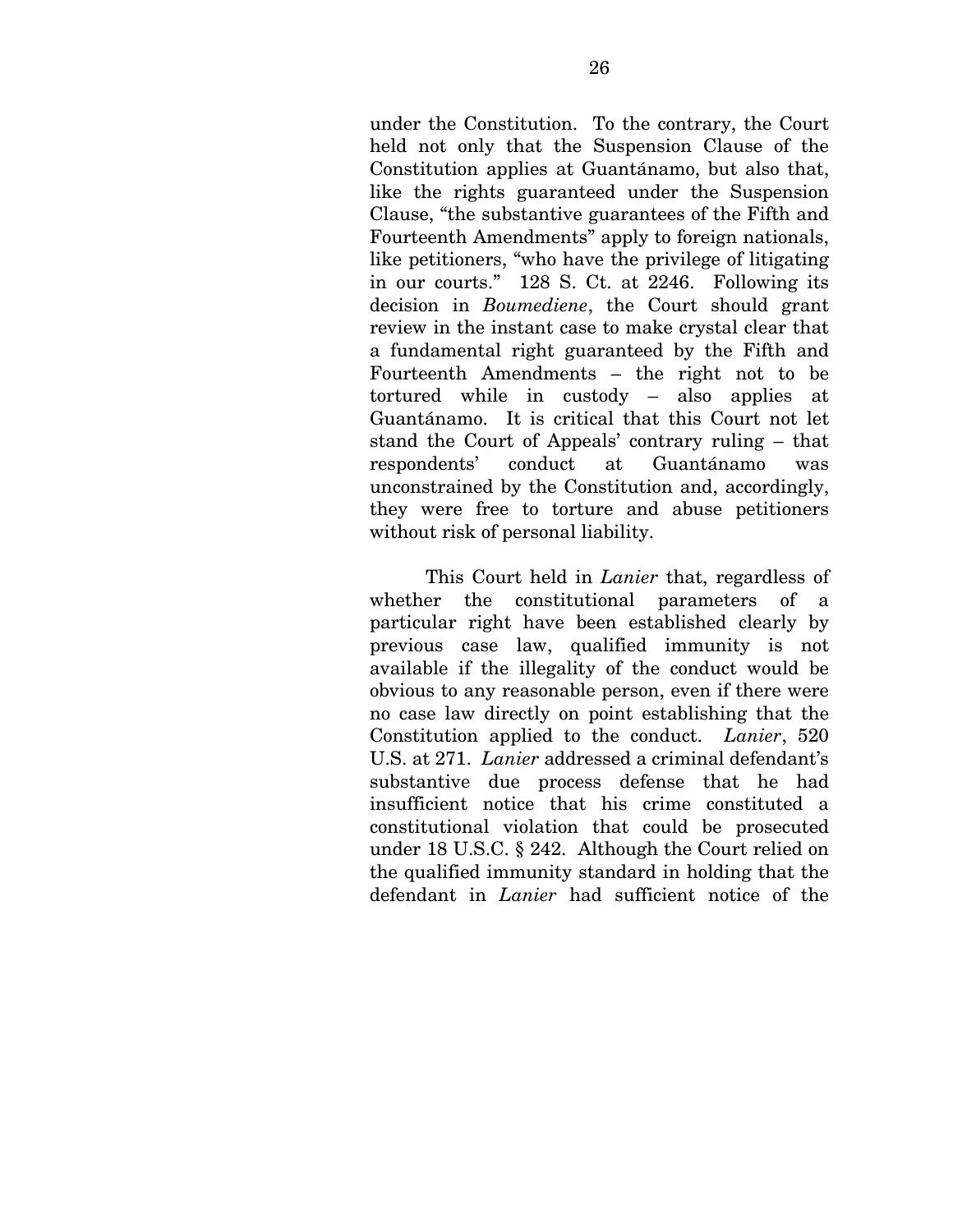unconstitutionality of his conduct, it has not yet considered the holding of *Lanier* in the context of a claim of qualified immunity for seriously illegal conduct. This case presents this Court with the opportunity to confirm what *Lanier* rightly suggests – that officials who deliberately violate law that they know (and any reasonable official would know) prohibits their conduct cannot claim qualified immunity on the basis that they were unaware that the conduct rises to a constitutional violation or that a court had yet to rule precisely on the issue.

# **A. Any Reasonable Officer Would Know that Torture and Deliberate Abuse Are Illegal Under All Sources of Law.**

It is remarkable that in 2008 it can be seriously contended that the Constitution does not prohibit official torture of persons in custody. The principle that government officials cannot torture prisoners is not new. As long ago as 1936, this Court considered whether the right not to be tortured was "fundamental" for the purpose of imposing it on the States under the Due Process Clause of the Fourteenth Amendment. *Brown v. Mississippi*, 297 U.S. 278 (1936). In that case, the Court held that torture is inconsistent with the "fundamental principles of liberty and justice which lie at the base of all our civil and political institutions." *Id*. at 286. Thus, the right not to be tortured was protected by the Fourteenth Amendment, and torture was banned as state as well as federal practice.

Torture is "universally condemned" under international law as well. *Sosa v. Alvarez Machain*,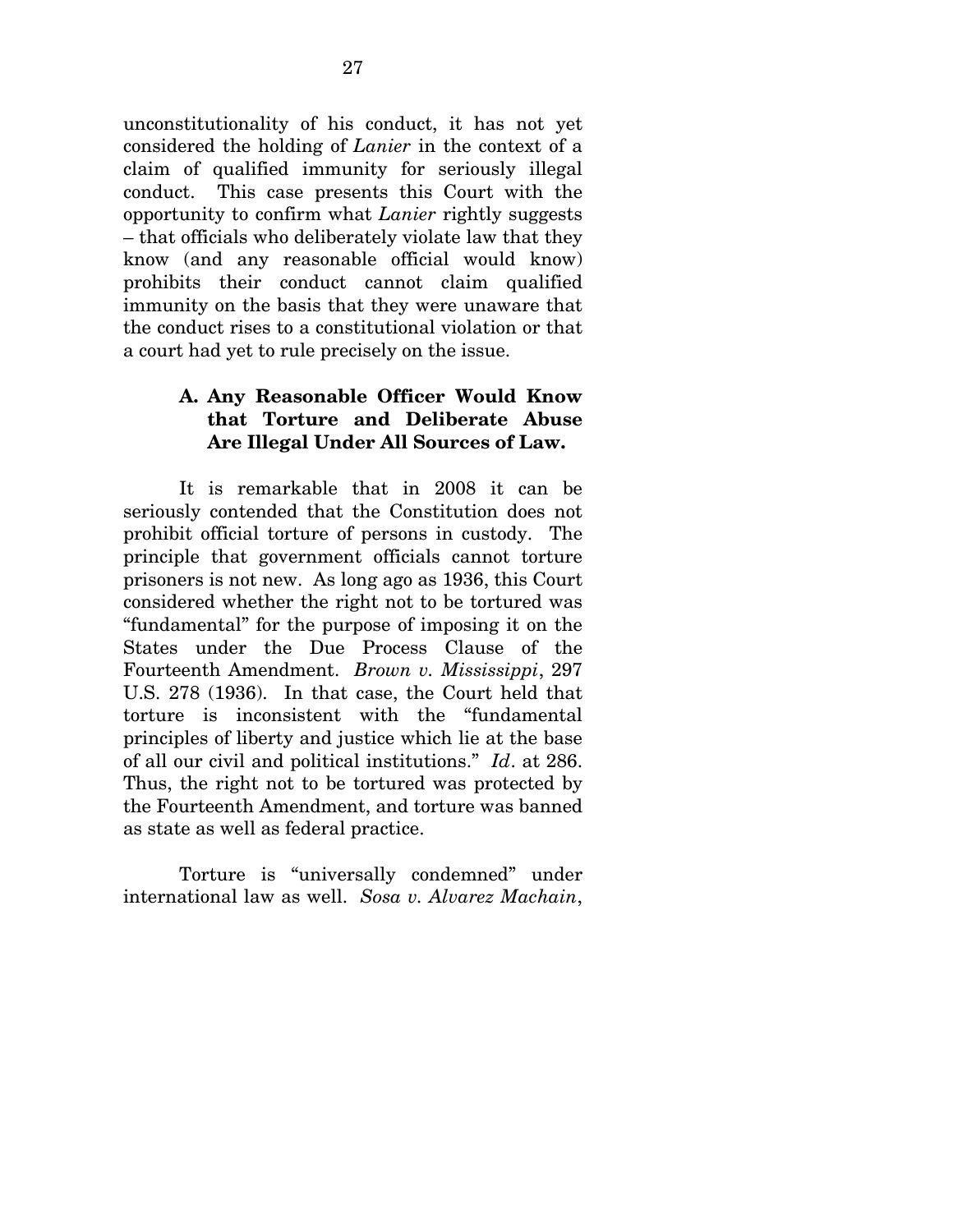542 U.S. 692, 762 (2004) (Breyer, J., concurring). U.S. courts have recognized for more than twentyfive years that no sovereign has the authority to order torture. In *Filartiga v. Pena-Irala*, 630 F.2d 876 (2d Cir. 1980), cited with approval by this Court in *Sosa*, 542 U.S. at 738 n.29, the Second Circuit held that "there are few, if any, issues in international law today on which opinion seems to be so united as the limitations on a state's power to torture persons held in its custody." *Filartiga*, 630 F.2d at 881. "[F]or purposes of civil liability, the torturer has become like the pirate and slave trader before him hostis humani generis, an enemy of all mankind." *Id*. at 890. The United States is a signatory to the Convention Against Torture. 2 U.S. Dep't of State, Treaties in Force at 182 (2007), *available at* http://www.state.gov/documents/ organization/89668.pdf. The United States Government has repeatedly, officially and publicly condemned torture in any and all circumstances and acknowledged that:

- the prohibition on torture applies to the U.S. military;
- torture "cannot be justified by exceptional circumstances, nor can it be excused on the basis of an order from a superior officer"; and
- "a commanding officer who orders such punishment would be acting outside the scope of his or her position and would be individually liable for the intentional infliction of bodily and emotional harm."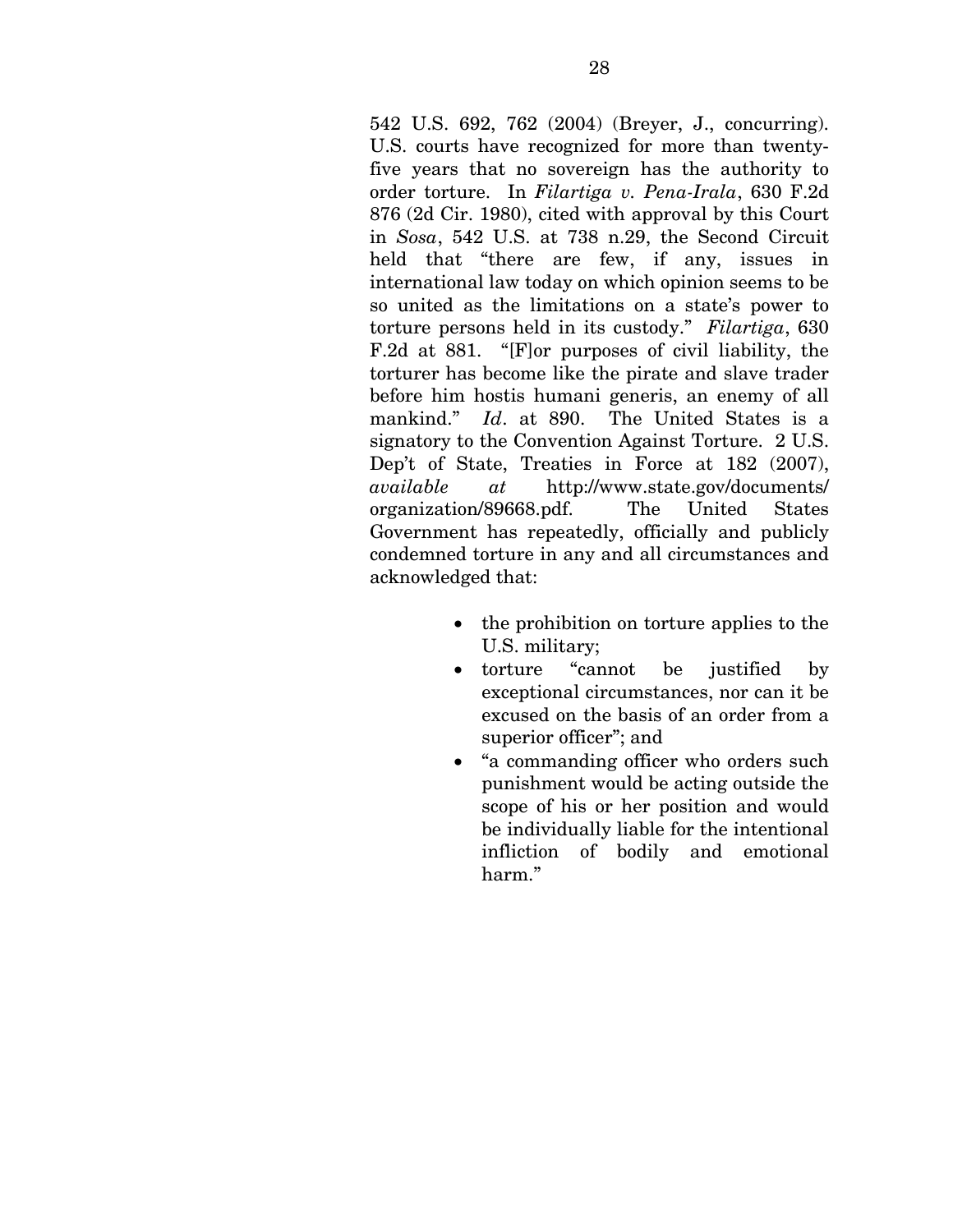App. 228a, 231a. The United States Government could not have been more clear in articulating the scope and nature of its obligations:

> The United States is unequivocally opposed to the use and practice of torture. No circumstances whatsoever, including war, the threat of war, internal political instability, public emergency, or an order from a superior officer or public authority, may be invoked as a justification for *or defense to committing torture*. This is a longstanding commitment of the United States, repeatedly reaffirmed at the highest levels of the U.S. Government. All components of the United States Government are obliged to act in compliance with the law, including all United States *constitutional*, statutory and treaty obligations relating to torture and cruel, inhuman or degrading treatment or punishment. The U.S. Government does not permit, tolerate or condone torture, or other unlawful practices by its personnel or employees under any circumstances. U.S. laws prohibiting such practices apply both when the employees are operating in the United States *and in other parts of the world.*

App. 237a-38a (emphasis added).

 The prohibition against torture is not only deeply embedded as a matter of policy and customary international law, it is a bedrock norm of constitutional law. As the Court noted in *Brown*, torture "offends some principle of justice so rooted in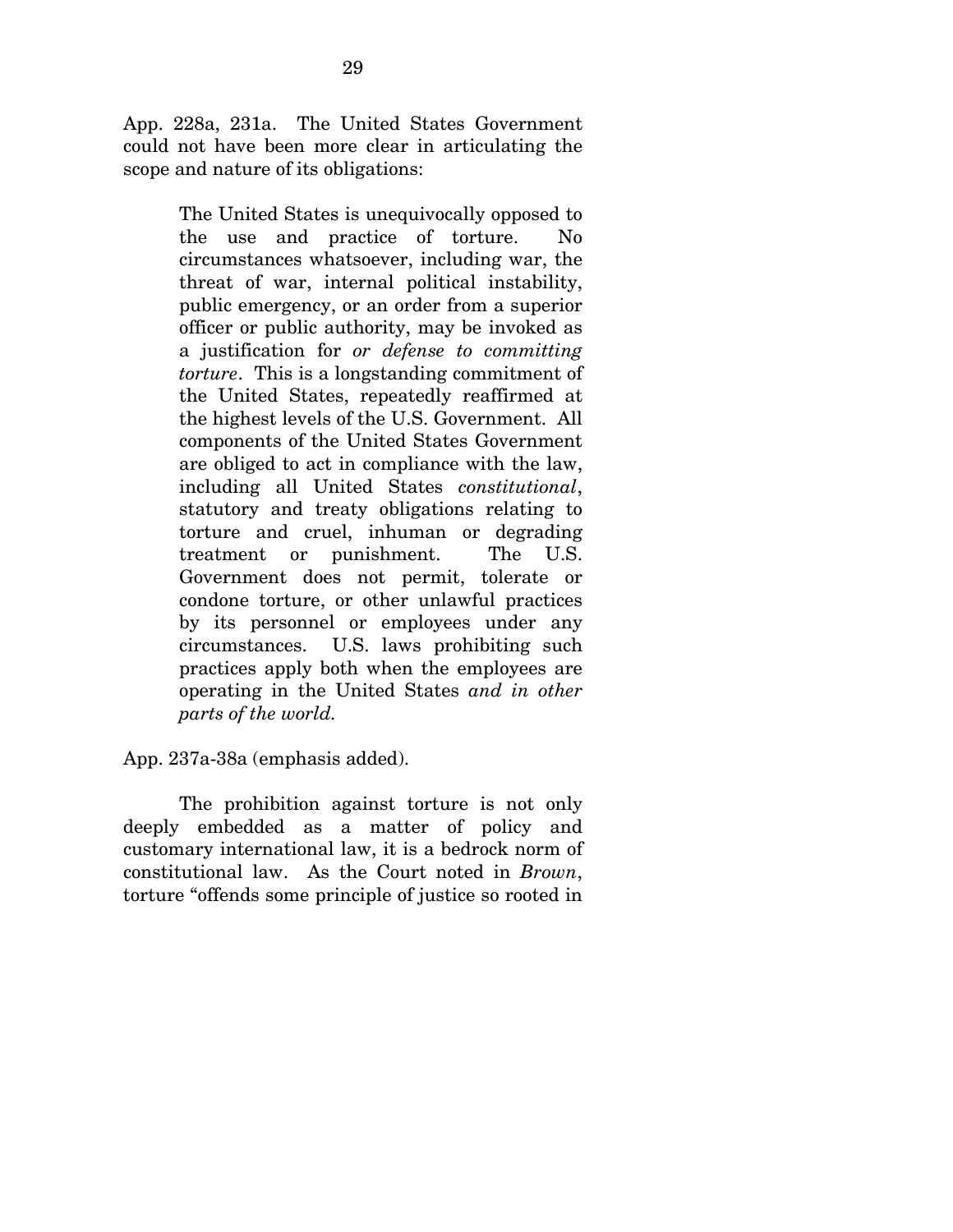the traditions and conscience of our people as to be ranked as fundamental." 297 U.S. at 285. From the *Insular Cases* to *United States v. Verdugo-Urquidez,*  494 U.S. 259, 277-78 (1990) (Kennedy, J. concurring), to *Rasul I*, to *Boumediene*, this Court has adopted a functional analysis of what rights may be applied to aliens and citizens outside the United States. That analysis is premised on the concept that "fundamental" rights apply where they can practicably be enforced. And as *Brown* teaches, few if any rights are more "fundamental" than the right of a prisoner not to be tortured. As Justice Scalia recognized in dissent in *Zadvydas v. Davis*, 533 U.S. 678 (2001), a case decided the year before petitioners were sent to Guantánamo, this norm is so obvious that, even in the case of aliens who may be entitled to only minimal constitutional protection, it is certain that "they cannot be tortured." *Id*. at 704 (Scalia, J. dissenting). In sum, it has been long established that there is an irreducible constitutional minimum that government officials owe to human beings under their control – whether citizens or aliens – and that minimum necessarily includes the prohibition of torture.

## **B. The Court Should Make Clear that Officials who Order Torture Are Not Entitled to Qualified Immunity.**

 Respondents knew, as any civilized person would know, that torture and deliberate abuse are wrong and violate fundamental rights wherever they occur. They brought detainees to Guantánamo rather than to a detention facility in the U.S. in a calculated attempt to circumvent the constitutional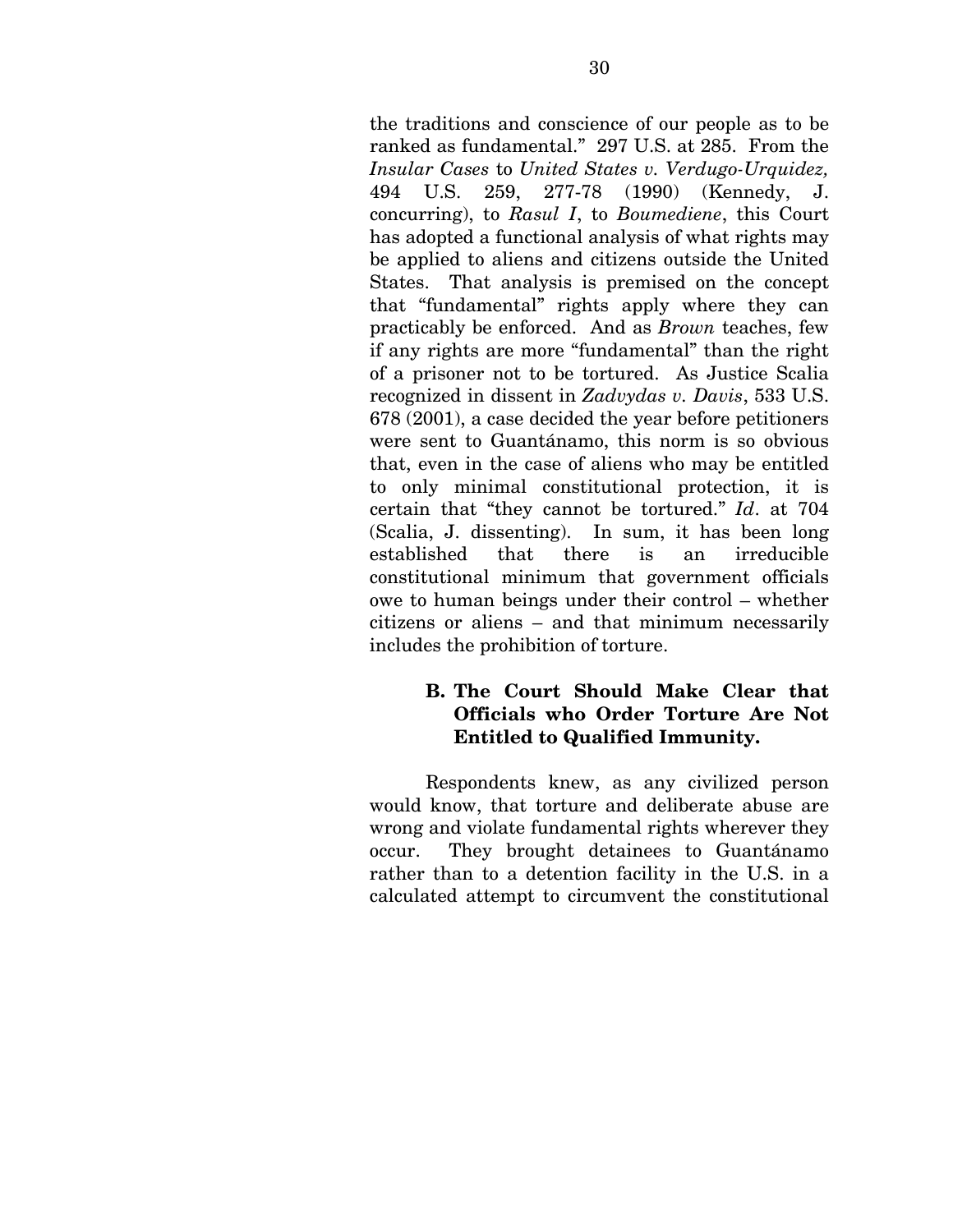provisions that forbid torture. Their memos evidence, however, that they were aware that other sources of law forbidding torture, including U.S. criminal law and the Uniform Code of Military Justice, expressly prohibited torture and did apply at Guantánamo. App. 170a-71a. Defendants' gamble that Guantánamo might be recognized as a haven for torture – where torture was concededly illegal, but possibly not unconstitutional – is not the kind of conduct that the doctrine of qualified immunity is intended to protect.

 The Court of Appeals relied on the absence of any constitutional ruling directly on point that prohibits torture and deliberate abuse at Guantánamo. But this Court has made clear that the lack of a directly applicable precedent does not insulate egregious conduct. In *Anderson v. Creighton*, 483 U.S. 635 (1987), the Court unambiguously rejected the proposition that "an official action is protected by qualified immunity unless the very action in question has previously been held unlawful." 483 U.S. at 640. For a right to be clearly established, it is enough that "the contours of the right" are "sufficiently clear that a reasonable official would understand that what he is doing violates that right. … [I]n light of pre-existing law, the unlawfulness must be apparent." *Id*. There can be no doubt that the unlawfulness of torture and abuse was clear to the Secretary of Defense and senior military officers.

In *Hope v. Pelzer,* 536 U.S. 730 (2002), prison guards shackled prisoners to a hitching post on a hot day, conduct very similar to the "short-shackling" of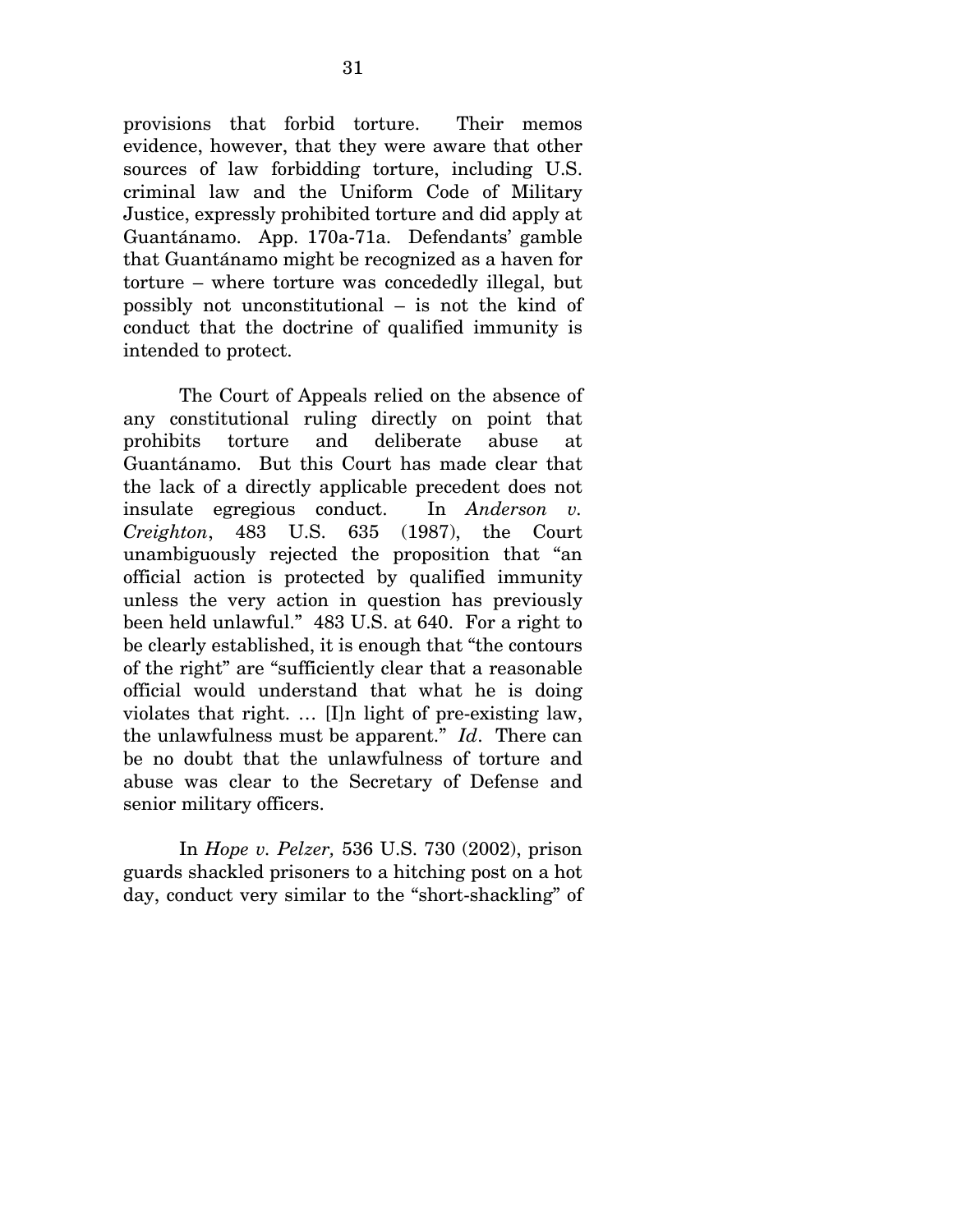petitioners. App. 199a. The guards defended the claims against them on the ground that there had been no decision establishing that the Constitution prohibited the practice. The Court held that the "obvious cruelty inherent" in the use of the hitching post and treatment "antithetical to human dignity" under circumstances that were both "degrading and dangerous" were sufficient to put the guards on notice of the constitutional violation. *Id*. at 745-46. In addition, in *Hope*, the Court noted that defendants knowingly violated their own regulations, which put defendants on notice and precluded their reliance on qualified immunity. The fact that the specific practice had never been addressed by the courts did not afford the defendants in *Hope* an escape into qualified immunity. That respondents here were senior government officials rather than prison guards in no way changes the analysis.

 Similarly, in *United States v. Lanier*, 520 U.S. 259 (1997), a state court judge was charged with criminal constitutional violations pursuant to 18 U.S.C. § 242. Lanier argued that he was not on notice that the Constitution was implicated in his criminal conduct – sexual assault of five women who worked in the courthouse – even though he was aware that state criminal statutes prohibited such behavior. In essence, his position was that although he knew his conduct was wrongful, and even illegal, he could not have known it was unconstitutional because there was no precedent on point. This Court summarily rejected Lanier's defense because the illegality of his conduct, if not its unconstitutionality, was obvious. Analogizing Lanier's due process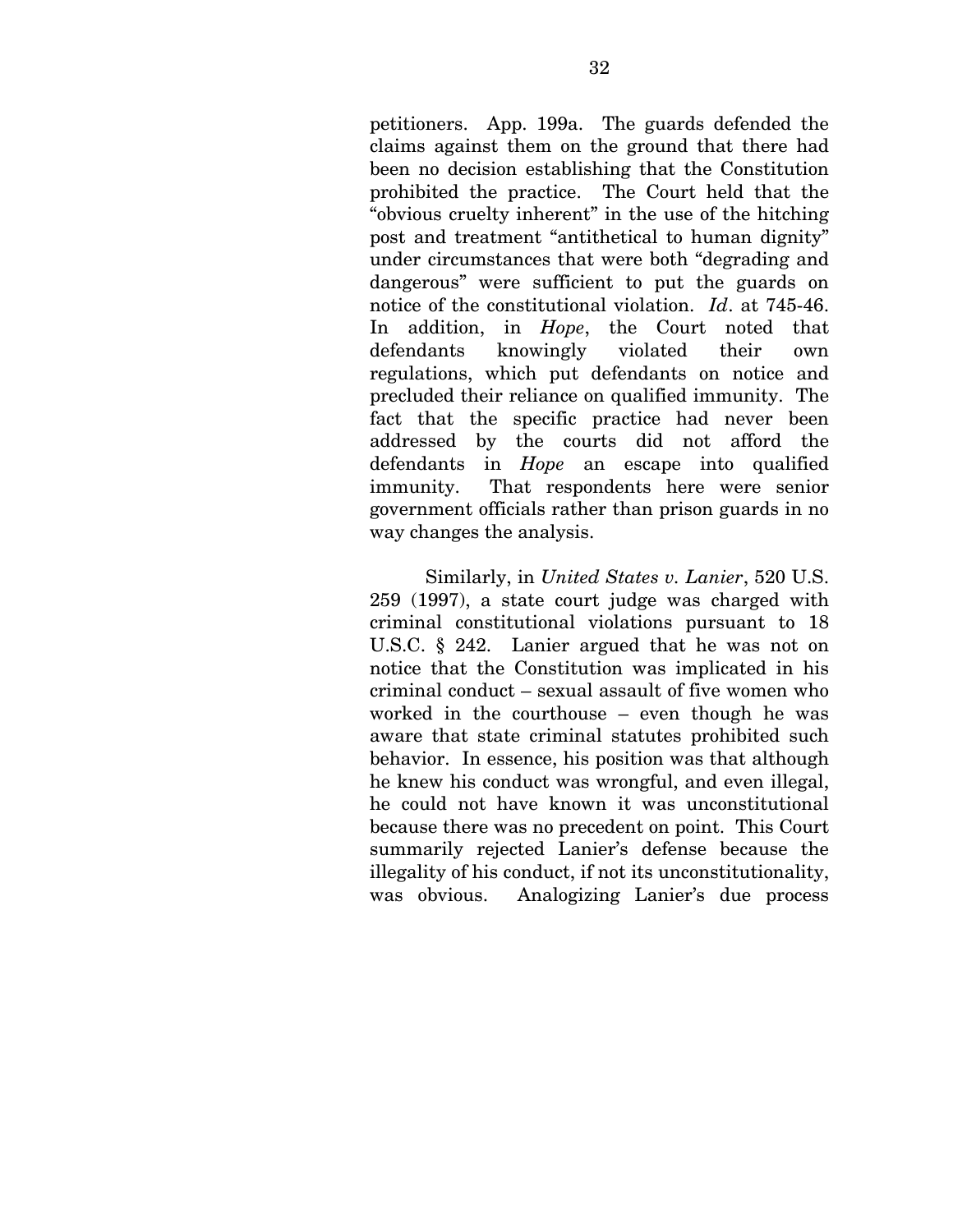defense to an assertion of qualified immunity, the Court stated, "the easiest cases don't even arise. There has never been a … section 1983 case accusing welfare officials of selling foster children into slavery; it does not follow that if such a case arose, the officials would be immune from damages [or criminal] liability." 520 U.S. at 271 (internal citations omitted). The teaching of *Lanier* is clear: the torturer, like the hypothetical child slaver, cannot rely on the absence of a case on point.

 Like the defendant in *Lanier*, the Court of Appeals approached the question of qualified immunity with a single, narrow question – was there a case holding torture at Guantánamo violated specific provisions of the Constitution? Because the court answered this question in the negative, it held that respondents could not be held liable, regardless of the illegality of their conduct under other applicable laws. This is precisely the approach that the Court rejected in evaluating Lanier's substantive due process defense. If the Court of Appeals had applied the standard enunciated in *Lanier*, which would have required it to accept that, irrespective of a constitutional precedent on point, any reasonable officer would know that torture was prohibited by every other source of law, it would have rejected respondents' qualified immunity defense.

While the standard is an objective one, good faith remains at the heart of qualified immunity; indeed, the terms qualified immunity and "good faith immunity" are often used interchangeably. *See Harlow v. Fitzgerald*, 457 U.S. 800, 815 (1982). Such immunity is not intended to protect defendants who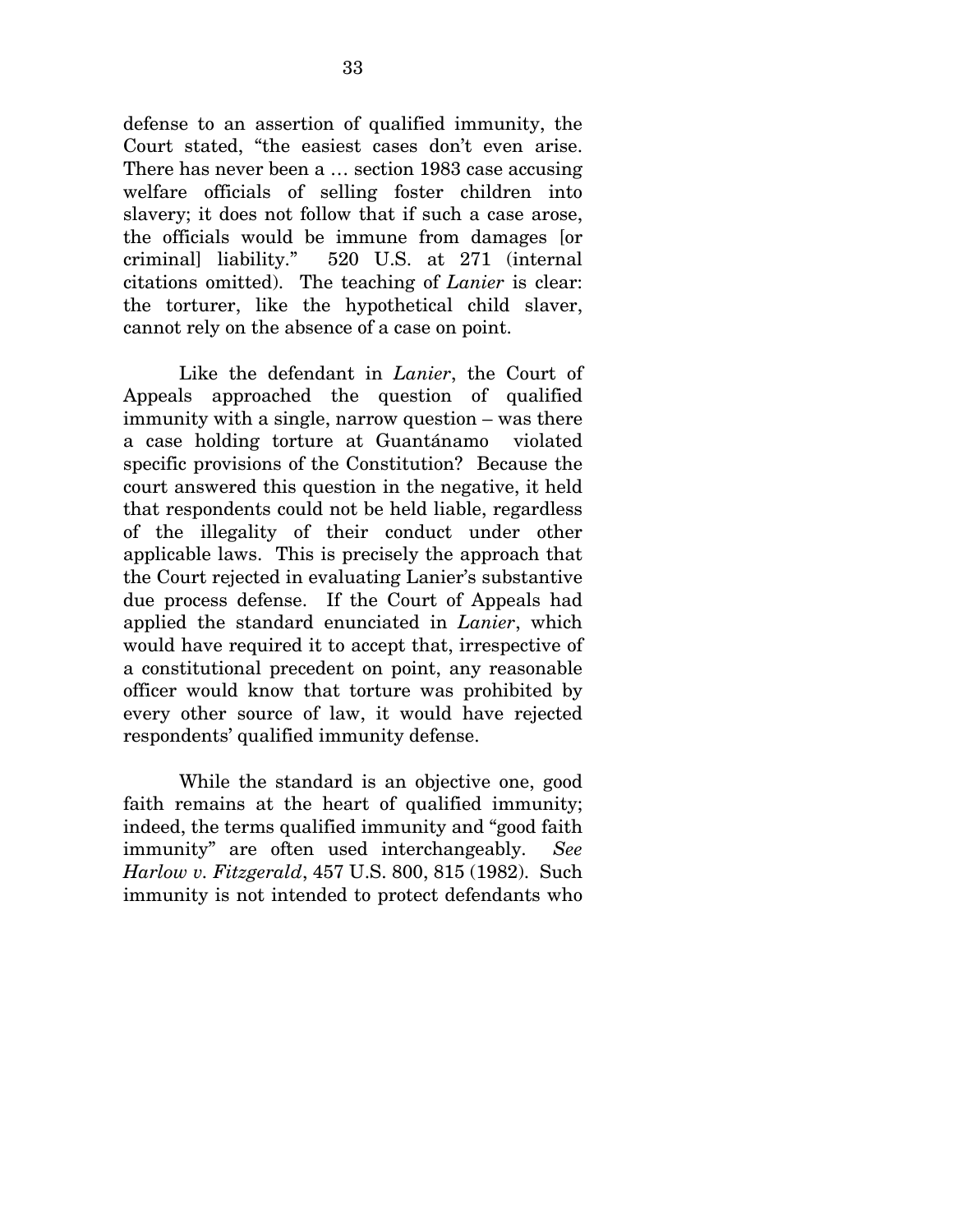engage in deliberately unlawful conduct. *Malley v. Briggs*, 475 U.S. 335, 341 (1986). Respondents knew, as the prison guards knew in *Hope*, that they were violating their own regulations. Moreover, as in *Hope*, the "obvious cruelty inherent" in torture put respondents on notice of their violations of law. They knew, as any reasonable officer would, that torture violated U.S. criminal and military law. They knew, as any reasonable officer would, that torture in a prison setting was unconstitutional. *Brown*, 297 U.S. at 285-86*.* They knew that even those who believe that aliens in detention have few or no constitutional rights know that aliens surely "cannot be tortured." *Zadvydas*, 533 U.S. at 704 (Scalia, J. dissenting). Nevertheless, respondents ordered and supervised the torture and abuse of petitioners and numerous others at Guantánamo. Respondents' calculated legalistic machinations aimed at circumventing the laws prohibiting their conduct make them more rather than less culpable than the casually cruel prison guards in *Hope*.

 As the Court made clear in *Lanier*, officials are not free to act in a deliberately wrongful manner so long as there is no constitutional precedent specifically addressing and prohibiting their conduct. *Lanier*, 529 U.S. at 271. "By defining the limits of qualified immunity essentially in objective terms, we provide no license to lawless conduct." *Harlow*, 457 U.S. at 819. Yet a license for lawless conduct – a license to torture, abuse and humiliate – is precisely what respondents sought at Guantánamo. In granting review, this Court has the opportunity to revoke that "license," extending a minimum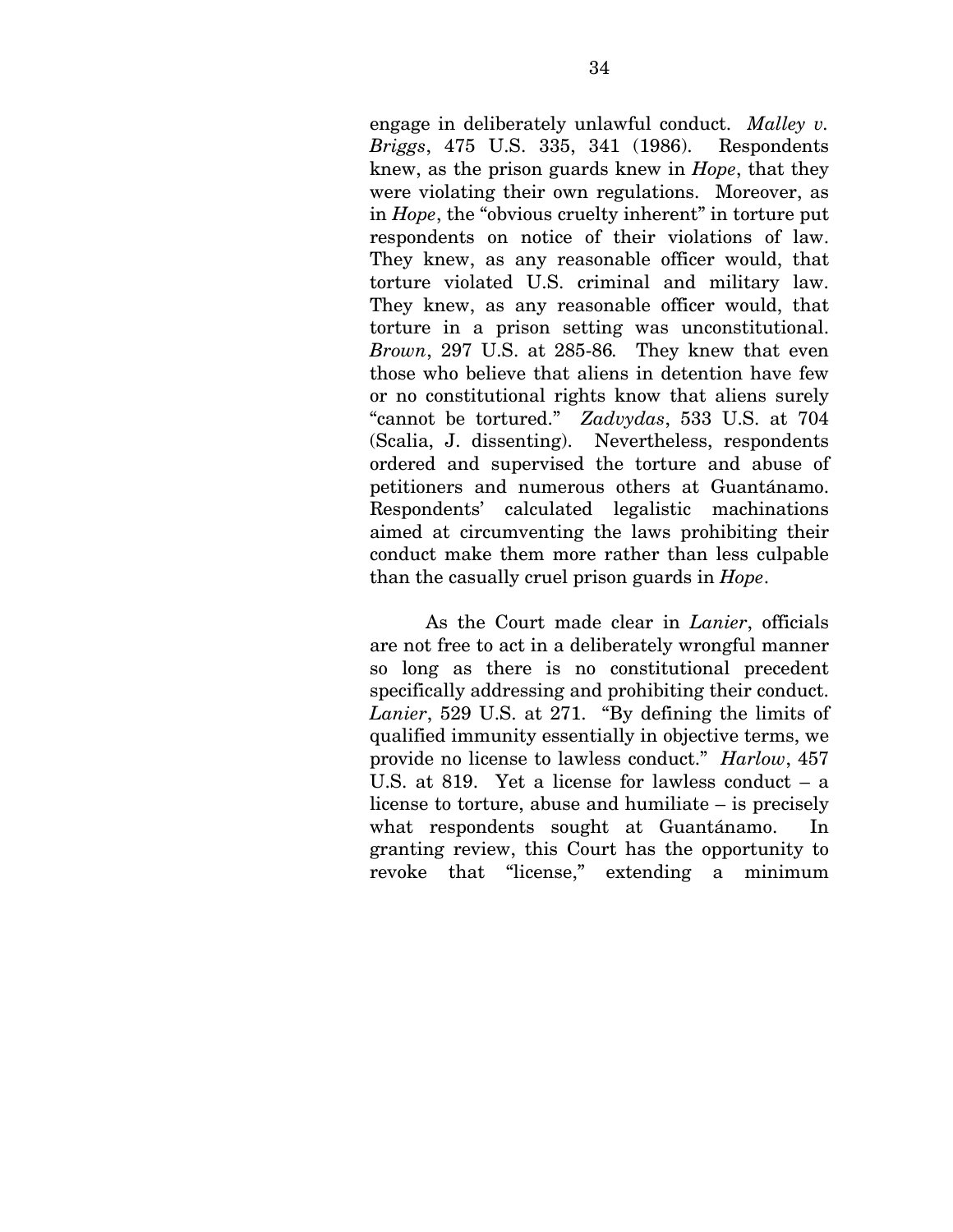guarantee of dignity and decency to the hundreds who remain in detention at Guantánamo.

 Respondents selected Guantánamo as plaintiffs' detention facility in a cynical attempt to avoid accountability for conduct that had long been held unconstitutional when it occurred in U.S. prisons. But Guantánamo is not a Hobbesian enclave where defendants could violate clear prohibitions on their conduct imposed by statute and regulations and then point to a purported constitutional void as a basis for immunity. It is of critical importance that this Court strongly affirm that torture is unequivocally beyond the pale for officials of the United States, wherever they may be operating.

# **III. THIS COURT SHOULD MAKE CLEAR THAT TORTURE CAN NEVER BE WITHIN THE SCOPE OF AN OFFICIAL'S EMPLOYMENT.**

This case further presents an important opportunity to draw a clear line between the permissible functions of a U.S. government official in conducting interrogations of detainees in custody and the use of torture. The district court and the Court of Appeals erased that line, holding that torture was "foreseeable," App. 29a, 124a, and "incidental to the defendants' legitimate employment duties." App 26a. The courts held that respondents were therefore immune from personal liability under the Westfall Act, 28 U.S.C.  $\S$  2679(d)(1). This Court has recognized that torture violates the most basic norms of civilized conduct and law. *Brown*, 297 U.S.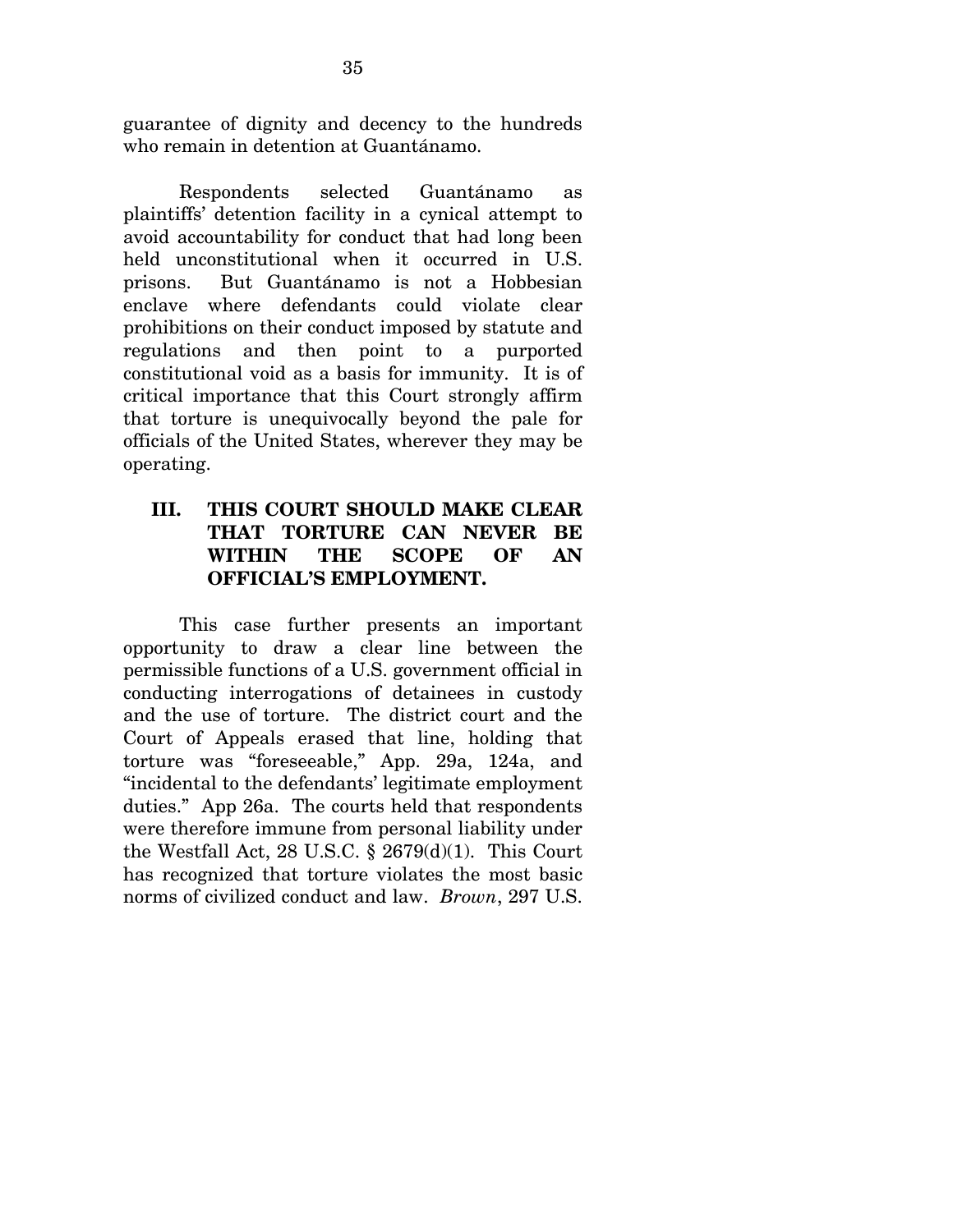at 285-86. Yet the decisions below finding torture and abuse to be "incidental" to the task of interrogation can only be construed as acceptance of the repellent proposition that torture is expectable in the context of authorized interrogation and that senior U.S. military officials who order it should be immunized. Torture is not incidental to military operations; it is directly contrary to military law, training and tradition. Left in place, the Court of Appeals' holding cloaks the torturer with absolute immunity under the Westfall Act.

Numerous cases involving foreign dictators, officials and military officers have made clear that torture can never be authorized as an official act. *See Nuru v. Gonzalez*, 404 F.3d 1207 1222-23 (9th Cir. 2005); *In re Estate of Marcos Human Rights Litig*., 25 F.3d 1467, 1472 (9th Cir. 1994); *Filartiga*, 630 F.2d 876; *Khouzam v. Hogan*, 529 F. Supp. 2d 543 (M.D. Pa. 2008); *Xuncax v. Gramajo*, 886 F. Supp. 162, 175-76 (D. Mass. 1995). It is also so repugnant to all civilized norms that it can never be deemed incidental to a public official's duties. Nor can it be seen as foreseeable or expectable that the Secretary of Defense and senior officers of the military would deliberately order and supervise torture and abuse. Military law since the founding of the Republic has made clear that prisoners are *not*  to be tortured. Torture is never incidental to proper military interrogation; it cannot be authorized. App. 208a-09a, 228a. The U.S. State Department has made clear that torture is always condemned, always unauthorized and that "a commanding officer who orders [torture] *would be acting outside the scope of his or her position* and would be individually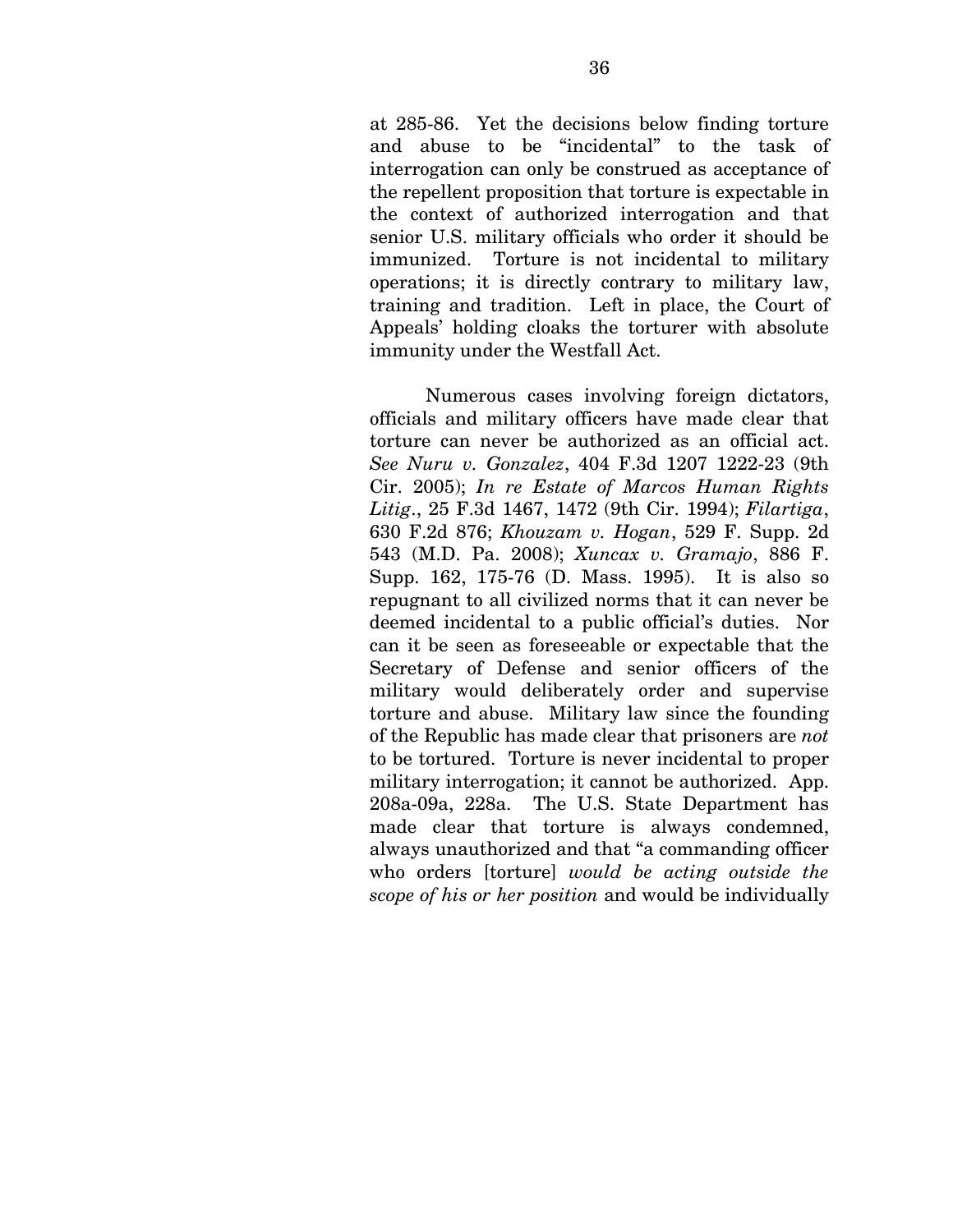liable for the intentional infliction of bodily and emotional harm." App. 231a (emphasis added).

The Court of Appeals' decision creates a conflict between extensive jurisprudence in numerous Courts of Appeals establishing that foreign officials can never authorize torture and this case, which immunizes American officials who order torture in the course of interrogation. Not only is there uncertainty about whether officials can order torture, there is hypocrisy as well, where foreign torture is piously condemned and foreign commanders and officials are held accountable in the U.S. courts, but American officials claim complete immunity. The Court should grant review in the instant case to confirm that American officials, as well as foreign officials, will be held accountable when they cynically violate the universal prohibition against torture.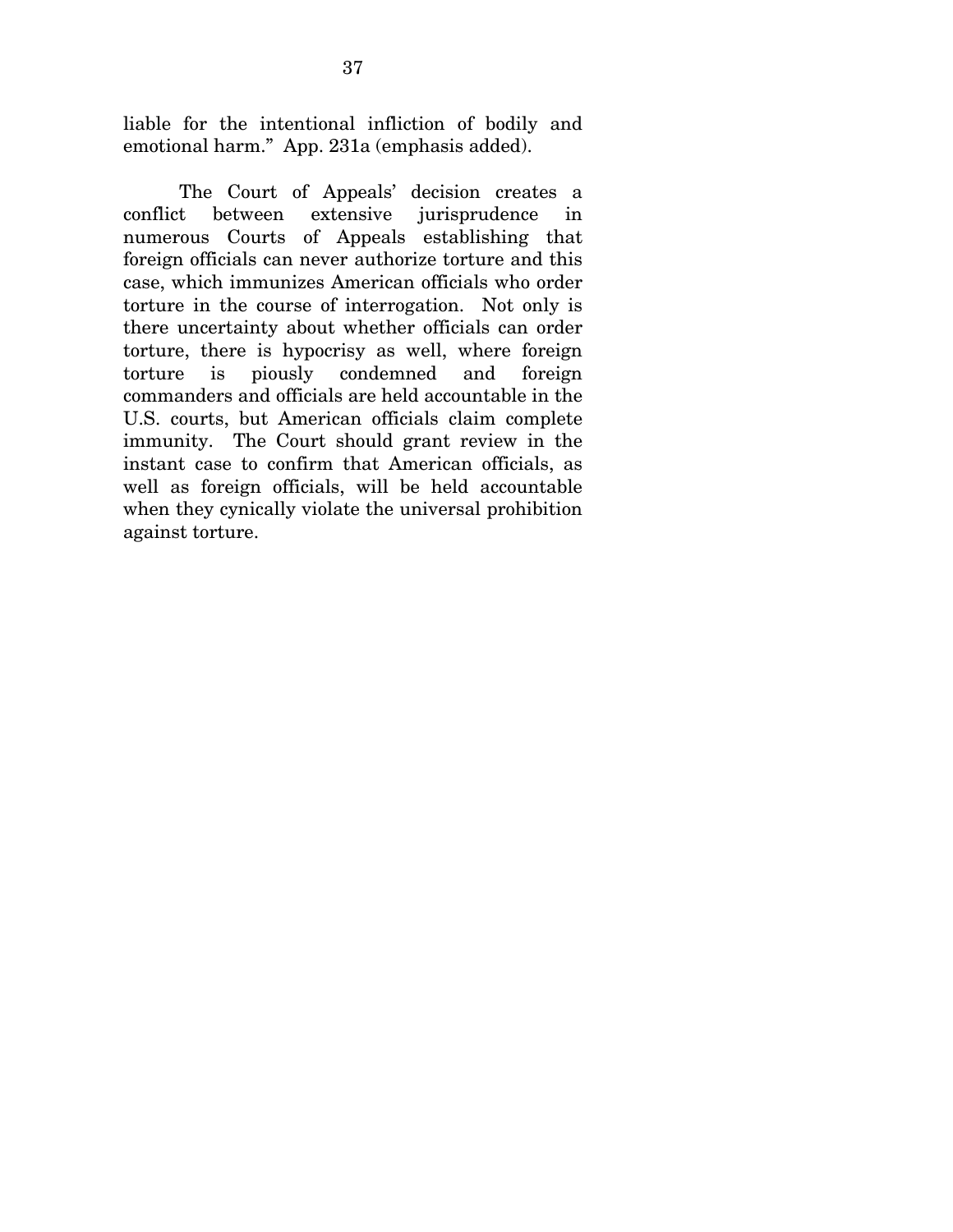## **CONCLUSION**

For the foregoing reasons, petitioners respectfully request that this Court grant the petition for writ of certiorari.

Respectfully submitted,

MICHAEL RATNER SHAYANA KADIDAL (Counsel of Record) CENTER FOR BAACH ROBINSON & CONSTITUTIONAL RIGHTS LEWIS PLLC 666 Broadway, 7th Floor 1201 F Street, NW New York, NY 10012 Suite 500 (212) 614-6438 Washington, DC 20004

 $\frac{\sqrt{s}}{\text{ERIC L. LEWIS}}$ (202) 833-8900

August 22, 2008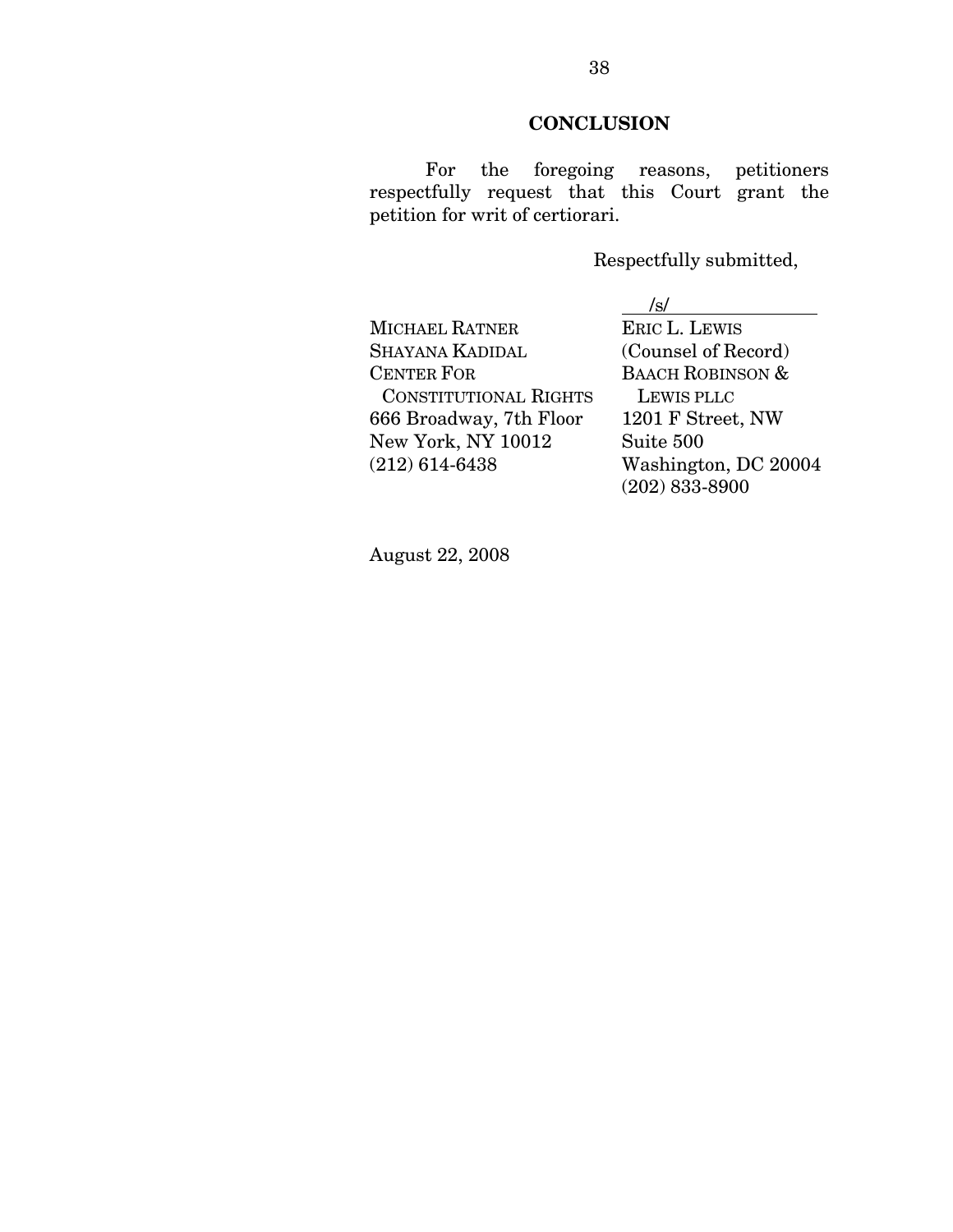APPENDIX A - ENTERED January 11, 2008

# **UNITED STATES COURT OF APPEALS FOR THE DISTRICT OF COLUMBIA CIRCUIT**

**No. 06-5209 September Term, 2007** 

SHAFIQ RASUL, ET AL., APPELLANTS/CROSS-APPELLEES

v.

 $\overline{a}$ 

RICHARD MYERS, AIR FORCE GENERAL, ET AL., APPELLEES/CROSS-APPELLANTS

Consolidated with 06-5222

Appeals from the United States District Court for the District of Columbia (No. 04cv01864)

 Before: HENDERSON, RANDOLPH and BROWN, *Circuit Judges*.

*JUDGMENT* 

These causes came on to be heard on the record on appeal from the United States District Court for the District of Columbia and were argued by counsel. On consideration thereof, it is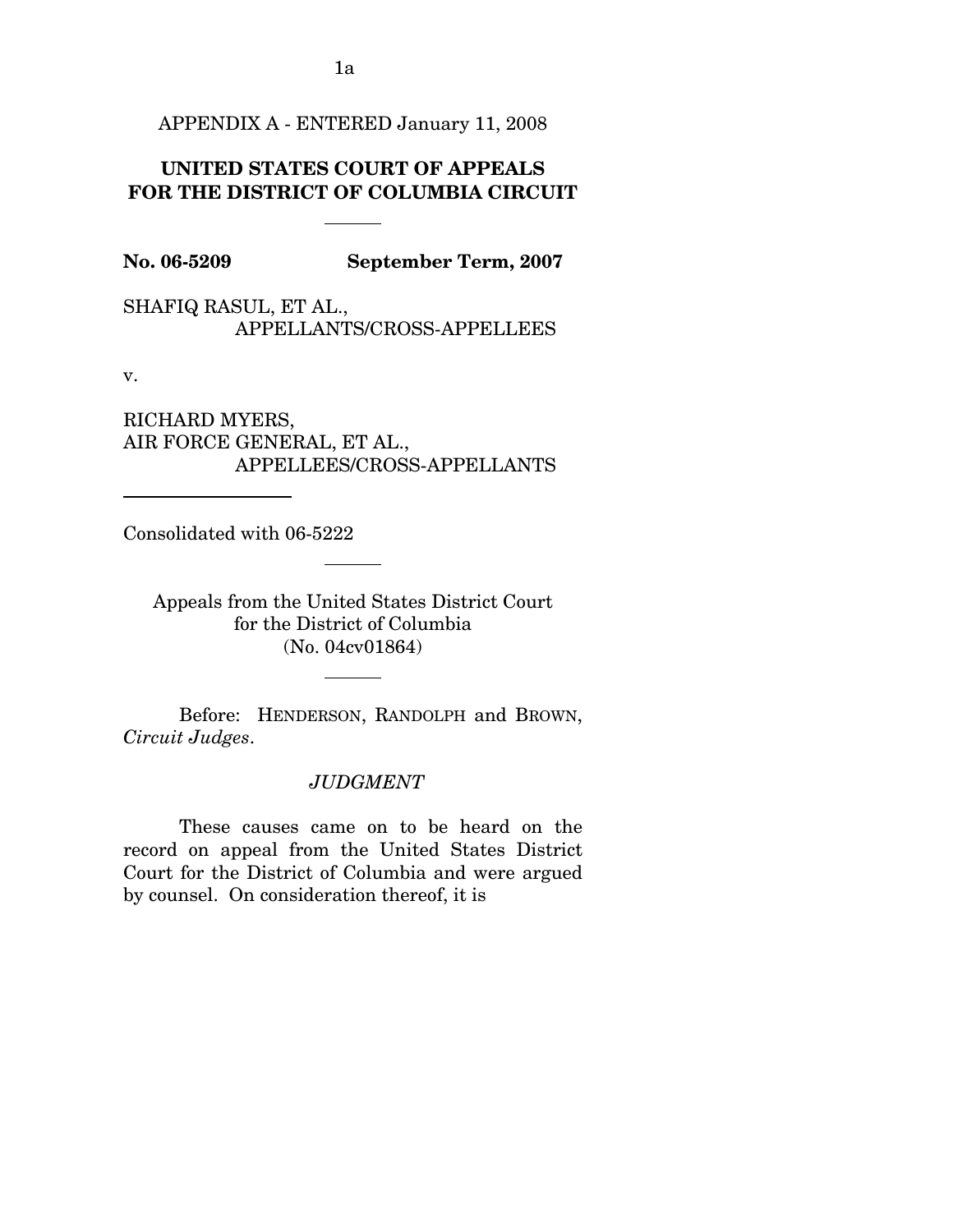**ORDERED** and **ADJUDGED** that the judgment of the District Court appealed from in these causes is hereby affirmed in part and reversed in part, in accordance with the opinion of the court filed herein this date.

*Per Curiam* 

**FOR THE COURT:**  Mark J. Langer, Clerk

 $By/s/$ Michael C. McGrail Deputy Clerk

Date: January 11, 2008

Opinion for the court filed by Circuit Judge Henderson.

Concurring opinion filed by Circuit Judge Brown.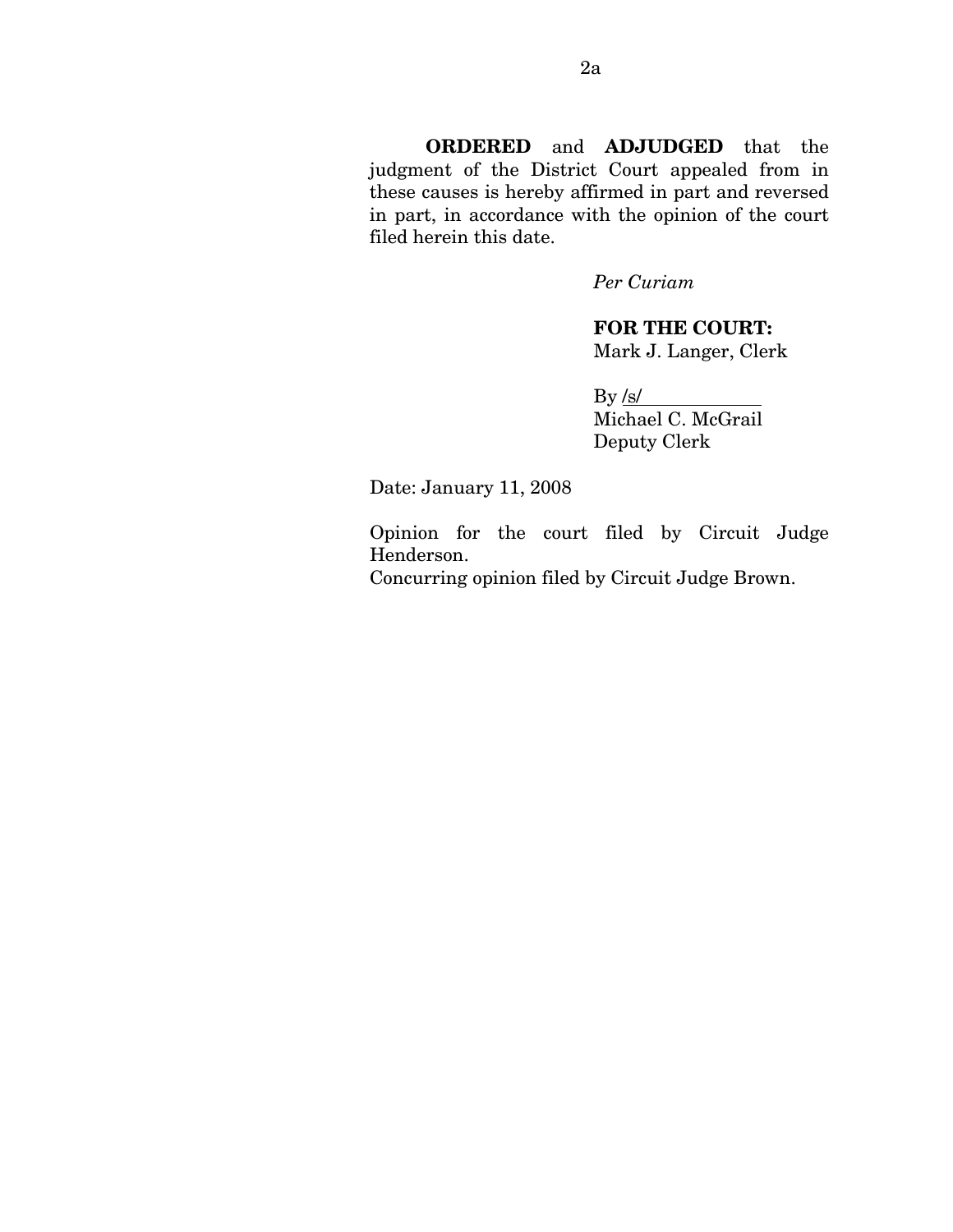APPENDIX B - ENTERED January 11, 2008

## **United States Court of Appeals FOR THE DISTRICT OF COLUMBIA CIRCUIT**

Argued September 14, 2007 Decided January 11, 2008

 $\overline{a}$ 

 $\overline{a}$ 

 $\overline{a}$ 

No. 06-5209

#### SHAFIQ RASUL *ET AL.*, APPELLANTS/CROSS-APPELLEES

v.

# RICHARD MYERS, AIR FORCE GENERAL ET AL., APPELLEES/CROSS-APPELLANTS

Consolidated with 06-5222

Appeals from the United States District Court for the District of Columbia (No. 04cv01864)

*Eric L. Lewis* argued the cause for the appellants/cross-appellees. *A. Katherine Toomey*, *Sarah L. Knapp*, *Elizabeth A. Wilson*, *Michael Ratner*, *Jennifer M. Green* and *Shayana Kadidal*  were on brief.

*Sidney S. Rosdeitcher* was on brief for *amici curiae* National Institute of Military Justice et al. in support of the appellants.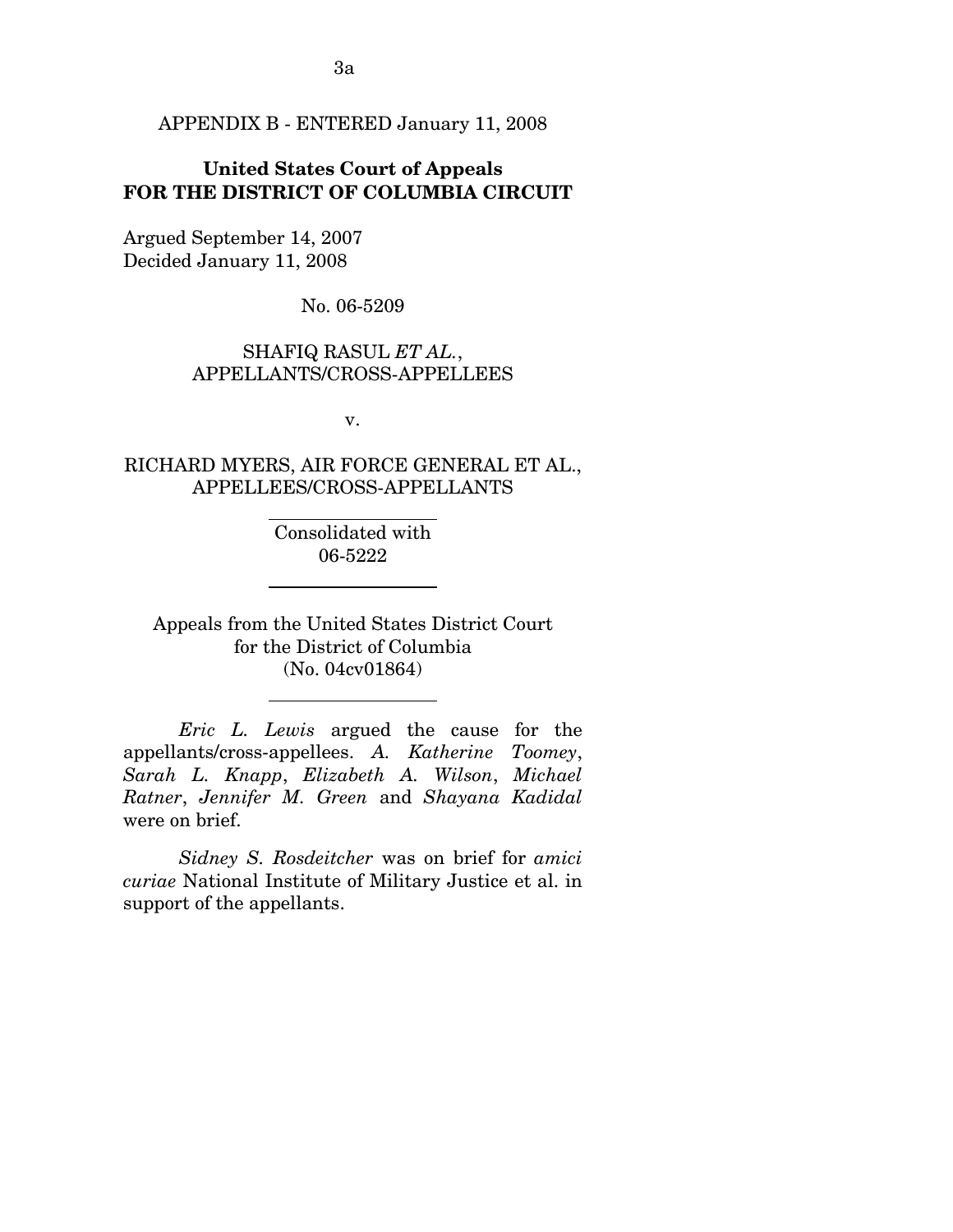*William J. Aceves* and *Paul Hoffman* were on brief for *amici curiae* International Law Scholars and Human Rights Organization in support of the appellants.

*Stephen M. Truitt* and *Michael Rapkin* were on brief for *amici curiae* Counsel for Guantanamo Detainees et al. in support of the appellants.

*Jerome A. Hoffman* and *Christopher C. Lund*  were on the brief for *amici curiae* National Association of Evangelicals et al. in support of the cross-appellees.

*Jonathan F. Cohn*, Deputy Assistant Attorney General, United States Department of Justice, argued the cause for the appellees/cross-appellants. *Peter D. Keisler*, Assistant Attorney General, *Gregory D. Katsas* and *Jeffrey S. Bucholtz*, Principal Deputy Associate Attorneys General, and *Robert M. Loeb* and *Matthew M. Collette*, Attorneys, United States Department of Justice, were on brief. *R. Craig Lawrence*, Assistant United States Attorney, entered an appearance.

Before: HENDERSON, RANDOLPH and BROWN, *Circuit Judges*.

Opinion for the court filed by *Circuit Judge*  HENDERSON.

Separate concurring opinion filed by *Circuit Judge*  BROWN.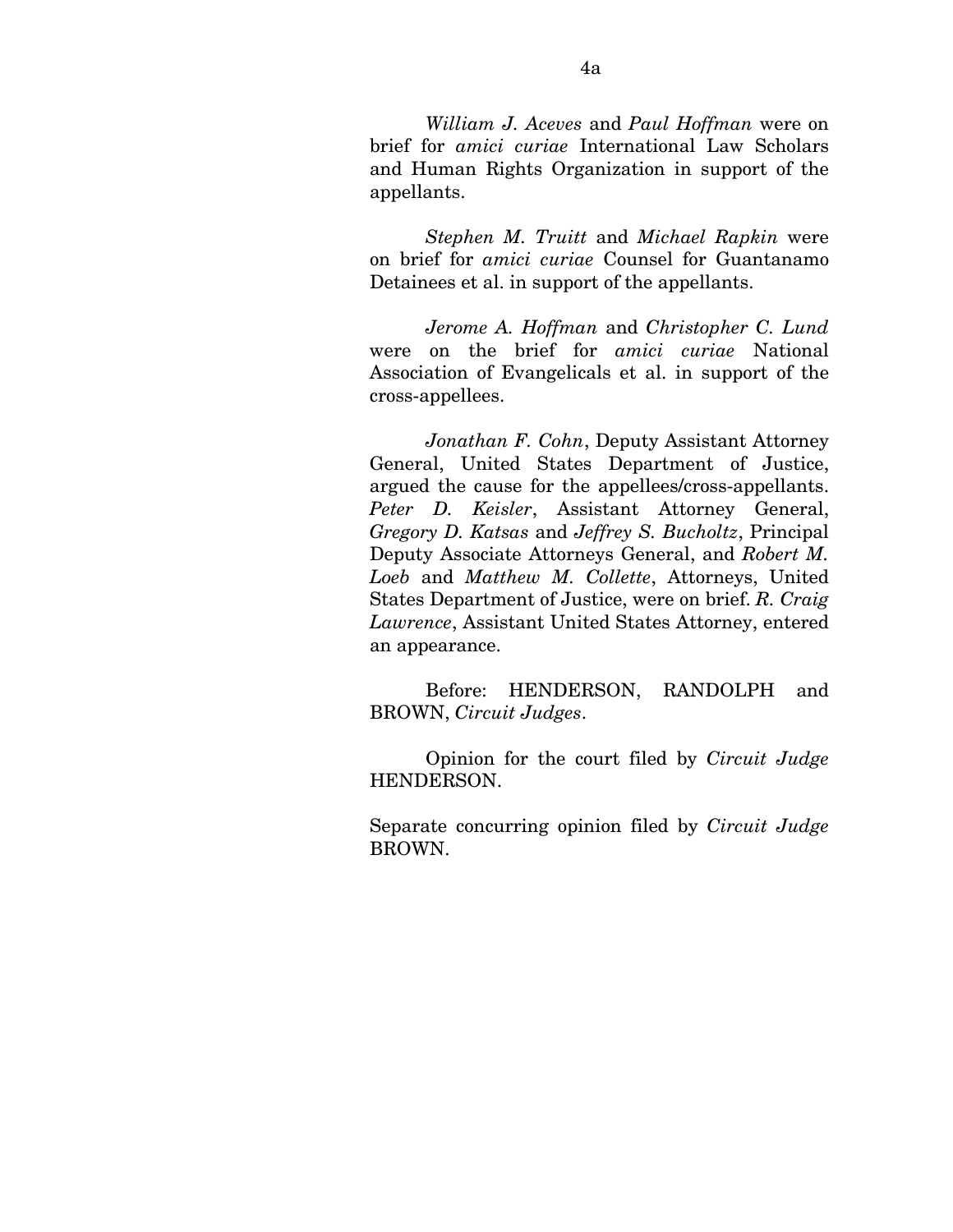KAREN LECRAFT HENDERSON, *Circuit Judge*: Appellants Shafiq Rasul, Asif Iqbal, Rhuhel Ahmed and Jamal Al-Harith (plaintiffs or detainees) sued former Secretary of Defense Donald Rumsfeld  $(Rumsfeld)$  and defendant military officers<sup>[1](#page-57-0)</sup> (defendants) under the Alien Tort Statute (ATS), 28 U.S.C. § 1350, the Geneva Conventions, 6 U.S.T. 3316 and 6 U.S.T. 3516, the Fifth and Eighth Amendments to the United States Constitution and the Religious Freedom Restoration Act (RFRA), 42 U.S.C. §§ 2000bb *et seq*., seeking damages for their alleged illegal detention and torture at the United States Naval Base at Guantanamo Bay, Cuba (Guantanamo). The defendants argued in district court that the ATS and Geneva Conventions claims were barred by the Federal Employees Liability Reform and Tort Compensation Act of 1988 (Westfall Act), Pub. L. No. 100-694, 102 Stat. 4563 (1988) (*amending* 28 U.S.C. §§ 2671, 2674, 2679) and that they were entitled to qualified immunity on the constitutional and RFRA claims. The district court agreed that the Federal Tort Claims Act (FTCA), 28 U.S.C. §§ 2679 *et seq.*, provided the exclusive remedy for the defendants' allegedly tortious conduct and thus granted the defendants' motion to dismiss the ATS and Geneva Conventions claims. *Rasul v. Rumsfeld*, 414 F. Supp. 2d 26, 30-36 (D.D.C. 2006). The district court also dismissed the constitutional claims, holding that the defendants were entitled to

 $\overline{a}$ 

<span id="page-57-0"></span><sup>&</sup>lt;sup>1</sup> The other appellees include Air Force General Richard Myers, Army Major General Geoffrey Miller, Army General James T. Hill, Army Major General Michael E. Dunlavey, Army Brigadier General Michael Lehnet, Army Colonel Nelson J. Cannon, Army Colonel Terry Carrico, Army Lieutenant Colonel William Cline and Army Lieutenant Colonel Diane Beaver.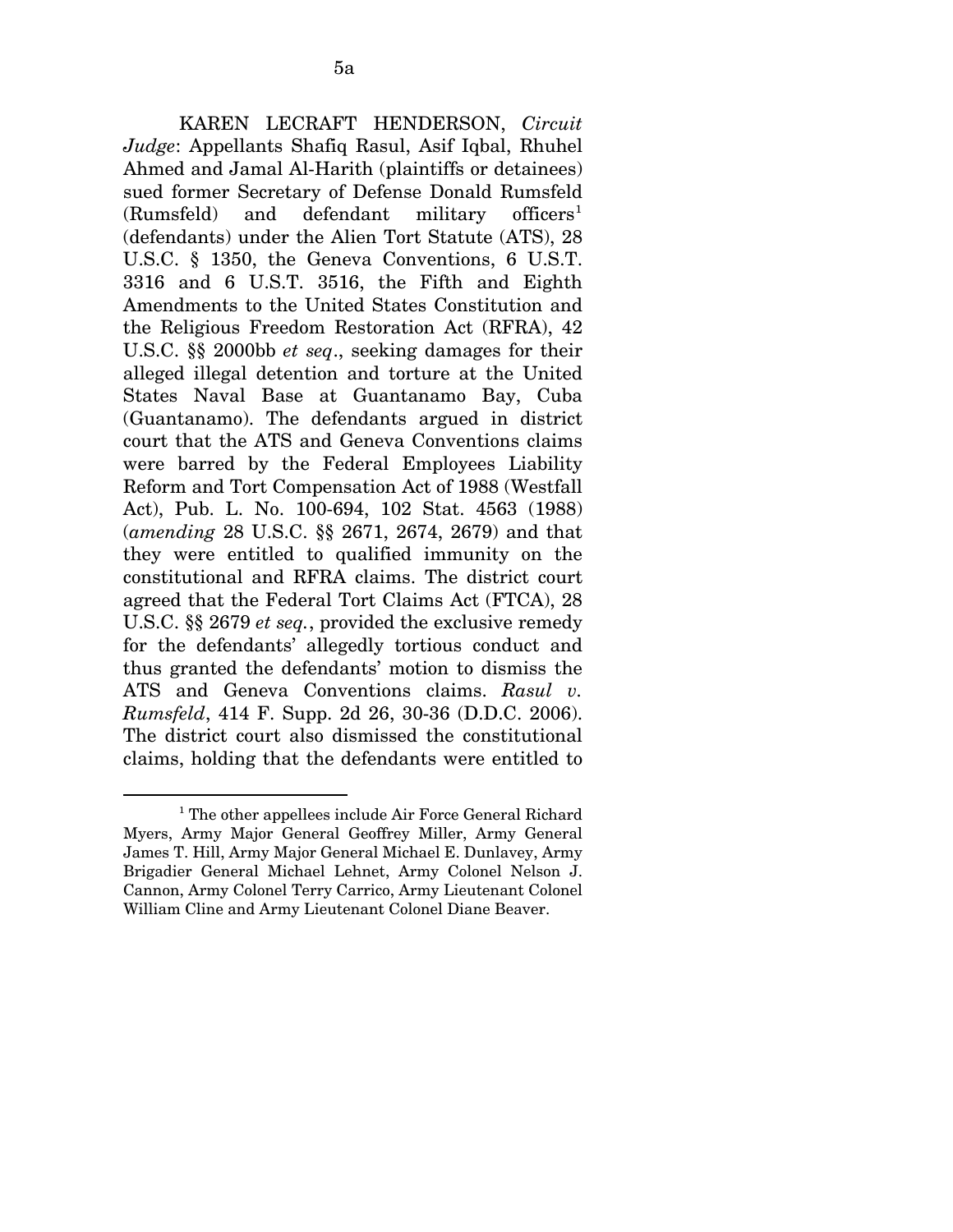qualified immunity from suit. *Id.* at 41-44. It denied, however, the defendants' motion to dismiss the RFRA claim. *Rasul v. Rumsfeld*, 433 F. Supp. 2d 58 (D.D.C. 2006). The plaintiffs now appeal the dismissal of the ATS, Geneva Conventions and constitutional claims and the defendants appeal the denial of their motion to dismiss the RFRA claim. For the reasons set forth below, we affirm the district court's dismissal of the ATS, Geneva Conventions and constitutional claims and reverse its denial of the motion to dismiss the RFRA claim.

#### **I.**

The complaint alleges the following facts. Shafiq Rasul (Rasul), Asif Iqbal (Iqbal), Rhuhel Ahmed (Ahmed) and Jamal Al-Harith (Al-Harith) are citizens and residents of the United Kingdom. Compl. ¶ 1. Rasul, Iqbal and Ahmed allege that in October 2001 they traveled to Afghanistan from Pakistan to provide humanitarian relief. *Id.* ¶ 35. They claim that General Rashid Dostum, an Uzbek warlord allied with the United States as part of the Northern Alliance, captured them in northern Afghanistan on November 28, 2001 and transferred them to United States custody in Afghanistan one month later. *Id.* ¶¶ 2, 42-44. In early 2002, they were transported to Guantanamo, where they remained as detainees until their repatriation to the United Kingdom in 2004. *Id.* ¶¶ 5, 58-65.

Al-Harith asserts that he traveled to Pakistan on October 2, 2001 to attend a religious retreat. *Id.* ¶ 3. Upon being advised to leave the country because of reported animosity towards British citizens, Al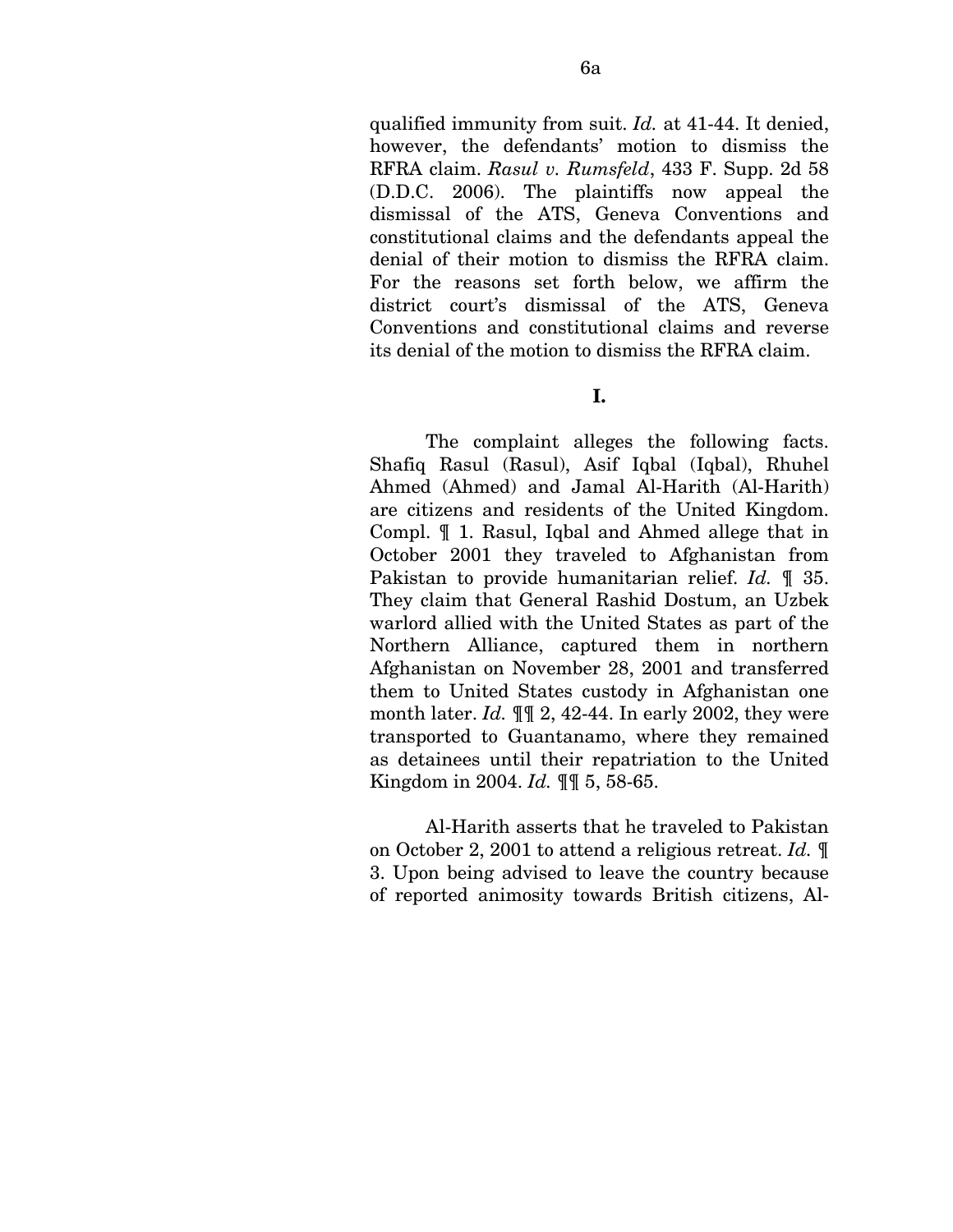Harith alleges that he tried to return to Europe overland via Iran and Turkey. *Id.* According to Al-Harith, while still in Pakistan, the truck in which Al-Harith was traveling was hijacked at gunpoint by Afghans. *Id.* He claims he was then forced into another vehicle which crossed the border into Afghanistan where he was subsequently turned over to the Taliban. *Id.* Al-Harith asserts that the Taliban accused him of being a British spy and imprisoned him. *Id.* He claims he was released in 2001 when the Taliban fell and he contacted British embassy officials to secure his evacuation. *Id.* United States forces, in coordination with British officials, detained Al-Harith and transported him to Guantanamo in February 2002. *Id.* ¶¶ 3-4, 63.

On December 2, 2002, defendant Rumsfeld approved for use at Guantanamo interrogation techniques such as the use of stress positions, intimidation by the use of dogs, twenty-hour interrogation sessions, shaving of detainees' facial hair, isolation in darkness and silence and the use of "mild non-injurious physical contact." *Id.* ¶ 9. Rumsfeld subsequently withdrew approval of these tactics in April 2003. *Id.* ¶ 11. The detainees, however, allege that they were systematically and repeatedly tortured throughout their two-year detention at Guantanamo. *Id.* ¶ 4. For example, they claim they were beaten, shackled in painful stress positions, threatened by dogs, subjected to extreme temperatures and deprived of adequate sleep, food, sanitation, medical care and communication. *Id.* ¶ 6. They also allege that they were harassed while practicing their religion, *id.*, including forced shaving of their beards, banning or interrupting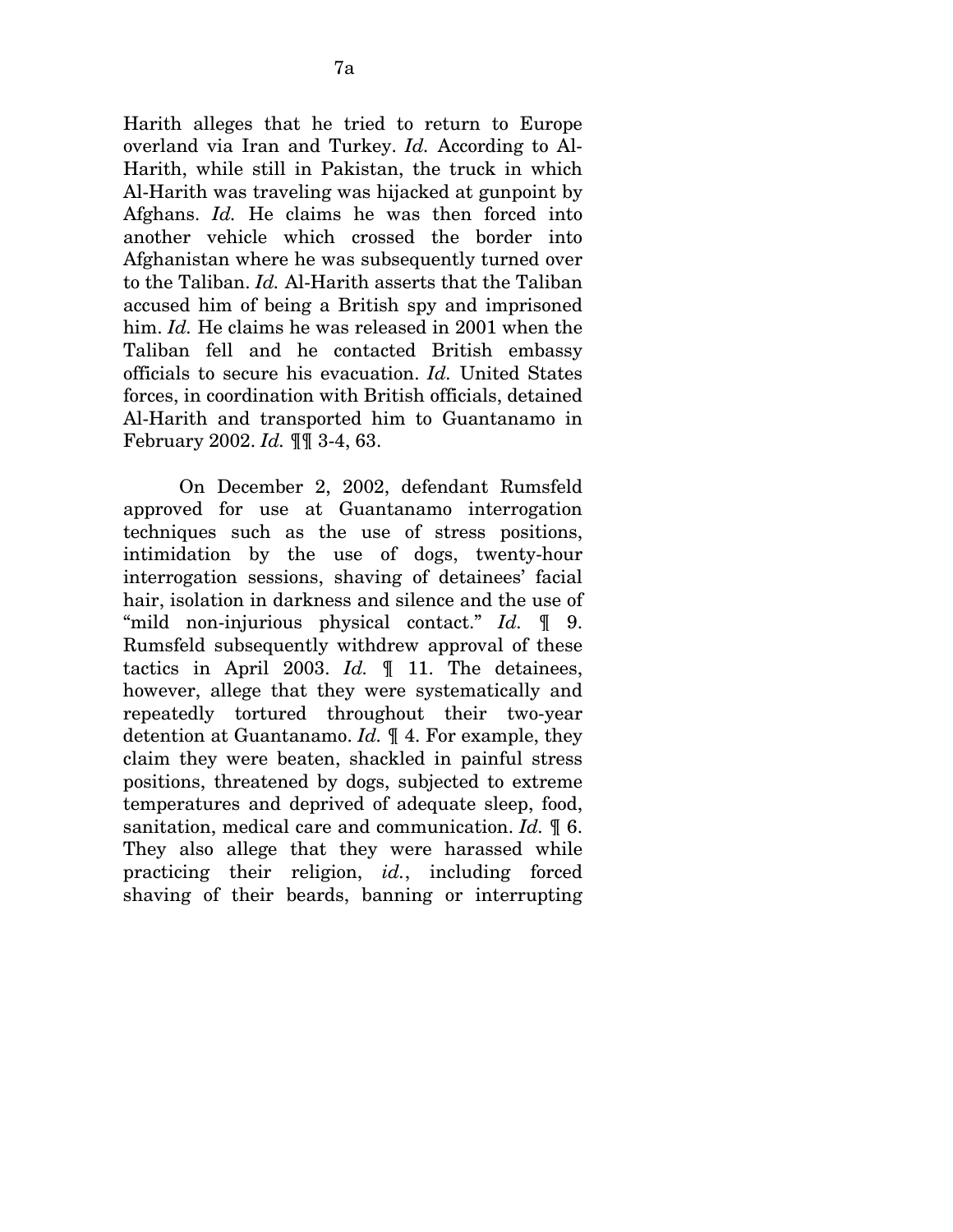their prayers, denying them copies of the Koran and prayer mats and throwing a copy of the Koran in a toilet bucket. *Id.* ¶¶ 58, 78, 92, 97, 206.

In addition to Rumsfeld's approval of these interrogation techniques, the detainees assert that the other defendants implemented, supervised and condoned their torture and detention. *See id. ¶* 154 ("[A]ll [d]efendants were aware that [p]laintiffs were tortured . . . ."); *id.* ¶ 155 ("[A]ll [d]efendants took no steps to prevent the infliction of torture . . . ."); *id* ¶ 156 ("[A]ll [d]efendants authorized and encouraged the infliction of torture  $\ldots$  ..."). For example, plaintiffs allege that defendant Myers, a United States Air Force General and Chairman of the Joint Chiefs of Staff, was informed of the torture and mistreatment of Guantanamo detainees and, as the senior military officer charged with maintaining the custody of the detainees, condoned their torture. *Id.*  ¶ 20. They assert that defendant Miller, a Major General in the United States Army, implemented and condoned the torture and mistreatment of Guantanamo detainees as the Commander of Joint Task Force-GTMO. *Id.* ¶ 21. They claim that defendant Hill, a General in the United States Army and Commander of the United States Southern Command, sought approval for several abusive interrogation techniques used on them. *Id.* ¶ 22. They allege that defendant Dunlavey, a Major General in the United States Army, implemented and condoned torture and cruel, inhuman and degrading acts as the Commander of Joint Task Force 160/170, which succeeded Joint Task Force-GTMO at Guantanamo. *Id.* ¶ 23. They assert that defendant Hood, a Brigadier General in the United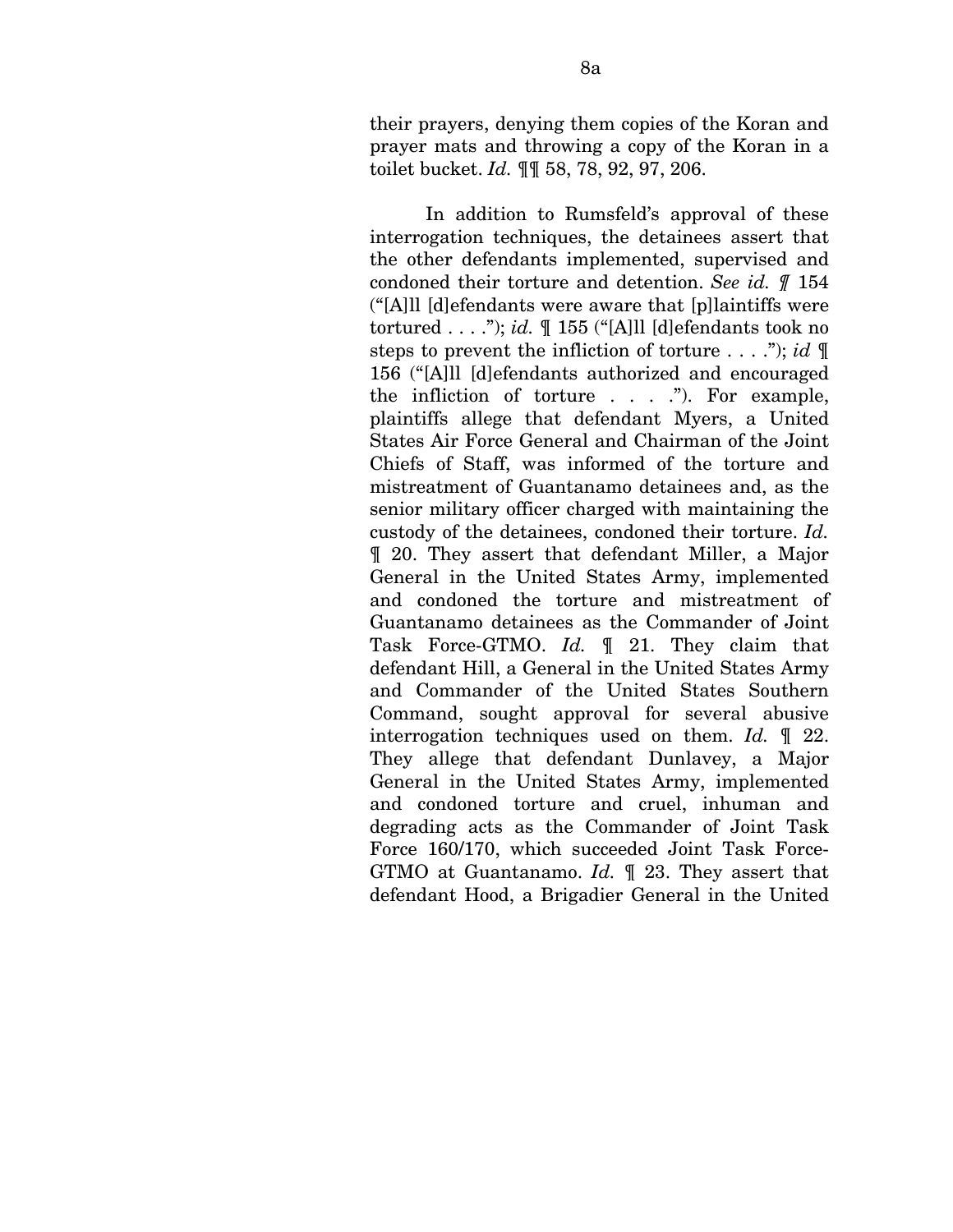States Army, operated the detention facilities at Guantanamo and had supervisory responsibility for the detainees as the Commander of Joint Task Force-GTMO. *Id.* ¶ 24. They claim that defendant Lehnert, a Brigadier General in the United States Marine Corps, was responsible for the construction and operation of Camp X-Ray and Camp Delta at Guantanamo and had supervisory responsibility for detainees. *Id.* ¶ 25. They allege that defendant Cannon, a Colonel in the United States Army, had supervisory responsibility for the detainees as Commander of Camp Delta at Guantanamo. *Id.* ¶ 26. They assert that defendant Carrico, also a Colonel in the United States Army, had supervisory responsibility for the detainees as Commander of Camp Delta and Camp X-Ray at Guantanamo. *Id.* ¶ 27. Finally, they claim that defendant Beaver, a Lieutenant Colonel in the United States Army and Chief Legal Adviser to defendant Dunlavey, provided an opinion purporting to justify the torture and mistreatment of detainees. *Id.* ¶ 28.

The plaintiffs were released in March 2004 and returned to the United Kingdom. *Id.* ¶ 5. On October 27, 2004, they filed a complaint alleging seven causes of action against defendant Rumsfeld and the defendant military officers: (1) prolonged arbitrary detention under the ATS, (2) torture under the ATS, (3) cruel, inhuman or degrading treatment under the ATS, (4) violations of the Geneva Conventions, (5) violations of the Eighth Amendment, (6) violations of the Fifth Amendment and (7) violations of RFRA. Compl. ¶¶ 159-210. They claim they suffered physical and psychological trauma as a result of their detention at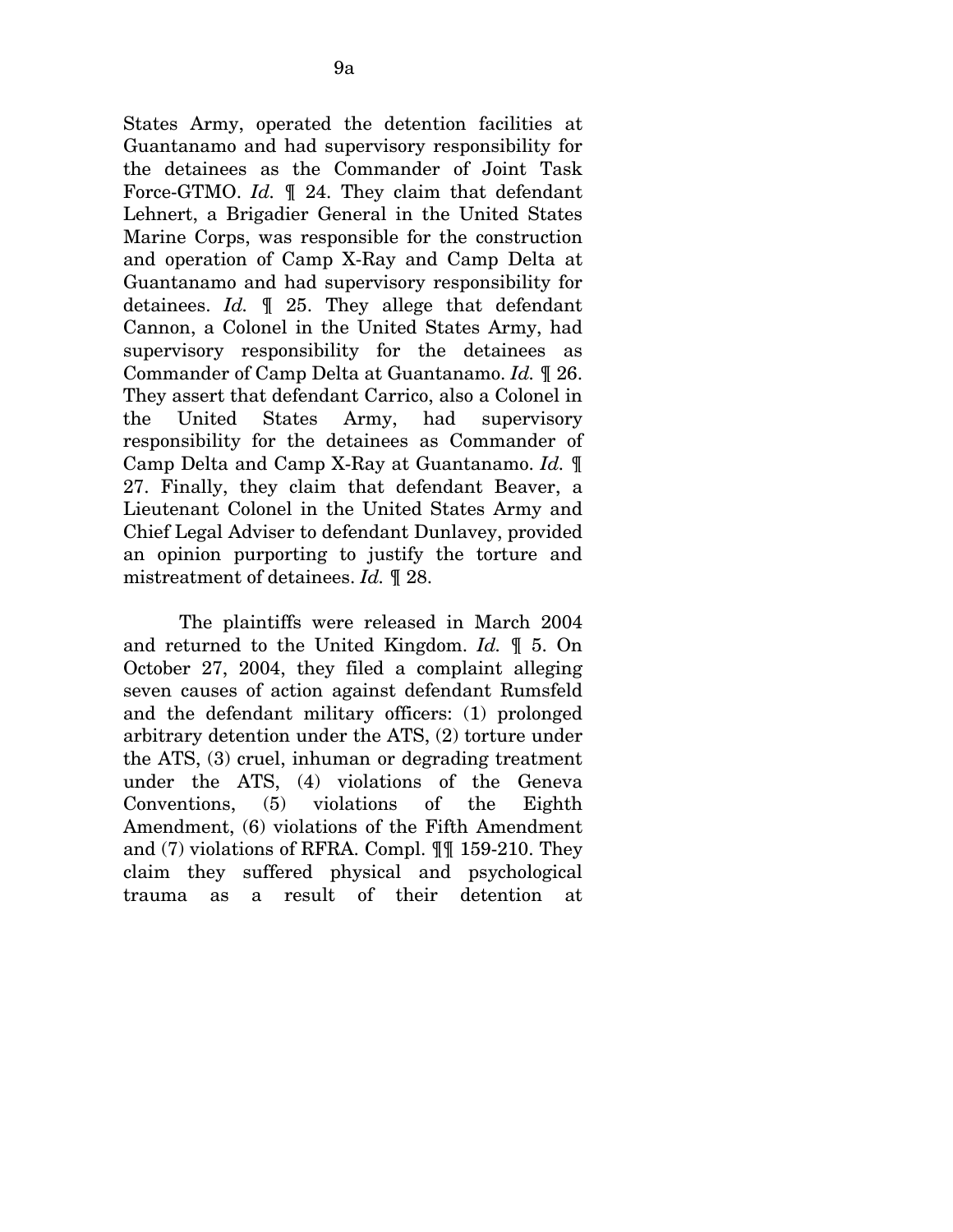Guantanamo. *Id.* ¶¶ 138-140. On March 16, 2005, all of the defendants moved to dismiss for lack of subject matter jurisdiction and failure to state a claim pursuant to Federal Rule of Civil Procedure 12(b)(1) and (6). *Rasul*, 414 F. Supp. 2d at 29.

The district court dismissed the ATS, Geneva Conventions and constitutional claims, concluding, as discussed *infra* pp. 11-27 that pursuant to the Westfall Act, the FTCA provides the exclusive remedy for torts by a federal official or employee committed within the scope of his employment. *Rasul*, 414 F. Supp. 2d at 31 (citing 28 U.S.C. § 2679(b)(1)). The court held that the ATS and Geneva Conventions claims were covered by the Westfall Act because the defendants' authorization, implementation and supervision of the alleged torture and detention of the detainees was within the scope of their employment. *Id*. at 32-36. Relying on the Restatement (Second) of Agency § 228(1) (1957), the court concluded that the defendants' conduct was incidental to the conduct authorized, *id*. at 33-34, took place within the time and place limitations sanctioned by the United States, *id.* at 34, was done to further the interests of the United States, *id.* at 35-36, and was foreseeable, *id.* at 36. It further ruled that neither the ATS claims nor the Geneva Conventions claim fit within one of the statutory exceptions to the Westfall Act. *Id.* at 36-38. Accordingly, because the plaintiffs had failed to exhaust their administrative remedies as required by the FTCA, *see McNeil v. United States*, 508 U.S. 106, 113 (1993) ("The FTCA bars claimants from bringing suit in federal court until they have exhausted their administrative remedies."), the court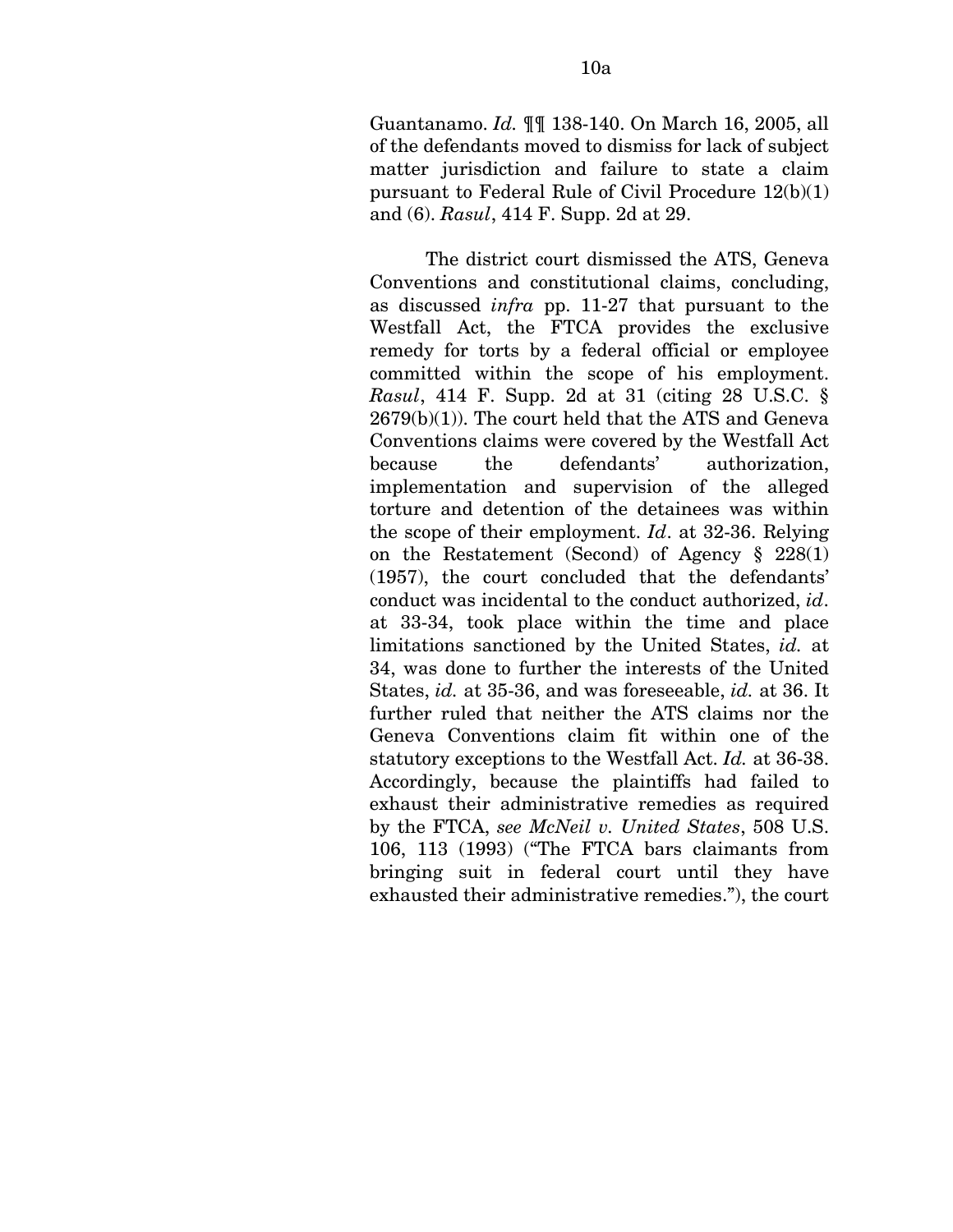dismissed the claims under Federal Rule of Civil Procedure 12(b)(1). *Rasul*, 414 F. Supp. 2d at 39.

Regarding the two constitutional claims brought pursuant to *Bivens v. Six Unknown Named Agents of Federal Bureau of Narcotics*, 403 U.S. 388  $(1971)<sup>2</sup>$  $(1971)<sup>2</sup>$  $(1971)<sup>2</sup>$  the defendants argued, first, that the plaintiffs had failed to allege the violation of any right protected by the Constitution because the plaintiffs, as Guantanamo detainees, were aliens located outside sovereign United States territory at the time of the alleged violations and therefore did not possess any constitutional right. *Rasul*, 414 F. Supp. 2d at 39. Even assuming the plaintiffs had alleged the violation of such a right, the defendants continued, such a right was not clearly established at the time of the violations.[3](#page-63-1) *Id*. at 41-44.

 $\overline{a}$ 

<span id="page-63-0"></span><sup>&</sup>lt;sup>2</sup> The holding in *Bivens* permits a plaintiff to bring an action in federal court against a federal officer/employee for the violation of his constitutional rights. 403 U.S. at 389. A *Bivens*  suit is the federal counterpart of a claim brought pursuant to 42 U.S.C. § 1983 against a state or local officer/employee for the violation of the claimant's constitutional rights.

<span id="page-63-1"></span><sup>3</sup> In *Saucier v. Katz*, 533 U.S. 194, 201 (2001) the Supreme Court affirmed that under the doctrine of qualified immunity, a federal official alleged to have violated a plaintiff's constitutional right is shielded from liability if the right was not clearly established at the time of the violation. *See also Mitchell v. Forsyth*, 472 U.S. 511, 517 (1985) ("'[G]overnment officials performing discretionary functions, generally are shielded from liability for civil damages insofar as their conduct does not violate clearly established statutory or constitutional rights of which a reasonable person would have known."' (quoting *Harlow v. Fitzgerald*, 457 U.S. 800, 818 (1982))). Although *Saucier* involved a section 1983 claim, "the law of immunity in a *Bivens* claim against a federal official mirrors that in a section 1983 claim against a state official." *Moore v. Valder*, 65 F.3d 189, 192 (D.C. Cir. 1995).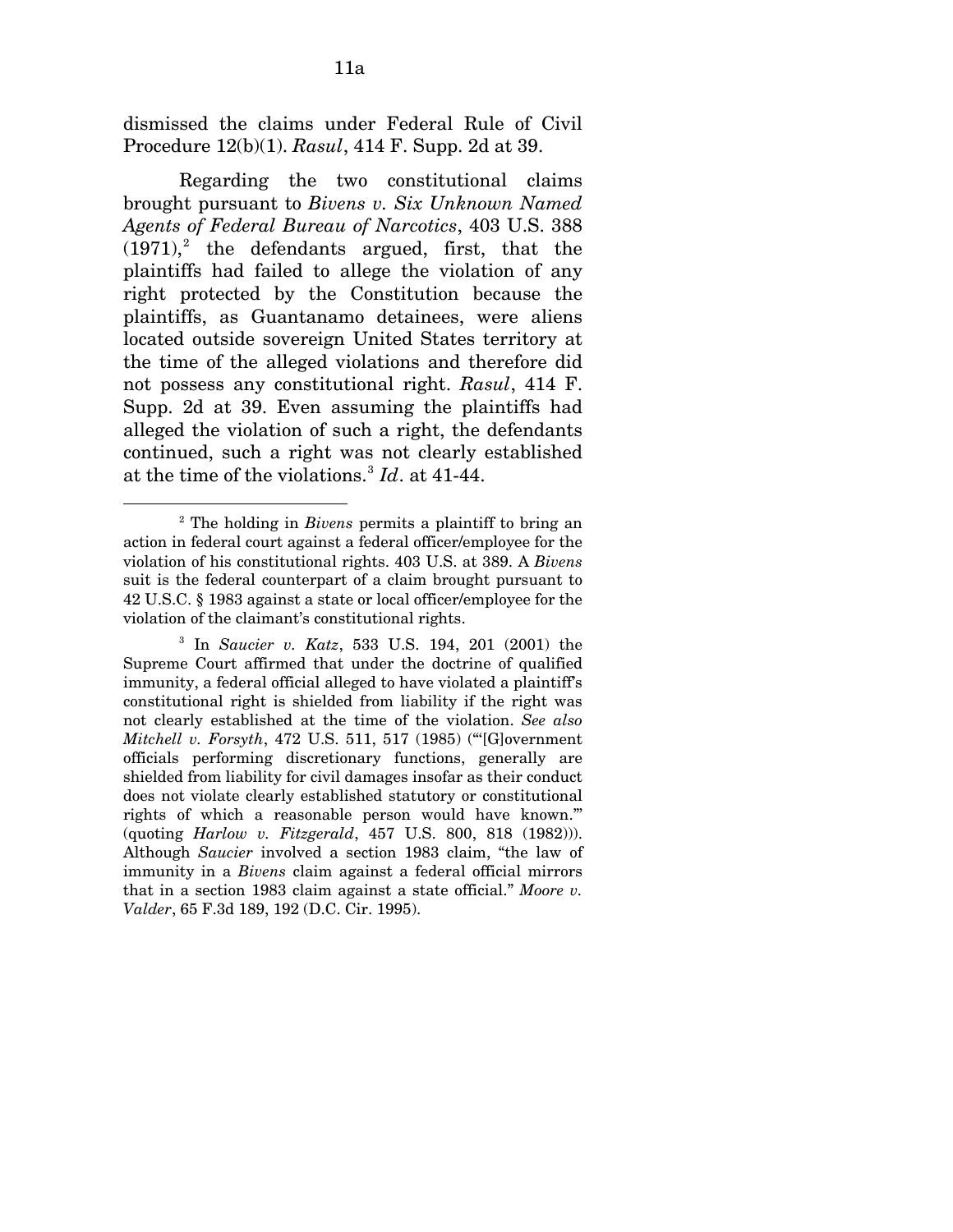The district court reserved judgment regarding the defendants' first argument because, at the time, the decision in *Khalid v. Bush*, 355 F. Supp. 2d 311 (D.D.C. 2005), holding that Guantanamo detainees were not entitled to constitutional protection, was on appeal. *Rasul*, 414 F. Supp. 2d at 40-41. It then concluded that the defendants were entitled to qualified immunity from suit under *Bivens* because any constitutional right the detainees possessed was not clearly established at the time it was allegedly violated. *Id.* at 41. Relying on the United States Supreme Court's holdings in *Johnson v. Eisentrager*, 339 U.S. 763 (1950), and *United States v. Verdugo-Urquidez*, 494 U.S. 259 (1990), the district court concluded that "the Constitution applies only once aliens were within the territory of the United States and developed substantial contacts in this country." *Id.*  at [4](#page-64-0)4.<sup>4</sup> The court noted that "plaintiffs have provided no case law, and the court finds none, supporting a conclusion that military officials would have been

<u>.</u>

<span id="page-64-0"></span><sup>4</sup> In *Johnson v. Eisentrager*, the Supreme Court held that German nationals who were convicted of war crimes committed during World War II and were imprisoned at a United States army base in Germany had no constitutional right to test the legality of their detention by way of habeas corpus. In *United States v. Verdugo-Urquidez*, the Court held that the Fourth Amendment did not apply to a search by DEA agents of a Mexican citizen's residence in Mexico. It summarized *Eisentrager* as "reject[ing] the claim that aliens are entitled to Fifth Amendment rights outside the sovereign territory of the United States" and described other cases involving aliens as "establish[ing] only that aliens receive constitutional protections when they have come within the territory of the United States and developed substantial connections with this country." 494 U.S. at 269, 271.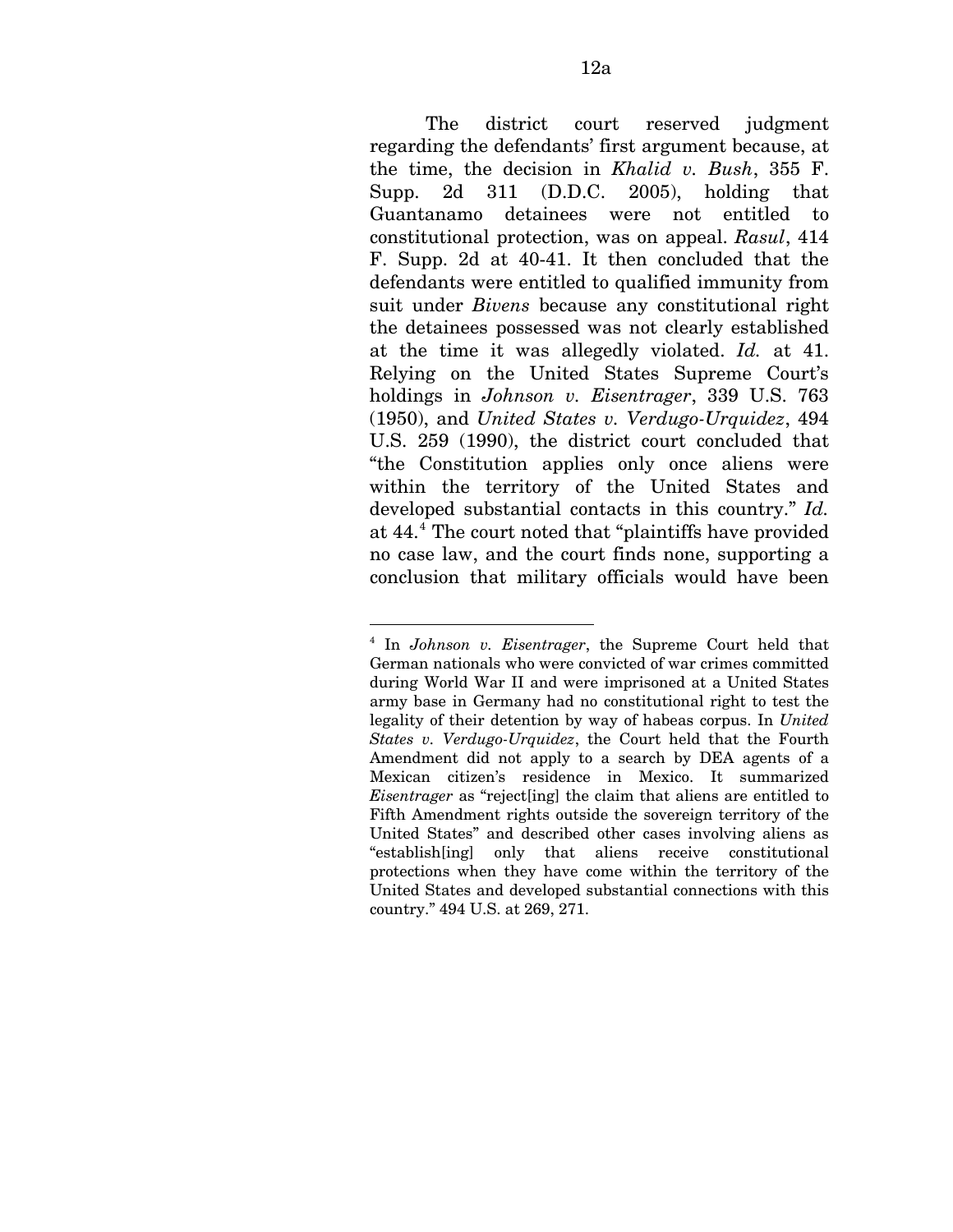aware, in light of the state of the law at the time, that detainees should be afforded the rights they now claim." *Id*.

The court reached the opposite conclusion regarding the plaintiffs' RFRA claim. *Rasul*, 433 F. Supp. 2d at 71. As discussed *infra* pp. 35-43, RFRA provides that the "Government shall not substantially burden a person's exercise of religion" unless the Government "demonstrates that application of the burden to the person  $-$  (1) is in furtherance of a compelling governmental interest; and (2) is the least restrictive means of furthering that compelling governmental interest." 42 U.S.C. § 2000bb-1(a)-(b). The district court first considered whether RFRA applied to Guantanamo. *Rasul*, 433 F. Supp. 2d at 62-67. It rejected the defendants' argument that RFRA does not apply extraterritorially based on its interpretation of 42 U.S.C. § 2000bb-2(2), which defines "Government" to include "the District of Columbia, the Commonwealth of Puerto Rico, and each *territory and possession* of the United States." 42 U.S.C. § 2000bb-2(1), (2) (emphasis added). It reasoned that if "territory and possession" "is to have any meaning, it must include lands such as [Guantanamo]," over which the United States exercises "perhaps as much control as it possibly could short of 'ultimate sovereignty.'" *Id.* at 65 (quoting *Rasul v. Bush*, 542 U.S. 466, 475 (2004)). Next, it rejected the defendants' assertion that RFRA does not apply to non-resident aliens. *Id.* at 67. It noted that "RFRA expressly protects the religious exercise of 'persons,' a broadly applicable term, commonly including aliens." *Id.* at 66. It reasoned that "because RFRA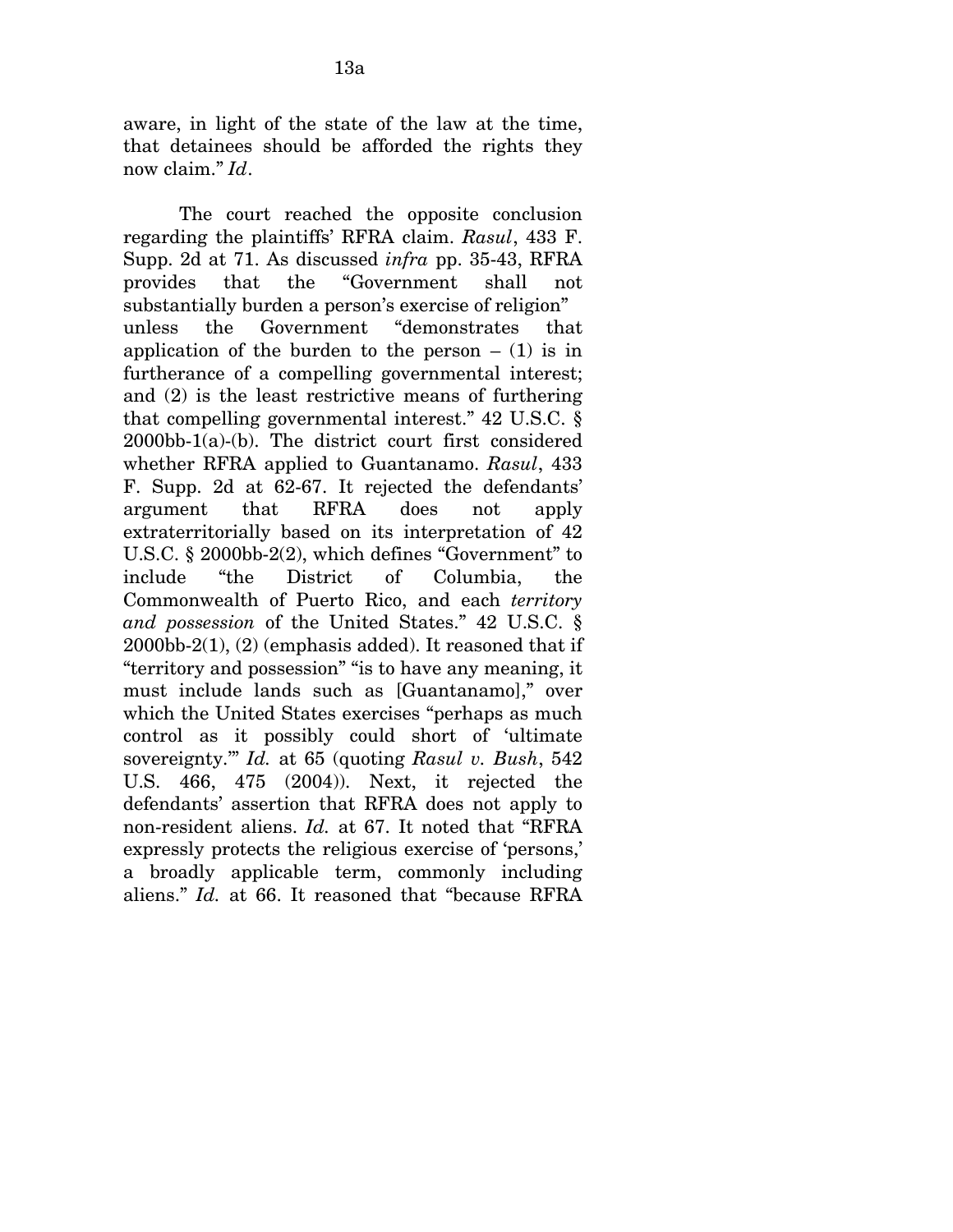explicitly applies to 'persons,' the defendants, at a bare minimum, must demonstrate that Congress specifically intended to vest the term 'persons' with a definition . . . at odds with its plain meaning" and noted that "the defendants cite no authority to support their construction of RFRA." *Id.* at 67. Accordingly, the district court concluded that "RFRA applies to U.S. government action at the Naval Base in Guantanamo Bay." *Id.* 

The district court then rejected the defendants' assertion of qualified immunity from RFRA liability. Applying the first step of *Saucier v. Katz*, 533 U.S. 194, 201 (2001), it held that the facts alleged constituted a violation of RFRA. 433 F. Supp. 2d at 68-69. Specifically, it found that the defendants' alleged harassment of the plaintiffs in the practice of their religion, including "[f]lushing the Koran down the toilet and forcing Muslims to shave their beards," "falls comfortably within the conduct prohibited from government action by RFRA." *Id.* At 69. Applying step two of *Saucier*, the district court found that the plaintiffs' rights under RFRA were clearly established at the time of the alleged violations, declaring that "[t]he statute's unambiguous application to U.S. territories and possessions should have placed the defendants on notice that they were prohibited from the alleged conduct in Guantanamo." *Id.* at 71 (footnote omitted). While "recogniz[ing] that the defendants are not constitutional law scholars well versed on the jurisdictional reach of RFRA," it concluded that "given the abhorrent nature of the allegations and given our Nation's fundamental commitment to religious liberty, it seems to this court that in this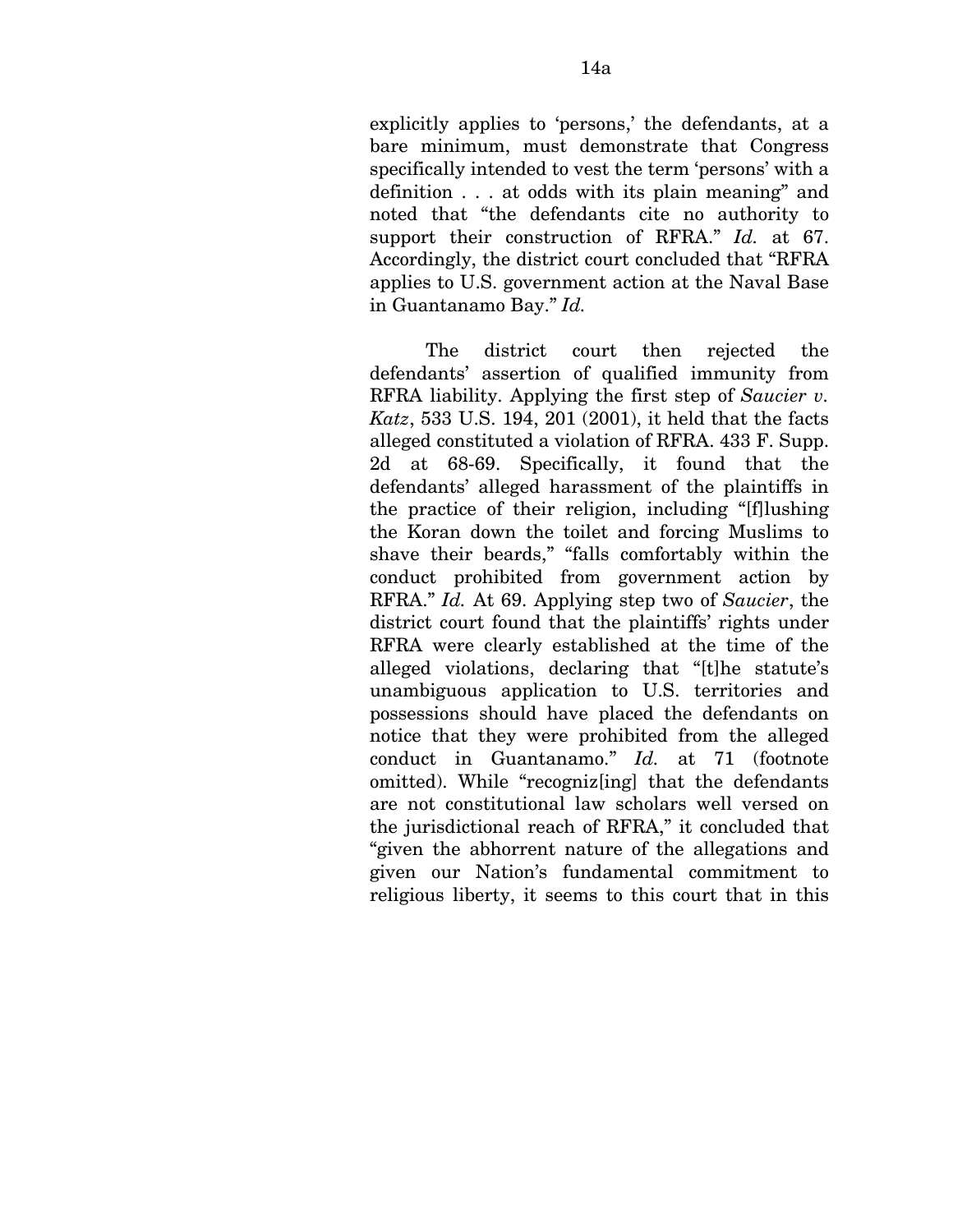case a reasonable official would understand that what he is doing violates that right." *Id*. at 71 (internal quotations and citations omitted).

The plaintiffs appeal the dismissal of the ATS, Geneva Conventions and *Bivens* claims pursuant to 28 U.S.C. § 1291. The defendants' interlocutory appeal of the denial of qualified immunity on the RFRA claim is pursuant to the collateral order doctrine "'to the extent that [the denial] turns on an issue of law.'" *Int'l Action Ctr. v. United States*, 365 F.3d 20, 23 (D.C. Cir. 2004) (quoting *Mitchell v. Forsyth*, 472 U.S. 511, 530 (1985)).

### **II.**

We review the district court's legal conclusions *de novo*. *Cummings v. Dep't of the Navy*, 279 F.3d 1051, 1053 (D.C. Cir. 2002) ("'[W]e apply the *de novo* standard of review to the district court's application of law to undisputed fact[s].'" (quoting *Artis v. Greenspan*, 158 F.3d 1301, 1306 (D.C. Cir. 1998)) (alterations in *Cummings*)). We "accept as true the facts that [the plaintiffs] allege[] in [their] complaint" in reviewing the district court's disposition of the defendants' motion to dismiss. *Id.*  at 1053.

# A. *The ATS Claims*

The plaintiffs brought three claims for violations of the law of nations pursuant to the Alien Tort Statute (ATS) based on the defendants' alleged infliction of "prolonged arbitrary detention," Compl. ¶¶ 159-66, "torture," *id.* ¶¶ 167-72, and "cruel,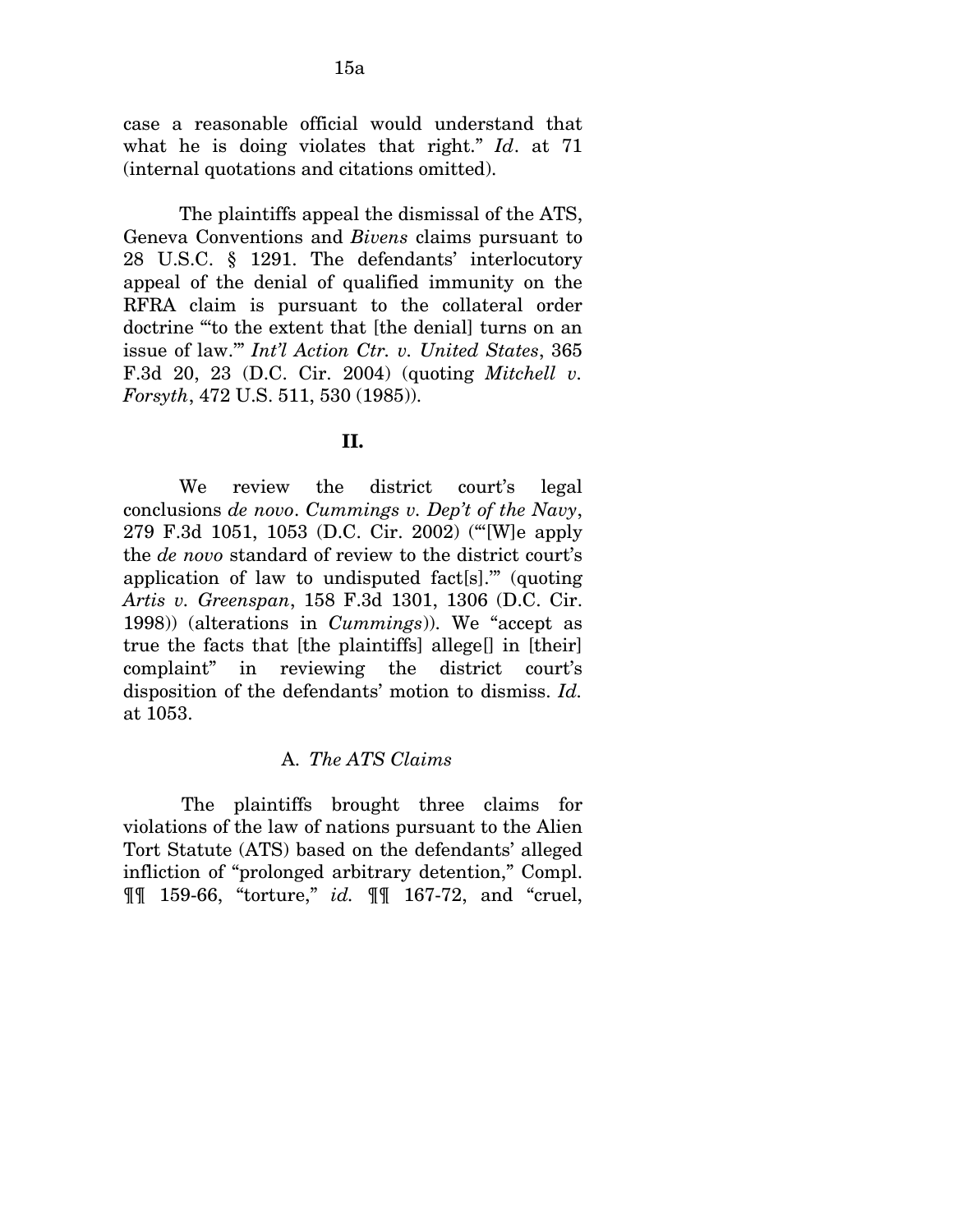inhuman or degrading treatment." *Id.* ¶¶ 173-79. As noted earlier, the plaintiffs claim that they were beaten, shackled in painful stress positions, threatened by dogs, subjected to extreme temperatures, deprived of adequate sleep, food, sanitation, medical care and communication and harassed while practicing their religion. *Id.* ¶ 6. They assert that, in December 2002, defendant Rumsfeld approved the use of these interrogation techniques and others, including shaving of detainees' facial hair, isolation in darkness and silence and the use of "mild noninjurious physical contact." *Id.* ¶ 9. According to the plaintiffs, the other defendants authorized, implemented, supervised and condoned their torture and detention, *id*. ¶¶ 20-28, 154-56, and thereby violated customary international law. *Id.* ¶¶ 163, 169, 176.

The Alien Tort Statute provides that "[t]he district courts shall have original jurisdiction of any civil action by an alien for a tort only, committed in violation of the law of nations or a treaty of the United States." 28 U.S.C. § 1350. The district court concluded, however, that pursuant to the Westfall Act, the plaintiffs' claims were cognizable only under the FTCA because the defendants' alleged conduct occurred within the scope of their office/employment. *Rasul*, 414 F. Supp. 2d at 36. It then held that it lacked subject matter jurisdiction because the plaintiffs failed to exhaust their administrative remedies as required by the FTCA. *Id*. at 39 (citing *Simpkins v. District of Columbia Gov't*, 108 F.3d 366, 371 (D.C. Cir. 1997) ("This court and the other courts of appeals have treated the FTCA's requirement of filing an administrative complaint with the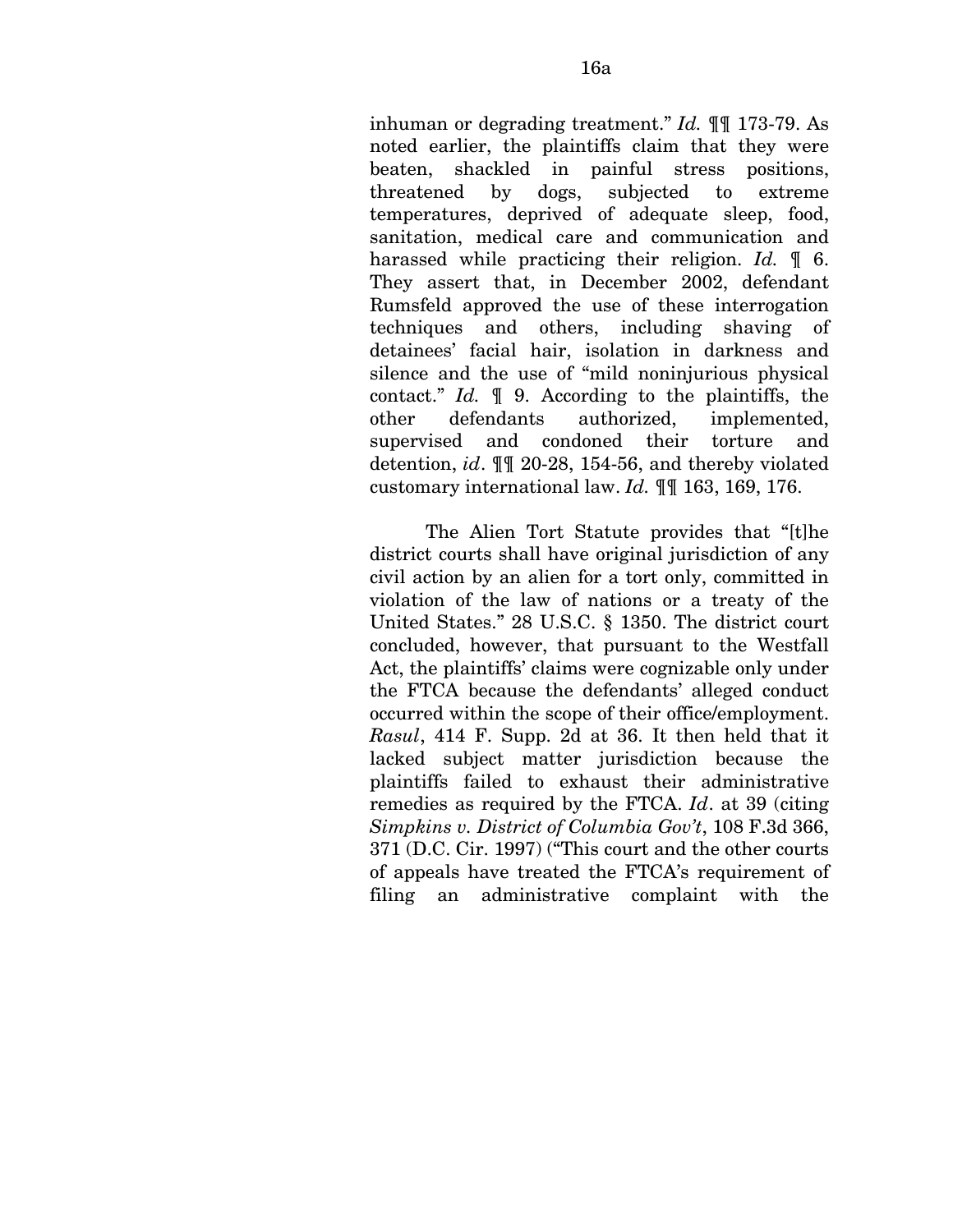appropriate agency prior to instituting an action as jurisdictional." $)$ ).<sup>[5](#page-69-0)</sup>

> In pertinent part, the Westfall Act provides:

Upon certification by the Attorney General that the defendant employee was acting within the scope of his office or employment at the time of the incident out of which the claim arose, any civil action or proceeding commenced upon such claim in a United States district court shall be deemed an action against the United States under the provisions of this title and all references thereto, and the United States shall be substituted as the party defendant.

28 U.S.C. § 2679(d)(1). By this provision, the Westfall Act makes the FTCA remedy "exclusive of any other civil action or proceeding for money damages" for any tort committed by a federal official or employee "while acting within the scope of his office or employment." 28 U.S.C. § 2679(b)(1).

While the Attorney General's certification "'does not conclusively establish as correct the substitution of the United States as defendant in place of the employee,'" it constitutes "prima facie evidence that the employee was acting within the scope of his employment." *Council on Am. Islamic* 

<span id="page-69-0"></span> $\overline{a}$ 

<sup>5</sup> *See* discussion *infra* pp. 23-25.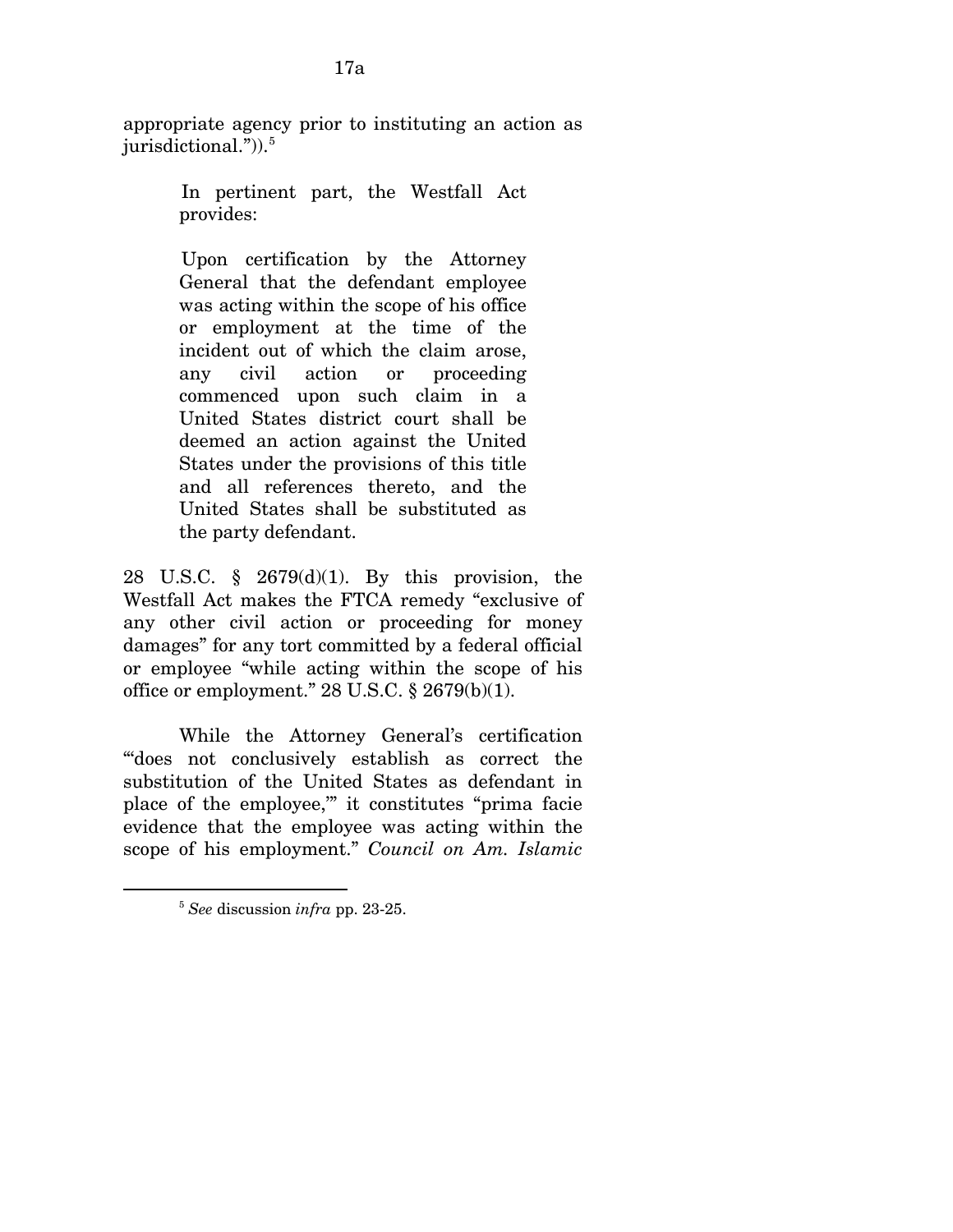*Relations v. Ballenger*, 444 F.3d 659, 662 (D.C. Cir. 2006) (per curiam) (quoting *Gutierrez de Martinez v. Lamagno*, 515 U.S. 417, 434 (1995)). The plaintiffs bear the burden of challenging the certification by "'coming forward with specific facts rebutting the certification.'" *Ballenger*, 444 F.3d at 662 (quoting *Stokes v. Cross*, 327 F.3d 1210, 1214 (D.C. Cir. 2003)). The court then determines whether the conduct falls within the scope of employment, conducting an evidentiary hearing if necessary. *Kimbro v. Velten*, 30 F.3d 1501, 1508 (D.C. Cir. 1994), *cert. denied*, 515 U.S. 1145 (citing *Wang v. United States*, 947 F.2d 1400, 1402 (9th Cir. 1991); *Melo v. Hafer*, 13 F.3d 736, 747 (3d Cir. 1994)). If the court determines that the employee acted within the scope of his employment, "the case is, *inter alia*, restyled as an action against the United States that is governed by the [FTCA]." *Ballenger*, 444 F.3d at 662.

"Scope of employment questions are governed by the law of the place where the employment relationship exists." *Majano v. United States*, 469 F.3d 138, 141 (D.C. Cir. 2006). We look,then, "to the decisions of the Court of Appeals for the District of Columbia for our guidance on the local law." *Id.* "As its framework for determining whether an employee acted within the scope of employment, the Court of Appeals for the District of Columbia looks to the Restatement (Second) of Agency (1957).'" *Id.* (quoting *Haddon v. United States*, 68 F.3d 1420, 1423 (D.C. Cir. 1995), *overruled on other grounds*, *Osborn v. Haley*, 127 S. Ct. 881 (2007)). According to the Restatement, the "'[c]onduct of a servant is within the scope of employment if, but only if: (a) it is of the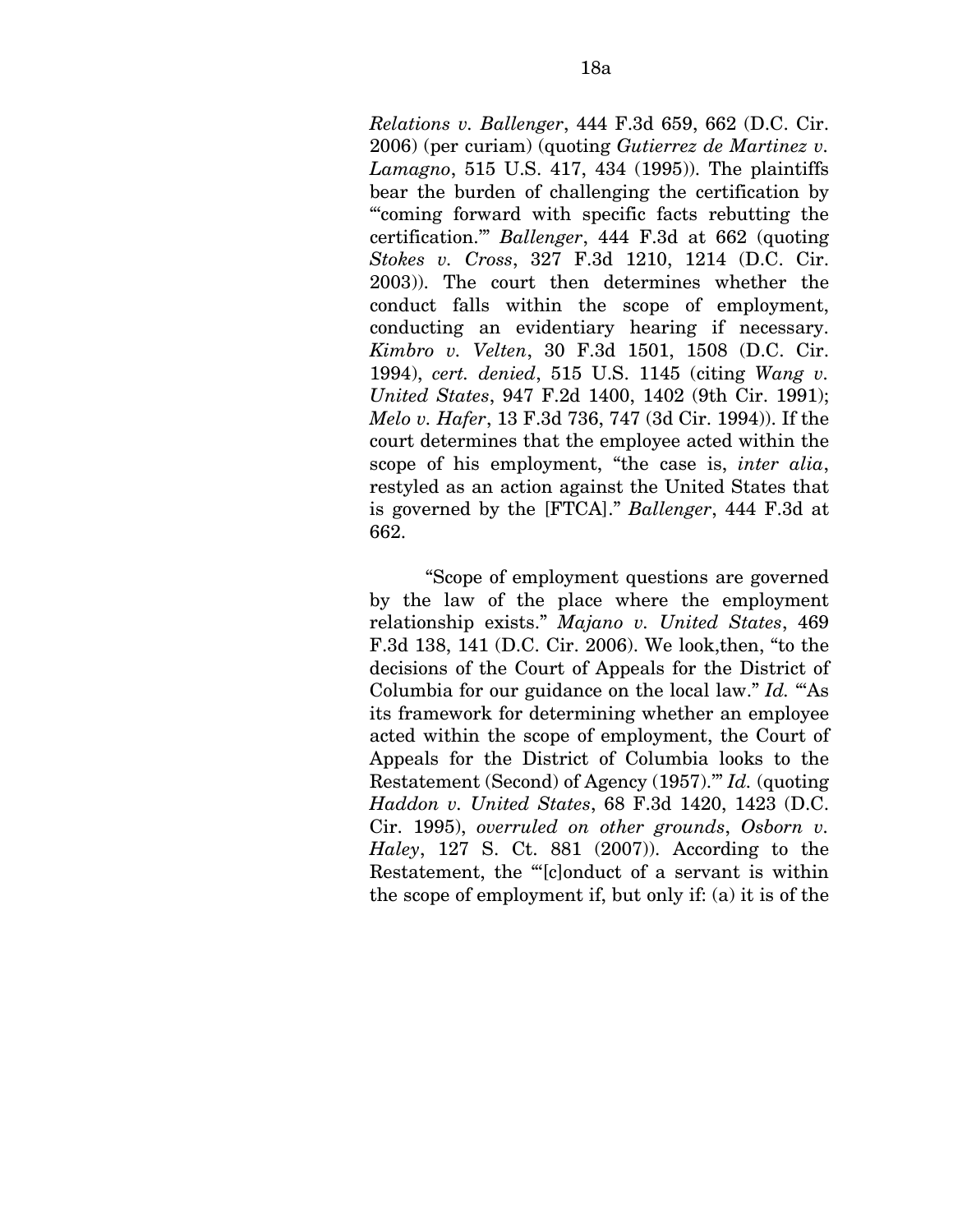kind he is employed to perform; (b) it occurs substantially within the authorized time and space limits; (c) it is actuated, at least in part, by a purpose to serve the master, and (d) if force is intentionally used by the servant against another, the use of force is not unexpectable by the master.'" *Ballenger*, 444 F.3d at 663 (quoting Restatement (Second) of Agency  $\S 228(1)$  (1958)). "Conduct of a servant is not within the scope of employment if it is different in kind from that authorized, far beyond the authorized time or space limits, or too little actuated by a purpose to serve the master.'" *Id.* (quoting Restatement (Second) of Agency  $\S 228(2)$ ).

On March 10, 2005, the Attorney General duly certified that "[o]n the basis of the information now available," all of the defendants were acting within the scope of their employment "at the time of the conduct alleged in the complaint." Certification of Scope of Employment (App. 60.) Applying the four Restatement factors, the district court concluded that "the alleged actions of the defendants were within the scope of their employment." 414 F. Supp. 2d at 36. First, it agreed with the defendants that their alleged authorization, implementation and supervision of torture was "'incidental to the conduct authorized.'" *Id.* at 33 (quoting Restatement (Second) of Agency § 229). It noted that the United States authorized military personnel in Guantanamo "to exercise control over the detainees and question the detainees while in the custody of the United States," *id.* at 34 (citing Authorization for Use of Military Force, Pub. L. No. 107-40, 115 Stat. 224 (2001)), and that "torture is a foreseeable consequence of the military's detention of suspected enemy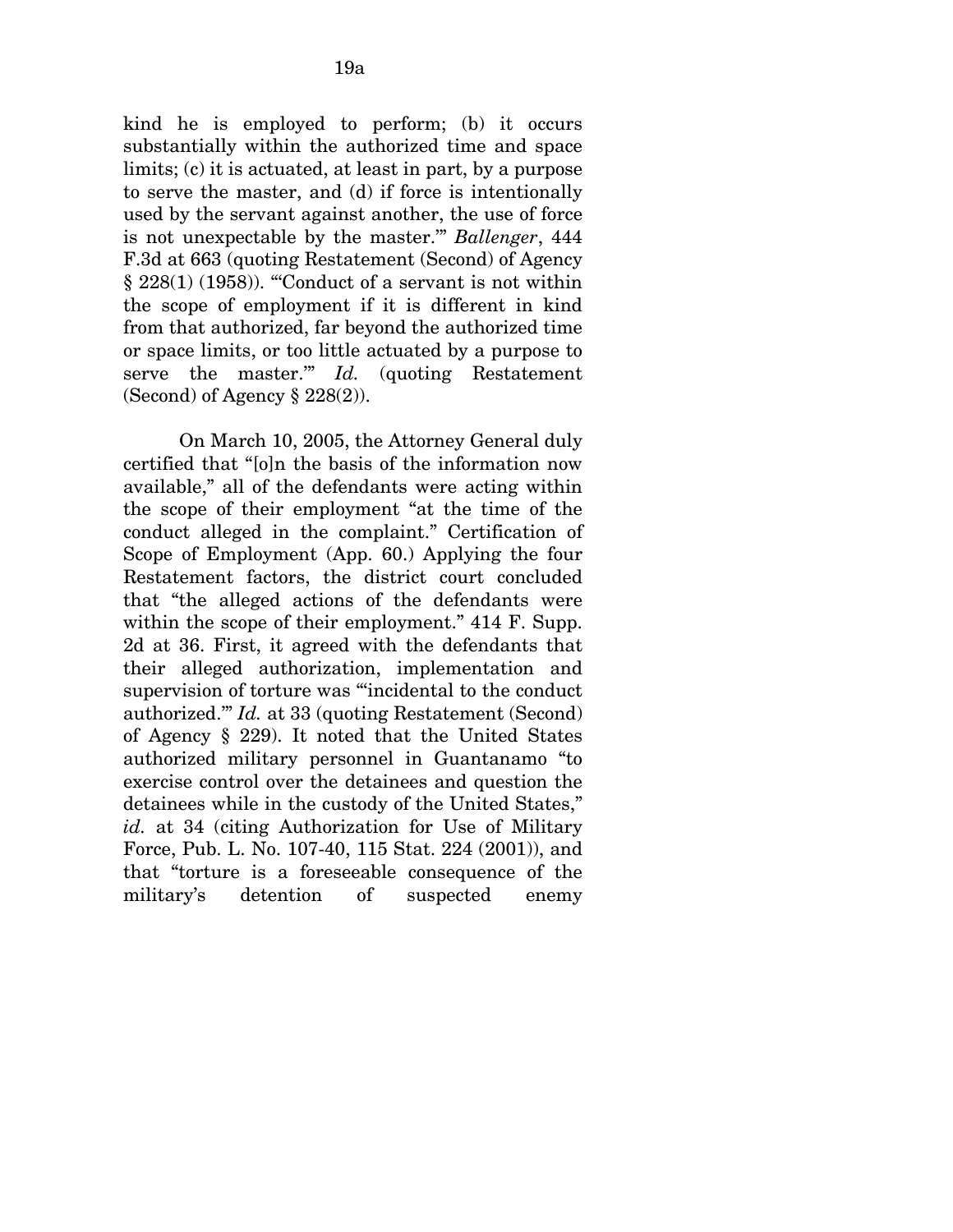combatants." *Id.* It also emphasized that the "complaint alleges torture and abuse tied exclusively to the plaintiffs' detention in a military prison and to the interrogations conducted therein." *Id.* Examining the second factor, the district court observed that "the parties do not dispute that the defendants' actions took place within the time and place limitations sanctions [sic] by the United States." *Id.*  Regarding the third factor, the district court ruled that the defendants "were acting, at least in part, to further the interests of their employer, the United States." *Id.* at 35-36. It noted that the plaintiffs did "not allege that the tortious actions arose purely from personal motives, but claim[ed] that the defendants' actions are inextricably intertwined with their respective roles in the military." *Id.* at 35. It also observed that "[t]he plaintiffs have not proffered any evidence that would lead this court to believe that the defendants had any motive divorced from the policy of the United States to quash terrorism around the world." *Id.* And regarding the fourth factor, the district court concluded that while the alleged "aggressive techniques may be sanctionable within the military command, . . . the fact that abuse would occur is foreseeable." *Id.* at 36. It emphasized that "the heightened climate of anxiety, due to the stresses of war and pressures after September 11 to uncover information leading to the capture of terrorists, would naturally lead to a greater desire to procure information and, therefore, more aggressive techniques for interrogations." *Id.* 

The plaintiffs do not contest that the second, third and fourth factors listed in section 228(1) of the Restatement support the conclusion that the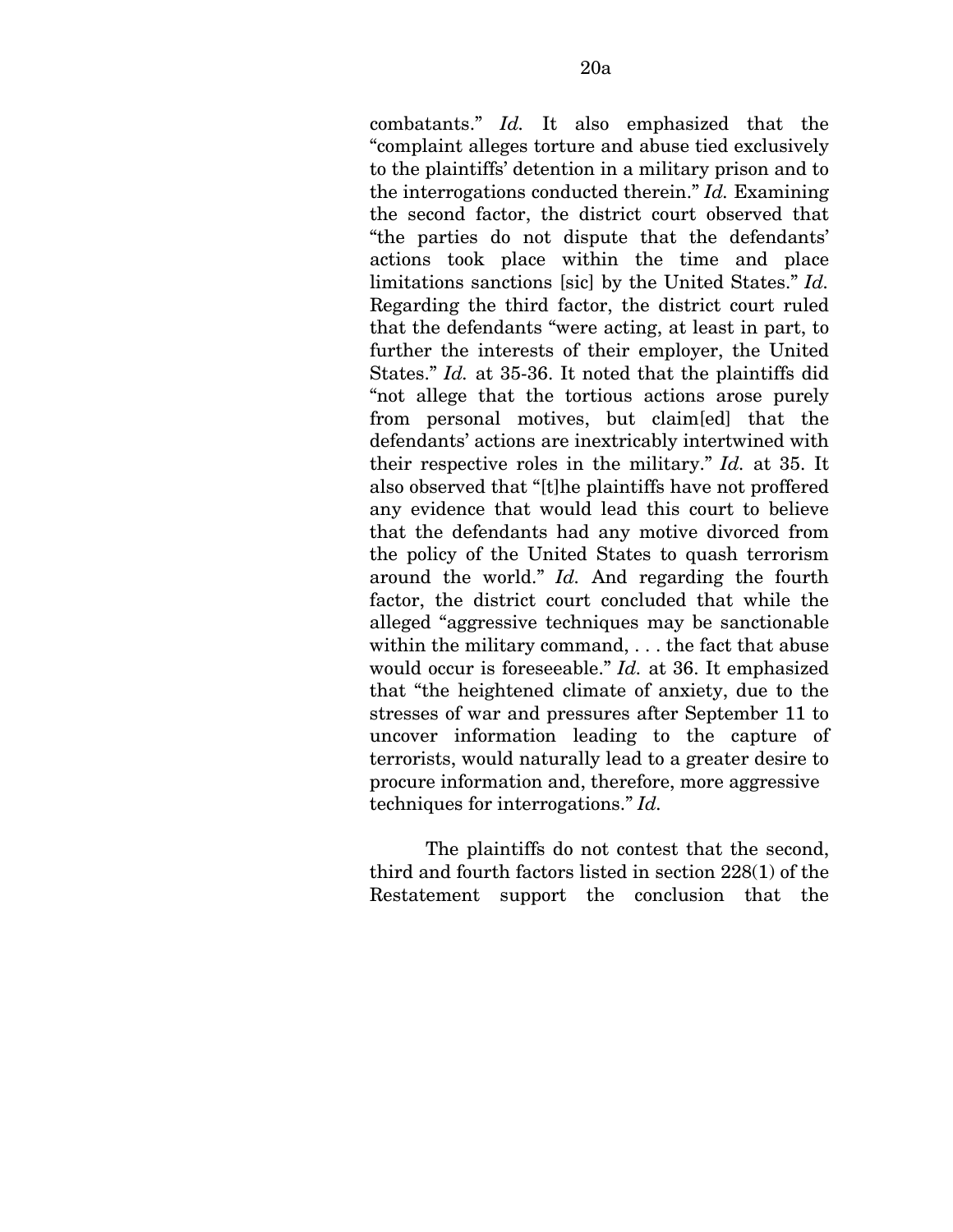defendants acted within the scope of their employment in authorizing, implementing, supervising and condoning the plaintiffs' alleged torture and detention. They do challenge the district court's conclusion that the defendants' alleged authorization, supervision and implementation of torture was incidental to the conduct authorized, claiming that the defendants' conduct "was never authorized," was "seriously criminal," "has long [been] condemned" by the United States and was a "substantial departure from the government's 'normal method' of detaining and interrogating persons of interest." Appellant's Br. 22, 25. Alternatively, the plaintiffs assert that even if the defendants' conduct falls within the scope of their employment, their claims come within the exception included in the Westfall Act for "a civil action against an employee of the Government . . . which is brought for a violation of the Constitution of the United States." 28 U.S.C. § 2679(b)(2)(A). Finally, the plaintiffs argue that the district court erred in dismissing their claims without allowing them to conduct discovery.

## 1. *Scope of Employment*

According to the detainees, we cannot conclude that the formulation, approval and implementation of a policy of torture is "of the kind" of conduct the defendants were employed to perform. To be "of the kind" of conduct an individual is employed to perform, the Restatement explains that the "conduct must be of the same general nature as that authorized, or incidental to the conduct authorized." Restatement (Second) of Agency §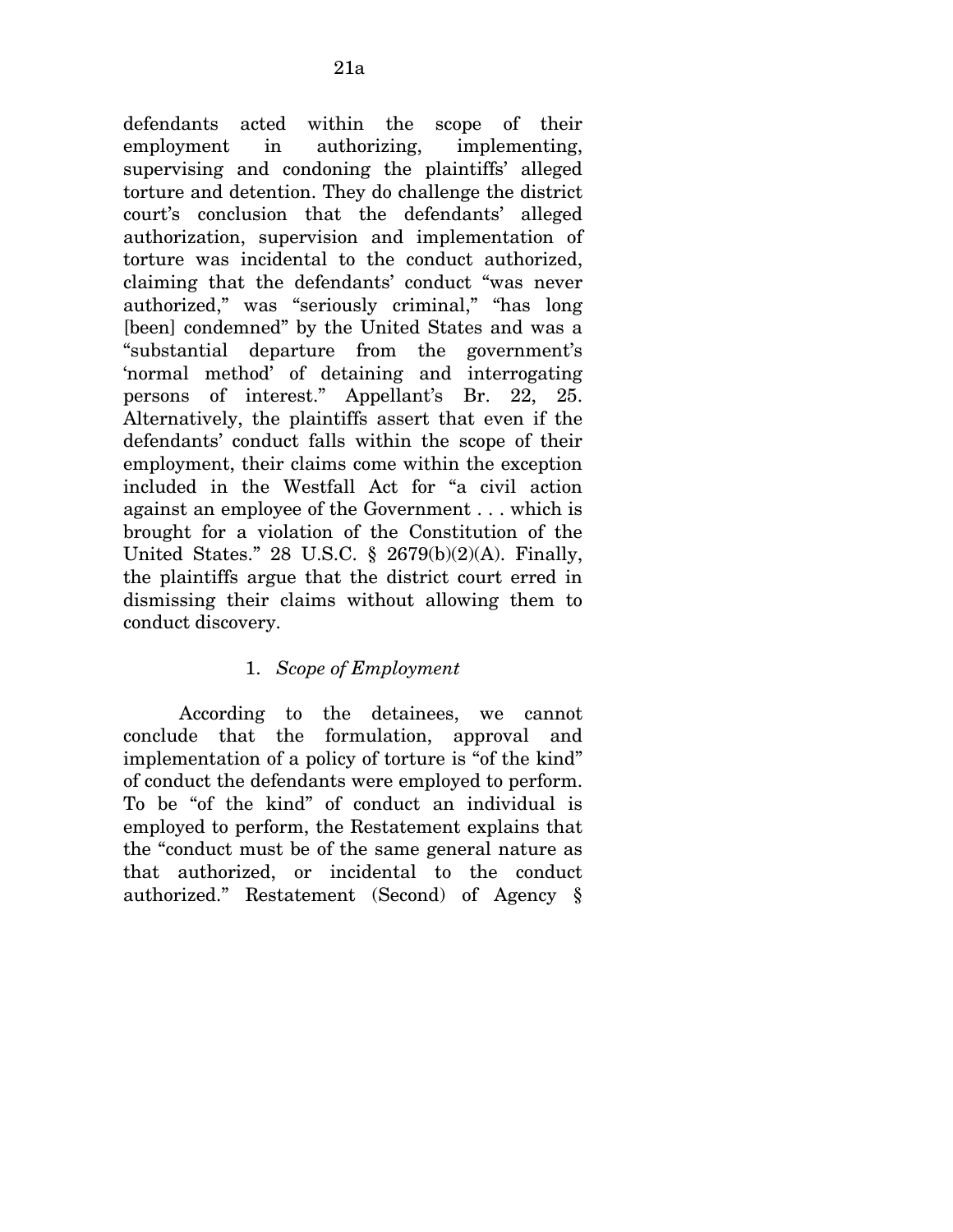229(1). The defendants respond that "[w]here highlevel military officials are charged with winning the war on terror, and specifically with detaining and obtaining information from suspected terrorists, the officials' policies on detention and interrogation, and their supervision of the implementation of those policies, is at least 'incidental' to those duties." Appellees' Br. 18.<sup>[6](#page-74-0)</sup>

In *Haddon*, we held that whether conduct is incidental depends on whether the conduct is a "direct outgrowth" of an employment assignment:

> According to the D.C. Court of Appeals, conduct is "incidental" to an employee's legitimate duties if it is "foreseeable." "Foreseeable" in this context does not carry the same meaning as it does in negligence cases; rather, it requires the court to determine whether it is fair to charge employers with responsibility for the intentional torts of their employees. To be foreseeable, the torts must be "'a direct outgrowth of the employee's instructions or job assignment.'"

68 F.3d at 1424 (quoting *Boykin v. District of Columbia*, 484 A.2d 560, 562 (D.C. 1984) (quoting *Penn Cent. Transp. Co. v. Reddick*, 398 A.2d 27, 32 (D.C. 1979))).

<u>.</u>

<span id="page-74-0"></span><sup>6</sup> Although the plaintiffs also assert that the defendants' alleged conduct was not "the same general nature as was authorized," Restatement (Second) of Agency § 229(1), we need not reach this issue because of our conclusion that the alleged conduct was "incidental to the conduct authorized."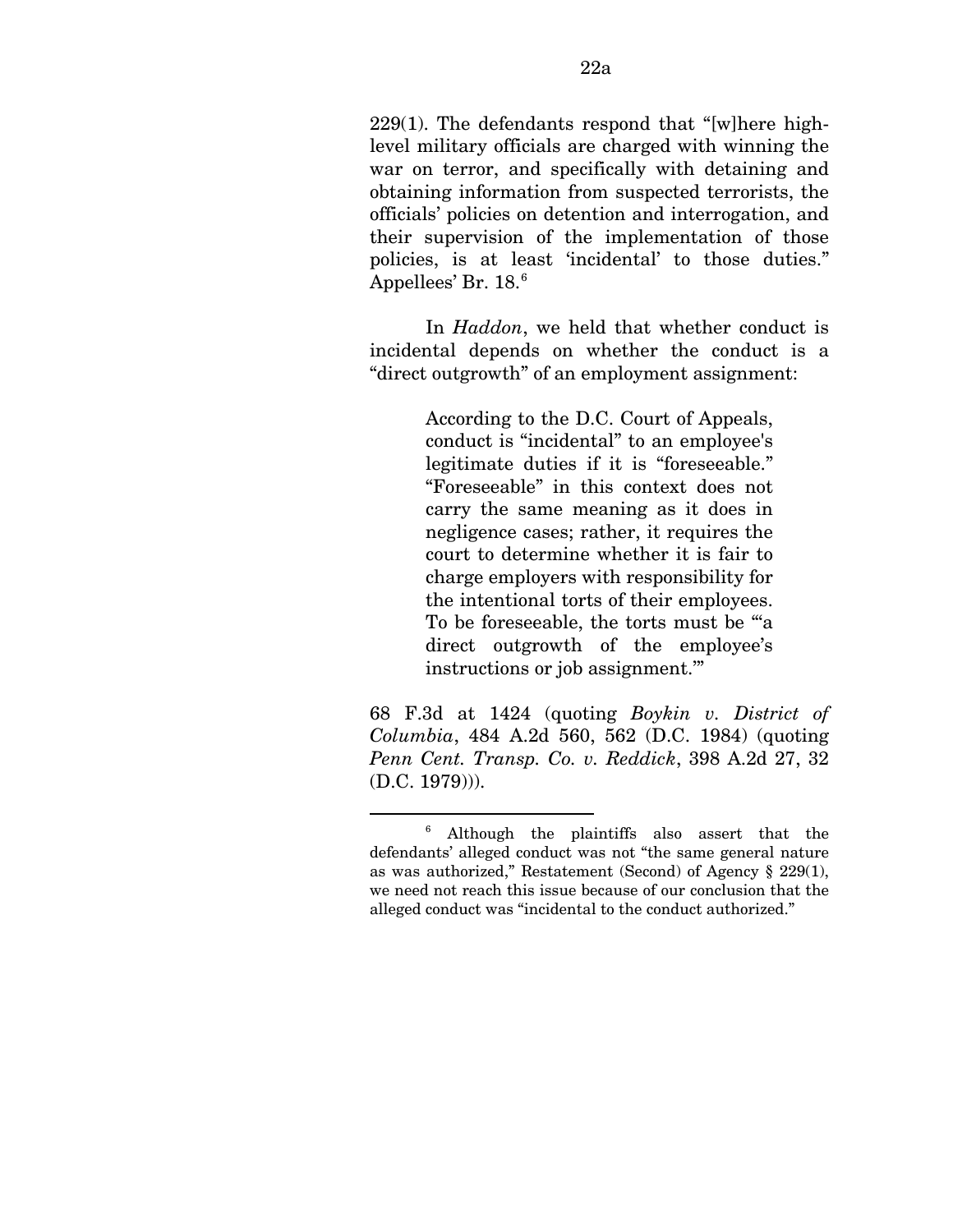More recently, in *Ballenger*, although we did not explicitly use *Boykin*'*s* "direct outgrowth language," we nonetheless emphasized that whether conduct is incidental depends "on the underlying dispute or controversy, not on the nature of the tort." 444 F.3d at 664 (internal quotation omitted). We explained that the "incidental" prong "is broad enough to embrace any intentional tort arising out of a dispute that was originally undertaken on the employer's behalf." *Id.* (internal quotation omitted). In *Ballenger*, we examined whether a congressman's allegedly defamatory comments made during a telephone conversation fell within the scope of his office. We explained that "[t]he appropriate question, then, is whether that telephone conversation—not the allegedly defamatory sentence—was the kind of conduct Ballenger was employed to perform." *Id*. Because "[s]peaking to the press during regular work hours in response to a reporter's inquiry falls within the scope of a congressman's 'authorized duties,'" we held that the allegedly defamatory statement was incidental to his office. *Id.* at 664-65.

Similarly, in *Lyon v. Carey*, 533 F.2d 649 (D.C. Cir. 1976), this Court upheld a jury verdict holding a deliveryman's employer liable because the employee acted within the scope of his employment when he assaulted and raped a customer. The Court reasoned that the assault "arose naturally and immediately between [the deliveryman] and the plaintiff about two items of great significance in connection with his job[:] the request of the plaintiff . . . to inspect the mattress and springs before payment . . . and [the deliveryman's] insistence on getting cash rather than a check." *Id.* at 652. The Court also noted that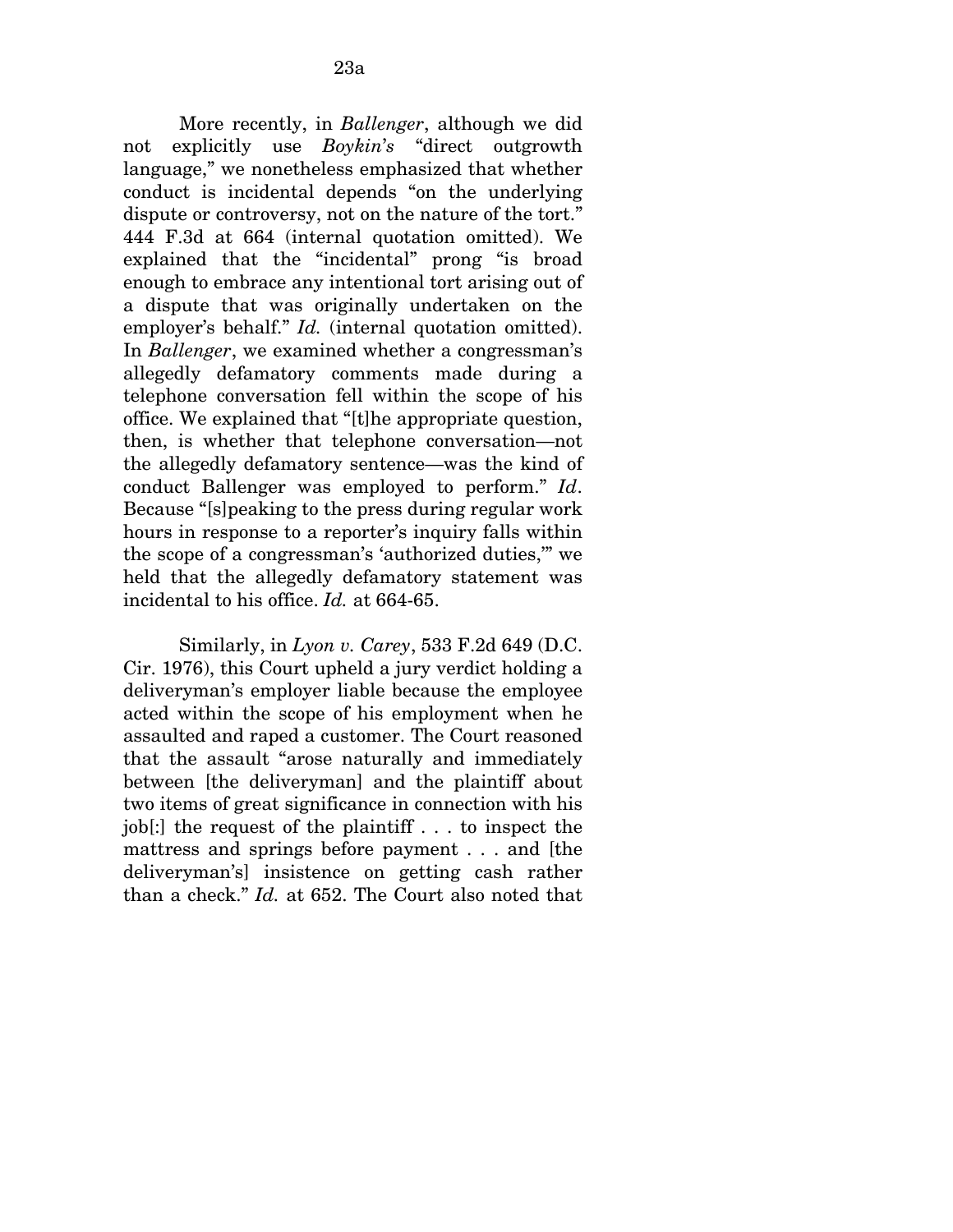"[t]he dispute arose out of the very transaction which had brought [the deliveryman] to the premises." *Id;*  s*ee also Johnson v. Weinberg*, 434 A.2d 404, 409 (D.C. 1981) (upholding jury verdict that laundromat employee acted within scope of his employment when he shot customer during dispute over removal of clothes from washing machine because "[t]he assault arose out of the transaction which initially brought [the customer] to the premises . . . and was triggered by a dispute over the conduct of the employer's business"); *Howard Univ. v. Best*, 484 A.2d 958, 987 (D.C. 1984) (holding that jury could reasonably find that university dean acted within scope of employment when he sexually harassed faculty member during faculty, administrative and other professional meetings).

In contrast, the District of Columbia courts have held that tortious conduct is not "incidental" to the performance of authorized duties if the conduct underlying the tort is unrelated to the employee's instructions or job assignment. For example, in *Penn Central Transportation Co. v. Reddick*, 398 A.2d 27 (D.C. 1979), the court held that a railroad employee was not acting within the scope of his employment when he kicked a taxicab driver while traveling between work sites. It concluded that the employee's action "was neither a direct outgrowth of [his] instructions or job assignment, nor an integral part of the employer's business activity," noting that "nothing in the business of running a railroad . . . makes it likely that an assault will occur between a railroad brakeman and a taxicab driver over the celerity with which the latter will provide a taxicab ride to the former." *Id.* at 32; s*ee also Boykin*, 484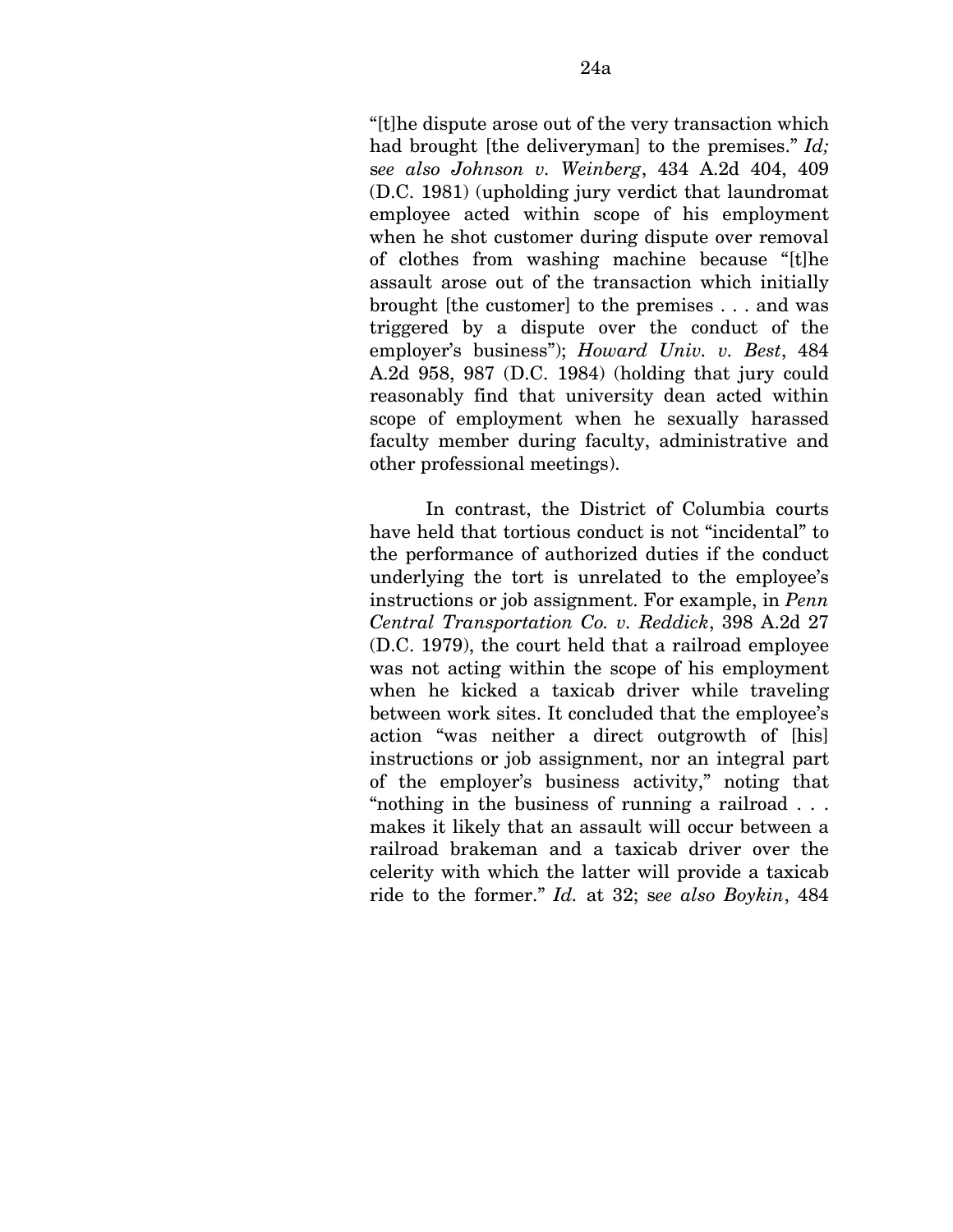A.2d at 564 (teacher was not acting within scope of employment when he sexually assaulted student because teacher was not then performing teaching responsibilities). And our court, in *Haddon*, held that a White House electrician was not acting within the scope of his employment when he threatened the White House chef with physical harm. 68 F.3d at 1425. We noted that the electrician's "alleged tort did not arise directly out of his instructions or job assignment as a White House electrician" because "[u]nlike the rape in *Lyon* and the shooting in *Johnson*, the electrician's threat did not stem from a dispute over the performance of *his* work." *Id.*  (emphasis in original). We also observed that "[u]nlike the sexual harassment in *Howard University*, the electrician was not performing his assigned duties at the time of the incident." Instead, we concluded that his conduct was "closer to the kick in *Penn Central* and the assault in *Boykin*" because "[a]s in those cases, the electrician's conduct was completely unrelated to his official responsibilities." *Id.* 

The plaintiffs concede that the "torture, threats, physical and psychological abuse inflicted" on them, which were allegedly approved, implemented, supervised and condoned by the defendants, were "intended as interrogation techniques to be used on detainees." Compl. ¶ 141. In fact, as the district court correctly noted, "the complaint alleges torture and abuse tied exclusively to the plaintiffs' detention in a military prison and to the interrogations conducted therein." 414 F. Supp. 2d at 34. Under *Ballenger*, then, the underlying conduct—here, the detention and interrogation of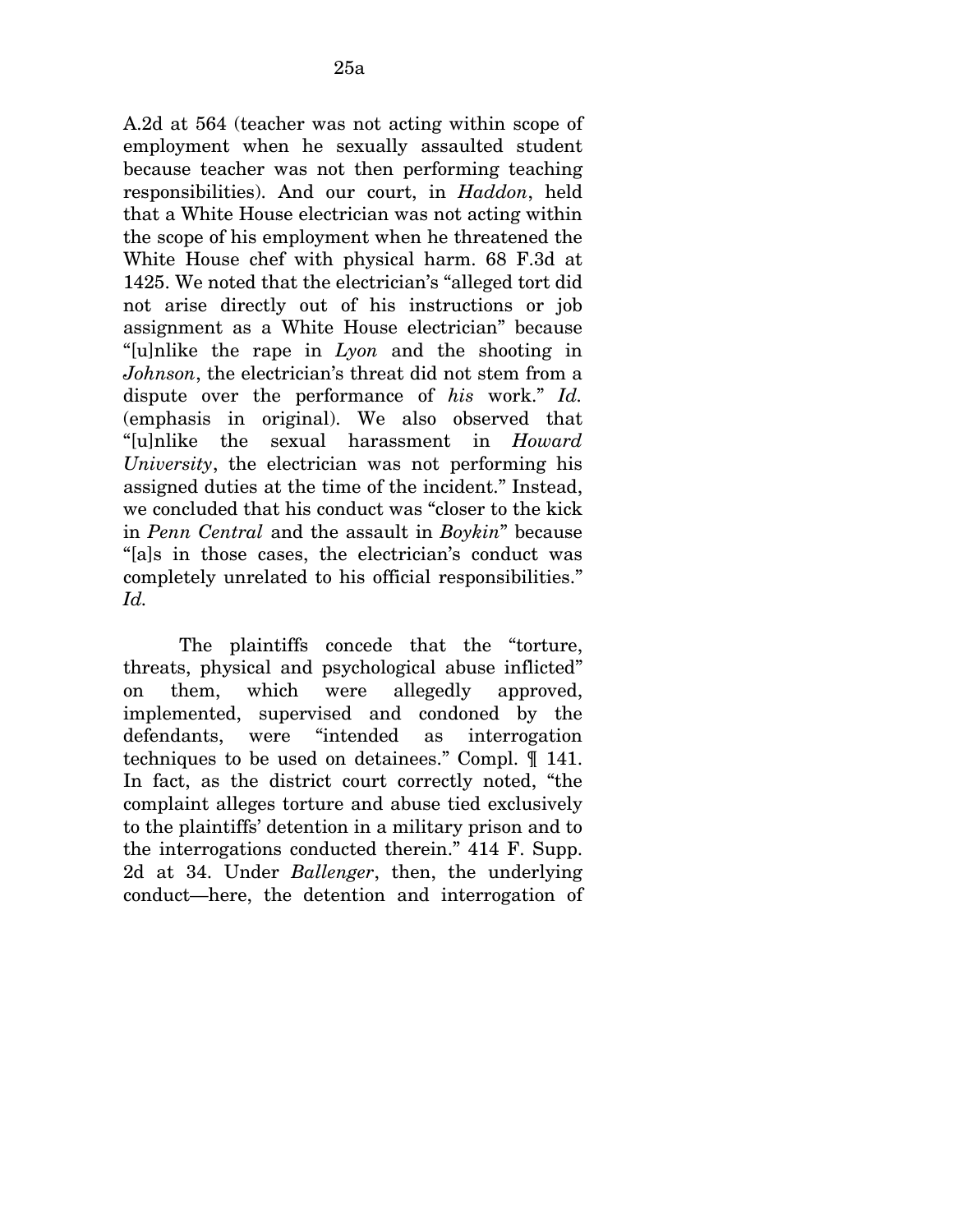suspected enemy combatants—is the type of conduct the defendants were employed to engage in. Just as the telephone conversation in *Ballenger*, the mattress delivery in *Lyon* and the removal of clothes from the washing machine in *Thompson* was each part of the employee's job description or assignment, the detention and interrogation of suspected enemy combatants is a central part of the defendants' duties as military officers charged with winning the war on terror. *See Ballenger*, 444 F.3d at 664; *Lyon*, 533 F.2d at 652; *Johnson*, 434 A.2d at 409. While the plaintiffs challenge the methods the defendants used to perform their duties, the plaintiffs do not allege that the defendants acted as rogue officials or employees who implemented a policy of torture for reasons unrelated to the gathering of intelligence. *Cf*. *Penn Cent.*, 398 A.2d at 32; *Boykin*, 489 A.2d at 564. Therefore, the alleged tortious conduct was incidental to the defendants' legitimate employment duties.

Section 229(2)(j) of the Restatement (Second) of Agency provides, in pertinent part, that "[i]n determining whether or not the conduct, although not authorized, is nevertheless so similar to or incidental to the conduct authorized as to be within the scope of employment, the following matters of fact are to be considered: . . . whether or not the act is seriously criminal."[7](#page-78-0) In alleging that the defendants formulated, approved and implemented a policy of torture, the plaintiffs have plainly alleged

1

<span id="page-78-0"></span><sup>7</sup> Comment f to section 229(2) states that "[t]he fact that the act done is a serious crime is a factor indicating that it is not in the scope of employment."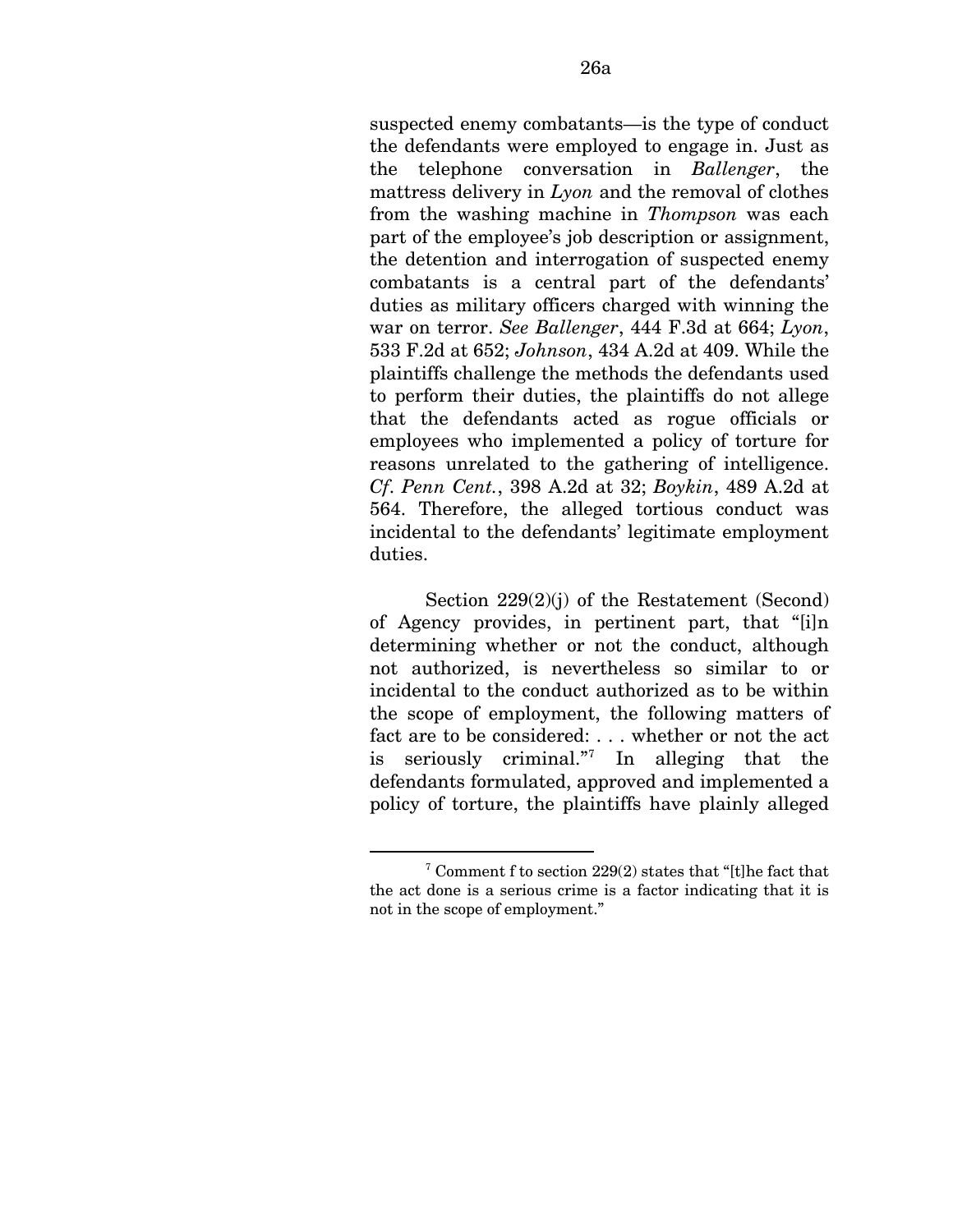"seriously criminal" conduct. But criminal conduct is not *per se* outside the scope of employment. *See*  Restatement (Second) of Agency § 231 ("An act may be within the scope of employment although consciously criminal or tortious."); *Johnson*, 434 A.2d at 409 (laundromat employee shot customer over laundry dispute); *Lyon*, 533 F.2d at 652 (deliveryman assaulted and raped customer following delivery dispute); *Brown v. Argenbright Sec., Inc.*, 782 A.2d 752, 758 (D.C. 2001) (rule that sexual assaults are automatically outside scope of employment "too broad").

Citing  $\S$  229(2)(j) of the Restatement, the plaintiffs argue nonetheless that the serious criminality of the defendants' alleged conduct precluded the district court from holding—as a matter of law—that their conduct was within the scope of their employment. Here, however, the district court apparently assumed the truth of the plaintiffs' allegation that the defendants' conduct was seriously criminal. 414 F. Supp. 2d at 34 (concluding that "torture and inhumane treatment wrought upon captives by their captors" was "'direct outgrowth of the employees' instructions and job assignment'") (quoting *Haddon*, 68 F.3d at 1424) (alteration omitted). Accordingly, regardless whether the court or a jury resolves factual disputes in a Westfall Act action,<sup>[8](#page-79-0)</sup> nothing would be gained by an

 $\overline{a}$ 

<span id="page-79-0"></span><sup>8</sup> Unlike the determination of scope of employment in a respondeat superior case in the District of Columbia, where under local law the issue *is* a jury question, *see e.g., Johnson*, 434 A.2d at 407-09; *Lyon*, 533 F.2d at 652, our precedent holds that the court determines whether conduct falls within the scope of employment under the Westfall Act, conducting an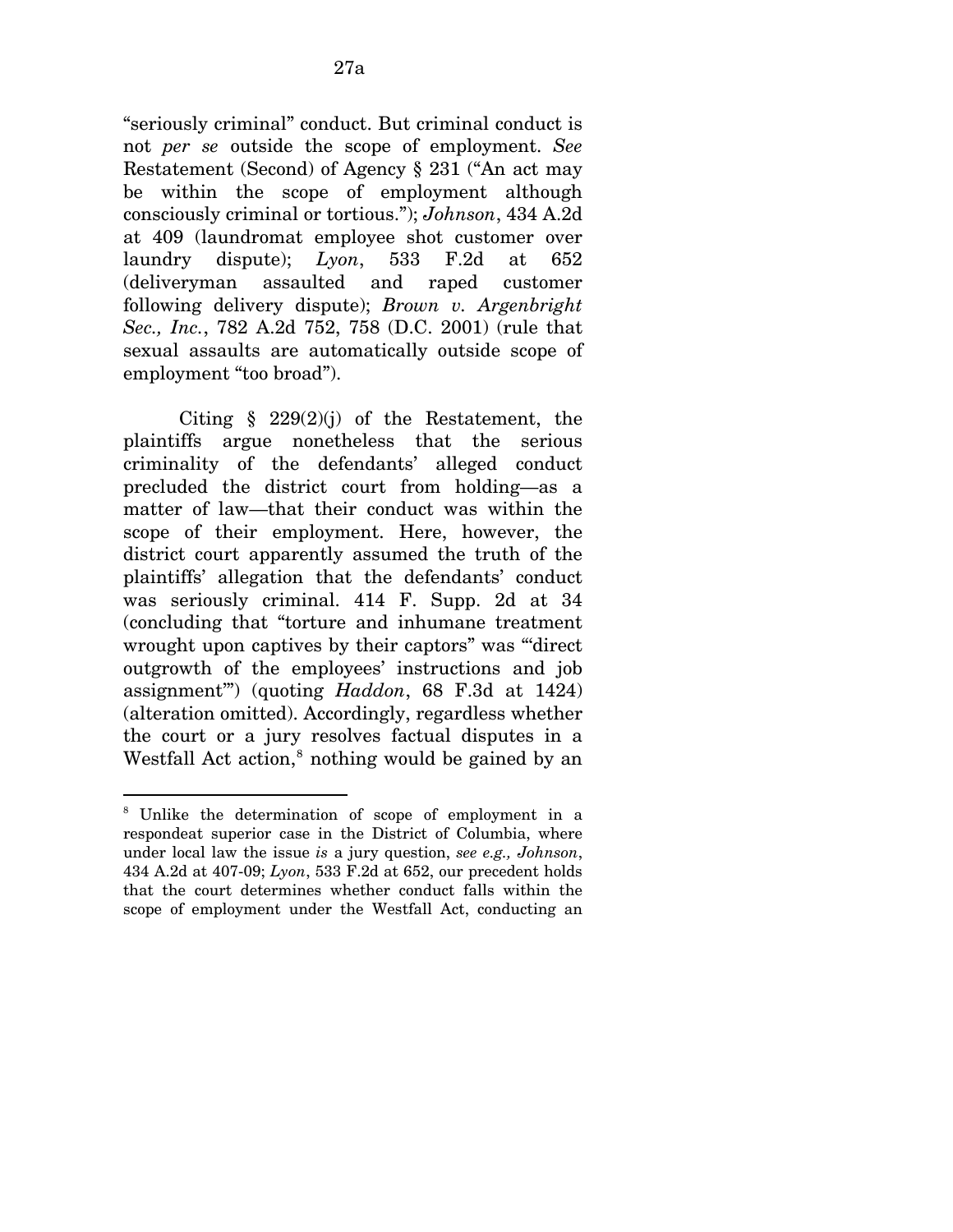evidentiary hearing because the plaintiffs could, at most, simply re-establish that the defendants' conduct was seriously criminal. Where, as here, there are no material facts in dispute, the court may decide a Rule 12(b) motion as a matter of law. *See,* 

l

evidentiary hearing only if necessary to resolve factual disputes. *See Kimbro*, 30 F.3d at 1509 ("If there is a material dispute as to the scope [of employment] issue the district court must resolve it at an evidentiary hearing."); *Stokes v. Cross*, 327 F.3d 1210, 1214 (D.C. Cir. 2003) (same); *cf. Jamison v. Wiley*, 14 F.3d 222, 236 (4th Cir. 1994) ("The federal courts of appeals have consistently recognized that a district court has the power to hold a limited evidentiary hearing to resolve factual disputes that bear on a scope-of-employment issue properly before it in a Westfall Act case."). In a more recent case, we reversed the district court's grant of summary judgment based on its conclusion as a matter of law that the defendant Smithsonian employee acted within the scope of her employment under the Westfall Act. *Majano v. United States*, 469 F.3d 138 (D.C. Cir. 2006). In *Majano*, we remanded to the district court in light of a factual dispute and included the comment that "scope of employment questions are generally viewed as questions of fact best resolved by a jury." *Id.* at 140. At oral argument here, the plaintiffs' counsel maintained that the *Majano* comment makes the scope of employment under the Westfall Act a jury question. *See* Recording of 9/14/2007 Oral Argument at 7:45-8:32 ("Under *Majano*, [scope of employment] would be a jury [question]. Under *Kimbro v. Velten*, the initial suggestion was that it would be an evidentiary hearing before a court after discovery. . . . *Majano* seemed to move from *Kimbro v. Velten* and suggest that it was a jury issue."). But the *Majano* holding does not retreat from *Kimbro*, which case had earlier made clear that the court is to decide any factual dispute in a Westfall Act action. *Kimbro*, 30 F.3d at 1509. Both *Kimbro* and *Majano* disposed of Westfall Act actions as a matter of law, *Kimbro* by granting a motion to dismiss, *Majano*  by granting summary judgment; *Kimbro* expressly instructed the district court to resolve any factual dispute while *Majano*  simply noted the existence of a factual dispute and remanded without mentioning *Kimbro*.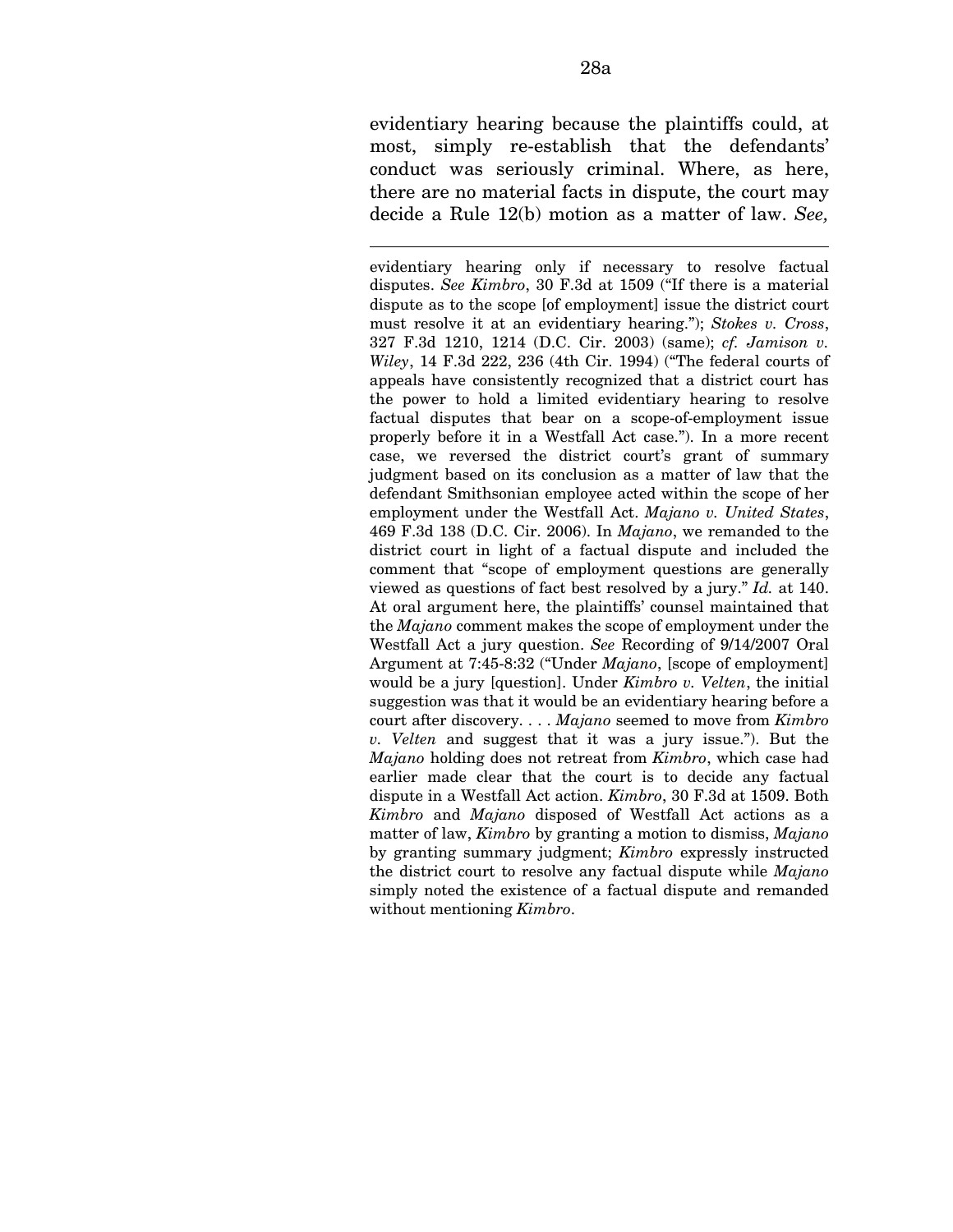*e.g.*, *Ballenger*, 444 F.3d at 663 (affirming district's court dismissal of tort claim based on determination that defendant acted within scope of employment).

If conduct *is* seriously criminal, the Restatement explains that it is generally less likely that the conduct comes within the scope of employment:

> The fact that the servant intends a crime, especially if the crime is of some magnitude, is considered in determining whether or not the act is within the employment, since the master is not responsible for acts which are clearly inappropriate to or unforeseeable in the accomplishment of the authorized result. The master can reasonably anticipate that servants may commit minor crimes in the prosecution of the business, but serious crimes are not only unexpectable but in general are in nature different from what servants in a lawful occupation are expected to do.

Restatement (Second) of Agency § 231 cmt. a.

While it may generally be unexpected that seriously criminal conduct will arise "in the prosecution of the business," here it *was* foreseeable that conduct that would ordinarily be indisputably "seriously criminal" would be implemented by military officials responsible for detaining and interrogating suspected enemy combatants. As in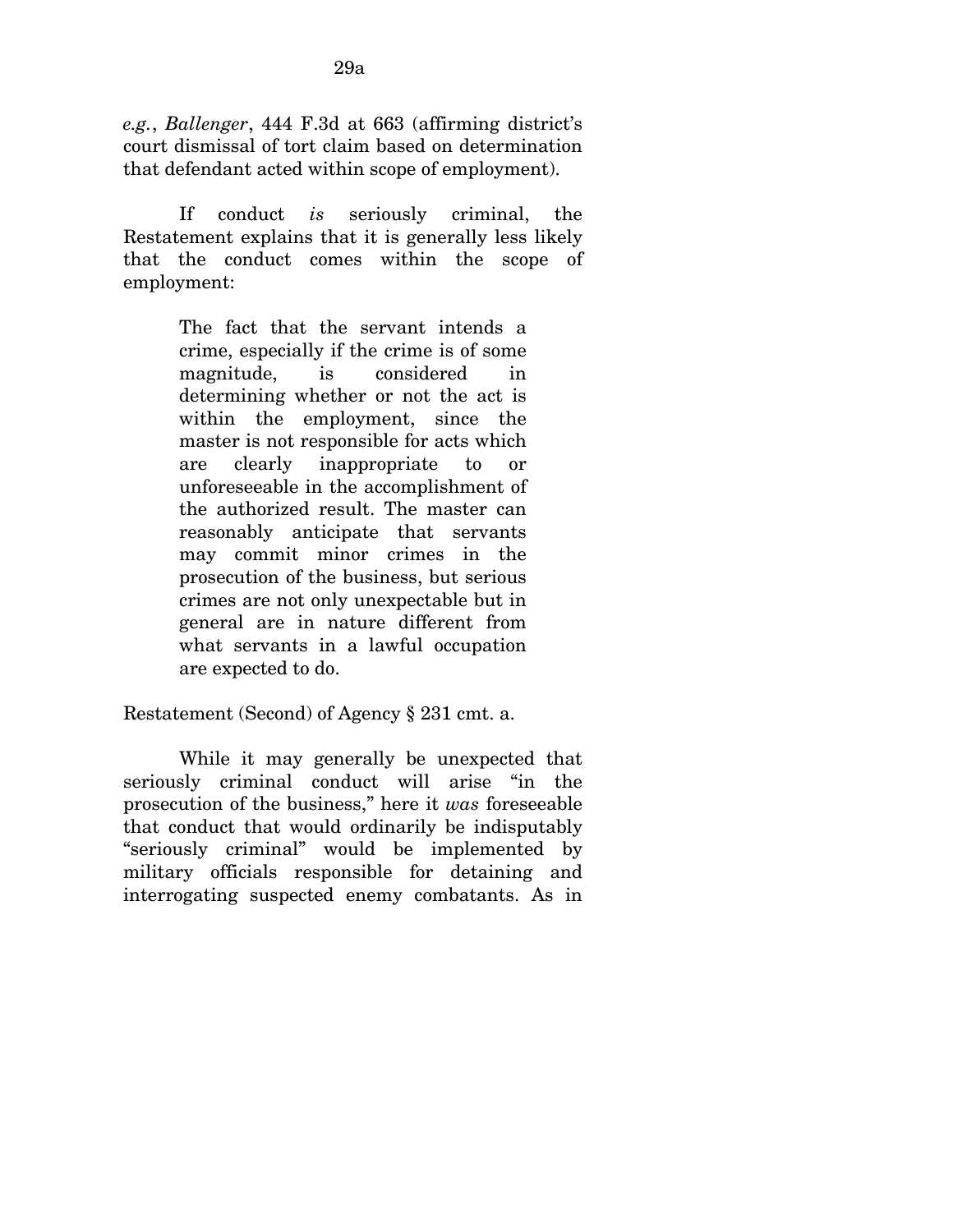*Lyon*, the tortious conduct "was triggered . . . or motivated or occasioned by . . . the conduct then and there of the employer's business" even though it was seriously criminal. *Lyon*, 533 F.2d at 655; *see also Johnson*, 434 A.2d at 409 (laundromat employee acted within scope of employment because "[the employee] had no previous relations with [the victim] which would indicate that the tort was personal" and "[n]o subject unrelated to the [laundry] was ever made a part of the conversation between the men"). Therefore, the allegations of serious criminality do not alter our conclusion that the defendants' conduct was incidental to authorized conduct.[9](#page-82-0)

Because the defendants' alleged conduct came within the scope of their office/employment, the three ATS claims were properly "restyled as [claims] against the United States that [are] governed by the [FTCA]." *Ballenger*, 444 F.3d at 662; *see Rasul*, 414 F. Supp. 2d at 38-39. Although the district court did not elaborate—and the parties similarly do not discuss it—we must examine whether the restyled claims against the United States were properly dismissed for lack of jurisdiction. The district court stated only that "[b]ecause the plaintiffs in this case did not proceed against the United States, they did not first present their claim to the appropriate Federal agency" and therefore "the plaintiffs have not exhausted their administrative remedies." 414 F. Supp. 2d at 39.

1

<span id="page-82-0"></span><sup>9</sup> While the plaintiffs do not rely on the other nine factors listed in section 229, they do contend that the district court erroneously determined the scope of employment without allowing discovery thereto. *See infra* pp. 25-27.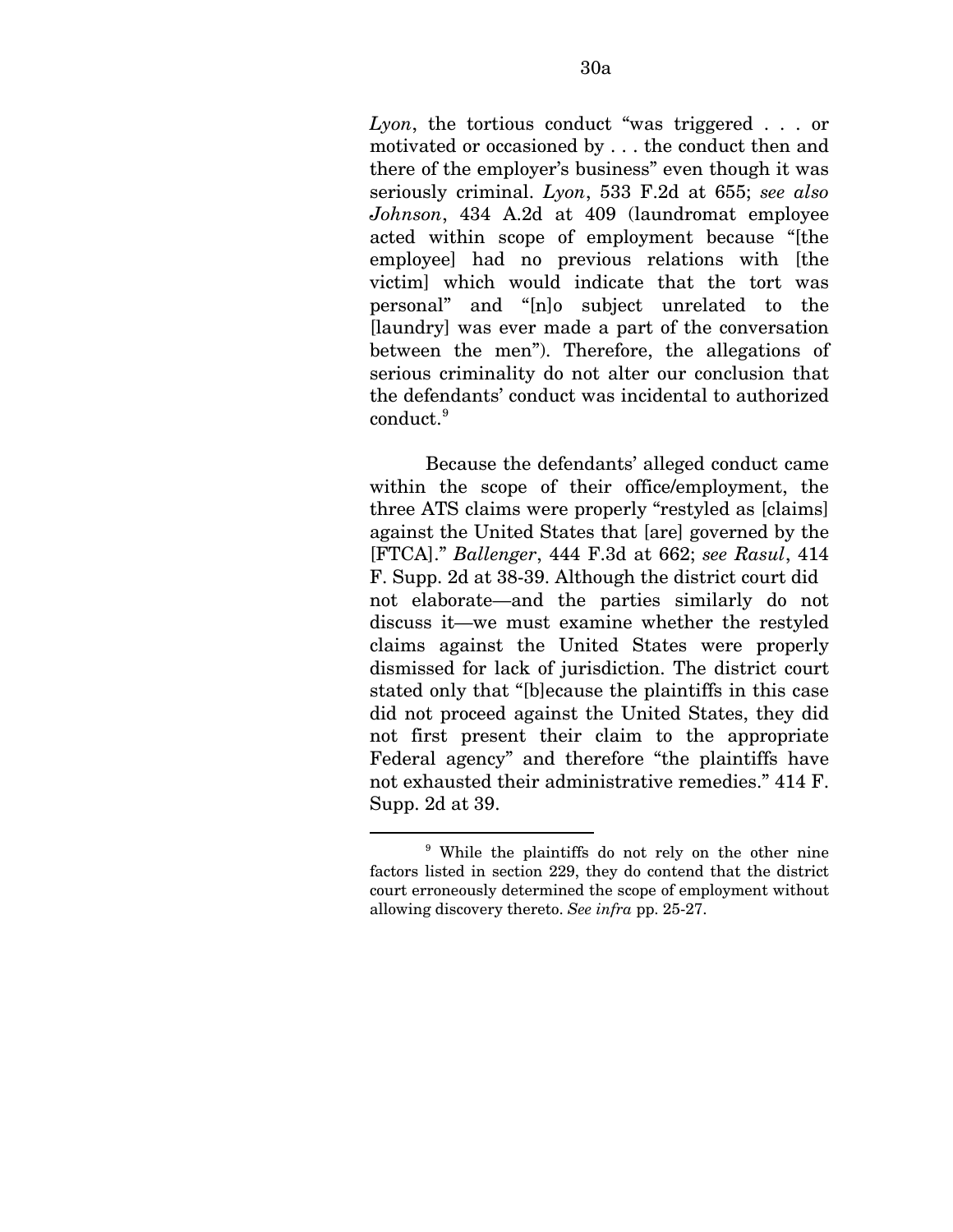The FTCA provides that "[a]n action shall not be instituted upon a claim against the United States for money damages . . . unless the claimant shall have first presented the claim to the appropriate Federal agency and his claim shall have been finally denied by the agency in writing." 28 U.S.C. § 2675(a). As noted earlier, *supra* p. 12, we view the failure to exhaust administrative remedies as jurisdictional. *See Simpkins*, 108 F.3d at 371. Accordingly, section 2675(a) required the plaintiffs to file an administrative claim with either the Department of Defense (DoD) or the appropriate military department before bringing suit. *See* 28 C.F.R. § 14.1 (under FTCA, "terms Federal agency and agency . . . include the executive departments [and] the military departments"). Since their release in 2004 at least, the plaintiffs have presumably been able to comply with the exhaustion requirements of FTCA—indeed, they do not argue otherwise. The record is devoid, however, of any suggestion that they complied with any of the procedures governing the filing of an administrative claim with DoD or one of the military departments.<sup>[10](#page-83-0)</sup> Accordingly, the

 $\overline{a}$ 

<span id="page-83-0"></span><sup>10</sup> *See* 28 C.F.R. § 14.2(a) ("[A] claim shall be deemed to have been presented when a Federal agency receives from a claimant, his duly authorized agent or legal representative, an executed Standard Form 95 or other written notification of an incident, accompanied by a claim for money damages in a sum certain for injury to or loss of property, personal injury, or death alleged to have occurred by reason of the incident; and the title or legal capacity of the person signing  $\dots$  ."); 32 C.F.R. § 750.6(b) (claim against Department of the Navy submitted to "Tort Claims Unit Norfolk," "Office of the Judge Advocate General," "commanding officer of the Navy or Marine Corps activity involved if known, the commanding officer of any Navy or Marine activity, preferably the one nearest to where the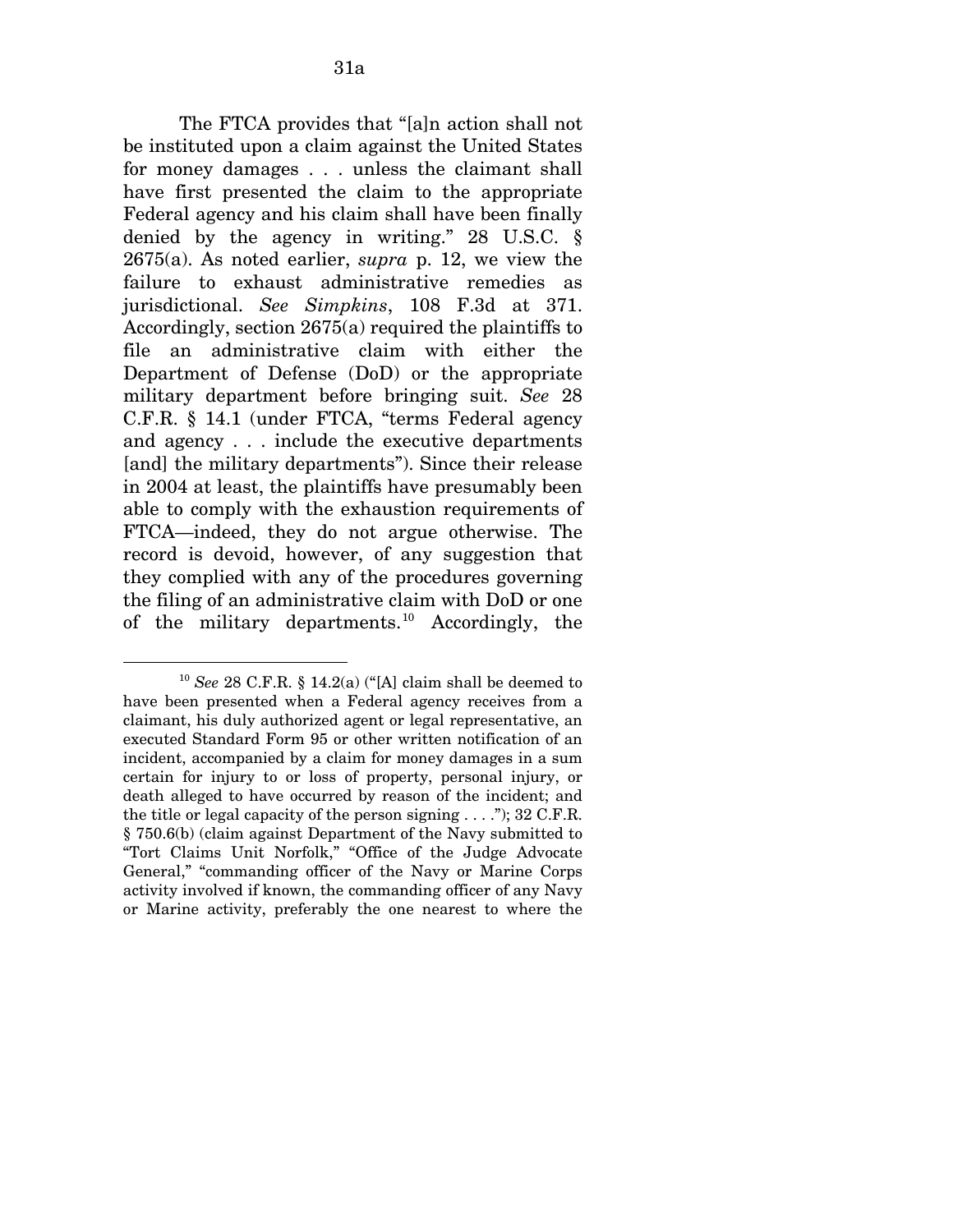district court properly dismissed the three ATS claims for lack of subject matter jurisdiction. $^{11}$  $^{11}$  $^{11}$ 

 $\overline{a}$ 

accident occurred, or the local Naval Legal Service Command activity"); *id.* § 842.4 (claim against Department of the Air Force filed "at the base legal office of the unit or installation at or nearest to where the accident or incident occurred"); *id.* §§ 536.3, 536.25 (claim against Department of the Army handled by "area claims office" or "claims processing office").

<span id="page-84-0"></span> $11$  The detainees argue in the alternative that even if an employee's conduct is within the scope of his employment, the Westfall Act "does not extend or apply to a civil action" brought (1) "for a violation of the Constitution of the United States" or (2) "for a violation of a statute of the United States under which such action against an individual is otherwise authorized." 28 U.S.C. § 2679(b)(2)(A)-(B). The plaintiffs maintain that the first exception applies because they allege Eighth and Fifth Amendment claims (Counts V-VI) in addition to their ATS claims (Counts I-III) and that "civil action" refers to the entire action rather than an individual claim. Yet, as the First Circuit has observed, "[w]here a single case involves multiple claims, certification is properly done at least down to the level of individual claims and not for the entire case viewed as a whole." *Lyons v. Brown*, 158 F.3d 605, 607 (1st Cir. 1998). This court—as have a number of other circuits—has permitted the substitution of the United States if a claim within the Westfall Act exception is joined with unexcepted claims. *See, e.g.*, *Simpkins v. District of Columbia Gov't*, 108 F.3d 366, 368, 370- 71 (D.C. Cir. 1997) (substituting United States for defendant on common law tort claims notwithstanding defendant also charged with constitutional claims); *see also RMI Titanium Co. v. Westinghouse Elec. Corp.*, 78 F.3d 1125, 1132, 1142-44 (6th Cir. 1996) (substituting United States for defendant on common law tort claims notwithstanding additional Sherman Act and Lanham Act claims); *Pelletier v. Fed. Home Loan Bank of S.F.*, 968 F.2d 865, 867 (9th Cir. 1992) (substituting United States for defendant on common law tort claims notwithstanding additional *Bivens* claims); *Duffy v. United States*, 966 F.2d 307, 309, 314 (7th Cir. 1992) (substituting United States for defendant on common law tort claims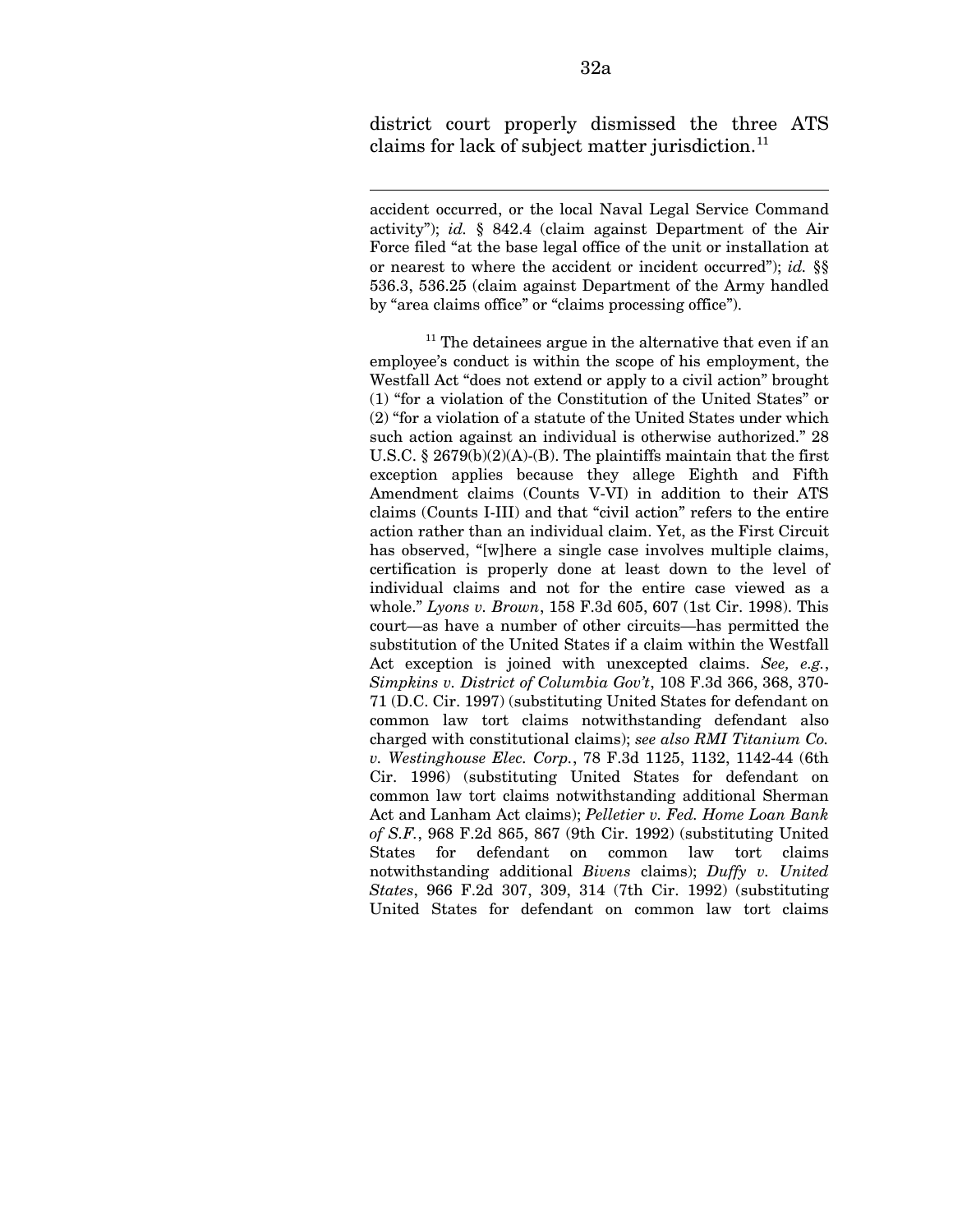The plaintiffs assert that the district court erred by dismissing their claims without allowing discovery on the scope of employment question. But discovery is not warranted if "the plaintiff 'did not allege any facts in his complaint or in any subsequent filing . . . that, if true, would demonstrate that [the defendant] had been acting outside the scope of his employment.'" *Stokes v. Cross*, 327 F.3d 1210, 1216 (D.C. Cir. 2003) (alteration in *Stokes*) (quoting *Singleton v. United States*, 277 F.3d 864, 871 (6th Cir. 2002)). For example, in *Stokes*, a federal employee (Stokes) sued coworkers for defamation arising from their statements that Stokes had failed to perform his duties as a law enforcement officer of the United States Government Printing Office. *Id.* at 1212. Stokes alleged that coworkers "destroy<sup>[ed]</sup> critical evidence, prepar[ed] and submit[ted] false affidavits by use of threat and coercion, and engag[ed] in other criminal acts." *Id*. at 1216. While noting that "[i]t is unclear whether evidence of such conduct alone would be sufficient under District of Columbia law," we recognized that evidence of such conduct might reveal the coworkers' "intent to prevent the best candidate, namely Stokes, from getting [a] promotion . . . [and] indicate that they had maliciously acted contrary to their employer's interest and, therefore, outside the scope of their employment." *Id.* Accordingly, we decided that

 $\overline{a}$ 

notwithstanding additional *Bivens* and 42 U.S.C. § 1985 claims). Accordingly, the plaintiffs' claims do not fall within the first exception to the Westfall Act and they do not rely on the second exception thereto.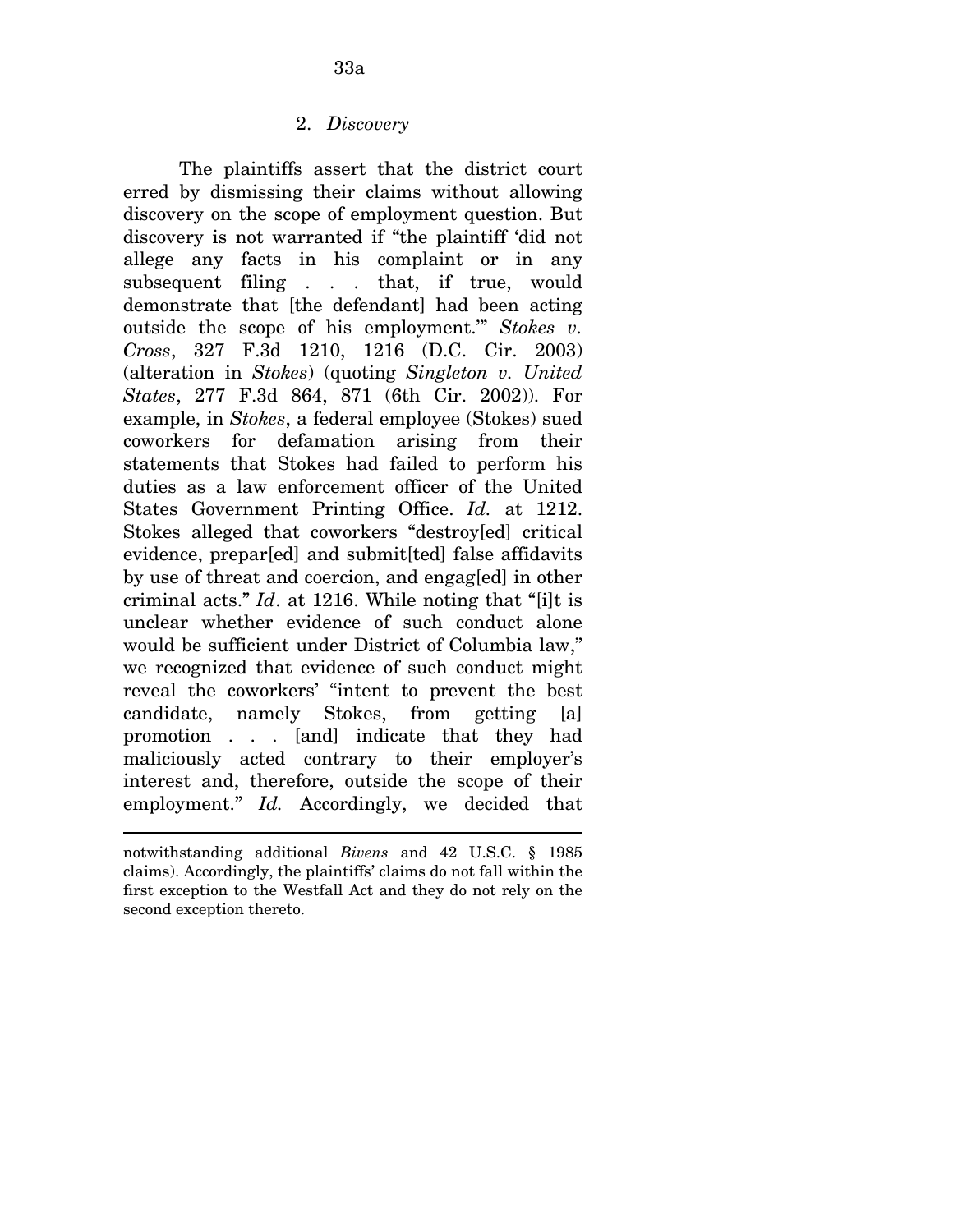Stokes was entitled to "at least limited discovery on the scope-of-employment issue." *Id.* In contrast, even if the detainees were to establish that the defendants authorized, implemented, supervised and condoned torture and detention based on evidence obtained through discovery, the defendants' conduct would nonetheless fall within the scope of their employment because the defendants were employed to detain and interrogate suspected enemy combatants and the plaintiffs concede that the alleged torture and detention were "intended as interrogation techniques to be used on detainees." Compl. ¶ 141. The plaintiffs thus failed to allege any facts that, if proven, would establish that the defendants were acting outside the scope of their employment and the district court did not abuse its discretion in denying the plaintiffs discovery. *Islamic Am. Relief Agency v. Gonzales*, 477 F.3d 728, 737 (D.C. Cir. 2007) ("'The district court has broad discretion in its handling of discovery, and its decision to allow or deny discovery is reviewable only for abuse of discretion.'" (quoting *Brune v. IRS*, 861 F.2d 1284, 1288 (D.C. Cir. 1988))).

## B. *The Geneva Conventions Claim*

Similar to Counts I-III, Count IV of the plaintiffs' complaint alleges that they were "held arbitrarily, tortured and otherwise mistreated during their detention" in violation of the Geneva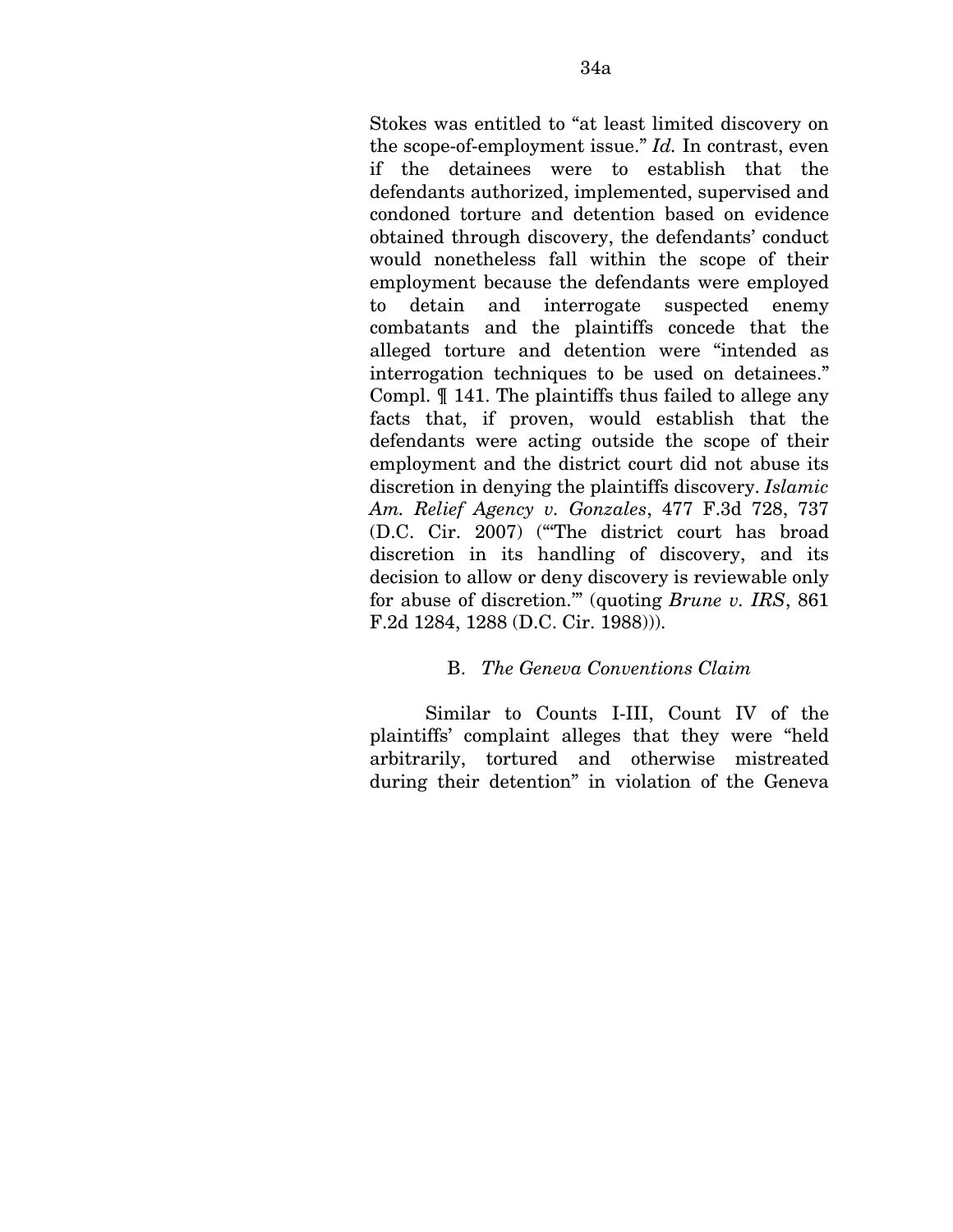Conventions.[12](#page-87-0) Compl. ¶ 181. As already noted, the Westfall Act provides that "'[t]he remedy against the Government under the FTCA 'is exclusive of any other civil action or proceeding for money damages . . . against the employee' and then reemphasizes that '[a]ny other civil action or proceeding for money damages . . . against the employee . . . is precluded.'" *United States v. Smith*, 499 U.S. 160, 165-66 (1991) (quoting 28 U.S.C.  $\S 2679(b)(1)$ ). The plaintiffs' claim based on the Geneva Conventions is for money damages and the alleged conduct falls within the defendant's scope of employment for the reasons discussed *supra* pp. 16-23. Similarly, the plaintiffs' argument that the first exception to the Westfall Act applies because they alleged Eighth and Fifth Amendment claims (Counts V-VI) in addition to their Geneva Conventions claim is rejected for the reasons discussed *supra* note 11. The Geneva Conventions claim is therefore precluded by the Westfall Act and the district court properly dismissed the claim for failure to exhaust administrative remedies. *See Simpkins*, 108 F.3d at 371.

<span id="page-87-0"></span> $\overline{a}$ 12 Neither the plaintiffs' complaint nor their briefs identify those portions of the Geneva Convention Relative to the Protection of Prisoners of War, Aug. 12, 1949, 6 U.S.T. 3316, 75 U.N.T.S. 135, or the Geneva Convention Relative to the Protection of Civilian Persons in Time of War, Aug. 12, 1949, 6 U.S.T. 3516, 75 U.N.T.S. 287, the defendants allegedly violated.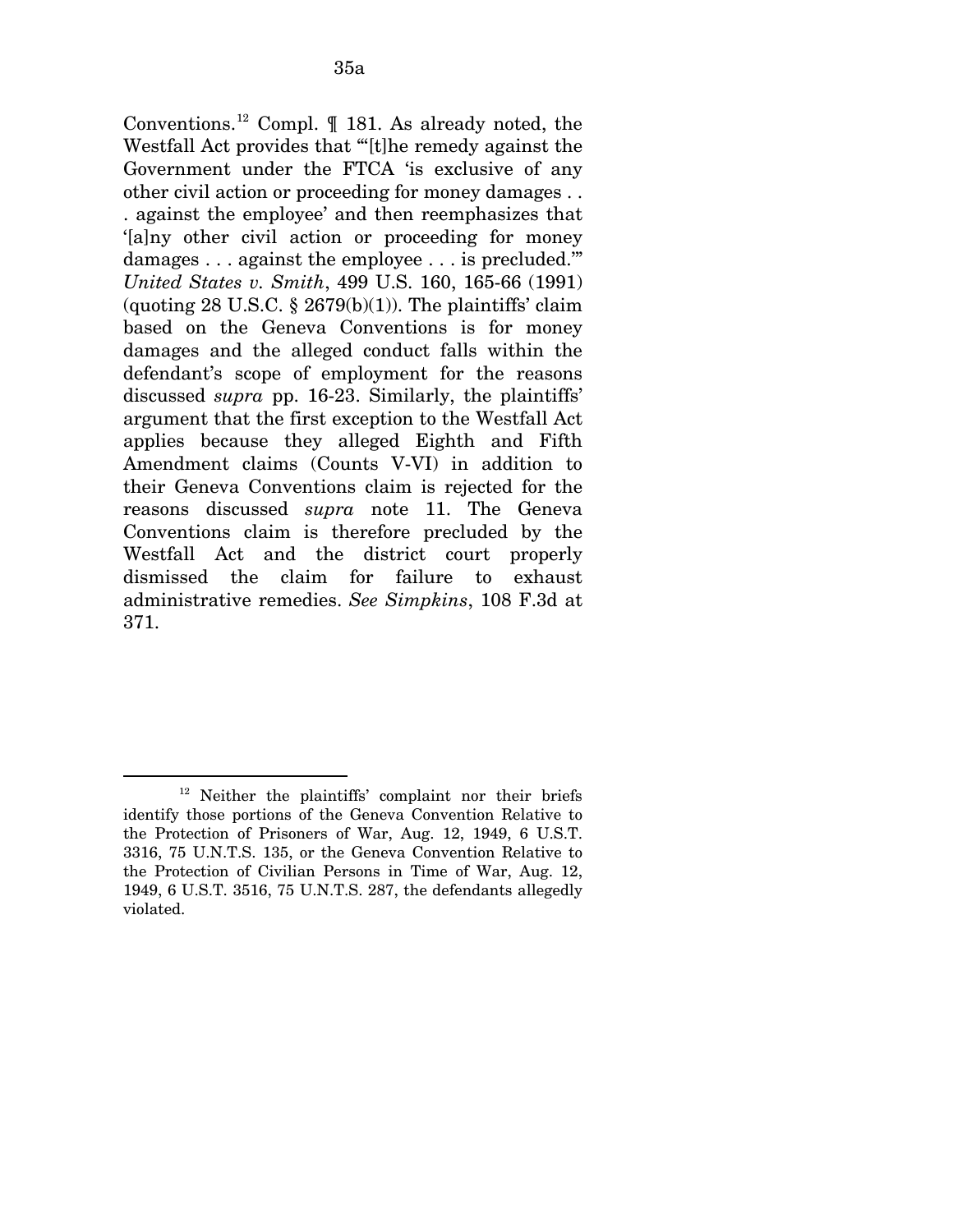## C. *The Bivens Claims*

The plaintiffs assert two *Bivens* claims for violations of their Fifth and Eighth Amendment rights. They allege that the defendants' challenged conduct constituted cruel and unusual punishment in violation of the Eighth Amendment. Compl. ¶ 186. Additionally, they claim that the "cruel, inhuman or degrading" conditions at Guantanamo violated their substantive due process rights and their "arbitrary and baseless detention" violated their procedural due process rights, both in violation of the Fifth Amendment. Compl. ¶¶ 194-95. The defendants first respond that the detainees, as aliens located outside sovereign United States territory at the time of the alleged violations, had no rights protected by the Constitution. Even assuming the plaintiffs were protected by the Constitution, the defendants submit that any rights they possessed thereunder were not clearly established at the time of the alleged violations and the defendants are therefore entitled to qualified immunity from suit pursuant to *Harlow v. Fitzgerald*, 457 U.S. 800 (1982), *Mitchell v. Forsyth*, 472 U.S. 511 (1985), and their progeny.

We recently held that Guantanamo detainees lack constitutional rights because they are aliens without property or presence in the United States, *Boumediene v. Bush*, 476 F.3d 981, 984 (D.C. Cir. 2007), *cert. granted*, 127 S. Ct. 3078 (2007). *Boumediene* involved a Suspension Clause<sup>[13](#page-88-0)</sup>

1

<span id="page-88-0"></span><sup>&</sup>lt;sup>13</sup> "The Privilege of the Writ of Habeas Corpus shall not be suspended, unless when in Cases of Rebellion or Invasion the public Safety may require it." U.S. Const. art. I, § 9, cl. 2.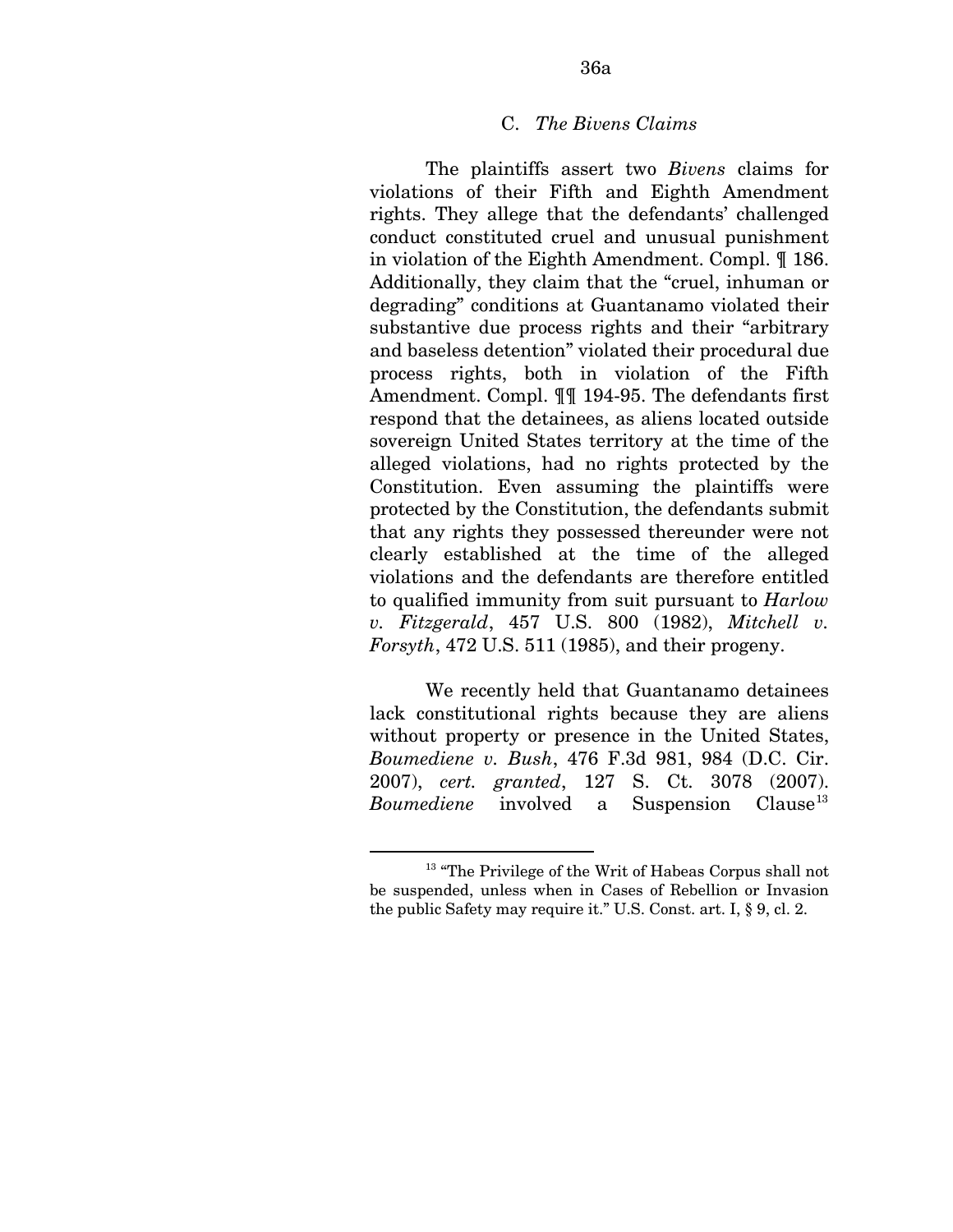challenge to the Detainee Treatment Act of 2005, Pub. L. No. 109-148, § 1005, 119 Stat. 2680, 2740-44 (2005) (DTA) (amending 28 U.S.C. § 2241), and the Military Commissions Act of 2006, Pub. L. No. 109- 366, § 7, 120 Stat. 2600, 2635-36 (2006) (MCA) (amending 28 U.S.C. § 2241). The DTA was enacted in response to the Supreme Court's decision in *Rasul v. Bush*, 542 U.S. 466, 483-84 (2004), *see Boumediene*, 476 F.3d at 985, which held that federal courts have subject matter jurisdiction over petitions filed by Guantanamo detainees seeking a writ of habeas corpus pursuant to 28 U.S.C. § 2241. The DTA stripped federal courts of subject matter jurisdiction over detainees' habeas petitions except as provided therein. DTA § 1005(e), 119 Stat. at 2742 ("Except as provided in section 1005 [creating Combatant Status Review Tribunal], no court, justice, or judge shall have jurisdiction to hear or consider  $\dots$  (1) an application for a writ of habeas corpus filed by or on behalf of an alien detained by the Department of Defense at Guantanamo Bay, Cuba; or (2) any other action against the United States or its agents relating to any aspect of the detention by the Department of Defense of an alien at Guantanamo Bay, Cuba . . . ."). The next year, the Supreme Court held that the DTA did not apply to habeas petitions pending at the time the DTA was enacted. *Hamdan v. Rumsfeld*, 126 S. Ct. 2749, 2769 n.15 (2006) ("[W]e conclude that [the DTA] does not strip federal courts' jurisdiction over [habeas] cases pending on the date of the DTA's enactment."). In response to *Hamdan*, the Congress passed the MCA, making the DTA retroactive. MCA § 7(b), 120 Stat. at 2636 ("The amendment [ousting the courts of subject matter jurisdiction over detainees' habeas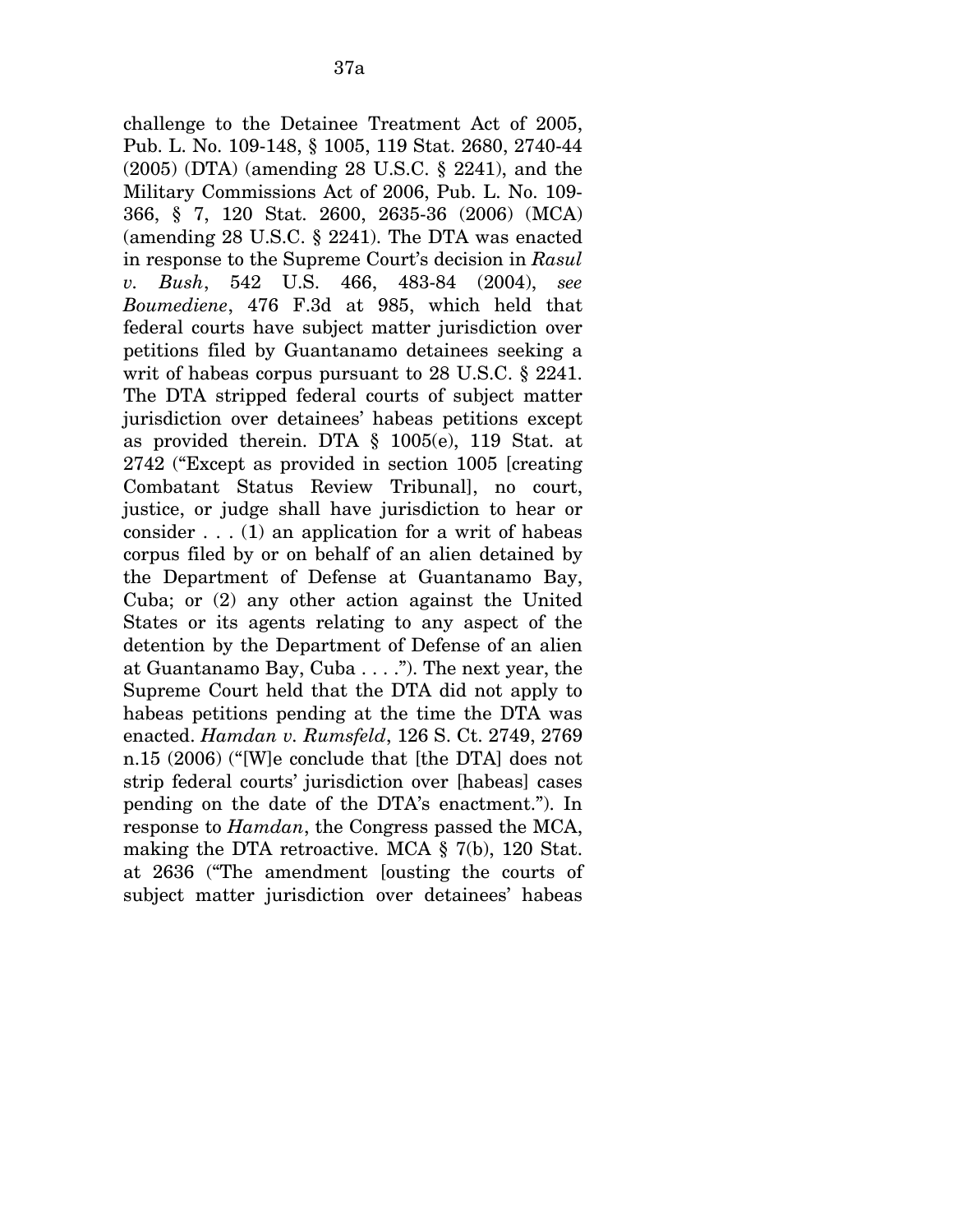petitions] shall take effect on the date of the enactment of this Act, and *shall apply to all cases, without exception*, pending on or after the date of the enactment of this Act which relate to any aspect of the detention, transfer, treatment, trial, or conditions of detention of an alien detained by the United States since September 11, 2001." (emphasis added)).

We held in *Boumediene* that neither the DTA nor the MCA violates the Suspension Clause based in part on our determination that "[p]recedent in this court and the Supreme Court holds that the Constitution does not confer rights on aliens without property or presence within the United States." 476 F.3d at 991. First, we explained that the "controlling case" was *Johnson v. Eisentrager*, 339 U.S. 763 (1950), which involved German nationals convicted of war crimes who were held at a United States army base in Germany and who filed habeas petitions to challenge their convictions and imprisonment. The Supreme Court rejected the proposition "that the Fifth Amendment confers rights upon all persons, whatever their nationality, wherever they are located and whatever their offenses," holding that the German nationals had no constitutional right to petition for habeas corpus relief under the Fifth Amendment. *Id.* at 783. We concluded in *Boumediene* that any difference between Guantanamo and the United States army prison in Germany was "immaterial" because "[t]he text of the lease and decisions of circuit courts and the Supreme Court all make clear that Cuba—not the United States—has sovereignty over Guantanamo Bay." *Boumediene*, 476 F.3d at 992. We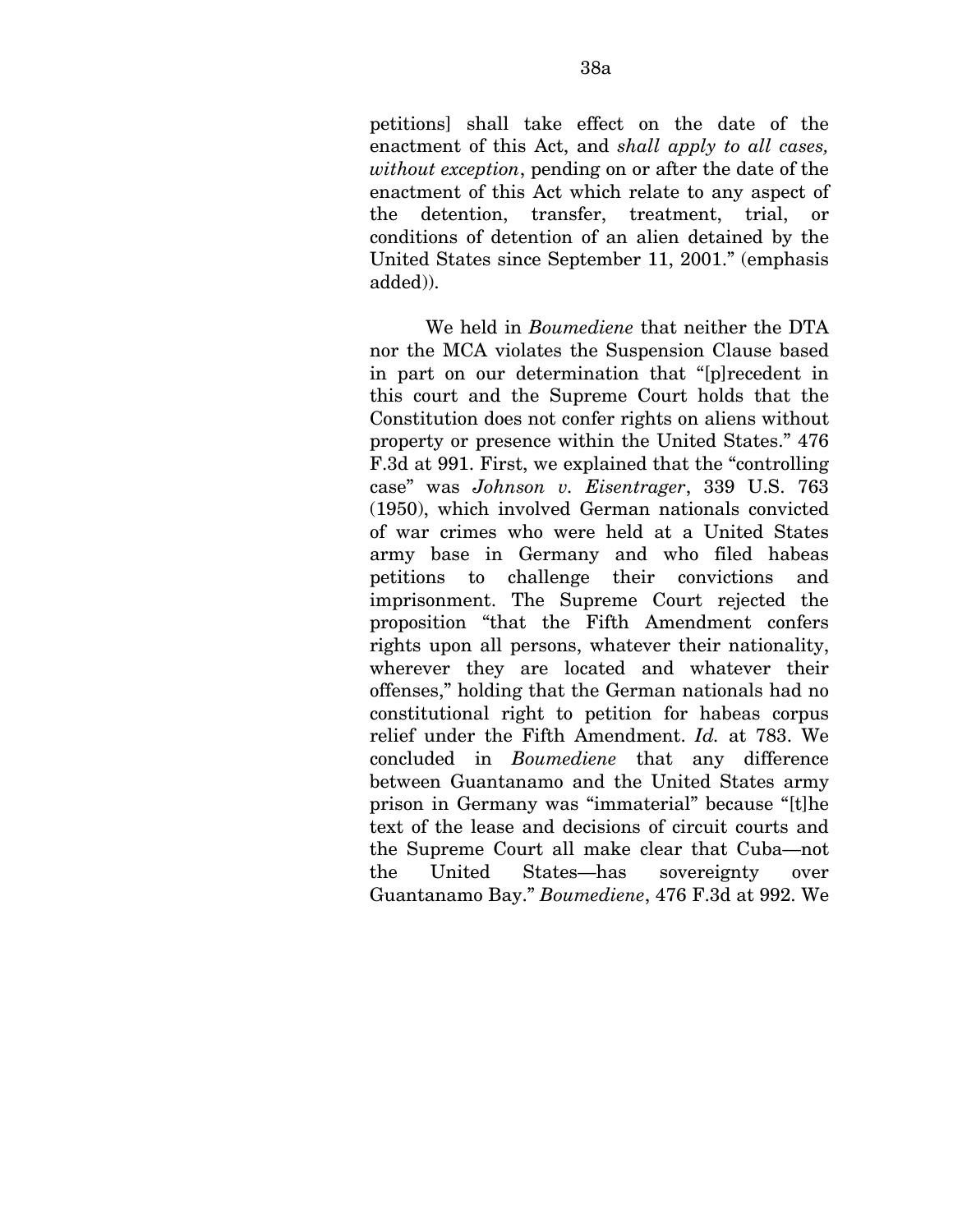noted that the Supreme Court decision following *Eisentrager* held that the Fourth Amendment did not protect a nonresident alien from a DEA agent's allegedly unreasonable search and seizure carried out in Mexico. *Id.* at 991 (citing *United States v. Verdugo-Urquidez*, 494 U.S. 259, 269 (1990)). We observed that the Supreme Court "found it 'well established that certain constitutional protections available to persons inside the United States are unavailable to aliens outside our geographic borders.'" *Id.* at 991-92 (quoting *Zadvydas v. Davis*, 533 U.S. 678, 693 (2001)). We rejected the detainees' reliance on the *Insular Cases*, [14](#page-91-0) distinguishing those cases on the ground that the Congress had exercised its power to regulate those territories, whereas "[h]ere Congress and the President have specifically disclaimed the sort of territorial jurisdiction they asserted in Puerto Rico, the Philippines, and Guam." *Id.* at 992. Finally, we explained that "[p] recedent in this circuit also forecloses the detainees' claims to constitutional rights," noting that we had previously held that "non-resident aliens . . . plainly cannot appeal to the protection of the Constitution or laws of the United States'" and that a "'foreign entity without property or presence in this country has no constitutional rights, under the due process clause or otherwise.'" *Id.* (quoting *Pauling v. McElroy*, 278

<span id="page-91-0"></span> $\overline{a}$ 14 In the *Insular Cases*, the Supreme Court extended "fundamental personal rights" to United States territories. *See Balzac v. Porto* [sic] *Rico*, 258 U.S. 298, 312-13 (1922); *Dorr v. United States*, 195 U.S. 138, 148 (1904). As noted in *Boumediene*, "in each of those cases, Congress had exercised its power under Article IV, Section 3 of the Constitution to regulate 'Territory or other Property belonging to the United States,' U.S. Const., art. IV, § 3, cl. 2." 476 F.3d at 992.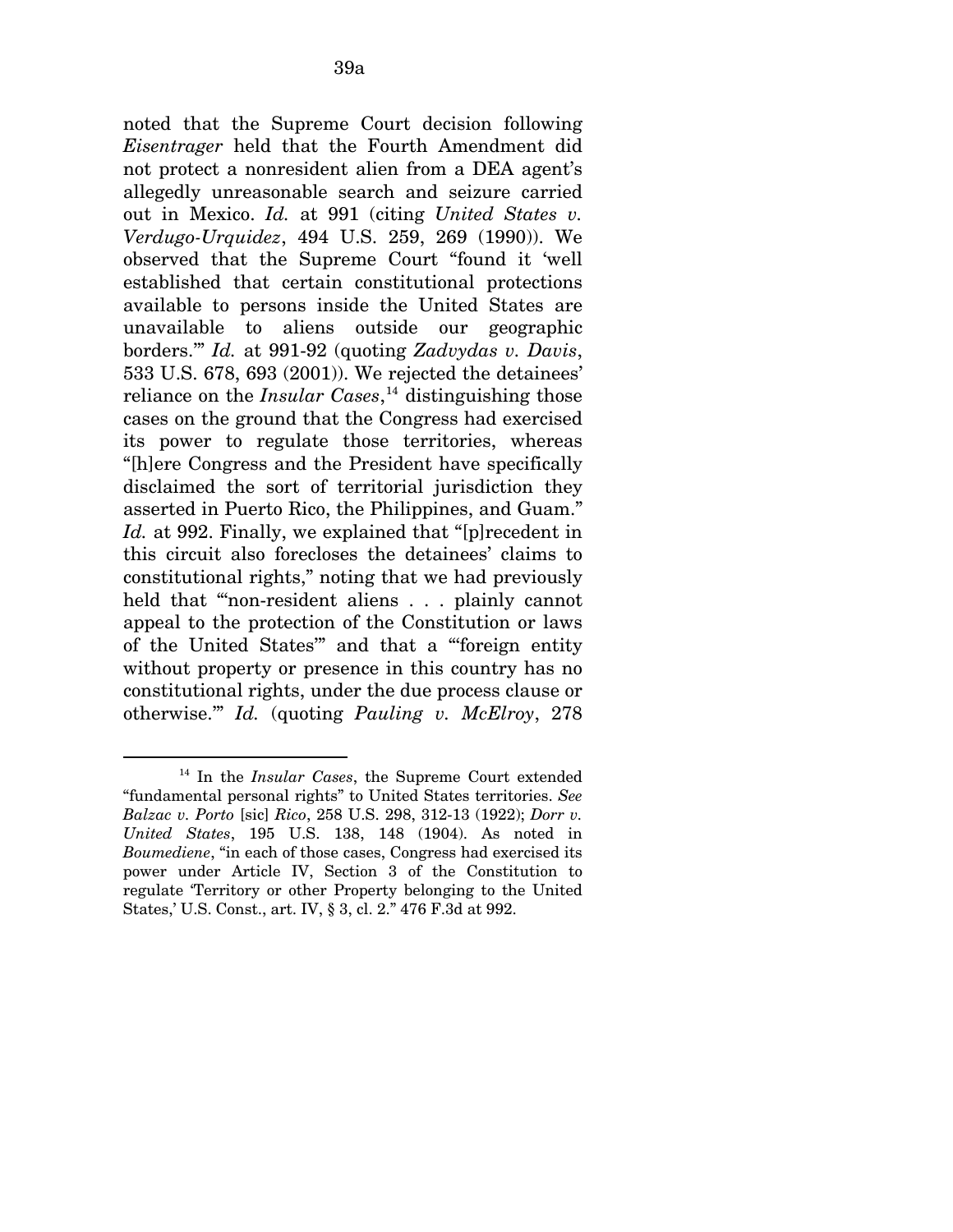F.2d 252, 254 n.3 (D.C. Cir. 1960); *People's Mojahedin Org. of Iran v. U.S. Dep't of State*, 182 F.3d 17, 22 (D.C. Cir. 1999)).

The plaintiffs nonetheless assert that *Boumediene* conflicts with the Supreme Court's holding in *Rasul*. *Rasul* reversed our decision in *Al Odah v. United States*, 321 F.3d 1134 (D.C. Cir. 2003), in which we had held that the federal court's habeas jurisdiction did not extend to aliens detained by United States military forces outside the United States. 321 F.3d at 1144. Although the holding was limited to the jurisdictional question, the *Al Odah*  opinion included a discussion of whether basic constitutional protections were available to aliens abroad. Relying on *Eisentrager*, *inter alia*, we concluded that detainees were not entitled to due process, *id.* at 1141, and accordingly, "[w]e cannot see why, or how, the writ may be made available to aliens abroad when basic constitutional protections are not." *Id.* But in *Rasul*, the Supreme Court, significantly, did not reach the issue of whether Guantanamo detainees possess constitutional rights and instead based its holding on 28 U.S.C. § 2241 only. *Rasul*, 542 U.S. at 478-84. For example, the Court explained that "persons detained outside the territorial jurisdiction of any federal district court no longer need rely on the Constitution as the source of their right to federal habeas review." *Id*. at 478. It emphasized that "[w]hat is presently at stake is only whether the federal courts have jurisdiction to determine the legality of the Executive's potentially indefinite detention of individuals who claim to be wholly innocent of wrongdoing." *Id.* at 485. Thus,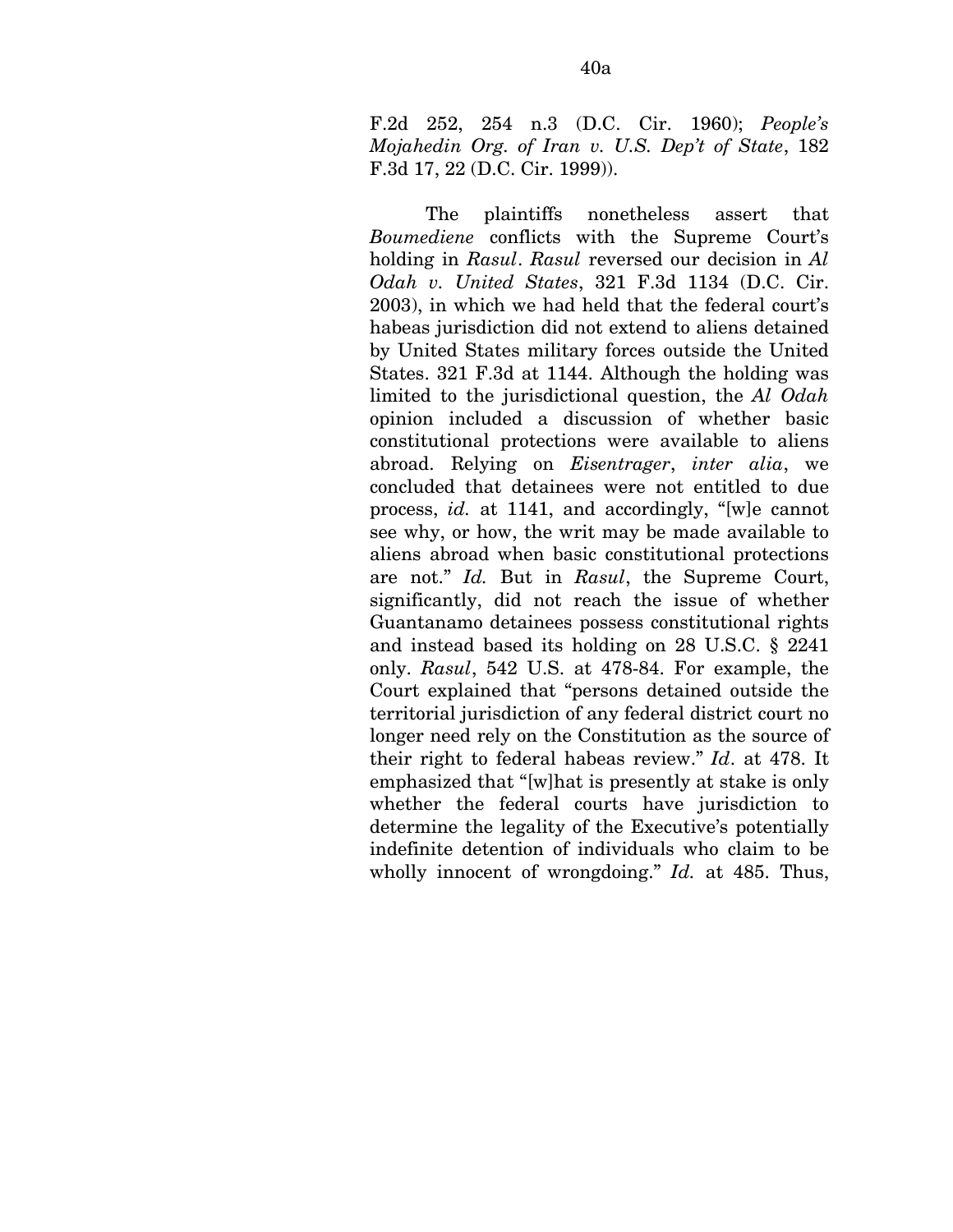*Boumediene* does not conflict with *Rasul* and remains the law of this Circuit.<sup>[15](#page-93-0)</sup>

Even assuming *arguendo* the detainees can assert their Fifth and Eighth Amendment claims, those claims are nonetheless subject to the defendants' assertion of qualified immunity. In determining whether qualified immunity applies, as we earlier noted, $16$  the court must first determine whether "[t]aken in the light most favorable to the party asserting the injury . . . the facts alleged show the officer's conduct violated a constitutional right." *Saucier*, 533 U.S. at 201. "[I]f a violation could be made out on a favorable view of the parties' submissions, the next, sequential step is to ask whether the right was clearly established." *Id.* at 201. "A constitutional right was 'clearly established' at the time of the events in question only if '[t]he contours of the right [were] sufficiently clear that a reasonable officer would understand that what he [was] doing violate[d] that right.'" *Butera v. District of Columbia*, 235 F.3d 637, 646 (D.C. Cir. 2001)

<span id="page-93-1"></span><sup>16</sup> *See supra* note 3.

l

<span id="page-93-0"></span><sup>15</sup> *Boumediene* is currently before the Supreme Court on certiorari review. Nevertheless, we must follow Circuit precedent until and unless it is altered by our own *en banc*  review or by the High Court. *See United States v. Carson*, 455 F.3d 336, 384 n.43 (D.C. Cir. 2006) ("[W]e are, of course, bound to follow circuit precedent absent contrary authority from an en banc court or the Supreme Court." (citing *Brewster v. Comm'r*, 607 F.2d 1369, 1373 (D.C. Cir. 1979))).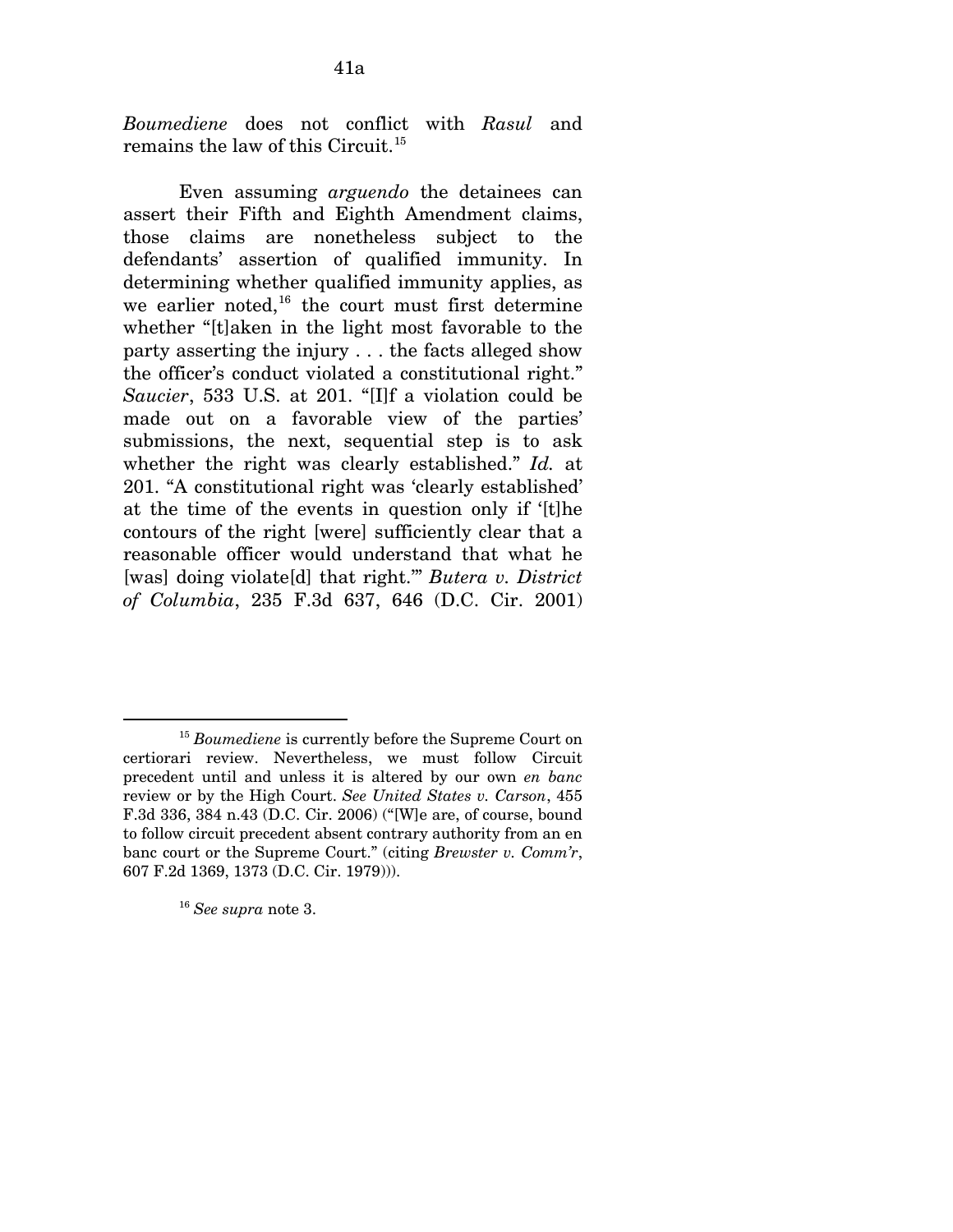(quoting *Anderson v. Creighton*, 483 U.S. 635, 640  $(1987)$  (alterations in *Butera*)).<sup>[17](#page-94-0)</sup>

The plaintiffs argue that a reasonable person would have been on notice that the defendants' alleged conduct was unconstitutional because the "prohibition on torture is universally accepted." Appellants' Br. 38. The issue we must decide, however, is whether the rights the plaintiffs press *under the Fifth and Eighth Amendments* were clearly established at the time of the alleged violations.

An examination of the law at the time the plaintiffs were detained reveals that even before *Boumediene*, courts did not bestow constitutional rights on aliens located outside sovereign United States territory. Supreme Court and Circuit precedent, consistent with *Eisentrager*'s rejection of the proposition "that the Fifth Amendment confers rights upon all persons, whatever their nationality, wherever they are located and whatever their offenses," concluded that non-resident aliens enjoy no constitutional rights. *Eisentrager*, 339 U.S. at 783; *see, e.g.*, *Verdugo-Urquidez*, 494 U.S. at 269 (Fourth Amendment did not apply to the search and seizure of an alien's Mexican residence); *Jifry v. FAA*, 370 F.3d 1174, 1182 (D.C. Cir. 2004), *cert. denied*, 543 U.S. 1146 (2005) ("The Supreme Court has long held that non-resident aliens who have

<u>.</u>

<span id="page-94-0"></span><sup>17</sup> Because *Boumediene* was then pending in our Court, the district court assumed the first step of the *Saucier* inquiry and proceeded to analyze "whether the plaintiffs' alleged constitutional rights were clearly established at the time of the alleged abuse." 414 F. Supp. 2d at 41.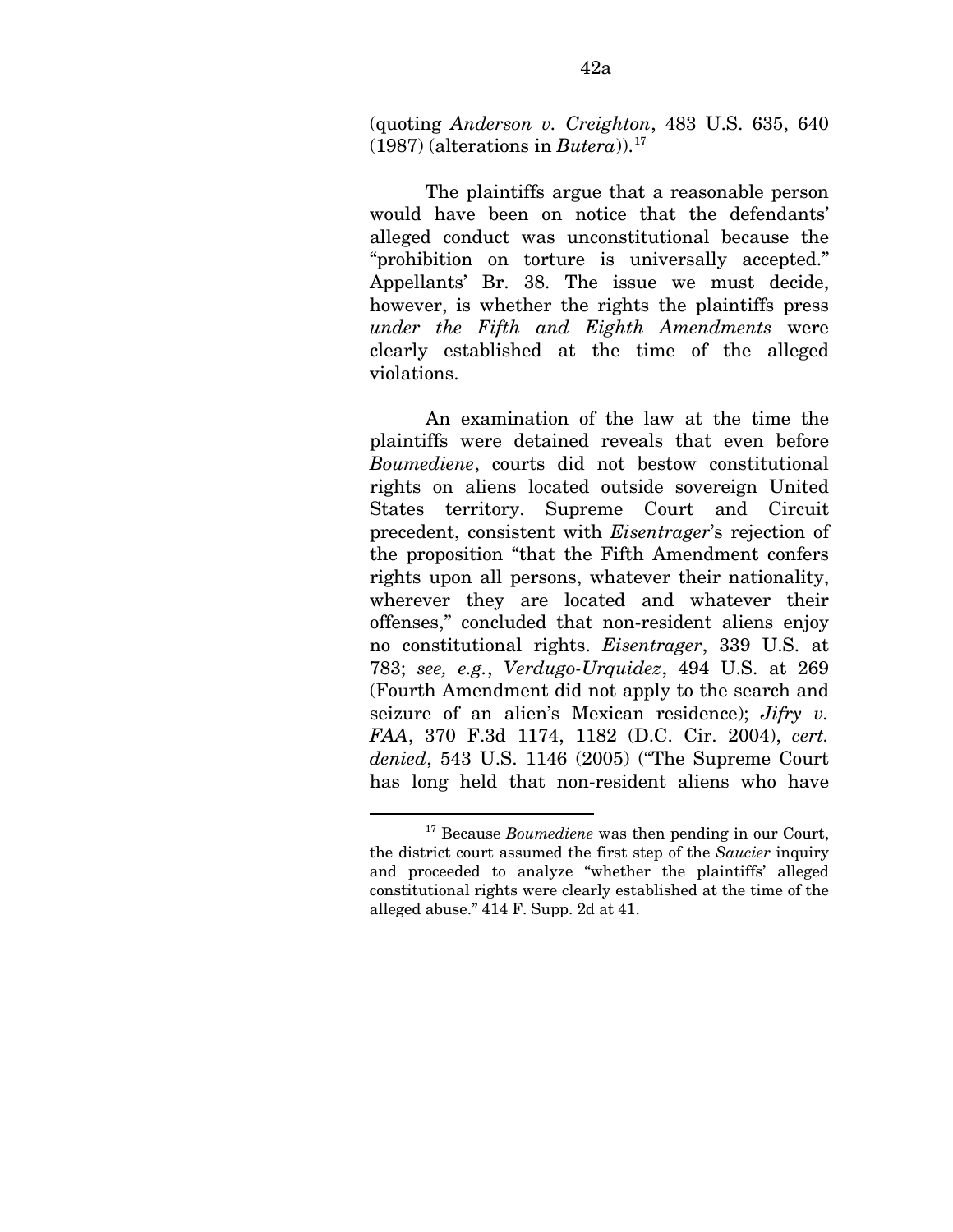insufficient contacts with the United States are not entitled to Fifth Amendment protections."); *People's Mojahedin Org. of Iran. v. U.S. Dep't of State*, 182 F.3d 17, 22 (D.C. Cir. 1999) ("A foreign entity without property or presence in this country has no constitutional rights, under the due process clause or otherwise."); *Cuban Am. Bar Ass'n v. Christopher*, 43 F.3d 1412, 1428 (11th Cir. 1995) (Cuban and Haitian refugees at Guantanamo Bay lacked First and Fifth Amendment rights). In light of this precedent, we agree with the district court that "[t]he plaintiffs have provided no case law, and the court finds none, supporting a conclusion that military officials would have been aware, in light of the state of the law at the time, that detainees should be afforded the rights they now claim." 414 F. Supp. 2d at 44.

Finally, the plaintiffs contend that they were not *nonresident* aliens while they were at Guantanamo because the law recognized Guantanamo as sovereign United States territory at the time of the alleged violations. They are mistaken. The United States entered into an indefinite lease with Cuba in 1903 for the Guantanamo Bay Naval Base. Lease of Lands for Coaling and Naval Stations, Feb. 23, 1903, U.S.- Cuba, T.S. No. 418, Art. III. The lease provides that "the United States recognizes the continuance of the *ultimate sovereignty of the Republic of Cuba*" and "the Republic of Cuba consents that during the period of the occupation by the United States . . . the United States shall exercise complete jurisdiction and control over and within said areas." *Id.*  (emphasis added). Precedent regarding other leased military bases also supported the conclusion that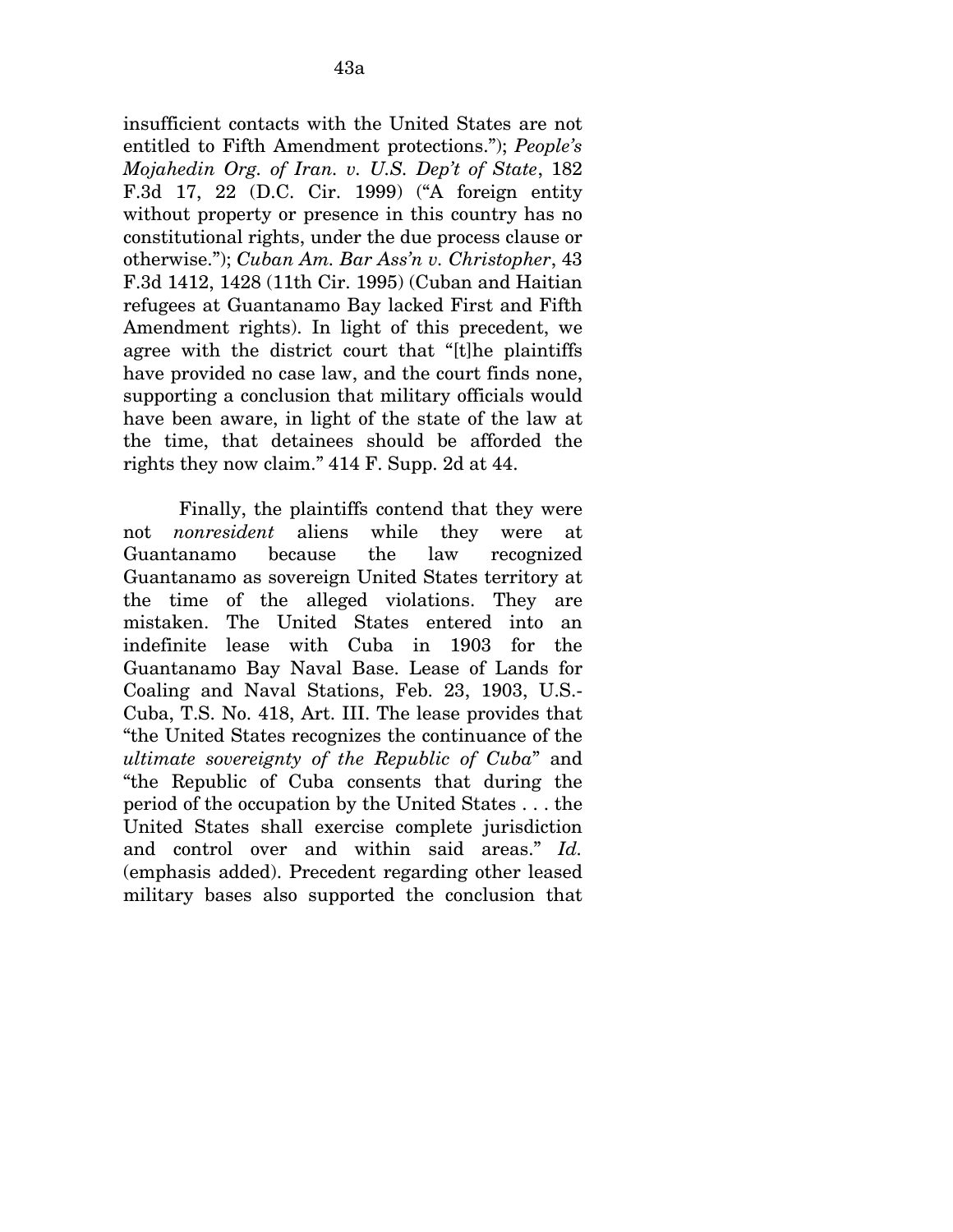Guantanamo is not a United States territory. For example, in *Vermilya-Brown Co. v. Connell*, 335 U.S. 377, 390 (1948), the Supreme Court stated that a leased military base in Bermuda was "beyond the limits of national sovereignty." Similarly, in *Eisentrager*, the Court held that a United States military prison in Germany was outside the sovereign territory of the United States. 339 U.S. at 778. Based on the plain text of the lease and on case law, it was not clearly established at the time of the alleged violations—nor even today—that a reasonable officer would know that Guantanamo is sovereign United States territory.<sup>[18](#page-96-0)</sup> Accordingly, we affirm the district court's dismissal of the plaintiffs' two constitutional claims.

<u>.</u>

<span id="page-96-0"></span><sup>&</sup>lt;sup>18</sup> Since the plaintiffs' release, we have held that Guantanamo is *not* sovereign United States territory. *Boumediene*, 476 F.3d at 992 ("The text of the lease and decisions of circuit courts and the Supreme Court all make clear that Cuba—not the United States–has sovereignty over Guantanamo Bay."); *see also Rasul v. Bush*, 542 U.S. 466, 475 (2004) (characterizing Guantanamo Bay as a "territory over which the United States exercises plenary and exclusive jurisdiction, but not 'ultimate sovereignty"); Detainee Treatment Act of 2005, Pub. L. No. 109-148, § 1005, 119 Stat. 2680, 2740-44 (2005) (provision detailing status review procedure for detainees entitled "Procedures for Status Review of Detainees *Outside* the United States") (emphasis added). *But see Rasul*, 542 U.S. at 487 (Kennedy, J., concurring in the judgment) ("Guantanamo Bay is in every practical respect a United States territory . . . ."). As noted, *Boumediene* is currently before the Supreme Court on certiorari review.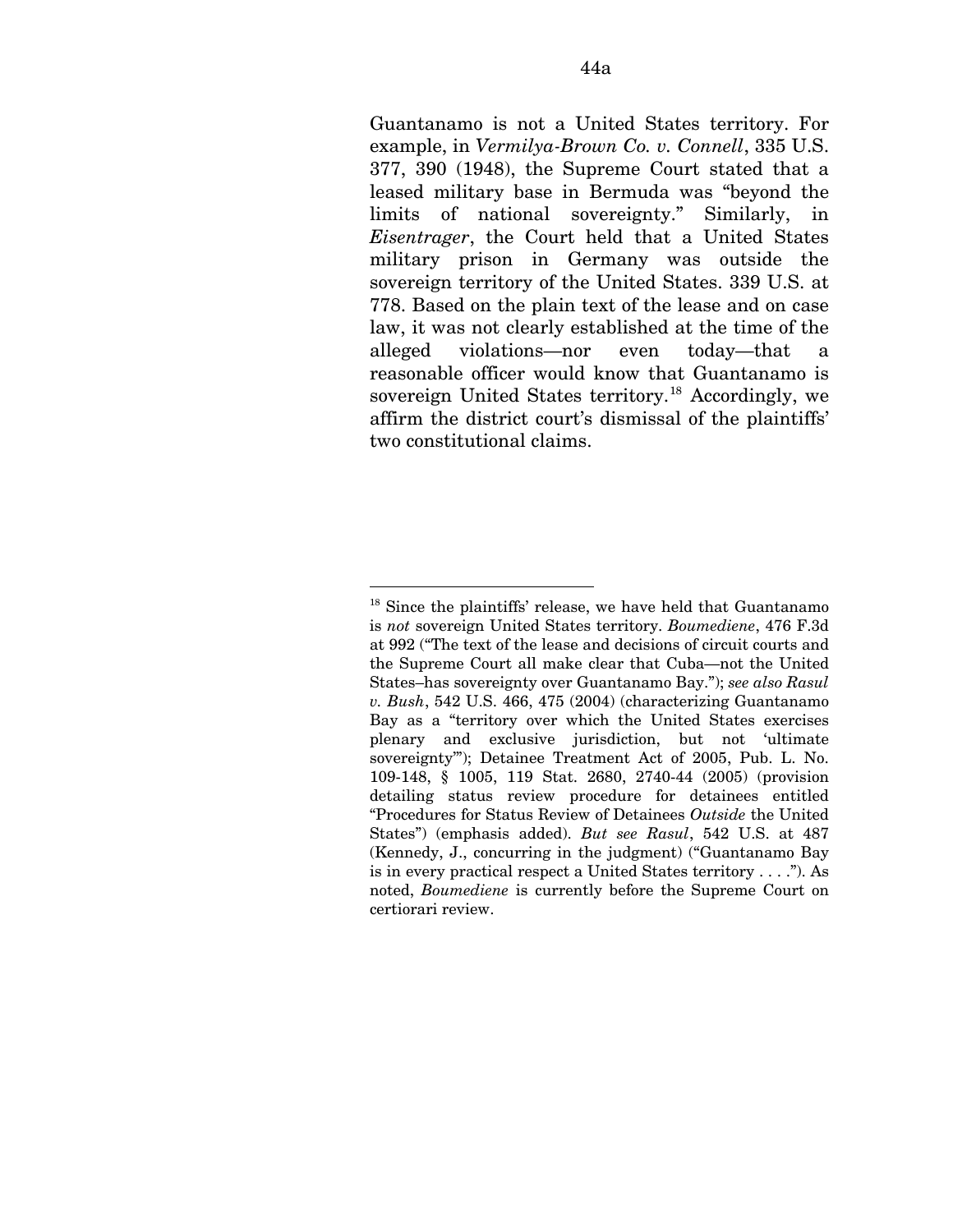## D. *The RFRA Claim*

The plaintiffs' final claim alleges that the defendants "inhibited and constrained religiously motivated conduct central to Plaintiffs' religious beliefs," "imposed a substantial burden on Plaintiffs' abilities to exercise or express their religious beliefs" and "regularly and systematically engaged in practices specifically aimed at disrupting Plaintiffs' religious practices" in violation of the Religious Freedom Restoration Act, 42 U.S.C. §§ 2000bb *et seq*. Compl. ¶¶ 204-208. RFRA provides that the "Government shall not substantially burden a person's exercise of religion" unless it can demonstrate that "application of the burden to the person— $(1)$  is in furtherance of a compelling governmental interest; and (2) is the least restrictive means of furthering that compelling governmental interest." 42 U.S.C. § 2000bb-1(a)-(b). As noted, the district court determined that RFRA applied to Government action at Guantanamo, rejecting the defendants' assertion that RFRA does not apply to non-resident aliens.[19](#page-97-0) 433 F. Supp. 2d at

<span id="page-97-0"></span> $\overline{a}$ <sup>19</sup> The district court found it necessary to conclude that Guantanamo is a "territory and possession of the United States" in order to allow the plaintiffs' RFRA claim to proceed. *Rasul*, 433 F. Supp. 2d at 62-66. Guantanamo's status, however, is not determinative of RFRA's applicability. Section 2000bb-2(1) defines "government" as "a branch, department, agency, instrumentality, and official (or other person acting under color of law) of the United States, or of a covered entity." Whether or not "covered entity," which includes "each territory and possession of the United States," § 2000bb-2(2), applies to Guantanamo, the defendants are "official[s] of the United States" and therefore RFRA applies to their actions.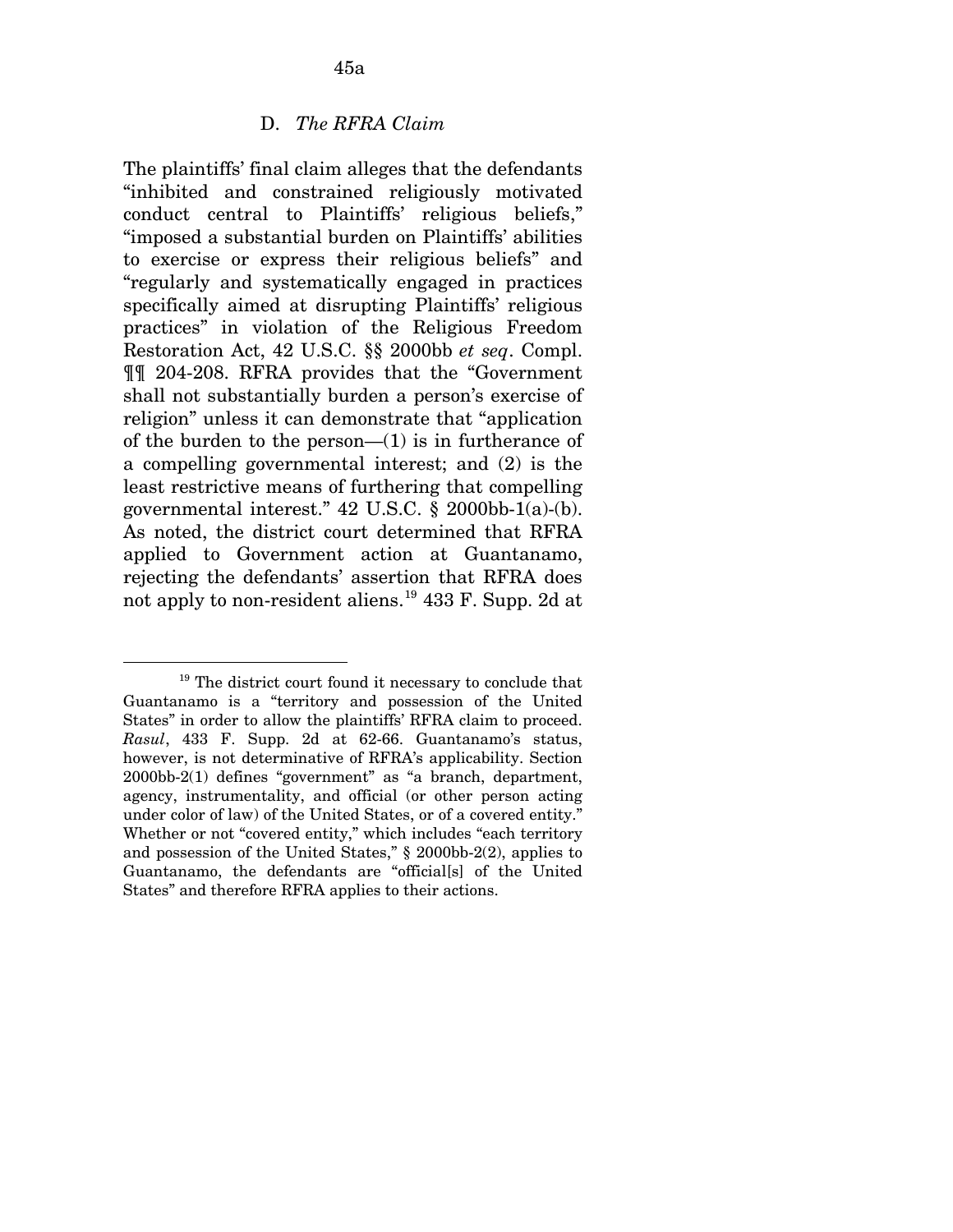59, 67. It observed that "RFRA expressly protects the religious exercise of 'persons,' a broadly applicable term, commonly including aliens," *id.* at 66, and reasoned that "because RFRA explicitly applies to 'persons,' the defendants, at a bare minimum, must demonstrate that Congress specifically intended to vest the term 'persons' with a definition . . . at odds with its plain meaning," *id.* at 67. It concluded that the defendants had not done so and therefore denied their motion to dismiss the RFRA claim.[20](#page-98-0) *Id*.

 $\overline{a}$ 

<span id="page-98-0"></span>20 The district court rejected the defendants' qualified immunity from the RFRA claim, concluding that the plaintiffs' allegations made out a claim under RFRA, 433 F. Supp. 2d at 68, and that the plaintiffs' rights under RFRA were clearly established at the time of the alleged violations, i*d*. at 71. Both the Supreme Court and our court have recognized qualified immunity is available to counter not only constitutional claims but also certain statutory claims. *See Harlow v. Fitzgerald*, 457 U.S. 800, 818 (1982) ("We therefore hold that government officials performing discretionary functions generally are shielded from liability for civil damages insofar as their conduct does not violate clearly established *statutory* or constitutional rights of which a reasonable person would have known.") (emphasis added); *Berry v. Funk*, 146 F.3d 1003, 1014 (D.C. Cir. 1998) ("[W]e [have] held that . . . the doctrine of qualified immunity applied to plaintiff's statutory claims [under the

A distinct issue is whether RFRA applies extraterritorially regardless whether the defendants satisfy § 2000bb-2's definition of "government." While there is a presumption against the extraterritorial application of a statute absent a "clear statement" to the contrary, *see EEOC v. Arabian Am. Oil Co.*, 499 U.S. 244, 258 (1991) (*superseded by*  Civil Rights Act of 1991, Pub. L. No. 102-166, § 105, 105 Stat. 1071), the legislative history indicates that RFRA may have extraterritorial scope. *See* 146 Cong. Rec. S7991 (Sept. 5, 2000) (statement of Sen. Thurmond). We do not reach this question because we conclude that the plaintiffs are not "person[s]" within the meaning of RFRA.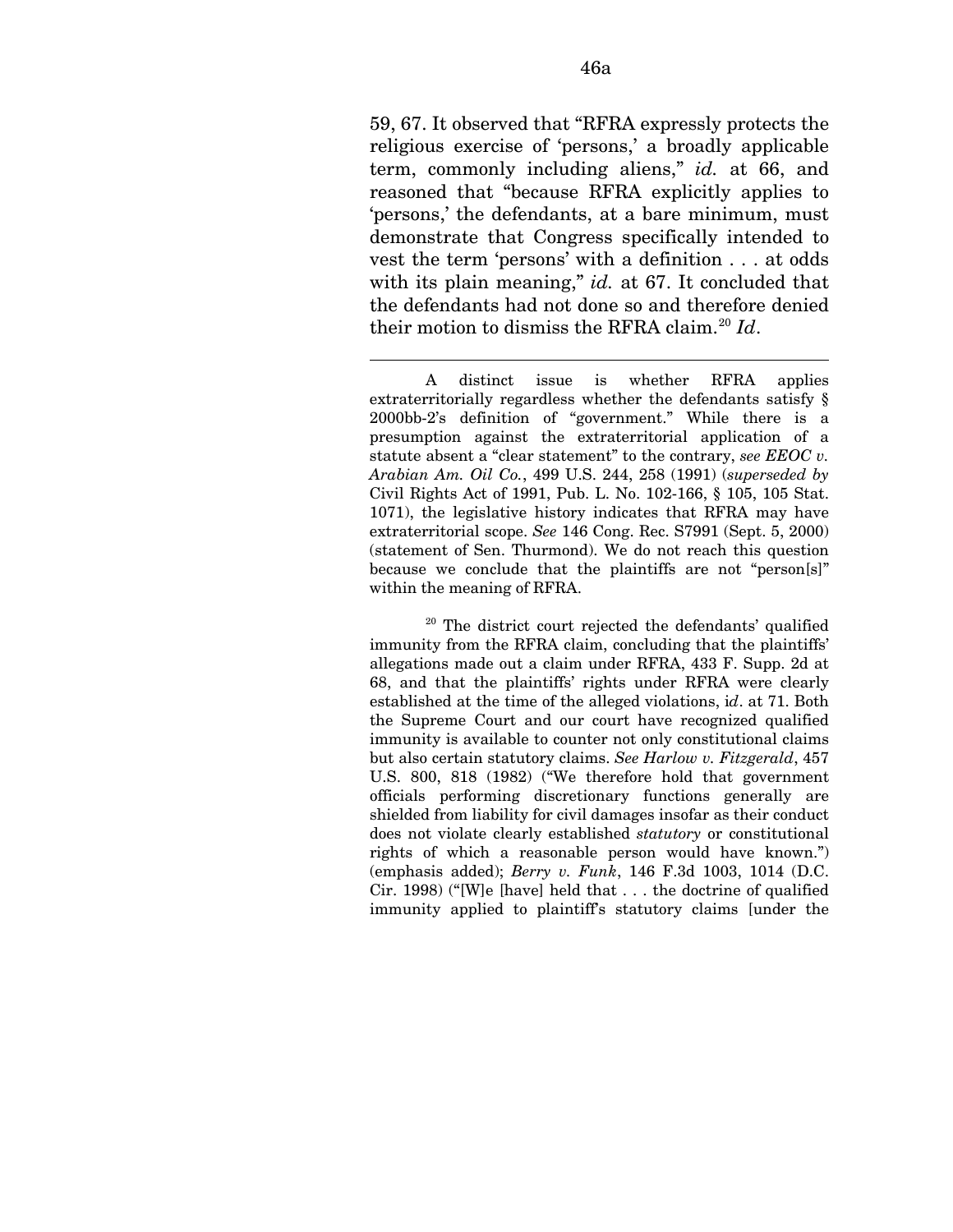We must first determine whether the district court correctly treated the plaintiffs as "person[s]" under RFRA. Although we ordinarily "first look to the language of the law itself to determine its meaning," *United Mine Workers v. Fed. Mine Safety & Health Rev. Comm'n*, 671 F.2d 615, 621 (D.C. Cir. 1982), *cert. denied*, 459 U.S. 927 (1982), RFRA's text does not define "person." While the defendants do not dispute that "person" is a broad term that has been interpreted as including aliens, they point out that, under various constitutional provisions, "person" does not include a non-resident alien. *See, e.g.*, *Verdugo-Urquidez*, 494 U.S. at 265 (holding that "people" as used in the Fourth Amendment "refers to a class of persons who are part of a national community or who have otherwise developed sufficient connection with this country to be considered part of that community" and thus excludes alien located in Mexico); *Jifry v. FAA*, 370 F.3d 1174, 1182 (D.C. Cir. 2004), *cert. denied*, 543 U.S. 1146 (2005) ("person" under Fifth Amendment does not include "non-resident aliens who have insufficient contacts with the United States"); *People's Mojahedin Org.*, 182 F.3d at 22 ("person" under Fifth Amendment does not apply to "foreign entity without property or presence in this country").

 $\overline{a}$ 

Federal Wiretap Act] in the same manner as it applied to plaintiff's constitutional claims."); *Tapley v. Collin*, 211 F.3d 1210, 1214-15 n.9 (11th Cir. 2000) (explaining that qualified immunity is available against statutory claim unless "Congress intended to abrogate the defense of qualified immunity to claims under that act" and listing statutes under which qualified immunity is available as defense). We do not reach the issue of the availability of qualified immunity from a RFRA claim.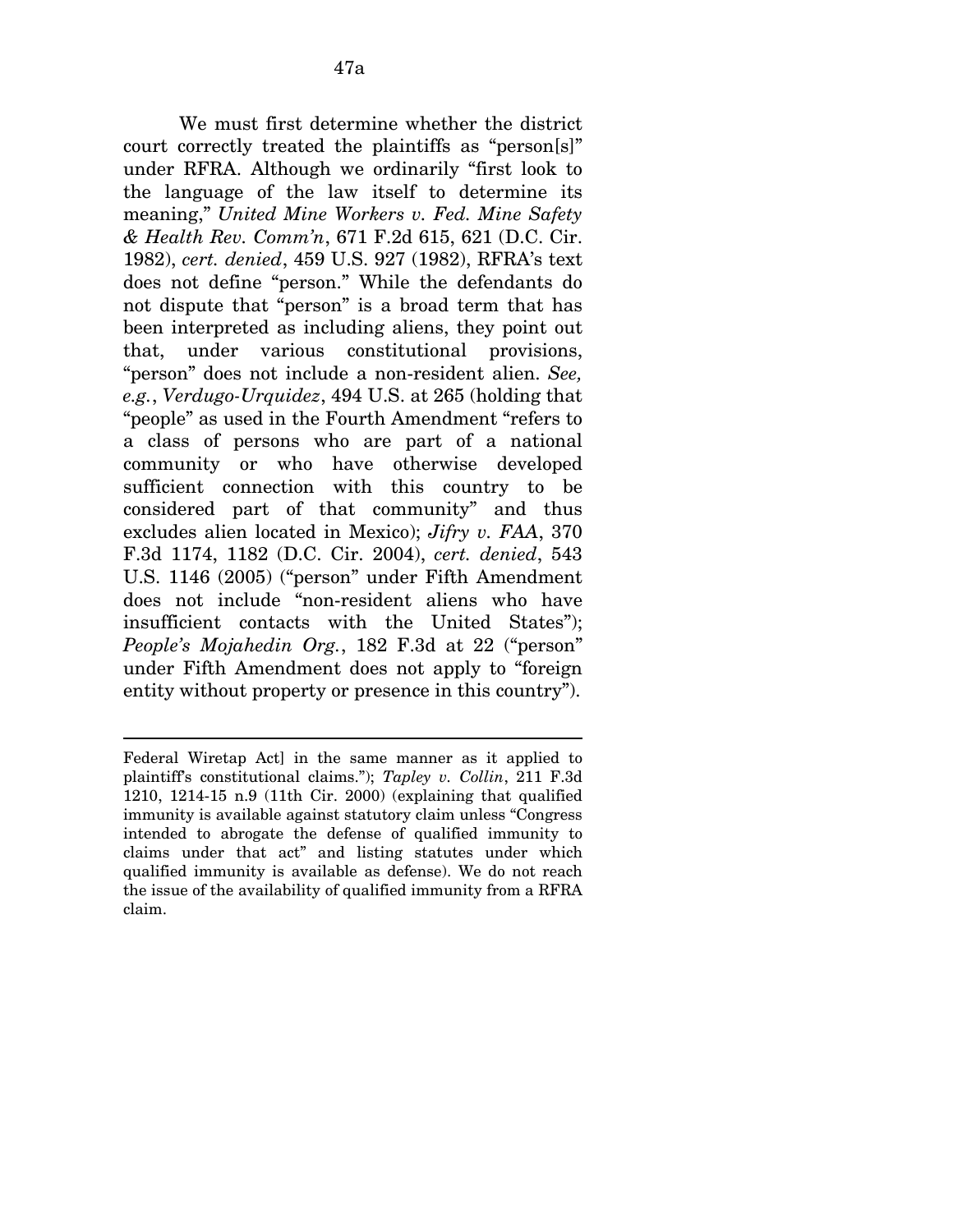Because RFRA prohibits the Government from "substantially burden[ing] a *person's* exercise of religion" instead of simply the exercise of religion, 42 U.S.C. § 2000bb-1(a) (emphasis added), we must construe "person" as qualifying "exercise of religion." The original version of RFRA had defined "exercise of religion" as "the exercise of religion under the First Amendment to the Constitution." 42 U.S.C. § 2000bb-2(4) (1994). Indeed, the stated purpose of RFRA was "to restore the compelling interest test as set forth in *Sherbert v. Verner*, 374 U.S. 398 (1963) and *Wisconsin v. Yoder*, 406 U.S. 205 (1972) and to guarantee its application in all cases where free exercise of religion is substantially burdened." 42 U.S.C. § 2000bb(b)(1). In both *Sherbert* and *Yoder*, the Supreme Court had held that the Government must demonstrate a compelling interest to justify a substantial burden on religious exercise. *Sherbert*, 374 U.S. at 406-07 (holding that South Carolina had to demonstrate compelling state interest to justify unemployment compensation statute that denied benefits unless claimant worked on Saturday in contravention of her religious beliefs); *Yoder*, 406 U.S. at 215, 220-21 (holding that Wisconsin had to demonstrate compelling state interest to justify education statute requiring Amish children to attend formal high school in contravention of their religious beliefs). In *Employment Division, Department of Human Resources of Oregon v. Smith*, 494 U.S. 872 (1990), however, the Court subsequently held that a generally applicable law may abridge religious exercise regardless whether the Government demonstrates a compelling interest therefor. *See id.*  at 884-85 ("Even if we were inclined to breathe into [*Sherbert*'*s* compelling interest test] some life beyond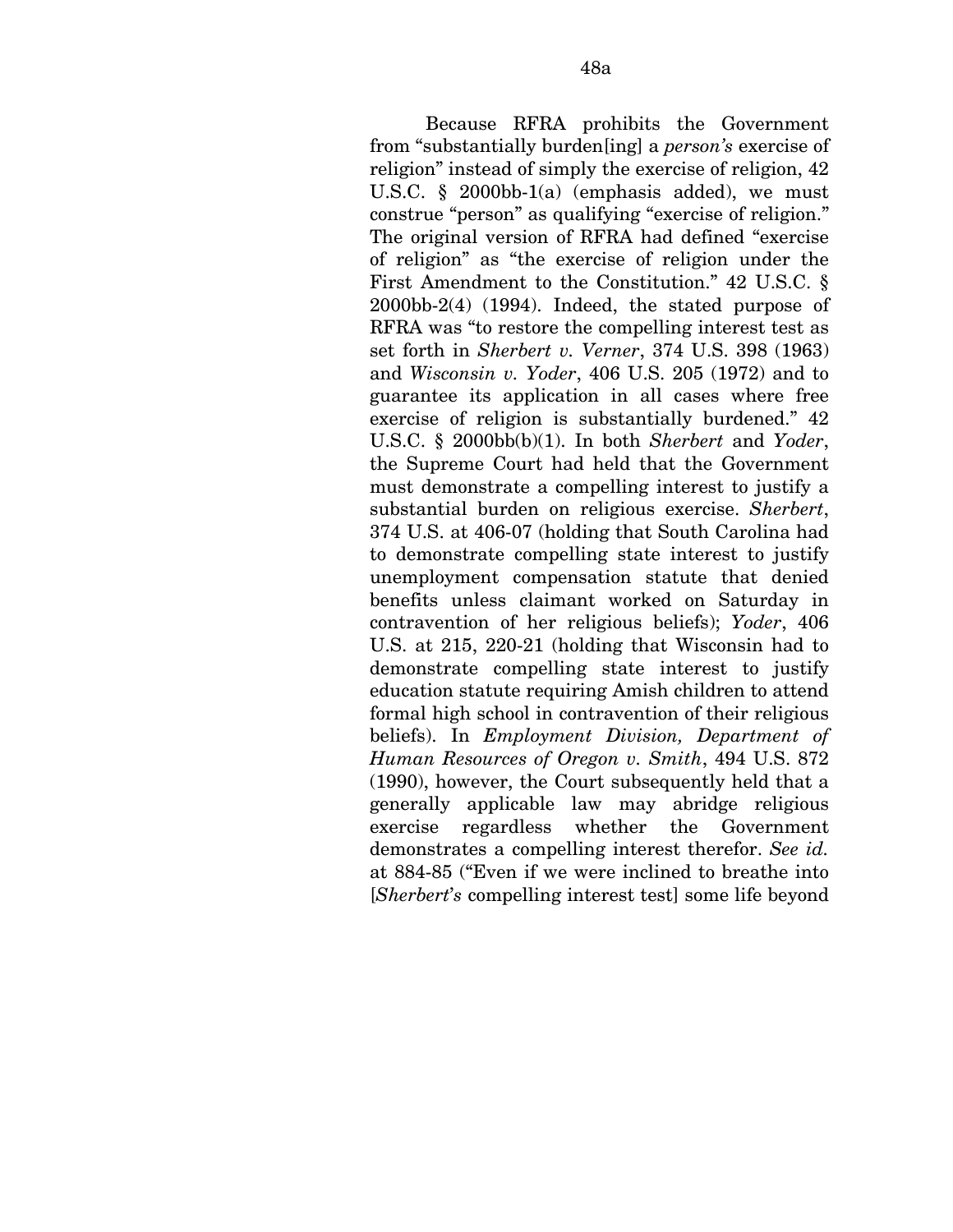the unemployment compensation field, we would not apply it to require exemptions from a generally applicable criminal law. . . . To make an individual's obligation to obey such a law contingent upon the law's coincidence with his religious beliefs, except where the State's interest is compelling—permitting him, by virtue of his beliefs, to become a law unto himself—contradicts both constitutional tradition and common sense." (internal quotation and citation omitted)). RFRA was then enacted to restore the pre-*Smith* compelling interest test.<sup>[21](#page-101-0)</sup> Accordingly, RFRA as originally enacted did not expand the scope of the exercise of religion beyond that encompassed by the First Amendment.<sup>[22](#page-101-1)</sup>

 $\overline{a}$ 

<span id="page-101-0"></span><sup>21</sup> The Congress declared that "in *Employment Division v. Smith*, 494 U.S. 872 (1990) the Supreme Court virtually eliminated the requirement that the government justify burdens on religious exercise imposed by laws neutral toward religion," 42 U.S.C. § 2000bb(a)(4); by enacting RFRA it thus intended to "restore the compelling interest test as set forth in *Sherbert v. Verner*, 374 U.S. 398 (1963) and *Wisconsin v. Yoder*, 406 U.S. 205 (1972)." 42 U.S.C. § 2000bb(b)(1).

<span id="page-101-1"></span><sup>22</sup> The plaintiffs and one group of Amici contend that RFRA was also enacted to extend the First Amendment Rights of prisoners and members of the military. Amicus Curiae The Baptist Joint Committee for Religious Liberty et al. (Amici) Br. 8-11. Before RFRA a prisoner's free exercise claim was reviewed under the rational basis standard, *see O'Lone v. Estate of Shabazz*, 482 U.S. 342 (1987) (upholding prison policy not to excuse inmate from work to attend worship service on rational basis review), and the military was exempt from some of the restrictions of the free exercise clause. *See Goldman v. Weinberger*, 475 U.S. 503, 507 (1986) (*superseded by* 10 U.S.C. § 774) (sustaining military's dress regulations that forbade wearing of yarmulke because review of military regulations "is far more deferential" than compelling interest test used for review of "similar laws or regulations designed for civilian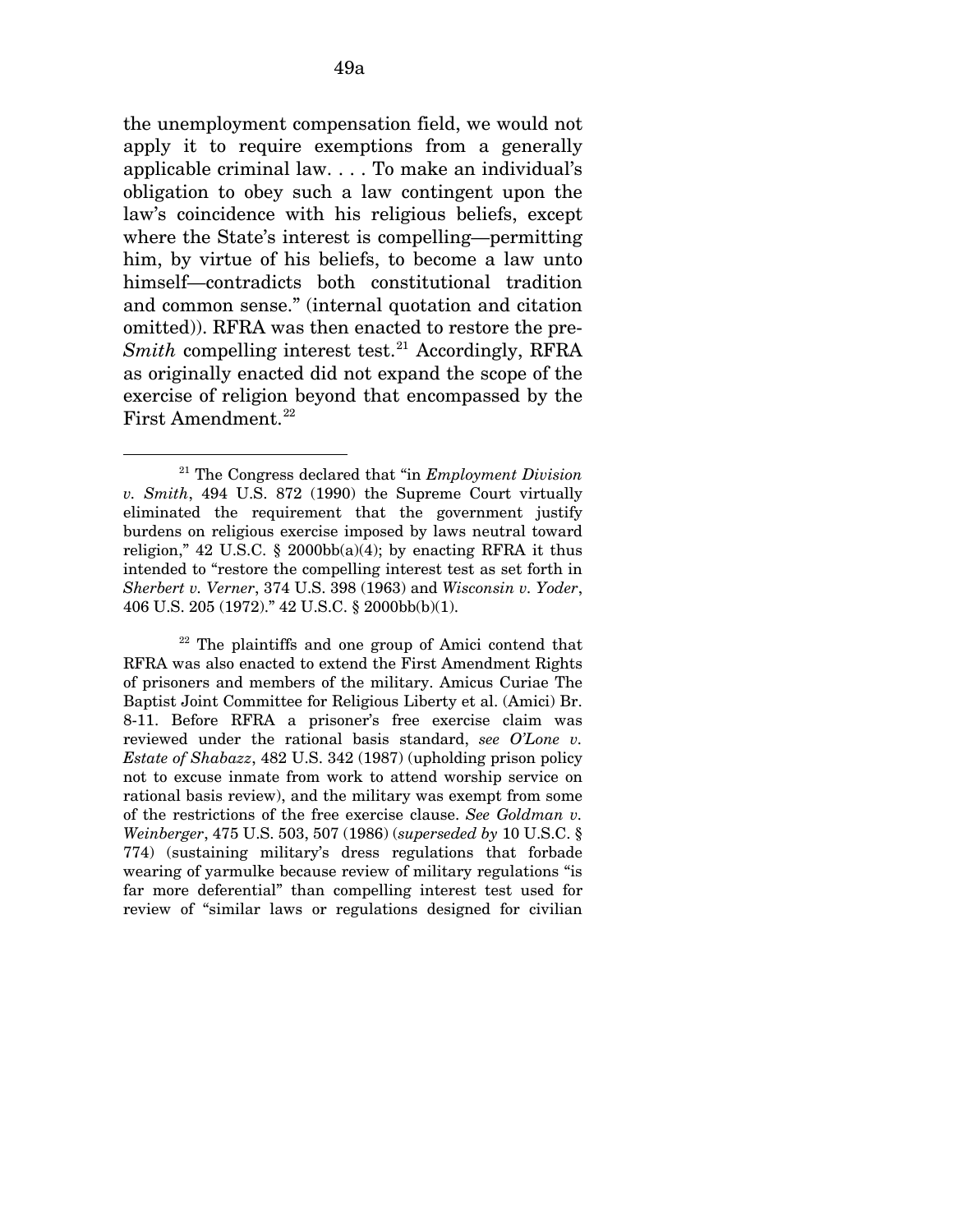In *City of Boerne v. Flores*, 521 U.S. 507 (1997), the Court held that RFRA could not be made applicable to the states under section five of the Fourteenth Amendment. Therefore, the Court determined that RFRA did not preclude municipal authorities from enacting an ordinance governing historic preservation that prevented a Catholic church from expanding. *Id.* at 511. In response, in 2000 the Congress amended RFRA through the Religious Land Use and Institutionalized Persons Act of 2000, Pub. L. 106-274, 114 Stat. 803 (2000) (RLUIPA) (codified at 42 U.S.C. §§ 2000cc *et seq*.). RLUIPA provided that "[n]o government shall impose or implement a land use regulation in a manner that imposes a substantial burden on the religious exercise of a person, including a religious assembly or institution" unless the government demonstrates a compelling interest therefor. 42 U.S.C. § 2000cc(a)(1).

society"). Amici contend that RFRA changed the standard of review for the free exercise claims of prisoners and military service members to the compelling interest standard. Amici Br. 8-10 (citing H.R. Rep. No. 103-88 (1993) ("Pursuant to the Religious Freedom Restoration Act, the courts must review claims of prisoners and military personnel under the compelling governmental interest test."); S. Rep. No. 103-111 (1993) ("The intent of the Act is to restore traditional protection afforded to prisoner's claims prior to *O'Lone*."); S. Rep. No. 103- 111 (1993) ("Under the unitary standard set forth in the act, courts will review the free exercise claims of military personnel under the compelling governmental interest test.")). Assuming *arguendo* the plaintiffs and the amici are correct—an issue we need not reach—the inclusion of prisoners and members of the military within RFRA's protection does not affect our resolution of the plaintiffs' RFRA claim.

 $\overline{a}$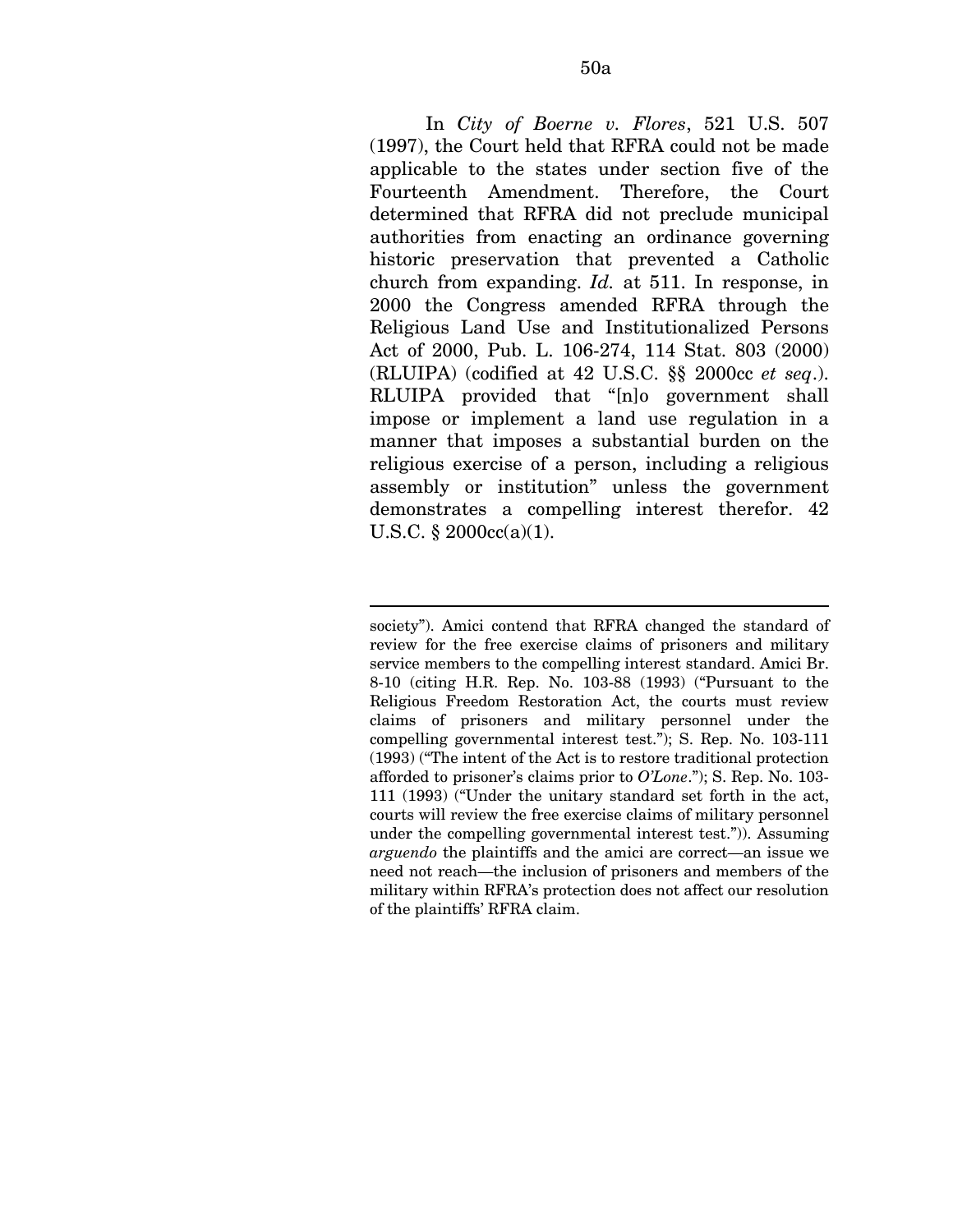RLUIPA also amended RFRA by altering the definition of "exercise of religion" to include "any exercise of religion, whether or not compelled by, or central to, a system of religious belief." 42 U.S.C. § 2000cc-5 (incorporated by reference by 42 U.S.C. § 2000bb-2(4)). Rather than expanding the scope of protected religious exercise under RFRA, however, the change in the definition of "exercise of religion" merely affirmed that the Congress did not intend RFRA to overrule *Smith* in its entirety. Before *Smith*, the Supreme Court had held that the "free exercise inquiry asks whether government has placed a substantial burden on the observation of a *central* religious belief or practice." *Hernandez v. Comm'r*, 490 U.S. 680, 699 (1989) (emphasis added); *see also Yoder*, 406 U.S. at 234 (noting Court's "consistent emphasis on the *central* values underlying Religion Clauses") (emphasis added). The Court similarly considered whether conduct was "*mandated by religious belief*" in deciding whether the Government had unconstitutionally burdened a plaintiff's free expression. *Hobbie v. Unemployment Appeals Comm'n of Fla.*, 480 U.S. 136, 141 (1987) (quoting *Thomas v. Rev. Bd. of Ind. Employment Sec. Div*., 450 U.S. 707, 718 (1981) (emphasis in original)).

In *Smith*, the Court also rejected applying the compelling interest standard "only when the conduct prohibited is 'central' to the individual's religion," declaring that "[i]t is no more appropriate for judges to determine the 'centrality' of religious beliefs before applying a 'compelling interest' test in the free exercise field, than it would be for them to determine the 'importance' of ideas before applying the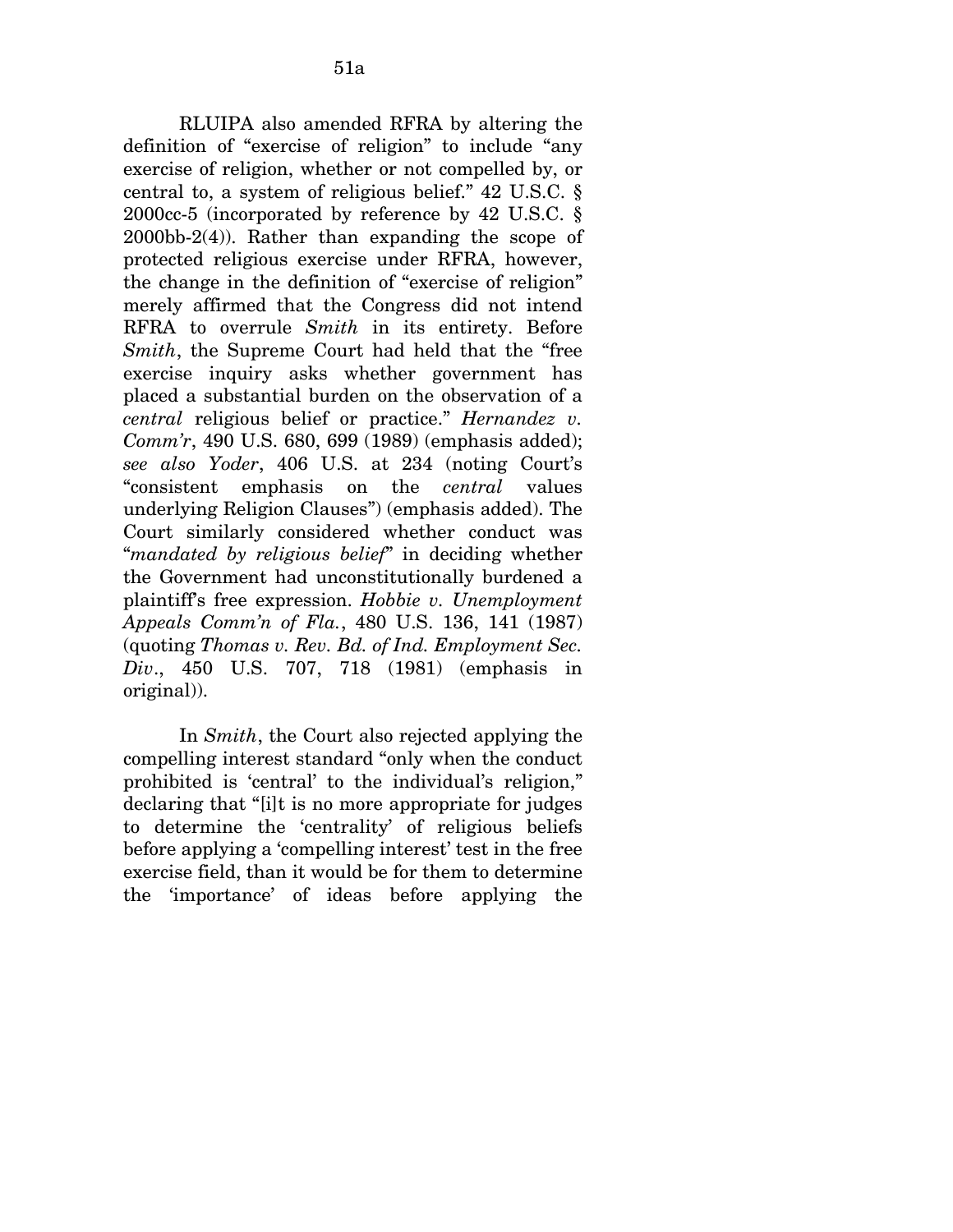'compelling interest' test in the free speech field . . . . As we reaffirmed only last Term, '[i]t is not within the judicial ken to question the centrality of particular beliefs or practices to a faith, or the validity of particular litigants' interpretations of those creeds.'" 494 U.S. at 886-87 (alteration in *Smith*) (quoting *Hernandez*, 490 U.S. at 699). When the Congress enacted RFRA to overrule *Smith*, some courts interpreted RFRA as having restored not only the compelling interest standard but also the centrality limitation. *See, e.g.*, *Mack v. O'Leary*, 80 F.3d 1175, 1178-79 (7th Cir. 1996) (collecting cases). RLUIPA's definition of "exercise of religion" as "any exercise of religion, whether or not compelled by, or central to, a system of religious belief" made clear that centrality was not required. RFRA, then, both as originally enacted and as amended by RLUIPA in 2000, was not intended to expand the scope of free exercise of religion beyond that protected by the First Amendment pre-*Smith*.

Because RFRA's purpose was thus to restore what, in the Congress's view, is the free exercise of religion guaranteed by the Constitution, "person" as used in RFRA should be interpreted as it is in constitutional provisions. *Cf. Wachovia Bank v. Schmidt*, 546 U.S. 303, 315-316 (2006) ("[U]nder the *in pari materia* canon of statutory construction, statutes addressing the same subject matter generally should be read 'as if they were one law.'" (quoting *Erlenbaugh v. United States*, 409 U.S. 239, 243 (1972))); *United States v. Ursery*, 518 U.S. 267, 304-05 (1996) ("[T]he Double Jeopardy Clause is part of the same Amendment as the Self-Incrimination Clause, and ought to be interpreted *in pari*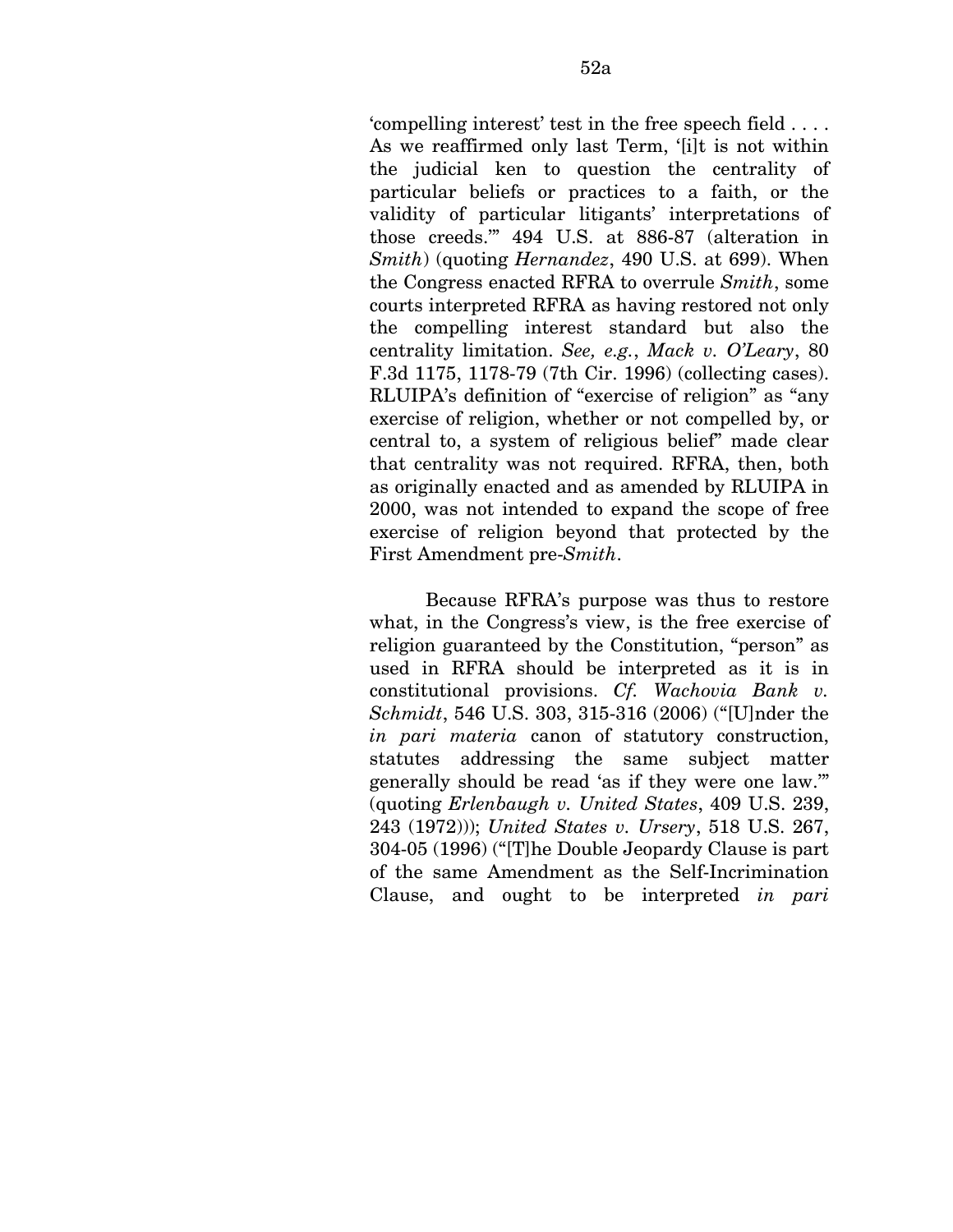*materia*."). Construing "person" as used in the Fifth Amendment, $^{23}$  $^{23}$  $^{23}$  the Supreme Court held almost sixty years ago that German nationals who were convicted of war crimes and held at a U.S. army base in Germany were not "persons" under the Fifth Amendment and rejected the notion "that the Fifth Amendment confers rights upon all persons, whatever their nationality, wherever they are located and whatever their offenses." *Johnson v. Eisentrager*, 339 U.S. at 783.<sup>[24](#page-105-1)</sup> More recently, the Supreme Court held that "people" as used in the Fourth Amendment<sup>[25](#page-105-2)</sup> does not include non-resident aliens. In *United States v. Verdugo-Urquidez*, the Court held that the Fourth Amendment did not apply to the DEA's search and seizure of an alien's Mexican residence. 494 U.S. 259, 269 (1990). Citing *Eisentrager*'s "rejection of extraterritorial application

<span id="page-105-0"></span>l  $23$  "No person shall ... be deprived of life, liberty, or property, without due process of law . . . ." U.S. Const. amend.

<span id="page-105-1"></span>V.<br><sup>24</sup> The Supreme Court reversed this Court's opinion in *Eisentrager v. Forrestal*, 174 F.2d 961 (D.C. Cir. 1949), which had given an expansive interpretation to "person." *See id*. at 963. Our concurring colleague believes that "nowhere [in *Eisentrager*] did the Court rely on the definition of 'person.'" Concurrence at 6. But the Supreme Court rejected a broad definition of "person" in no uncertain terms. *See Eisentrager*, 339 U.S. at 783; *see also id.* ("American citizens conscripted into the military service are . . . stripped of their Fifth Amendment rights . . . . Can there be any doubt that our foes would also have been excepted, but for the assumption 'any person' would never be read to include those in arms against us?").

<span id="page-105-2"></span> $25$  "The right of the people to be secure in their persons, houses, papers, and effects, against unreasonable searches and seizures, shall not be violated . . . ." U.S. Const. amend. IV.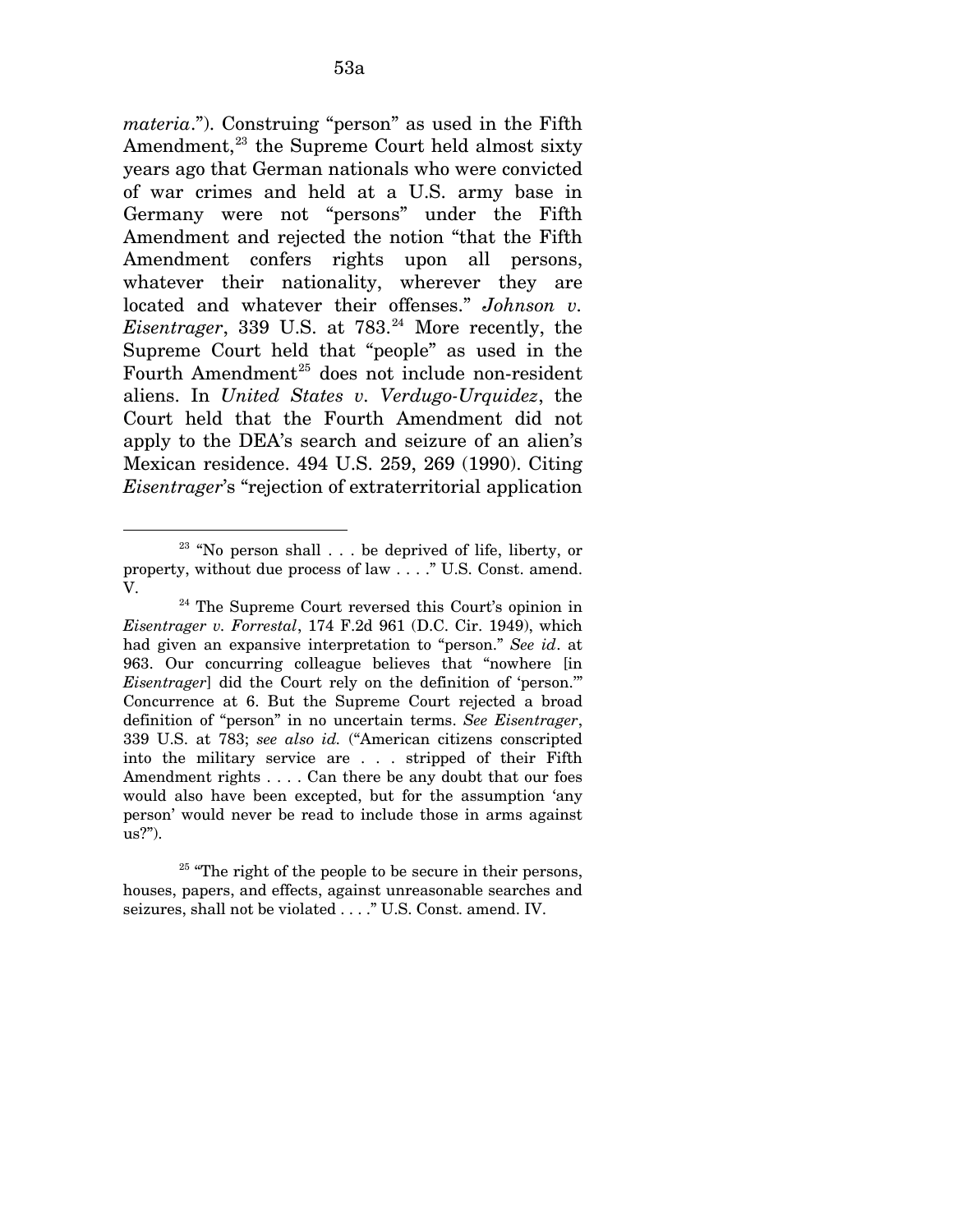of the Fifth Amendment," the Court explained that "[i]f such is true of the Fifth Amendment, which speaks in the relatively universal term of 'person,' it would seem even more true with respect to the Fourth Amendment, which applies only to 'the people.'" *Id*; s*ee also Boumediene*, 476 F.3d at 991-92 (finding it "'well established that certain constitutional protections available to persons inside the United States are unavailable to aliens outside our geographic borders.'" (quoting *Zadvydas v. Davis*, 533 U.S. 678, 693 (2001)).

We believe that RFRA's use of "person" should be interpreted consistently with the Supreme Court's interpretation of "person" in the Fifth Amendment and "people" in the Fourth Amendment to exclude non-resident aliens. Because the plaintiffs are aliens and were located outside sovereign United States territory at the time their alleged RFRA claim arose.<sup>[26](#page-106-0)</sup> they do not fall with the definition of "person." Accordingly, the district court erred in denying the defendants' motion to dismiss the plaintiffs' RFRA claim.

For the foregoing reasons, we affirm the district's court's dismissal of counts I, II, III, IV, V and VI of the plaintiffs' complaint and reverse the district court's denial of the defendants' motion to dismiss count VII thereof.

*So ordered*.

<span id="page-106-0"></span>1

<sup>26</sup> *See supra* note 18.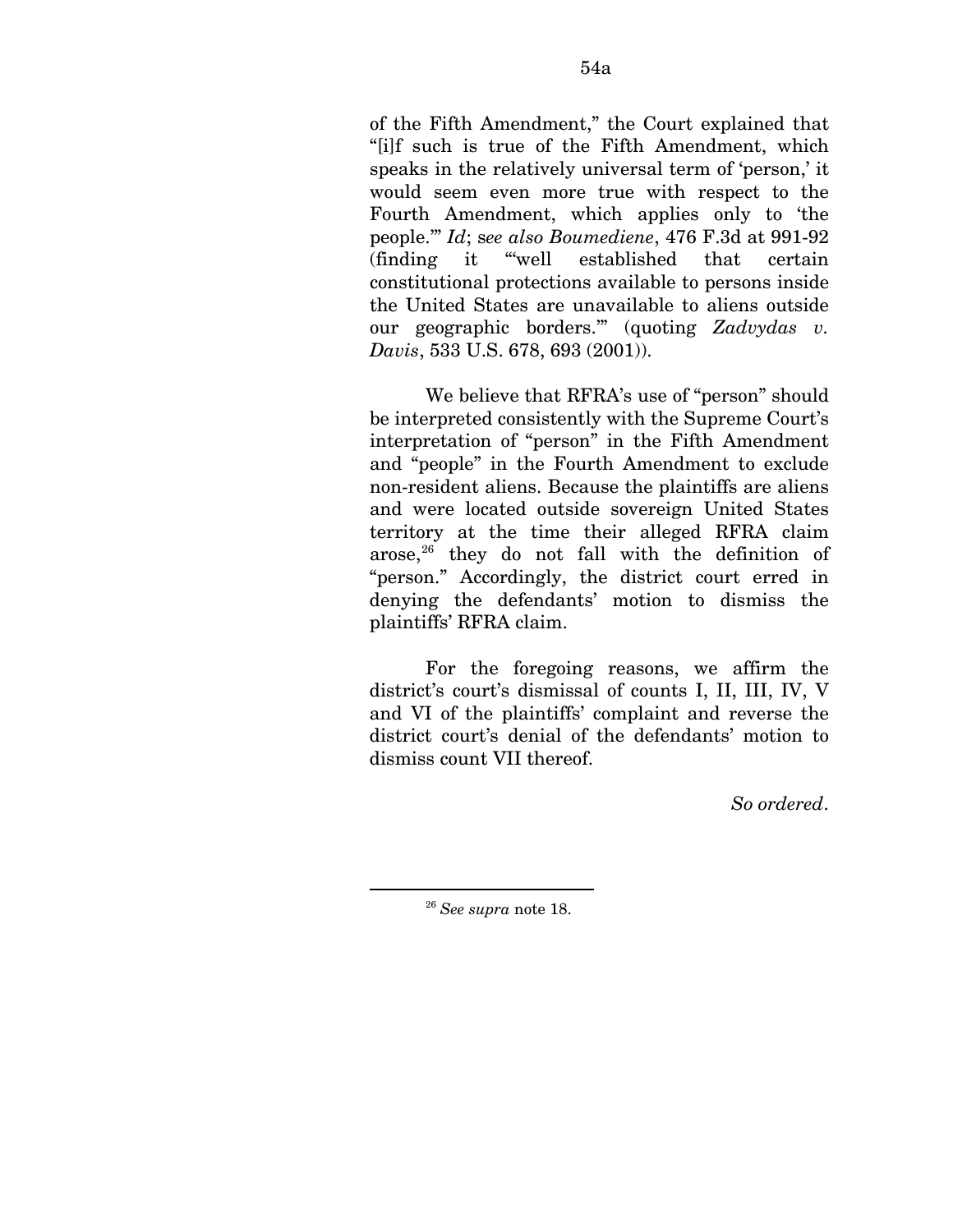BROWN, *Circuit Judge*, concurring: I join Parts I, II–A and II–B of the opinion. I write separately because I believe special factors foreclose plaintiffs from bringing a *Bivens* action and because I disagree that the term "person" limits the scope of the Religious Freedom Restoration Act ("RFRA").

I

Under *Bivens v. Six Unknown Named Agents of Federal Bureau of Narcotics*, 403 U.S. 388 (1971), a federal court can only fashion a damages action for constitutional violations where no "special factors counsel[ ] hesitation" in doing so. *Chappell v. Wallace*, 462 U.S. 296, 298 (1983) (quoting *Bivens*, 403 U.S. at 396). Those factors do not relate to "the merits of the particular remedy" being sought, but involve "the question of who should decide whether such a remedy should be provided." *Bush v. Lucas*, 462 U.S. 367, 380 (1983). In cases where these special factors exist, we do not reach the underlying merits of plaintiffs' claims because we simply decline to usurp Congress's authority to create damages actions. *See Wilkie v. Robbins*, 127 S. Ct. 2588, 2608 (2007) (because *Bivens* does not give plaintiff a cause of action, "there is no reason to enquire further into the merits of [plaintiff's] claim or the asserted defense of qualified immunity"); *Lucas*, 462 U.S. at 390; *Sanchez-Espinoza v. Reagan*, 770 F.2d 202, 208 (D.C. Cir. 1985) (because special factors foreclose a *Bivens* action, "[w]e do not reach the question whether the protections of the Constitution extend to noncitizens abroad"). Unfortunately, the majority ignores this important separation-of-powers principle and focuses entirely on whether plaintiffs'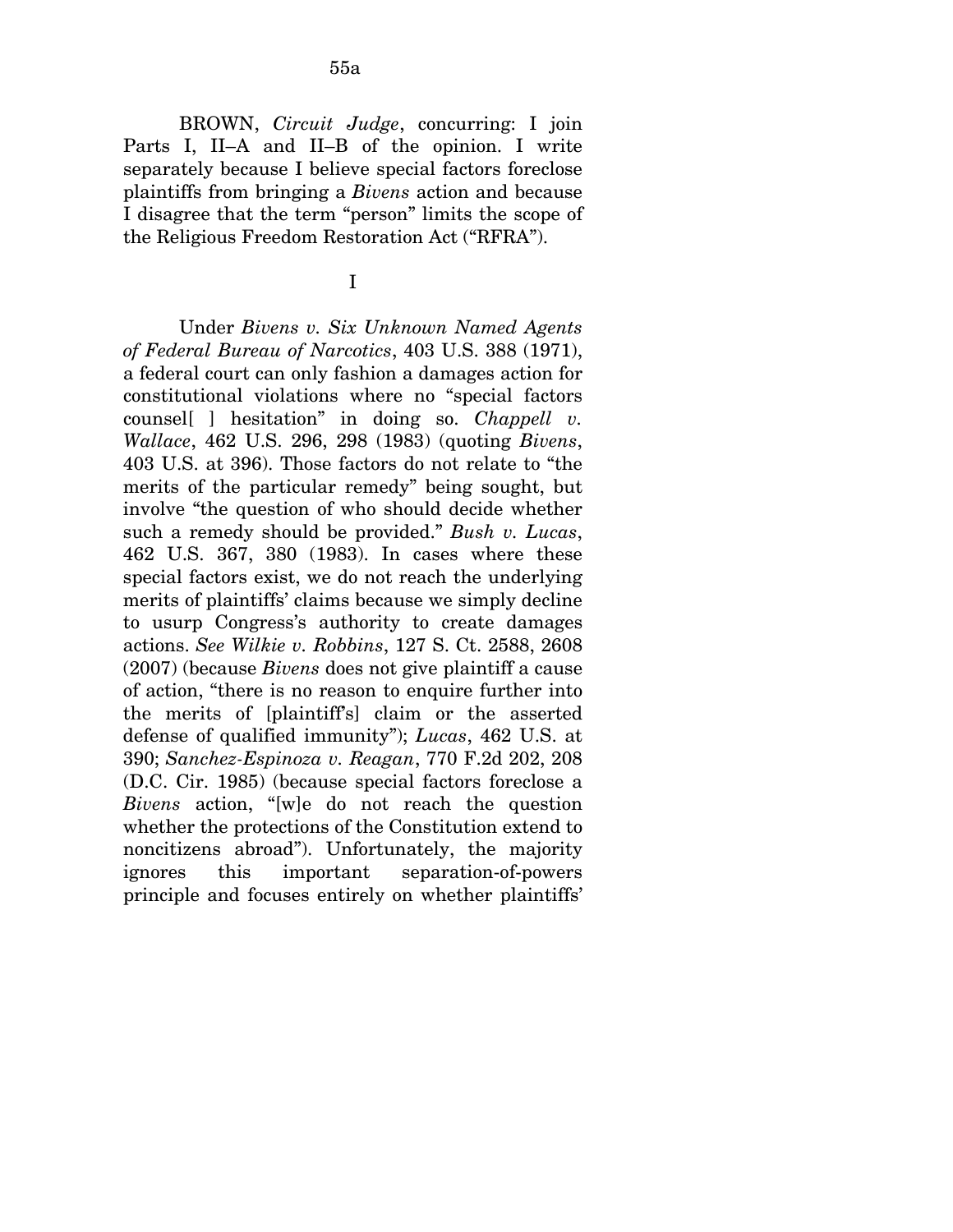constitutional claims are meritorious. *See* maj. op.  $28 - 35.1<sup>1</sup>$  $28 - 35.1<sup>1</sup>$  $28 - 35.1<sup>1</sup>$ 

While the Supreme Court has created *Bivens*  remedies for traditional Fifth and Eighth Amendment claims, it has "consistently refused to extend *Bivens* liability to *any new context or new category of defendants*." *See Corr. Servs. Corp. v. Malesko*, 534 U.S. 61, 68–69 (2001) (emphasis added). For example, in *United States v. Stanley*, 483 U.S. 669 (1987), the Court held that a former serviceman could not bring a Fifth Amendment claim against unknown federal officers for secretly giving him LSD. In reaching this conclusion, it explained that Congress's failure to provide adequate alternative remedies is "irrelevant" where "congressionally uninvited intrusion into military affairs by the judiciary is inappropriate." *Id.* at 683.

Applying the special factors inquiry to this case is particularly straightforward because of this court's decision in *Sanchez-Espinoza*. In that case, we refused to create a *Bivens* action for Nicaraguans who brought claims against U.S. government officials for supporting the Contras. As then-Judge Scalia explained:

<u>.</u>

<sup>2</sup> 

<span id="page-108-0"></span><sup>&</sup>lt;sup>1</sup> Nothing in the majority's opinion forecloses the special factors argument. If the Supreme Court limits or overturns this court's constitutional holding in *Boumediene v. Bush*, 476 F.3d 981 (D.C. Cir. 2007), *cert. granted*, 127 S. Ct. 3078 (2007), future defendants should not hesitate to raise this argument.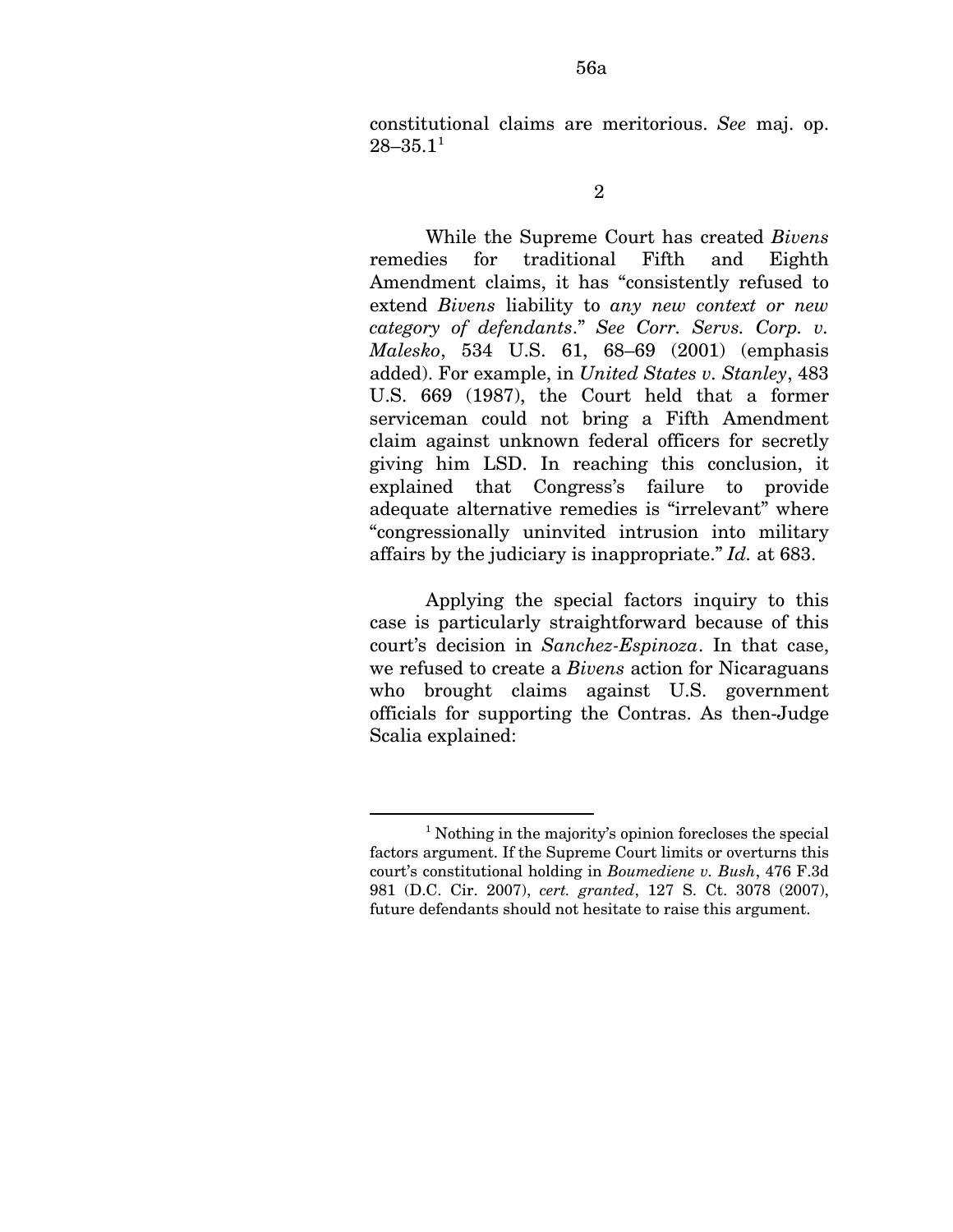[T]he special needs of foreign affairs must stay our hand in the creation of damage remedies against military and foreign policy officials for allegedly unconstitutional treatment of foreign subjects causing injury abroad. The foreign affairs implications of suits such as this cannot be ignored—their ability to produce what the Supreme Court has called in another context "*embarrassment of our government abroad*" through "*multifarious pronouncements by various departments on one question*." *Baker v. Carr*, 369 U.S. 186, 226 (1962). Whether or not the present litigation is motivated by considerations of geopolitics rather than personal harm, we think that as a general matter the danger of foreign citizens' using the courts in situations such as this to *obstruct the foreign policy of our government* is sufficiently acute that we must leave to Congress the judgment whether a damage remedy should exist.

770 F.2d at 209 (emphasis added). The present case involves the method of detaining and interrogating alleged enemy combatants during a war—a matter with grave national security implications. Permitting damages suits by detainees may allow our enemies to "obstruct the foreign policy of our government." Moreover, dealing with foreign relations is primarily delegated to the executive and legislative branches, *see* U.S. CONST. art. I, § 8, cls.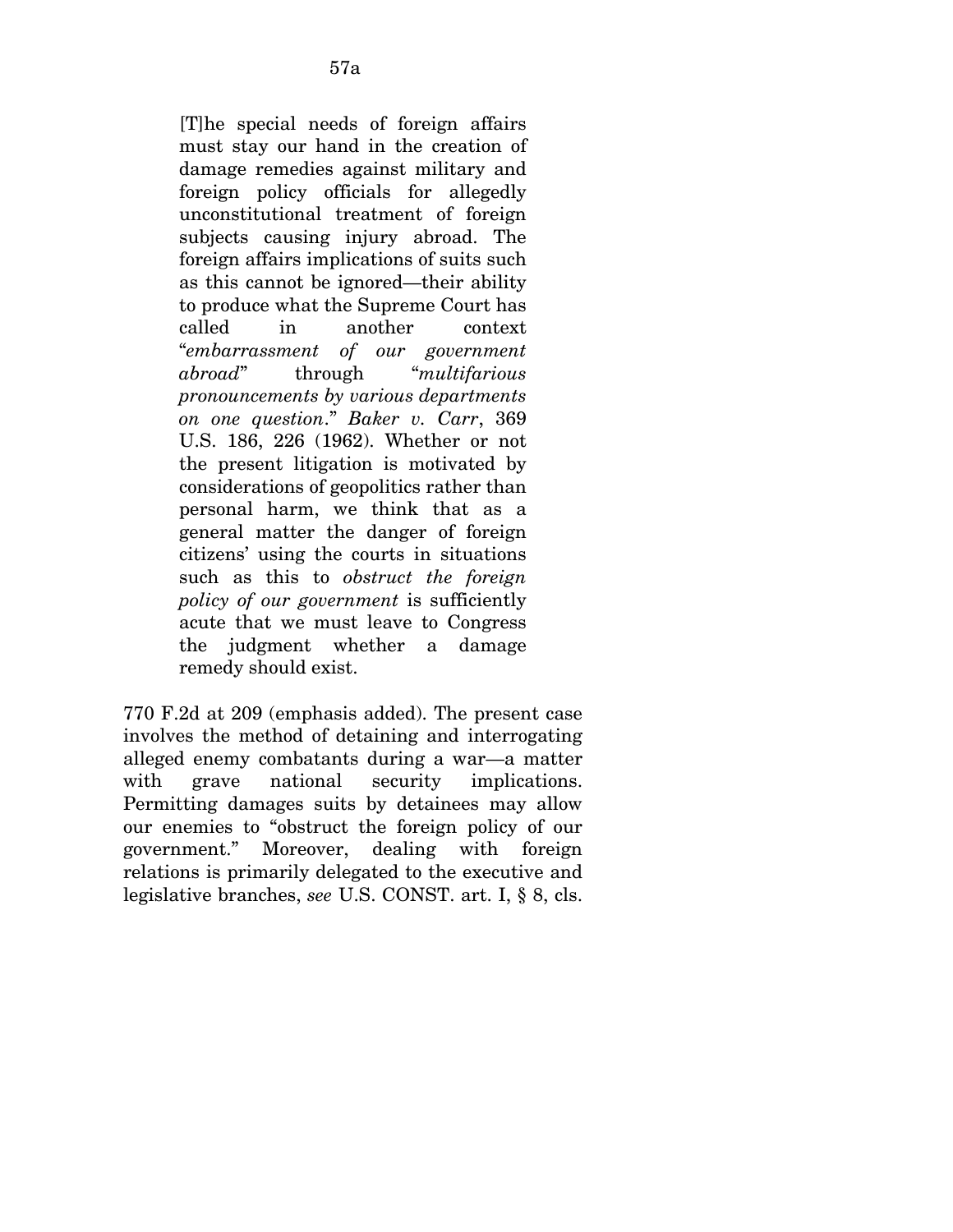11–16; *id.* art. II, § 2, and creating a damages action could produce "multifarious pronouncements by various departments." Nor does our government's unanimous condemnation of torture answer this concern, since where to draw that line is the subject of acrimonious debate between the executive and legislative branches. Treatment of detainees is inexorably linked to our effort to prevail in the terrorists' war against us, including our ability to work with foreign governments in capturing and detaining known and potential terrorists. Judicial involvement in this delicate area could undermine these military and diplomatic efforts and lead to "embarrassment of our government abroad." Accordingly, all of the special factors we identified in *Sanchez-Espinoza* apply to this case and plaintiffs cannot bring their claims under *Bivens*.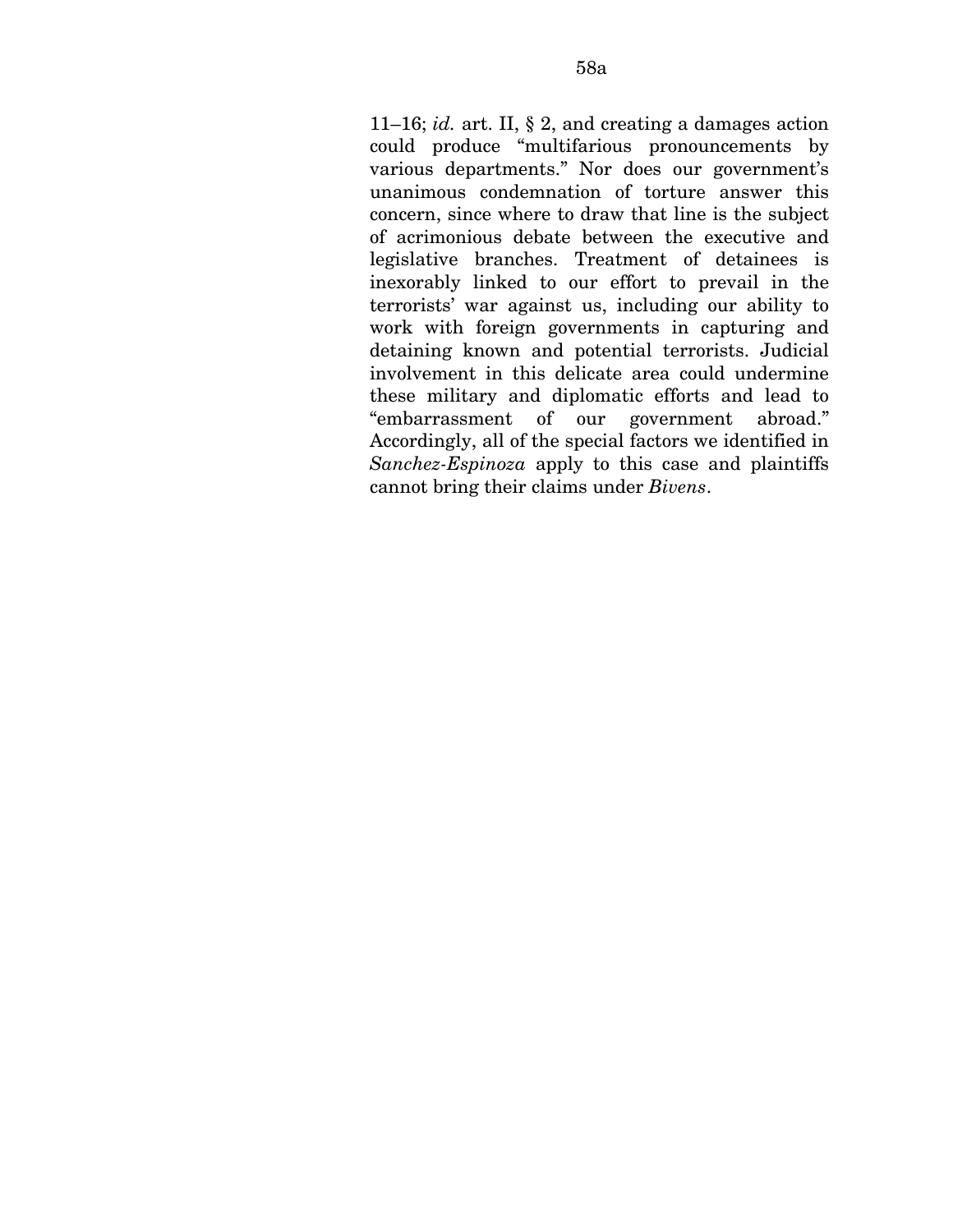The majority holds plaintiffs cannot bring a RFRA claim because they are not "person[s]" within the meaning of that statute. Yet, "[a] fundamental canon of statutory construction is that, unless otherwise defined, words will be interpreted as taking their ordinary, contemporary, common meaning." *Perrin v. United States*, 444 U.S. 37, 42 (1979). RFRA does not define "person," so we must look to the word's ordinary meaning. There is little mystery that a "person" is "an individual human being … as distinguished from an animal or a thing." WEBSTER'S NEW INTERNATIONAL DICTIONARY 1686 (1981). Unlike the majority, I believe Congress "[did not] specifically intend[ ] to vest the term 'persons' with a definition … at odds with its plain meaning." *Rasul v. Rumsfeld,* 433 F. Supp. 2d 58, 67 (D.D.C. 2006).

The majority does not point to a single statute defining "person" so narrowly as to exclude nonresident aliens from its ambit, and nothing in RFRA's history suggests Congress focused on the term's scope here. RFRA originally provided that "[g]overnment shall not substantially burden a *person's exercise of religion*" unless such a burden is "the least restrictive means of furthering [a] compelling governmental interest." 42 U.S.C. § 2000bb-1 (1994) (emphasis added). It defined "exercise of religion" as "the exercise of religion *under the First Amendment* to the Constitution." *Id.*  § 2000bb-2(4) (emphasis added). The reference to the

59a

II

A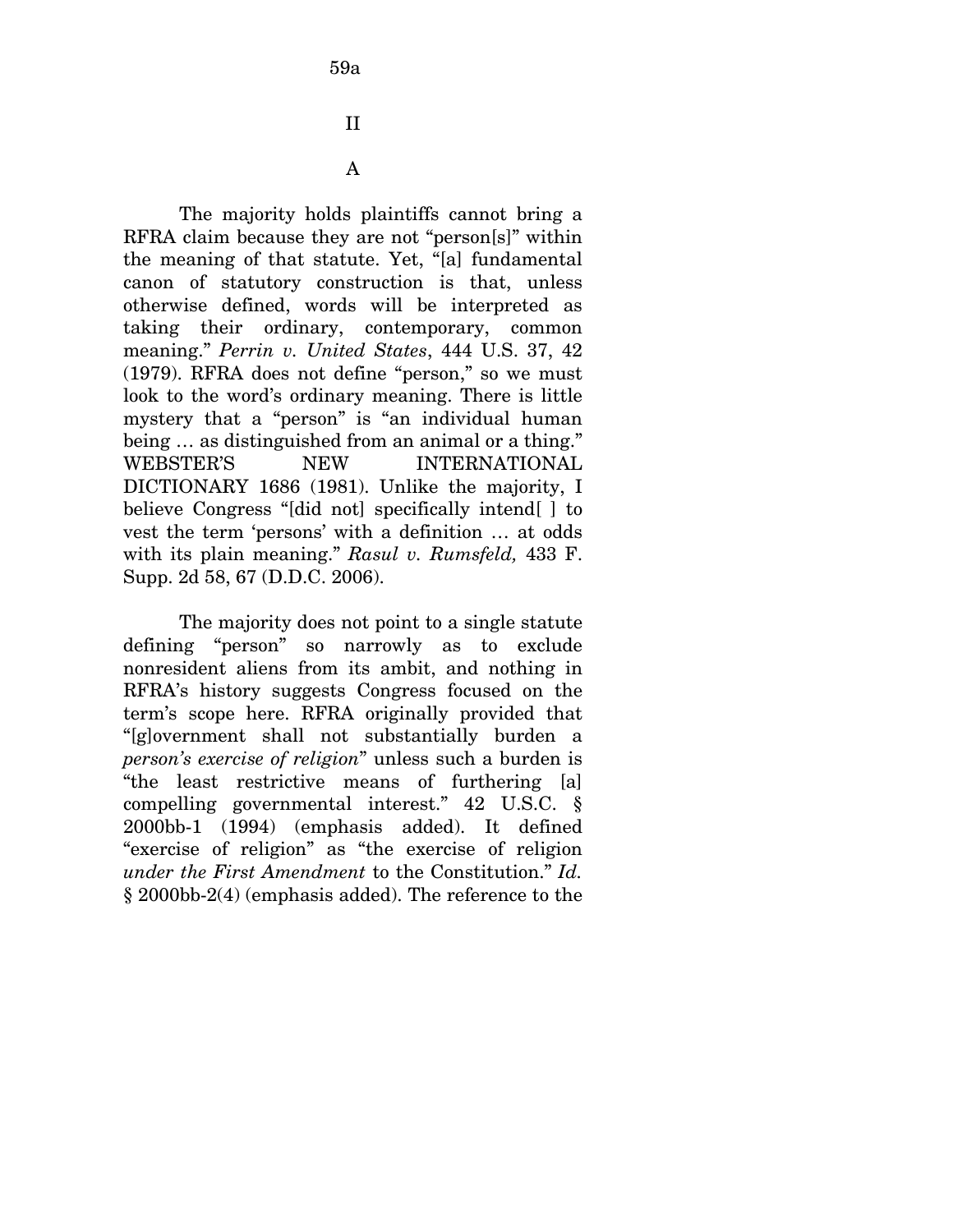"First Amendment" made it clear that persons who did not have First Amendment rights were not protected by RFRA. Given this clear textual basis, the term "person" did no work as a limiting principle—"First Amendment" did the job.

In the Religious Land Use and Institutionalized Persons Act ("RLUIPA") of 2000, Pub. L. No. 106-274, 114 Stat. 803, Congress amended RFRA's definition of "exercise of religion" to cover "any exercise of religion, whether or not compelled by, or central to, a system of religious belief," and removed the term "First Amendment." *See id.* §§ 7(a), 8(7)(A), 114 Stat. 806, 807. This change was meant to "clarify[ ] issues that had generated litigation under RFRA" by providing that "[r]eligious exercise need not be compulsory or central to the claimant's religious belief system." H.R. REP. NO. 106-219, at 30 (1999); *see also Adkins v. Kaspar*, 393 F.3d 559, 567–68 & n.34 (5th Cir. 2004) (citing pre-RLUIPA cases requiring "the religious exercise burdened to be 'central' to the religion"). Congress wanted to expand RFRA's protections to a broader range of religious practices, *see Navajo Nation v. U.S. Forest Serv.*, 479 F.3d 1024, 1033 (9th Cir. 2007); there is no indication it wanted to broaden the universe of persons protected by RFRA. However, by removing the term "First Amendment" from RFRA, Congress inadvertently deleted the textual hook precluding persons who did not have First Amendment rights from asserting RFRA claims.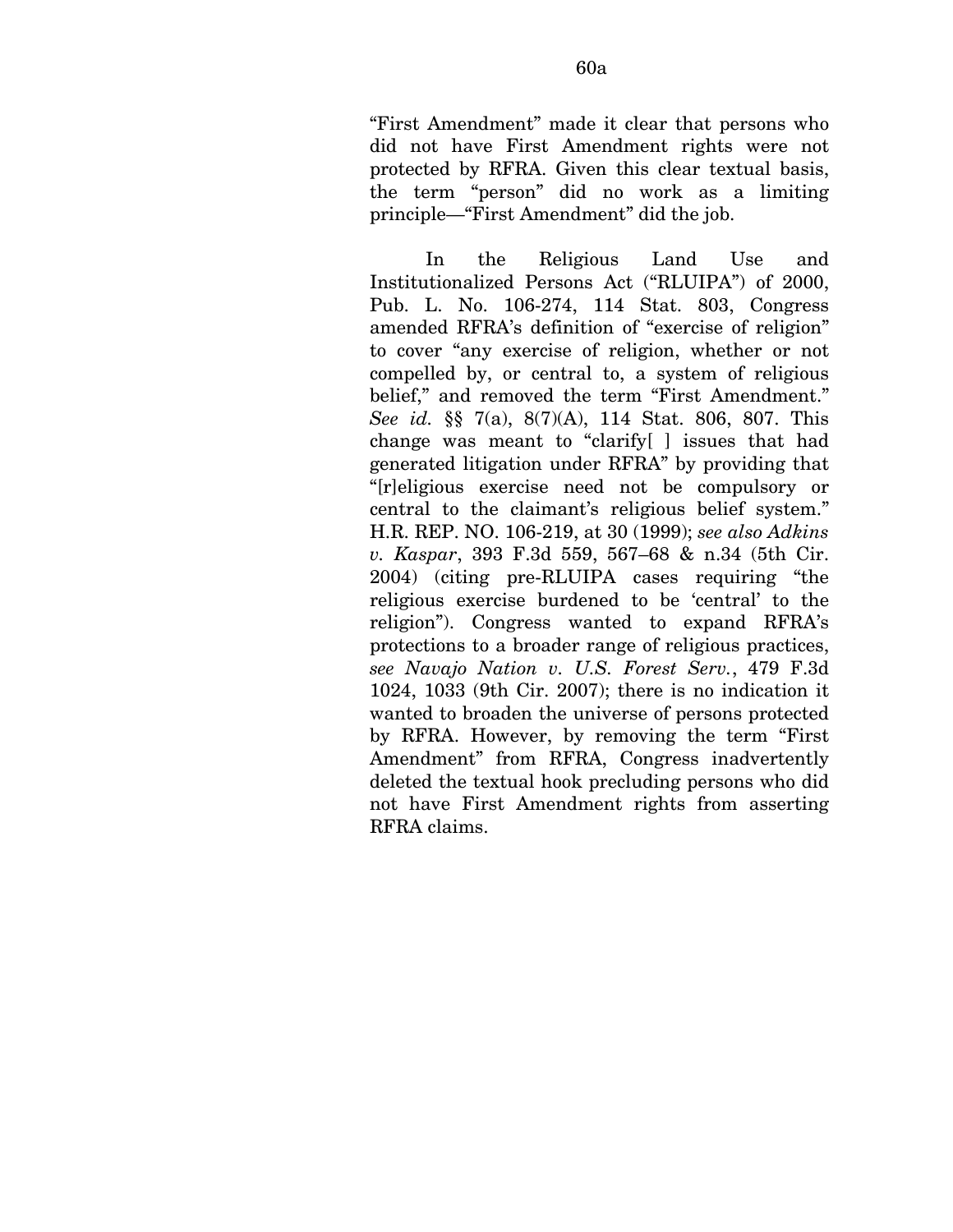The panel majority attempts to cure the problem created by Congress's careless amendment by constricting the meaning of the term "person." This boils down to a claim that, by removing the term "First Amendment" from RFRA's definition of "exercise of religion," Congress *sub silentio* changed RFRA's definition of "person." But this transforms statutory interpretation into a game of whack-amole: a deleted textual hook does not simply reappear in another statutory term.

Finding no other support for its constricted definition of "person," the majority turns to decisions interpreting constitutional provisions: *Johnson v. Eisentrager*, 339 U.S. 763 (1950) (Fifth Amendment), and *United States v. Verdugo-Urquidez*, 494 U.S. 259 (1990) (Fourth Amendment). *Eisentrager* rejected this circuit's conclusion that the breadth of the term "person" in the Fifth Amendment expanded the coverage of the Due Process Clause beyond its traditional limits. Nevertheless, nowhere in its extensive discussion did the Court rely on the definition of "person."[2](#page-113-0) Its holding turned on the conventional understanding of the Fifth Amendment, the "full text" of that Amendment, and

 $\overline{a}$ 

<span id="page-113-0"></span><sup>2</sup> Similarly, none of the other Fifth Amendment cases the majority cites rely on the definition of "person." *See Jifry v. FAA*, 370 F.3d 1174, 1182–83 (D.C. Cir. 2004) (not mentioning the term "person" in holding nonresident aliens with insufficient contacts do not have Fifth Amendment rights); *People's Mojahedin Org. of Iran v. U.S. Dep't of State*, 182 F.3d 17, 22 (D.C. Cir. 1999) (same for foreign entities).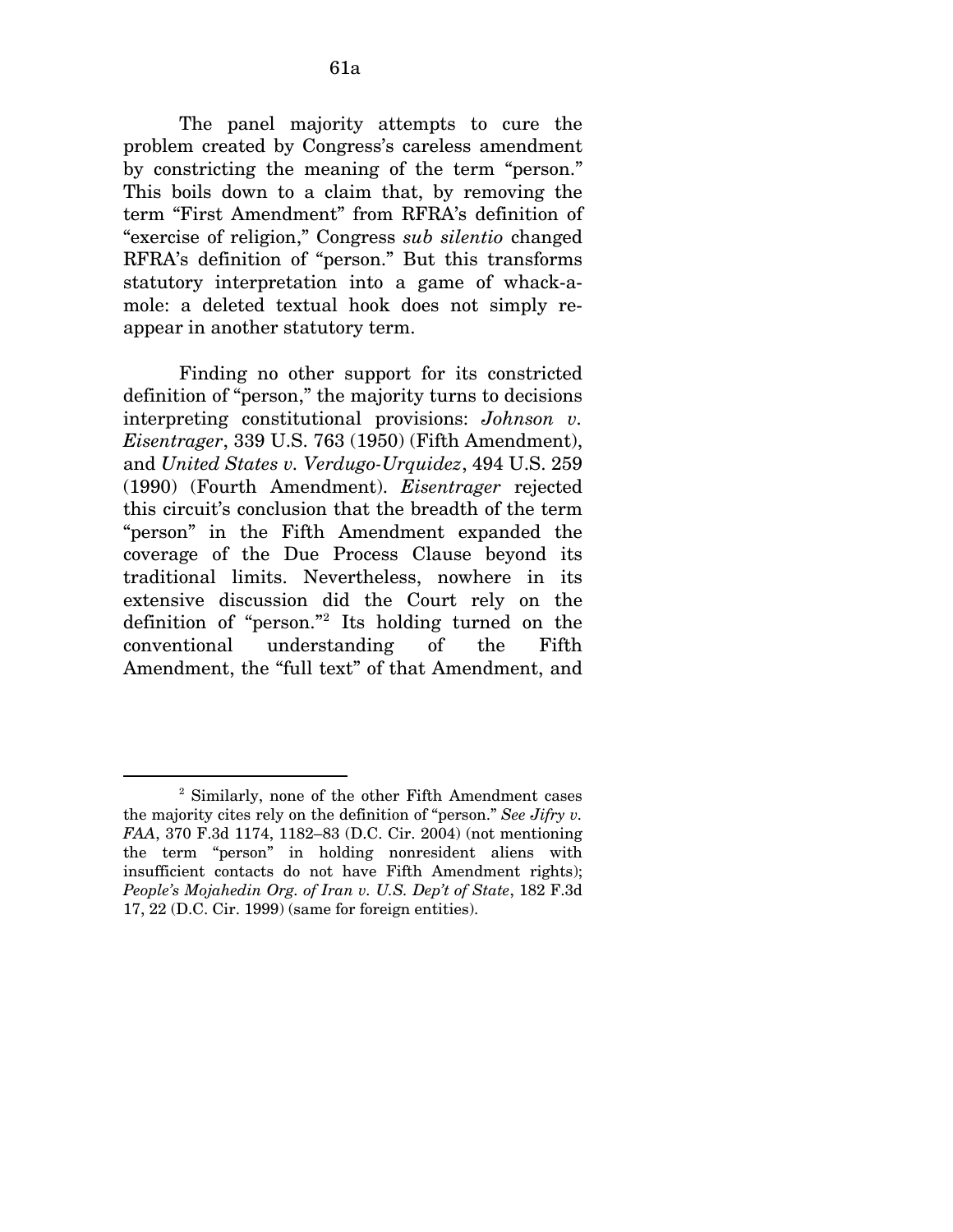the foreign policy complexities of allowing aliens to assert constitutional rights. *Id.* at 782–8[3](#page-114-0).<sup>3</sup> Moreover, *Eisentrager* interpreted the Due Process Clause; RFRA implements the Free Exercise Clause. The term "person" does not appear in the Free Exercise Clause, *see* U.S. CONST. amend. I ("Congress shall make no law respecting an establishment of religion, or prohibiting the free exercise thereof ... ."), and thus the definition of "person" cannot be the reason aliens held abroad do not have free exercise rights, *see Boumediene*, 476 F.3d at 993 (implying Guantanamo detainees do not have First Amendment rights even though "[t]he First Amendment's guarantees of freedom of speech and free exercise of religion do not mention individuals").

*Verdugo* is even less helpful to the majority. Unlike *Eisentrager*, *Verdugo* did rely on a definitional analysis, explaining that the Fourth Amendment did not apply to nonresident aliens outside of our borders, in part, because "the people" referred to in the Amendment identifies a "*class of persons* who are part of a national community or who have otherwise developed sufficient connection with this country to be considered part of that community." 494 U.S. at 265 (emphasis added). While "the people" are merely a "class of persons," the relevant inquiry for RFRA purposes is "who are

1

<span id="page-114-0"></span><sup>3</sup> In fact, the *Eisentrager* Court repeatedly used the term "person" in its common meaning. *See id.* at 768 n.1 (citing cases brought on behalf of "persons," referring to "German enemy aliens"); *id.* at 783 ("The Court of Appeals has cited no authority whatever for holding that the Fifth Amendment confers rights upon all persons ….").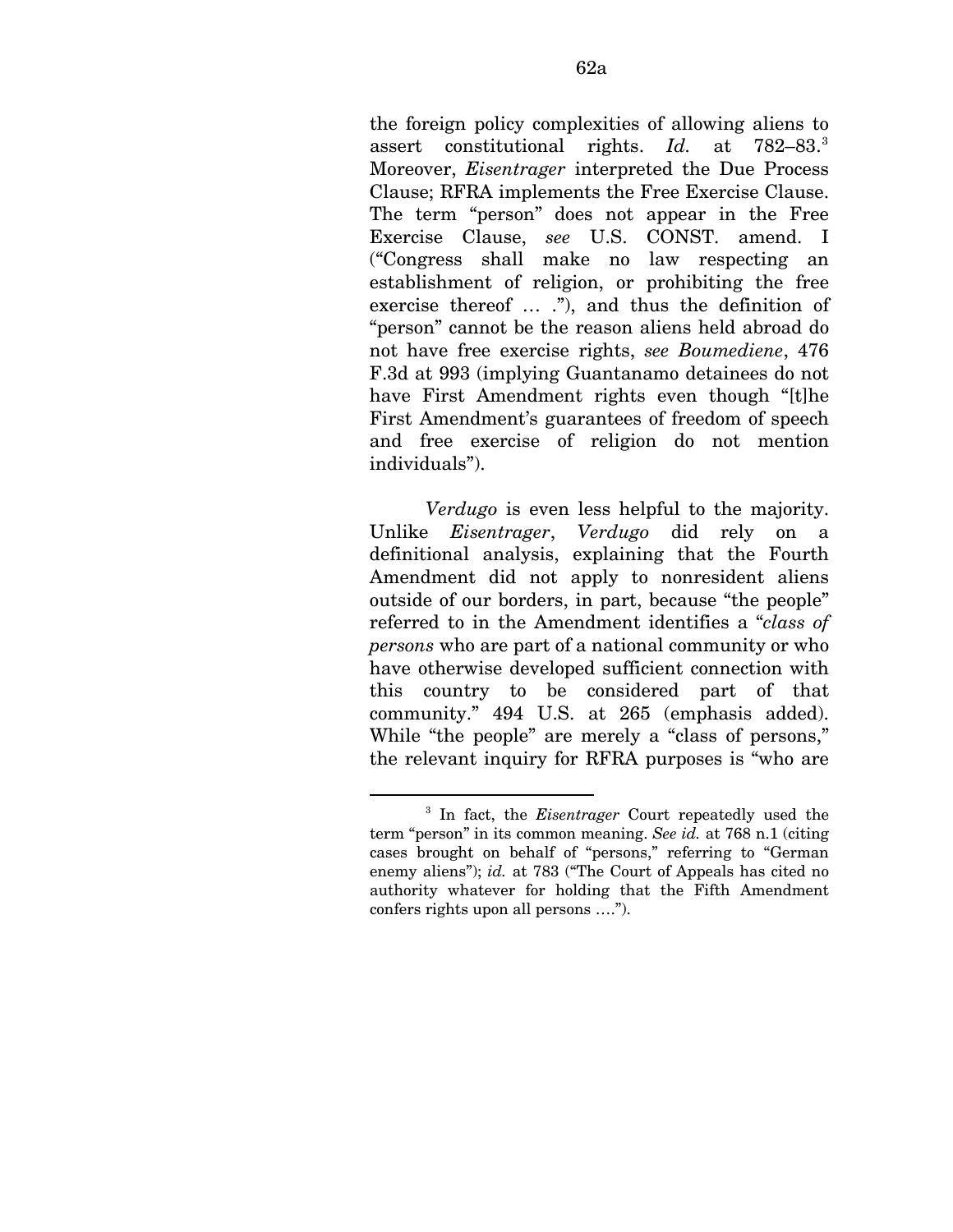'persons'?" The answer is obvious— "persons" are individual human beings, of whom the American people are just one class.

#### B

While the majority's approach is untenable, the plaintiffs still do not prevail. RFRA's proscription that "[g]overnment shall not substantially burden a person's exercise of religion" and RLUIPA's new definition of "exercise of religion" as "any exercise of religion, whether or not compelled by, or central to, a system of religious belief," leave no textual basis for prohibiting suits brought by nonresident aliens held at Guantanamo, or foreign nationals who work for American officials on NATO military bases, or, arguably, jihadists our soldiers encounter on foreign battlefields.<sup>[4](#page-115-0)</sup> While "statutory language represents the clearest indication of Congressional intent," we may go beyond the text in those "rare cases" where a party can show that "the literal application of a statute will produce a result demonstrably at odds with the intentions of its drafters." *Nat'l Pub. Radio, Inc. v. FCC*, 254 F.3d 226, 230 (D.C. Cir. 2001) (internal quotation omitted).

 $\overline{a}$ 

<span id="page-115-0"></span><sup>4</sup> The term "government" provides no limiting basis since RFRA defines this term as including an "official (or other person acting under color of law) of the United States, or of a covered entity." 42 U.S.C. § 2000bb-2(1). Defendants, the Secretary of Defense and highranking military officers, are unquestionably officials of the United States. Moreover, as the majority points out, since defendants are officials of the United States, it is irrelevant whether Guantanamo Bay Naval Base is a "covered entity." Maj. op. 35 n. 19.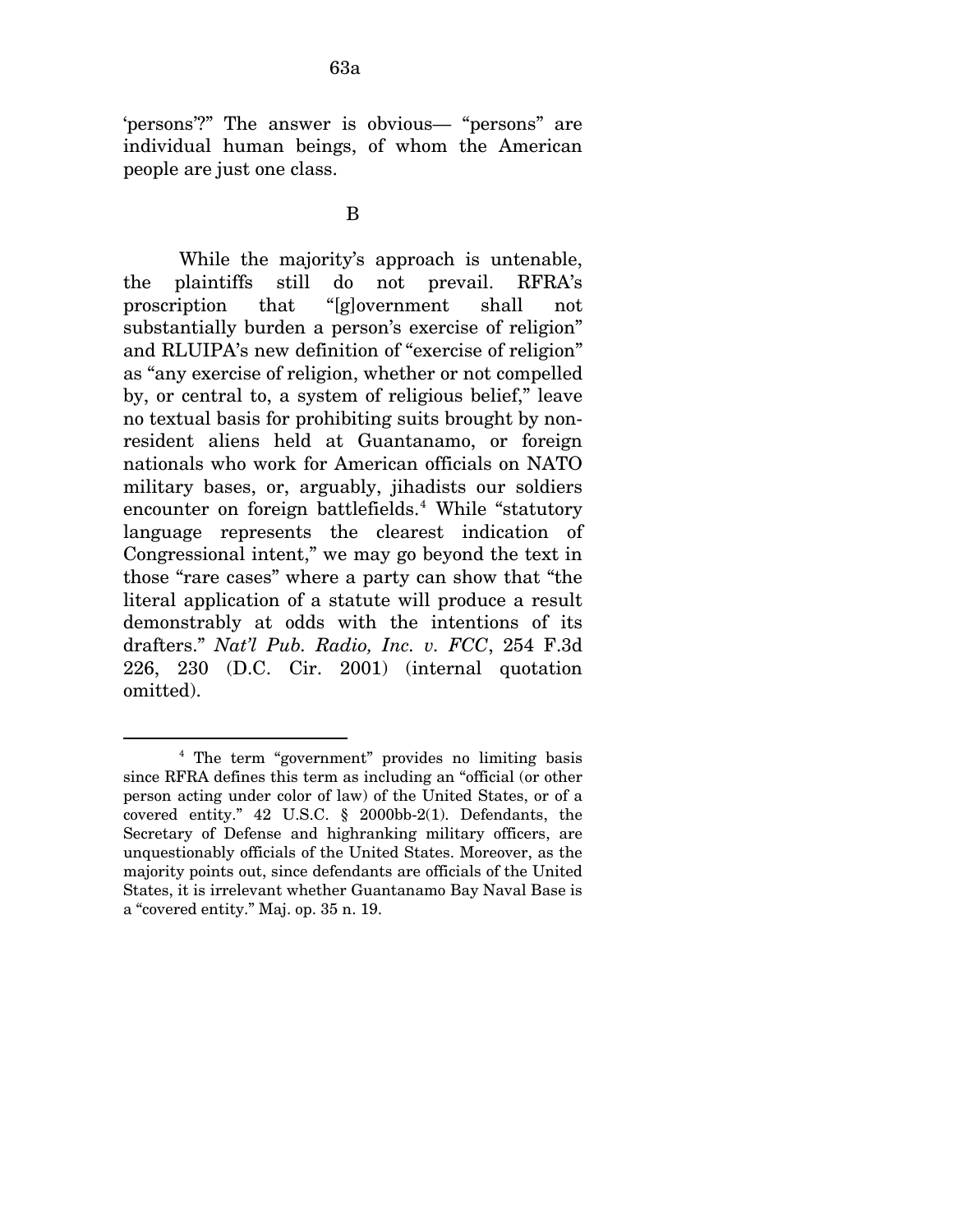The unusual drafting history of RFRA and RLUIPA make this one of those rare cases. RFRA originally only provided for suits for violation of First Amendment rights, which did not include intrusions on the free exercise of those in plaintiffs' position. *See Cuban Am. Bar Ass'n, Inc. v. Christopher*, 43 F.3d 1412, 1428 (11th Cir. 1995). There is no doubt that RLUIPA's drafters, in changing the definition of "exercise of religion," wanted to broaden the scope of the kinds of practices protected by RFRA, not to increase the universe of individuals protected by RFRA. *See* H.R. REP. NO. 106-219, at 30; *Adkins*, 393 F.3d at 567–68 & n.34; *Navajo Nation*, 479 F.3d at 1033. Literal application of RFRA would force us to hold Congress's careless drafting inadvertently expanded the scope of RFRA plaintiffs. Such a result is "demonstrably at odds with the intentions of [RLUIPA's] drafters." *See Nat'l Pub. Radio*, 254 F.3d at 230.

Even if I believed RLUIPA expanded the scope of persons protected by RFRA, I would have no trouble concluding defendants are protected by qualified immunity.<sup>[5](#page-116-0)</sup> There was strong reason for defendants to believe RFRA originally did not apply to plaintiffs. While RLUIPA changed RFRA, it was

1

<span id="page-116-0"></span><sup>&</sup>lt;sup>5</sup> There is some uncertainly about whether qualified immunity is available to federal officials sued under RFRA. *See Kwai Fun Wong v. United States*, 373 F.3d 952, 977 (9th Cir. 2004) ("Neither this court nor any other court of appeals has decided whether qualified immunity is available to a federal government official sued under RFRA."). In this case, however, Plaintiffs have assumed that qualified immunity is available and have thus waived any argument to the contrary.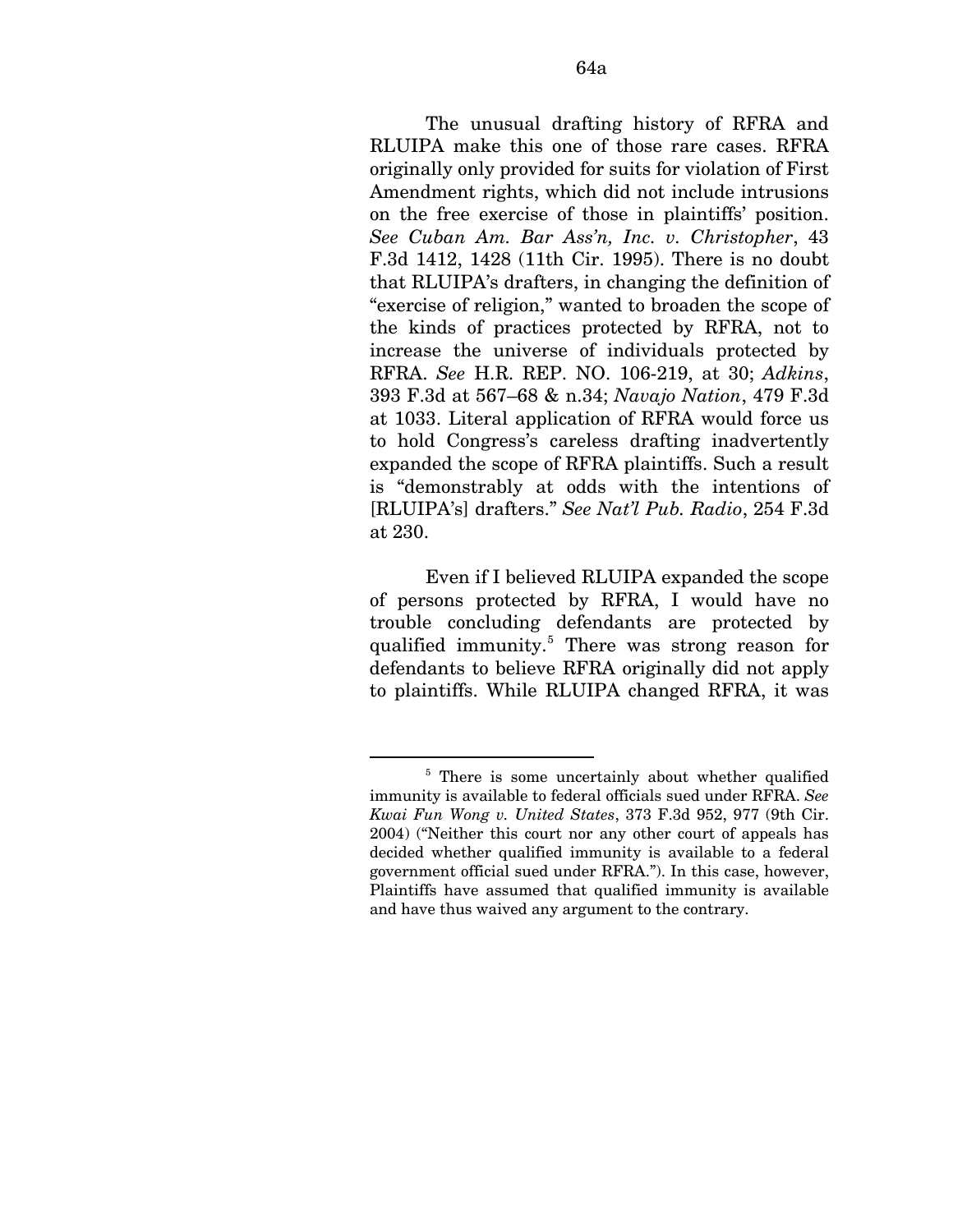far from clearly established that this change expanded the class of persons protected by RFRA.

 $\mathcal{C}$ 

Accepting plaintiffs' argument that RFRA imports the entire Free Exercise Clause edifice into the military detention context would revolutionize the treatment of captured combatants in a way Congress did not contemplate. Yet, the majority's approach is not much better. It leaves us with the unfortunate and quite dubious distinction of being the only court to declare those held at Guantanamo are not "person[s]." This is a most regrettable holding in a case where plaintiffs have alleged highlevel U.S. government officials treated them as less than human.

In drafting RFRA, Congress was not focused on how to accommodate the important values of religious toleration in the military detention setting. If Congress had focused specifically on this challenge, it would undoubtably have struck a different balance: somewhere between making government officials' pocketbooks available to every detainee not afforded the full panoply of free exercise rights and declaring those in our custody are not "persons." It would not have created a RFRA-like damage remedy, but it likely would have prohibited, subject to appropriate exceptions, unnecessarily degrading acts of religious humiliation. It would have sought to deter such acts not by compensating the victims, but by punishing the perpetrators or through other administrative measures. *See, e.g.*, Ronald W. Reagan National Defense Authorization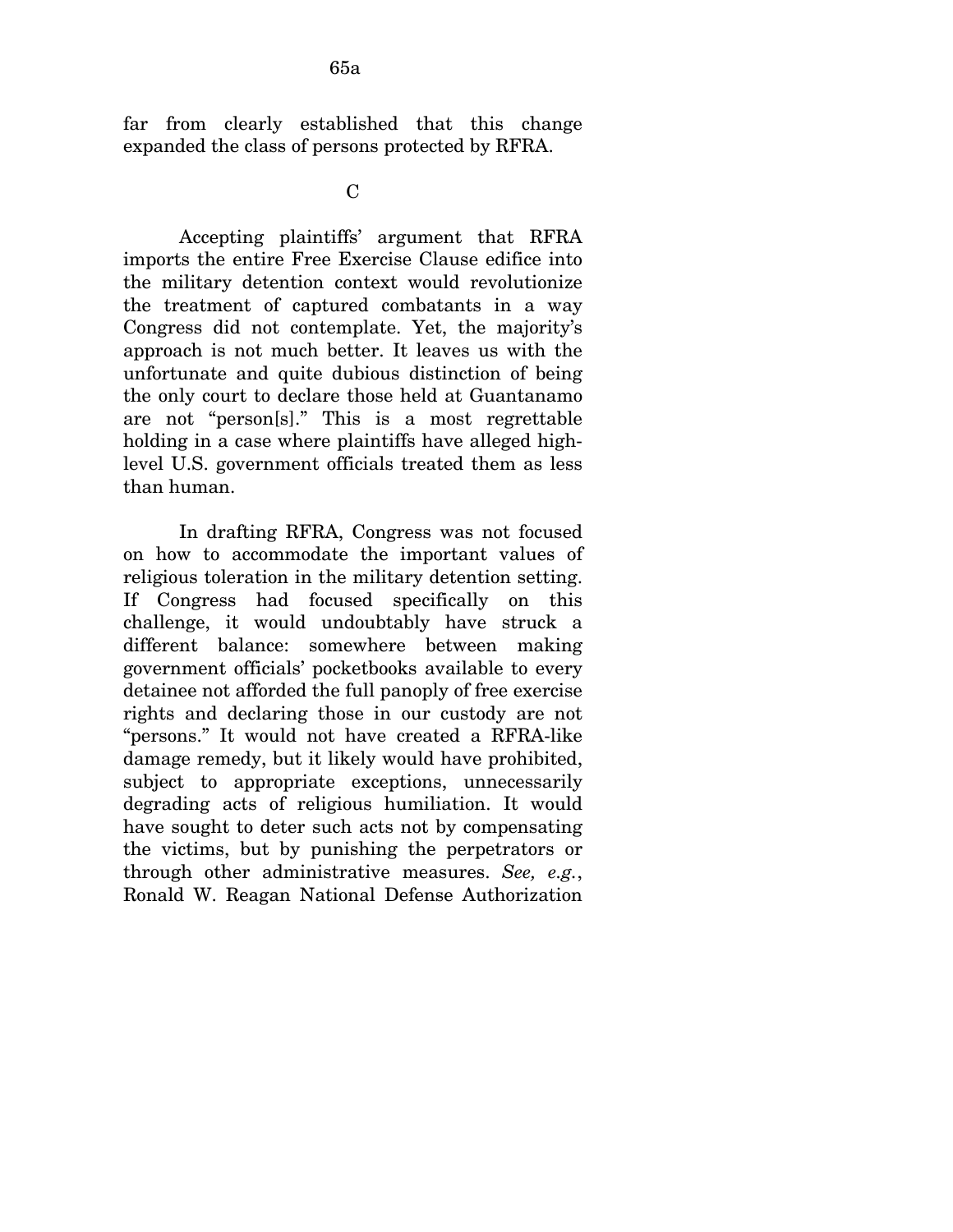Act for Fiscal Year 2005, Pub. L. No. 108-375, §§ 1091 to 1092, 118 Stat. 1811, 2068–71 (2004) (to be codified at 10 U.S.C. § 801 note) (creating an administrative regime to prevent unlawful treatment of detainees); Detainee Treatment Act of 2005, Pub. L. 109-148, § 1003(a), 119 Stat. 2739 (to be codified at 42 U.S.C. § 2000dd) ("No individual in the custody or under the physical control of the United States Government, regardless of nationality or physical location, shall be subject to cruel, inhuman, or degrading treatment or punishment."). Judicial interpretation without text is at best a stopgap; at worst, a usurpation. In 2000, when Congress amended RFRA, jihad was not a prominent part of our vocabulary and prolonged military detentions of alleged enemy combatants were not part of our consciousness. They are now. Congress should revisit RFRA with these circumstances in mind.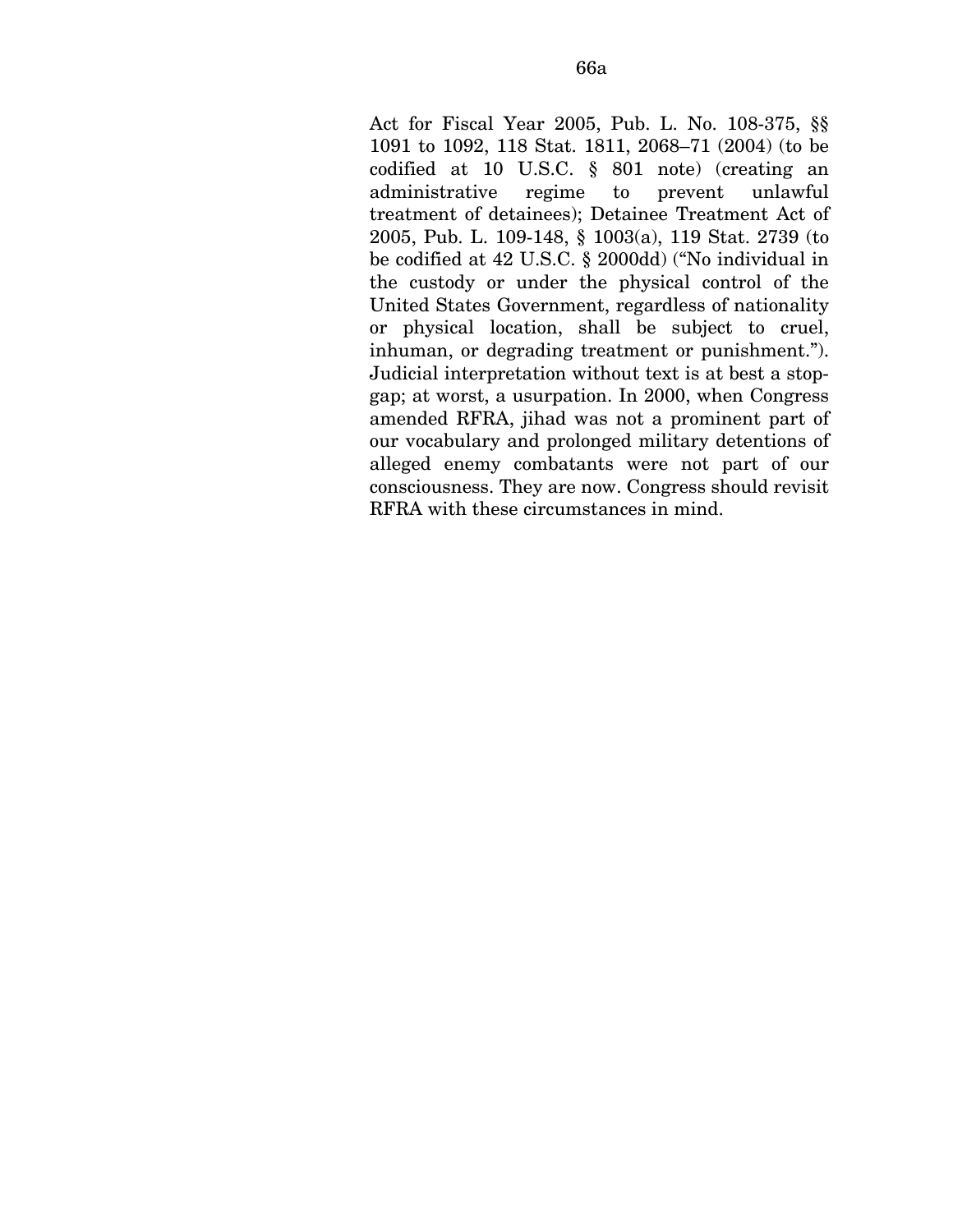67a

APPENDIX C - ENTERED July 20, 2006

## **UNITED STATES DISTRICT COURT FOR THE DISTRICT OF COLUMBIA**

SHAFIQ RASUL *et al.,* 

Plaintiffs,

v.

DONALD RUMSFELD *et al.,* 

Defendants.

Civil Action No: 04-1864 (RMU)

#### **FINAL JUDGMENT**

 In accordance with the order of this Court dated July 10, 2006, it is hereby ordered that Counts I-VI of the plaintiffs' complaint are dismissed for the reasons states in the court's Memorandum Opinion [23] February 6, 2006.

Nancy Mayer-Whittington, Clerk

 $By *fs/*$ 

Deputy Clerk

By Direction of

RICARDO M. URBINA U.S. District Court Judge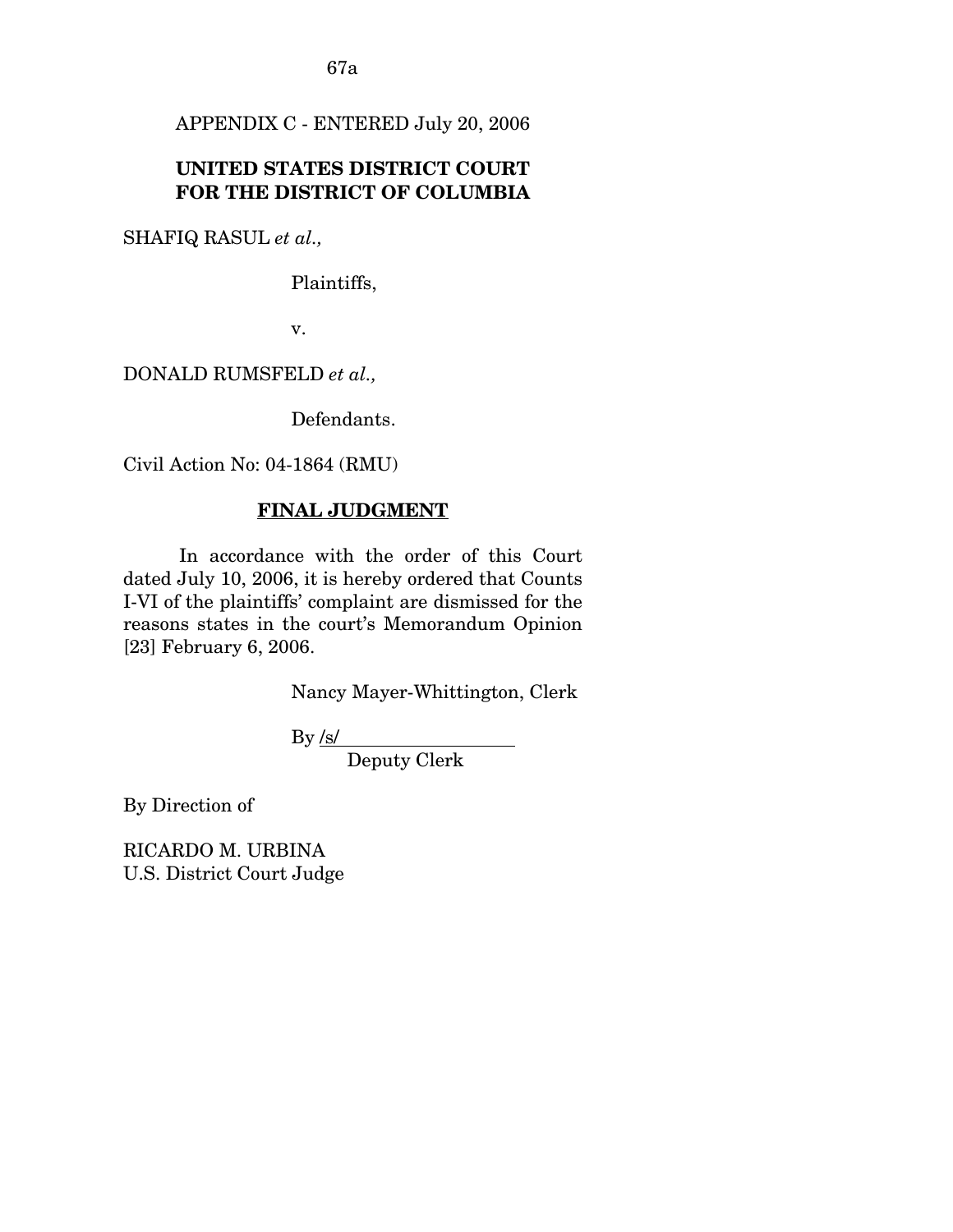APPENDIX D - ENTERED JULY 20, 2006

## **UNITED STATES DISTRICT COURT FOR THE DISTRICT OF COLUMBIA**

SHAFIQ RASUL *et al.*,  $\qquad$ : the control of the control of the control of Plaintiffs, : the control of the control of the control of  $\mathbf{v}$ .  $\mathbf{v}$ . the control of the control of the control of DONALD RUMSFELD *et al.,* : the control of the control of the control of Defendants. :

Civil Action No.: 04-1864 (RMU) Document No.: 32

#### **ORDER**

 Currently before the court is the plaintiffs' unopposed motion for entry of final judgment pursuant to Fed. R. Civ. P. 54(b) and the supporting memorandum of law. Because the court finds that there is no just reason to delay the entry of final judgment as to Counts I-VI of the complaint, it is hereby this  $10^{th}$  day of July, 2006

**ORDERED** that the Plaintiffs' motion is **GRANTED**.

 Accordingly, the Clerk of Court is hereby directed to enter final judgment dismissing Counts I-VI of plaintiffs' complaint for the reasons stated in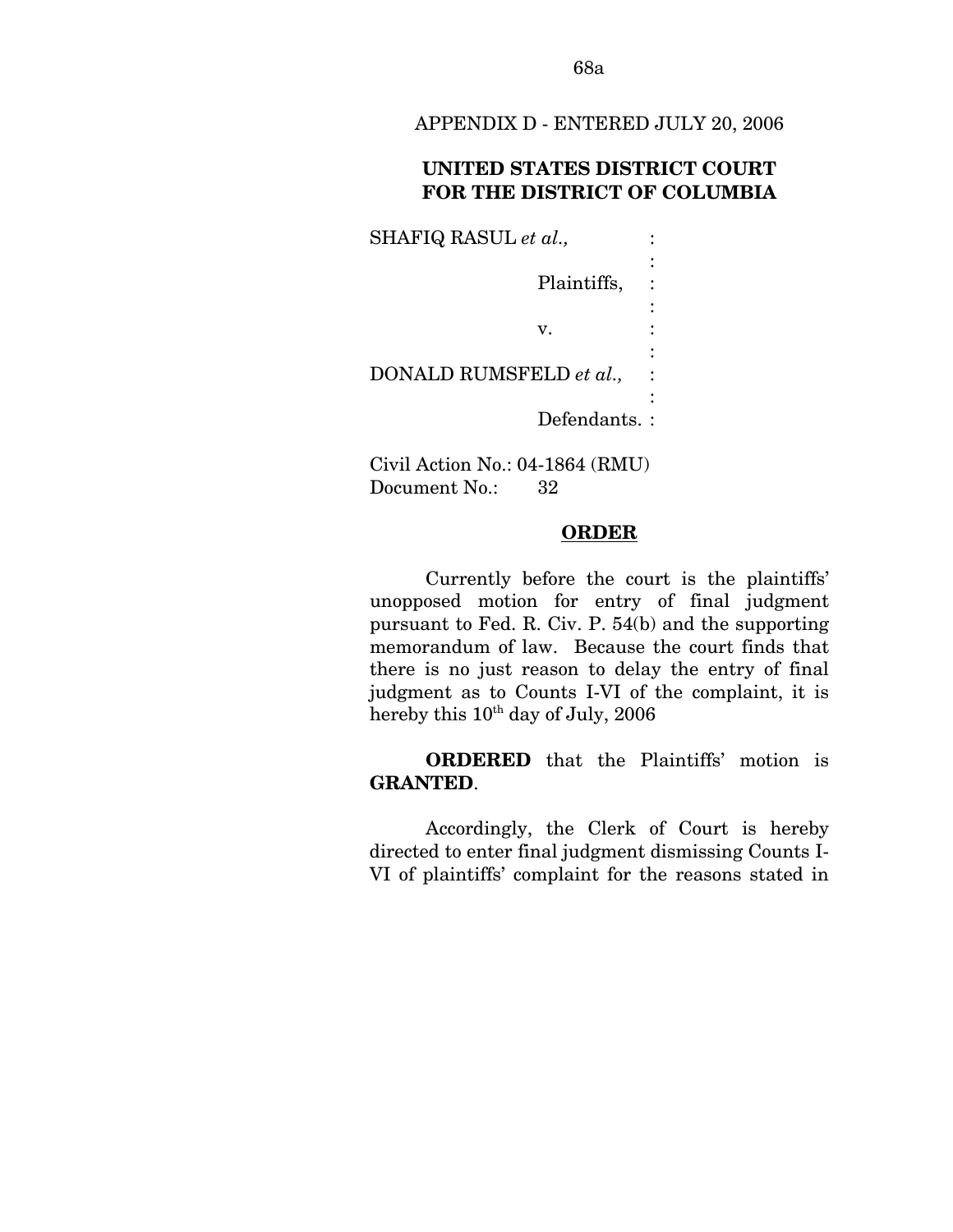the court's memorandum opinion on February 6, 2006.

> RICARDO M. URBINA United States District Judge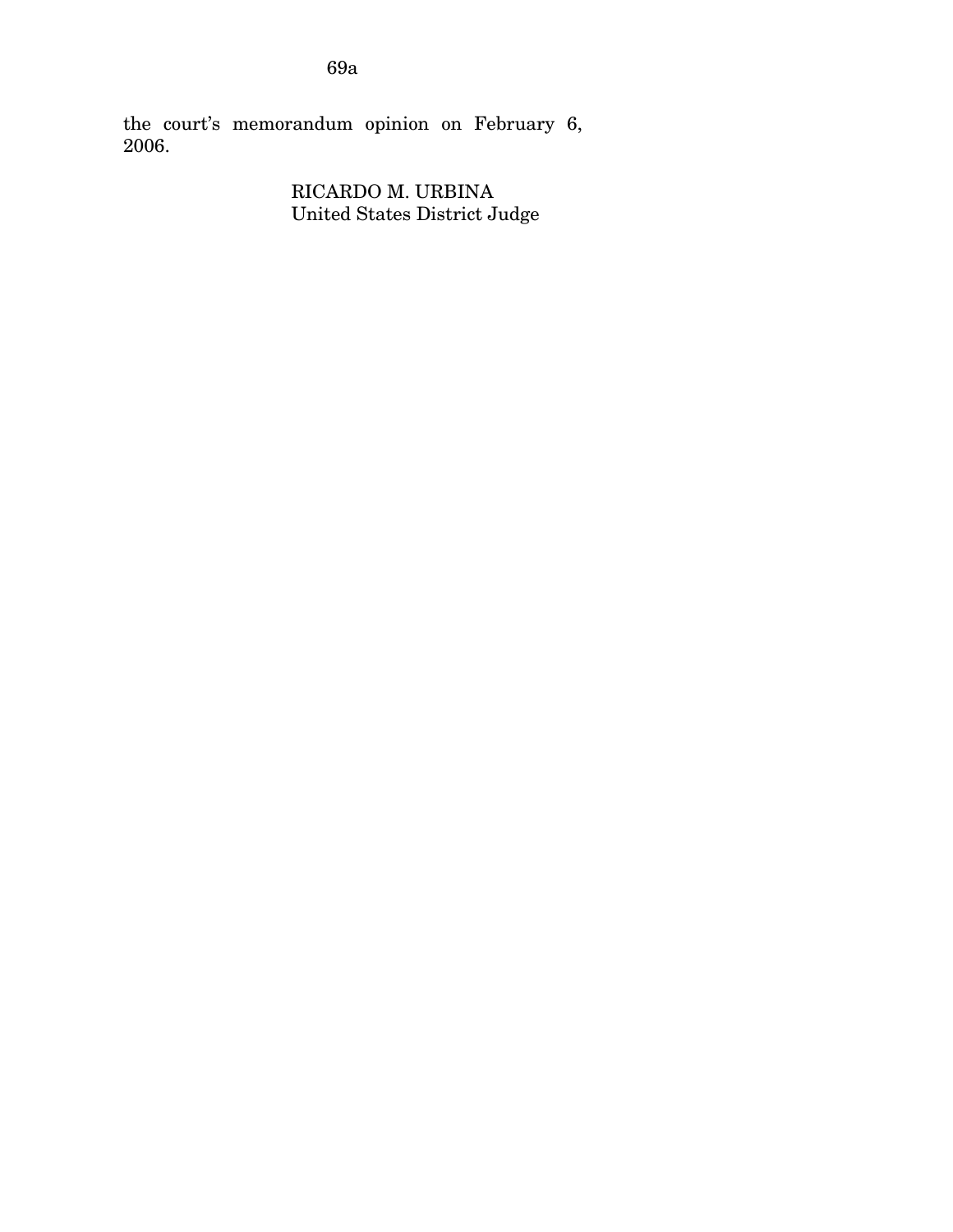70a

APPENDIX E - ENTERED May 8, 2006

## **UNITED STATES DISTRICT COURT FOR THE DISTRICT OF COLUMBIA**

SHAFIQ RASUL *et al.*,  $\qquad$ : the control of the control of the control of Plaintiffs, : the control of the control of the control of  $\mathbf{v}$ .  $\mathbf{v}$ . the control of the control of the control of DONALD RUMSFELD *et al.,* : the control of the control of the control of Defendants. :

Civil Action No.: 04-1864 (RMU) Document No.: 8

#### **ORDER**

# **DENYING THE DEFENDANTS' MOTION TO DISMISS THE RELIGIOUS FREEDOM RESTORATION ACT CLAIM**

 For the reasons stated in the Memorandum Opinion contemporaneously filed herewith, it is this 8th day of May, 2006,

**ORDERED** that the defendants' motion to dismiss the plaintiffs' Religious Freedom Restoration Act Claim is **DENIED**.

#### **SO ORDERED**.

RICARDO M. URBINA United States District Judge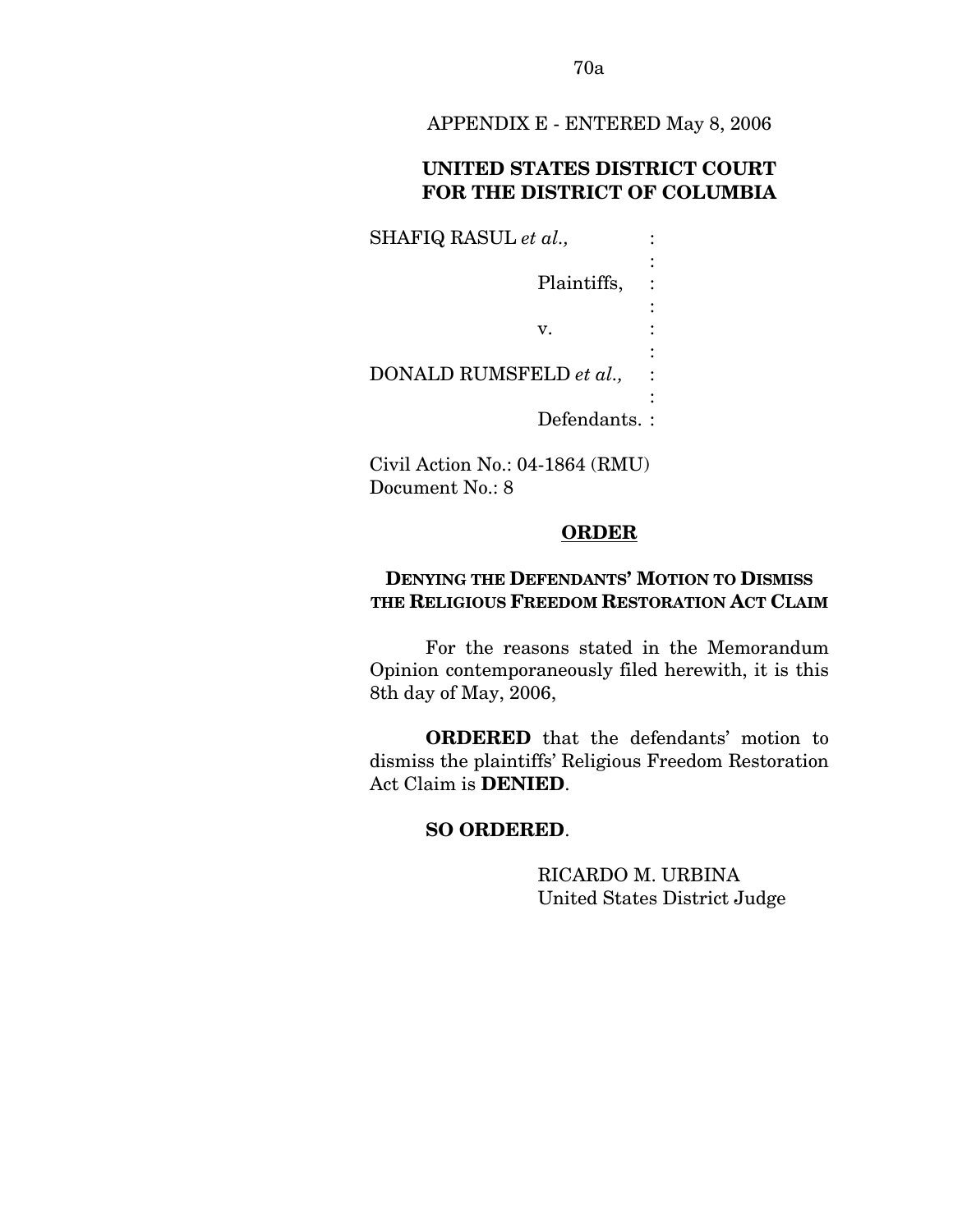71a

# **UNITED STATES DISTRICT COURT FOR THE DISTRICT OF COLUMBIA**

:

:

:

:

SHAFIQ RASUL *et al.*,  $\qquad$ :

Plaintiffs, :

v. :

DONALD RUMSFELD *et al.*,

Defendants. :

Civil Action No.: 04-1864 (RMU) Document No. 8

## **MEMORANDUM OPINION**

#### **DENYING THE DEFENDANTS' MOTION TO DISMISS THE RELIGIOUS FREEDOM RESTORATION ACT CLAIM**

## **I. INTRODUCTION**

The plaintiffs, former detainees at the United States Naval Station at Guantanamo Bay, Cuba ("GTMO" or "Guantanamo"), allege that the defendants engaged in depraved acts, which violated their rights under the Religious Freedom Restoration Act ("RFRA"), 42 U.S.C. § 2000bb, *et seq*. Specifically, the plaintiffs assert various encroachments upon their religious liberties, including harassment in the practice of their religion, forced shaving of their religious beards and placing the Koran in the toilet. Currently before the court is the defendants' motion to dismiss the plaintiffs' RFRA claim for failure to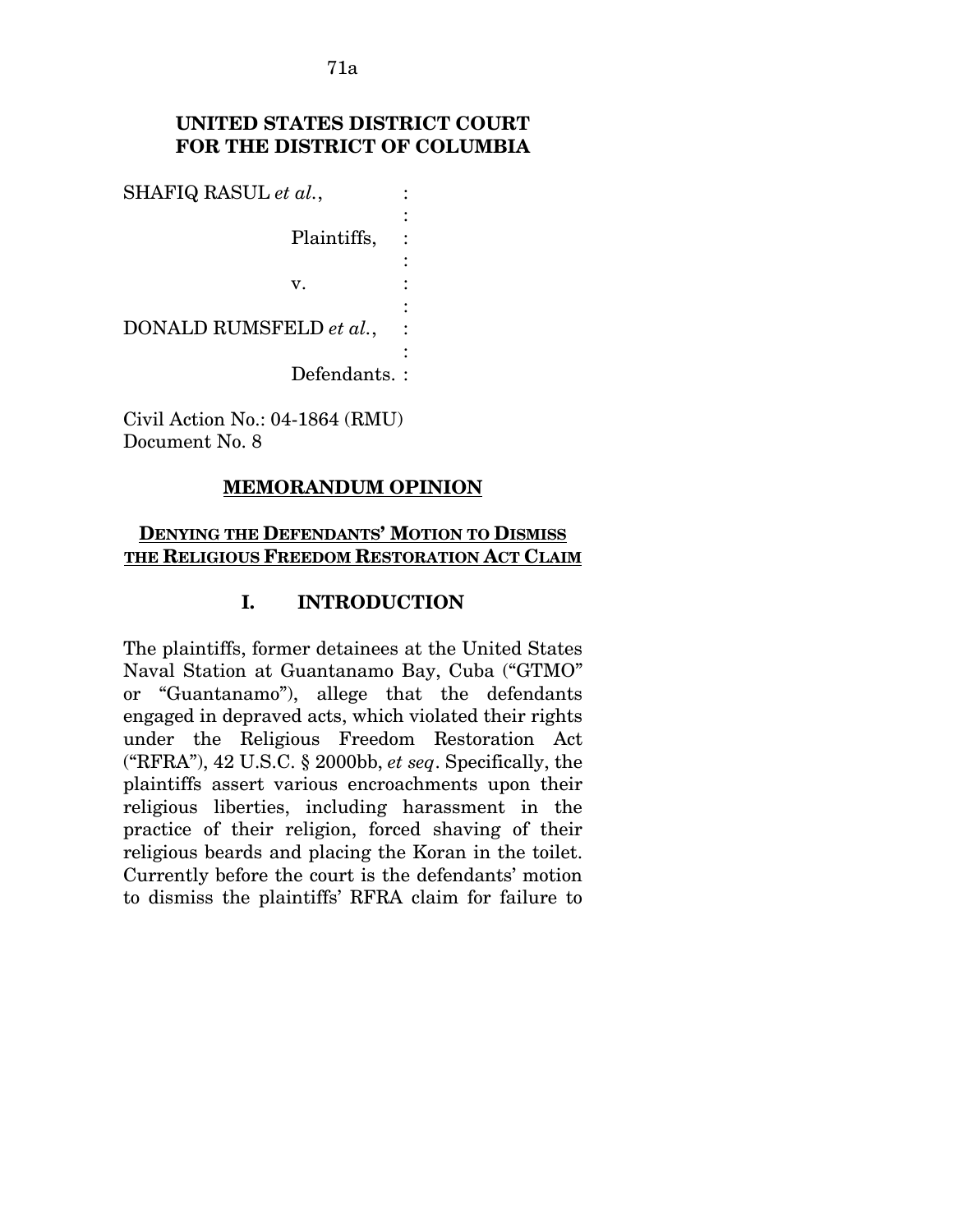state a claim and because the defendants are entitled to qualified immunity. Because RFRA applies to government action in GTMO, and because the plaintiffs allege acts which substantially burden their religious exercise, the plaintiffs succeed in pleading a viable cause of action. Furthermore, because the defendants' alleged actions violate rights clearly established at the time the defendants allegedly committed them, they are not entitled to any qualified immunity. For these reasons, the court denies their motion to dismiss the plaintiffs' RFRA claim.

## **II. BACKGROUND**

## **A. Factual Background**

#### **The plaintiffs allege the following**:

In the months immediately following the September 11 attacks on America, the plaintiffs, all citizens of the United Kingdom, were conducting humanitarian relief in Afghanistan and were trying to return to England. Compl. ¶¶ 2-3, 35. On November 28, 2001, an Uzbek warlord, General Rashid Dostum, captured three of the plaintiffs – Shafiq Rasul, Asif Iqbal, and Rhuhel Ahmed. *Id*. ¶ 2. One month later, General Dostum handed them over to the United States for a bounty. *Id*. ¶¶ 2, 42-44. After two weeks of suffering extensive abuse and interrogations under United States' custody, the military transported Rasul and Iqbal from Afghanistan to GTMO. *Id*. ¶¶ 37-64. Ahmed, however, stayed in Afghanistan for six weeks under United States custody, eventually succumbing to pervasive interrogation techniques and falsely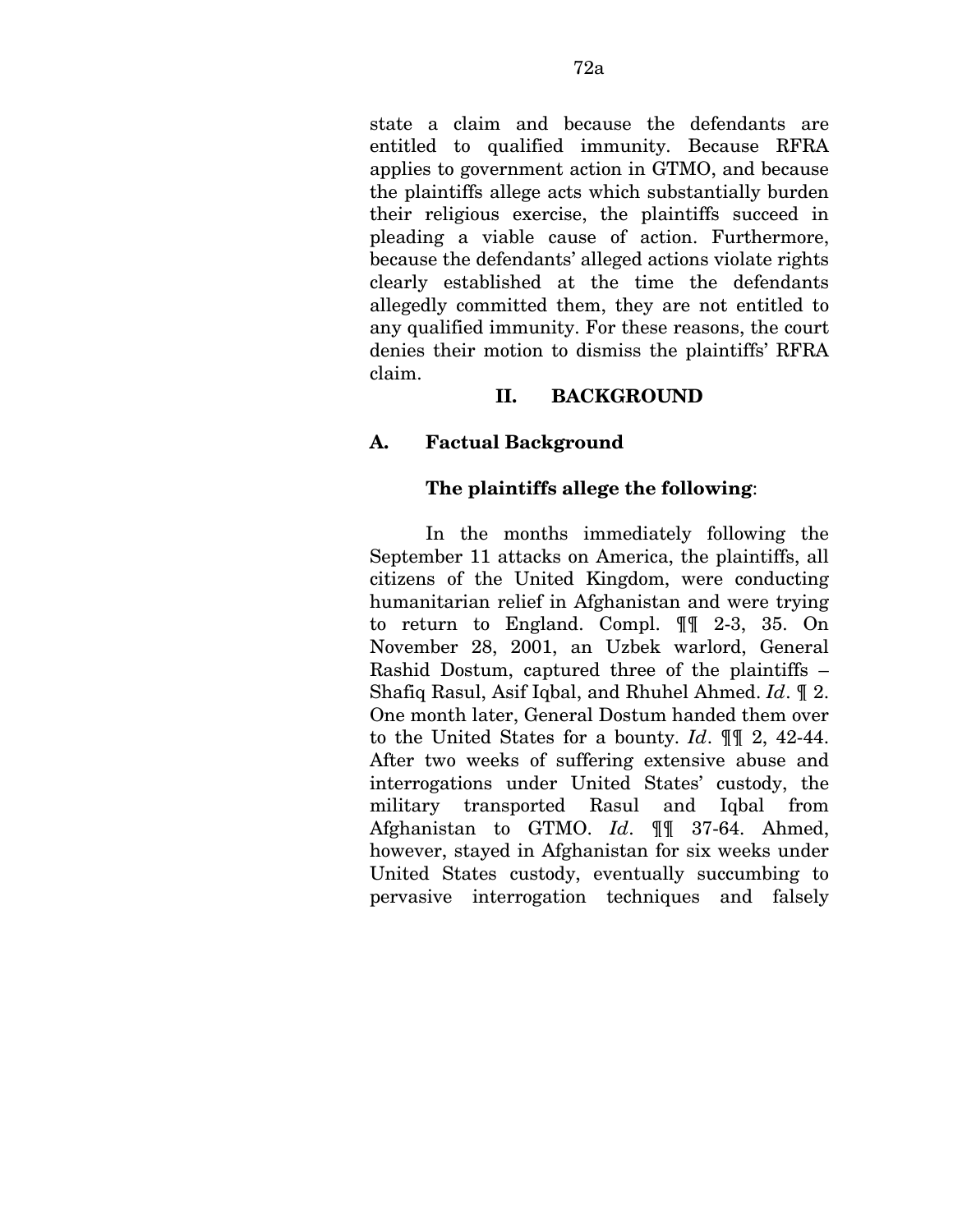confessing to having ties with Al Qaeda. *Id*. ¶ 62. Only then, in February 2002, did the United States transport Ahmed to Guantanamo. *Id*. ¶ 63.

The Taliban captured the fourth plaintiff, Jamal Al-Harith, in Afghanistan. *Id*. ¶ 3. The Taliban accused Al-Harith of spying for the British government and tortured him. *Id*. When the Taliban fell, Al-Harith was released and immediately contacted the British embassy officials to coordinate his evacuation. *Id*. After a month of coordinating with British officials, United States forces detained him and, in February of 2002, transported him to GTMO. *Id*. ¶¶ 3-4, 63.

Shortly before the plaintiffs' arrival in Guantanamo Bay in December 2002, defendant Donald Rumsfeld signed a memorandum approving more aggressive interrogation techniques that allegedly departed from the standards of care normally afforded military prisoners. *Id*. ¶ 9. Some of these previously prohibited techniques includes forcing the prisoners to endure stresspositions for up to four consecutive hours, disrobing prisoners, intimidating prisoners with dogs, twenty-hour interrogation sessions, forcing prisoners to wear hoods, shaving their hair, isolating the prisoners in total darkness and silence, and using physical contact. *Id*. In April 2003, Rumsfeld withdrew approval of these tactics. *Id*. ¶¶ 10-11.

## **The plaintiffs further allege that**:

Following this revocation, the detainees at GTMO continued to suffer from inhumane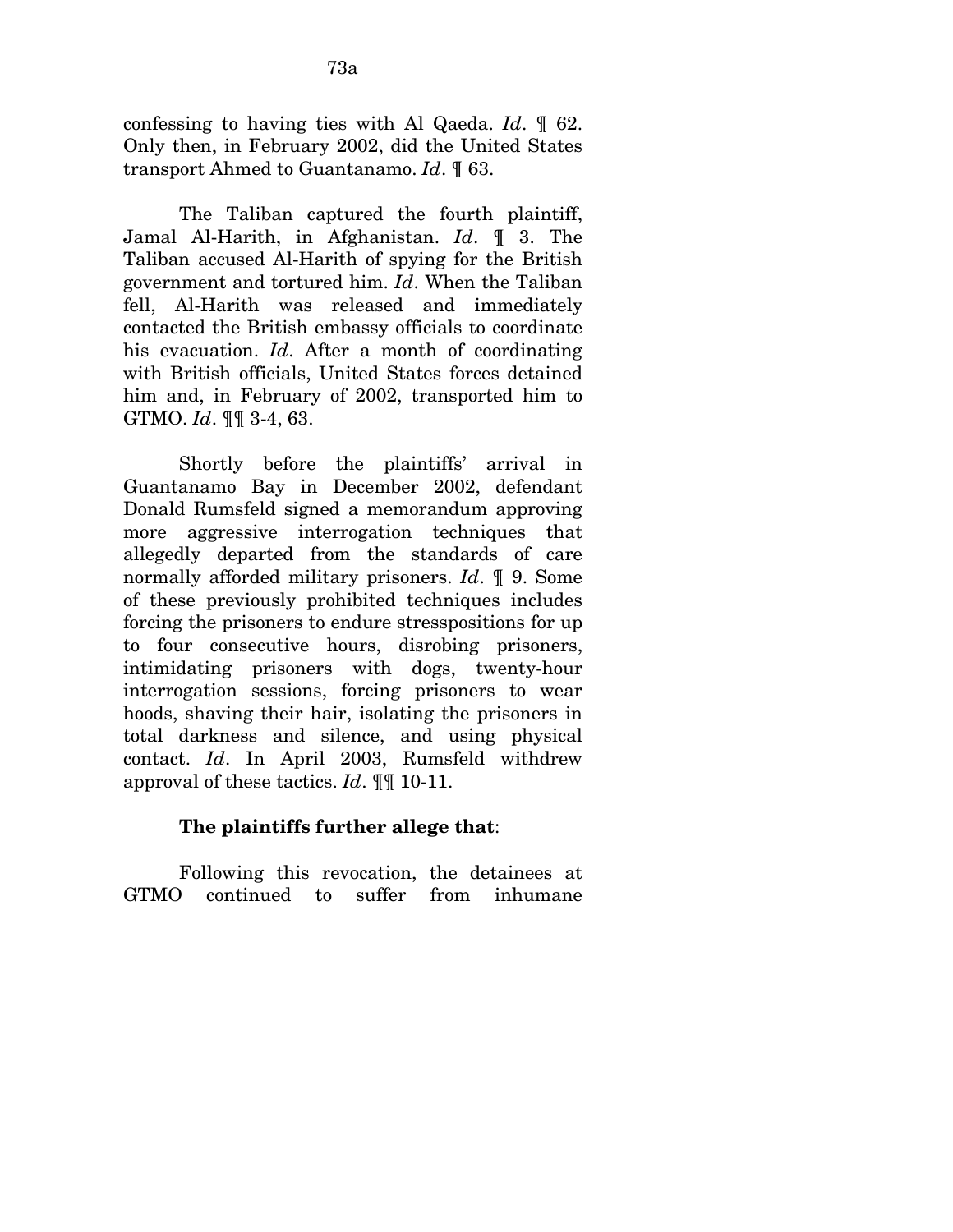treatment. *Id*. ¶¶ 65-158. During the United States' detainment of the plaintiffs at GTMO, which has lasted over two years, the plaintiffs suffered repeated beatings and forced body cavity searches. *Id*. ¶¶ 4, 6. Furthermore, prison guards frequently shackled the plaintiffs for many hours, causing wounds and permanent scarring, forced them to remain in stressful positions for hours, injected unknown substances into their bodies, and required them to live in cramped cages without protection from the elements. *Id*. ¶¶ 6, 70, 72, 85. In addition, the guards deprived the plaintiffs of adequate food, sleep, and communication with family members. *Id*. ¶ 6. The guards also humiliated and harassed the plaintiffs as they tried to practice their religion. *Id*. After months of extreme hardship and relentless interrogations, Rasul and Iqbal relented and confessed (falsely) to having ties with Al Qaeda. *Id*. ¶¶ 110, 127. Despite their confessions, after more than two years in United States custody without having any charges brought against them, in March of 2004, the United States released all of the plaintiffs, and they returned to their homes in the United Kingdom. *Id*. ¶ 137.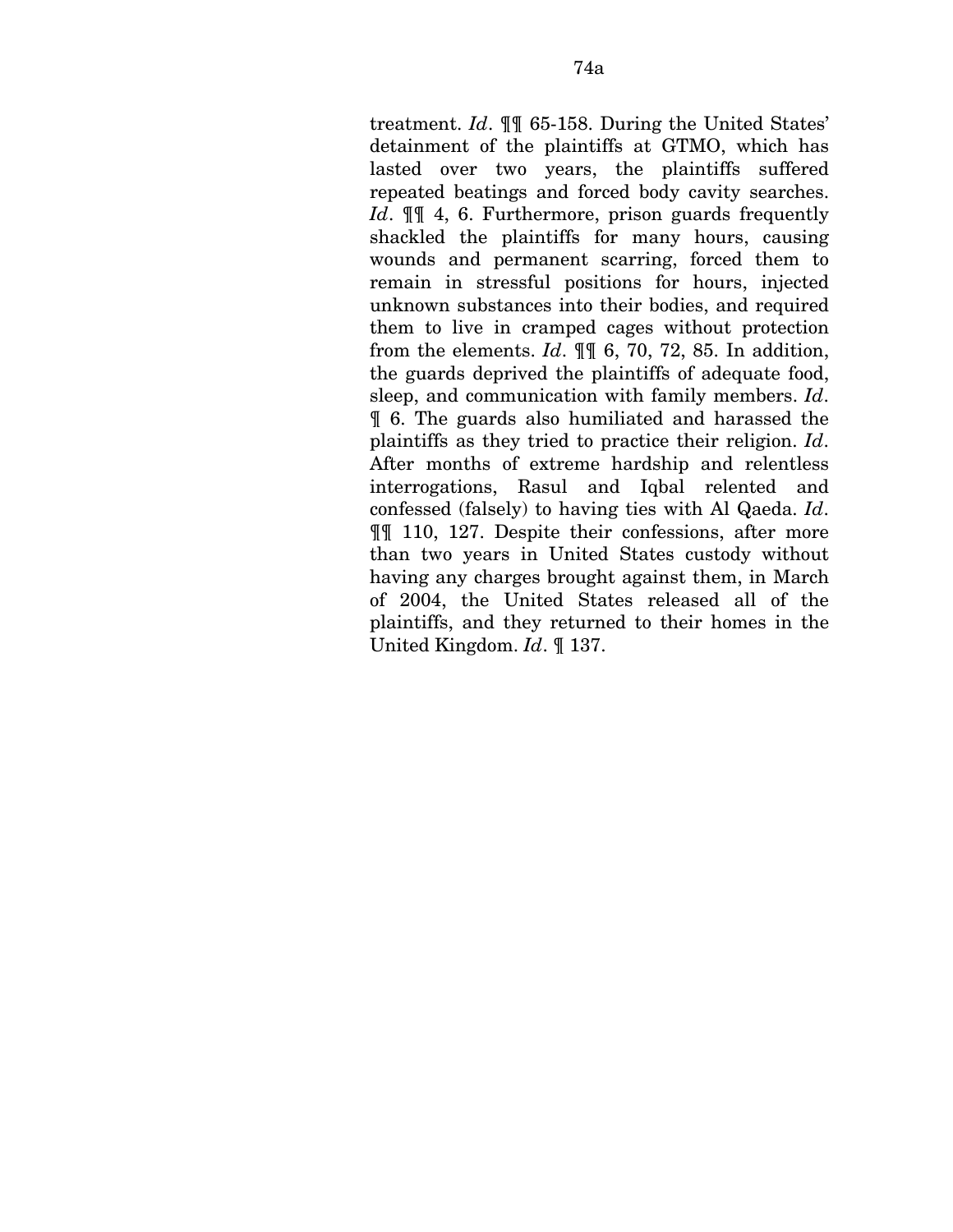#### **B. Procedural Background**

The plaintiffs filed the instant case against various military officials on October 27, 2004.<sup>[1](#page-127-0)</sup> On March 16, 2005, the defendants filed a motion to dismiss for lack of subject-matter jurisdiction and failure to state a claim pursuant to Federal Rules of Civil Procedure  $12(b)(1)$  and  $12(b)(6)$ .

On February 6, 2006, this court issued a memorandum opinion dismissing the plaintiffs' international law claims and the plaintiffs' constitutional claims. Mem. Op. (Feb. 6. 2006). The court ruled that because the plaintiffs had not exhausted their administrative remedies by bringing their international law claims to an appropriate Federal agency, the plaintiffs' international law claims were not ripe. *Id.* As to the plaintiffs'

<span id="page-127-0"></span><sup>&</sup>lt;u>1</u> <sup>1</sup> The defendants are Donald Rumsfeld, Secretary 1 of Defense; Air Force General Richard Myers, Former Chairman of the Joint Chiefs of Staff; Air Army Major General Geoffrey Miller, Former Commander of the Joint Task Force at Guantanamo Bay Naval Base; Army General James Hill, Commander of the United States Southern Command; Army Major General Michael Dunlavey, Former Commander of the Joint Task Force at Guantanamo Bay Naval Base; Army Brigadier General Jay Hood, Commander of the Joint Task Force at Guantanamo Bay Naval Base; Marine Brigadier General Michael Lehnert, Commander of the Joint Task Force-160 at Guantanamo Bay Naval Base; Army Colonel Nelson Cannon, Commander at Camp Delta at Guantanamo Bay Naval Base; Army Colonel Terry Carrico, Commander of Camp X-Ray-Camp Delta at Guantanamo Bay Naval Base; Army Lieutenant Colonel William Cline, Commander of Camp Delta at Guantanamo Bay Naval Base; Army Lieutenant Colonel Diane Beaver, Legal Advisor to General Dunlevey; and John Does 1-100. *See* Compl.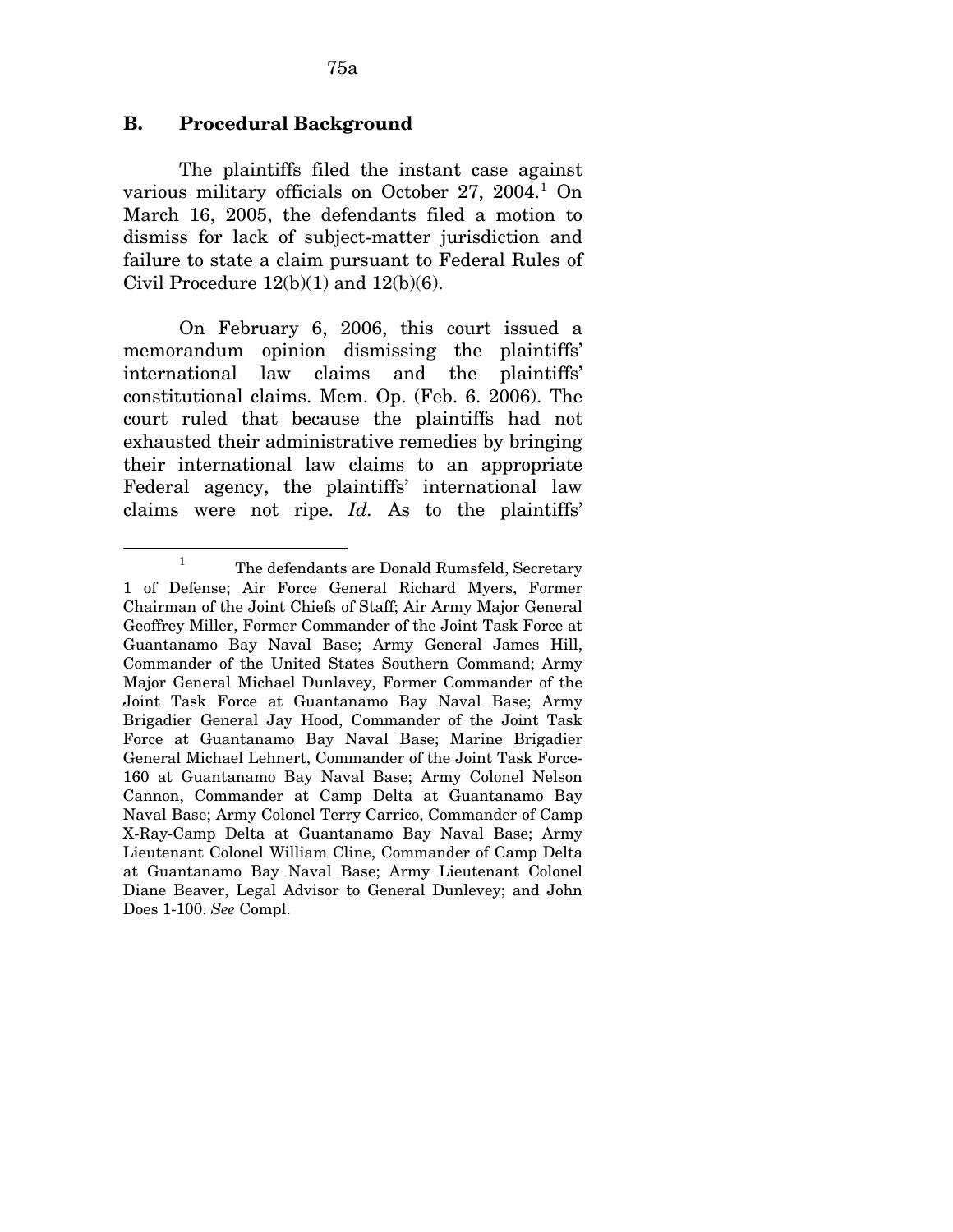constitutional law claims, the court ruled that the defendants are entitled to qualified immunity. *Id.*  The court deferred ruling on the defendants' motion to dismiss the plaintiffs' RFRA claims pending further briefing by the parties. *Id.* Having received supplemental briefing from the parties, the court turns now to the merits of that motion.

#### **III. ANALYSIS**

#### **A. Legal Standard for a 12(b)(1) Motion to Dismiss**

Federal courts are courts of limited jurisdiction and the law presumes that "a cause lies outside this limited jurisdiction." *Kokkonen v. Guardian Life Ins. Co. of Am.*, 511 U.S. 375, 377 (1994); *St. Paul Mercury Indem. Co. v. Red Cab Co.*, 303 U.S. 283, 288-89 (1938); *see also Gen. Motors Corp. v. Envtl. Prot. Agency*, 363 F.3d 442, 448 (D.C. Cir. 2004) (noting that "[a]s a court of limited jurisdiction, we begin, and end, with an examination of our jurisdiction").

Because "subject-matter jurisdiction is an 'Art. III as well as a statutory requirement[,] no action of the parties can confer subject-matter jurisdiction upon a federal court.'" *Akinseye v. Dist. of Columbia*, 339 F.3d 970, 971 (D.C. Cir. 2003) (quoting *Ins. Corp. of Ir., Ltd. v Compagnie des Bauxite de Guinea*, 456 U.S. 694, 702 (1982)). On a motion to dismiss for lack of subject-matter jurisdiction pursuant to Rule  $12(b)(1)$ , the plaintiff bears the burden of establishing that the court has subject-matter jurisdiction. *Lujan v. Defenders of Wildlife*, 504 U.S.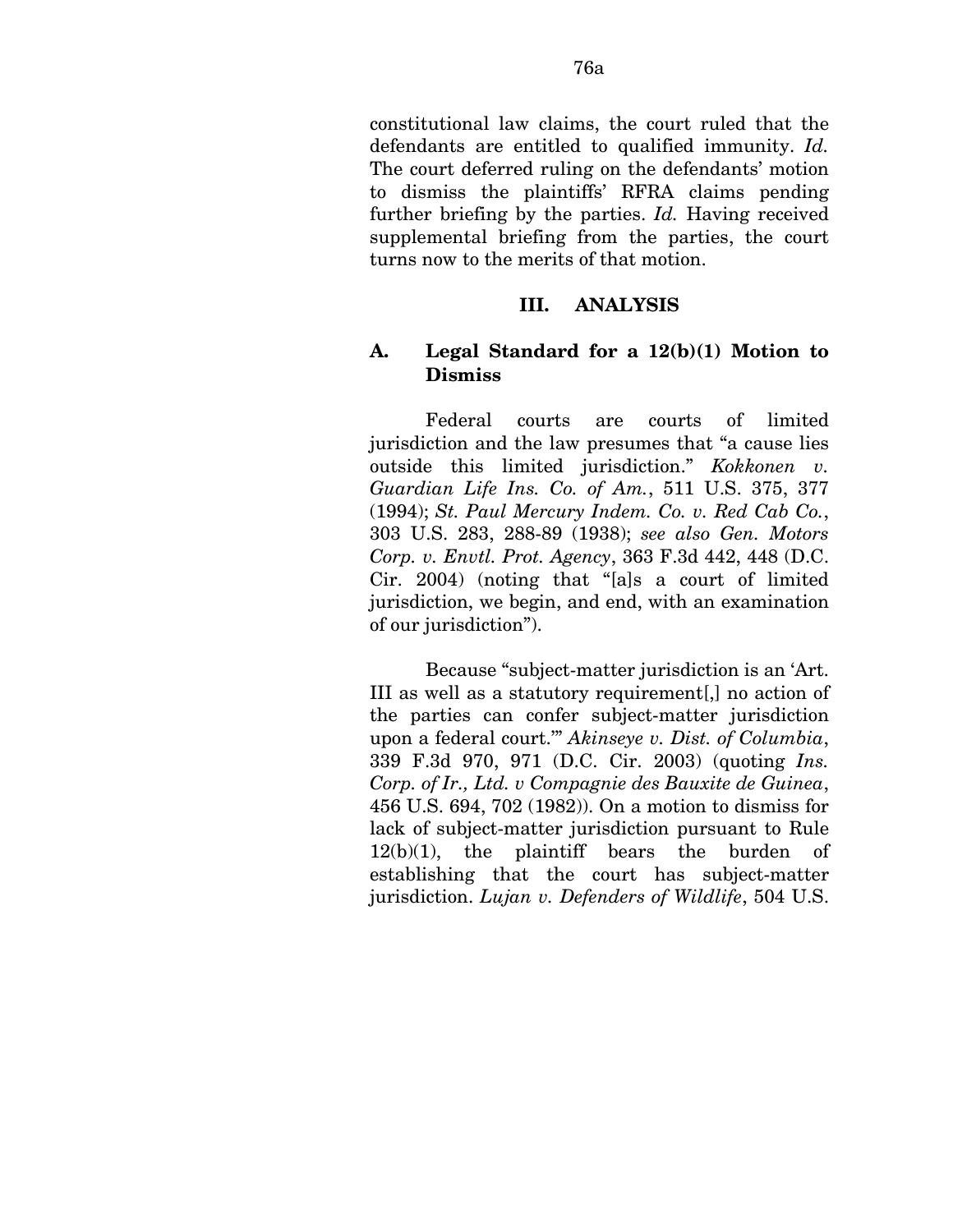555, 561 (1992). The court may dismiss a complaint for lack of subject-matter jurisdiction only if "'it appears beyond doubt that the plaintiff can prove no set of facts in support of his claim which would entitle him to relief.'" *Empagran S.A. v. F. Hoffman-Laroche, Ltd.*, 315 F.3d 338, 343 (D.C. Cir. 2003) (quoting *Conley v. Gibson*, 355 U.S. 41, 45-46 (1957)).

Because subject-matter jurisdiction focuses on the court's power to hear the claim, however, the court must give the plaintiff's factual allegations closer scrutiny when resolving a Rule  $12(b)(1)$ motion than would be required for a Rule  $12(b)(6)$ motion for failure to state a claim. *Macharia v. United States*, 334 F.3d 61, 64, 69 (D.C. Cir. 2003); *Grand Lodge of Fraternal Order of Police v. Ashcroft*, 185 F. Supp. 2d 9, 13 (D.D.C. 2001). Moreover, the court is not limited to the allegations contained in the complaint. *Hohri v. United States*, 782 F.2d 227, 241 (D.C. Cir. 1986), *vacated on other grounds*, 482 U.S. 64 (1987). Instead, to determine whether it has jurisdiction over the claim, the court may consider materials outside the pleadings. *Herbert v. Nat'l Acad. of Scis.*, 974 F.2d 192, 197 (D.C. Cir. 1992).

# **B. Legal Standard for a 12(b)(6) Motion to Dismiss**

A Rule 12(b)(6) motion to dismiss tests the legal sufficiency of a complaint. *Browning v. Clinton*, 292 F.3d 235, 242 (D.C. Cir. 2002). The complaint need only set forth a short and plain statement of the claim, giving the defendant fair notice of the claim and the grounds upon which it rests. *Kingman Park Civic Ass'n v. Williams*, 348 F.3d 1033, 1040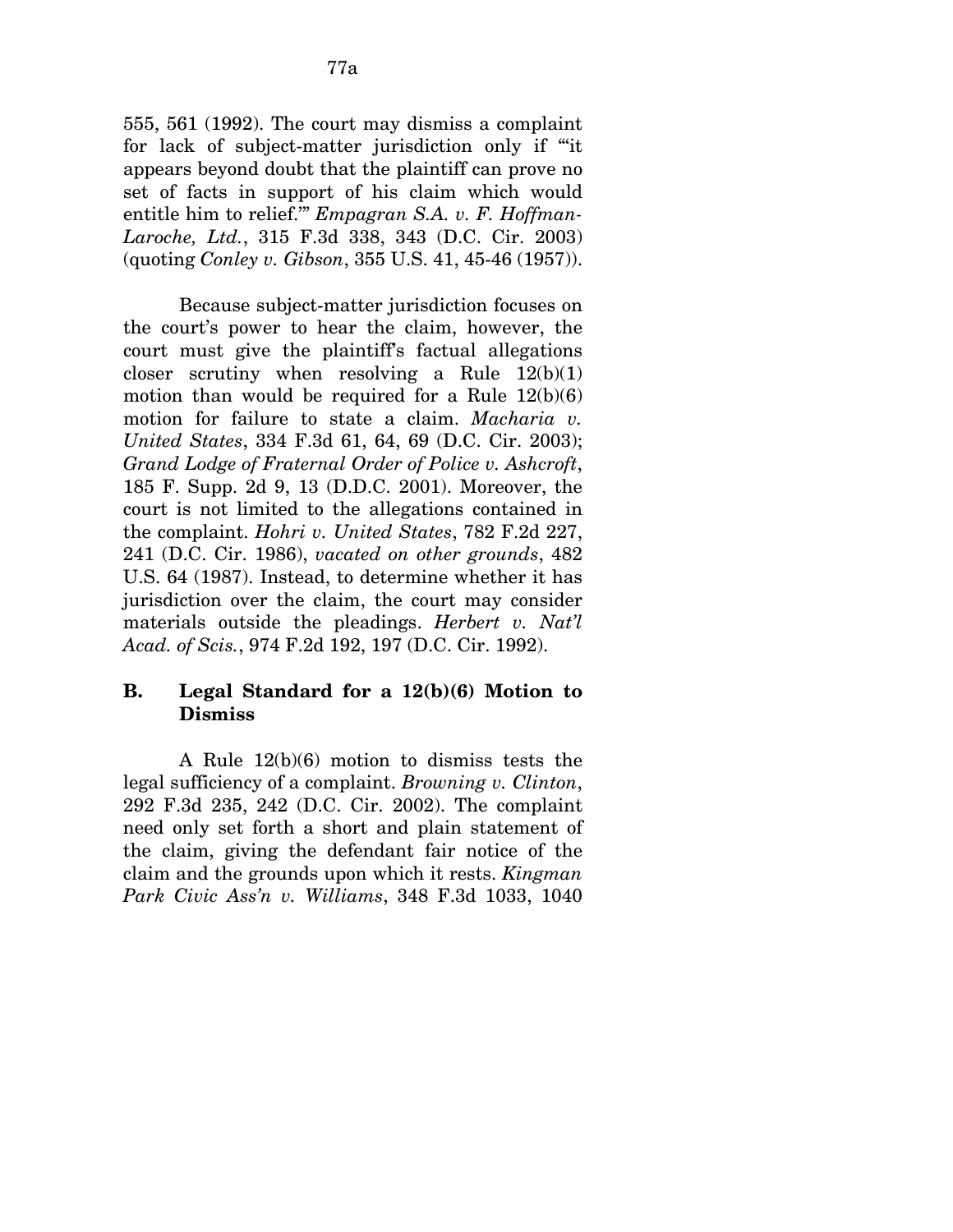(D.C. Cir. 2003) (citing FED R. CIV. P. 8(a)(2) and *Conley v. Gibson*, 355 U.S. 41, 47 (1957)). "Such simplified notice pleading is made possible by the liberal opportunity for discovery and the other pretrial procedures established by the Rules to disclose more precisely the basis of both claim and defense to define more narrowly the disputed facts and issues." *Conley*, 355 U.S. at 47-48 (internal quotation marks omitted). It is not necessary for the plaintiff to plead all elements of his prima facie case in the complaint, *Swierkiewicz v. Sonoma N.A.*, 534 U.S. 506, 511-14 (2002), or "plead law or match facts to every element of a legal theory," *Krieger v. Fadely*, 211 F.3d 134, 136 (D.C. Cir. 2000) (internal quotation marks and citation omitted).

Accordingly, "the accepted rule in every type of case" is that a court should not dismiss a complaint for failure to state a claim unless the defendant can show beyond doubt that the plaintiff can prove no set of facts in support of his claim that would entitle him to relief. *Warren v. Dist. of Columbia*, 353 F.3d 36, 37 (D.C. Cir. 2004); *Kingman Park*, 348 F.3d at 1040. Thus, in resolving a Rule 12(b)(6) motion, the court must treat the complaint's factual allegations – including mixed questions of law and fact – as true and draw all reasonable inferences therefrom in the plaintiff's favor. *Macharia v. United States*, 334 F.3d 61, 64, 67 (D.C. Cir. 2003); *Holy Land Found. for Relief & Dev. v. Ashcroft*, 333 F.3d 156, 165 (D.C. Cir. 2003); *Browning*, 292 F.3d at 242. While many well-pleaded complaints are conclusory, the court need not accept as true inferences unsupported by facts set out in the complaint or legal conclusions cast as factual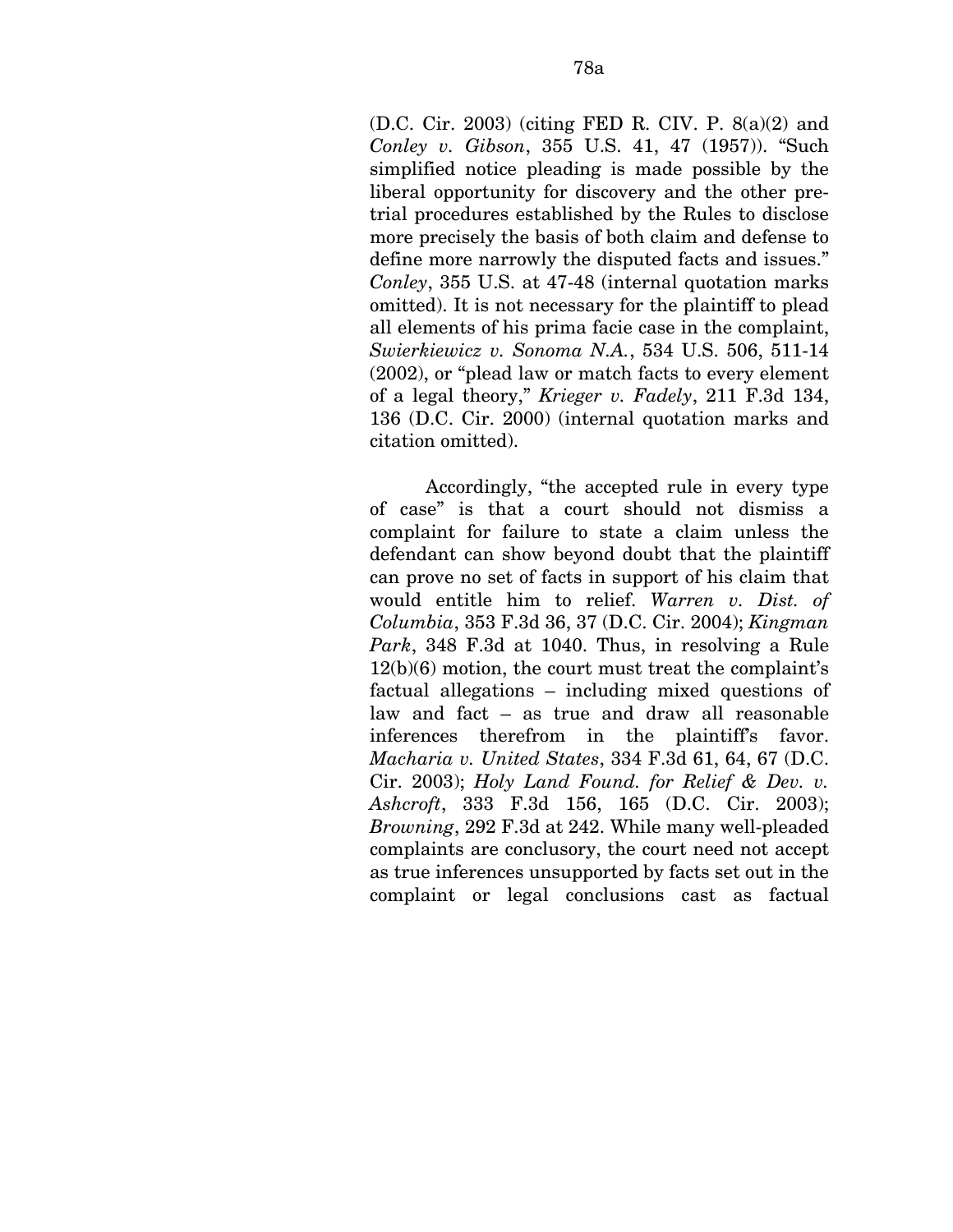allegations. *Warren*, 353 F.3d at 39; *Browning*, 292 F.3d at 242.

# **C. The Court Denies the Defendants' Motion to Dismiss the Plaintiffs' RFRA Claim**

# **1. RFRA Applies to Government Action in GTMO**

The defendants argue that RFRA does not apply extraterritorially, specifically, to the U.S. Naval Base at Guantanamo Bay, Cuba. Defs.' Mot. to Dismiss ("Defs.' Mot.") at 24-27. The defendants argue that Congress intended for RFRA to apply only to government action in the continental United States. *Id.* at 24-25 (indicating that Congress' sole intent in creating RFRA was to undo the Supreme Court's ruling in *Employment Division v. Smith*, 494 U.S. 872 (1989), a case involving the application of Oregon drug laws to the ingestion of peyote in religious rites and having no natural extraterritorial application); Defs.' Supplemental. Mem. of P. & A. in Supp. of Defs.' Mot. ("Defs.' Supp.") at 6-7; Defs.' Reply to Pls.' Supplemental. Mem. of P. & A. in Opp'n to Defs.' Mot. ("Defs.' Reply") at 3-4. The plaintiffs argue that because RFRA applies in "each territory and possession of the United States," 42 U.S.C. § 2000bb-2(2), the plain language of the statute extends its application extraterritorially, including GTMO. Pls.' Brief in Supp. of their Claims Pursuant to RFRA ("Pls.' Supp.") at 2-8.

Under RFRA, "the government shall not substantially burden a person's exercise of religion even if the burden results from a rule of general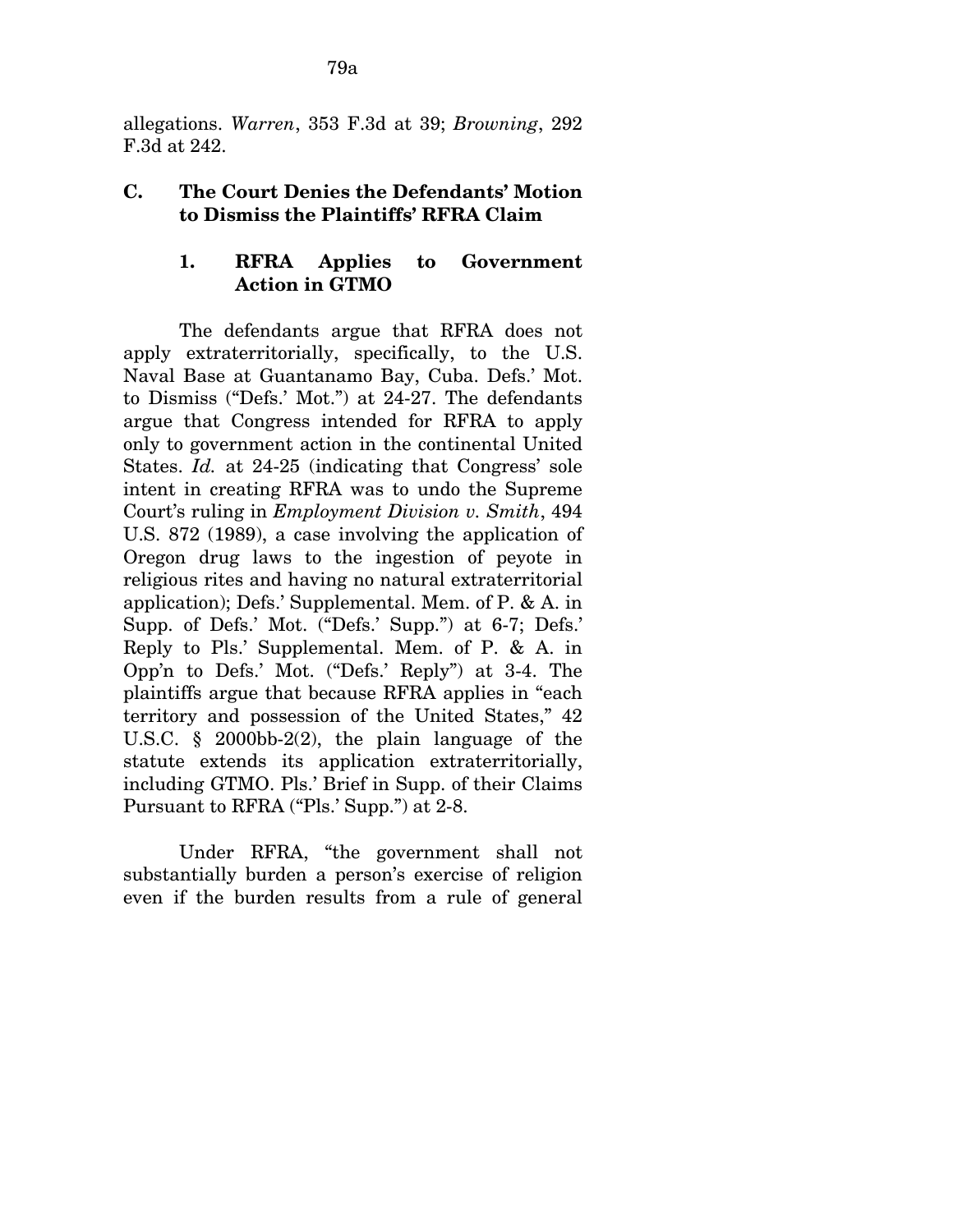applicability." 42 U.S.C. § 2000bb-1(a). The government may burden a person's exercise of religion, however, if the government action "is in furtherance of a compelling governmental interest [and] is the least restrictive means of furthering that compelling governmental interest." *Id.* § 2000bb-1(b). RFRA defines the government to include, *inter alia*, covered entities. 42 U.S.C. § 2000bb-2(1). In turn, covered entities means "the District of Columbia, the Commonwealth of Puerto Rico, and each territory and possession of the United States." *Id.* § 2000bb-2(2). To determine whether the term "covered entities" includes GTMO, the court must engage in statutory interpretation. Although the defendants argue that RFRA applies only in the continental United States, that reading of the statute makes little sense.

Statutory interpretation always begins, although it does not always end, with the language of the statute. *Guam Indus. Serv., Inc. v. Rumsfeld,*  383 F. Supp. 2d 112, 116 (D.D.C. 2005) (citing *In Re England*, 375 F.3d 1169, 1178 (D.C. Cir. 2004)); *see also Bedroc Ltd. v. United States,* 541 U.S. 176, 183 (2004) (stating that the court "begins with the statutory text, and ends there as well if the text is unambiguous"). "Before resorting to legislative history, a court . . . should first look to the language of the law itself to determine its meaning." *United Mine Workers v. Fed. Mine Safety and Health Review Comm'cn*, 671 F.2d 615, 621 (D.C. Cir. 1982).

The government urges the court to apply RFRA solely to the continental United States. Defs.' Mot. at 26 (arguing that there "is a strong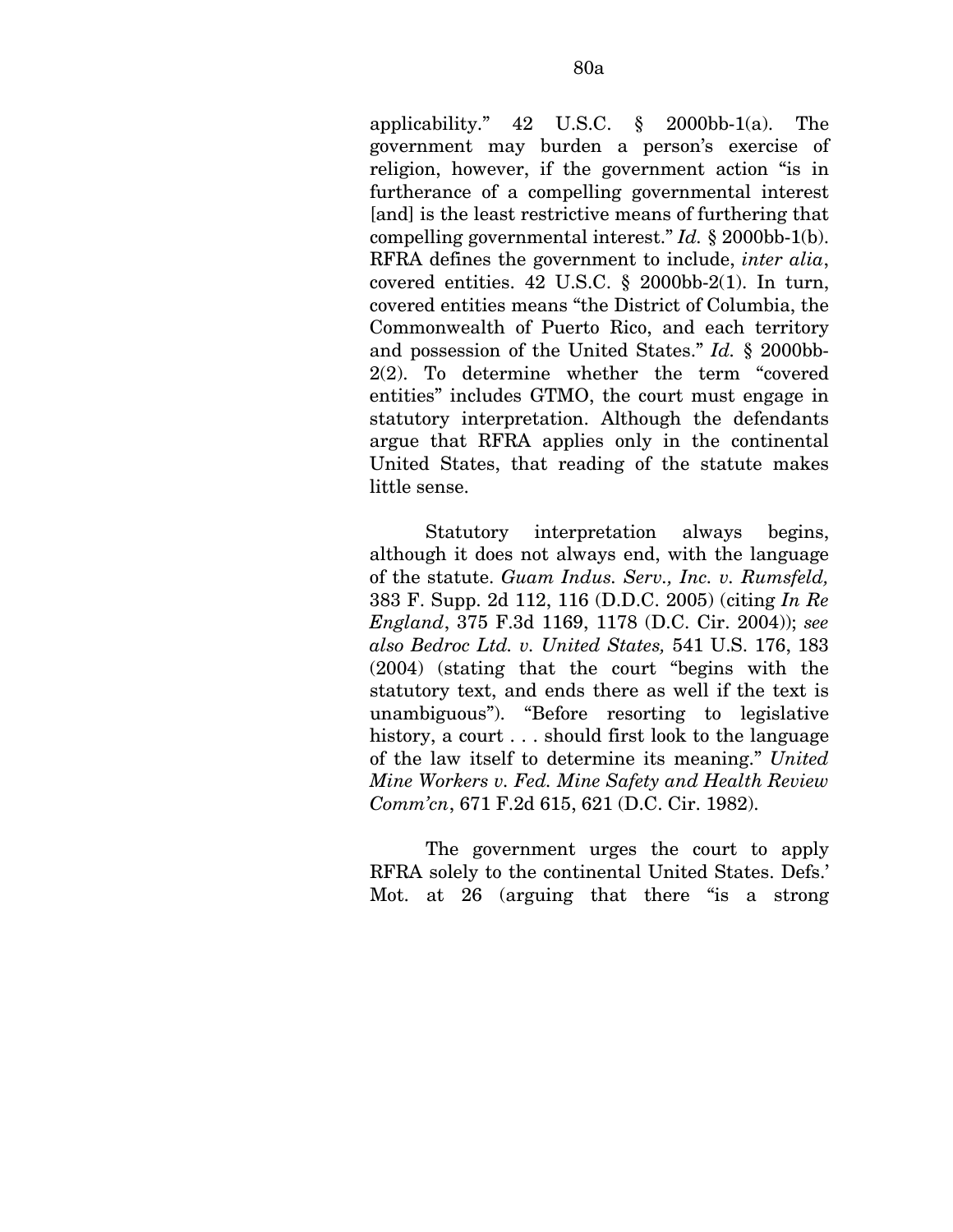presumption that federal statutory law does 'not have extraterritorial application,' and that presumption may be rebutted only when a contrary 'intent is clearly manifested'") (quoting *Sale v. Haitian Ctrs. Council, Inc.*, 509 U.S. 155, 188 (1993)). The court can fathom no greater manifestation of Congress' intent then the plain text of the statute. *Bedrock Ltd.*, 541 U.S. at 183.

RFRA defines the term "government" to include, "a branch, department, agency, instrumentality, and official . . . of the United States, or a covered entity."  $42 \text{ U.S.C. }$  \$ 2000bb-2(1). In essence, this provision reaffirms RFRA's application to United States governmental action.[2](#page-133-0) *See City of Boerne v. Flores*, 521 U.S. 507, 516 (1997) (citing § 2000bb-3(a) in recognizing RFRA's "universal coverage" to all Federal law and the "implementation of that law"). Geographically,

 $\overline{a}$ 

<span id="page-133-0"></span><sup>2</sup> RFRA "applies to all Federal law, and the implementation of that law, whether statutory or otherwise, and whether adopted before or after November 16, 1993." 42 U.S.C. § 2000bb-3(a).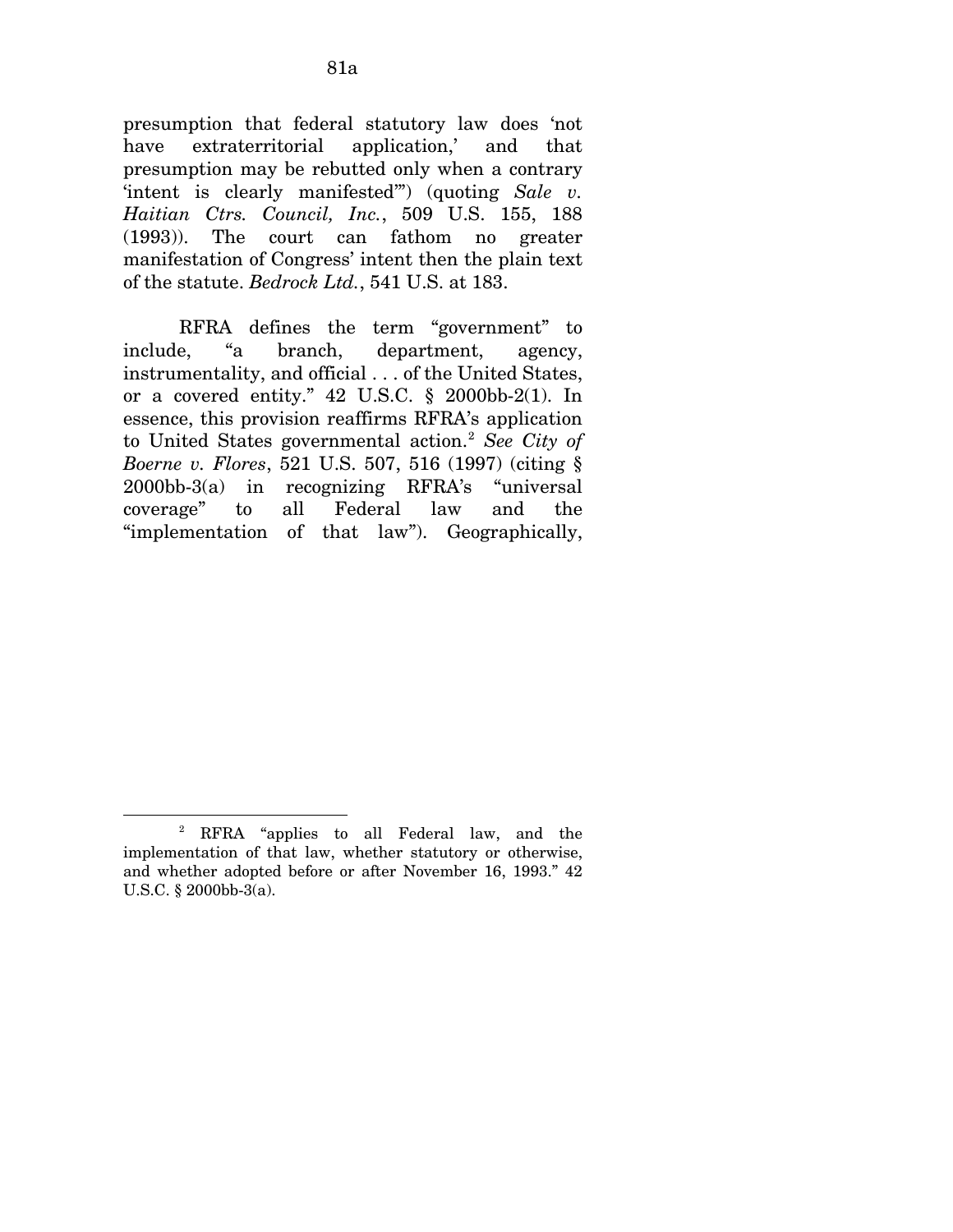RFRA extends to "each territory and possession of the United States."[3](#page-134-0) *Id.* Because RFRA applies to U.S. government action in the continental United States via  $\S$  2000bb-2(1) and  $\S$  2000bb-3(a), the defendants' call for the court to construe territory and possession to mean the continental United States renders that phrase meaningless. *Murphy Exploration and Prod. Co. v. U.S. Dep't of the Interior*, 252 F.3d 473, 481 (D.C. Cir. 2001) (stating that "when 'construing a statute we are obliged to give effect, if possible, to every word Congress used'") (quoting *Reiter v. Sonotone Corp.*, 442 U.S. 330, 339 (1979)). Indeed, the defendants cite no case law construing the term "territory and possession of the United States" in the fashion they now advocate. Accordingly, the court rules that RFRA applies in U.S. territories and possessions – areas outside of the continental United States. *Guam v. Guerrero*, 290 F.3d 1210 (9th Cir. 2002) (ruling that RFRA applies in federal instrumentalities, in that case, Guam). The court must now determine whether RFRA's coverage includes the Naval Base at

<span id="page-134-0"></span><sup>1</sup> 3 The defendants actually argue that RFRA may not apply to federal territories and possessions. Defs.' Supp. at 4, n.3. The defendants incorrectly look to *Cutter v. Wilkinson*, 125 S. Ct. 2113, 2118 n.2 (2005) to support their contention. In *Cutter*, the Supreme Court recognized that it has not yet had occasion to rule on whether RFRA remains operative upon the Federal government after *City of Boerne v. Flores*, 521 U.S. 507, 515-516 (1997). *Cutter*, 125 S. Ct. at 2118 n.2. The D.C. Circuit, however, answered this question in the affirmative. *Henderson v. Kennedy*, 265 F.3d 1072, 1073 (D.C. Cir. 2001). Because RFRA is alive and well, the defendants' argument that it may not apply to territories and possessions of the United States, despite the statute's express application to those areas, 42 U.S.C. § 2000bb-2(2), borders on the laughable.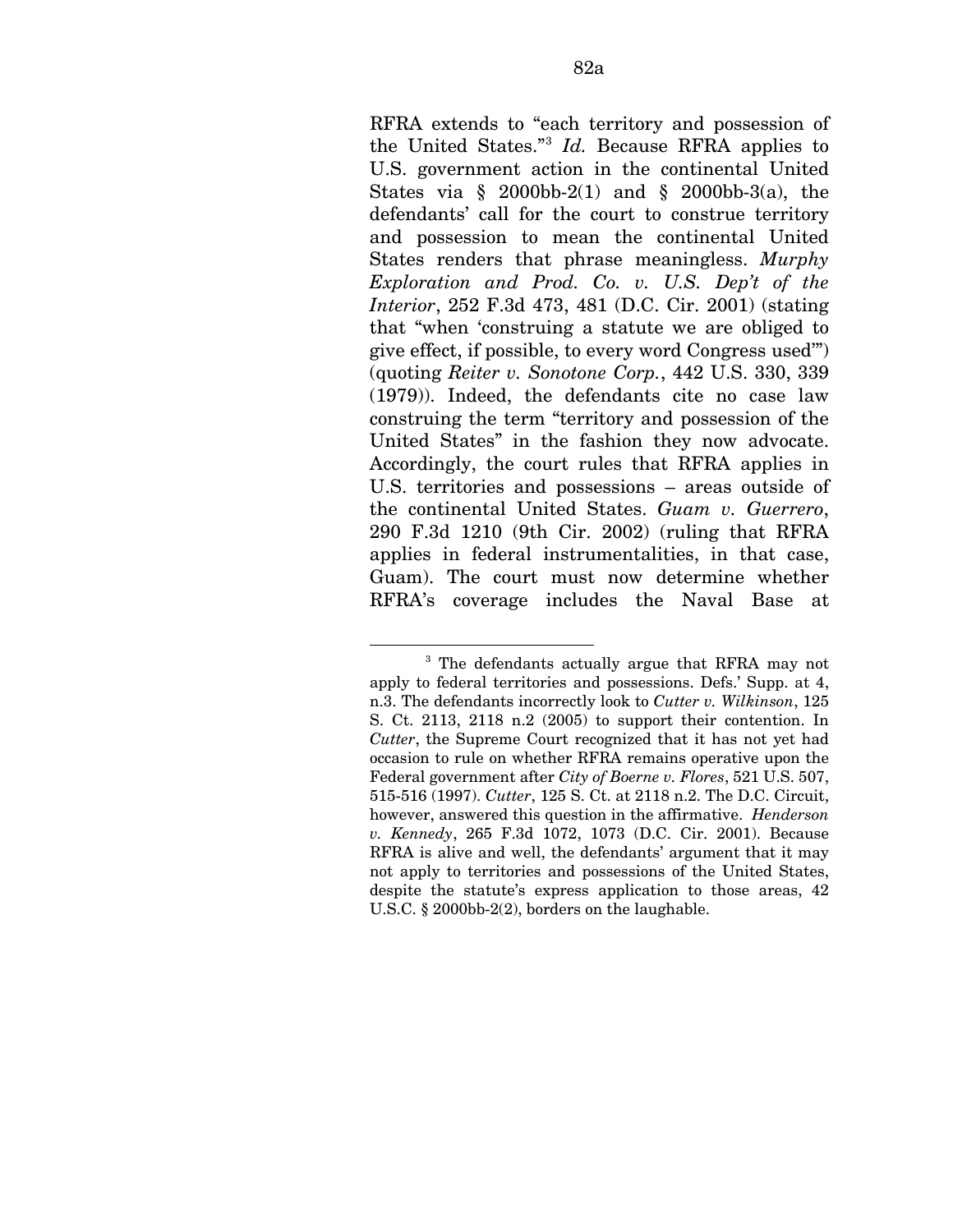Guantanamo Bay. To answer this question, the court must consider the nature and status of GTMO.

Twice previously the Supreme Court considered and expressed its opinions on the status of the Naval Base at Guantanamo Bay. First, the Supreme Court considered whether the Fair Labor Standards Act, 29 U.S.C. § 201, applied in a leasehold of the United States, located on the Crown Colony of Bermuda. *Vermilya-Brown v. Connell*, 335 U.S. 377, 378 (1948). In its analysis, the Court likened the Crown Colony of Bermuda to GTMO. *Id.* at 383-85. The Court cited the provisions of the United States' lease agreement for GTMO from Cuba, which, although recognizing "the continuance of the ultimate sovereignty of the Republic of Cuba over [GTMO]," also stated that "the United States shall exercise complete jurisdiction and control over and within said areas." *Id*. at 385 n.5. The Supreme Court ruled that, under the Defense Base Act, 42 U.S.C. § 1651 (1942), Guantanamo Bay constituted a possession of the United States. *Id.* at 389. According to the Defense Base Act, GTMO is a "[t]erritory or possession outside the continental United States." 42 U.S.C. § 1651. The Court's analysis in *Vermilya-Brown* is not directly binding in this case both because the Court was not concerned directly with GTMO but with Bermuda and because the Defense Base Act does not directly apply here.<sup>[4](#page-135-0)</sup> Nevertheless, the Court's analysis informs the contours both of the phrase "territory and possession" and the nature of the United States' hold on GTMO.

<span id="page-135-0"></span> $\overline{a}$ 4 The Defense Base Act specifically governs the scope of the Longshore and Harbor Workers' Compensation Act, 33 U.S.C. § 901.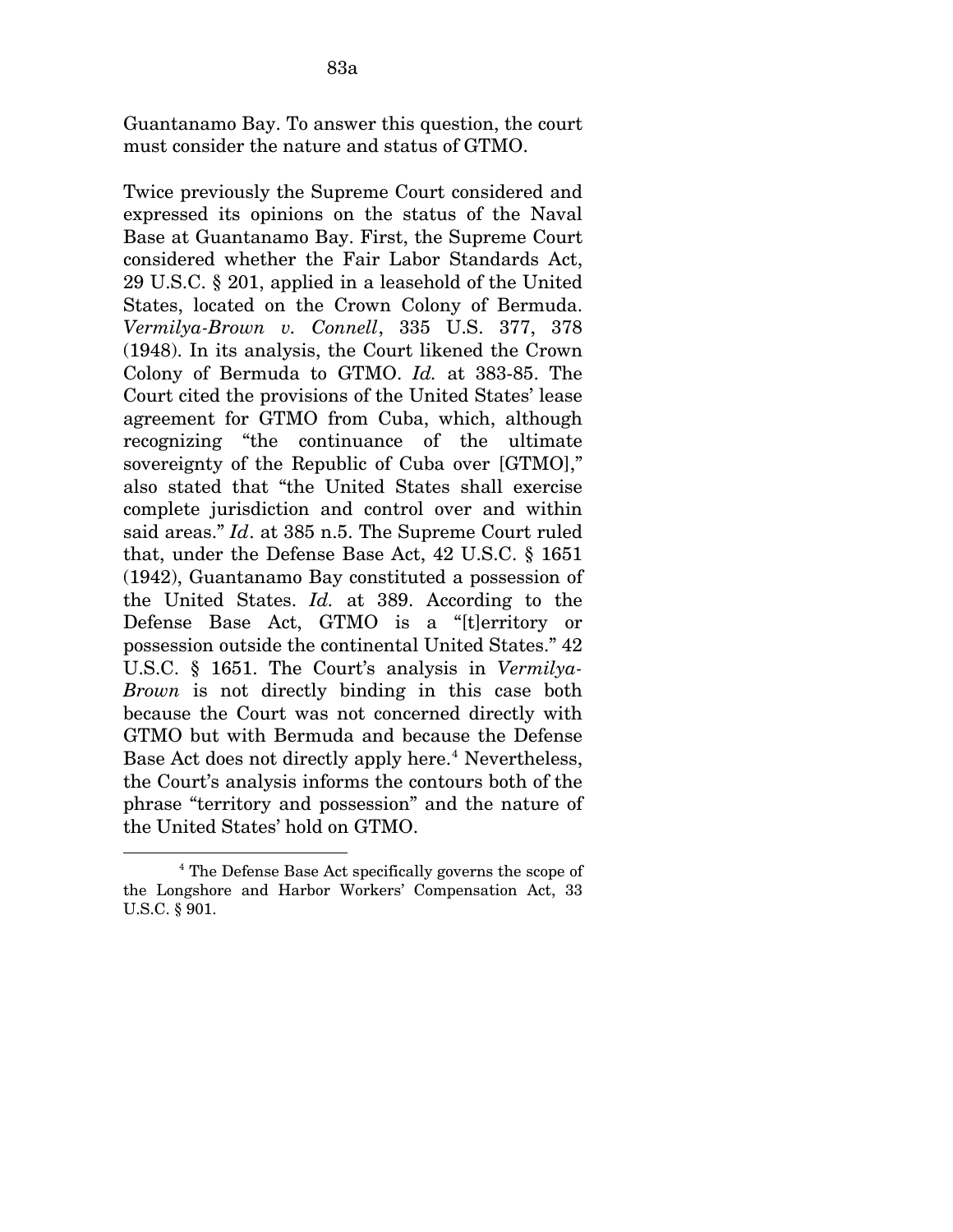More recently, the Court directly considered the nature of GTMO in ascertaining the applicability of habeas challenges under 28 U.S.C. § 2241. *Rasul v. Bush*, 542 U.S. 466 (2004) (hereinafter "*Rasul I*"). Ruling that GTMO detainees can challenge their detention under 28 U.S.C. § 2241, the Court characterized GTMO as a "territory over which the United States exercises plenary and exclusive jurisdiction, but not 'ultimate sovereignty.'" *Id.* at 480 (quoting Lease of Lands for Coaling and Naval Stations, Feb. 23, 1903, U.S.-Cuba, Art. III, T.S. No. 418 (hereinafter "Lease Agreement")). As in the present case, in *Rasul I*, the government urged the Supreme Court to adhere to the "'longstanding principle of American law' that congressional legislation is presumed not to have extraterritorial application unless such intent is clearly manifested." *Id.* at 480 (quoting *EEOC v. Arabian Am. Oil Co.*, 499 U.S. 244, 248 (1991)). The Court, relying on the explicit terms of the United States' lease agreement for the Guantanamo Bay Naval Base, ruled that "[w]hatever traction the presumption against extraterritoriality might have in other contexts, it certainly has no traction . . . with respect to persons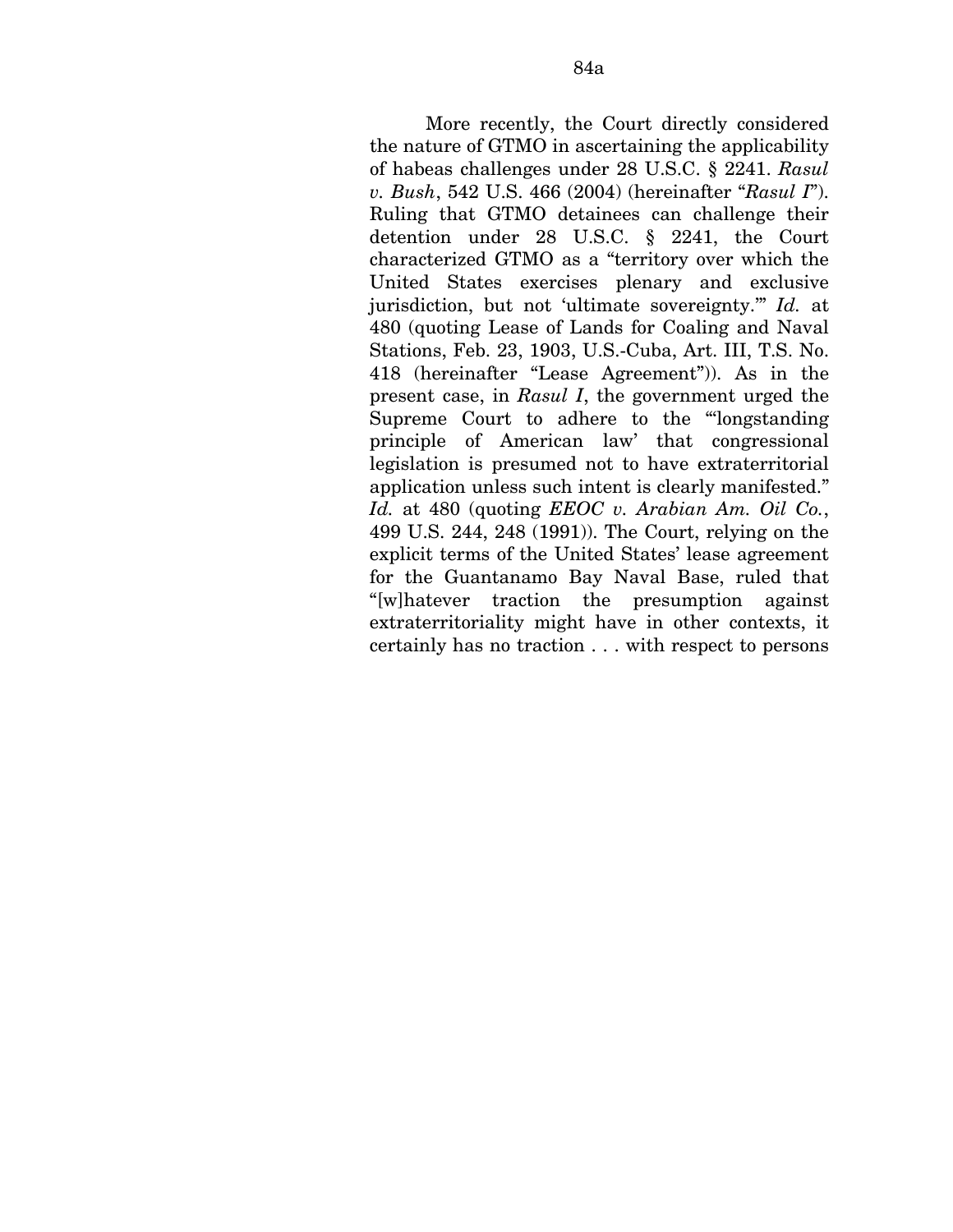detained within the territorial jurisdiction of the United States."[5](#page-137-0) *Id.* (noting that under the lease agreement, "the United States exercises 'complete jurisdiction and control' over the Guantanamo Bay Naval Base, and may continue to exercise such control permanently if it so chooses") (quoting Lease Agreement).

In essence, the United States exercises perhaps as much control as it possibly could short of "ultimate sovereignty" over GTMO.[6](#page-137-1) *Id.* at 475. As stated above, RFRA applies to "each territory and possession of the United States." 42 U.S.C. § 2000bb-

 $\overline{a}$ 

<span id="page-137-1"></span>6 As Justice Scalia interpreted the majority's opinion in *Rasul I*, "not only § 2241 but presumably *all* United States law applies there – including, for example, the federal cause of action recognized in *Bivens*[.]" *Rasul I*, 542 U.S. at 500 (Scalia, J., dissenting) (emphasis in original).

<span id="page-137-0"></span><sup>5</sup> The defendants remind the court that the presumption against extraterritorial application of statutes "has 'special force when [courts] are construing . . . provisions that may involve foreign and military affairs for which the President has unique responsibility.'" Defs.' Mot. to Dismiss ("Defs.' Mot.") at 26 (quoting *Sale v. Haitian Ctrs. Council, Inc.*, 509 U.S. 155, 188 (1993) (modifications in original). While the defendants are certainly correct in their legal proposition, this heightened presumption still is overcome by the fact that "Guantanamo Bay is in every practical respect a United States territory," that it "is far removed from any hostilities," and the fact that the GTMO lease "is no ordinary lease . . . [it] has produced a place that belongs to the United States, extending the 'implied protection' of the United States to it." *Rasul v. Bush*, 542 U.S. 466, 487 (2004) ("*Rasul I*") (Kennedy, J., concurring) (indicating that the legal notion "that there is a legal realm of political authority over military affairs where the judicial power may not enter" does not apply "in light of the status of Guantanamo Bay").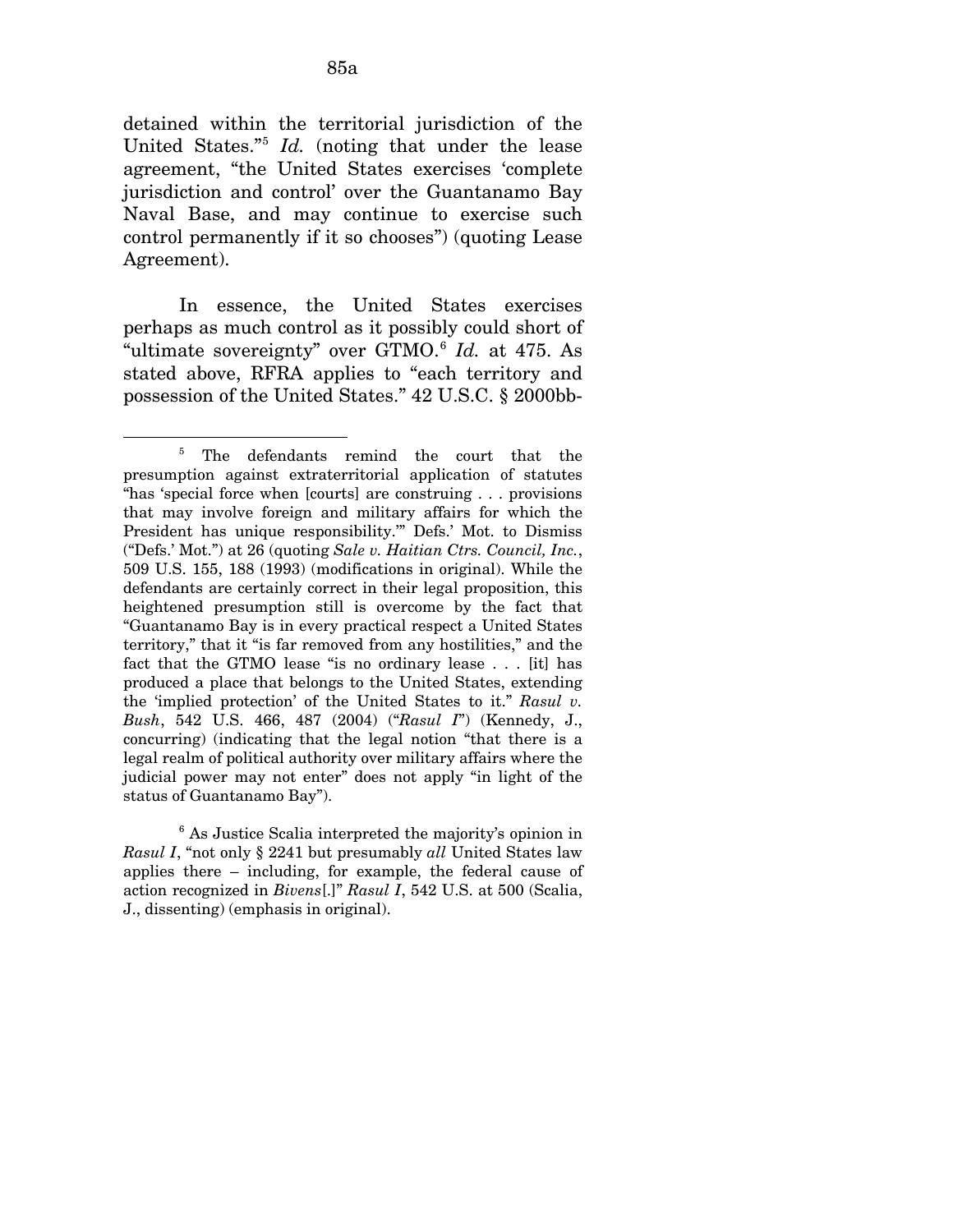1(2). If that language is to have any meaning, it must include lands such as GTMO, over which the United States exercises not some control or some jurisdiction, but "complete jurisdiction and control," i.e. "plenary and exclusive jurisdiction." *Rasul I* at 475, 480. The express terms of RFRA, the Lease Agreement, and the Supreme Court's characterization of GTMO in both *Vermilya-Brown*  and *Rasul I* compel this result.

The defendants ask the court to look to the legislative history of RFRA in ascertaining its geographic reach. Defs.' Supp. at 6-7; Defs.' Reply at 4. The government's argument regarding legislative history is unconvincing for two reasons. First, the court will not look to legislative history to replace a plain reading of an unambiguous statutory provision. *Bedroc Ltd.,* 541 U.S. at 183. While the court may look to legislative history for assistance in interpreting ambiguous statutory terms, the court will not interpret words out of the statute, in place for what the government thinks Congress wanted. *United Mine Workers,* 671 F.2d at 621 (stating that "[c]ommittee reports, the statements of committee members, or other legislative materials . . . may not be used as a means for construing a statute contrary to its plain terms"). "The preeminent canon of statutory interpretation requires us to 'presume that [the] legislature says in a statute what it means and means in a statute what it says there.'" *Bedroc Ltd.,*  541 U.S. at 183. Here, RFRA applies to U.S. territories and possessions and, as stated previously, an interpretation limiting RFRA solely to the continental United States would rob those terms of any meaning.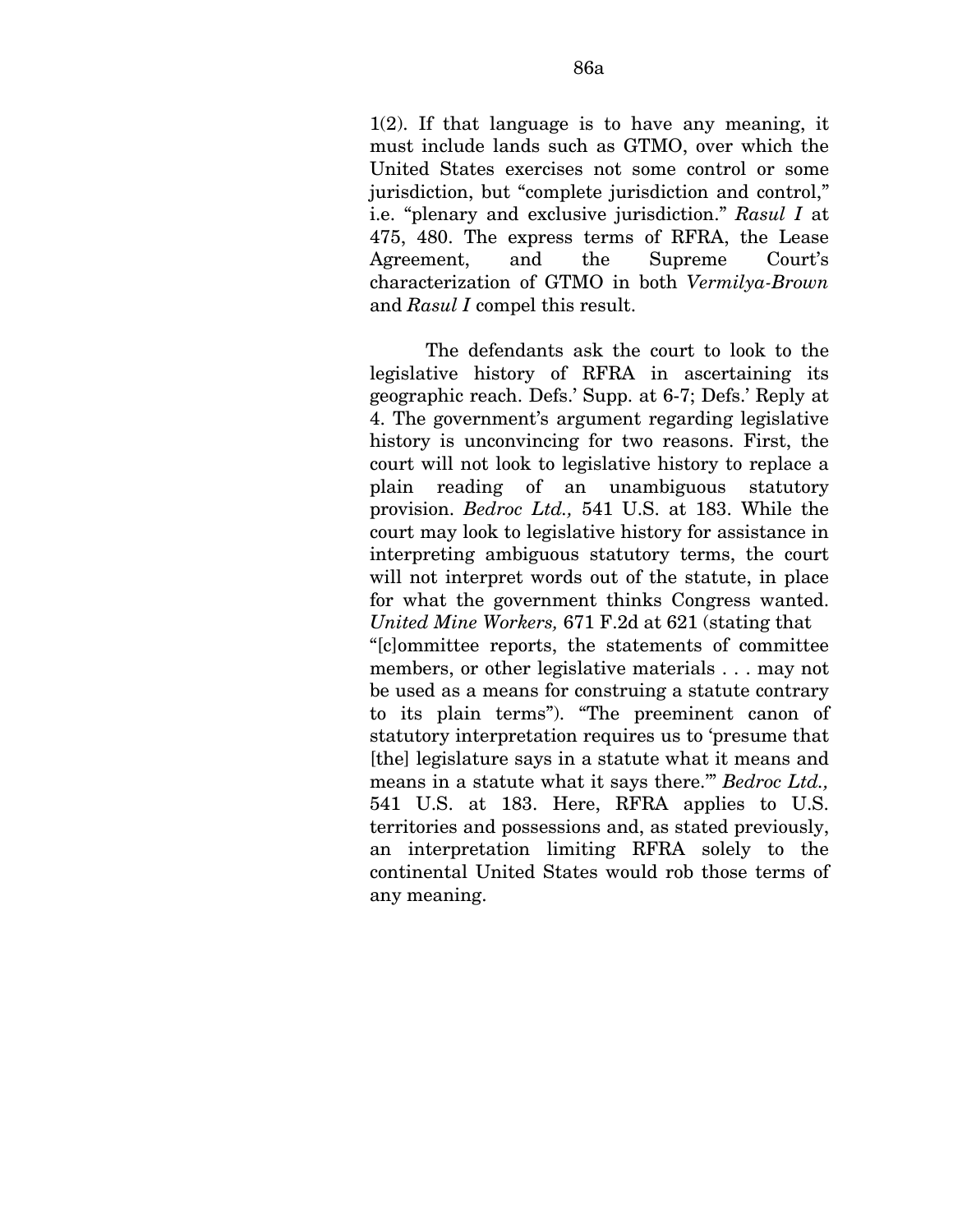Second, even if the court were to delve into the murky waters of legislative history and peruse the congressional record, that history does not necessarily support the defendants' reading. True, Congress' purpose in creating RFRA was, in part, to restore free exercise law to its stead prior to *Employment Division v. Smith*. *Gonzales v. O Centro Espirita Beneficente Uniao Do Vegetal*, 126 S. Ct. 1211, 1216 (2006). Nevertheless, Congress' restorative motive does not lead inexorably to the conclusion that this constituted its sole purpose.<sup>[7](#page-139-0)</sup> In fact, the plaintiffs brandish legislative history of their own suggesting a different congressional purpose from that espoused by the defendants. Pls.' Supp. at 9-10 (noting that Senator Strom Thurmond, in objecting to the 2000 amendment to RFRA, identified RFRA's application to soldiers stationed in Saudi Arabia and objected to the continued applicability of RFRA in that region) (citing 146 Cong. Rec. S7991, S7993). The plaintiffs' counter argument is compelling not because the court utilized this legislative history in interpreting the statute, but because it reaffirms the notion that selective citations to legislative history are wrought with speculation and akin to "looking over a crowd and picking out your friends." *Exxon Mobile Corp. v. Allapattah Servs., Inc.*, 125 S. Ct. 2611 (2005)

 $\overline{a}$ 

<span id="page-139-0"></span><sup>&</sup>lt;sup>7</sup> 7 Indeed, the statute expressly indicates a dual purpose; (1) to restore the compelling interest test set forth in *Sherbert v. Verner* and *Wisconsin v. Yoder*, *and* (2) "to provide a claim or defense to persons whose religious exercise is substantially burdened by government." 42 U.S.C. § 2000bb (b). The defendants' sidelong interpretation of the statute showcases the former at the expense of the latter.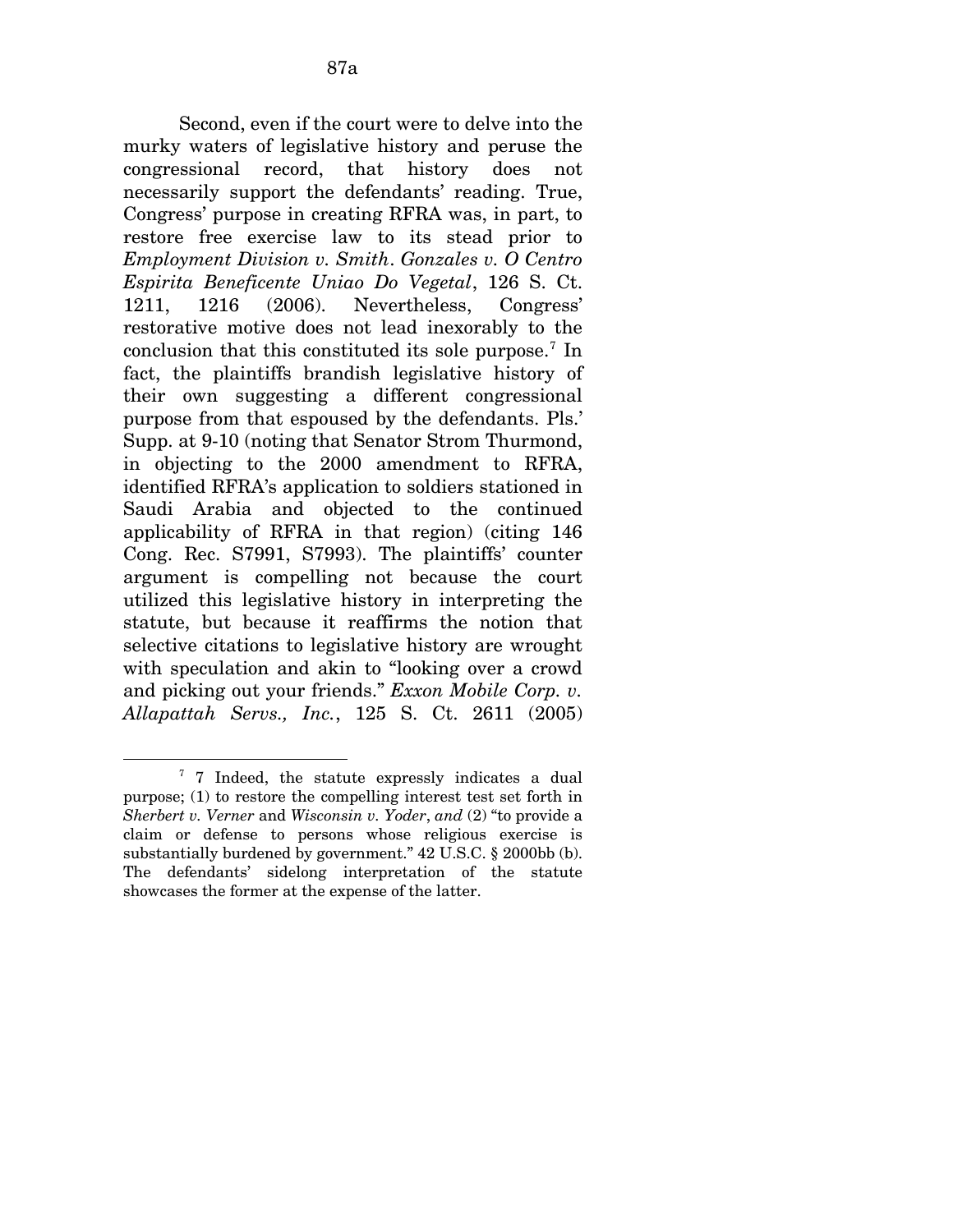(quoting Judge Harold Leventhal's memorable phrase as stated in Wald, *Some Observations on the Use of Legislative History in the 1981 Supreme Court Term*, 68 Iowa L. Rev. 195, 214 (1983)).

The defendants also argue that the Religious Freedom Restoration Act ("RFRA") does not apply to non-resident aliens. Defs.' Reply at 3. The defendants do not support their assertion with any case law. Contrary to the defendants' claim, RFRA expressly protects the religious exercise of "persons," a broadly applicable term, commonly including aliens. *E.g. U.S. v. Balsys*, 524 U.S. 666 (1998) (ruling that the term "persons" for purposes of the Fifth Amendment includes aliens); *see also United States v. Verdugo-Urquidez*, 494 U.S. 259, 271 (1990) (citing cases in which the Supreme Court held that aliens enjoy certain constitutional rights). The defendants contend that Congress may have lacked a specific intent to *include* aliens within the scope of RFRA's protection. Defs.' Reply at 3. Nevertheless, because RFRA explicitly applies to "persons," the defendants, at a bare minimum, must demonstrate that Congress specifically intended to vest the term "persons" with a definition different at odds with its plain meaning. *See Love v. Johanns*, 439 F.3d 723, 732 (D.C. Cir. 2006) (refusing a statutory construction that "is not a normal understanding of those words in the English language" and "that simply is not within the plain meaning of the statute"). But, the defendants cite no authority to support their construction of RFRA. The defendants are correct that constitutional protections and the laws of the United States do not automatically apply extraterritorially simply because an amendment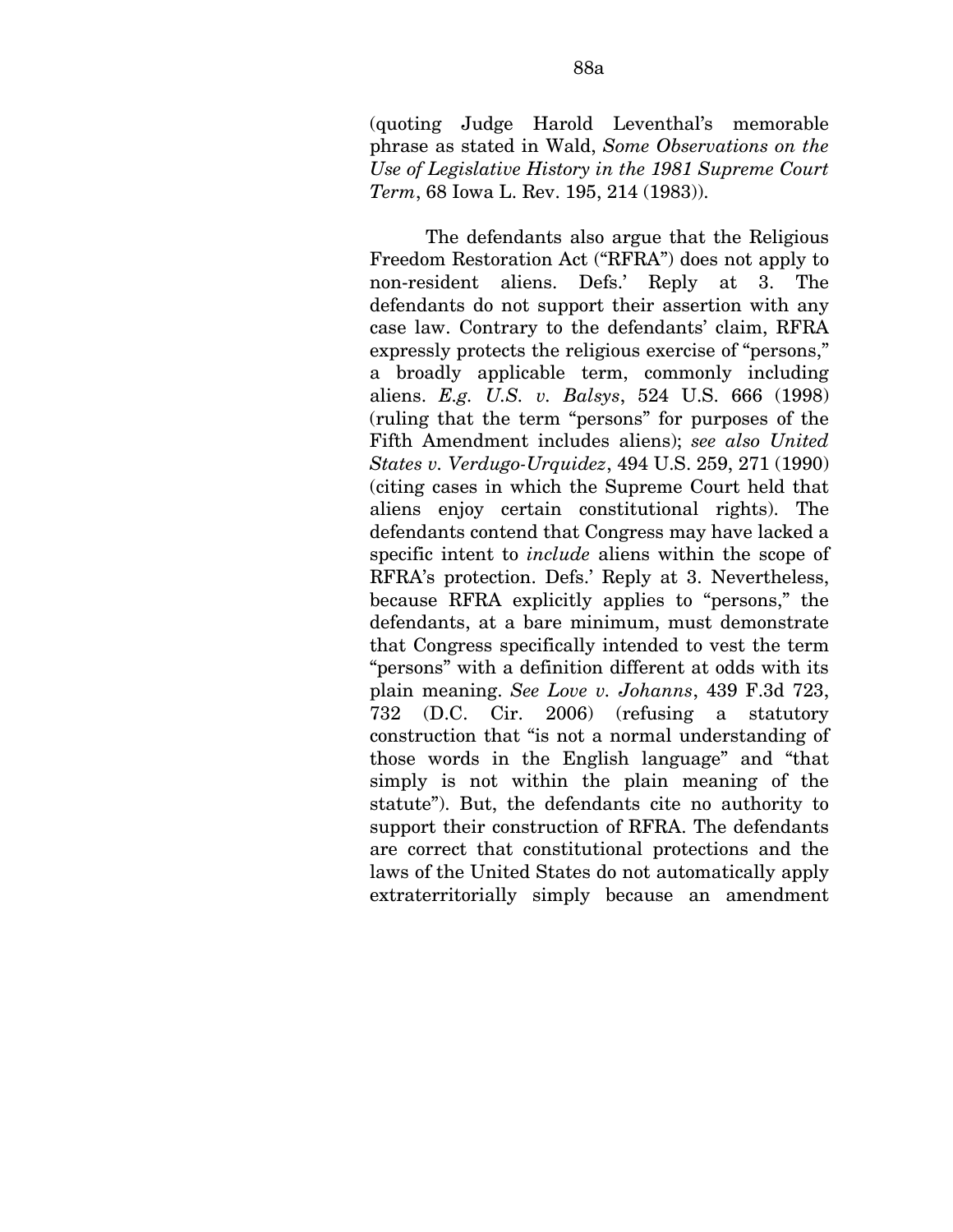"speaks in the relatively universal term of 'person.'" *Verdugo-Urquidez*, 494 U.S. at 260, 269 (citing *Johnson v. Eisentrager*, 339 U.S. 763 (1950)). But here, GTMO is a U.S. territory, and Congress has expressly extended RFRA to government action in each "territory and possession of the United States." 42 U.S.C. § 2000bb-2(2).

For these reasons, the court rules that RFRA applies to U.S. government action at the Naval Base in Guantanamo Bay.

## **2. The Defendants Are Not Entitled to Qualified Immunity**

The defendants argue that even if RFRA applies in GTMO, that the defendants are entitled to qualified immunity because its application in GTMO was not clearly established at the time of the alleged conduct at issue in this case. Defs.' Supp. at 7. The court cannot agree.

## **a. Legal Standard for a Qualified Immunity**

A plaintiff may bring a civil action for money damages against a federal official in his or her individual capacity for violation of the plaintiff's constitutional rights. *Bivens v. Six Unknown Named Agents of Fed. Bureau of Narcotics*, 403 U.S. 388, 389 (1971). Federal officials may be entitled to a defense of qualified immunity, however. *Wilson v. Layne*, 526 U.S. 603, 614 (1999) (citing *Harlow v. Fitzgerald*, 457 U.S. 800, 818 (1982)). Qualified immunity "shield[s officials] from liability for civil damages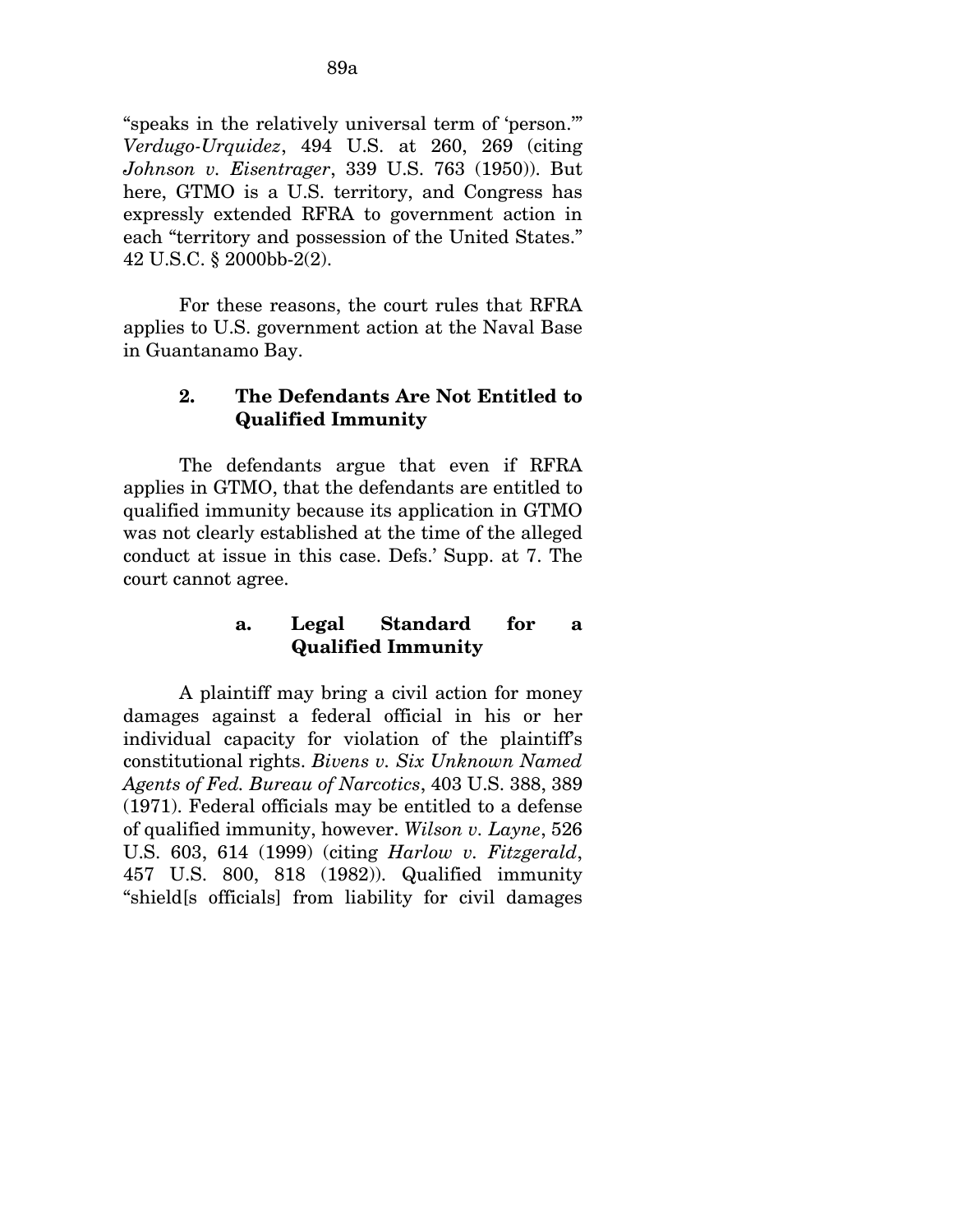insofar as their conduct does not violate clearly established statutory or constitutional rights of which a reasonable person would have known." *Id.* It "provides not simply a defense to liability, but also an entitlement not to stand trial or face the other burdens of litigation." *Farmer v. Moritsugu*, 163 F.3d 610, 613 (D.C. Cir. 1998) (quoting *Mitchell v. Forsyth*, 472 U.S. 511, 526 (1985)).

In evaluating a *Bivens* claim to which a defendant has raised the qualified immunity defense, the court must follow a two-pronged analysis. *Butera v. Dist. of Columbia*, [8](#page-142-0) 235 F.3d 637, 646 (D.C. Cir. 2001) (citing *Wilson*, 526 U.S. at 609). First, as a threshold matter, the court must determine whether the plaintiff has alleged the deprivation of an actual constitutional right. *Id.*; *Saucier v. Katz*, 533 U.S. 194, 201 (2001). In defining an "actual constitutional right," a court must be careful to avoid defining the right in overly general terms "lest [it] strip the qualified immunity defense of all meaning." *Butera*, 235 F.3d at 646. Instead, the court must identify the right with the appropriate level of specificity so as to allow officials to reasonably anticipate when their conduct may give rise to liability for damages. *Id.* (quoting *Anderson v. Creighton*, 483 U.S. 635, 639 (1987)).

1

<span id="page-142-0"></span><sup>8</sup> *Butera* involved a suit brought against state officials pursuant to 42 U.S.C. § 1983. *Butera v. Dist. of Columbia,* 235 F.3d 637, 640-41 (D.C. Cir. 2001). The Supreme Court has held, however, that there is no distinction between a *Bivens* suit and a suit brought under section 1983 for purposes of immunity. *Butz v. Economou*, 438 U.S. 478, 508 (1978); *Gray v. Poole*, 243 F.3d 572, 577 n.4 (D.C. Cir. 2001).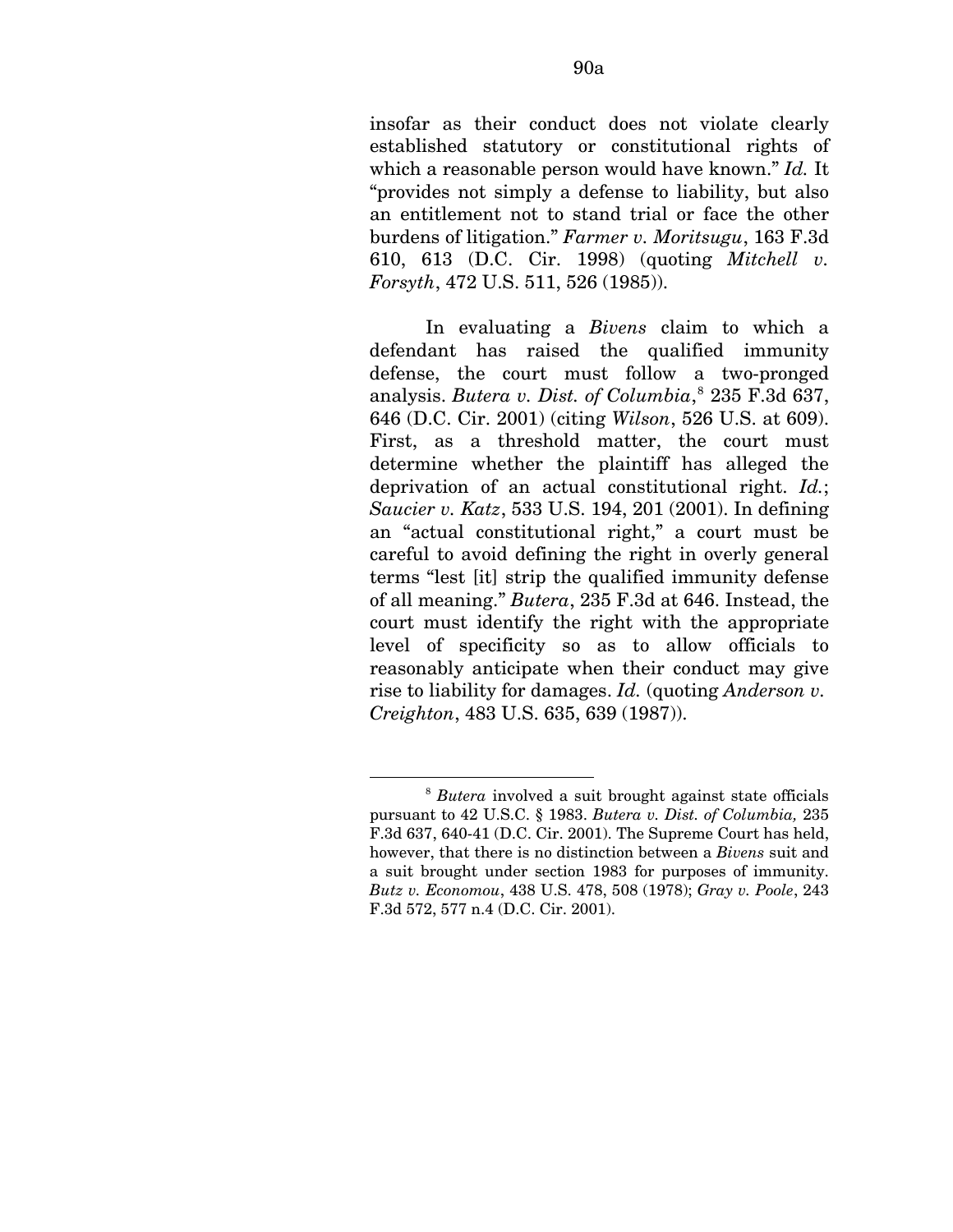Second, the court must decide whether the constitutional right was clearly established at the time of the defendant's action. *Id.* A right is "clearly established" if "the contours of that right [are] sufficiently clear that a reasonable official would understand that what he is doing violates that right." *Id.* (quoting *Wilson*, 526 U.S. at 614-15); *see Crawford-El v. Britton*, 523 U.S. 574, 591 (1998) (stating that "[i]f the law was clearly established, the immunity defense ordinarily should fail, since a reasonably competent public official should know the law governing his conduct"). Although the specific action in question need not have been held unlawful by the courts, its unlawfulness in light of preexisting law must have been apparent to the defendant. *Butera*, 235 F.3d at 646 (quoting *Anderson*, 483 U.S. at 640).

# **b. The Plaintiffs Allege a Clearly Established Statutory Right Under RFRA**

Under *Bivens*, the two inquiries before the court are (1) whether the plaintiffs have alleged an actual statutory right under RFRA, that is, whether the actions alleged in the plaintiffs' complaint violate RFRA and, if so, (2) whether that right was clearly established at the time of the defendants' actions. *Butera*, 235 F.3d at 646. The court concludes that the plaintiffs have stated a claim under RFRA and that their rights under RFRA were clearly established at the time of the defendants' actions.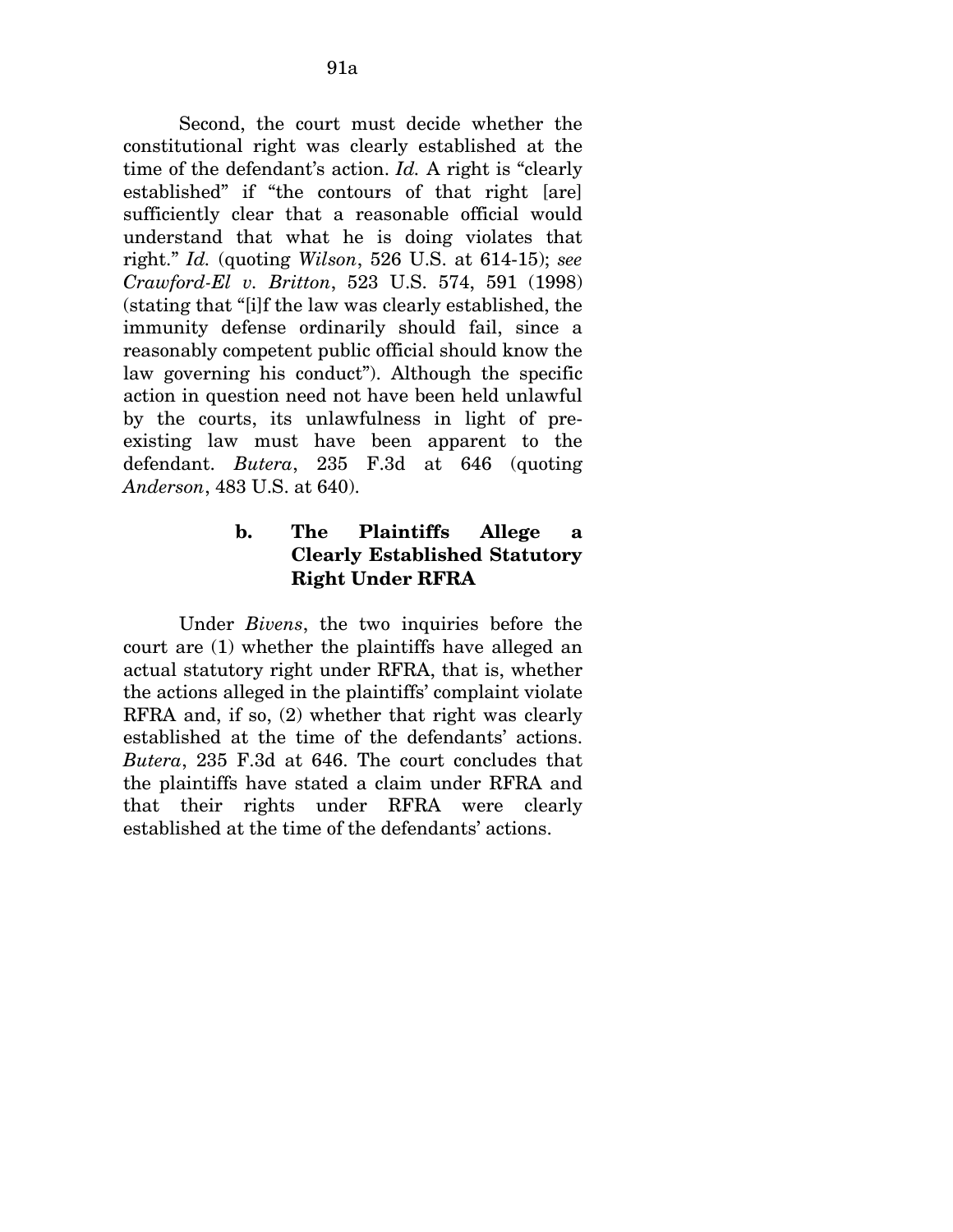## **i. The Plaintiffs Have Stated a Claim under RFRA**

RFRA provides that the "[g]overnment shall not substantially burden a person's exercise of religion even if the burden results from a rule of general applicability," unless the government demonstrates a "compelling governmental interest" and uses the "least restrictive means" of furthering that interest.  $42$  U.S.C. § 2000bb-1(a),(b); *Holy Land Found. for Relief and Dev. v. Ashcroft*, 333 F.3d 156, 166-68 (D.C. Cir. 2003). To establish a prima facie case under RFRA, a plaintiff must show that the government action "has placed a substantial burden on the observation of a central religious belief or practice." *Henderson v. Kennedy*, 253 F.3d 12, 17 (D.C. Cir. 2001) (recognizing that "'substantial burden' in RFRA is what the Supreme Court had in mind in its pre-*Smith* opinion in *Jimmy Swaggart Ministries v. Bd. of Equalization*, 493 U.S. 378, 384- 85 (1990)"). RFRA defines "exercise of religion" as "any exercise of religion, whether or not compelled by, or central to, a system of religious belief." 42 U.S.C. § 2000cc-5(7)(A), incorporated by 42 U.S.C. § 2000bb-2(4); *Henderson v. Kennedy*, 265 F.3d 1072, 1073 (D.C. Cir. 2001). If government action creates a substantial burden, a court can still uphold the

1

<span id="page-144-0"></span><sup>9</sup> In *City of Boerne v. Flores*, 521 U.S. 507 (1997), the Court held RFRA unconstitutional as applied to state action. *Id.* at 514. However, "the portion of RFRA remaining after *City of Boerne* . . . the portion . . . applicable to the federal government . . . survived the Supreme Court's decision striking down the statute as applied to the States." *Henderson v. Kennedy*, 265 F.3d 1072, 1073 (D.C. Cir. 2001).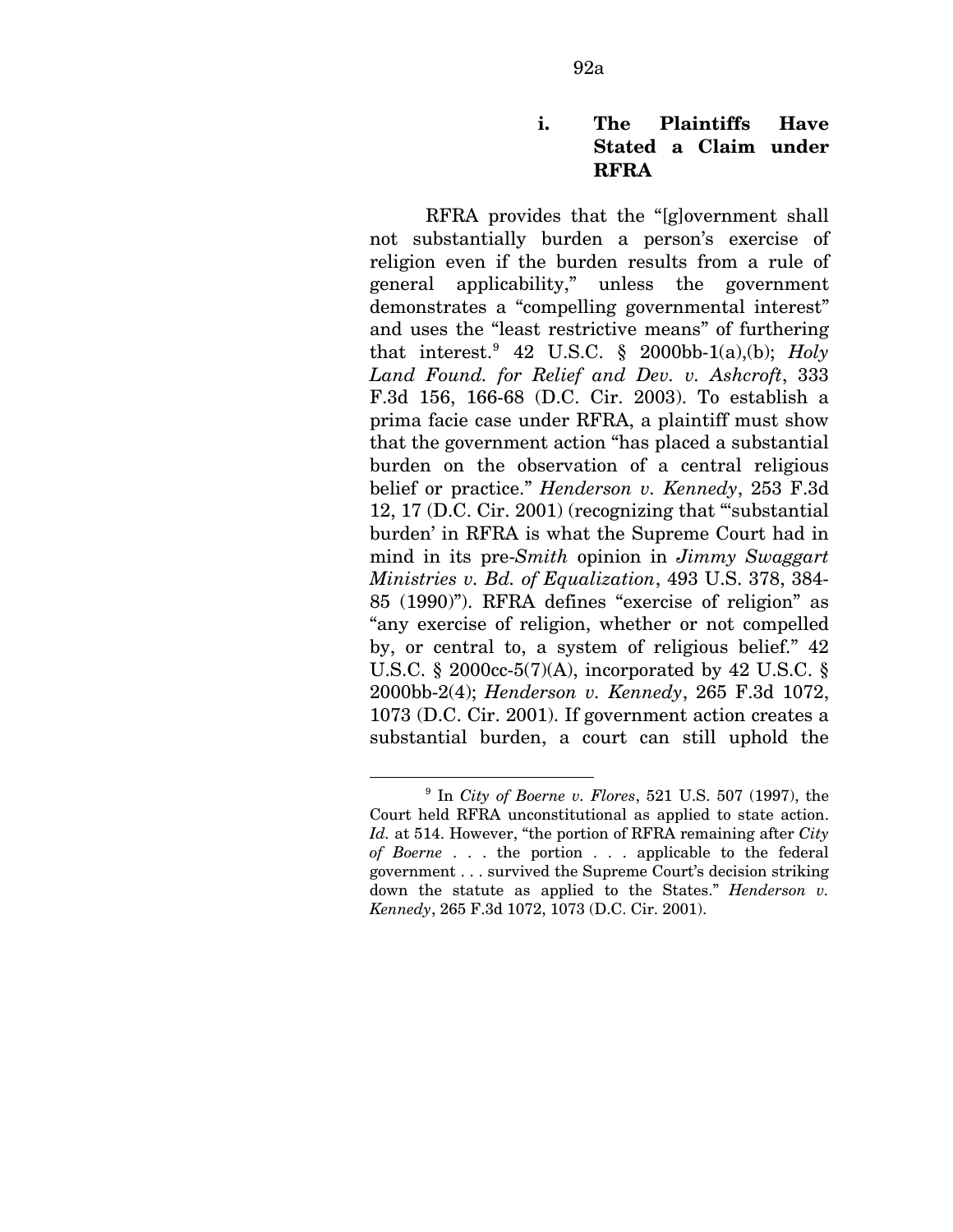action if the defendant shows that the action serves a compelling government interest in the least restrictive manner possible. 42 U.S.C. § 2000bb-1(b); *Gartrell v. Ashcroft*, 191 F. Supp. 2d 23, 38 (D.D.C. 2002).

Regarding the substantial burden prong, the plaintiffs allege, among other things, that the defendants harassed the plaintiffs in the practice of their religion, subjected them to forced shaving of their religious beards, and placed the Koran in the toilet.<sup>[10](#page-145-0)</sup> Compl.  $\P\P$  58, 78, 206. Flushing the Koran

<span id="page-145-0"></span><sup>&</sup>lt;sup>10</sup> The defendants contend that because the plaintiffs' claims do not arise from a facially neutral government policy, they do not fall within the scope of RFRA. Defs.' Supp. At 10 (citing *Larsen v. U.S. Navy*, 346 F. Supp. 2d 122 (D.D.C. 2004)). In *Larsen*, this court considered allegations that the plaintiffs, non-liturgical Protestant ministers, were denied accession to the Navy Chaplain Corps because of "systematic and pervasive religious prejudice." *Id.* at 124. The court ruled that RFRA was inapplicable to the plaintiffs' claims because the plaintiffs were not challenging a neutral law of general applicability but rather, were "attacking what they consider to be an intentionally discriminatory policy." *Id.* at 138. The court's decision in *Larsen* was based on 42 U.S.C.  $\S$  2000bb(b)(1), which states that one purpose of RFRA was to "restore the compelling interest test" which applied to facially neutral laws prior to the Supreme Court's decision in *Employment Div. v. Smith*, 494 U.S. 872 (1990). 42 U.S.C. § 2000bb(b)(1). By contrast, the plaintiffs in this case state a cognizable claim under RFRA by alleging to be "persons whose religious exercise is substantially burdened by government." 42 U.S.C. § 2000bb(b)(2). Unlike in *Larsen*, wherein the plaintiffs were challenging government policy, here, the plaintiffs are challenging government action. RFRA contemplates not simply protection from government policy and law, but also from government action. 42 U.S.C. § 2000bb-1(a) (stating that the "[g]overnment shall not substantially burden a person's exercise of religion *even if* the burden results from a rule of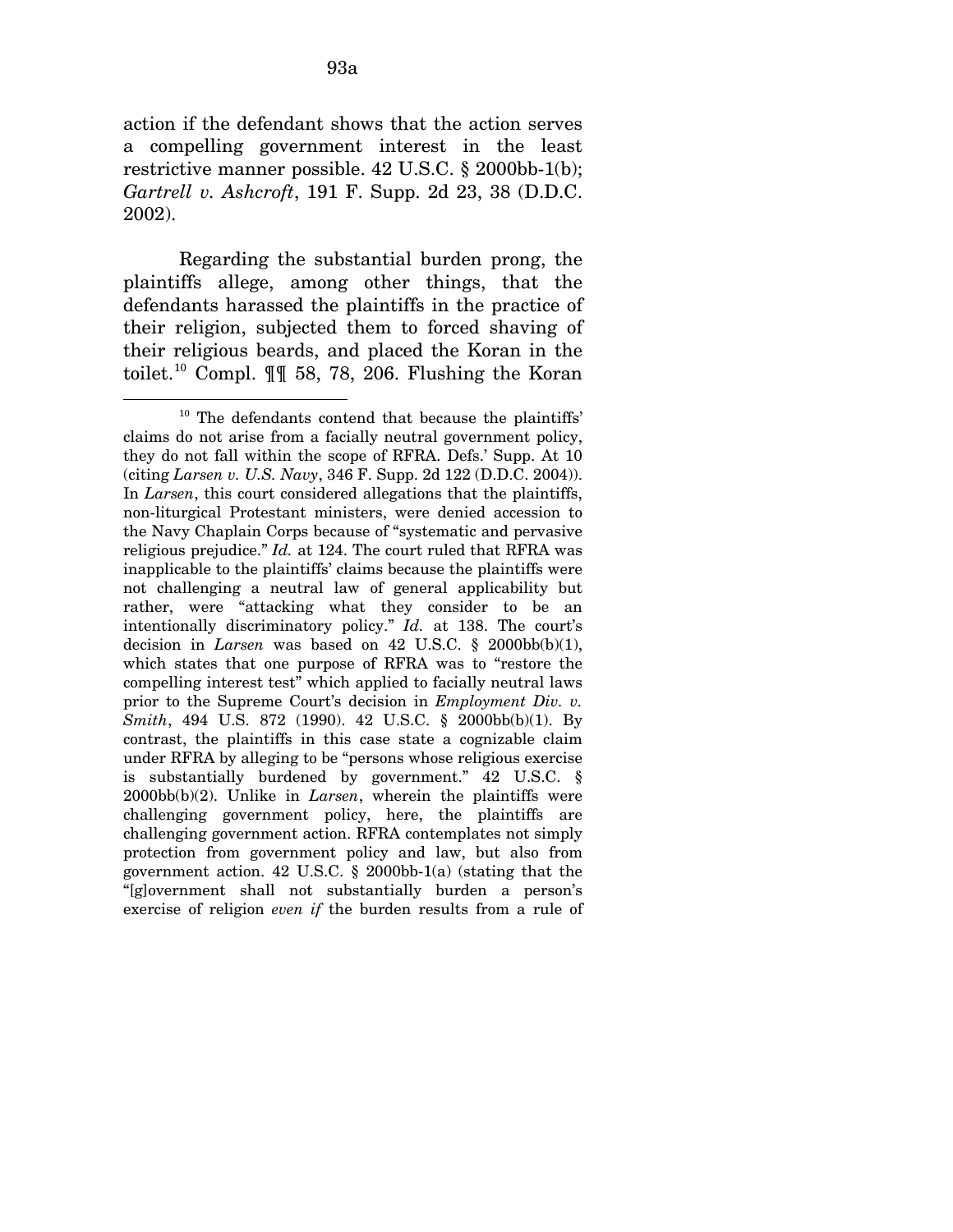down the toilet and forcing Muslims to shave their beards falls comfortably within the conduct prohibited from government action by RFRA. *Jackson v. Dist. of Columbia*, 254 F.3d 262, 265 (D.C. Cir. 2001) (identifying the RFRA concerns inherent in claims of grooming policies); *Diaz v. Collins*, 114 F.3d 69, 72-73 (5th Cir. 1997) (ruling that a grooming policy imposes a substantial hardship on the practice of faith).

# **ii. The Plaintiffs' Rights Under RFRA Were Clearly Established**

RFRA is clear: "Government shall not substantially burden a person's exercise of religion[.]" 42 U.S.C. § 2000bb-1(a). And conduct as egregious as that alleged by the plaintiffs constitutes such a depravation.<sup>[11](#page-146-0)</sup> Nevertheless, though the nature of the conduct is prohibited by RFRA, the defendants argue that RFRA's applicability in GTMO was not clearly established at the time of the

general applicability[.]"). The statutory phrase "even if" implies application in other instances as well. *See Omar v. Casterline*, 414 F. Supp. 2d 582, 594 (W.D. La. 2006) (stating that "[t]he use of the word 'even' suggests that it applies in other circumstances as well").

<span id="page-146-0"></span><sup>&</sup>lt;sup>11</sup> Under RFRA, of course, the government is permitted 11 to substantially burden a person's exercise of religion if the burden (1) "is in furtherance of a compelling governmental interest," and (2) "is the least restrictive means of furthering that compelling governmental interest." 42 U.S.C. § 2000bb-1. Here, the government does not argue that any burdens were the least restrictive means of furthering a compelling governmental interest.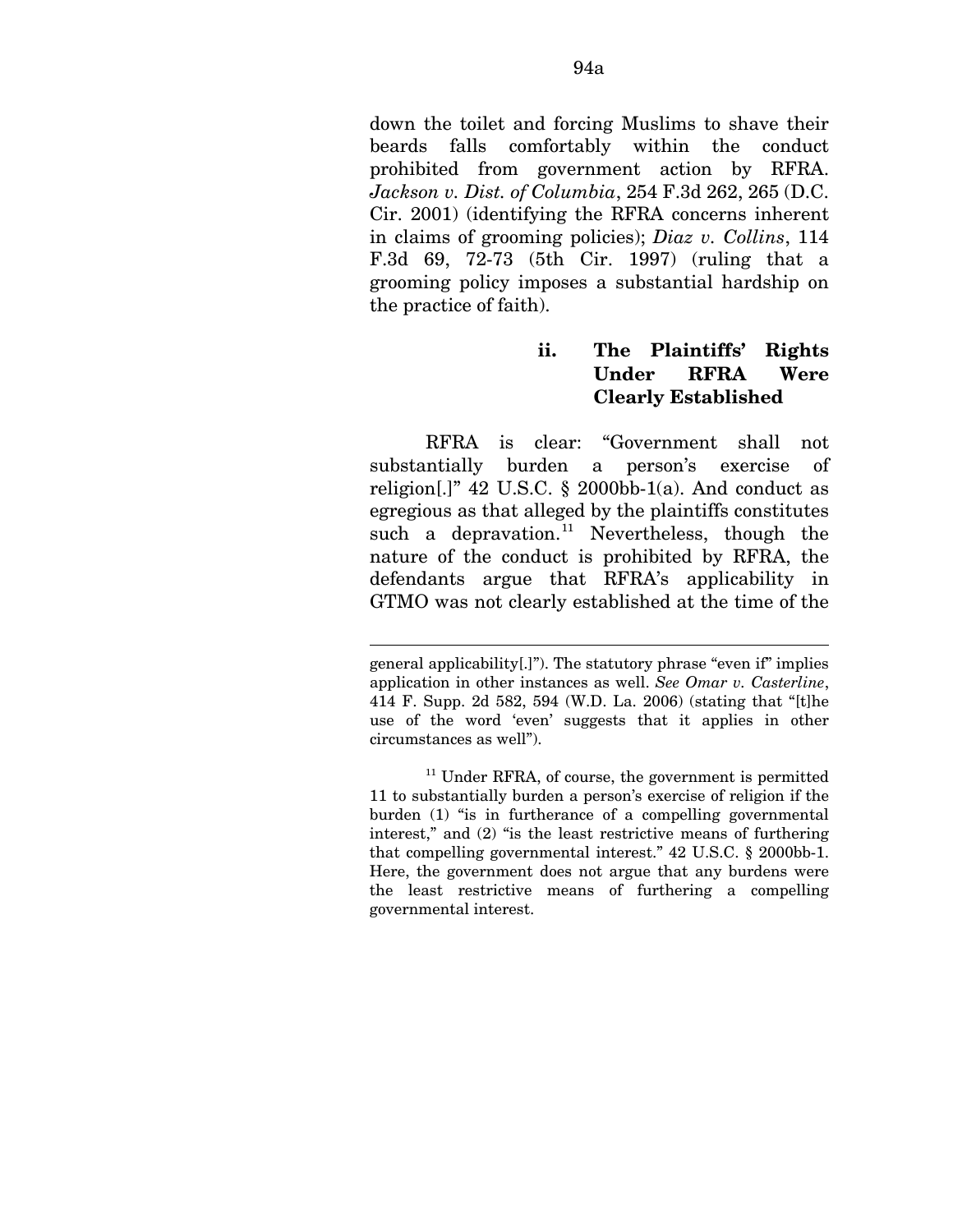defendants' alleged conduct. Defs.' Supp. at 8. In support of this argument, the defendants cite *Rasul I*  and argue that because *Rasul I* "did not even consider whether RFRA or any other federal law might apply at Guantanamo, it cannot logically be argued that the Supreme Court's decision clearly establishes that RFRA applies there." *Id.* The court rejects this argument for three reasons.

First, the Supreme Court decided *Rasul I* in 2004, but the defendants' alleged conduct in this case took place prior, between 2001 and 2004. *See generally,* Compl. For this reason, even if *Rasul I*  called RFRA's application in GTMO into question, which it did not, it still would not support the government's position that the law, *at the time of the defendants' conduct*, was not well settled. Second, *Rasul I* reaffirms the Court's statements in *Vermilya-Brown* that the United States exercises "complete jurisdiction and control" over GTMO. *Rasul I*, 542 U.S. at 480; *Vermilya-Brown*, 335 U.S. at 382. Third, every case has unique feathers, yet the court need not find that "the very action in question has previously been held unlawful" to conclude that the right was clearly established. *Hope v. Pelzer*, 536 U.S. 730, 739 (2002).

Turning to RFRA itself, the defendants provide the court with neither argument nor cases calling RFRA's applicability in GTMO into question. To the contrary, a review of the plain text of RFRA, as the court discussed previously, demonstrates its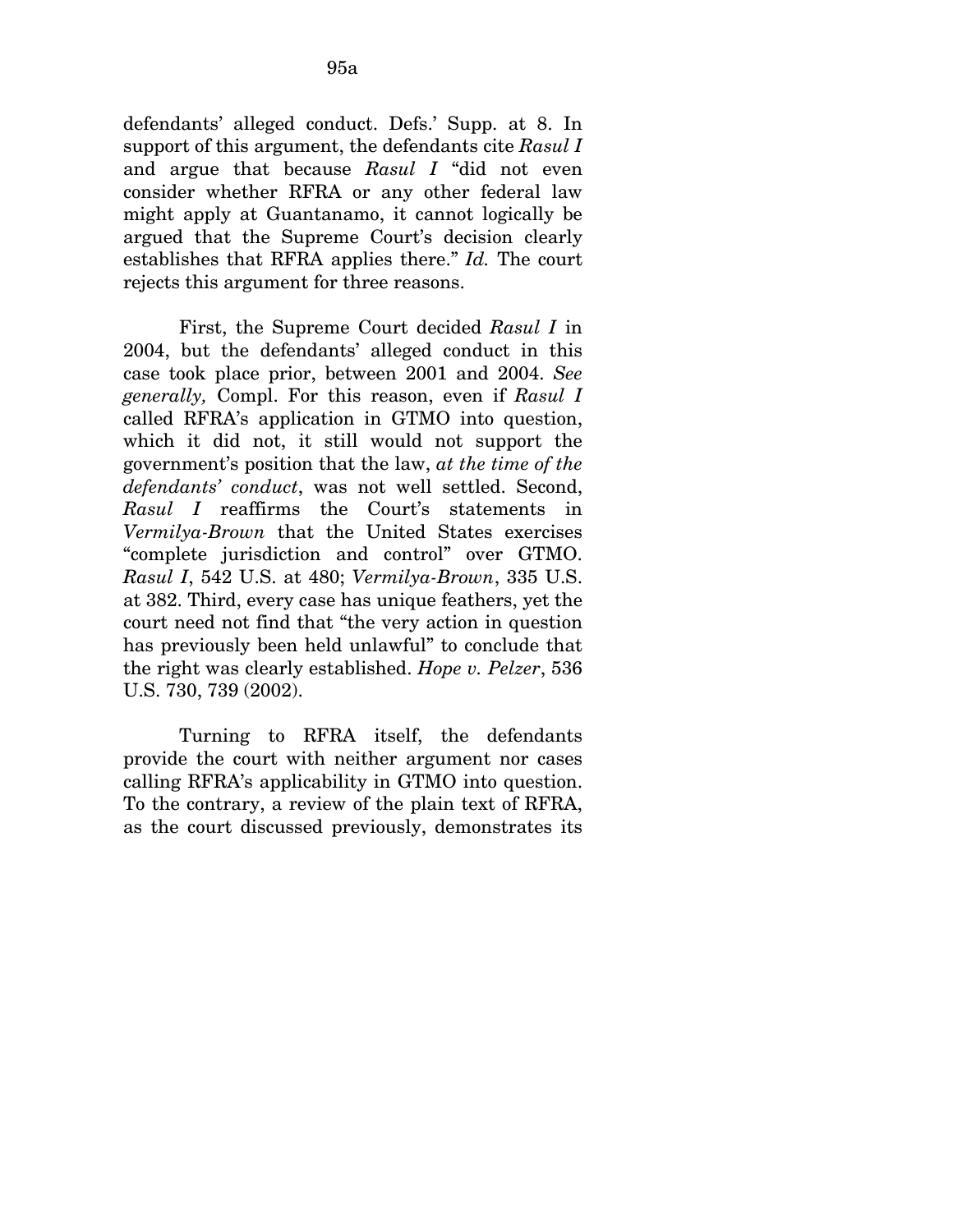broad reach.<sup>[12](#page-148-0)</sup> The defendants argue that this court's prior opinion in *Larsen* places sufficient doubt as to the contours of a properly framed RFRA claim such that the defendants should be entitled to qualified immunity.[13](#page-148-1) Defs.' Supp. at 9-10. The court cannot agree. Although the *Larsen* decision excludes a certain category of claims under RFRA, (those challenging non-neutrally applicable laws or policies), the opinion in no way limits RFRA claims solely to government policies rather than government actions. Because RFRA explicitly

<span id="page-148-1"></span>13 The defendants contention makes little sense given that this court issued its decision in *Larsen* in November 2004, after the conduct alleged in this case had concluded.

<span id="page-148-0"></span><sup>&</sup>lt;u>.</u> <sup>12</sup> This court previously dismissed the plaintiffs' 12 claims under the Fifth and Eighth Amendments to the Constitution. *Rasul v. Rumsfeld*, 414 F. Supp. 2d 26 (D.D.C. 2005). The court ruled that the individual defendants were entitled to qualified immunity as to these claims, principally, because the plaintiffs' rights under the Constitution were not clearly established at the time of the alleged conduct. *Id.* at 41. The court based its ruling on the legal proposition that "aliens receive constitutional protections when they have come within the territory of the United States and developed substantial connections with this country." *Id.* at 43 (quoting *United States v. Verdugo-Urquidez*, 494 U.S. 259, 271 (1990)). The court ruled that "not until the Supreme Court decisions in *Hamdi v. Rumsfeld*, 542 U.S. 507 (2004) (granting Guantanamo detainees the right to counsel) and *Rasul v. Bush*, 542 U.S. 466 (2004) (granting federal courts jurisdiction to hear Guantanamo detainees' habeas petitions), both decided after the plaintiffs' release from Guantanamo, were military personnel provided their first indication that detainees may be afforded a degree of constitutional protection." *Id.* at 44. In contrast, here, RFRA plainly applies to all U.S. territories and possessions, and the nature of GTMO, as a U.S. territory, was clearly established at the time of the alleged conduct.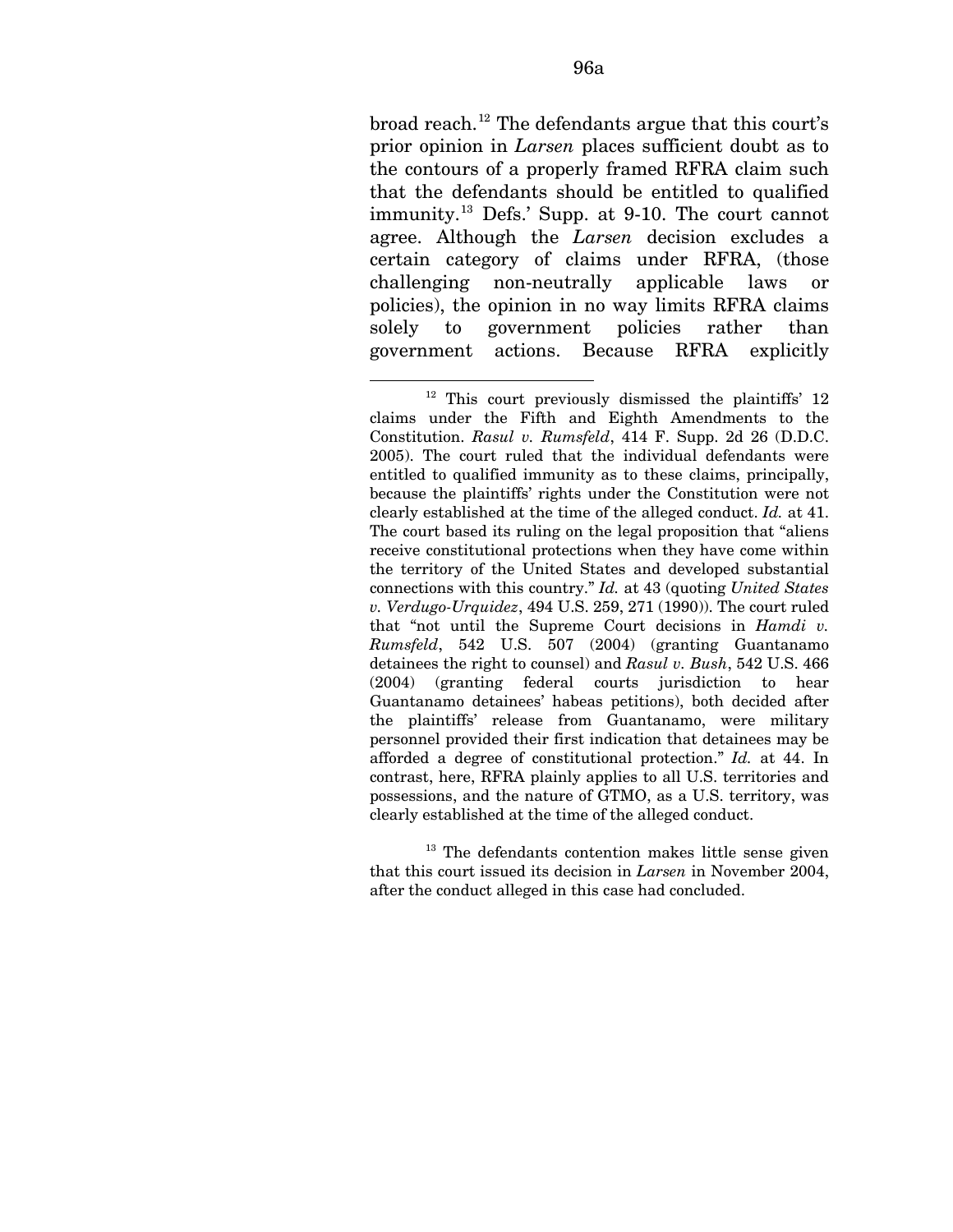provides "a claim or defense to persons whose religious exercise is substantially burdened by government," the defendants' reading of *Larsen* as calling RFRA's application to these allegations into question is not reasonable. In other words, a "reasonable official" should still have understood that "what he [was] doing violates that right." *Butera*, 235 F.3d at 646.

To be absolutely clear, the plaintiffs are not alleging some novel statutory violation, one in which the defendants can reasonably claim qualified immunity. The plaintiffs allege that representatives of the United States government perpetrated blatant and shocking acts against them on account of their religion. Such activities, if true, constitute a direct affront to one of this nation's most cherished constitutional traditions. *Jackson v. Dist. of Columbia*, 254 F.3d 262, 265 (D.C. Cir. 2001). Relevant here, the right to religious freedom is embodied within RFRA's prohibition on government action. 42 U.S.C. § 2000bb(2), 2000bb-1, 2000bb-2.

The statute's unambiguous application to U.S. territories and possessions<sup>[14](#page-149-0)</sup> should have placed the defendants on notice that they were prohibited from the alleged conduct in Guantanamo. The court recognizes that the defendants are not constitutional law scholars well versed on the jurisdictional reach of RFRA. And yet, given the abhorrent nature of the allegations and given "our Nation's fundamental commitment to religious liberty," *McCreary County,* 

<span id="page-149-0"></span><sup>14</sup> To say nothing of basic principles of morality and respect for human dignity.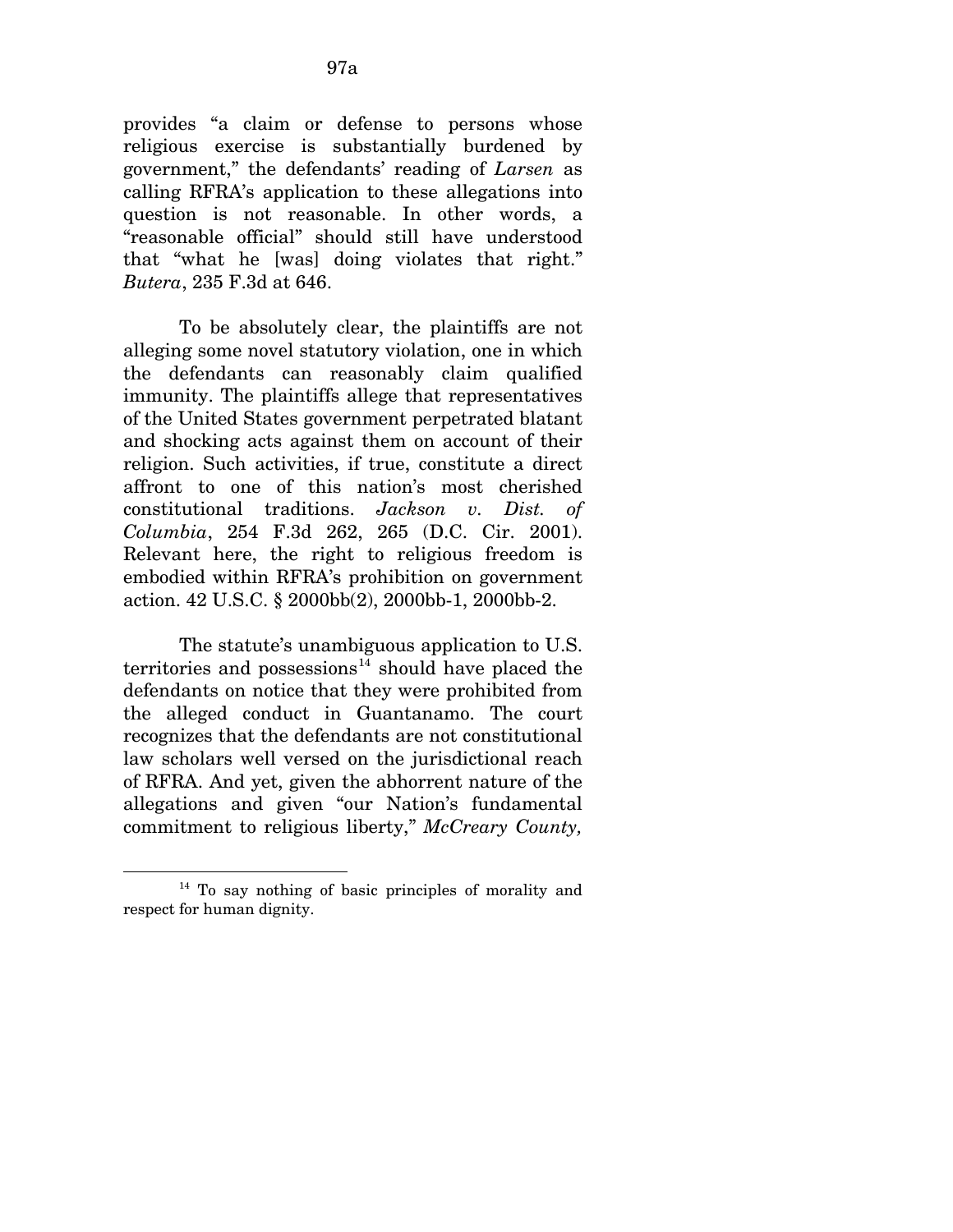*Ky v. Am. Civil Liberties Union of Ky*, 125 S. Ct. 2722, 2746 (2005) (O'Conner, J., concurring), it seems to this court that in this case "a reasonable official would understand that what he is doing violates that right."[15](#page-150-0) *Hope*, 536 U.S. at 739 (quoting *Anderson v. Creighton*, 483 U.S. 635, 640 (1987)). Because "[t]he shield provided by qualified immunity is designed to protect all but the most brazen violators," *Bevill v. UAB Walker College*, 62 F. Supp. 2d 1259 (N.D. Al. 1999), the court finds it inapplicable in the present case. Accordingly, the court rejects these defendants' attempts to escape liability by means of qualified immunity.

### **IV. CONCLUSION**

For the foregoing reasons, the court denies the defendants' motion to dismiss the plaintiffs' RFRA claim. An order directing the parties in a manner consistent with this memorandum opinion is

<span id="page-150-0"></span><sup>1</sup> <sup>15</sup> 15 The defendants make much of the D.C. Circuit's statement that the right to observe ones faith is "one of 'the most treasured birthrights of every *American*.'" Defs.' Supp. at 7 (quoting *Jackson v. Dist. of Columbia*, 254 F.3d 262, 265 (D.C. Cir. 2001) (emphasis added)). To the defendants, this statement affirms its view that the First Amendment, and by implication RFRA, applies solely to Americans. Because the *Jackson* case did not present the Circuit with the question whether RFRA applies to non-Americans, the court reads the circuit's characterization of religious freedom as an affirmation of the importance of religious liberty in our society, not as a limitation on the breadth of its coverage under RFRA. Indeed, because RFRA applies to all "persons," 42 U.S.C. § 2000bb-1(a), the court doubts that the Circuit meant to categorically exclude non- Americans from RFRA's protection, particularly in a case not presenting the Circuit with that question.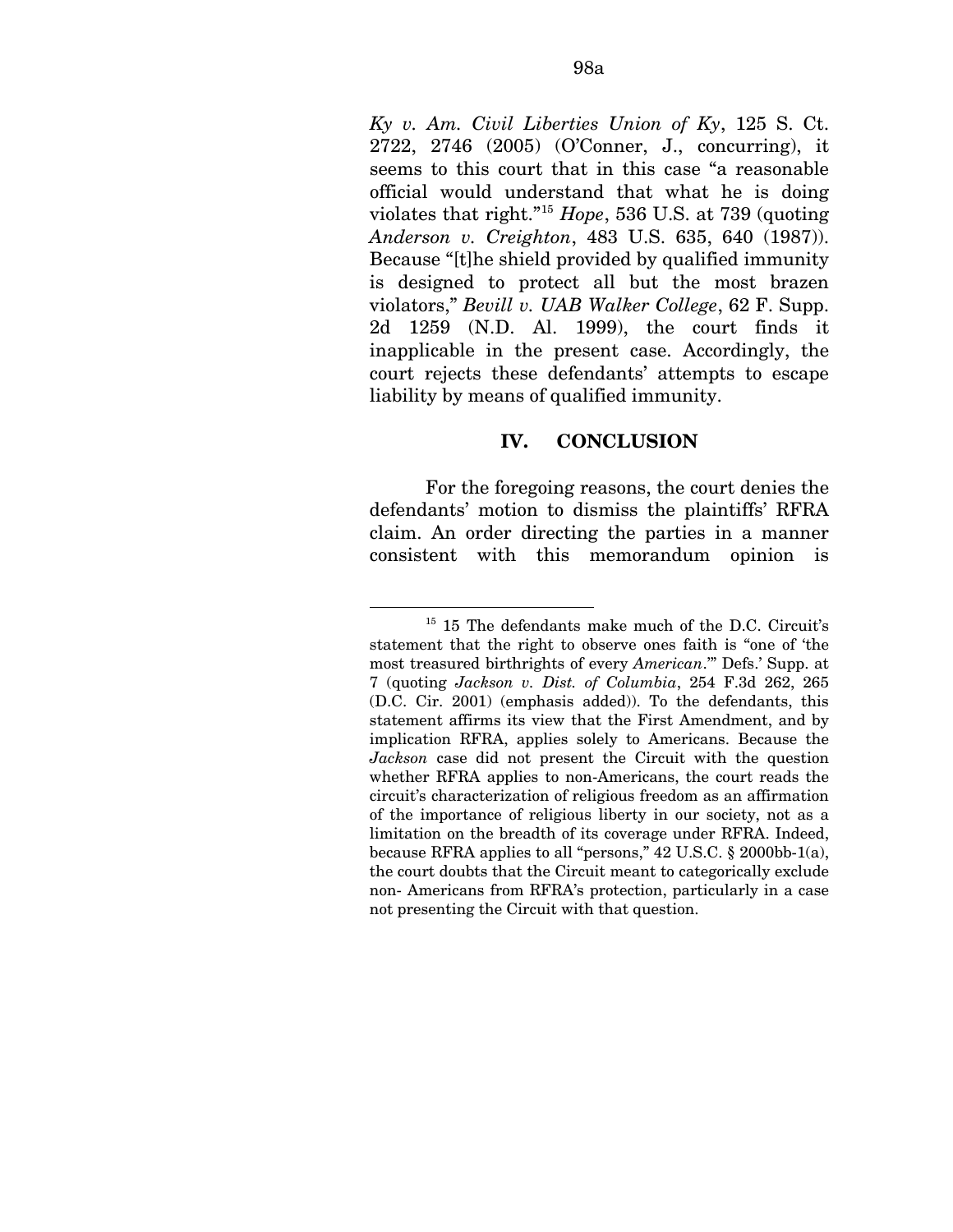separately and contemporaneously issued this 8th day of May, 2006.

> RICARDO M. URBINA United States District Judge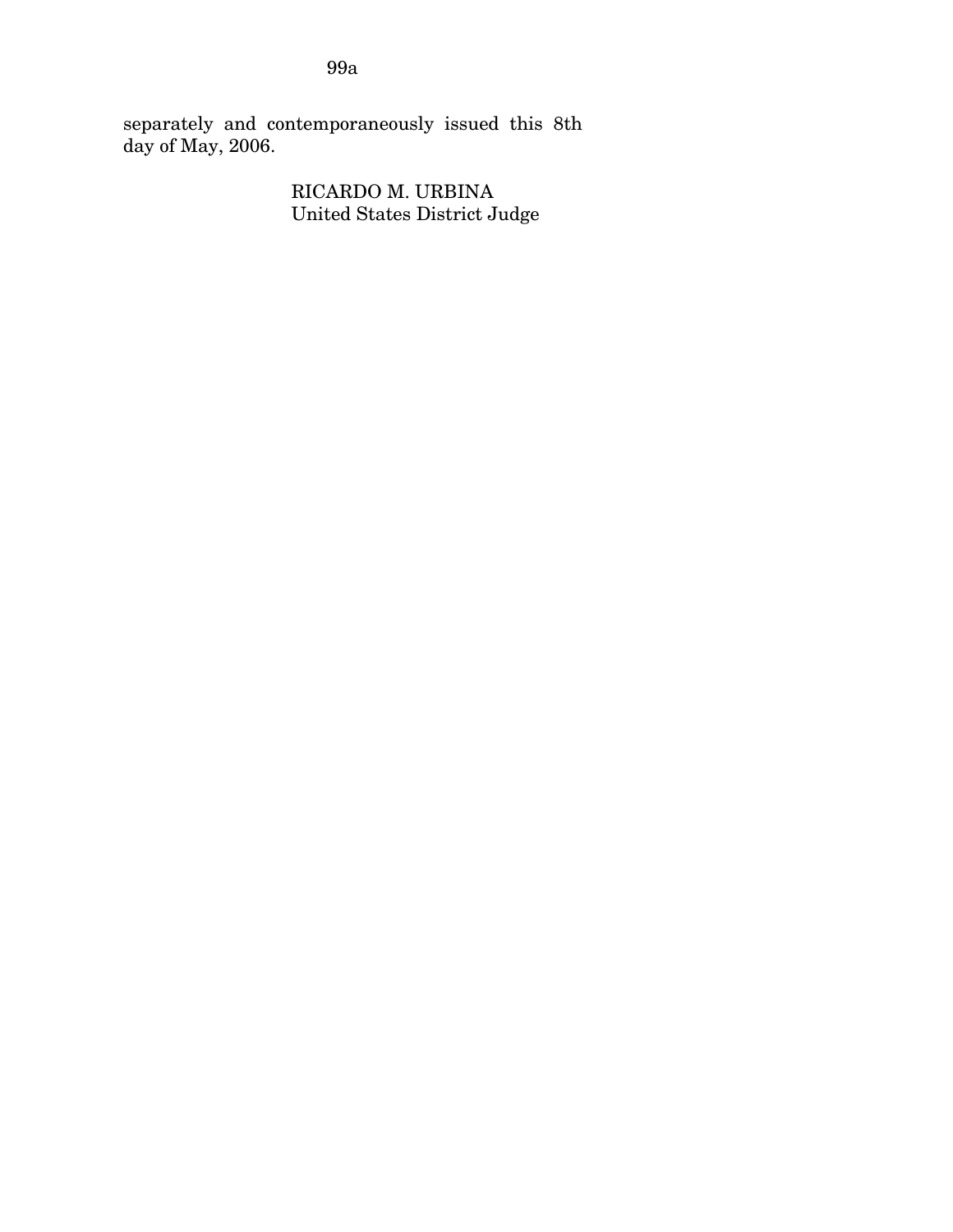APPENDIX F - ENTERED February 6, 2006

# **UNITED STATES DISTRICT COURT FOR THE DISTRICT OF COLUMBIA**

SHAFIQ RASUL *et al.*,  $\qquad$ : the contract of the contract of the contract of Plaintiffs, : the contract of the contract of the contract of  $\mathbf{v}$ .  $\mathbf{v}$ .  $\mathbf{v}$ . the contract of the contract of the contract of DONALD RUMSFELD *et al.,* : the contract of the contract of the contract of Defendants. :

Civil Action No.: 04-1864 (RMU) Document No.: 8

## **ORDER**

# **GRANTING IN PART AND DEFERRING RULING IN PART ON THE DEFENDANT'S MOTION TO DISMISS**

For the reasons stated in this court's Memorandum Opinion separately and contemporaneously issued this 6th day of February, 2006, it is hereby

**ORDERED** that the defendants' motion to dismiss is **GRANTED** IN PART and **DEFERRED** IN PART; and it is

**FURTHER ORDERED** that the parties submit supplemental briefing to the court regarding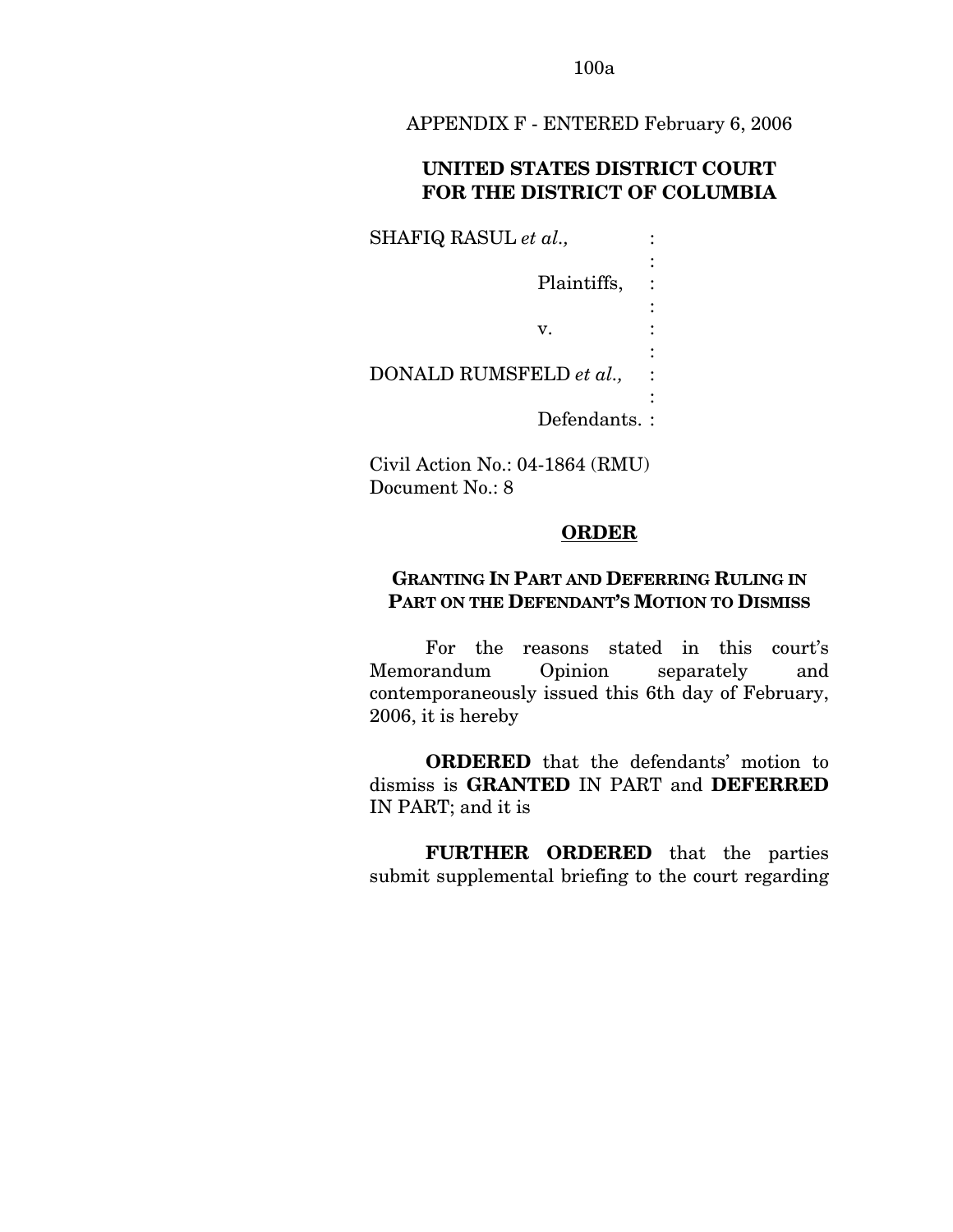the plaintiffs' Religious Freedom Restoration Act claim within 45 days of this order.<sup>[1](#page-153-0)</sup>

# **SO ORDERED**.

RICARDO M. URBINA United States District Judge

<span id="page-153-0"></span> 1 The parties will each have a period of 20 days within which to file responses to the supplemental briefing.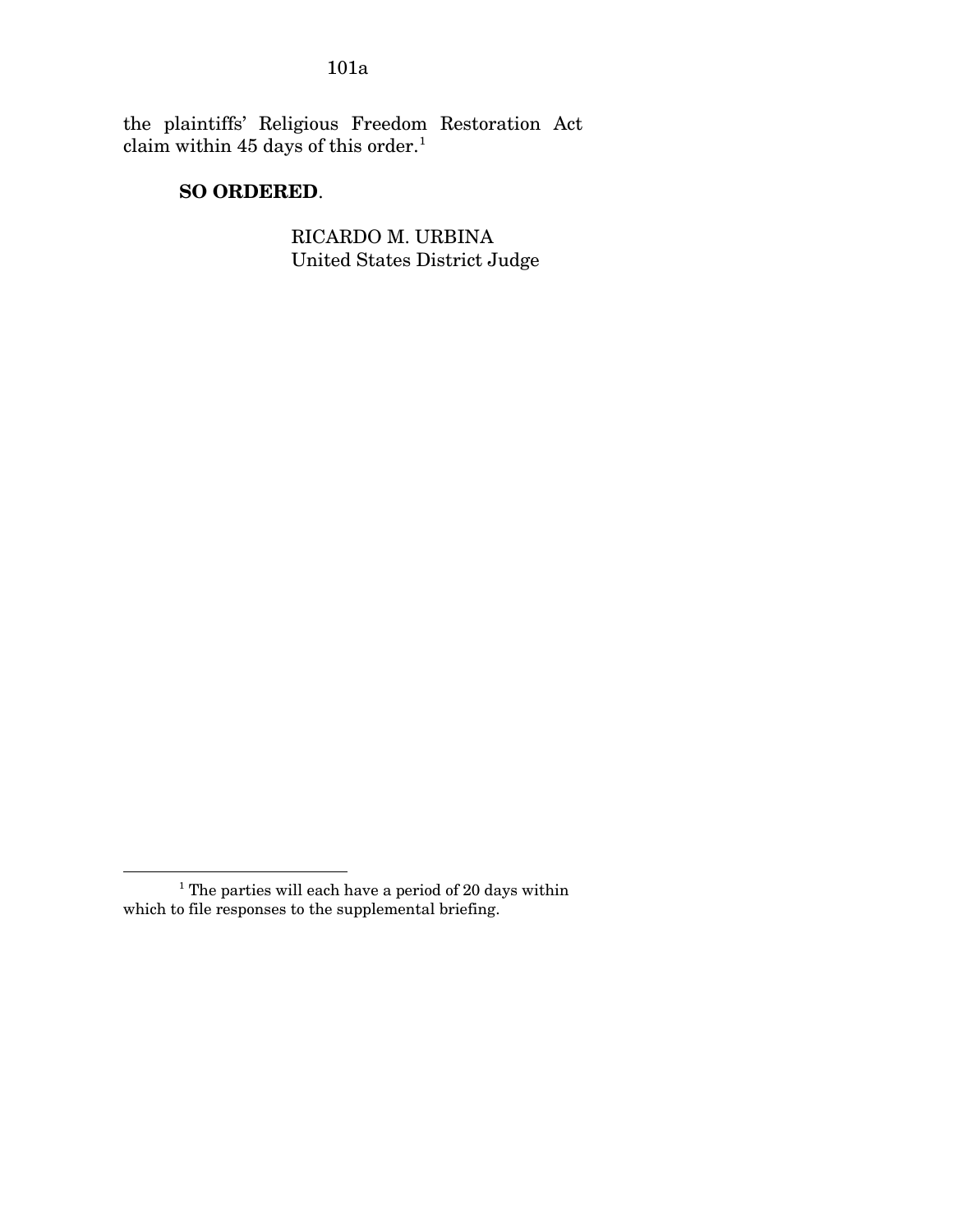ENTERED February 6, 2006

# **UNITED STATES DISTRICT COURT FOR THE DISTRICT OF COLUMBIA**

SHAFIQ RASUL *et al.*,  $\qquad$ : : Plaintiffs, : : v. : : DONALD RUMSFELD *et al.*, : : Defendants. :

Civil Action No.: 04-1864 (RMU) Document No.: 8

# **MEMORANDUM OPINION**

# **GRANTING IN PART AND DEFERRING RULING IN PART ON THE DEFENDANTS' MOTION TO DISMISS**

# **I. INTRODUCTION**

On September 11, 2001, this nation experienced the worst terrorist attacks in its history. The September 11 attacks claimed over 3,000 American lives and severely undermined this nation's sense of security. The actions of the terrorist perpetrators, fueled by ignorance and intolerance, launched this nation's quest to identify, apprehend and bring to justice terrorist criminals who threaten this country. The plaintiffs herein, former detainees at the United States Naval Station at Guantanamo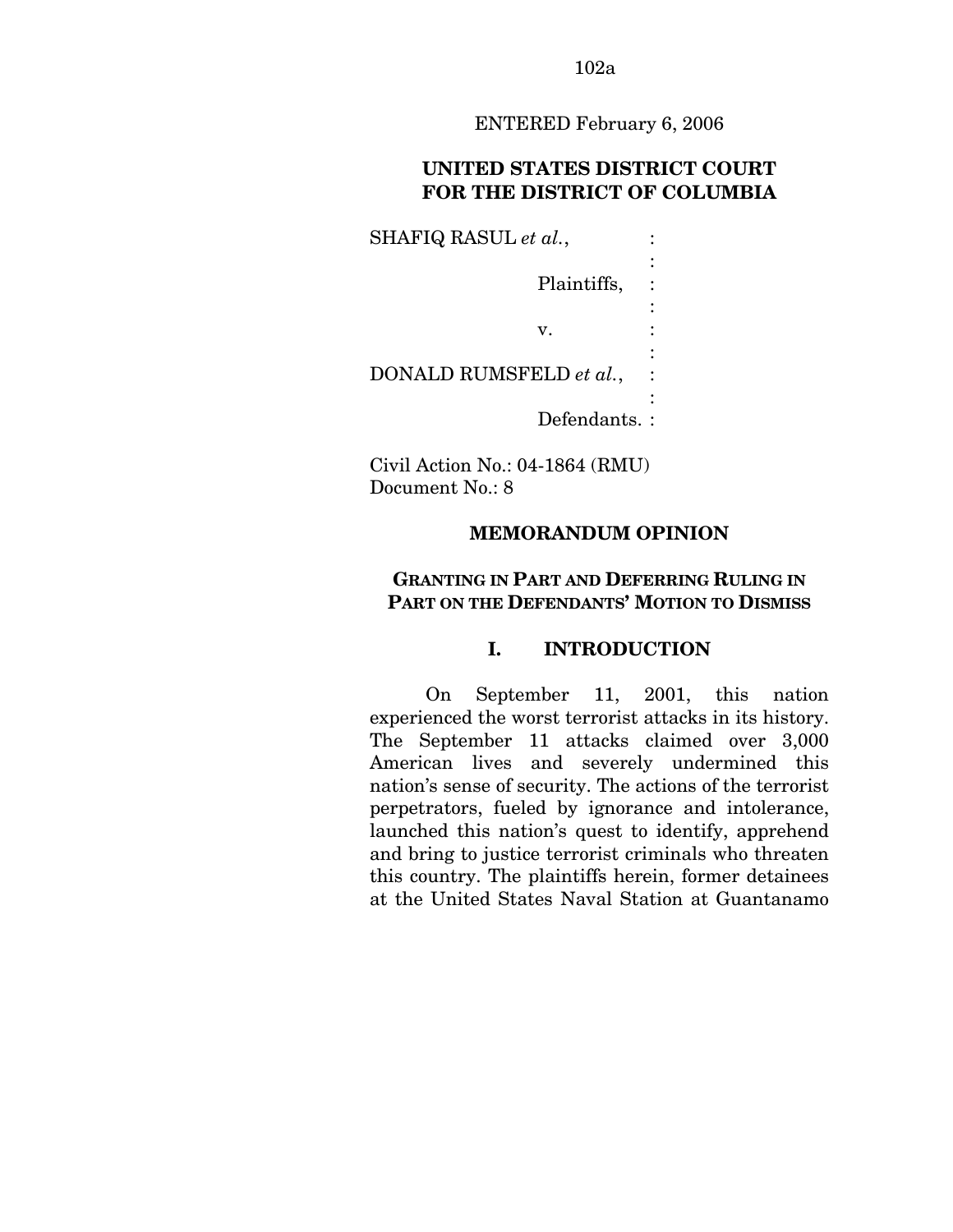Bay, Cuba ("GTMO" or "Guantanamo"), now petition this court for relief alleging acts which recast the roles of victim and wrongdoer. These allegations assert various forms of torture, which include hooding, forced nakedness, housing in cages, deprivation of food, forced body cavity searches, subjection to extremes of heat and cold, harassment in the practice of their religion, forced shaving of religious beards, placing the Koran in the toilet, placement in stress positions, beatings with rifle butts, and the use of unmuzzled dogs for intimidation. Most disturbing, however, is their claim that executive members of the United States government are directly responsible for the depraved conduct the plaintiffs suffered over the course of their detention. In essence, the plaintiffs assert that their captors became the beasts they sought to  $suppress.<sup>1</sup>$  $suppress.<sup>1</sup>$  $suppress.<sup>1</sup>$ 

Currently before the court is the defendants' motion to dismiss for lack of subject-matter jurisdiction and failure to state a claim on which relief can be granted. Because the defendants are immune from claims arising under international law, the court substitutes the United States as a defendant for these claims in place of the individual defendants. Because the plaintiffs have not exhausted their administrative remedies by bringing

<span id="page-155-0"></span><sup>&</sup>lt;sup>1</sup> "It would indeed be ironic if, in the name of national defense, we would sanction the subversion of one of those liberties . . . which makes the defense of the Nation worthwhile." *United States v. Robel*, 389 U.S. 258, 264 (1967). As Mahatma Ghandi stated, "[w]hat difference does it make . . . whether the mad destruction is wrought under the name of totalitarianism or the holy name of liberty and democracy?"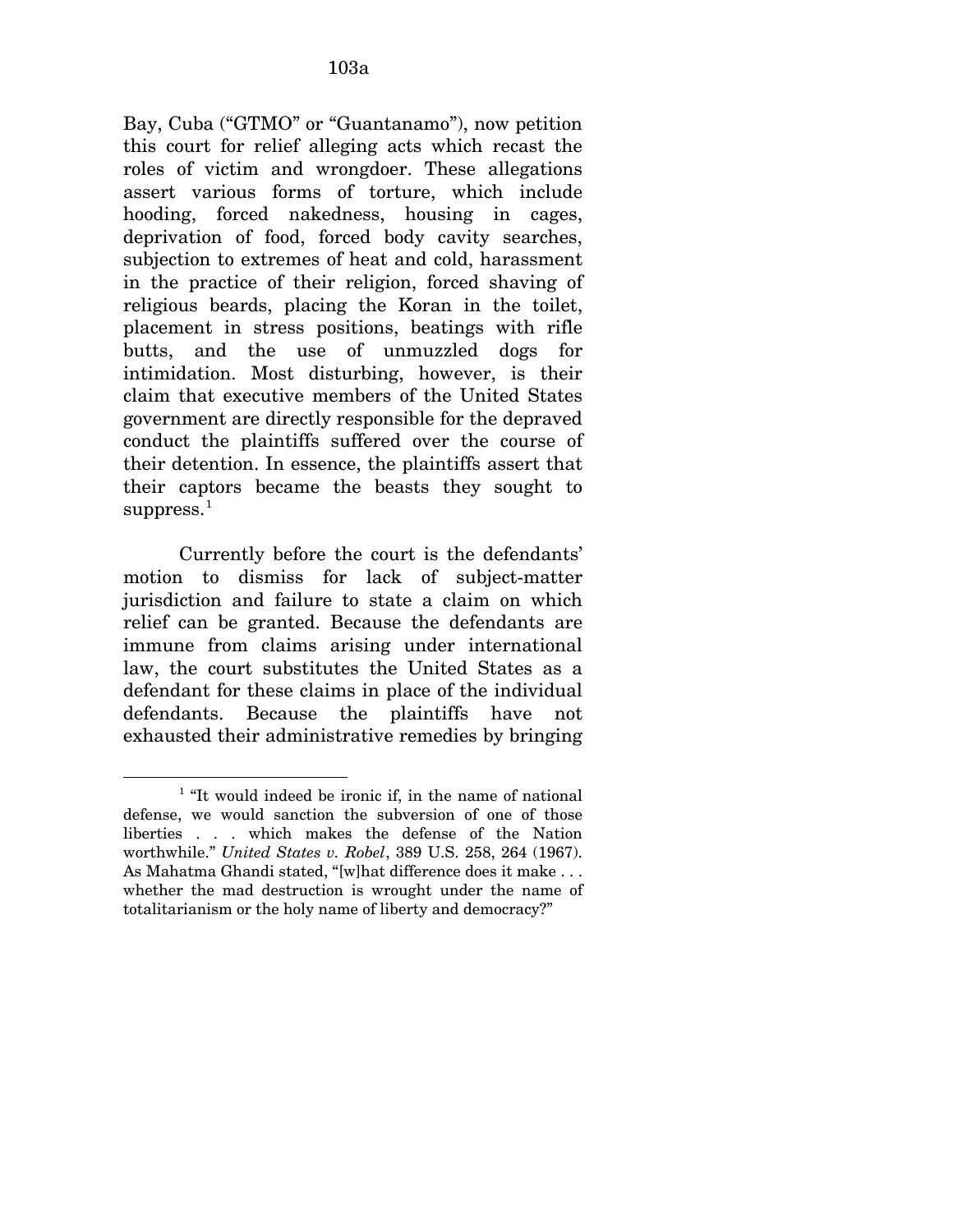their international law claims to an appropriate Federal agency, the court dismisses those claims. Because the defendants are entitled to qualified immunity from the plaintiffs' constitutional claims, the court dismisses those claims. Lastly, although the Religious Freedom Restoration Act may apply to United States action in Guantanamo Bay, the court considers the parties' briefing on this issue and the applicability of the doctrine of qualified immunity inadequate. Accordingly, the court defers ruling on the defendants' motion to dismiss as to this claim pending further briefing by the parties.

# **II. BACKGROUND**

### **The plaintiffs allege the following**:

In the months immediately following the September 11 attacks on America, the plaintiffs, all citizens of the United Kingdom, were in Afghanistan conducting humanitarian relief and trying to return to England. Compl. ¶¶ 2-3, 35. On November 28, 2001, an Uzbek warlord, General Rashid Dostum, captured three of the plaintiffs; Shafiq Rasul, Asif Iqbal, and Rhuhel Ahmed. *Id*. ¶ 2. One month later, General Dostum handed them over to the United States for a bounty. *Id*. ¶¶ 2, 42-44. After two weeks of suffering extensive abuse and interrogations under United States' custody, the military transported Rasul and Iqbal from Afghanistan to GTMO. *Id*. ¶¶ 37-64. Ahmed, however, stayed in Afghanistan for six weeks under United States custody, eventually succumbing to the pervasive interrogation techniques and falsely confessing to having ties with Al Qaeda. *Id*. ¶ 62. Only then, in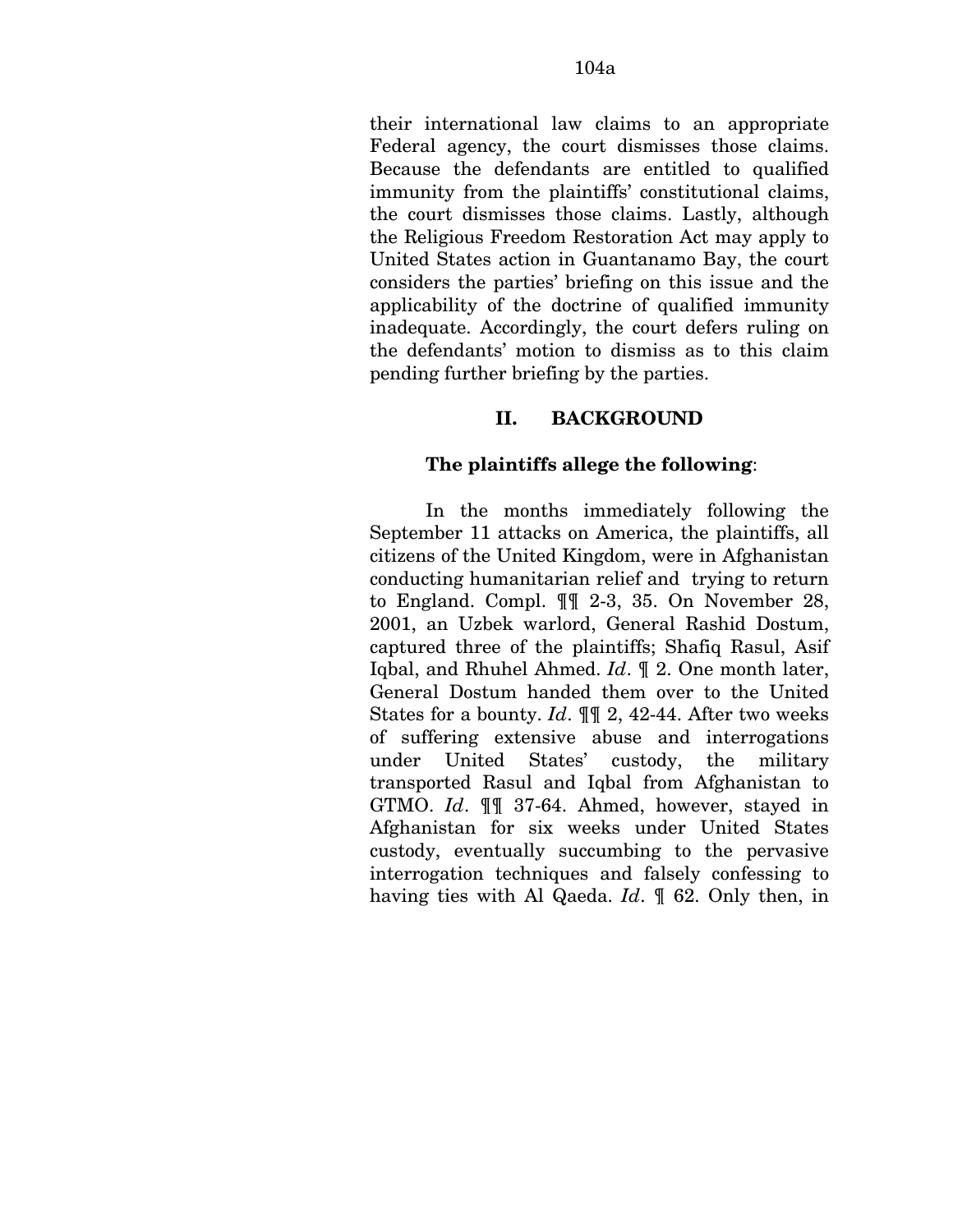February 2002, did the United States transport Ahmed to Guantanamo. *Id*. ¶ 63.

The Taliban was the first to capture the fourth plaintiff, Jamal Al-Harith in Afghanistan. *Id*. ¶ 3. The Taliban accused Al-Harith of being a British spy and tortured him. *Id*. When the Taliban fell, Al-Harith was released and immediately contacted the British embassy officials to coordinate his evacuation. *Id*. After a month of coordinating with British officials, United States forces detained him and, in February of 2002, transported him to GTMO. *Id*. ¶¶ 3-4, 63.

Shortly before the plaintiffs' arrival in Guantanamo Bay in December 2002, defendant Donald Rumsfeld signed a memorandum approving more aggressive interrogation techniques that allegedly departed from the standards of care normally afforded military prisoners. *Id*. ¶ 9. Some of these previously prohibited techniques includes forcing the prisoners to endure stresspositions for up to four consecutive hours, disrobing prisoners, intimidating prisoners with dogs, twenty-hour interrogation sessions, forcing prisoners to wear hoods, shaving their hair, isolating the prisoners in total darkness and silence, and using physical contact. *Id*. In April 2003, Rumsfeld withdrew approval of these tactics. *Id*. ¶¶ 10-11.

Following this revocation, however, the detainees at GTMO continued to suffer from inhumane treatment. *Id*. ¶¶ 65-158. During the United States' detainment of the plaintiffs at GTMO, which has lasted over two years, the plaintiffs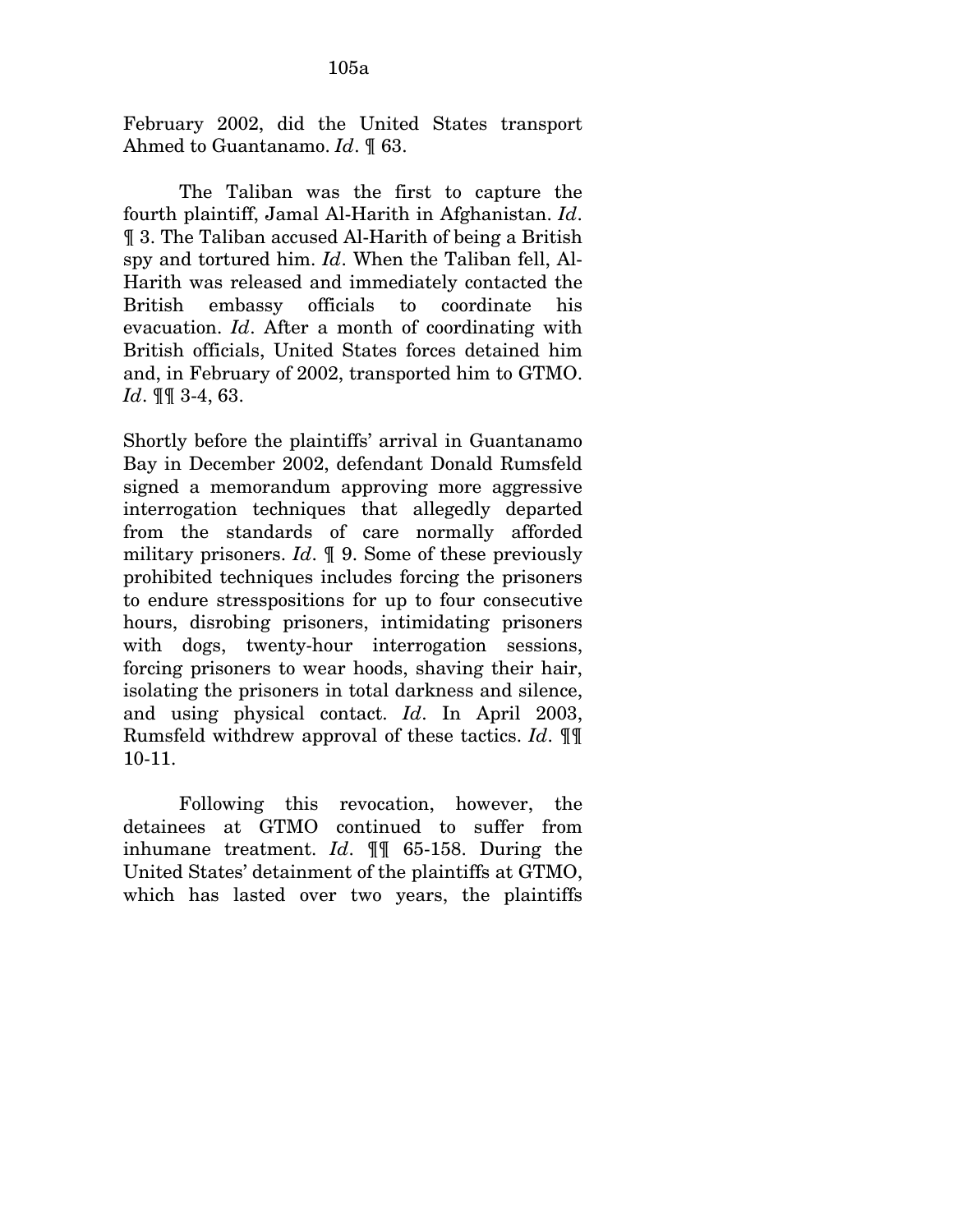suffered repeated beatings and forced body cavity searches. *Id*. ¶¶ 4, 6. Furthermore, prison guards frequently shackled the plaintiffs for many hours, causing wounds and permanent scarring, and also forced them to remain in stressful positions for hours, injected unknown substances into their bodies, and required them to live in cramped cages without protection from the elements. *Id*. ¶¶ 6, 70, 72, 85. In addition, the guards deprived the plaintiffs of adequate food, sleep, and communication with family members. *Id*. ¶ 6. The guards also humiliated and harassed the plaintiffs as they tried to practice their religion. *Id*. After months of extreme hardship and relentless interrogations, Rasul and Iqbal relented and confessed (falsely) to having ties with Al Qaeda. *Id*. ¶¶ 110, 127. Despite their confessions, after more than two years in United States custody without having any charges brought against them, in March of 2004, the United States released all of the plaintiffs, and they returned to their homes in the United Kingdom. *Id*. ¶ 137.

The plaintiffs filed the instant case against various military officials on October [2](#page-158-0)7, 2004.<sup>2</sup> On

1

<span id="page-158-0"></span><sup>&</sup>lt;sup>2</sup> The defendants are Donald Rumsfeld, Secretary of Defense; Air Force General Richard Myers, Former Chairman of the Joint Chiefs of Staff; Air Army Major General Geoffrey Miller, Former Commander of the Joint Task Force at Guantanamo Bay Naval Base; Army General James Hill, Commander of the United States Southern Command; Army Major General Michael Dunlavey, Former Commander of the Joint Task Force at Guantanamo Bay Naval Base; Army Brigadier General Jay Hood, Commander of the Joint Task Force at Guantanamo Bay Naval Base; Marine Brigadier General Michael Lehnert, Commander of the Joint Task Force-160 at Guantanamo Bay Naval Base; Army Colonel Nelson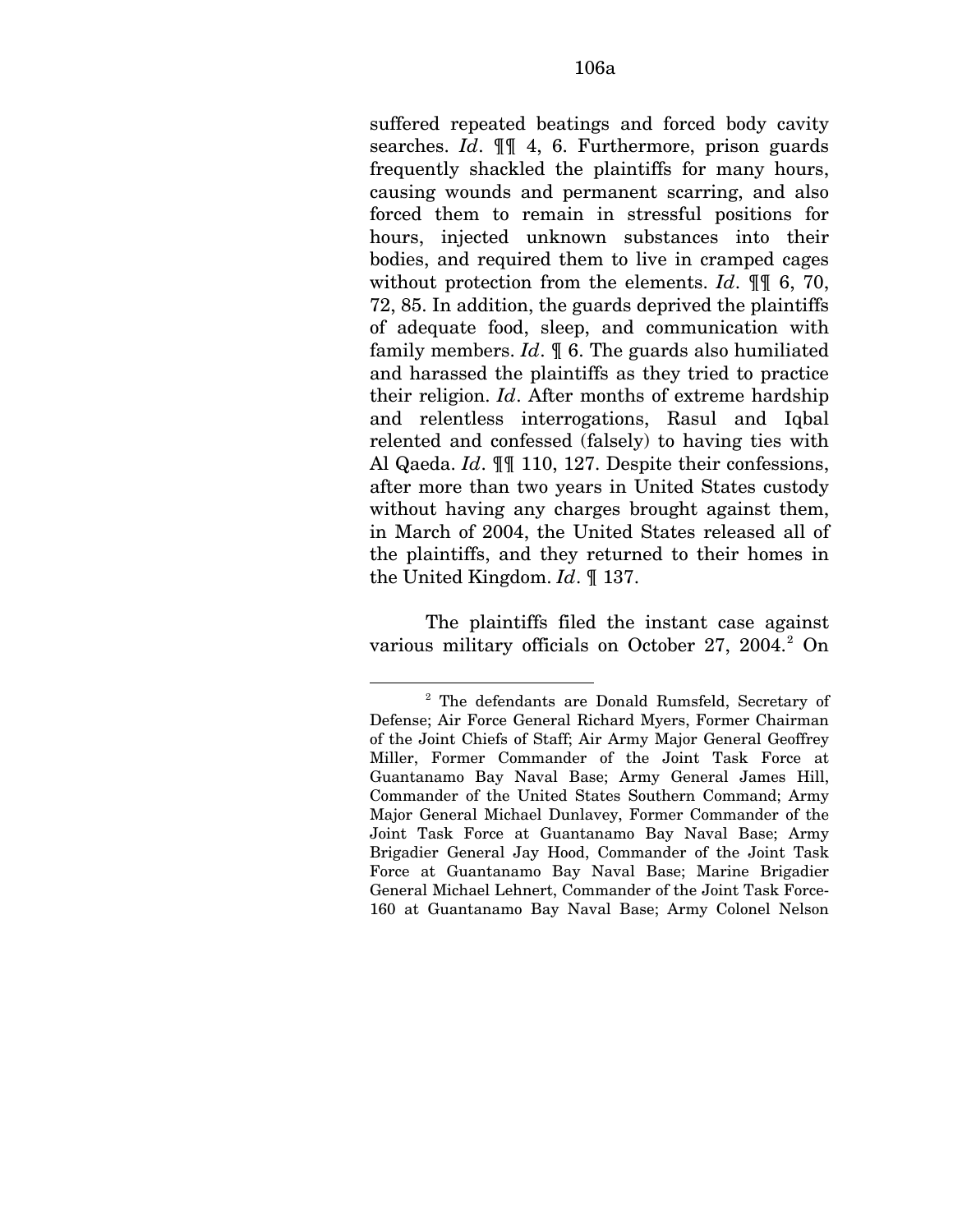March 16, 2005, the defendants filed a motion to dismiss for lack of subject matter jurisdiction and failure to state a claim pursuant to the Federal Rules of Civil Procedure 12(b)(1) and (6). The court turns to the defendants' motion.

## **III. ANALYSIS**

### **A. Legal Standards**

## **1. Legal Standard for a 12(b)(1) Motion to Dismiss**

Federal courts are courts of limited jurisdiction and the law presumes that "a cause lies outside this limited jurisdiction." *Kokkonen v. Guardian Life Ins. Co. of Am.*, 511 U.S. 375, 377 (1994); *St. Paul Mercury Indem. Co. v. Red Cab Co.*, 303 U.S. 283, 288-89 (1938); *see also Gen. Motors Corp. v. Envtl. Prot. Agency*, 363 F.3d 442, 448 (D.C. Cir. 2004) (noting that "[a]s a court of limited jurisdiction, we begin, and end, with an examination of our jurisdiction").

Because "subject-matter jurisdiction is an 'Art. III as well as a statutory requirement[,] no action of the parties can confer subject-matter jurisdiction upon a federal court.'" *Akinseye v. District of* 

Cannon, Commander at Camp Delta at Guantanamo Bay Naval Base; Army Colonel Terry Carrico, Commander of Camp X-Ray-Camp Delta at Guantanamo Bay Naval Base; Army Lieutenant Colonel William Cline, Commander of Camp Delta at Guantanamo Bay Naval Base; Army Lieutenant Colonel Diane Beaver, Legal Advisor to General Dunlevey; and John Does 1-100. *See* Compl.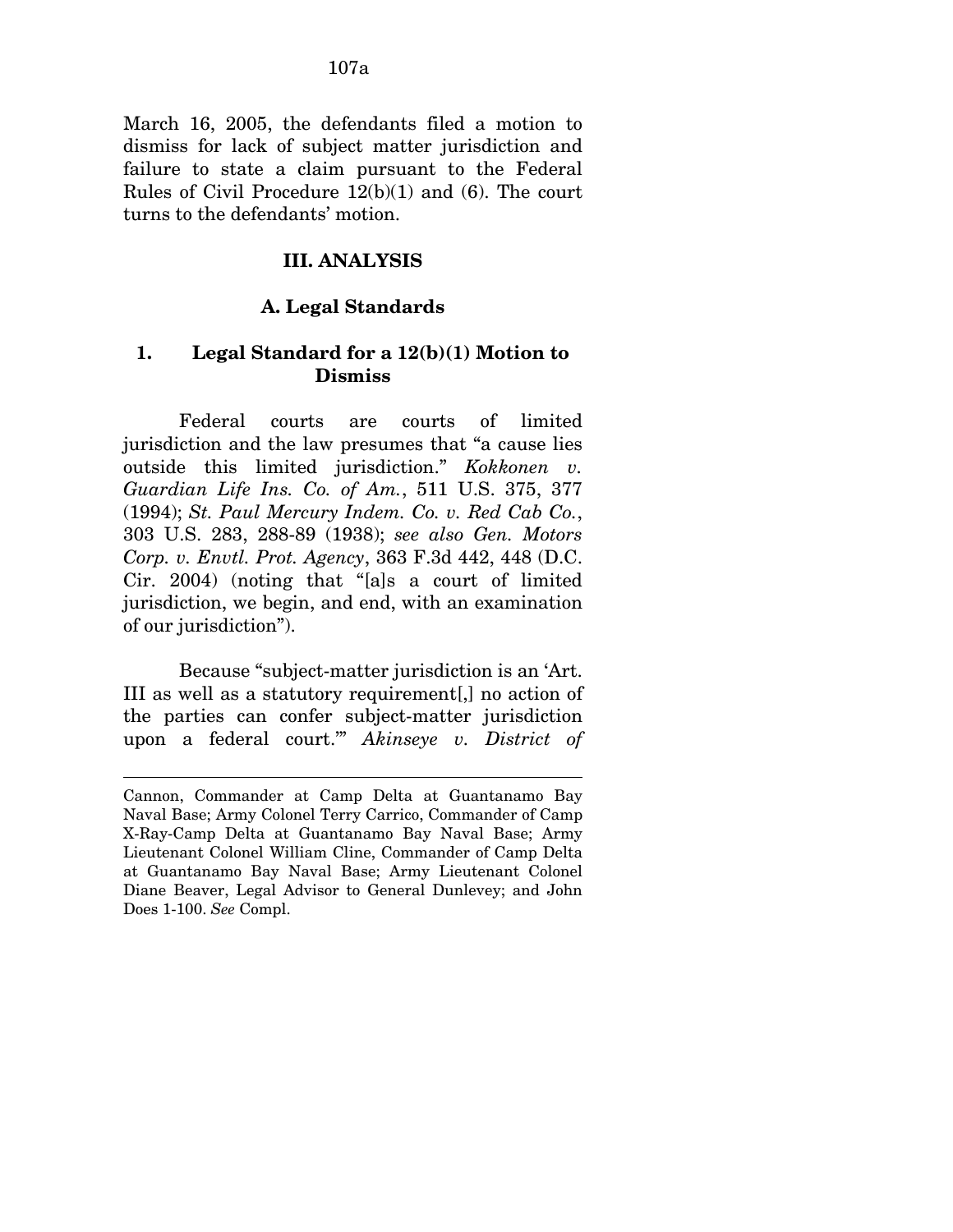*Columbia*, 339 F.3d 970, 971 (D.C. Cir. 2003) (quoting *Ins. Corp. of Ir., Ltd. v. Compagnie des Bauxite de Guinea*, 456 U.S. 694, 702 (1982)). On a motion to dismiss for lack of subject-matter jurisdiction pursuant to Rule  $12(b)(1)$ , the plaintiff bears the burden of establishing that the court has subject-matter jurisdiction. *Lujan v. Defenders of Wildlife*, 504 U.S. 555, 561 (1992). The court may dismiss a complaint for lack of subject-matter jurisdiction only if "'it appears beyond doubt that the plaintiff can prove no set of facts in support of his claim which would entitle him to relief.'" *Empagran S.A. v. F. Hoffman-Laroche, Ltd.*, 315 F.3d 338, 343 (D.C. Cir. 2003) (quoting *Conley v. Gibson*, 355 U.S. 41, 45-46 (1957)).

Because subject-matter jurisdiction focuses on the court's power to hear the claim, however, the court must give the plaintiff's factual allegations closer scrutiny when resolving a Rule  $12(b)(1)$ motion than would be required for a Rule  $12(b)(6)$ motion for failure to state a claim. *Macharia v. United States*, 334 F.3d 61, 64, 69 (D.C. Cir. 2003); *Grand Lodge of Fraternal Order of Police v. Ashcroft*, 185 F. Supp. 2d 9, 13 (D.D.C. 2001). Moreover, the court is not limited to the allegations contained in the complaint. *Hohri v. United States*, 782 F.2d 227, 241 (D.C. Cir. 1986), *vacated on other grounds*, 482 U.S. 64 (1987). Instead, to determine whether it has jurisdiction over the claim, the court may consider materials outside the pleadings. *Herbert v. Nat'l Acad. of Scis.*, 974 F.2d 192, 197 (D.C. Cir. 1992).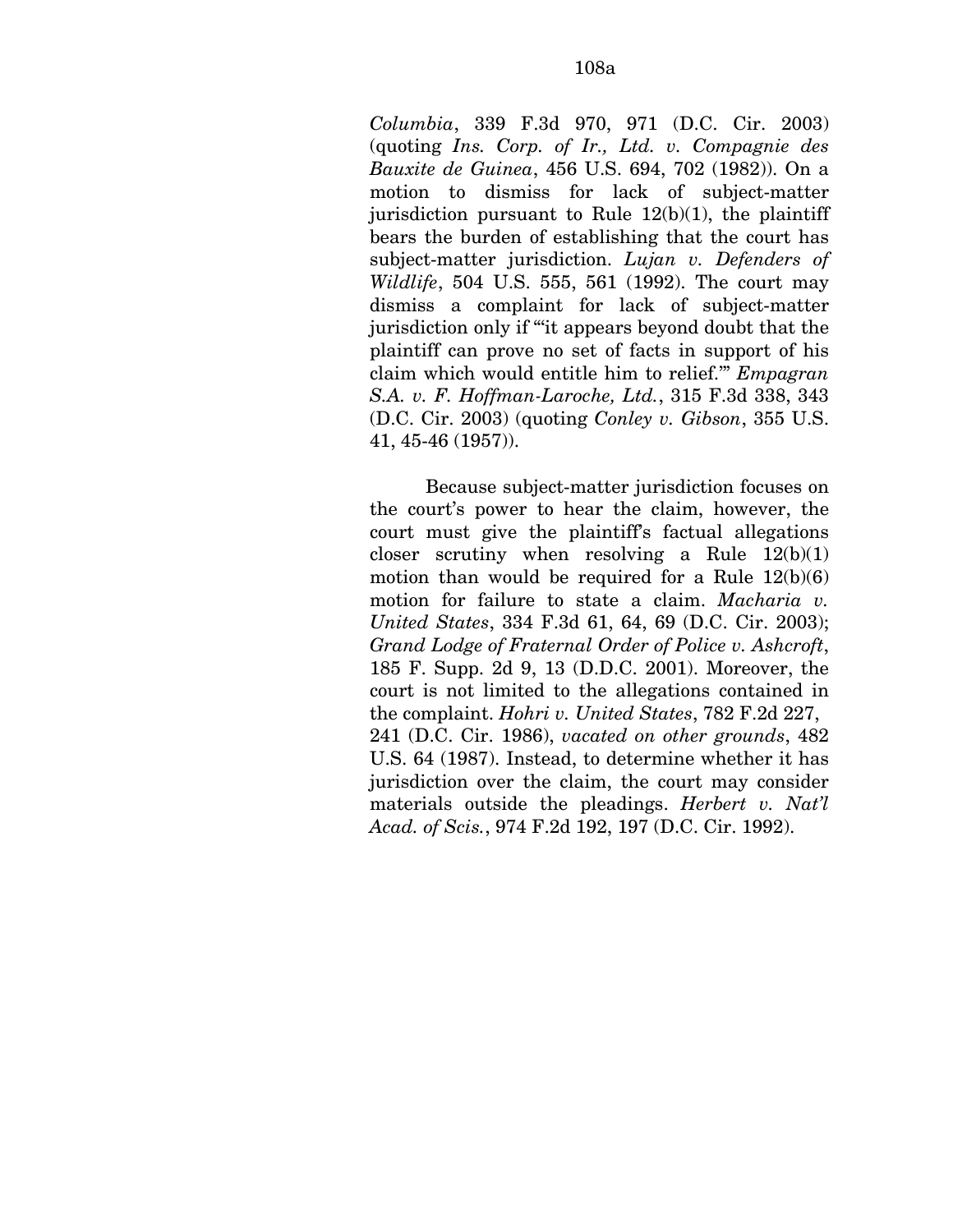# **2. Legal Standard for a 12(b)(6) Motion to Dismiss**

A Rule 12(b)(6) motion to dismiss tests the legal sufficiency of a complaint. *Browning v. Clinton*, 292 F.3d 235, 242 (D.C. Cir. 2002). The complaint need only set forth a short and plain statement of the claim, giving the defendant fair notice of the claim and the grounds upon which it rests. *Kingman Park Civic Ass'n v. Williams*, 348 F.3d 1033, 1040 (D.C. Cir. 2003) (citing FED R. CIV. P. 8(a)(2) and *Conley v. Gibson*, 355 U.S. 41, 47 (1957)). "Such simplified notice pleading is made possible by the liberal opportunity for discovery and the other pretrial procedures established by the Rules to disclose more precisely the basis of both claim and defense to define more narrowly the disputed facts and issues." *Conley*, 355 U.S. at 47-48 (internal quotation marks omitted). It is not necessary for the plaintiff to plead all elements of his prima facie case in the complaint, *Swierkiewicz v. Sonoma N.A.*, 534 U.S. 506, 511-14 (2002), or "plead law or match facts to every element of a legal theory," *Krieger v. Fadely*, 211 F.3d 134, 136 (D.C. Cir. 2000) (internal quotation marks and citation omitted).

Accordingly, "the accepted rule in every type of case" is that a court should not dismiss a complaint for failure to state a claim unless the defendant can show beyond doubt that the plaintiff can prove no set of facts in support of his claim that would entitle him to relief. *Warren v. Dist. of Columbia*, 353 F.3d 36, 37 (D.C. Cir. 2004); *Kingman Park*, 348 F.3d at 1040. Thus, in resolving a Rule 12(b)(6) motion, the court must treat the complaint's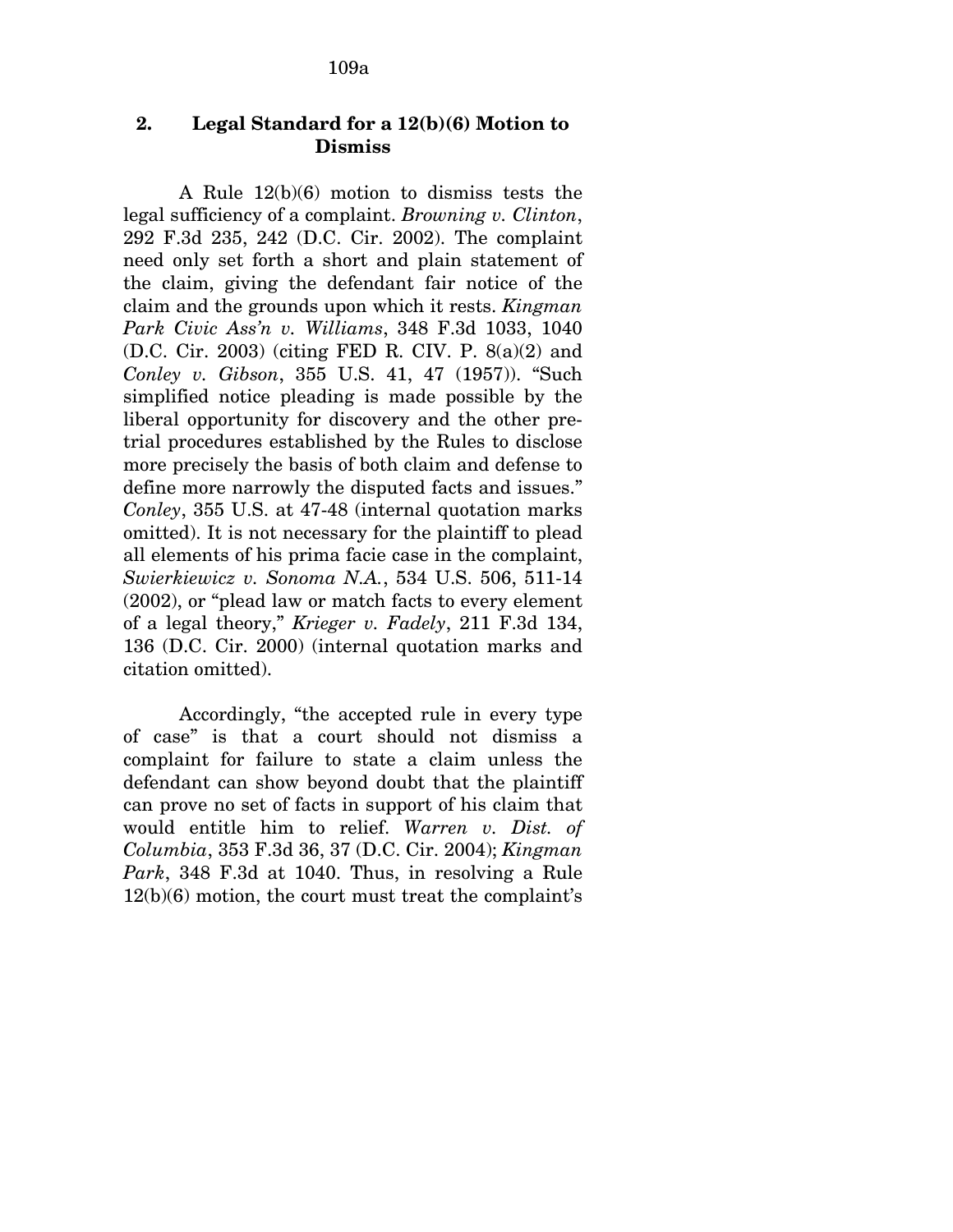factual allegations – including mixed questions of law and fact – as true and draw all reasonable inferences therefrom in the plaintiff's favor. *Macharia v. United States*, 334 F.3d 61, 64, 67 (D.C. Cir. 2003); *Holy Land Found. for Relief & Dev. v. Ashcroft*, 333 F.3d 156, 165 (D.C. Cir. 2003); *Browning*, 292 F.3d at 242. While many well-pleaded complaints are conclusory, the court need not accept as true inferences unsupported by facts set out in the complaint or legal conclusions cast as factual allegations. *Warren*, 353 F.3d at 39; *Browning*, 292 F.3d at 242.

# **B. The Court Grants the Defendants' Motion to Dismiss the International Law Claims**

The plaintiffs bring three actions against the defendants for alleged violations of the law of nations, and one action for alleged violations of the Geneva Conventions.<sup>[3](#page-162-0)</sup> Compl. ¶¶ 159-84. Specifically, the plaintiffs allege that they were subjected to prolonged arbitrary detention, *id.* ¶ 159- 166, torture, *id.* ¶ 167-172, and cruel, inhumane, and degrading treatment, *id.* ¶ 173-179.

The Attorney General's designee, however, certified that the defendants were acting within the scope of their employment "at the time of the conduct alleged in the complaint." Defs.' Mot. to

1

<span id="page-162-0"></span><sup>3</sup> The plaintiffs invoke the Alien Torts Statute, 28 U.S.C. § 1350, as the jurisdictional basis for their suit. Compl. ¶¶ 159-84. That statute provides, *inter alia*, that "[t]he district courts shall have original jurisdiction of any civil action by an alien for a tort only, committed in violation of the law of nations or a treaty of the United States." 28 U.S.C. § 1350.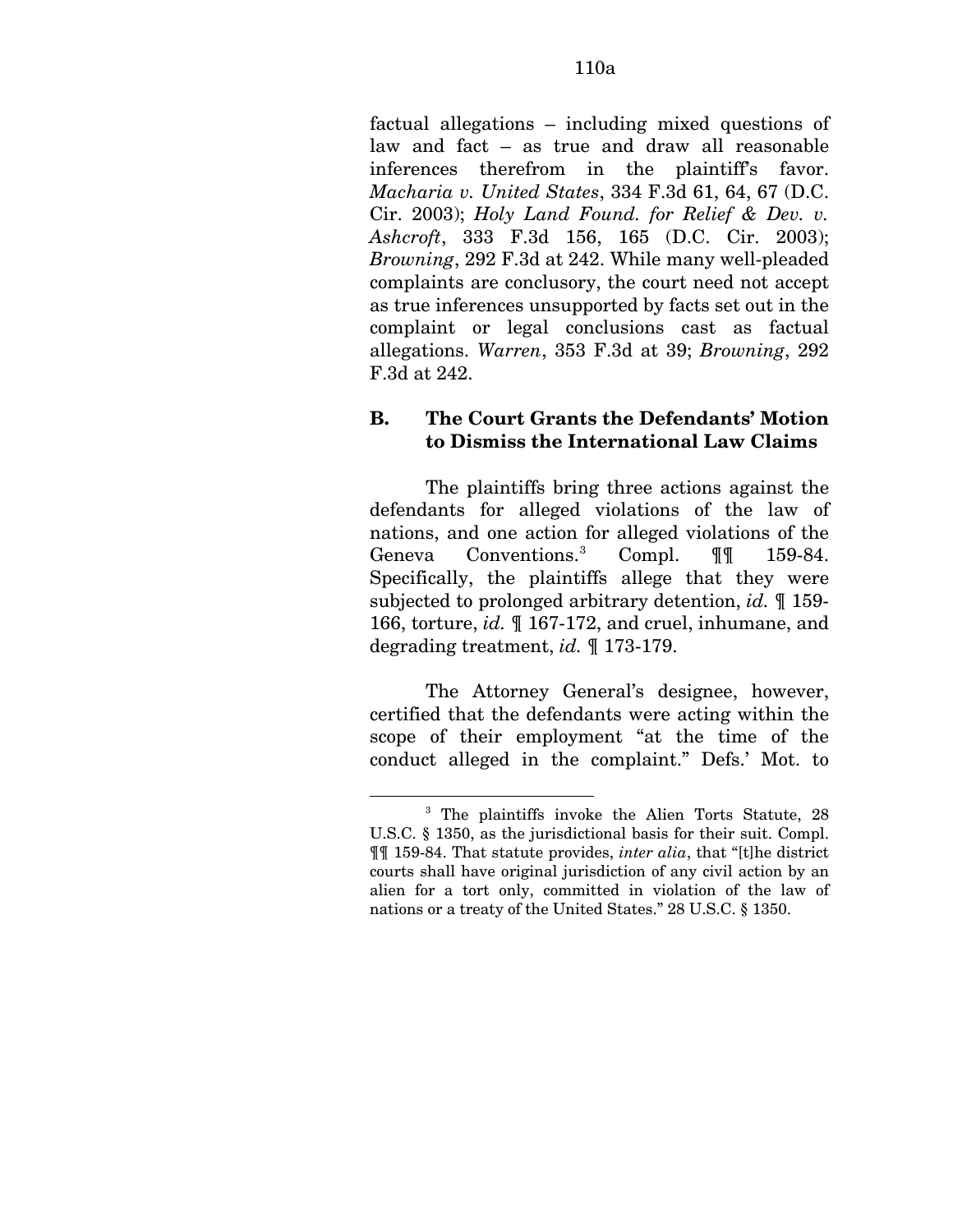Dismiss ("Defs.' Mot."), Ex. 1. Because of this certification, the defendants argue that the plaintiffs' claims are barred by the Federal Employees Liability Reform and Tort Compensation Act of 1988 (the "Westfall Act"), 28 U.S.C. § 2679, which directs that the Federal Torts Claims Act ("FTCA") provides the exclusive remedy for tortious conduct committed by government employees acting within the scope of their employment. Defs.' Mot. at 4; 28 U.S.C. § 2679(b)(1).

The plaintiffs, however, contend that as a matter of law, the defendants were not acting within the scope of their employment, Pls.' Opp'n at 8-13, or alternatively, that the entirety of their claims fall within either of the two exceptions to the exclusive remedy provision of the FTCA. Pls.' Opp'n at 18. As discussed below, the plaintiffs' claims against the defendants under customary international law and the Geneva Conventions<sup>[4](#page-163-0)</sup> are barred by the Westfall Act. For this reason, the court substitutes the United States as a defendant for these claims and dismisses them for the plaintiffs' failure to exhaust their administrative remedies.

<span id="page-163-0"></span><sup>4</sup> The plaintiffs argue that the Geneva Conventions are enforceable by the plaintiffs. Pls.' Opp'n at 25. Since the parties submitted their briefs to the court, however, the D.C. Circuit has ruled that the Geneva Conventions do not incorporate a private right to enforce its provisions in court. *Hamdan v. Rumsfeld*, 415 F.3d 33, 40 (D.C. Cir. 2005), *cert. granted*, 126 S. Ct. 622. Thus, the Geneva Conventions do not give the plaintiffs an independent vehicle for their lawsuit.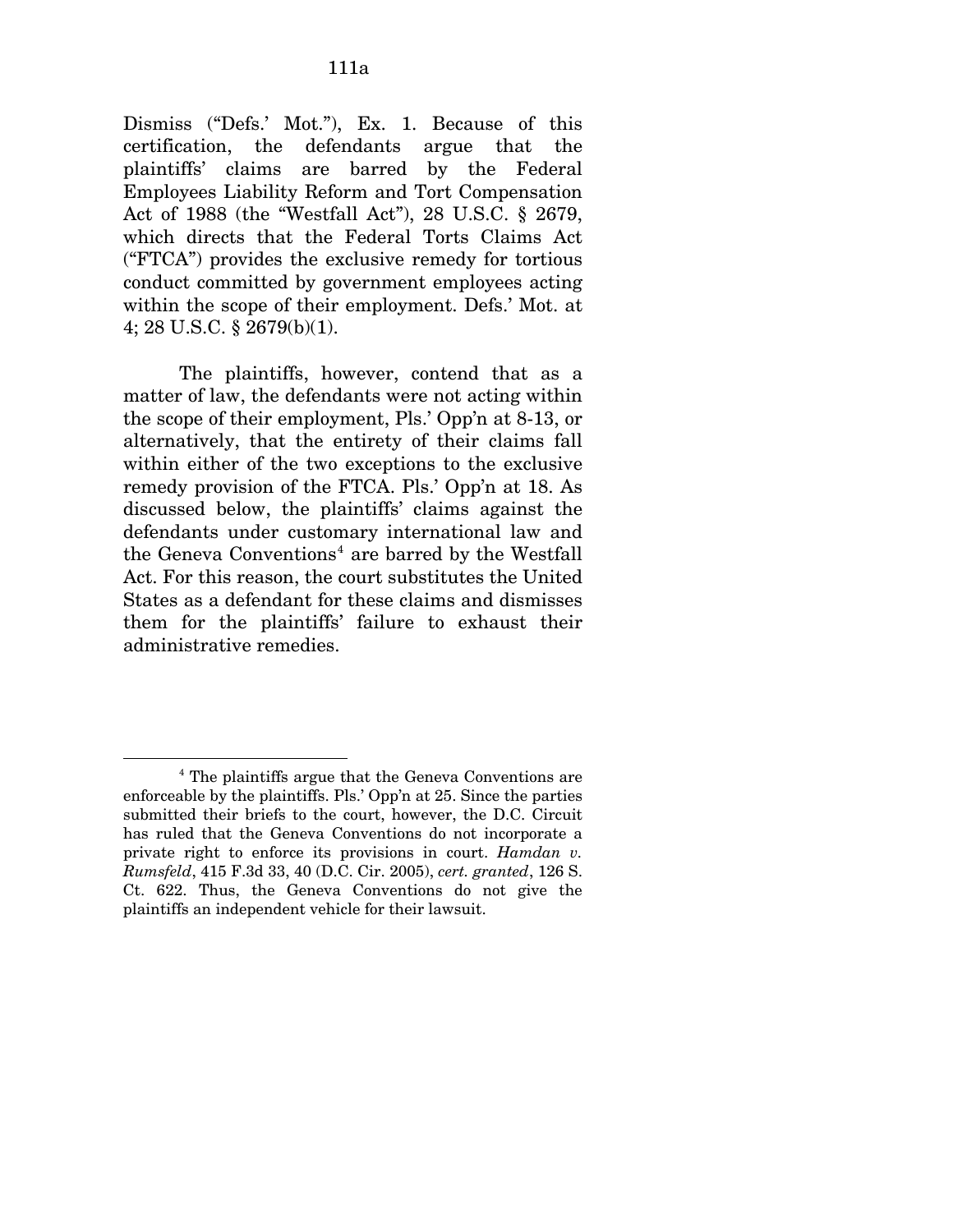# **1. The Westfall Act Requires that the Court Substitute the United States as a Defendant in Place of the Individual Defendants.**

# **a. Legal Standard for Immunity of Federal Officers Under the Westfall Act**

The Westfall Act confers immunity on federal employees "by making an FTCA action against the Government the exclusive remedy for torts committed by Government employees in the scope of their employment." *United States v. Smith*, 499 U.S. 160, 163 (1991); 28 U.S.C. § 2679(b)(1). The Act provides:

> Upon certification by the Attorney General that the defendant employee was acting within the scope of his office or employment at the time of the incident out of which the claim arose, any civil action or proceeding commenced upon such claim in a United States district court shall be deemed an action against the United States under the provisions of this title and all references thereto, and the United States shall be substituted as the party defendant.

28 U.S.C. § 2679 $(d)(1)$ . In a case where the Attorney General, or by designation the United States Attorney in the district where the claim is brought, files a certification that the original defendant was acting within the scope of his employment, such certification has the following consequences: (1) if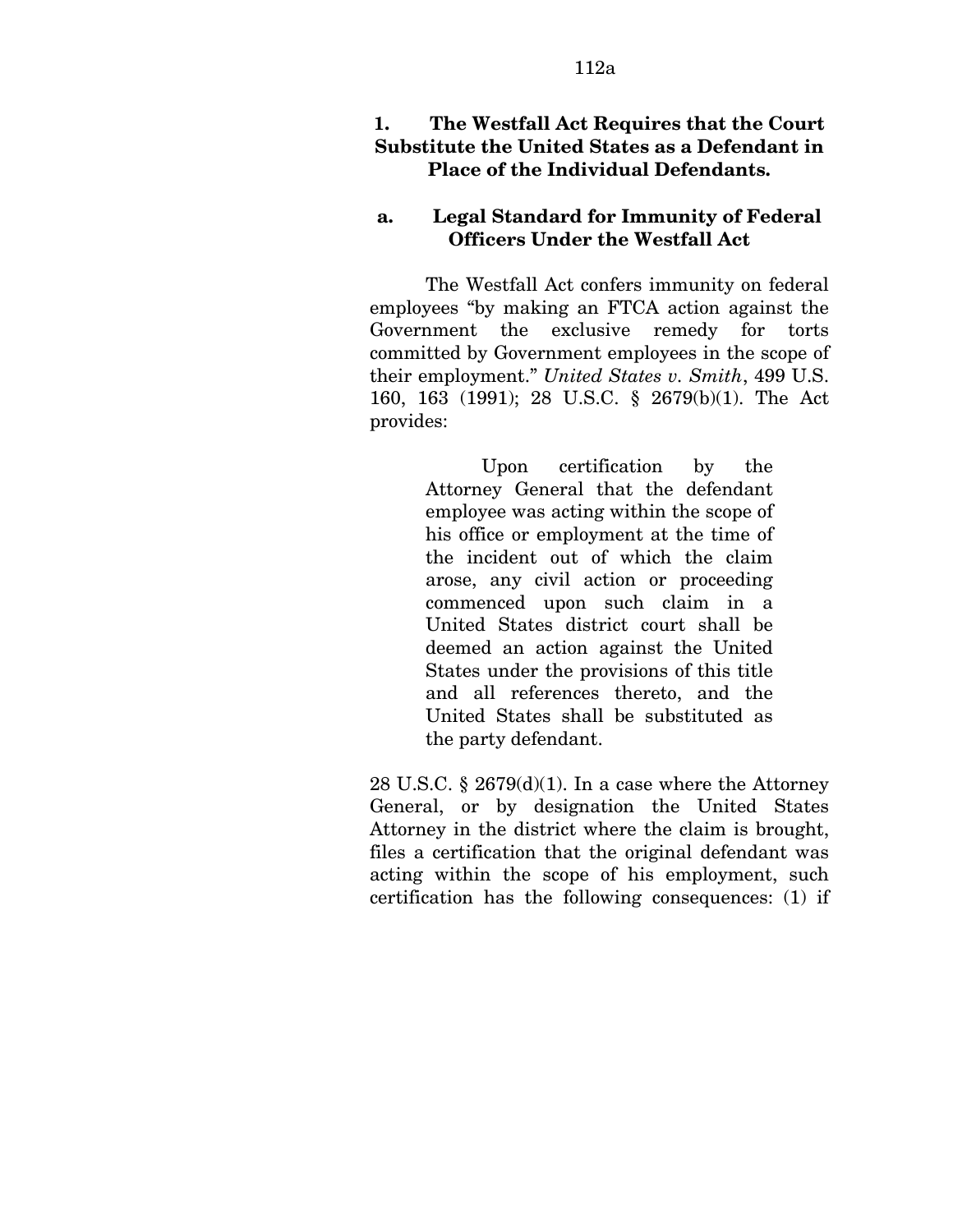the suit originated in state court, then the Attorney General or his designee is required to remove it to federal court; (2) the United States shall be substituted as the sole defendant; and (3) if the plaintiff has not brought suit pursuant to the FTCA, the suit converts to one against the United States under the FTCA*.* 28 U.S.C. § 2679(d)(2); 28 C.F.R. § 15.3(a) (2002); *Haddon v. United States*, 68 F.3d 1420, 1423 (D.C. Cir. 1995). The certification is conclusive for purposes of removal. The substitution and conversion consequences, however, are subject to judicial review; that is, they are contingent on whether the court finds that the original defendant acted within the scope of his employment. *Gutierrez de Martinez v. Lamagno*, 515 U.S. 417, 434 (1995) (stating that "[t]he Attorney General's certification that a federal employee was acting within the scope of his employment . . . does not conclusively establish as correct the substitution of the United States as defendant in place of the employee"); *Haddon*, 68 F.3d at 1423 (noting that "the federal court may determine independently whether the employee acted within the scope of employment and, therefore, whether to substitute the federal government as the proper defendant").

When the court reviews the validity of a certification filed by the Attorney General or his designee, the certification is entitled to "*prima facie*  effect" that the defendants acted within the scope of their employment. *Kimbro v. Velten*, 30 F.3d 1501, 1509 (D.C. Cir. 1994) (internal citations omitted). The burden then shifts to the plaintiffs to first allege facts that, if true, would exceed the scope of the defendants' employment. *Stokes v. Cross*, 327 F.3d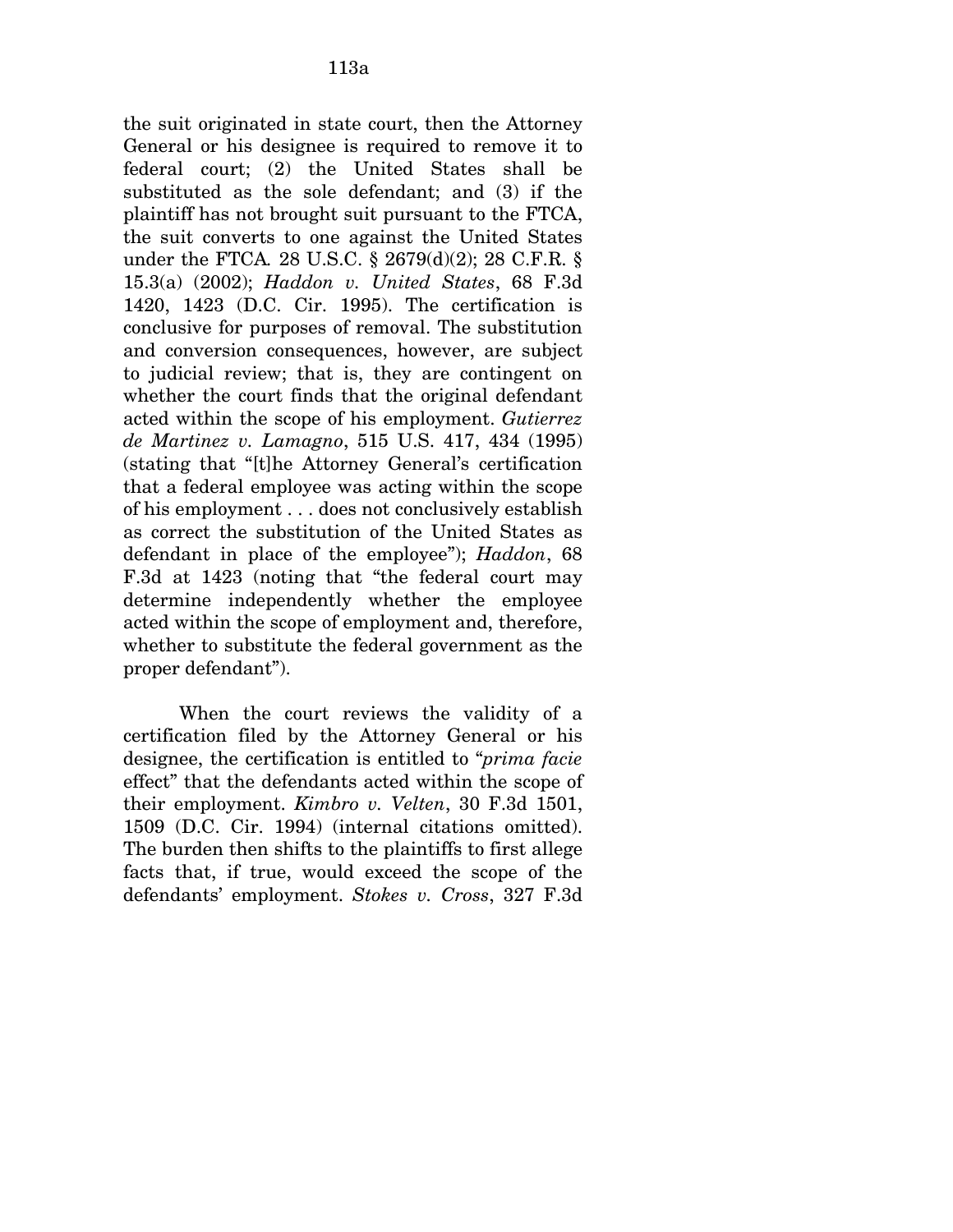1210, 1215 (D.C. Cir. 2003). Upon allegations of such facts, the plaintiffs are entitled to discovery and evidentiary hearings to resolve material issues of fact. *Id.* However, the plaintiffs must still prove by a preponderance of the evidence that the defendants' actions were outside the scope of their employment for their claims to survive. *Kimbro*, 30 F.3d at 1509; *Schneider v. Kissinger*, 310 F. Supp. 2d 251, 264 (D.D.C. 2004), *aff'd* 412 F.3d 190 (D.C. Cir. 2005); *Maron v. United States*, 126 F.3d 317, 322 (4th Cir. 1997) (applying identical factors to determine scope of employment).

To determine whether a federal employee was acting within the scope of his employment, a federal court must apply the law of the state where the tortious act occurred. *Tarpeh-Doe v. United States*, 28 F.3d 120, 123 (D.C. Cir. 1994); *Garber v. United States*, 578 F.2d 414, 415 (D.C. Cir. 1978). In this case, however, the alleged tortious acts occurred at GTMO. Since Guantanamo does not provide adequate guidelines for determining scope of employment and the acts are "inextricably bound up with the District of Columbia in its role as the nation's capital[,]" the relevant law to apply is that of the District of Columbia. *Mundy v. Weinberger*, 554 F. Supp. 811, 818 (D.D.C. 1982). The law of the District of Columbia is drawn from the Restatement (Second) of Agency. *Haddon*, 68 F.3d at 1423. The Restatement provides that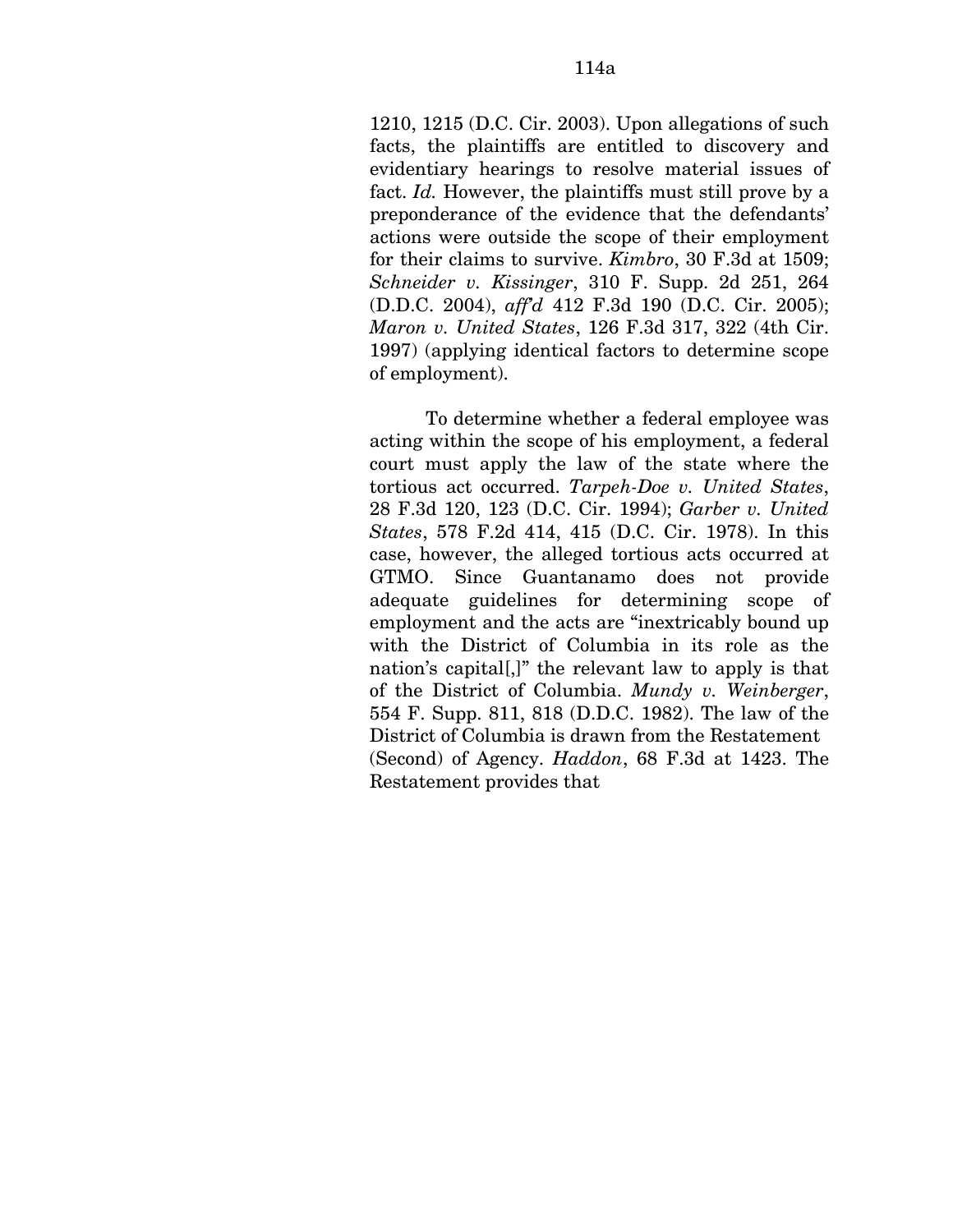[c]onduct of a servant is within the scope of employment if, but only if: (1) it is of the kind he is employed to perform; (2) it occurs substantially within the authorized time and space limits; (3) it is actuated, at least in part, by a purpose to serve the master; and (4) if force is intentionally used by the servant against another, the use of force is not unexpectable by the master.

RESTATEMENT (SECOND) OF AGENCY § 228 (1957); *Hechinger Co. v. Johnson*, 761 A.2d 15, 24 n.5 (D.C. 2000).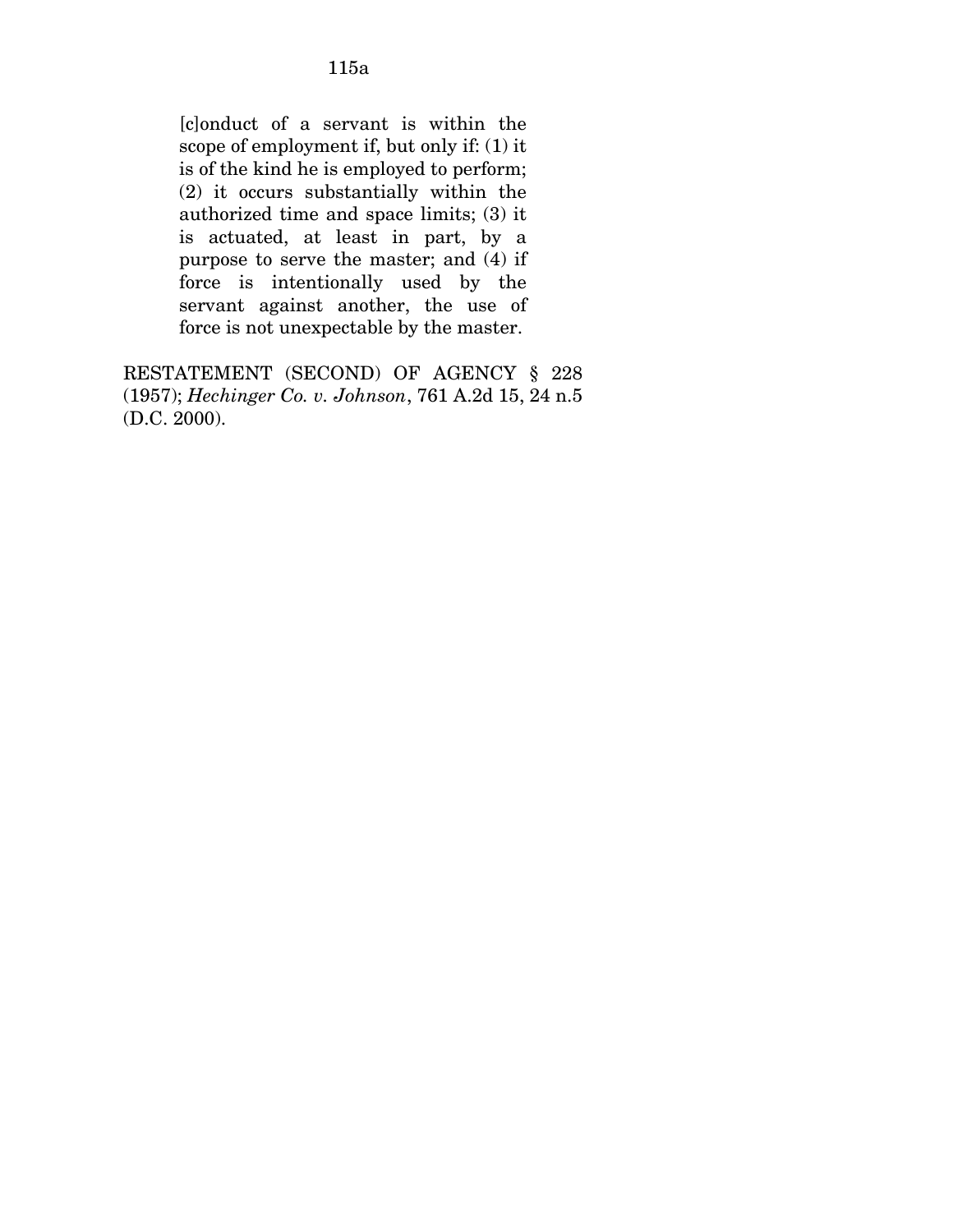# **b. The Defendants Were Acting Within the Scope of their Employment[5](#page-168-0)**

#### **i. Nature of the Conduct**

To constitute action within the scope of one's employment, first, the conduct must be "of the same general nature as that authorized" or "incidental to the conduct authorized." RESTATEMENT (SECOND) OF AGENCY § 229 (1957). The District of Columbia "liberally construes the doctrine of

<u>.</u>

<span id="page-168-0"></span><sup>&</sup>lt;sup>5</sup> As a threshold concern, the plaintiffs argue that violations of international law (specifically torture, cruel and degrading treatment, and prolonged arbitrary detention), as a matter of law, fall outside the scope of employment because they are contrary to the official position of the United States. Pls.' Opp'n at 11 (citing a State Department report to the United Nations Committee Against Torture). This argument is unavailing for three reasons. First, Congress established a framework where state law, not State Department representations to the United Nations, governs the scope of employment determination. 28 U.S.C. § 2679(d)(2)-(3); *see also Haddon*, 68 F.3d 1420, 1424-25 (D.C. Cir. 1995) (applying District of Columbia law to determine federal employee's scope of employment under the FTCA). Second, to the extent the Executive Branch can make legal representations to this court regarding the scope of an employee's conduct, they have done so through the Attorney General's certification. *Gutierrez de Martinez v. Lamagno*, 515 U.S. 417, 434 (1995). Finally, "[d]efining an employee's scope of employment is not a judgment about whether alleged conduct is deleterious or actionable; rather, this procedure merely determines *who* may be held liable for that conduct, an employee or his boss." *Schneider v. Kissinger*, 310 F. Supp. 2d 251, 265 (D.D.C. 2004) (emphasis in original), *aff'd* 412 F.3d 190 (D.C. Cir. 2005). Accordingly, the court construes the scope of a government employees' employment by looking at the specific process detailed in the statute rather than by consulting State Department reports to the United Nations.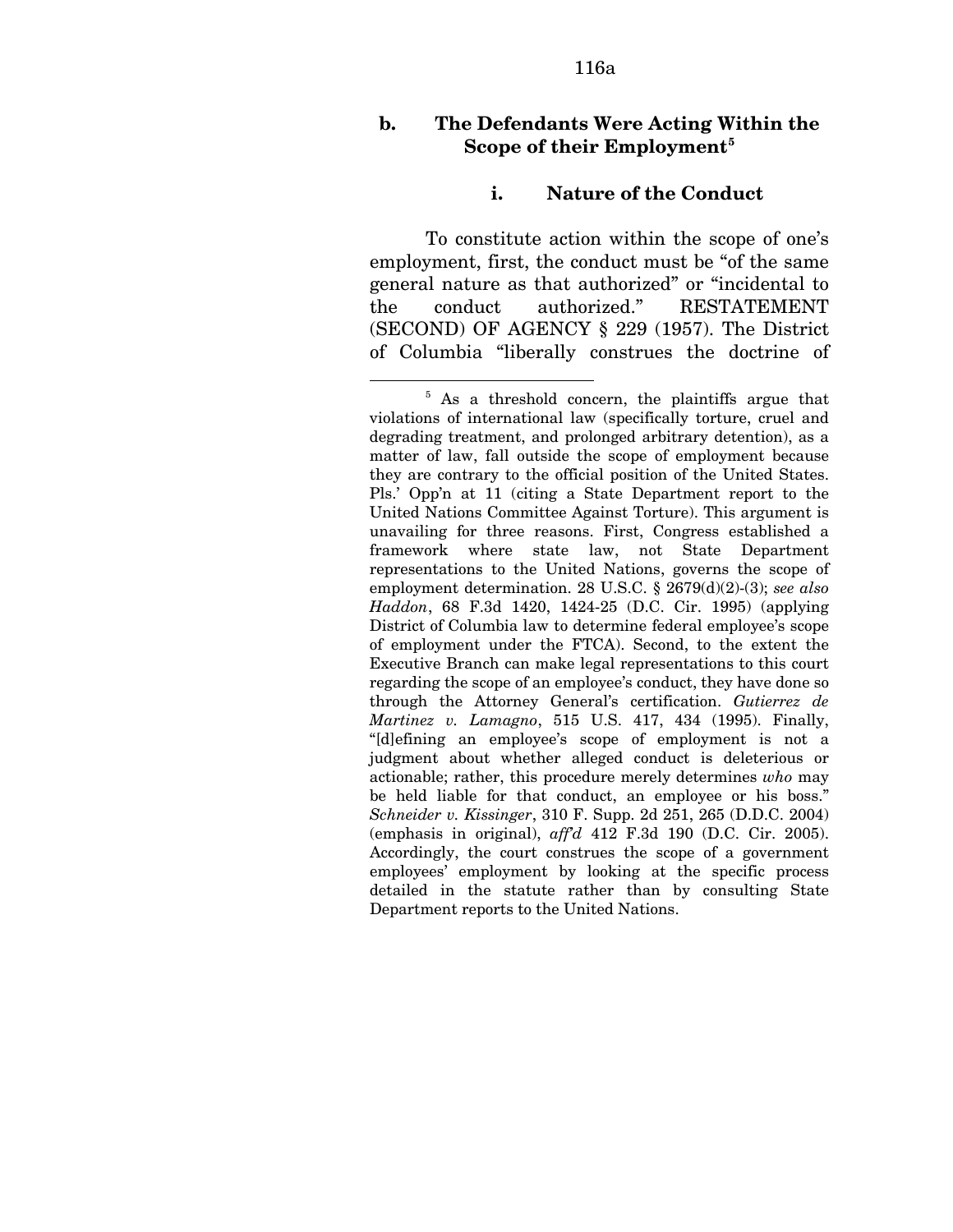respondeat superior . . . with respect to the first prong of the Restatement (Second) of Agency § 228(1)." *Stokes*, 327 F.3d at 1216 (citing *Haddon*, 68 F.2d at 1425-26 and *Weinberg v. Johnson*, 518 A.2d 985, 988-90 (D.C. 1986)). It is undisputed that the named defendants initially acted pursuant to directives contained in a December 2, 2002 memorandum from defendant Rumsfeld. Compl. ¶¶ 9, 10. In April 2003, defendant Rumsfeld withdrew explicit authorization for use of torture. *Id.* ¶ 11. The plaintiff alleges that despite this removal of authorization to torture, the defendants persisted in utilizing these tactics. *Id.* For this reason, the crux of the dispute here is whether the defendants' actions after April 2003 were "incidental to the conduct authorized." RESTATEMENT (SECOND) OF AGENCY § 229.

> Analyzing the meaning of "incidental conduct," the D.C. Circuit has stated:

[C]onduct is "incidental" to an employee's legitimate duties if it is "foreseeable." "Foreseeable" in this context does not carry the same meaning as it does in negligence cases; rather, it requires the court to determine whether it is fair to charge employers with responsibility for the intentional torts of their employees. To be foreseeable, the torts must be "a direct outgrowth of the employee's instructions or job assignment." It is not enough that an employee's job provides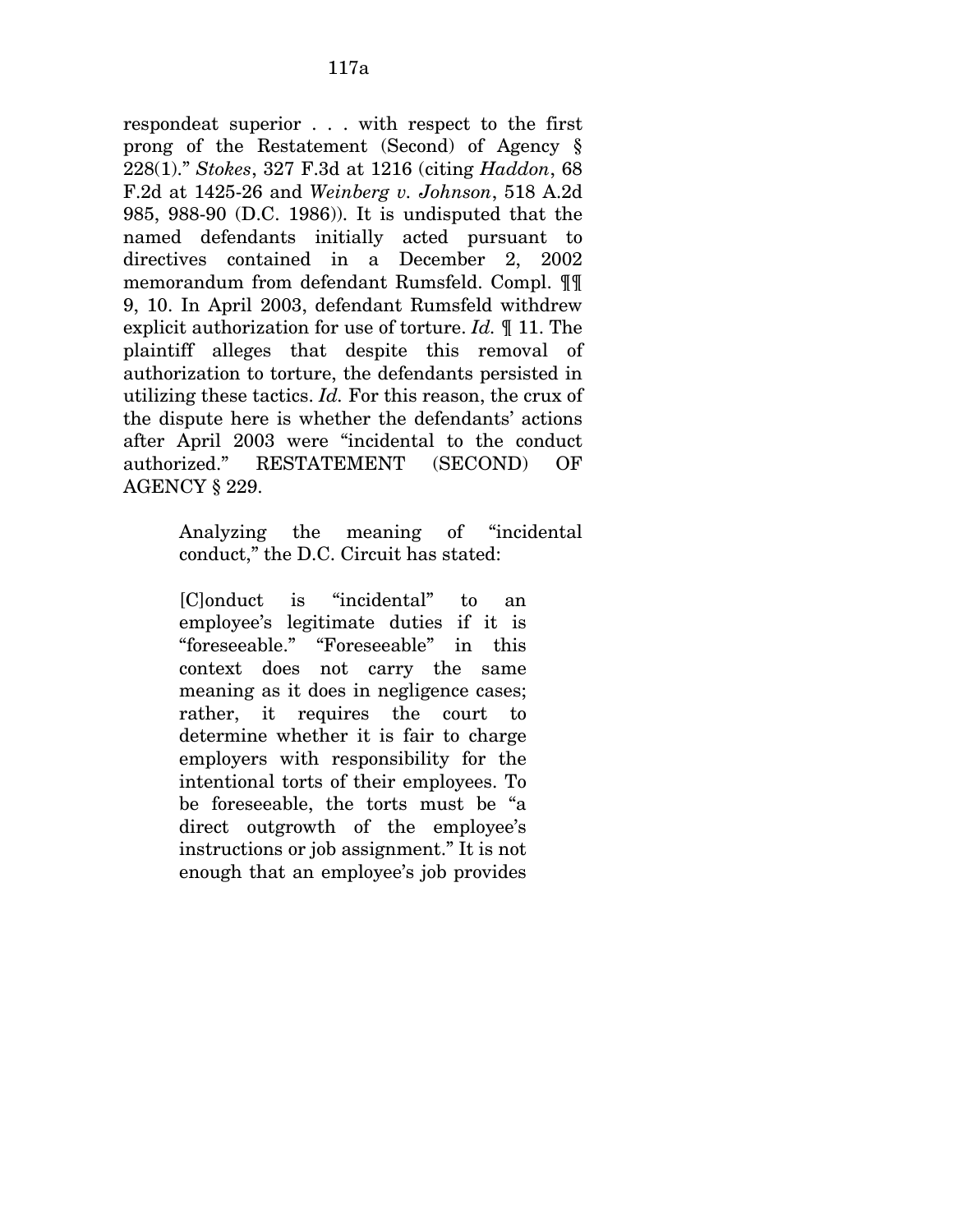an "opportunity" to commit an intentional tort.

*Haddon*, 68 F.3d at 1424. (citations omitted). The defendants argue that their actions were incidental to the conduct authorized. Defs.' Reply at 8.

The law of the District of Columbia supports the defendants' position. The courts in the District of Columbia categorize practically any conduct as falling within the scope of, or incidental to, that authorized by their employer so long as the action has some nexus to the action authorized. For example, in *Weinberg v. Johnson*, the D.C. Court of Appeals ruled that a laundromat employee's decision to shoot a customer over clothes which the employee had a duty to remove from a laundry machine if left unattended constituted conduct done "in virtue of his employment and in furtherance of its ends." 518 A.2d at 988 (internal quotations omitted) (stating that the employer will be liable under the *respondeat superior* doctrine so long as the employee's conduct does not include a "personal motive"). Applying this principle, the D.C. Circuit ruled that a delivery person's sexual assault of a customer, following an argument over inspecting and paying for the delivered goods, was incidental to his employment for a trucking company. *Lyon v. Carey*, 533 F.2d 649 (D.C. Cir. 1976) (stating that though "the assault was perhaps at the outer bounds of respondeat superior . . . [i]t is within the enterprise liability of vendors like furniture stores and those who deliver for them that deliverymen, endeavoring to serve their masters, are likely to be in situations of friction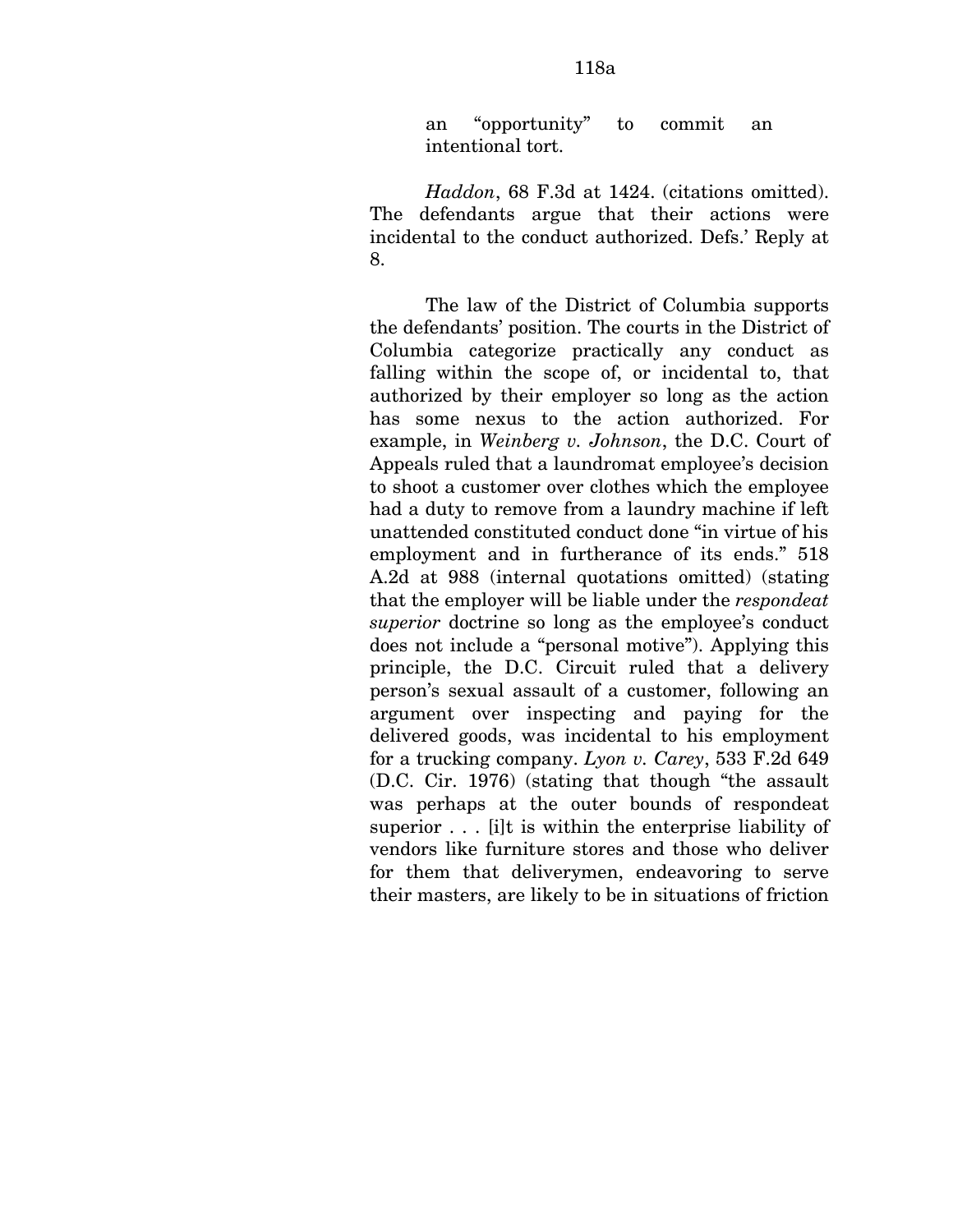with customers" which may lead to "altercations" and "violence").

Here, the United States authorized military personnel in Guantanamo to exercise control over the detainees and question the detainees while in the custody of the United States. Authorization for Use of Military Force, Pub. L. No. 107-40, 115 Stat. 224 (2001); *Khalid v. Bush*, 355 F. Supp. 2d 311, 319 (D.D.C. 2005) (stating that through the Authorization for Use of Military Force, Congress "gave the President the power to capture and detain those who the military determined were either responsible for the 9/11 attacks or posed a threat of future terrorist attacks").[6](#page-171-0) Like *Lyon* and *Weinberg*, the complaint points to actions which arose specifically from authorized activities. Additionally, the plaintiffs' complaint alleges torture and abuse tied exclusively to the plaintiffs' detention in a military prison and to the interrogations conducted therein. *See generally* Compl. If the doctrine of *respondeat superior* is panoptic enough to link sexual assault with a furniture deliveryman's employment because of the likelyfriction that may arise between deliveryman and customer, it must also include torture and inhumane treatment wrought upon captives by their captors. Stated differently, if "altercations" and "violence" are foreseeable

<span id="page-171-0"></span><sup>6</sup> The court notes that *Khalid v. Bush* is on appeal with the D.C. Circuit. *Khalid v. Bush*, 355 F. Supp. 2d 311 (D.D.C. 2005), *appeal docketed*, No. 05-5063 (D.C. Cir. notice of appeal March 2, 2005). The court cites *Khalid* solely to demonstrate that the defendants sued in this case were acting pursuant to a congressional authorization, not for that case's ultimate legal conclusions regarding the legality of the Authorization.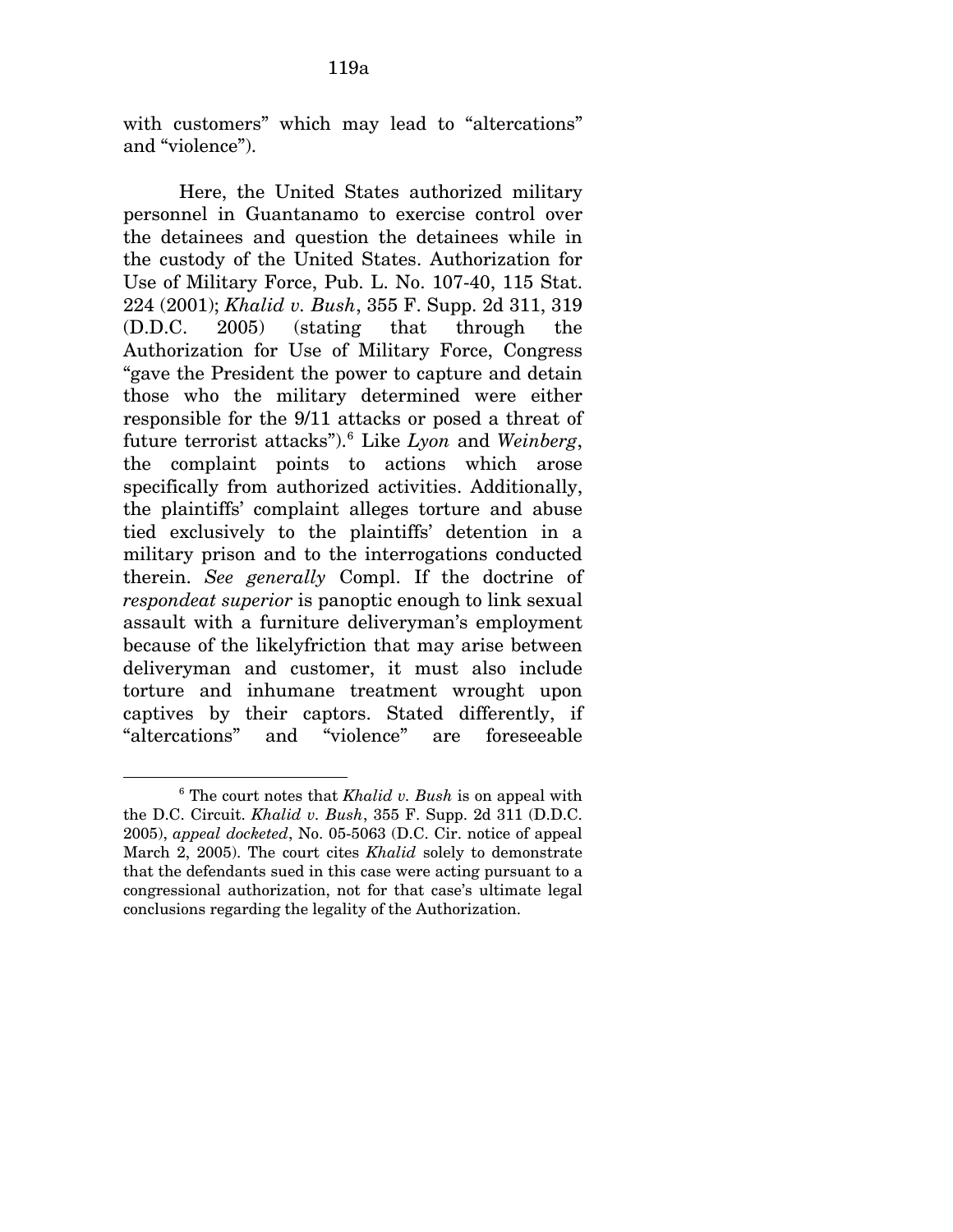consequences of a furniture deliveryman's employment, then torture is a foreseeable consequence of the military's detention of suspected enemy combatants. For these reasons, the court rules that the defendants' conduct was incidental to their roles as military officials. Accordingly, the alleged activity of the defendants was "a direct outgrowth of the employees instructions [and] job assignment" and within the scope of their employment. *Haddon*, 68 F.3d at 1424 (citations omitted).

# **ii. Space and Time Limitations**

Under the Restatement (Second) of Agency, the court's second line of inquiry concerns whether the defendants' actions took place within the space and time limitations authorized by the employer. RESTATEMENT (SECOND) OF AGENCY § 228. Because the parties do not dispute that the defendants' actions took place within the time and place limitations sanctions by the United States, Pls.' Opp'n at 9-10, the court proceeds to the third and fourth prongs of the scope of employment inquiry.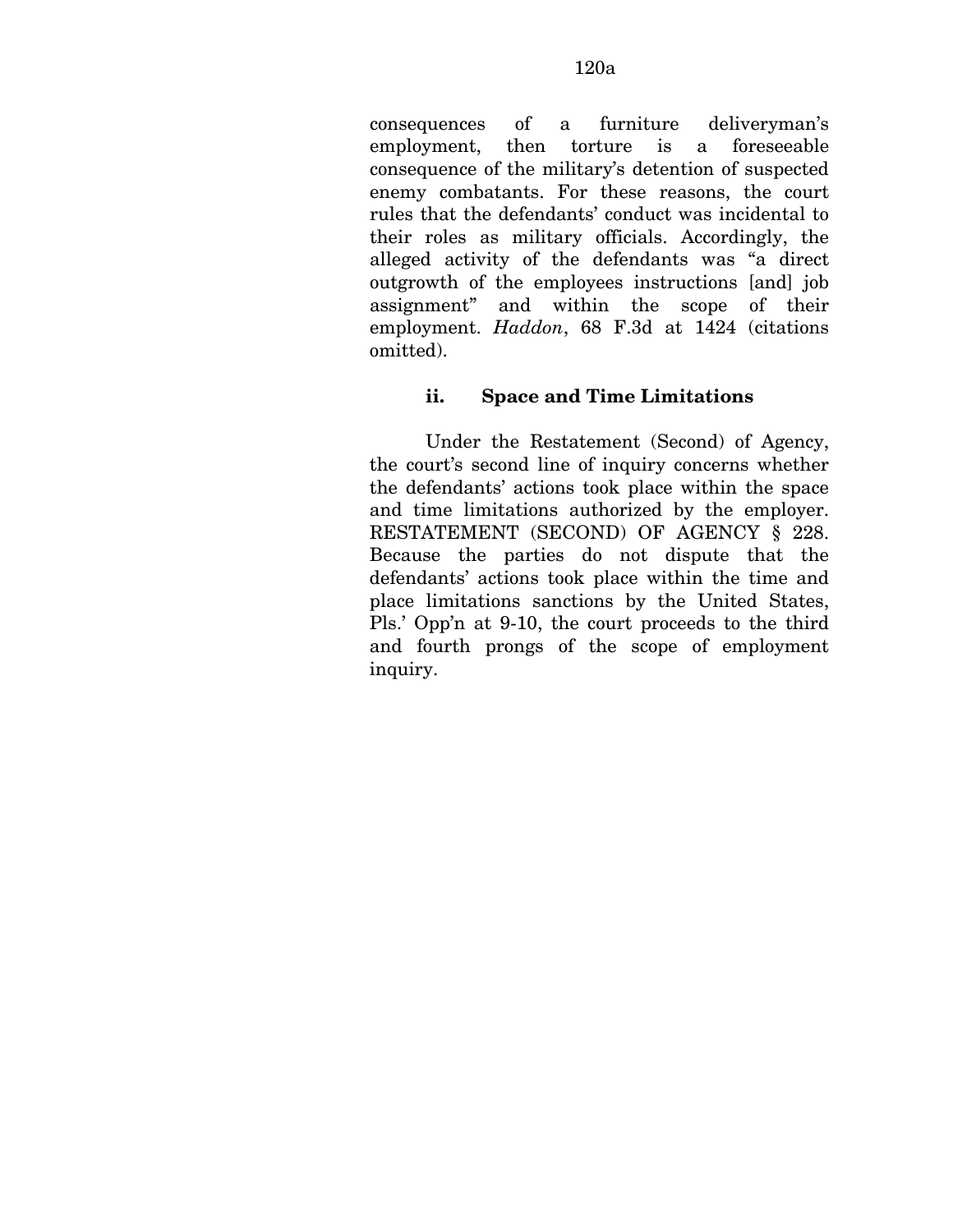## **iii. The Purpose of the Conduct[7](#page-173-0)**

Next the court addresses whether the alleged actions were perpetrated, at least in part, to for the purpose of serving the master. RESTATEMENT (SECOND) OF AGENCY § 228. "[W]here the employee is in the course of performing job duties, the employee is presumed to be intending, at least in part, to further the employer's interests." *Weinberg*, 518 A.2d at 989 (citation omitted). Furthermore, the D.C. Circuit has stated that, "[t]he intent criterion

<span id="page-173-0"></span><sup>7</sup> The plaintiffs assert that the defendants' actions were, as a matter of law, outside the scope of their employment because they were not "legitimate executive acts." Pls.' Opp'n at 12. The plaintiffs fail to adequately explain why all actions within a federal employee's scope of employment must be "legitimate executive acts" but rather make vague analogies to "foreign tyrants seeking to avoid liability in U.S. courts." *Id*. The plaintiffs state that because foreign tyrants are not allowed immunity for acts of torture, neither should the defendants in this case. *Id*. at 12-13 (citing *Filartiga v. Pena-Irala*, 630 F.2d 876 (2d Cir. 1980); *Trahano v. Marcos*, 878 F.2d 1439 (9th Cir. 1989); *In re: Estate of Marcos Human Rights Litig.*, 978 F.2d 493, 497-98 & n.10 (9th Cir. 1992); *In re: Estate of Marcos Human Rights Litig.*, 910 F. Supp. 1460, 1463 (D. Haw. 1995); *In re: Estate of Marcos Human Rights Litig.*, 25 F.3d 1467, 1472 (9th Cir. 1994); *Xuncax v. Gramajo*, 886 F. Supp. 162, 175-76 (D. Mass. 1995)). The plaintiffs' argument lacks merit. These cases do not align with the facts presently before the court in that they involve foreign officials ineligible under the FTCA to receive immunity but eligible for immunity under various legislative acts and principles of international law (e.g., Foreign Sovereign Immunity Act, 28 U.S.C. § 1605; Torture Victims Protections Act, 28 U.S.C. § 1350 Note; Act of State Doctrine; Head of State Immunity). By enacting the FTCA, Congress directed that state law governs the scope of employment for claims brought against federal employees. For this reason, case law interpreting legislation governing foreign officials is inapplicable to the present circumstance.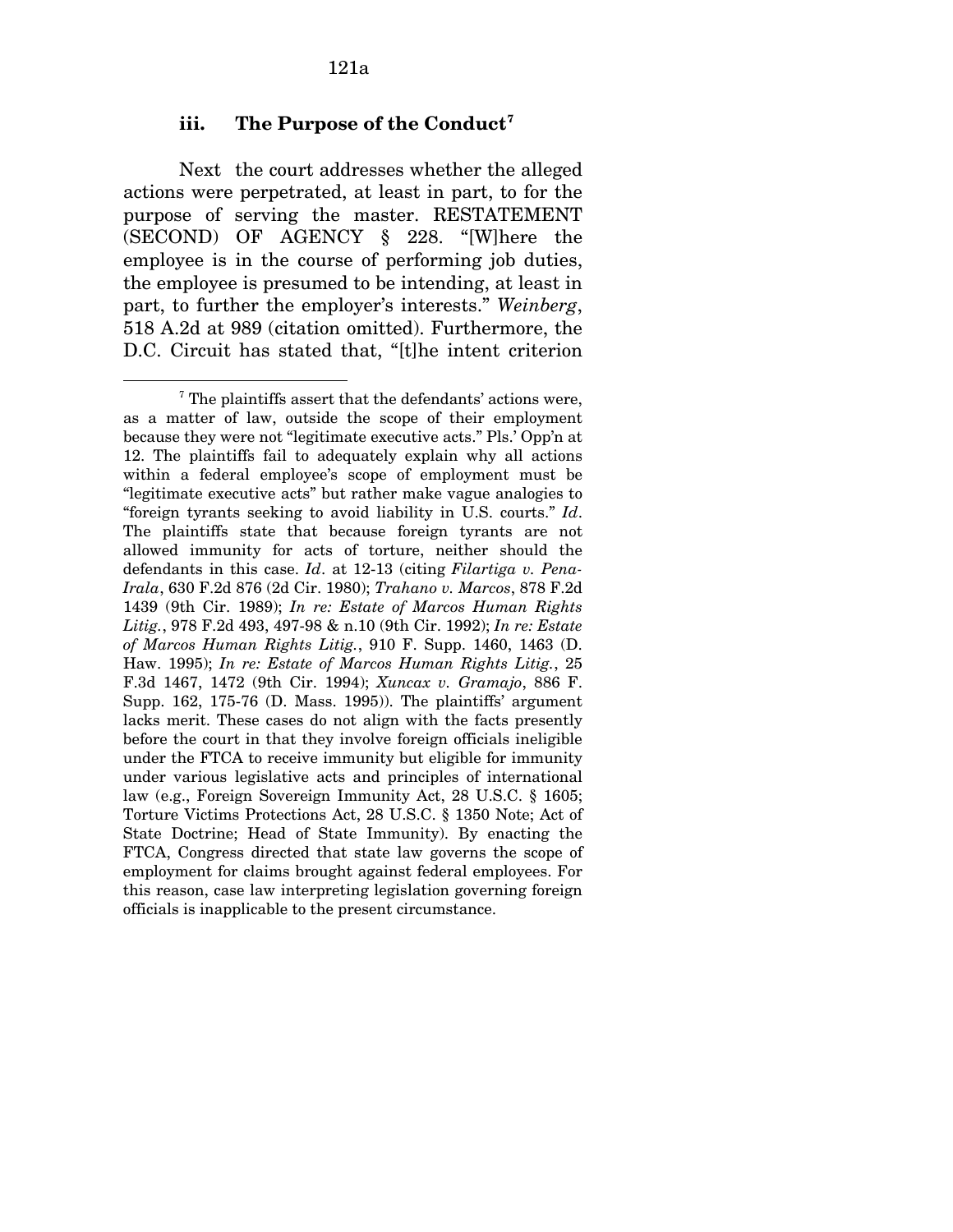focuses on the underlying dispute or controversy, not on the nature of the tort, and is broad enough to embrace any intentional tort arising out of a dispute that 'was originally undertaken on the employer's behalf.'" *Stokes*, 327 F.3d at 1216 (quoting *Weinberg*, 518 A.2d at 992). Moreover, "[t]he employer does not avoid liability for the employee's intentional torts . . . if the tort is committed partially because of a personal motive, such as revenge, as long as 'the employee [is] actuated, at least in part, by a desire to serve his principal's interest.'" *Weinberg*, 518 A.2d at 988 (citing *Jordan v. Medley*, 711 F.2d 211, 214 (D.C. Cir. 1983) and RESTATEMENT (SECOND) OF AGENCY § 245 cmt. f (1958)).

The plaintiffs do not allege that the tortious actions arose purely from personal motives, but claim that the defendants' actions are inextricably intertwined with their respective roles in the military. Compl. ¶¶ 37-137 (detailing the defendants' alleged actions within the context of the United States' military actions in Afghanistan following the September 11, 2001 attacks). As the Supreme Court recently stated, "detention of individuals . . . for the duration of the particular conflict in which they were captured, is so fundamental and accepted an incident to war as to be an exercise of the 'necessary and appropriate force' Congress has authorized the President to use." *Hamdi v. Rumsfeld,* 542 U.S. 507, 518 (2004).

The plaintiffs' allegations of torture, though reprehensible, do not offset the presumption that these individuals were acting on behalf of their employer during "the course of performing job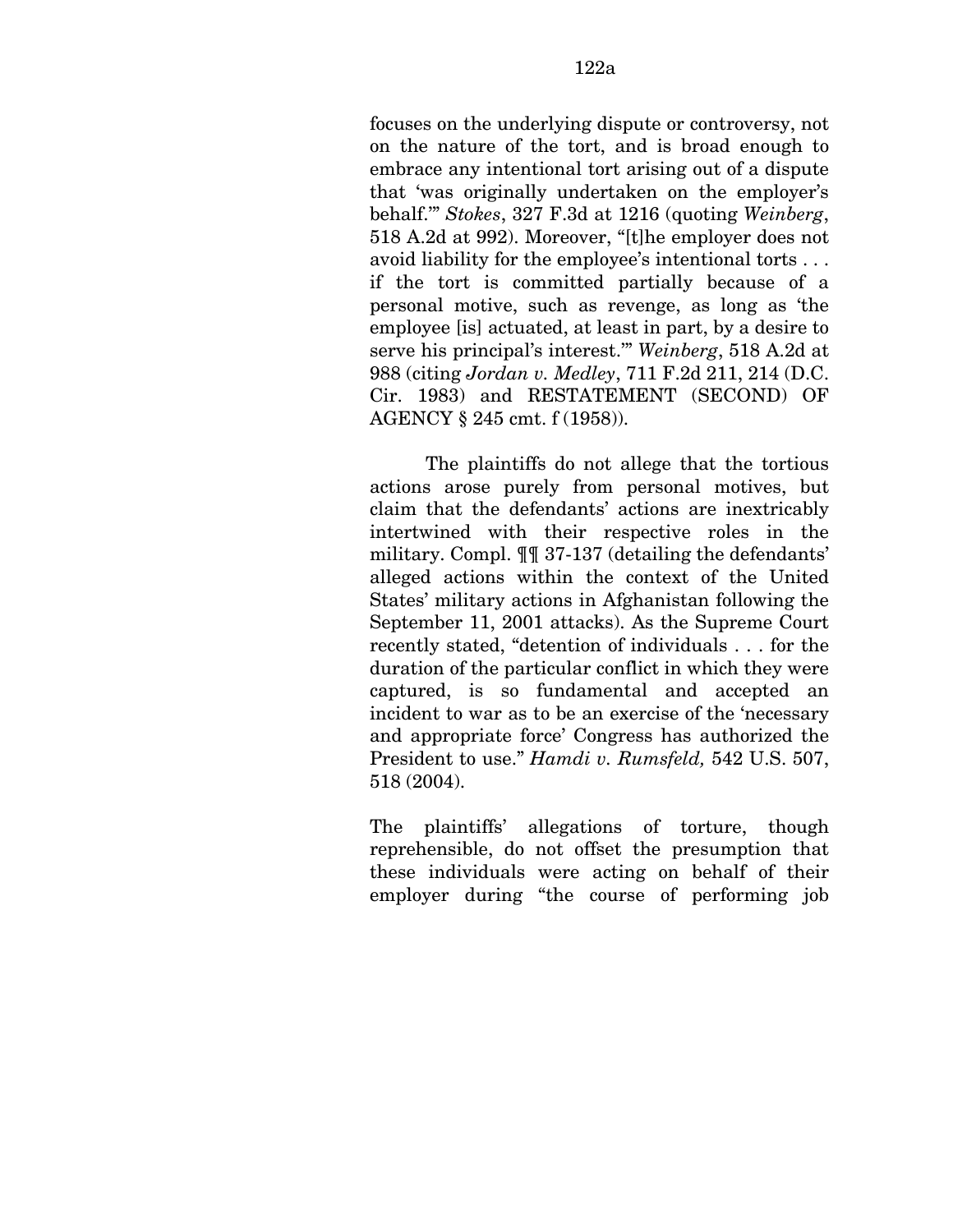duties." *Weinberg*, 518 A.2d at 989. The plaintiffs have not proffered any evidence that would lead this court to believe that the defendants had any motive divorced from the policy of the United States to quash terrorism around the world. *Weinberg*, 518 A.2d at 990 (excluding actions committed solely for the servant's own purposes from the scope of employment). Thus, the court rules that the individual defendants were acting, at least in part, to further the interests of their employer, the United States.

# **iv. Foreseeability of the Conduct**

Finally, the court addresses whether the use of force was foreseeable. RESTATEMENT (SECOND) OF AGENCY § 228. "The inquiry is necessarily whether the intentional tort was foreseeable, or whether it was 'unexpectable in view of the duties of the servant.'" *Majano v. Kim*, No. CIV.A.04-201, 2005 WL 839546, at \*8 (D.D.C. April 11, 2005) (quoting RESTATEMENT (SECOND) OF AGENCY § 245)). However, "a broad range of intentional tortuous conduct has been found to be within the scope of employment despite the violence by which injury was inflicted." *Id*. In fact, employers may be held liable for "foreseeable altercations [that] may precipitate violence . . . even though the particular type of violence was not in itself anticipated or foreseeable." *Lyon*, 533 F.2d at 651.

The court in *Majano* addressed this issue in depth. In *Majano*, a manager of the Smithsonian tried to enter a secured building without using her identification card. 2005 WL 839546, at \*2. A janitor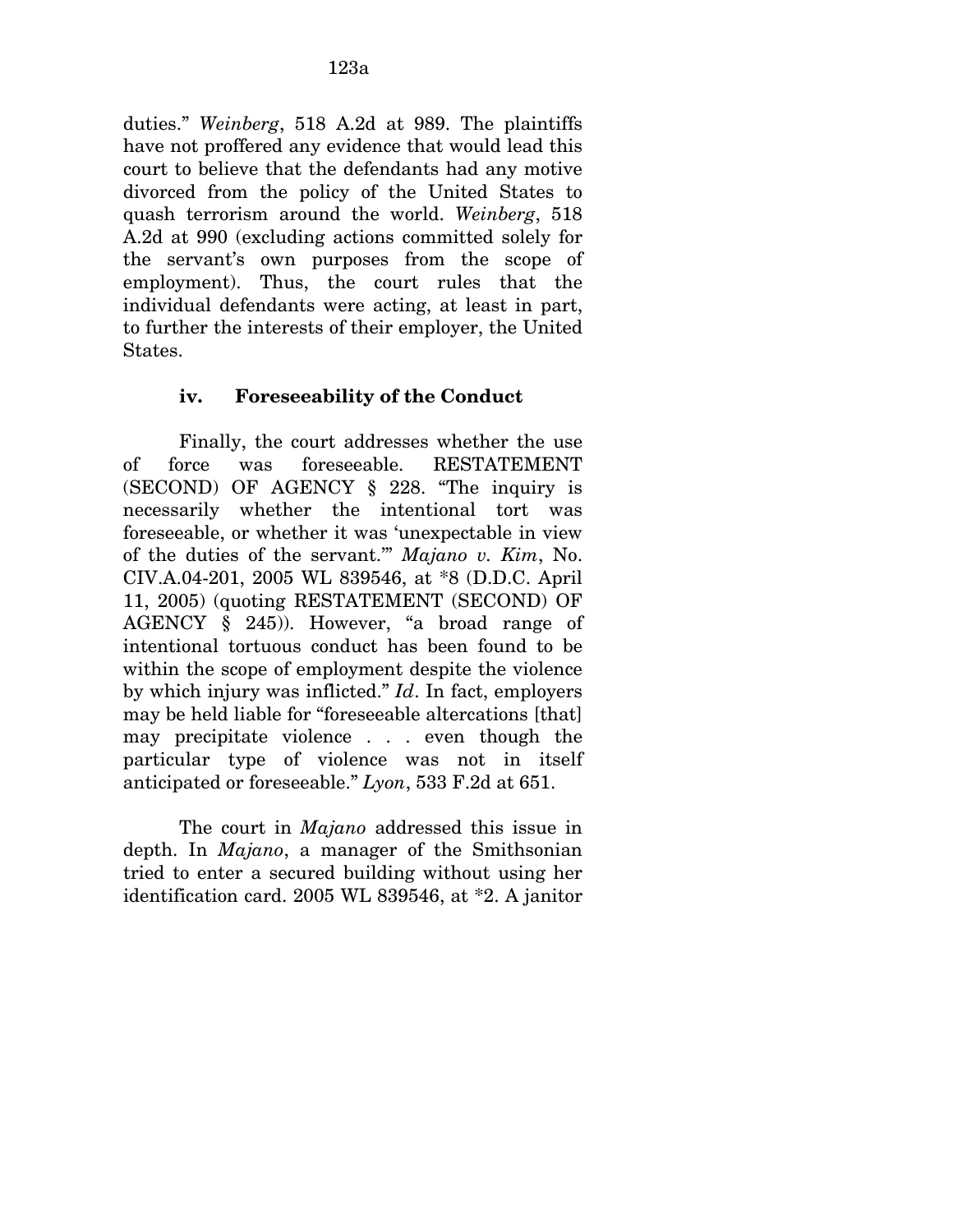asked to see her identification before allowing her in, but rather than showing her identification, the manager became angry and assaulted the janitor. *Id*. The court held that "[a] physical or verbal altercation between fellow employees over the manner of entrance to a Smithsonian building in this heightened security environment is unfortunate – and may be administratively – sanctionable – but nonetheless expectable." *Id*. at \*9.

In the present case, the heightened climate of anxiety, due to the stresses of war and pressures after September 11 to uncover information leading to the capture of terrorists, would naturally lead to a greater desire to procure information and, therefore, more aggressive techniques for interrogations. Indeed, according to the plaintiffs, this increased motivation culminated in defendant Rumsfeld's December 2002 memorandum approving more aggressive interrogation techniques. Compl. ¶ 9. Although these aggressive techniques may be sanctionable within the military command, especially after the 2002 memorandum was revoked, the fact that abuse would occur is foreseeable. Accordingly, the defendants' employment situation did not present a mere opportunity for tortious activity to occur but provided the kindling for such activity to grow without the appropriate supervision. *See Boyken*, 484 A.2d at 563 (concluding that employment which affords the mere opportunity to pursue a personal venture is insufficient to make the employer liable). Consequently, the alleged actions of the defendants were within the scope of their employment.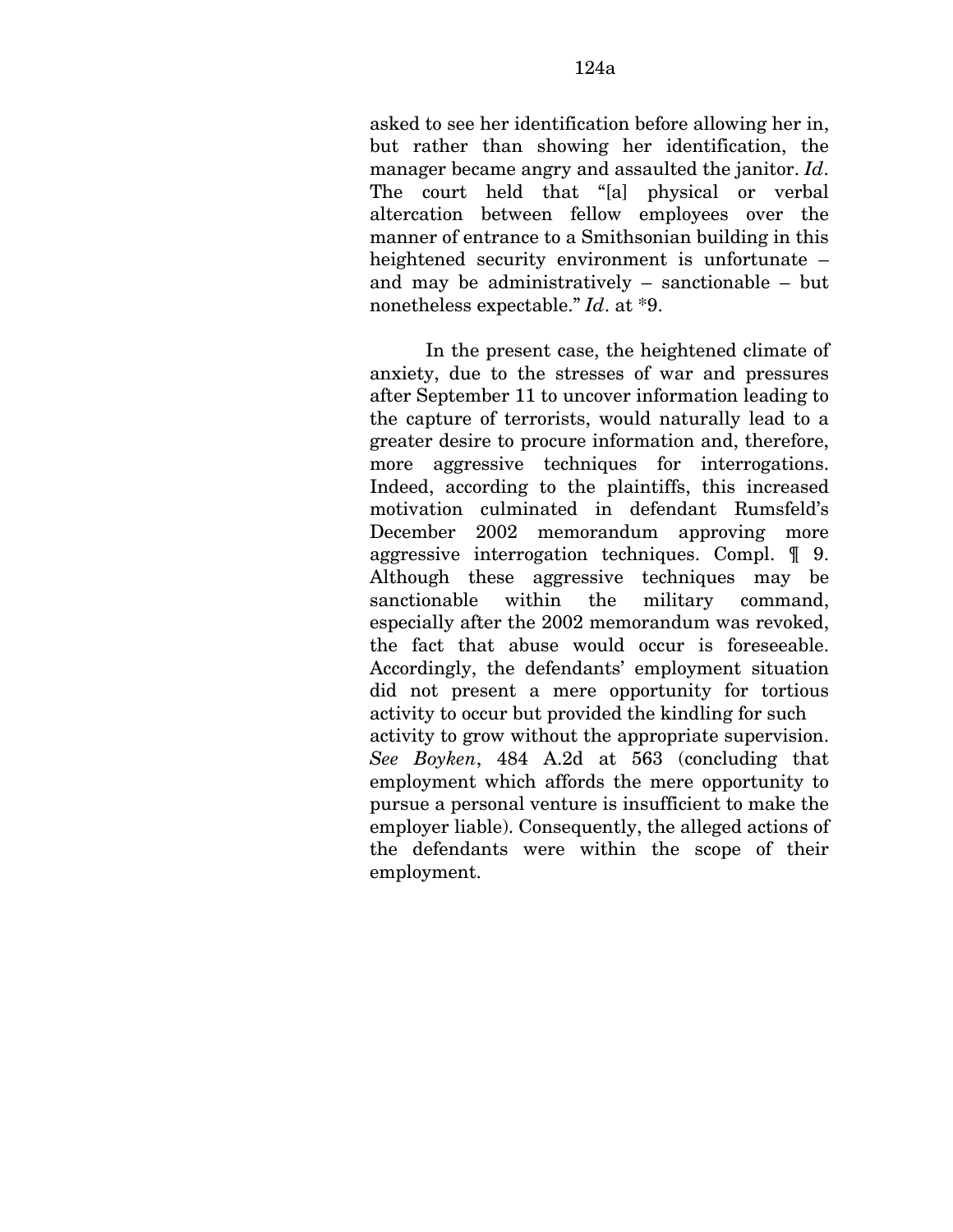# **2. The Individual Defendants are not Liable Pursuant to the Exceptions to the Westfall Act**

The plaintiffs contend, in the alternative, that the individual defendants can be held liable pursuant to one of the two exceptions under the Westfall Act. Specifically, a grant of immunity under the Westfall Act does not apply when a civil action is "brought [1] for violations of the Constitution of the United States, or . . . [2] for a violation of a statute of the United States under which such action against an individual is otherwise authorized." 28 U.S.C. §  $2679(b)(2)(A)-(B)$ . The plaintiffs argue that their claims brought under the Alien Tort Claims Act and international law fall within both exceptions. Pls.' Opp'n at 18-23. For the reasons that follow, the court finds the plaintiff's position unpersuasive.

# **a. Constitutional Exception**

The plaintiffs first assert that all of their claims are entitled to a waiver of immunity pursuant to the Westfall Act because they have alleged constitutional violations. *Id*. at 18. The plaintiffs state that "by its plain language [the Westfall Act] provides that the exclusive remedies of the FTCA do not apply to the plaintiffs' 'civil action' when a constitutional violation is asserted." *Id*. at 19. The plaintiffs assert that a "civil action" refers to the entire proceeding and not merely an individual claim. *Id*. (citations omitted).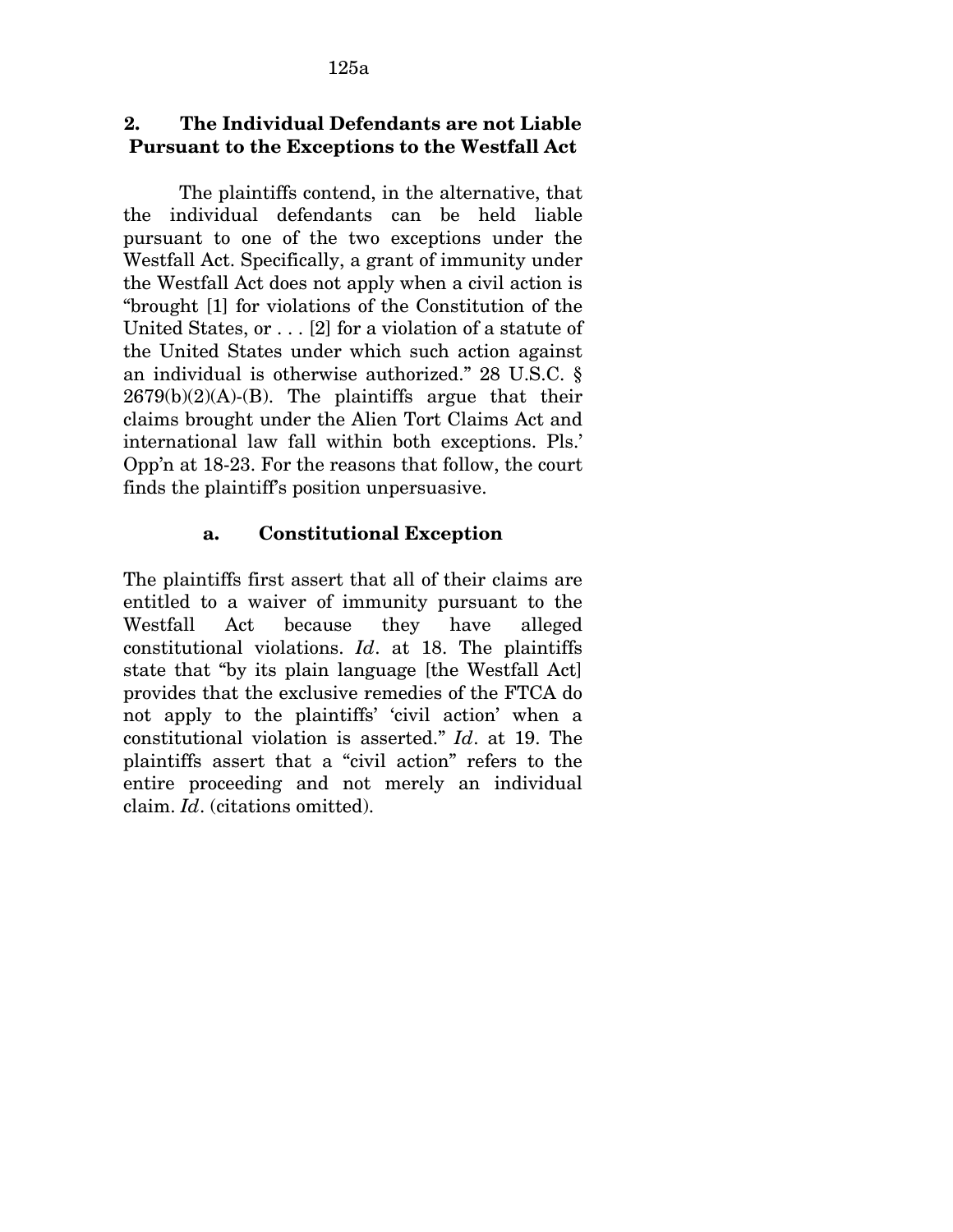The plaintiffs' argument, however, has been rejected by the Supreme Court.[8](#page-178-0) *Finley v. United States*, 490 U.S. 545, 553-54 (1989), *superseded by statute,* 28 U.S.C. § 1367.[9](#page-178-1) In *Finley*, the Supreme Court declared that Congress' change to the FTCA from "claim against the United States," to "civil actions on claims against the United States," does not mean to "permit[ ] the assertion of jurisdiction over any 'civil action,' so long as that action *includes*  a claim against the United States."[10](#page-178-2) *Id.* at 554 (emphasis in original).

This interpretation is consistent with Congress' intent. H.R. Rep. No. 100-700 at 5950 (1988) (stating that "[t]he 'exclusive remedy'

<u>.</u>

<span id="page-178-1"></span><sup>9</sup> The plaintiffs argue that Congress' abrogation of the Court's interpretation in *Finley* "clearly indicates a congressional preference that FTCA cases arising out of a single nucleus of operative facts be tried in a single proceeding." Pls.' Opp'n at 22, n.10. Though Congress' passage of 28 U.S.C. § 1367 indicates its disagreement with the Supreme Court's interpretation of 28 U.S.C. § 1346, the statutory provision at issue in *Finley*, it has no bearing on the Court' interpretation of 28 U.S.C. § 2679.

<span id="page-178-2"></span><sup>10</sup> The Court attributed Congress' change in the statute to language presented in the adoption of the Federal Rules of Civil Procedure which indicates that "there shall be one form of action to be known as a 'civil action.'" *Finley*, 490 U.S. at 555; Fed. R. Civ. P. 2.

<span id="page-178-0"></span><sup>&</sup>lt;sup>8</sup> The plaintiffs argue that because the international law and constitutional law claims arise out of "a common nucleus of operative facts," the defendants are not entitled to seek substitution of the United States for the plaintiffs' international law claims. Pls.' Opp'n at 18-19. For the reasons set forth in *Finley*, the court rejects the plaintiffs' argument. *See Finley v. United States*, 490 U.S. 545, 553-556 (1989).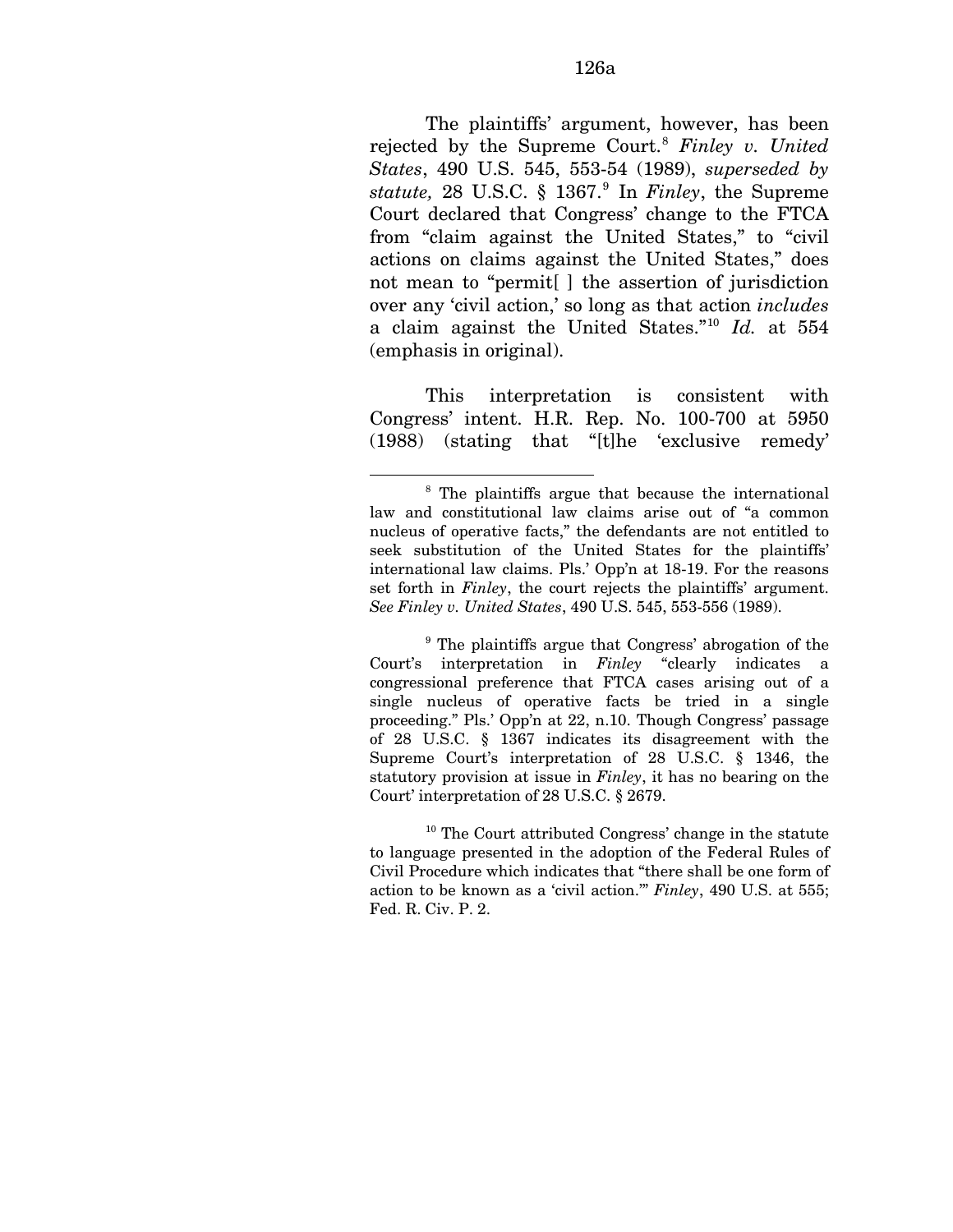provision . . . is intended to substitute the United States as the solely permissible defendant in all common law tort actions"). Furthermore, Congress indicated that the Westfall Act "would provide immunity for federal employees from personal liability for common law torts committed within the scope of their employment." *Id*. At 2. The plaintiffs' suggested interpretation, in addition to conflicting with *Finley*, runs contrary to Congress' intent.

### **b. Statutory Exemption**

The plaintiffs also argue that they can invoke a waiver of immunity for purposes of the Westfall Act because the individual defendants violated the Alien Tort Claims Act ("ATCA") by committing torts "in violation of the law of nations.<sup>[1,[11](#page-179-0)]</sup> Pls.' Opp'n at 22-24 (citing 28 U.S.C. § 1350). They further assert that the plain meaning of the ATCA establishes both a 'jurisdictional grant and a private right to sue for tortious violations of international law. *Id.* at 23. The Supreme Court, however, recently held that the ATCA is strictly a jurisdictional statute available to enforce a small number of international norms. *Sosa v. Alvarez-Machain*, 542 U.S. 692, 729 (2004). Before adapting the law of nations to private rights, the Court called on all federal courts to exercise caution and only allow norms that are accepted "among

<span id="page-179-0"></span><sup>11</sup> Pursuant to the Alien Tort Claims Act ("ATCA"), "the district courts shall have original jurisdiction of any civil action by an alien for a tort only, committed in violation of the law of nations or treaty of the United States." 28 U.S.C. § 1350.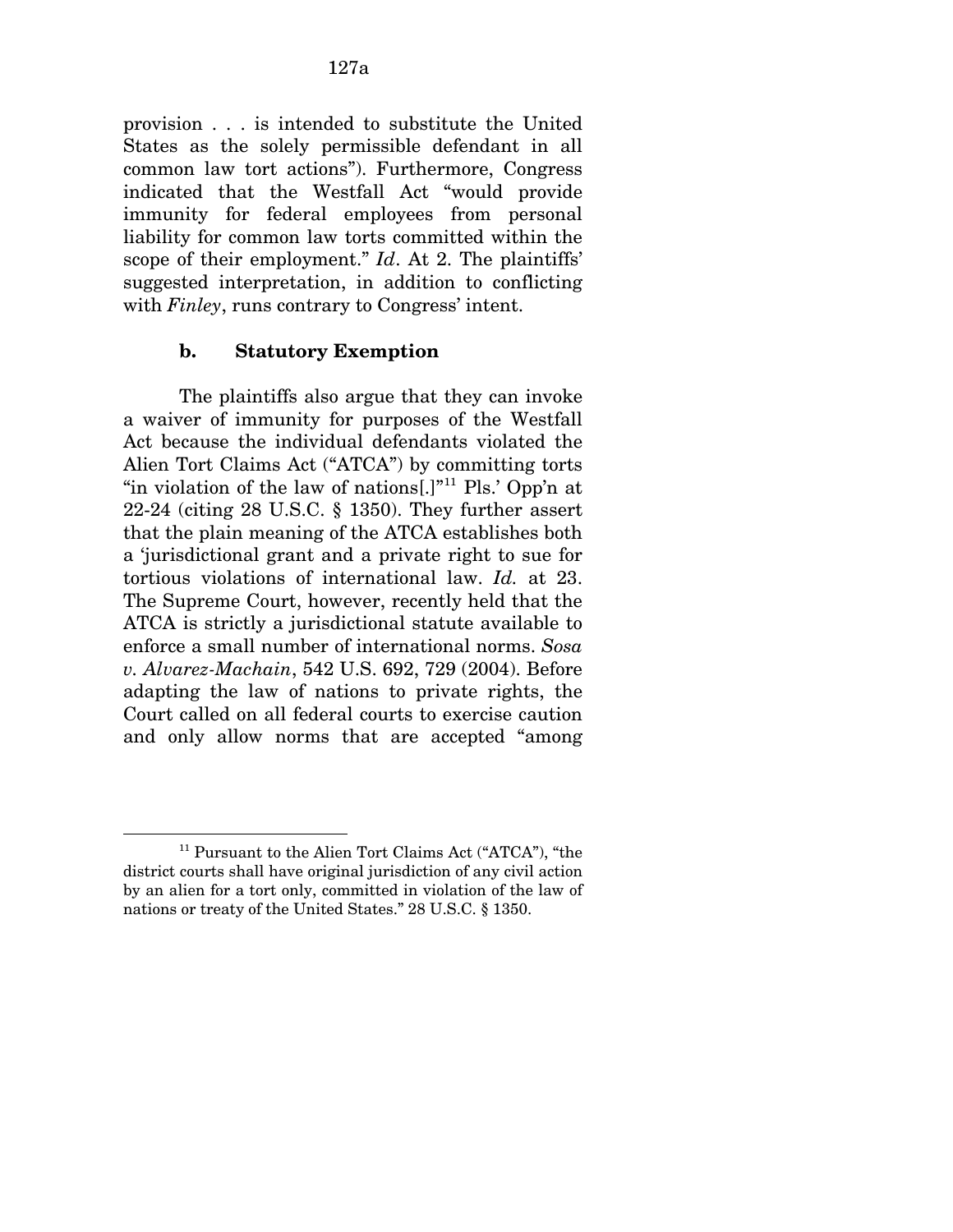civilized nations" to support a cause of action. *Id.*   $(citations omitted).<sup>12</sup>$  $(citations omitted).<sup>12</sup>$  $(citations omitted).<sup>12</sup>$ 

A review of *Sosa* shows that the ATCA facilitates the bringing of an action for violations of the law of nations. The plain language of the ATCA, however, does not confer rights nor does it impose obligations or duties that, if violated, would trigger the Westfall Act's statutory exception. For the Westfall Act's statutory exception to apply, the ATCA would have to create substantive rights or duties that can be violated for purposes of the Westfall Act. *Schneider*, 310 F. Supp. 2d at 266 (relying on *Alvarez-Machain*, 266 F.3d at 1053-54 for the proposition that the ATCA cannot be violated for purposes of § 2679(b)(2)(B)). A claim brought pursuant to the ATCA, therefore, is based on a violation of rights conferred under international law, not the ATCA itself. *Alvarez-Machain*, 266 F.3d at 1053 (citing *Smith*, 499 U.S. at 174). Accordingly, the court concludes that the plaintiffs fail to satisfy the exception under 28 U.S.C. §  $2679(b)(2)(B)$ .

The plaintiffs again attempt to obtain a waiver of immunity under 28 U.S.C. § 2679(b)(2)(B)

1

<span id="page-180-0"></span><sup>12</sup> The Supreme Court in *Sosa* provided another reason for barring private causes of action for violations of international law. The Court warned that before recognizing these causes, the courts should consider "the potential implications for the foreign relations of the United States . . . [and be] wary of impinging on the discretion of the Legislative and Executive Branches in managing foreign affairs." *Sosa v. Alvarez-Machain*, 542 U.S. 692, 727 (2004). A more thorough discussion of the foreign affairs concerns calling for a bar to judicial review of this case is presented *infra* in Part III.B.3.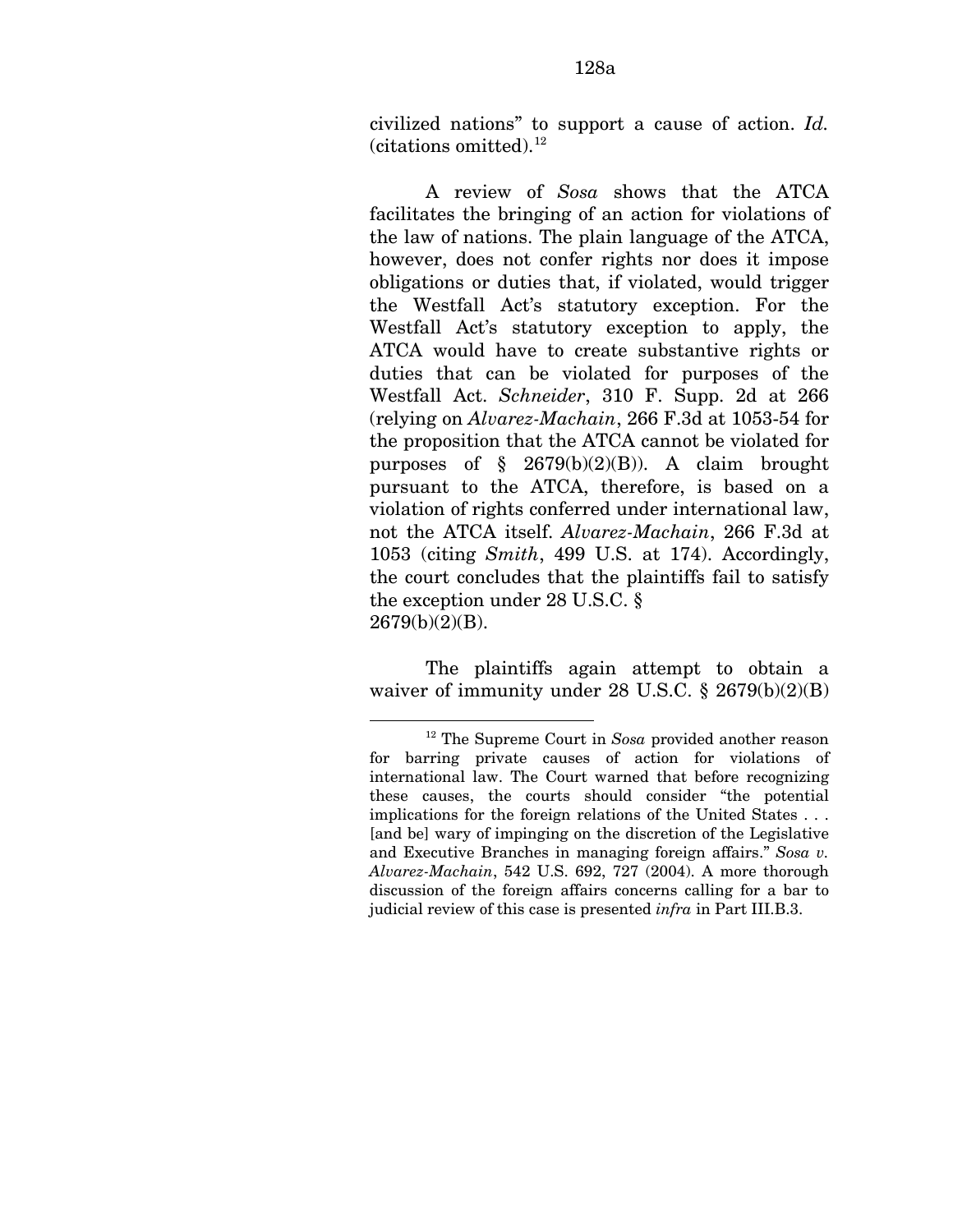by arguing that their cause of action for violations of international law "arises under" the laws of the United States for purposes of jurisdiction under 28 U.S.C. § 1331. Pls.' Opp'n at 40-42. They claim that the defendants' obligation to uphold the Constitution follows the defendants wherever they are stationed or located. *Id.* The Westfall Act, however, is explicit in allowing an exception only for "a violation of a statute of the United States [or] a violation of the Constitution of the United States," not federal common law or international law. 28 U.S.C. § 2679(b)(2)(A)-(B); *Schneider*, 310 F. Supp. 2d at 267. Moreover, the plaintiffs cannot bring suit for a violation of 28 U.S.C. § 1331 because this statute confers only federal question jurisdiction, not a cause of action for violations of international law. *Schneider*, 310 F. Supp. 2d at 267. Accordingly, the court concludes that the plaintiffs fail to satisfy 28 U.S.C. § 2679(b)(2)(B).

In sum, the plaintiffs fail to meet their burden of proving that the individual defendants acted outside the scope of their employment or that their claims fall within one of the exceptions to the exclusive remedy provision of the FTCA. That is, the plaintiffs fail to rebut the Attorney General's certification. Therefore, the Attorney General's certification that the individual defendants acted within their scope of employment maintains its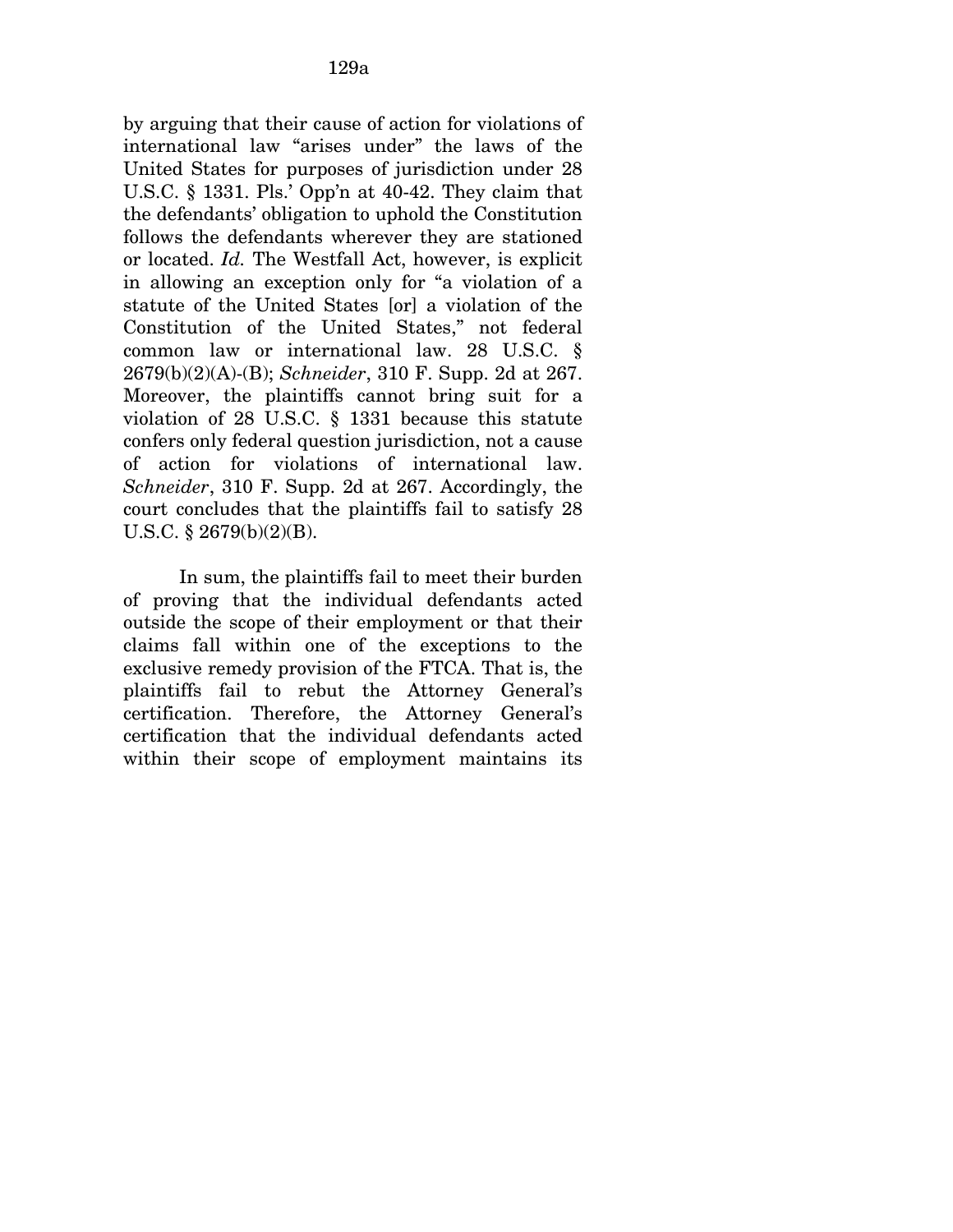*prima facie* effect,[13](#page-182-0) *Kimbro*, 30 F.3d at 1509, and the court substitutes the United States in place of the individual defendants. 28 U.S.C. § 2679(d)(2). This substitution effectively grants the defendants absolute immunity for violations of international law. *Mitchell v. Carlson*, 896 F.2d 128, 136 (5th Cir. 1990) (stating that "Congress made it clear that, once certified, federal employees remain immune from suit for their tortious actions taken within the scope of their government employment").

### **3. The Plaintiffs Have Failed to Exhaust their Administrative Remedies**

Under the FTCA, "[a]n action shall not be instituted upon a claim against the United States for money damages for injury or loss of property or personal injury or death . . . unless the claimant shall have first presented the claim to the appropriate Federal agency and his claim shall have been finally denied by the agency in writing and sent by certified or registered mail." 28 U.S.C. § 2675(a). Because the plaintiffs in this case did not proceed against the United States, they did not first present their claim to the appropriate Federal agency. Consequently, the plaintiffs have not exhausted their administrative remedies. *McNeil v. United* 

<u>.</u>

<span id="page-182-0"></span><sup>&</sup>lt;sup>13</sup> The court need not conduct discovery or evidentiary hearings because the facts alleged by the plaintiffs, taken as true, do not exceed the defendants' scope of employment. *See Singleton v. United States*, 277 F.3d 864, 871 (6th Cir. 2002) (ruling that no hearing is necessary "where even if the plaintiff's assertions were true, the complaint allegations establish that the employee was acting within the scope of his/her employment") (internal quotations omitted).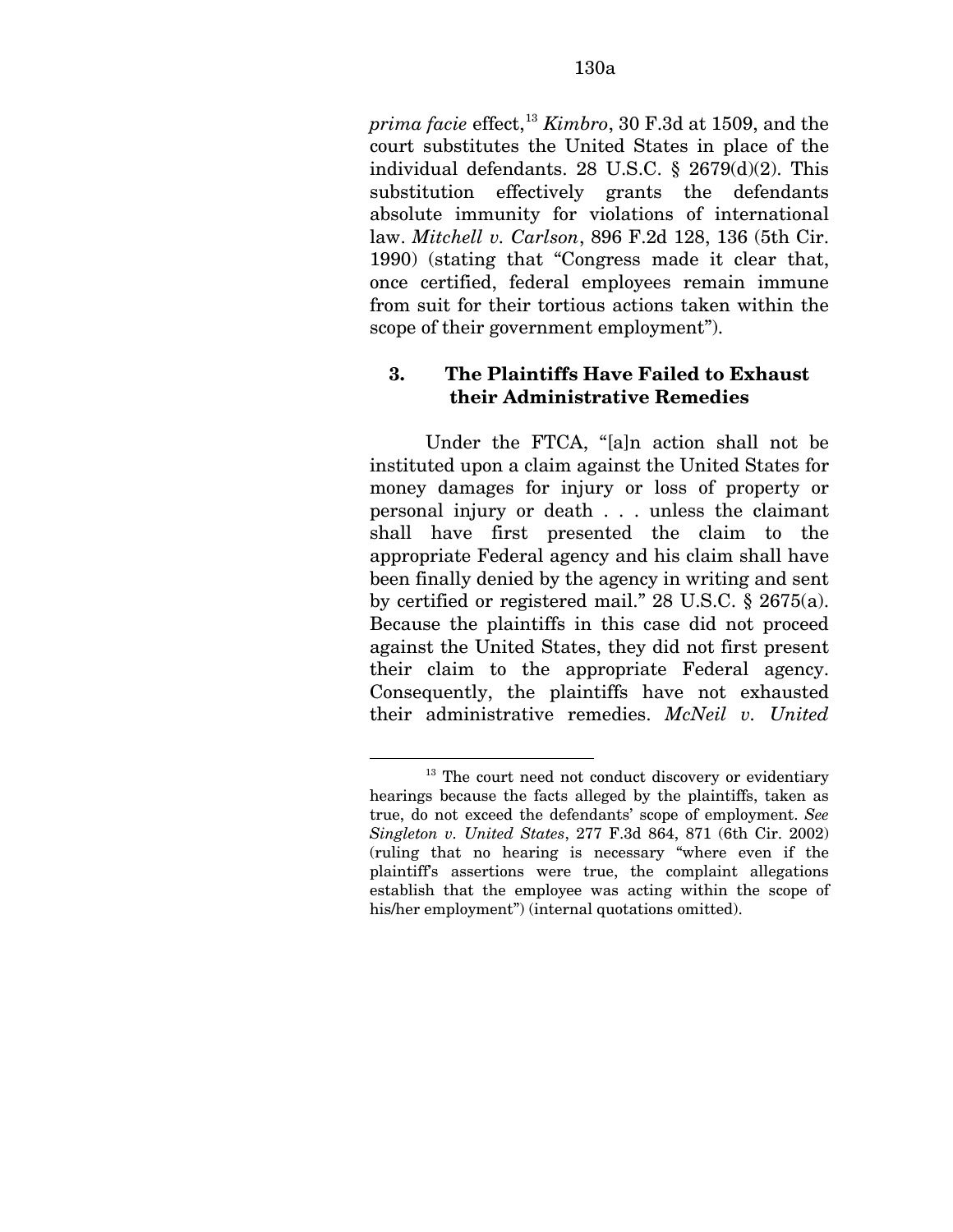*States*, 508 U.S. 106, 113 (1993) (stating that the "FTCA bars claimants from bringing suit in federal court until they have exhausted their administrative remedies"). Therefore, the court grants the defendants motion to dismiss for lack of jurisdiction because 28 U.S.C. § 2675(a) requires the claimant to bring a timely administrative claim before bringing suit against the government. *See also Simpkins v. Dist. of Columbia Gov't*, 108 F.3d 366, 371 (D.C. Cir. 1997) (holding that the district court lacked jurisdiction because the claimant had not exhausted its administrative remedies).

### **C. The Court Grants the Defendants' Motion to Dismiss the Plaintiffs' Constitutional Violation Claims**

In addition to their claims under international law, the plaintiffs claim that the defendant violated the plaintiffs' rights under the Fifth and Eighth Amendments to the U.S. Constitution. Compl. ¶¶ 185-202. The defendants argue that under *Bivens v. Six Unknown Named Agents of Fed. Bureau of Narcotics*, 403 U.S. 388, 389 (1971), they are entitled to qualified immunity. Defs.' Mot. at 14-17. For the reasons that follow, the court agrees.

### **1. Legal Standard for a** *Bivens* **Claim and the Qualified Immunity Defense**

A plaintiff may bring a civil action for money damages against a federal official in his or her individual capacity for a violation of the plaintiffs' constitutional rights. *Bivens*, 403 U.S. at 389.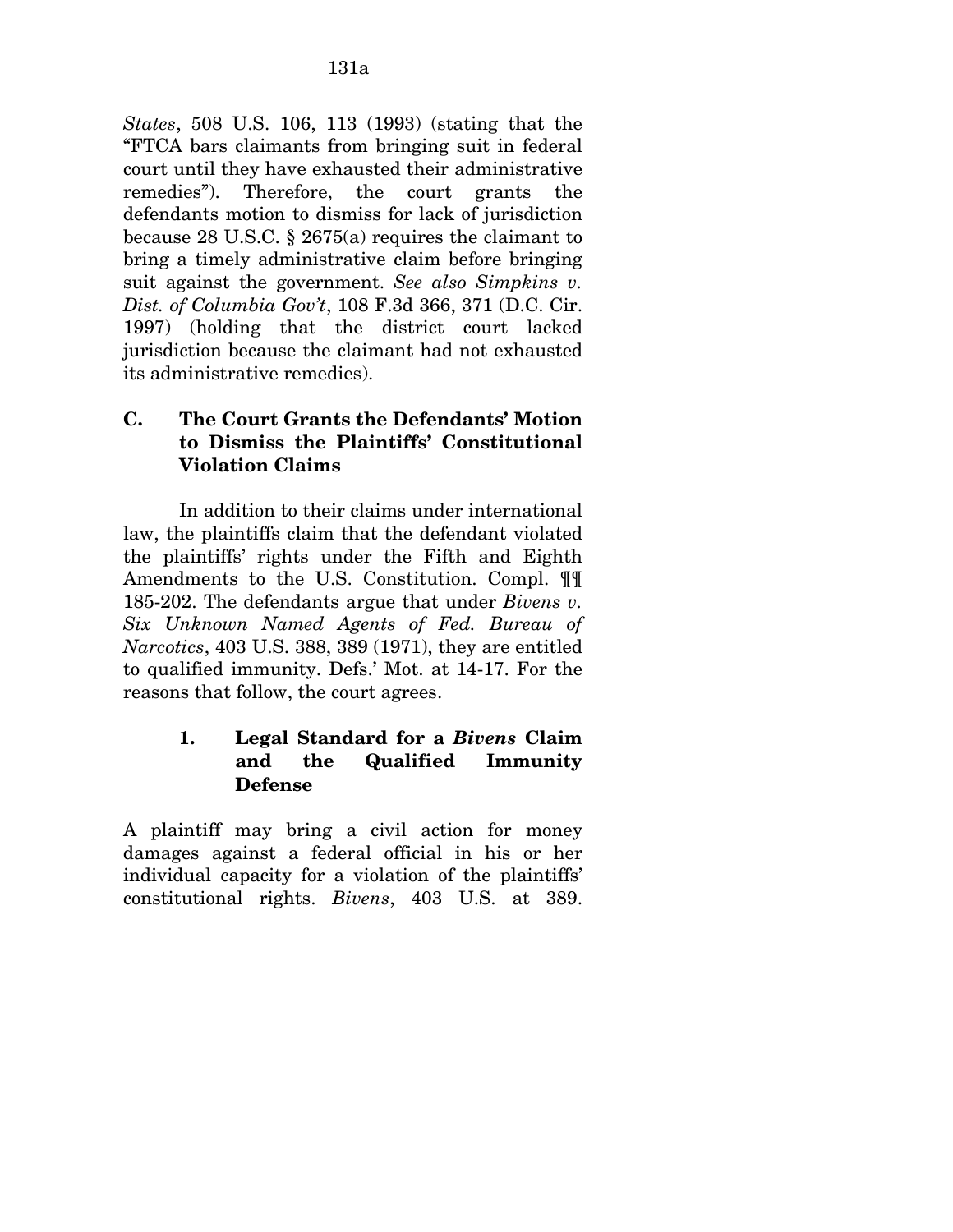Federal officials may be entitled to a defense of qualified immunity, however. *Wilson v. Layne*, 526 U.S. 603, 614 (1999) (citing *Harlow*, 457 U.S. at 818). Qualified immunity "shield[sofficials] from liability for civil damages insofar as their conduct does not violate clearly established statutory or constitutional rights of which a reasonable person would have known." *Harlow*, 457 U.S. at 818. It "provides not simply a defense to liability, but also an 'entitlement not to stand trial or face the other burdens of litigation.'" *Farmer v. Moritsugu*, 163 F.3d 610, 613 (D.C. Cir. 1998) (quoting *Mitchell v. Forsyth*, 472 U.S. 511, 526 (1985)).

In evaluating a *Bivens* claim to which a defendant has raised the qualified immunity defense, the court must follow a two-pronged analysis. *Butera v. Dist. of Columbia*, [14](#page-184-0) 235 F.3d 637, 646 (D.C. Cir. 2001) (citing *Wilson*, 526 U.S. at 609). First, as a threshold matter, the court must determine whether the plaintiff has alleged the deprivation of an actual constitutional right. *Id.*; *Saucier v. Katz*, 533 U.S. 194, 201 (2001). In defining an "actual constitutional right," a court must be careful to avoid defining the right in overly general terms "lest [it] strip the qualified immunity defense of all meaning." *Butera*, 235 F.3d at 646. Instead, the court must identify the right with the appropriate level of specificity so as to allow officials to

1

<span id="page-184-0"></span><sup>14</sup> *Butera* involved a suit brought against state officials pursuant to 42 U.S.C. § 1983. *Butera,* 235 F.3d at 640-41. The Supreme Court has held, however, that there is no distinction between a *Bivens* suit and suit brought under section 1983 for purposes of immunity. *Butz v. Economou*, 438 U.S. 478, 508 (1978); *Gray v. Poole*, 243 F.3d 572, 577 n.4 (D.C. Cir. 2001).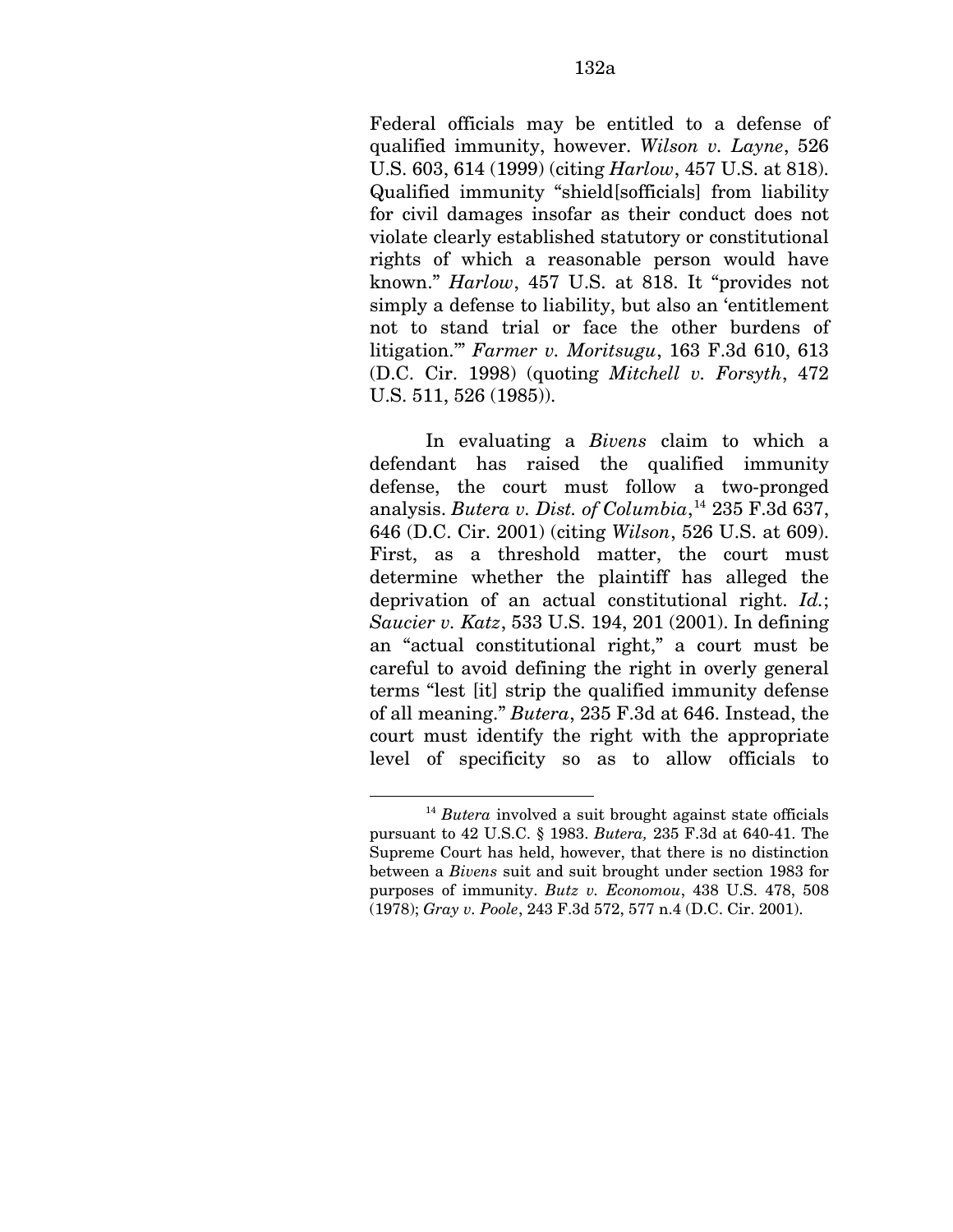reasonably anticipate when their conduct may give rise to liability for damages. *Id.* (quoting *Anderson v. Creighton*, 483 U.S. 635, 639 (1987)). Second, the court must decide whether the constitutional right was clearly established at the time of the defendants' action. *Id.* A right is "clearly established" if "the contours of that right [are] sufficiently clear that a reasonable official would understand that what he is doing violates that right." *Id.* (quoting *Wilson*, 526 U.S. at 614-15); *see also Crawford-El v. Britton*, 523 U.S. 574, 591 (1998) (stating that "[i]f the law was clearly established, the immunity defense ordinarily should fail, since a reasonably competent public official should know the law governing his conduct"). Although the specific action in question need not have been held unlawful by the courts, its unlawfulness in light of pre-existing law must have been apparent to the defendant. *Butera*, 235 F.3d at 646.

### **2. The Defendants are Entitled to Qualified Immunity**

The plaintiffs allege violations of their right to due process under the Fifth Amendment and their right to be free from cruel and unusual punishment under the Eighth Amendment. Compl. ¶¶ 185-202. Specifically, the plaintiffs allege that military personnel subjected them to arbitrary and extended deprivation of liberty without counsel or a hearing to address the deprivation of liberty, frequent beatings, extended interrogations, insufficient shelter and food, and other humiliating treatment. *See generally*  Compl.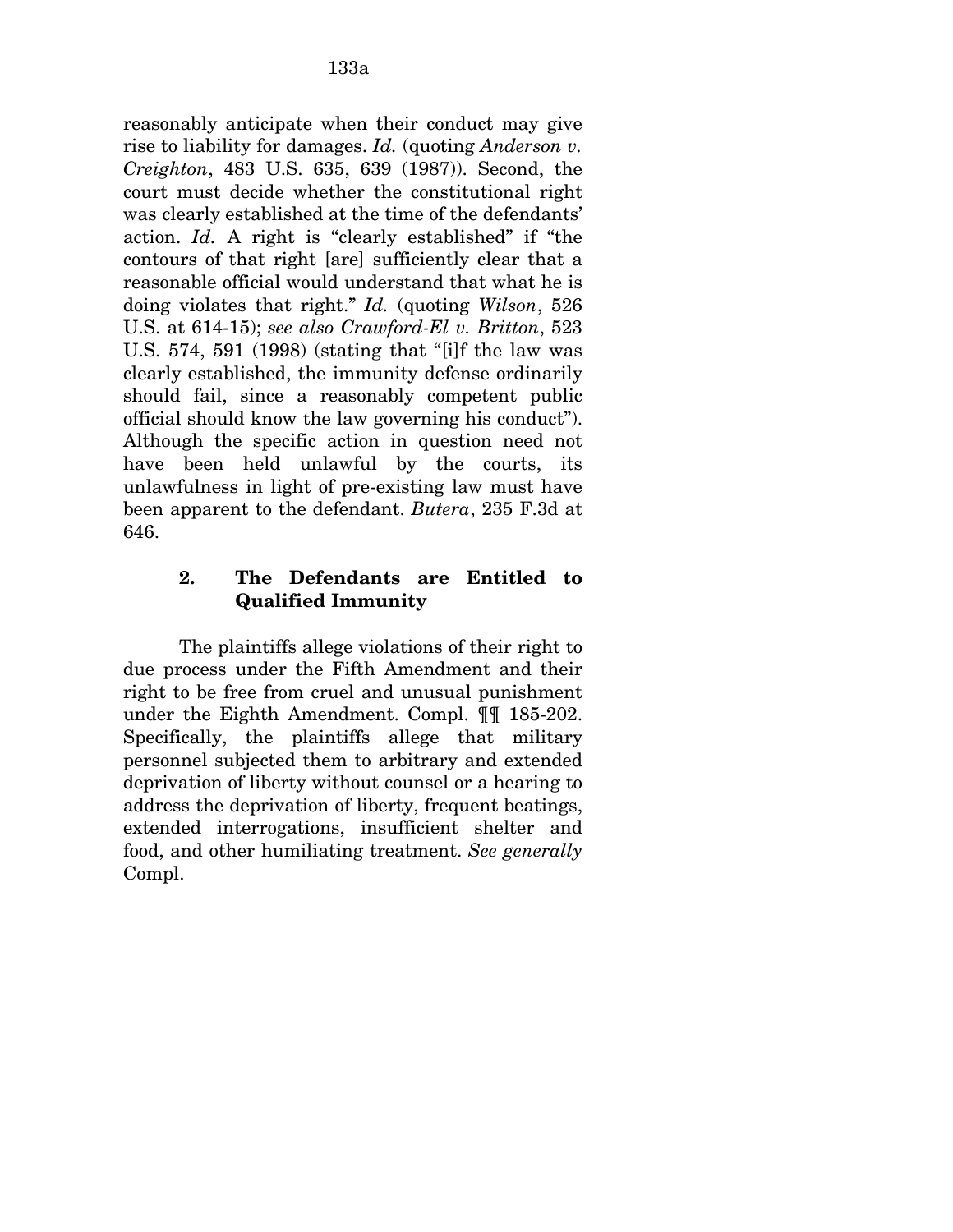Before the court can address whether the plaintiffs have alleged a constitutional deprivation, or whether any such rights were clearly established, the rights must be defined at the appropriate level of specificity; that is, "the court must define the right to a degree that would allow officials 'reasonably [to] anticipate when their conduct may give rise to liability for damages[.]'" *Butera*, 235 F.3d at 646 (internal quotation omitted); *Anderson*, 483 U.S. at 639 (rejecting the notion that a mere allegation of a right to "due process of law" is adequate to defeat a qualified immunity defense against a due process claim). Otherwise, defining a constitutional right in overly broad language would "strip the qualified immunity defense of all meaning[.]" *Butera*, 235 F.3d at 646. For this case, the appropriate level of specificity requires inquiry into whether the Constitution affords Fifth Amendment due process protection to aliens captured abroad and brought within the exclusive jurisdiction and control of the United States at Guantanamo.

### **a. The Court Reserves Judgment as to Whether the Plaintiffs have Stated a Constitutional Right**

<span id="page-186-1"></span>Though the court might typically hold that the actions alleged by the plaintiffs contravene the Fifth Amendment<sup>[15](#page-186-0)</sup> but not the Eighth Amendment,<sup>[16](#page-186-1)</sup> the

1

<span id="page-186-0"></span><sup>15</sup> *E.g.*, *Foucha v. Louisiana*, 504 U.S. 71, 80 (1992) (stating that "[f]reedom from bodily restraint has always been at the core of the liberty protected by the Due Process Clause from arbitrary government action"); *Rochin v. California*, 342 U.S. 165, 209 (1952) (espousing the "shock the conscience" test in determining that methods of gathering evidence that are "so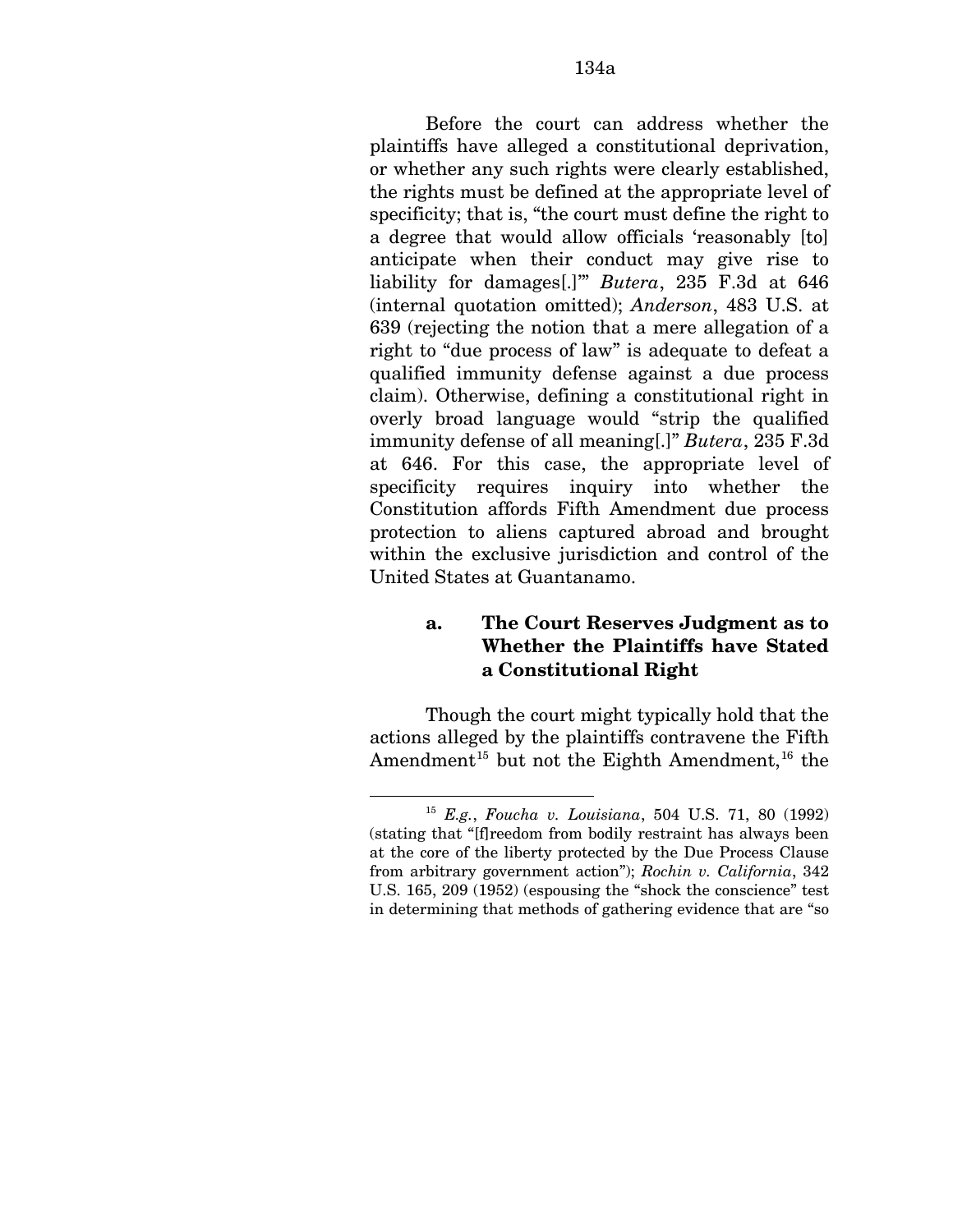extent to which Guantanamo detainees may avail themselves of constitutional protections is currently before the D.C. Circuit. *Khalid*, 355 F. Supp. 2d 311, *appeal docketed*, No. 05-5063 (D.C. Cir. March 4, 2005).

This determination requires the court to balance the interests of the detainees' constitutional rights, the executive branch's authority to classify individuals as enemy combatants and detain those individuals according to the government's discretion without undue court interference, and the scope of

 $\overline{a}$ 

brutal and so offensive to human dignity" violate the due process clause); *Brown v. Mississippi*, 297 U.S. 278, 285-86 (1938) (stating that "the rack and torture chamber may not be substituted for the witness stand," and that tortuous interrogation constitutes a violation of an individuals' due process rights).

<sup>&</sup>lt;sup>16</sup> The Eighth Amendment is not relevant here because it only applies to convicted criminals. *Bell v. Wolfish*, 441 U.S. 520, 579 (1979); *County of Sacramento v. Lewis*, 523 U.S. 833, 859 (1998). If the plaintiffs' designation as enemy combatants qualified them for Eighth Amendment protections, that protection would further affirm the court's view that the defendants violated the plaintiffs' constitutional rights. *Rhodes v. Chapman*, 452 U.S. 337, 346 (1981) (concluding that "the Eighth Amendment prohibits punishments which, although not physically barbarous, 'involve the unnecessary and wanton infliction of pain'") (citation omitted); *Gregg v. Georgia*, 428 U.S. 153, 183 (1976) (holding that "the sanction imposed cannot be so totally without penological justification that it results in the gratuitous infliction of suffering"); *Trop v. Dulles*, 356 U.S. 86, 100 (1958) (noting that "[t]he basic concept underlying the Eighth Amendment is nothing less than the dignity of man"); *Wilkerson v. Utah*, 99 U.S. 130, 136 (1879) (stating that "it is safe to affirm that punishments of torture . . . are forbidden by [the Eighth Amendment] to the Constitution").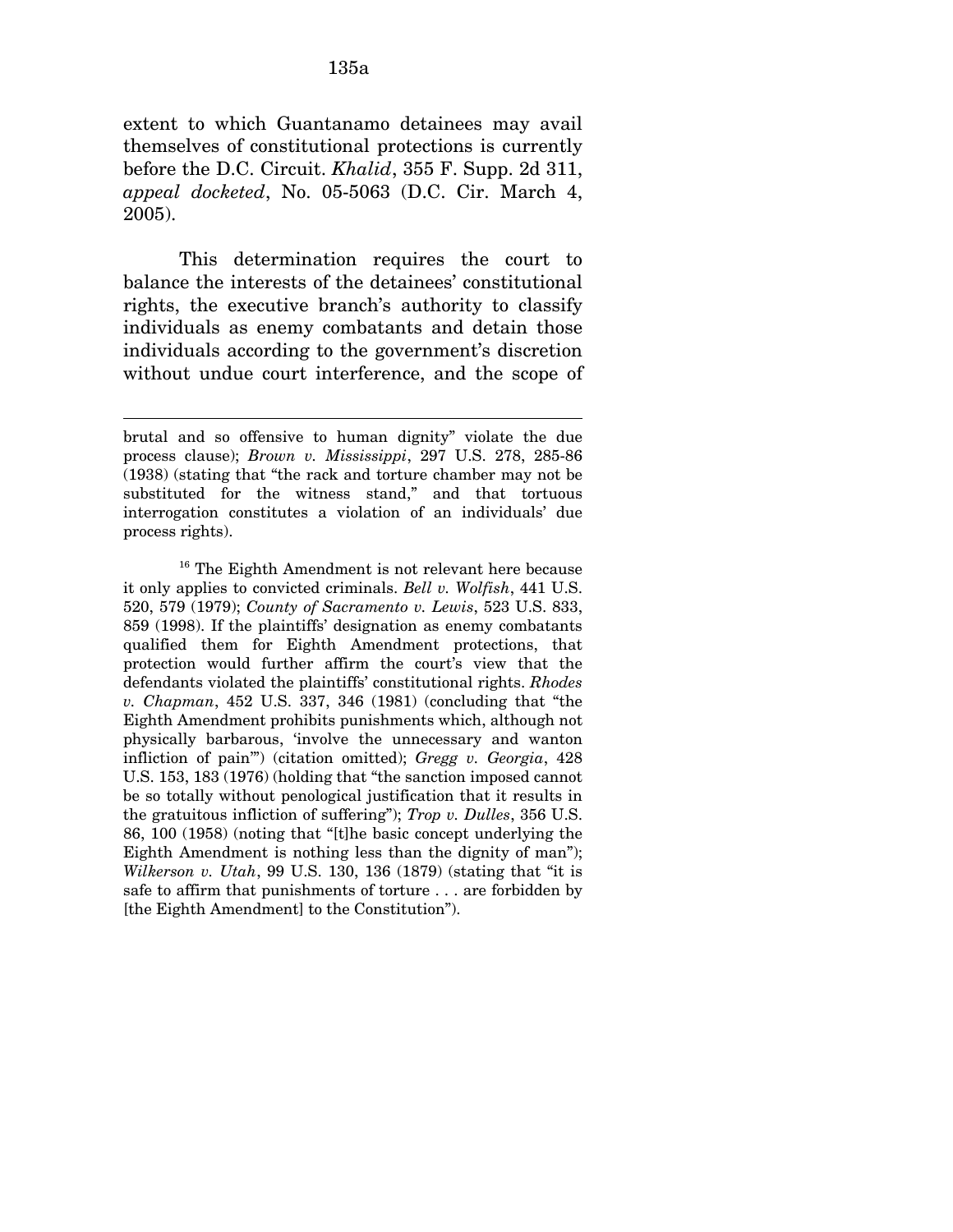the judiciary's role in this case. Unsure of the way in which the D.C. Circuit will strike such a balance, or at least inform the contours of this trichotomy, a judicial determination by this court regarding the first prong under *Bivens* is imprudent. Because a resolution on this matter is forthcoming and because the court has independent grounds to dismiss the claims under the second *Bivens* prong, the court reserves judgment on whether the Guantanamo detainees enjoy Fifth and Eight Amendments protections. Consequently, the court begins its analysis with whether the plaintiffs' alleged constitutional rights were clearly established at the time of the alleged abuse.

### **b. Any Constitutional Right was Not Clearly Established**

Assuming *arguendo* that the D.C. Circuit or Supreme Court extends constitutional protections to the detainees, the plaintiffs still have the burden of proving that these rights were clearly established at the time of the alleged conduct. *Butera*, 235 F.3d at 646. To prove their alleged constitutional rights were clearly established, the plaintiffs must show that a reasonable person in the defendants' position would have been aware that such rights existed. *Id.* A reasonable person's understanding must be taken "in light of the specific context of the case, [and] not as a broad general proposition." *Saucier*, 533 U.S. at 201. Although the specific action in question had not been held unlawful by the courts at the time of the plaintiffs' detention, the defendants are not entitled to qualified immunity if the unlawfulness of their alleged actions was *apparent* in light of pre-existing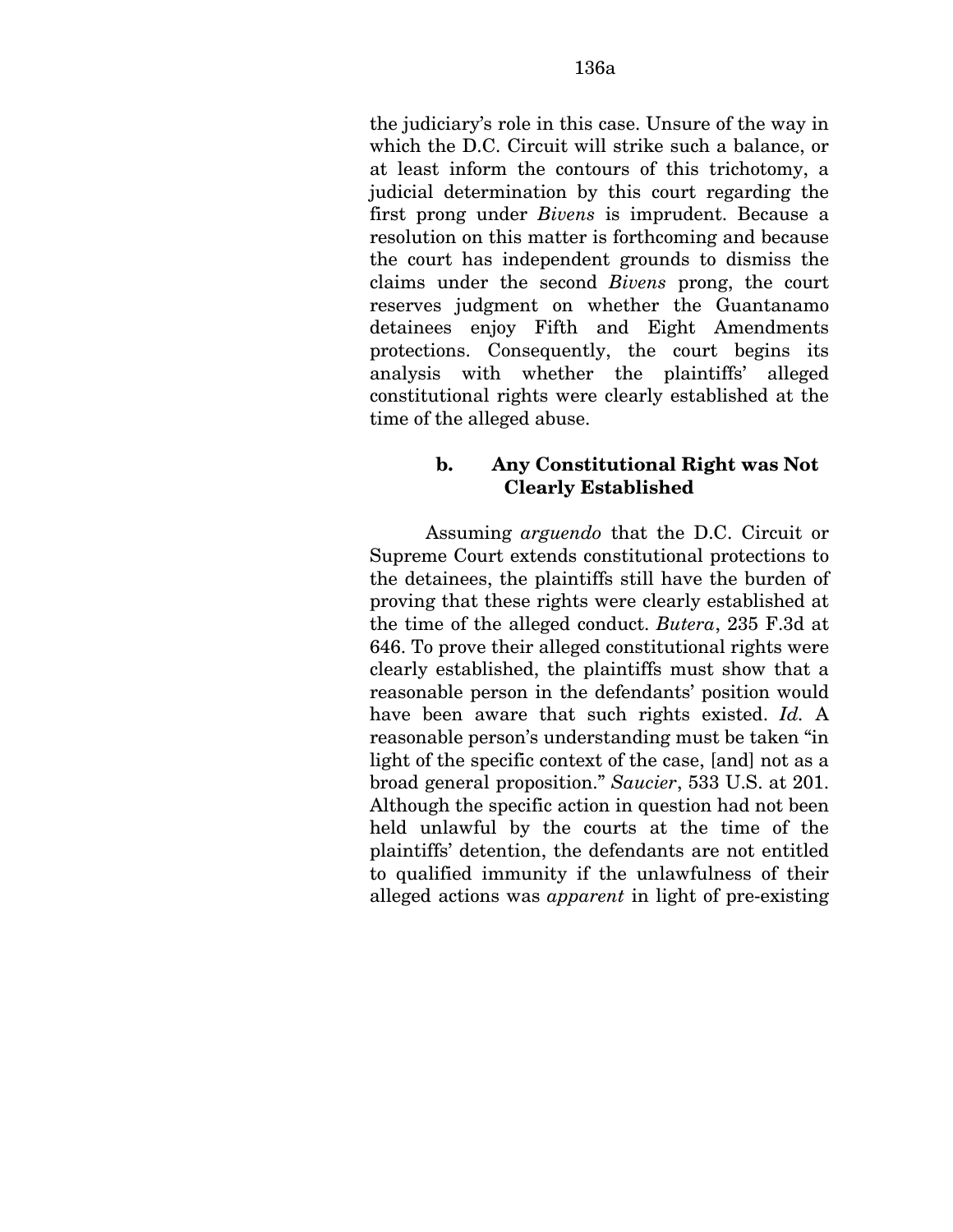law. *Butera*, 235 F.3d at 646 (quoting *Anderson*, 483 U.S. at 640). Accordingly, the court will look to case law that was available to the defendants at the time of the plaintiffs' detention. Only with this foundation can the court determine whether a reasonable person would, at the time of the alleged torture, be aware that the plaintiffs were entitled to the Fifth Amendment rights they claim.

In 1950, the Supreme Court in *Johnson v. Eisentrager*, decided the seminal case on the applicability of constitutional protections to nonresident enemy aliens. 339 U.S. 763 (1950). Specifically, these non-resident enemy aliens were German citizens detained in China by the United States military after Germany's surrender and designated as enemies by a Military Commission. *Id*. at 766. In determining what rights to afford these individuals, the Supreme Court began by noting that courts have only given an alien constitutional rights when the alien was present within the territorial jurisdiction of the Judiciary. *Id*. at 771; *accord United States v. Curtiss-Wright Export Corp.*, 299 U.S. 304, 318 (1936) (stating that "neither the Constitution nor the laws passed in pursuance of it have any force in foreign territory unless in respect to our own citizens").

Of the aliens present within the Judiciary's territorial jurisdiction, the Court took care in distinguishing the rights afforded resident aliens and the rights afforded resident *enemy* aliens. *Eisentrager*, 339 U.S. at 770-77. The court stated that although resident aliens are granted a "generous and ascending scale of rights as he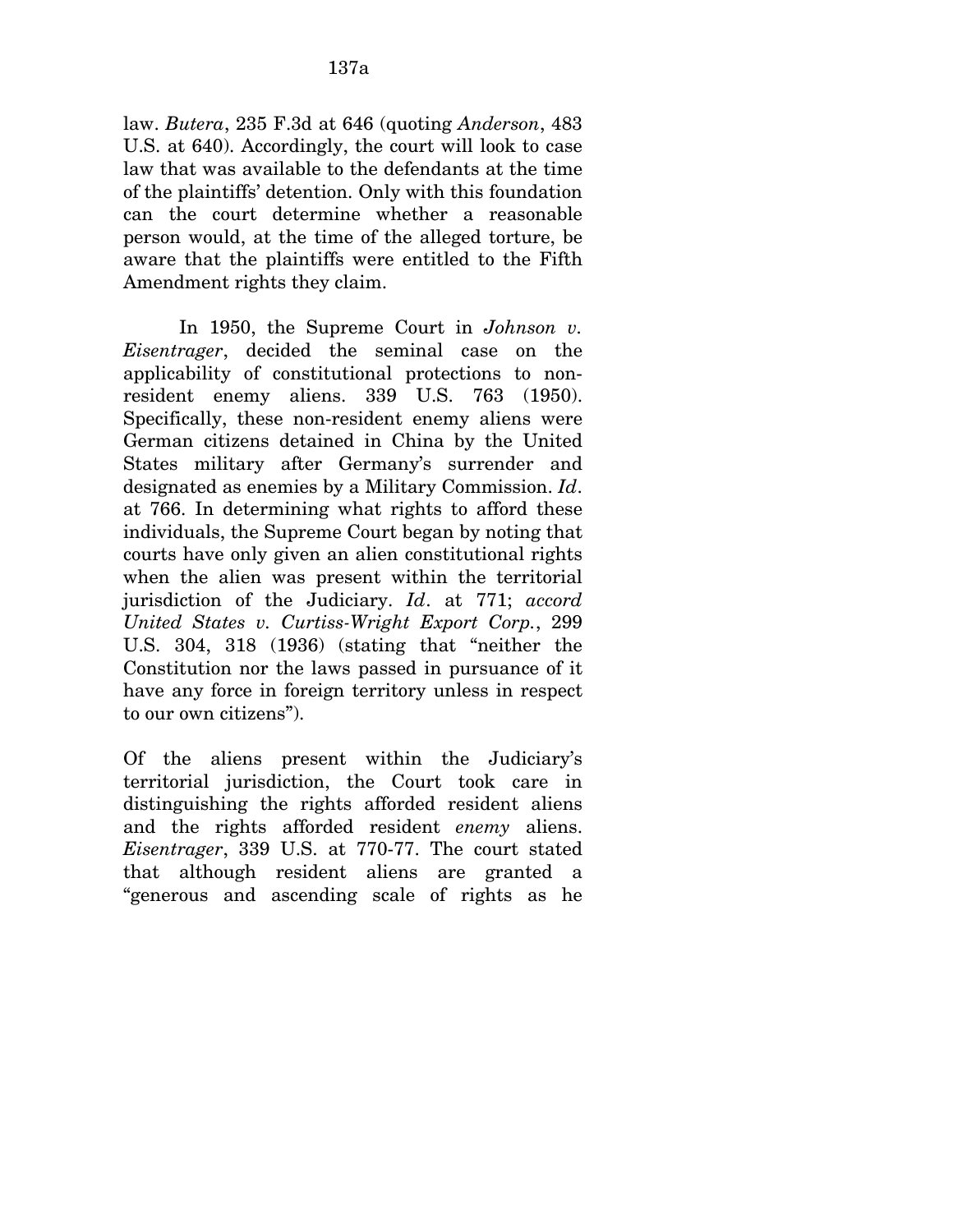increases his identity with our society[,] . . . a resident enemy alien is constitutionally subject to summary arrest, internment and deportation whenever a 'declared war' exists." *Id*. at 770, 775; *accord Landon v. Plasencia*, 459 U.S. 21, 32 (1982) (stating that "once an alien gains admission to our country and begins to develop the ties that go with permanent residence his constitutional status changes accordingly"). Indeed, the Court further acknowledged that "[e]xecutive power over aliens, undelayed and unhampered by litigation, has been deemed, throughout our history, essential to wartime security," and "it seems not to have been supposed [by our founders] that a nation's obligations to its foes could ever be put on parity with those to its defenders." *Eisentrager*, 339 U.S. at 774, 775. Therefore, the Court determined that giving constitutional rights to non-resident enemy aliens would "hamper the war effort and bring aid and comfort to the enemy" and be paradoxical in light of the fact that American citizens conscripted into military service are stripped of Fifth Amendment protections. *Id*. at 779, 783. Accordingly, the Court concluded that because the "prisoners were at no relevant time within any territory over which the United States is sovereign, and the scenes of their offense, their capture, their trial, and their punishment were all beyond the territorial jurisdiction of the United States[,]" nonresident enemy aliens are not entitled to Fifth Amendment protections. *Id*. at 777, 785.

The plaintiffs insist, however, that *Eisentrager* is easily distinguishable because none of the plaintiffs in the instant case were charged with a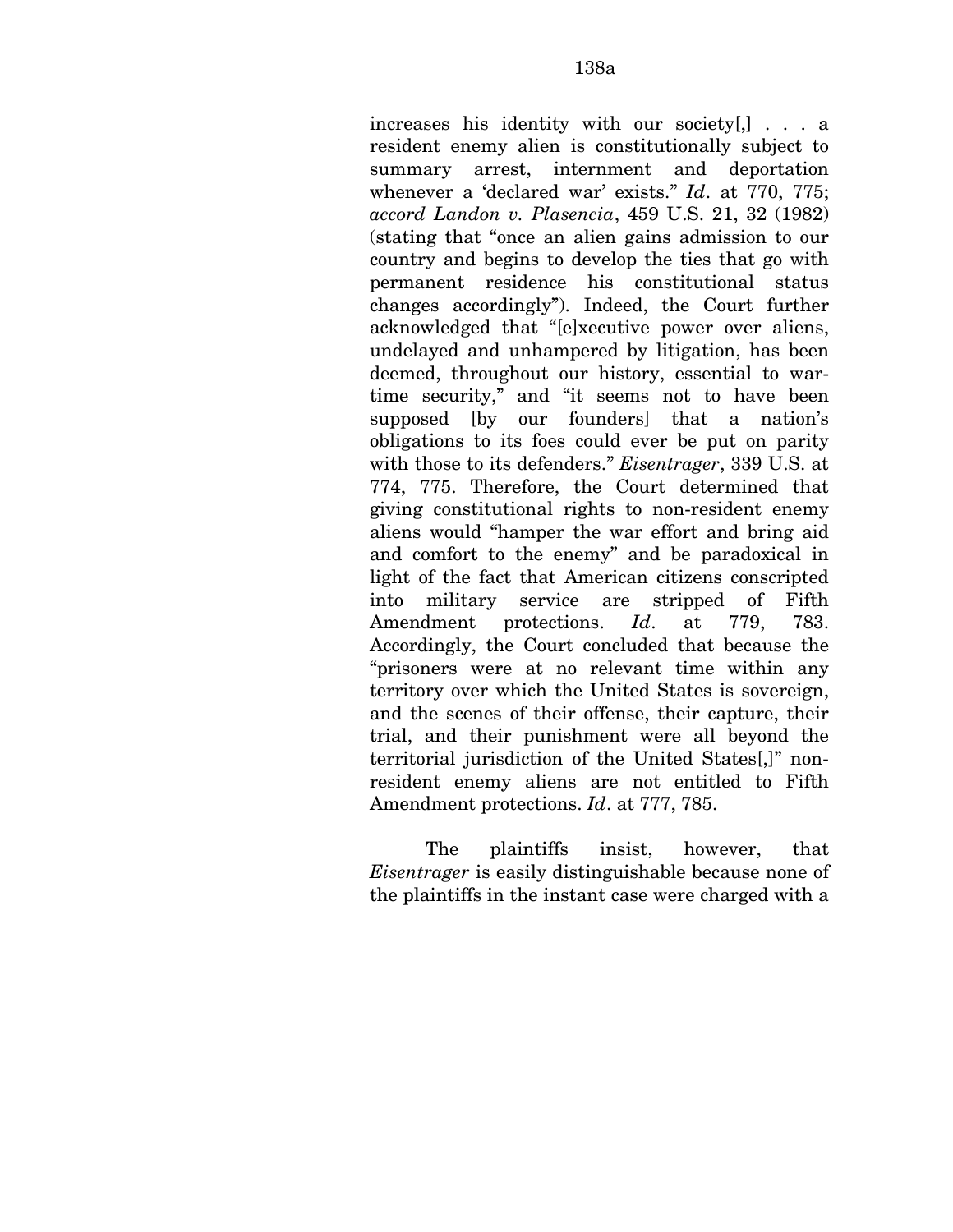crime, let alone charged and convicted of being enemy combatants as in *Eisentrager*. While this distinction proved crucial in Supreme Court decisions after the plaintiffs' release from Guantanamo, discussed *infra*, the facts in this case are sufficiently similar<sup>[17](#page-191-0)</sup> to the situation in *Eisentrager* for a reasonable person to conclude that detainees were not afforded the specific Fifth Amendment protections at issue. Like *Eisentrager*, the plaintiffs are non-resident aliens captured abroad during a time of war and detained within a territory over which the United States does not have sovereignty. *Rasul v. Bush*, 542 U.S. 466, 480 (2004). Thus, the plaintiffs' attenuated connections with the United States coupled with the dispute over whether Guantanamo is within the territorial jurisdiction of

 $\overline{a}$ 

<span id="page-191-0"></span><sup>17</sup> *Johnson v. Eisentrager* clearly distinguished between an alien friend (a subject of a foreign state at peace with the United States) and an alien enemy (a subject of a foreign state at war with the United States). 339 U.S. 763, at 769 n.2 (1950). However, this distinction is difficult to apply to terrorists because they identify with a particular ideology rather than a particular state. Given the pressures after 9/11 to identify and capture terrorists and the added difficulties in identifying terrorists today compared with identifying enemies during World War II, a military official should be afforded some deference in projecting what constitutional rights to afford individuals captured in a wartorn country, under battlefield conditions, and whose legal classification is ambiguous at best. Indeed, the Supreme Court stated that "[i]t is war that exposes the *relative* vulnerability of the alien's status." *Id*. at 771 (emphasis added).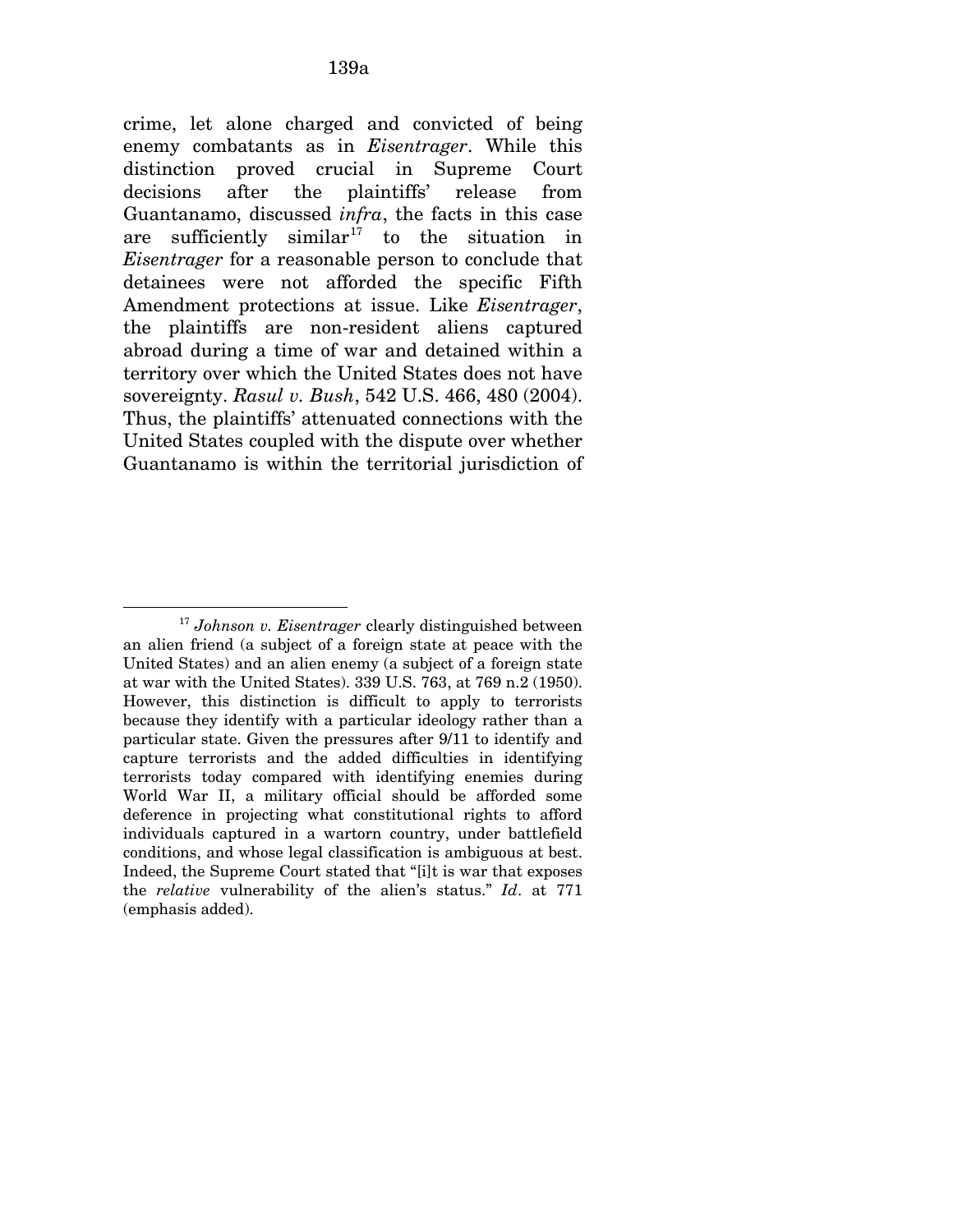Although *Eisentrager* was the seminal case at the time of the plaintiffs' detainment, other cases illuminate this clouded area of law. For example, in *United States v. Verdugo-Urquidez* the Court affirmed and summarized the holding in *Eisentrager*  and its progeny as "establish[ing] only that aliens receive constitutional protections when they have come within the territory of the United States and developed substantial connections with this country." 494 U.S. 259, 271 (1990) (citing *Plyler v. Doe*, 457 U.S. 202, 212 (1982)). In *Verdugo-Urquidez*,

<span id="page-192-0"></span><sup>1</sup> 18 As discussed in *Rasul v. Bush*, the nature of Guantanamo 18 remaining under "the ultimate sovereignty of the Republic of Cuba" yet at the same time under the "complete jurisdiction and control" of the United States is problematic in determining the level of rights to afford detainees. 542 U.S. at 471 (citation omitted). Because Guantanamo exists in a jurisdictional vacuum, not until *Rasul* was it clear that a district court could hear habeas petitions brought by detainees held there. Justice Kennedy in his concurrence viewed Guantanamo from "a practical perspective" stating that "the indefinite lease of Guantanamo Bay has produced a place that belongs to the United States, extending the 'implied protection' of the United States to it." *Id*. at 487 (citation omitted). In contrast, Justice Scalia in his dissent declared that Guantanamo is "beyond the territorial jurisdiction of all [U.S.] courts." *Id*. at 488. Justice Scalia added also that, although Guantanamo is under the "jurisdiction and control" of the United States, sovereignty is the threshold test for extending constitutional protections to aliens, and moreover, it is up to Congress to give jurisdiction to the courts. *Id*. at 501.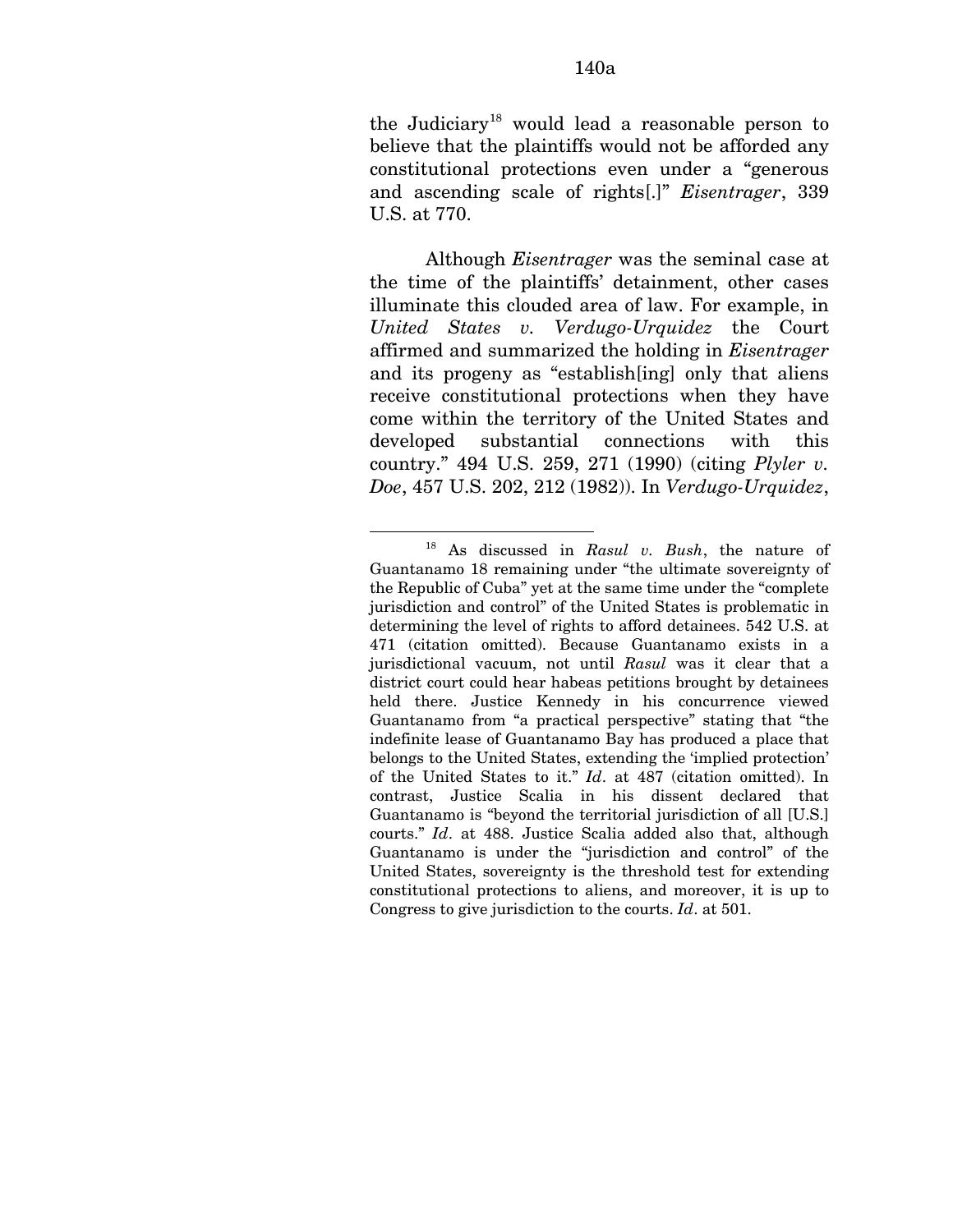the respondent, a citizen and resident of Mexico, was arrested by Mexican police officers and transported to the United States. *Id*. at 262. Subsequently, Drug Enforcement Agency agents in concert with Mexican police officers searched his property in Mexico without a warrant. *Id*. The respondent claimed that the evidence submitted against him at trial was obtained in violation of the Fourth Amendment and should therefore be excluded. *Id*. at 263. The Court disagreed because the respondent had no previous voluntary connection with this country and his only connections arose from his brief detainment in California. *Id*. at 271. Furthermore, relying on *Eisentrager*, the Court reaffirmed its desire to avoid applying constitutional rights to aliens when it "could significantly disrupt the ability of the political branches to respond to foreign situations involving our national interest." *Id*. at 273-74. The Court concluded that at least short term "lawful but involuntary [presence] is not of the sort to indicate any substantial connection with our country[,]" and thus, constitutional protections do not apply to searches of a non-resident alien's property abroad. *Id*. at 271. Thus, while the plaintiffs did have contact with the United States, like the respondent in *Verdugo*, that contact was limited to the detention.

At the time of the plaintiffs' detainment, both *Eisentrager* and *Verdugo-Urquidez [19](#page-193-0)* cautioned courts from interfering with foreign activities – especially activities related to national security.

 $\overline{a}$ 

<span id="page-193-0"></span><sup>19</sup> *See Nat'l Council of Resistance of Iran v. Dep't of State*, 251 F.3d 192, 201-02 (D.C. Cir. 2001) (adopting the *Verdugo-Urquidez* test in applying due process rights to a foreign terrorist organization).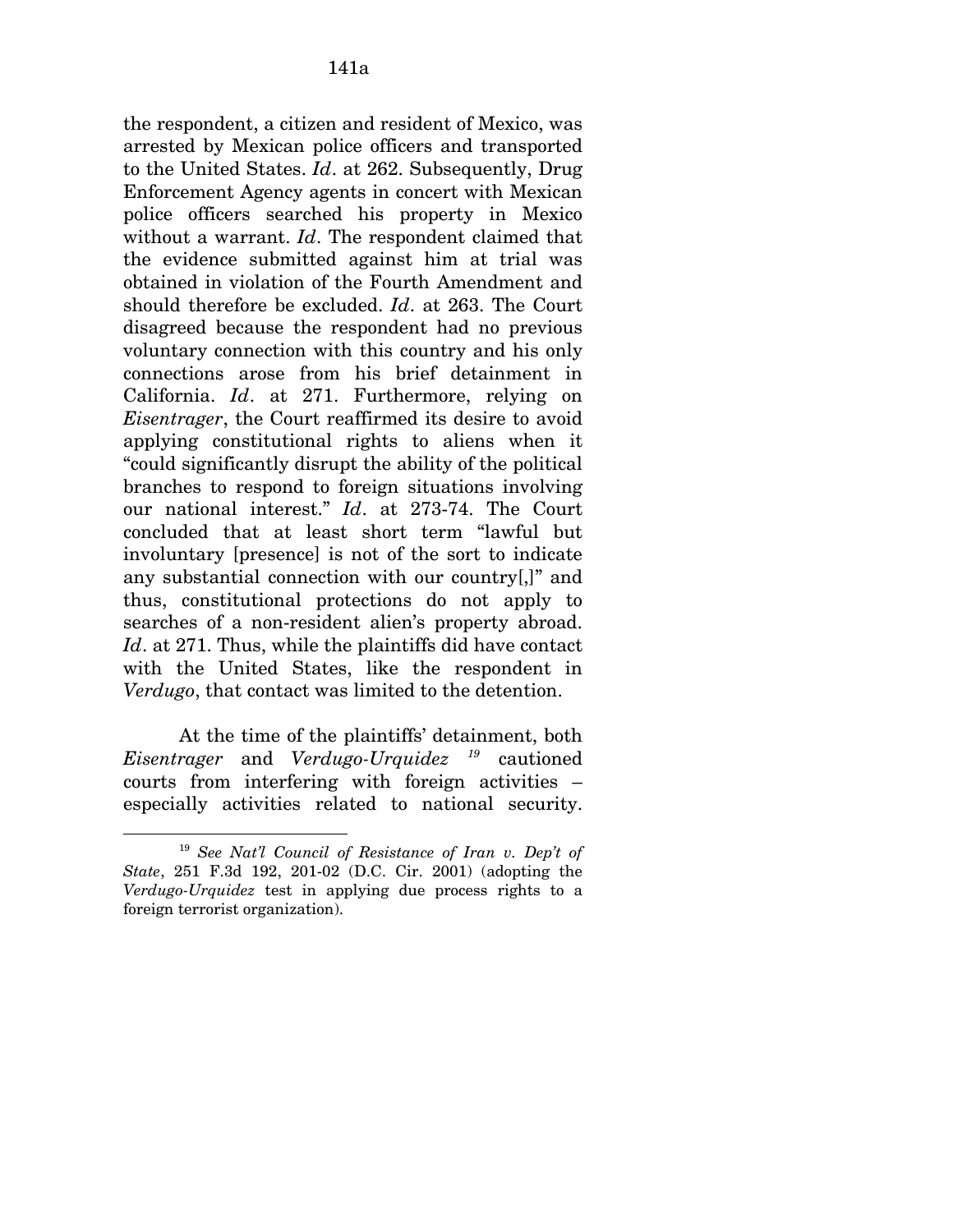*Verdugo-Urquidez*, 494 U.S. at 273. These cases indicate that the Constitution applies only once aliens were within the territory of the United States and developed substantial contacts in this country. *Id.* at 271. Indeed, not until the Supreme Court decisions in *Hamdi v. Rumsfeld*, 542 U.S. 507 (2004) (granting Guantanamo detainees the right to counsel) and *Rasul v. Bush*, 542 U.S. 466 (2004) (granting federal courts jurisdiction to hear Guantanamo detainees' habeas petitions), both decided after the plaintiffs' release from Guantanamo, were military personnel provided their first indication that detainees may be afforded a degree of constitutional protection. These cases provide the first decisions dealing precisely with the facts and basic concerns presented here (9/11, Authorization for Use of Military Force, GTMO). The plaintiffs have provided no case law, and the court finds none, supporting a conclusion that military officials would have been aware, in light of the state of the law at the time, that detainees should be afforded the rights they now claim. Accordingly, due to the unsettled nature of Guantanamo detainees' constitutional rights in American courts, the defendants cannot be said to have been "plainly incompetent" or to have "knowingly violated the law," and therefore are entitled to qualified immunity.[20](#page-194-0) *Hunter v. Bryant*, 502 U.S. 224, 229 (1991) (stating that "the qualified immunity

1

<span id="page-194-0"></span> $20$  A final note, which reaffirms the court's holding today, comes from dicta in *Jifry v. Fed. Aviation Admin.,*  stating, "[t]he Supreme Court has long held that non-resident aliens who have insufficient contacts with the United States are not entitled to Fifth Amendment protections." 370 F.3d 1174, 1182 (D.C. Cir. 2004).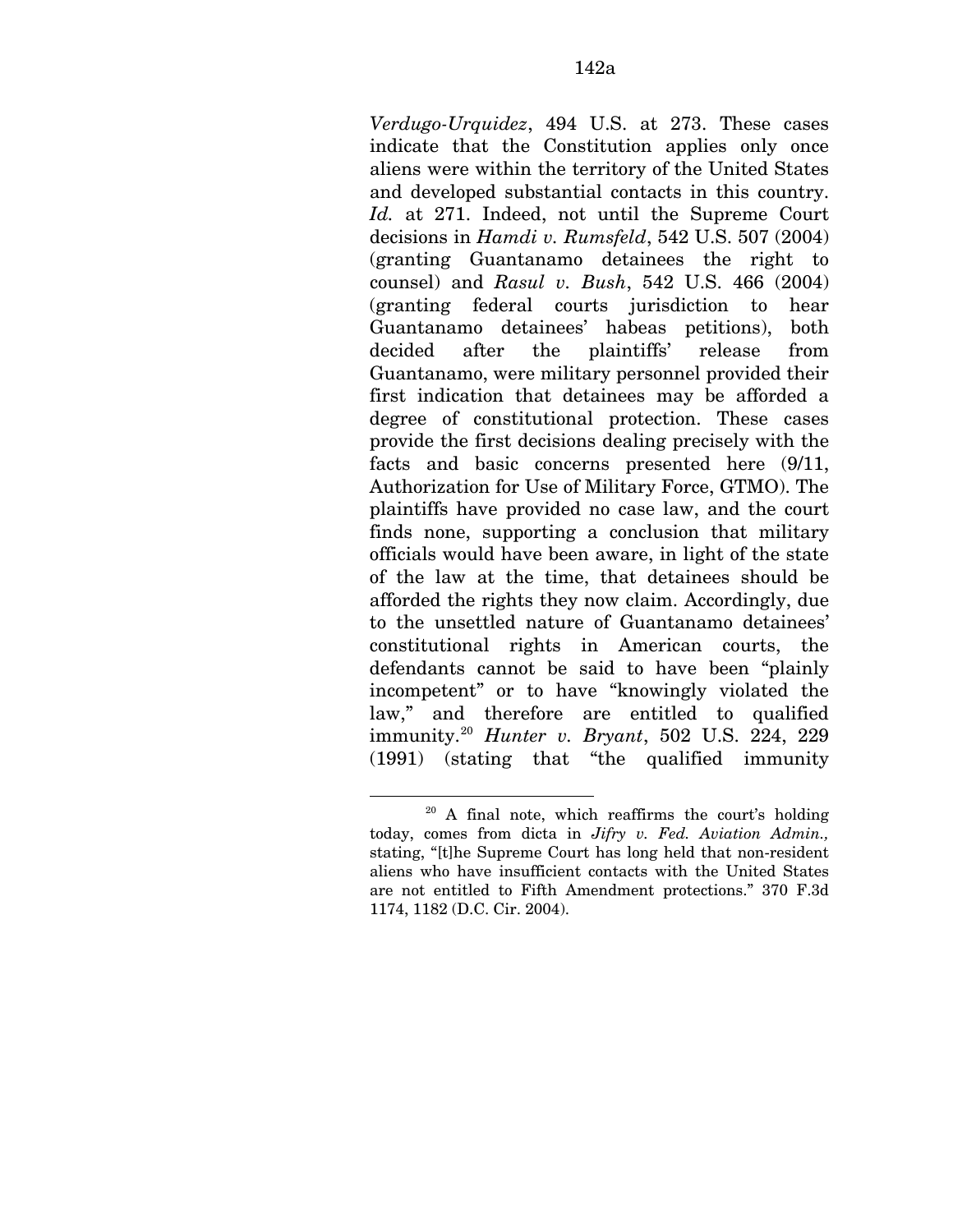standard 'gives ample room for mistaken judgments' by protecting 'all but the plainly incompetent or those who knowingly violate the law'") (internal quotations omitted).

### **D. The Court Defers Ruling on the Defendants' Motion to Dismiss the Plaintiffs' Religious Freedom Restoration Act Claims**

The plaintiffs allege that the defendants' actions violated their free exercise rights as protected by the Religious Freedom Restoration Act ("RFRA"). Compl. ¶¶ 203-208. The defendants, however, contend that the Act does not apply extraterritorially and alternatively, that the defendants are once again entitled to qualified immunity as to this claim. Defs.' Mot. at 24-27.

"Acts of Congress normally do not have extraterritorial application unless such an intent is clearly manifested." *Sale v. Haitian Ctrs. Council, Inc.*, 509 U.S. 155, 188 (1993) (stating that this "presumption has special force when we are construing treaty and statutory provisions that may involve foreign and military affairs for which the President has unique responsibility") (citing *United States v. Curtiss-Wright Export Corp.*, 299 U.S. 304 (1936)). In determining whether RFRA has extraterritorial application, the court looks to the legislative history.

Congress enacted RFRA in response to *Employment Division v. Smith*, 494 U.S. 872 (1990); 42 U.S.C. § 2000bb(a)(4). As stated in § 2000bb(a)(4), that decision "virtually eliminated the requirements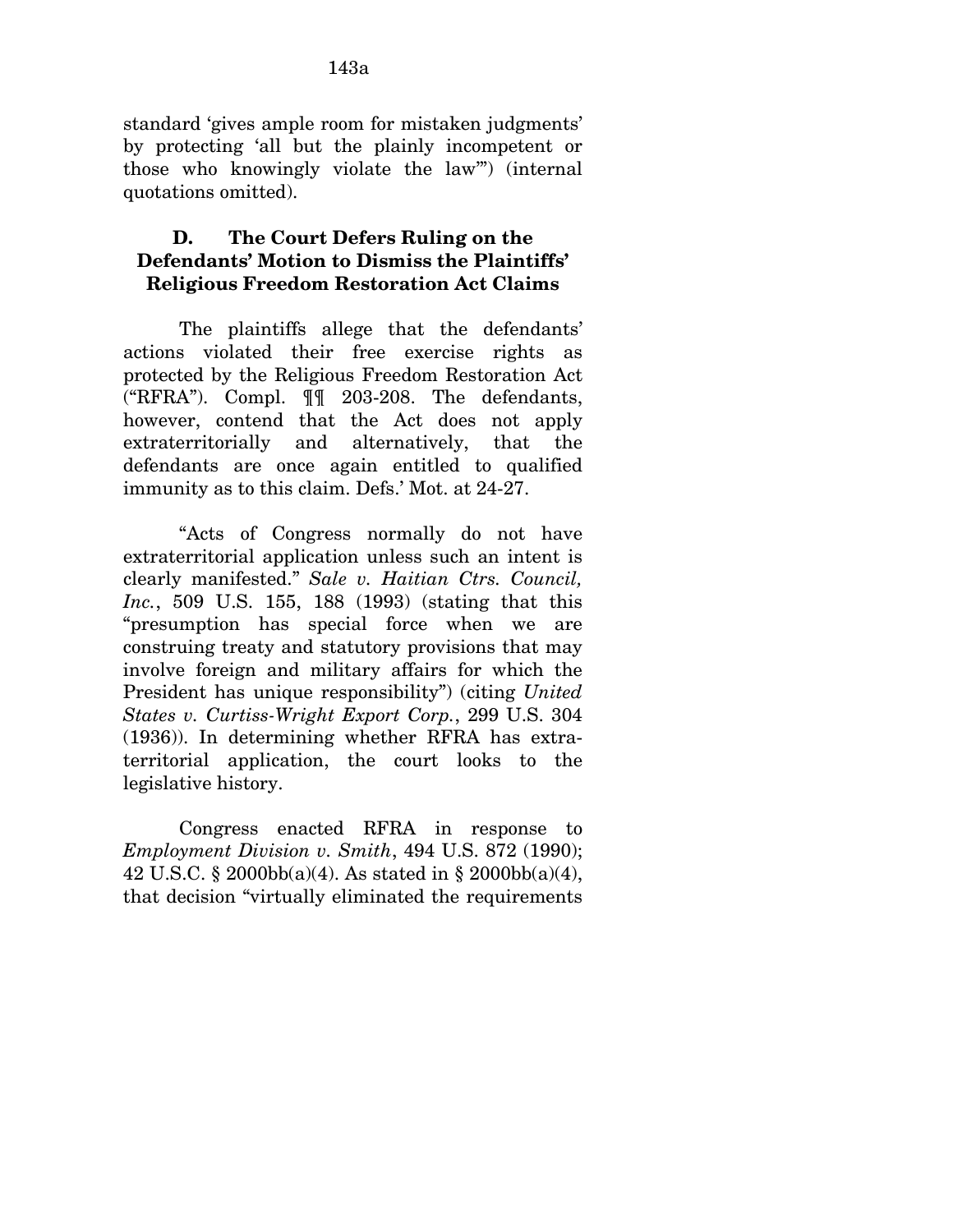that the government justify burdens on religious exercise imposed by laws neutral toward religion." *Id.* RFRA provides that the "[g]overnment shall not substantially burden a person's exercise of religion even if the burden results from a rule of general applicability," unless the government demonstrates a "compelling governmental interest" and uses the "least restrictive means" of furthering that interest. 42 U.S.C. § 2000bb-1(a) - (b); *Holy Land Found. for Relief and Dev. v. Ashcroft*, 333 F.3d 156, 166-68 (D.C. Cir. 2003). In *City of Boerne v. Flores*, 521 U.S. 507, 514 (1997), the Court held the RFRA unconstitutional as applied to state action. *Id.*  However, "the portion of RFRA remaining after *City of Boerne* . . . the portion . . . applicable to the federal government . . . survived the Supreme Court's decision striking down the statute as applied to the States." *Henderson v. Kennedy*, 265 F.3d 1072, 1073 (D.C. Cir. 2001) (" Henderson II").

The historical development of RFRA, to undo *Employment Division v. Smith*, belies any assertion that Congress intended RFRA to have extraterritorial application. The plaintiffs have not pointed to any case law persuading this court of Congress' intentions to apply the Act extraterritorially, and the court finds no such reason to do so now. Nevertheless, GTMO is a "territory over which the U.S. exercises plenary and exclusive authority." *Rasul*, 542 U.S. at 466. As Justice Scalia interpreted the majority opinion in *Rasul*, "not only § 2241 but presumably *all* United States law applies there – including, for example, the federal cause of action recognized in *Bivens*[.]" *Rasul v. Bush*, 542 U.S. at 500 (emphasis in original) (Scalia, J.,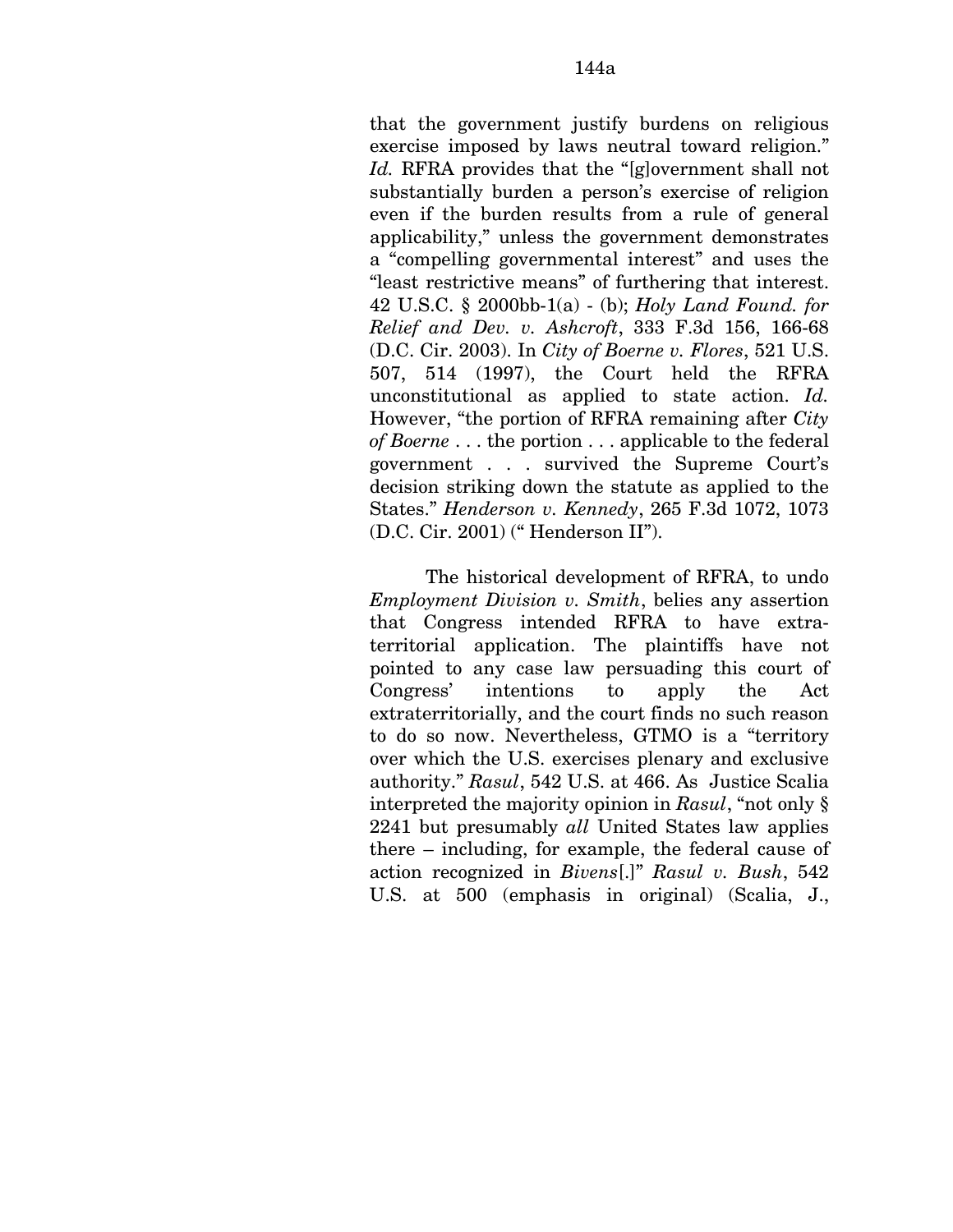dissenting). Based on Justice Scalia's interpretation, RFRA applies to persons detained at Guantanamo. The parties' briefing on this issue, however, is inadequate.

The defendants argue, in the alternative, that they are entitled to qualified immunity from suit for damages arising from any violation of RFRA. Defs.' Mot. at 27. The parties' briefing as to this issue is also inadequate. For this reason, the court directs the parties to submit supplemental briefing to the court on these issues within 45 days of this opinion. $^{21}$  $^{21}$  $^{21}$ Thus, the court defers ruling on the defendants' motion to dismiss the plaintiffs' RFRA claim.

#### **IV. CONCLUSION**

For the foregoing reasons, the court grants in part and defers ruling in part on the defendants' motion to dismiss. An order directing the parties in a manner consistent with this memorandum opinion is separately and contemporaneously issued this 6th day of February, 2006.

> RICARDO M. URBINA United States District Judge

 $\overline{a}$ 

<span id="page-197-0"></span> $21$  The parties will each then have a period of 20 days within which to file responses to the supplemental briefing.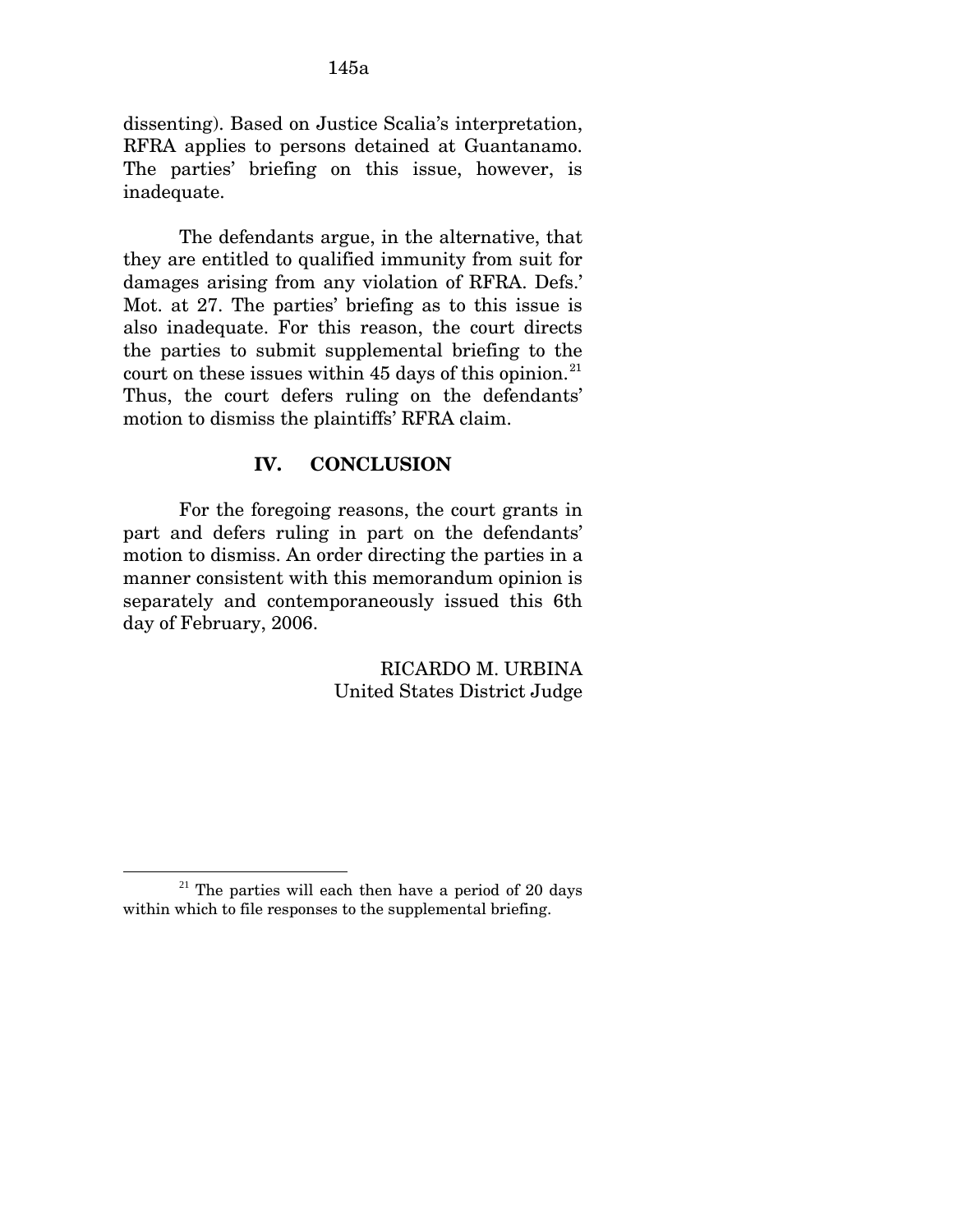### APPENDIX G

### **United States Court of Appeals For the District of Columbia Circuit**

**\_\_\_\_\_\_\_\_\_\_\_\_\_\_\_\_** 

#### **September Term 2007**

**No. 06-5209** 

**04cv01864**

**Filed On:** March 26, 2008

{Entered March 26, 2008}

Shafiq Rasul, et al., Appellants

v.

1

Richard Myers, Air Force General, et al., Appellees

Consolidated with 06-5222

\_\_\_\_\_\_\_\_\_\_\_\_\_\_\_\_\_\_\_\_\_

**BEFORE:** Sentelle, Chief Judge, and Ginsburg, Henderson, Randolph, Rogers, Tatel, Garland,\*[\\*](#page-198-0) Brown, Griffith, and Kavanaugh,\* Circuit Judges

<span id="page-198-0"></span><sup>\*</sup> Circuit Judges Garland and Kavanaugh did not participate in this matter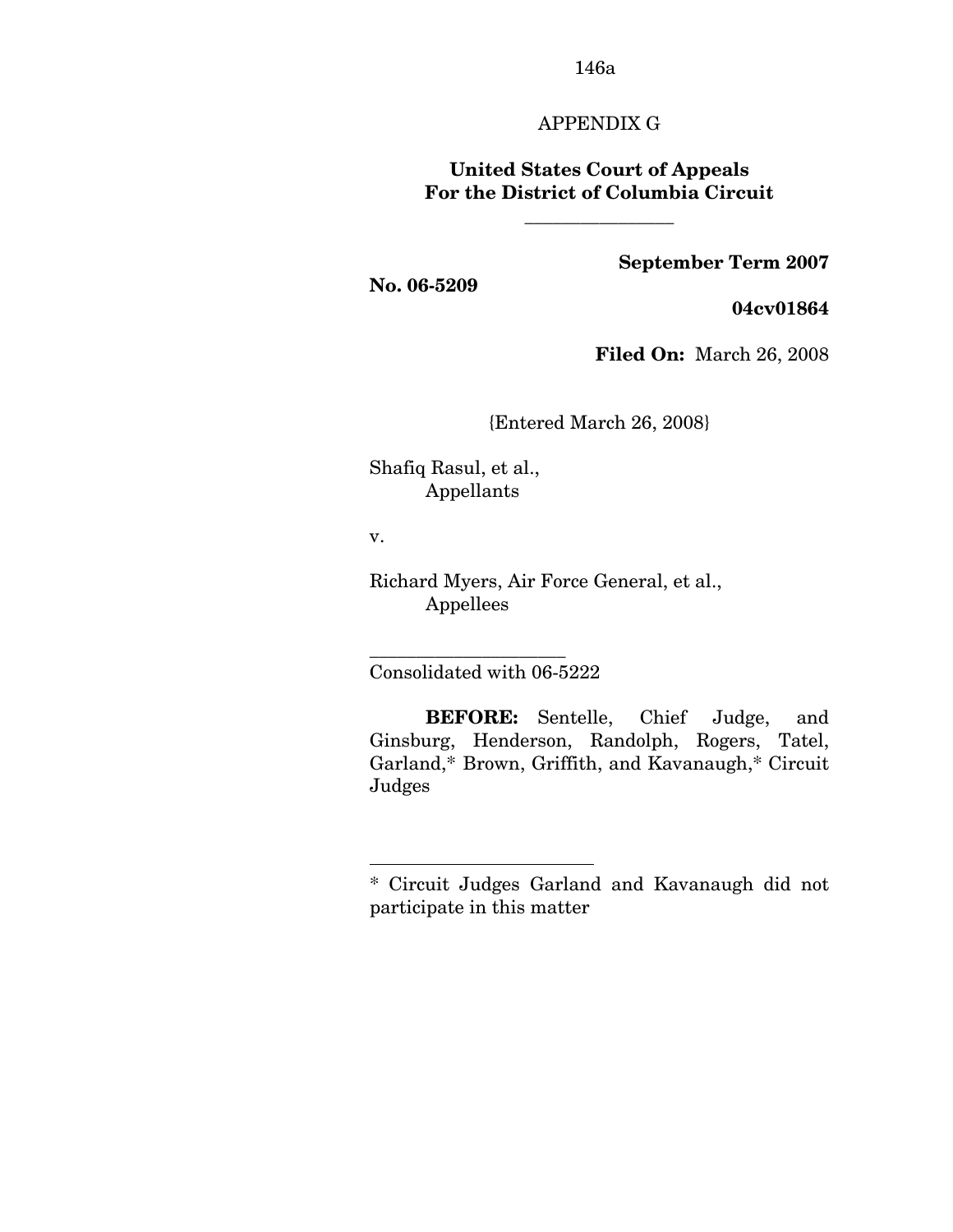### **ORDER**

 Upon consideration of appellant/crossappellee's petition for rehearing en banc, and the absence of a request by any member of the court for a vote, it is

**ORDERED** that the petition be denied.

## **Per Curiam**

**FOR THE COURT:** Mark J. Langer, Clerk

 $BY:$  /s/ Michael C. McGrail Deputy Clerk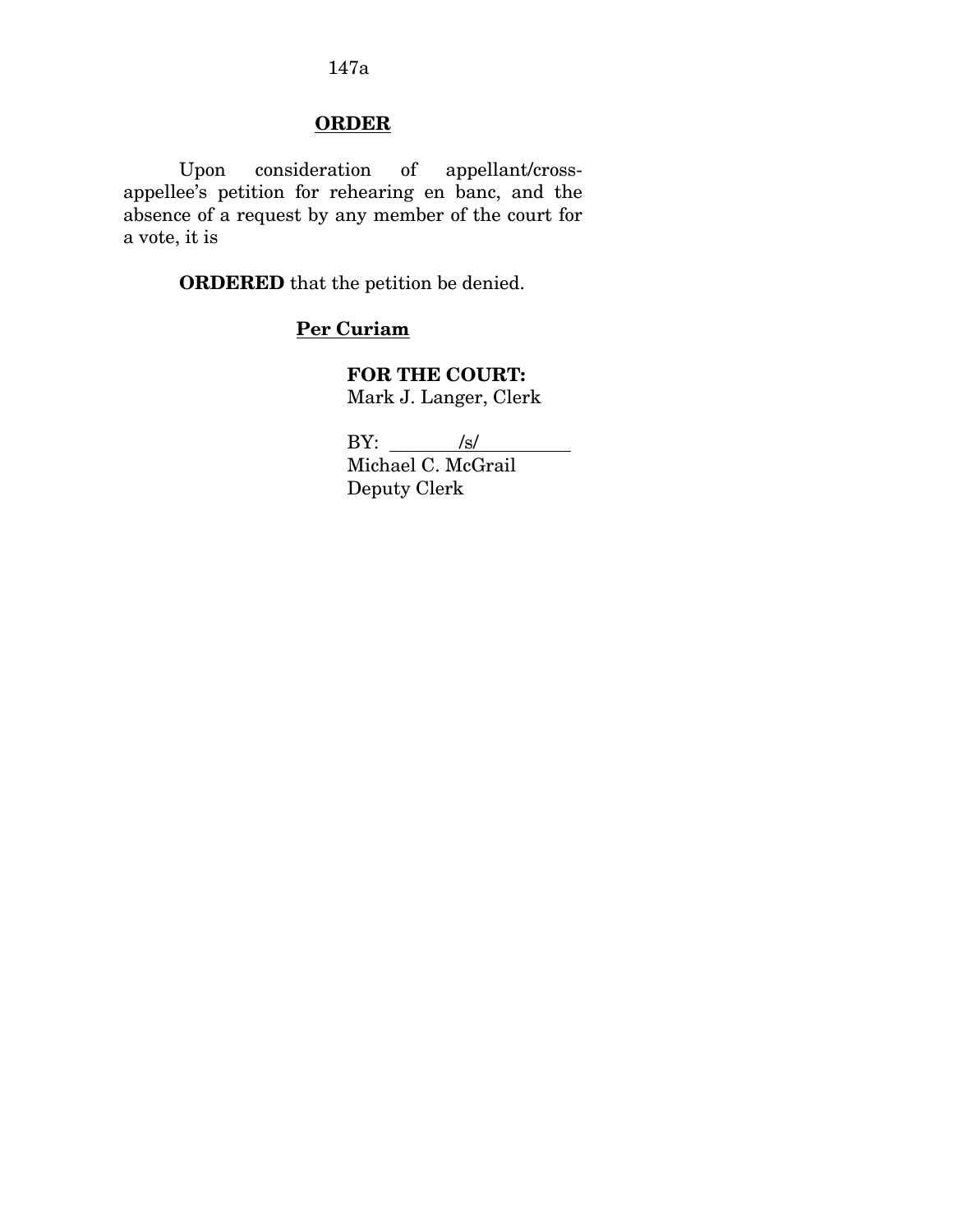### **United States Court of Appeals For the District of Columbia Circuit**

**\_\_\_\_\_\_\_\_\_\_\_\_\_\_\_\_** 

### **September Term, 2007**

#### **No. 06-5209**

**04cv01864** 

**Filed On:** March 26, 2008

Shafiq Rasul, et al., Appellants

v.

Richard Myers, Air Force General, et al., Appellees

Consolidated with 06-5222

\_\_\_\_\_\_\_\_\_\_\_\_\_\_\_\_\_\_\_\_\_

**BEFORE:** Henderson, Randolph, and Brown, Circuit Judges

#### **ORDER**

 Upon consideration of appellants/crossappellees' petiton for rehearing filed February 25, 2008, it is

**ORDERED** that the petition be denied.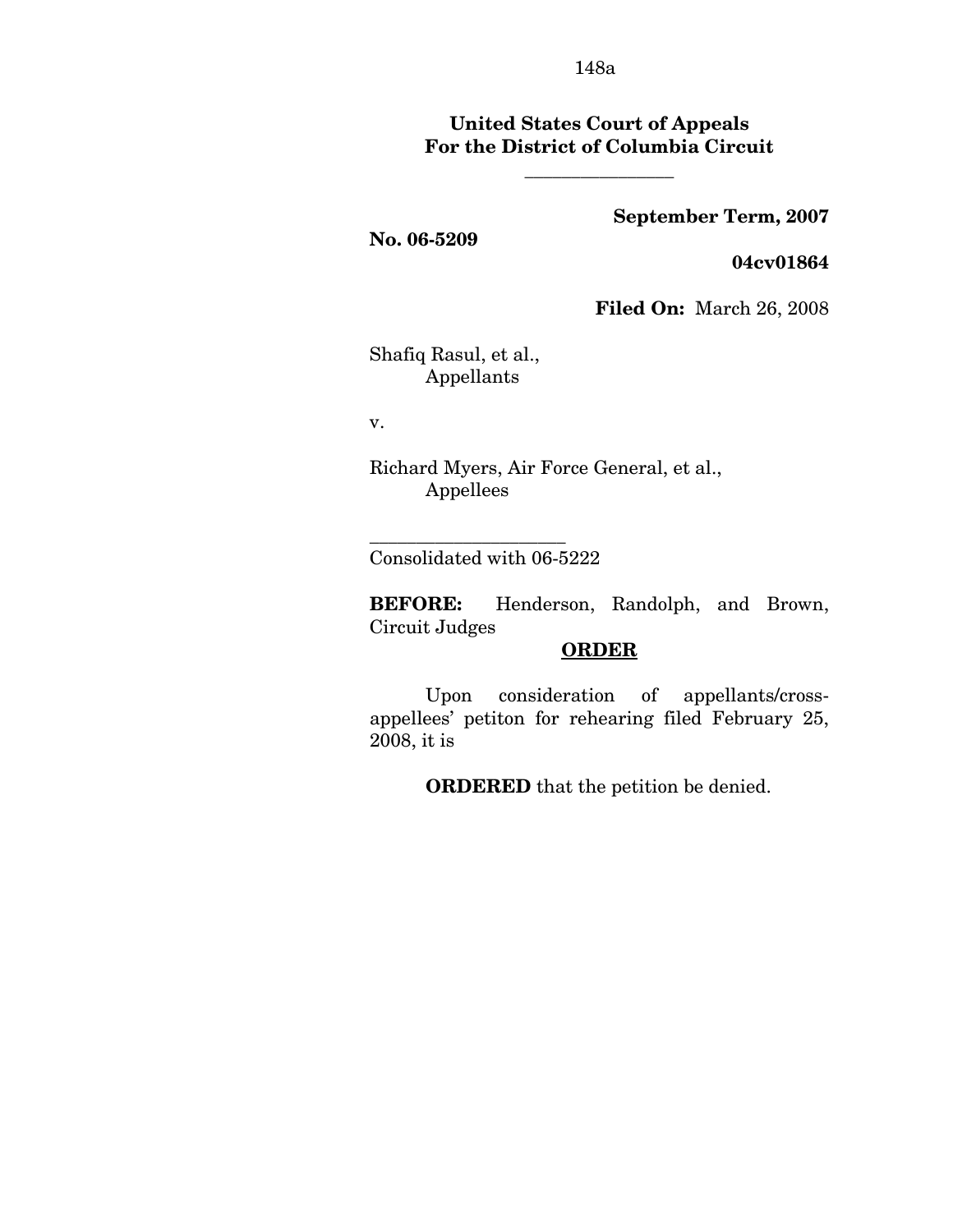## **Per Curiam**

## **FOR THE COURT:**

Mark J. Langer, Clerk

BY: <u>/s/</u>

Michael C. McGrail Deputy Clerk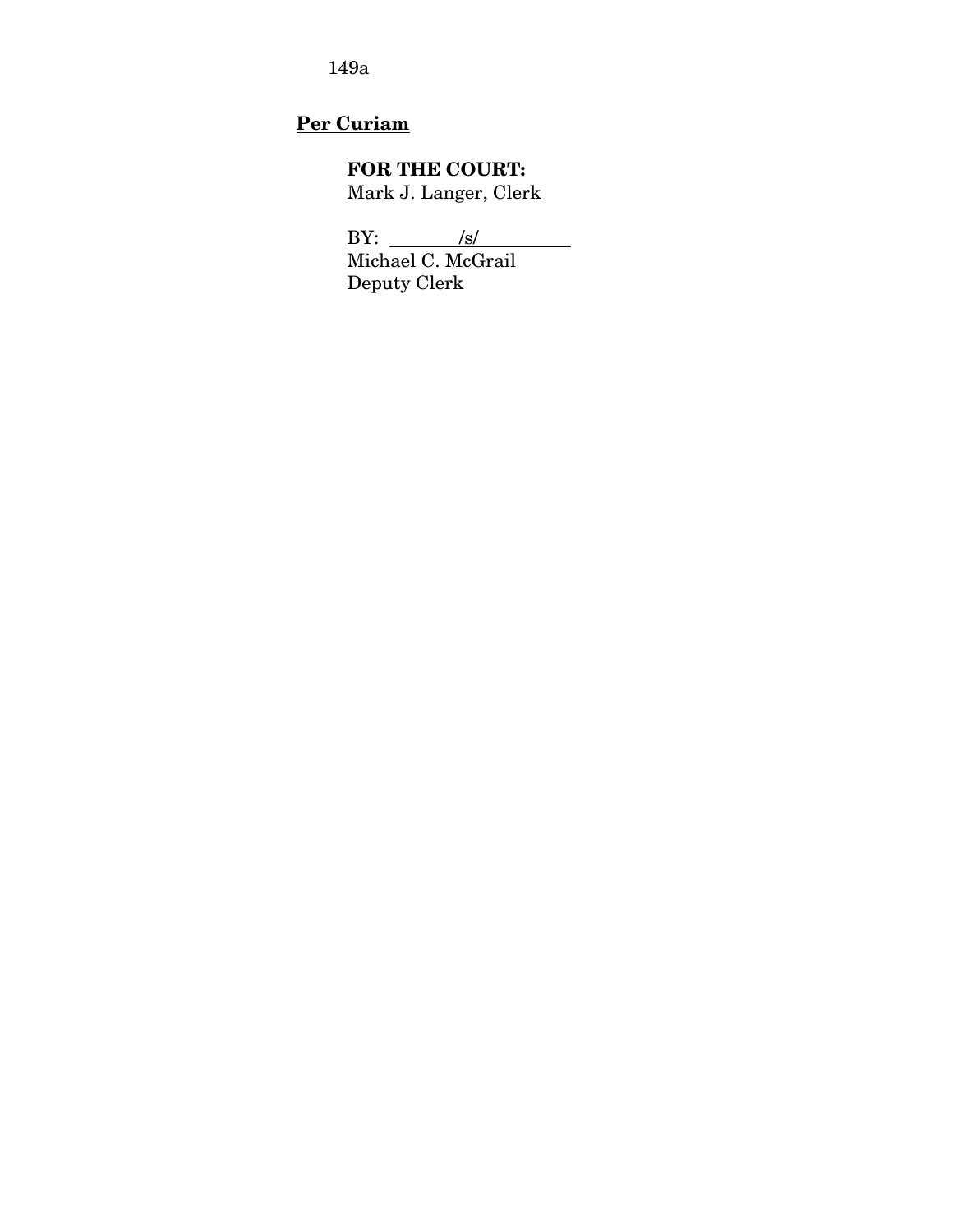### APPENDIX H

### **Supreme Court of the United States Office of the Clerk Washington, DC 20543-0001**

William K. Suter Clerk of the Court (202) 479-3011

June 2, 2008

Mr. Eric L. Lewis Baach Robinson & Lewis PLLC 1201 F Street NW, Suite 500 Washington, DC 20004

> Re: Shafiq Rasul, et al. v. Richard Myers, et al. Application No. 07A939

Dear Mr. Lewis,

 The application for an extension of time within which to file a petition for a writ of certiorari in the above-entitled case has been presented to The Chief Justice, who on June 2, 2008 extended the time to and including August 22, 2008.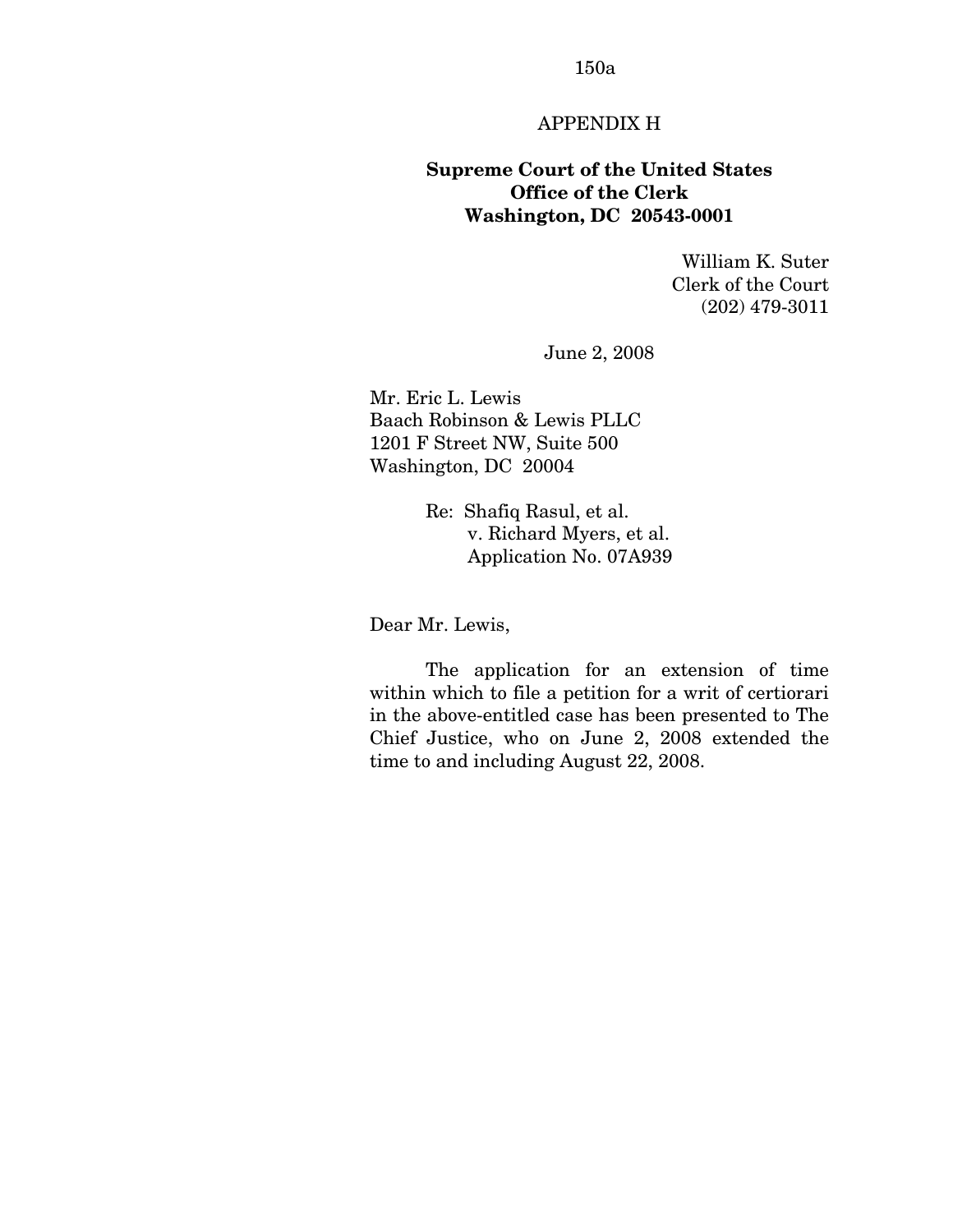This letter has been sent to those designated on the attached notification list.

Sincerely, William K. Suter, Clerk  $by \underline{\qquad \qquad \text{/s/}}$  Sandy Spagnolo Case Analyst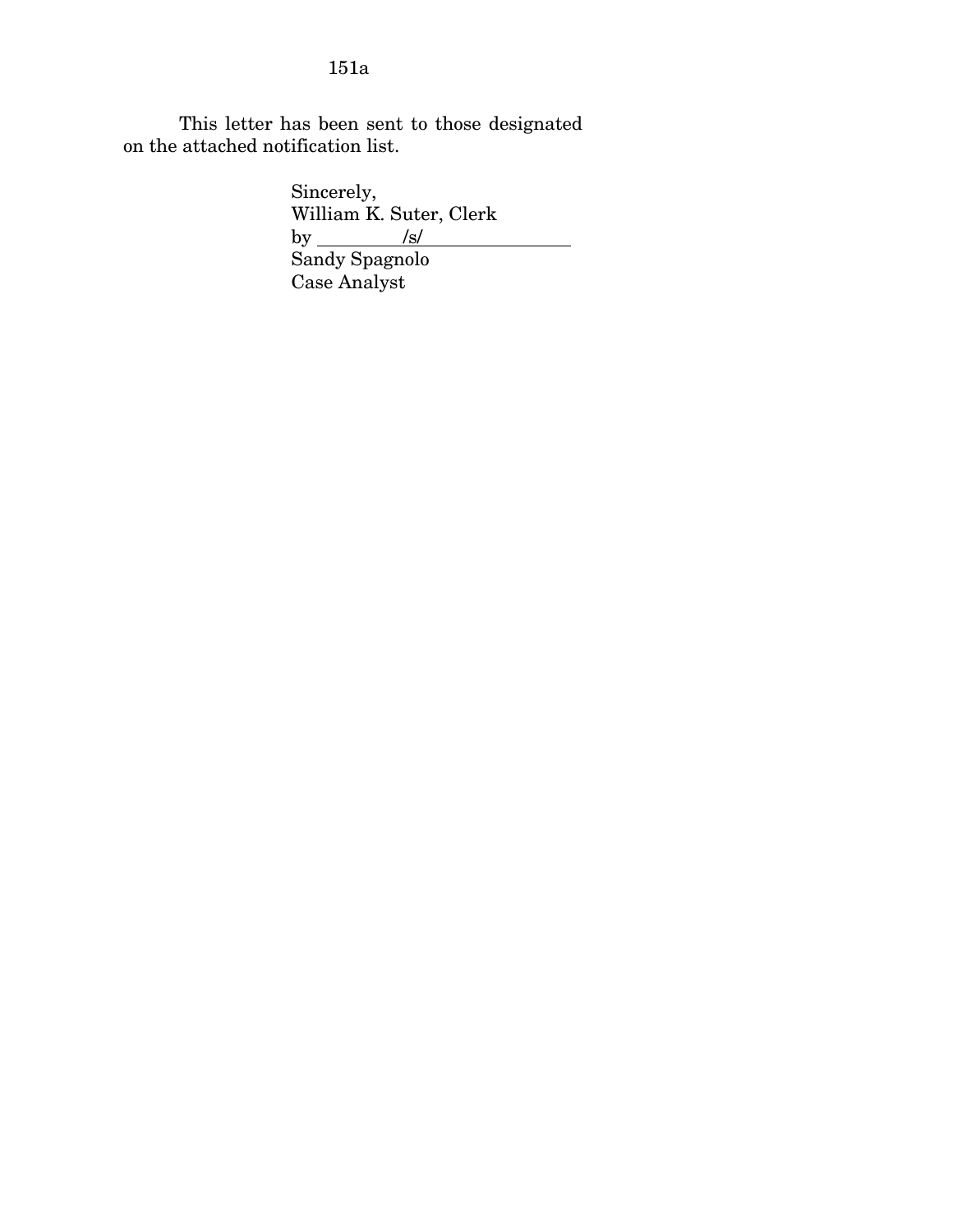### **Supreme Court of the United States Office of the Clerk Washington, DC 20543-0001**

**William K. Suter Clerk of the Court (202) 479-3011** 

#### NOTIFICATION LIST

Mr. Eric L. Lewis Baach Robinson & Lewis PLLC 1201 F Street NW, Suite 500 Washington, DC 20004

Mr. Paul D. Clement Solicitor General United States Department of Justice 950 Pennsylvania Avenue, N.W. Washington, DC 20530-0001

Clerk United States Court of Appeals for the District of Columbia Circuit 333 Constitution Avenue, NW Washington, DC 20001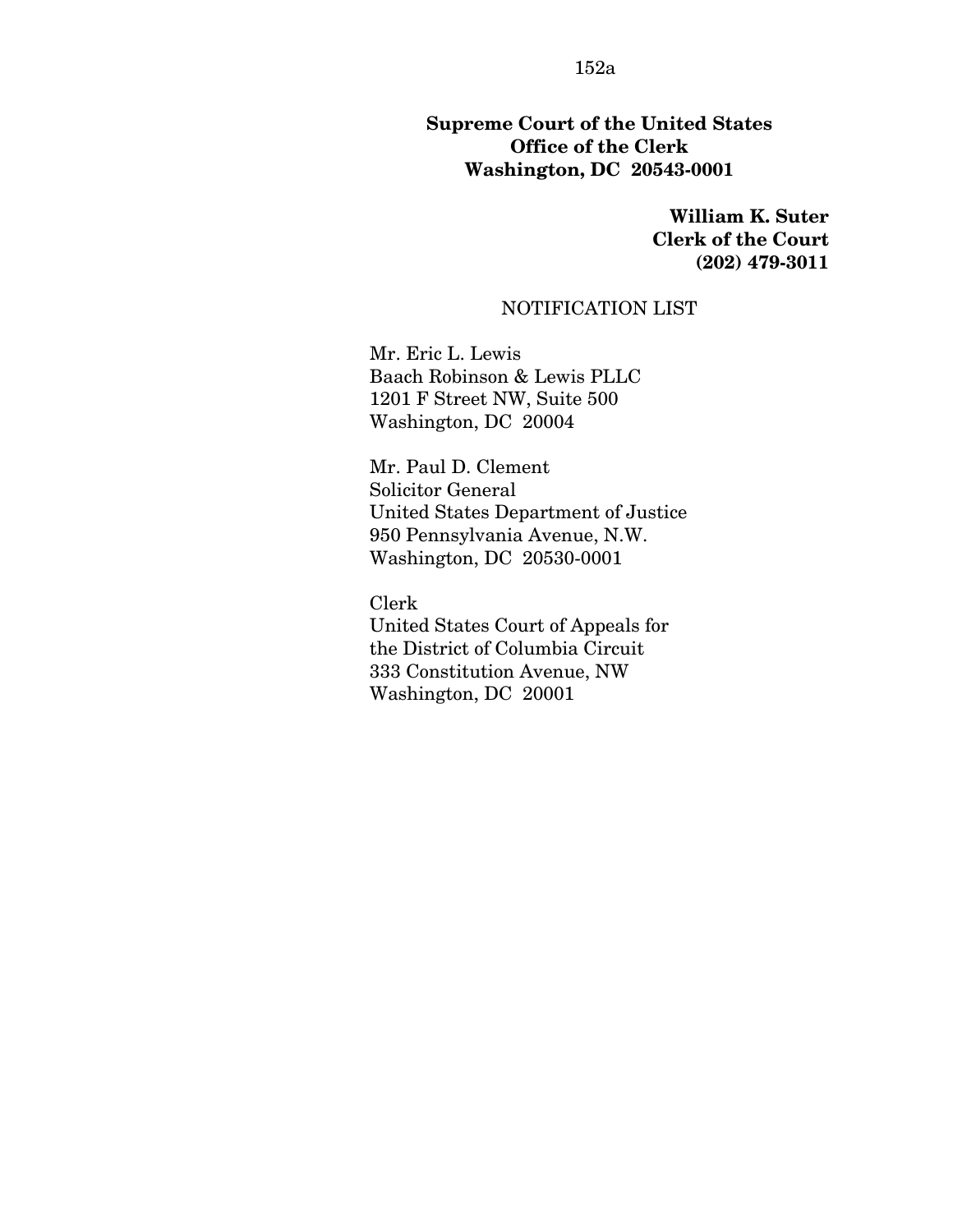### APPENDIX I

### CONSTITUTIONAL AND STATUTORY PROVISIONS

The Fifth Amendment to the United States Constitution provides in pertinent part:

No person shall be … deprived of life, liberty, or property, without due process of law;

U.S. Const. amend. V.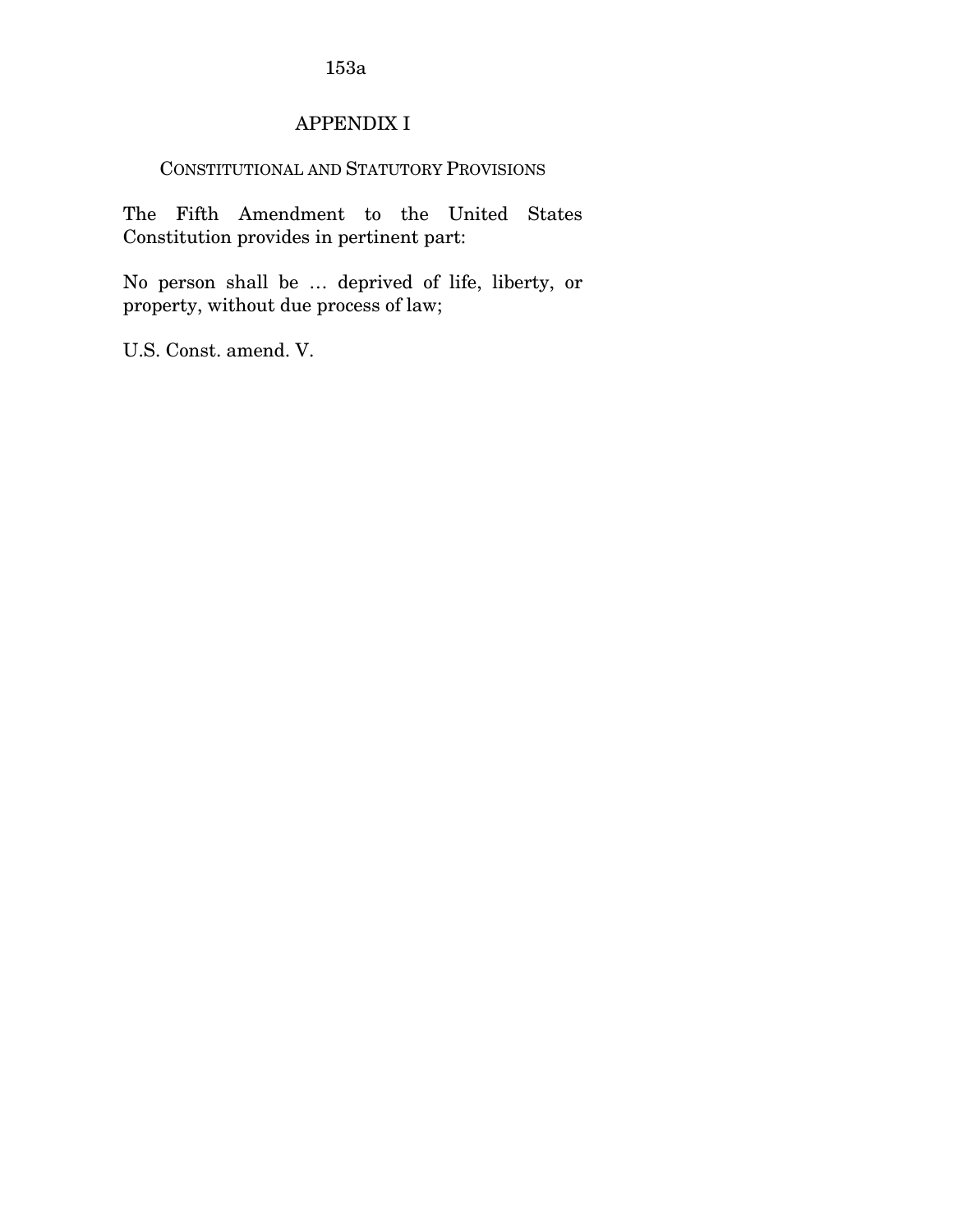The Eighth Amendment to the United States Constitution provides:

Excessive bail shall not be required, nor excessive fines imposed, nor cruel and unusual punishments inflicted.

U.S. Const. amend VIII.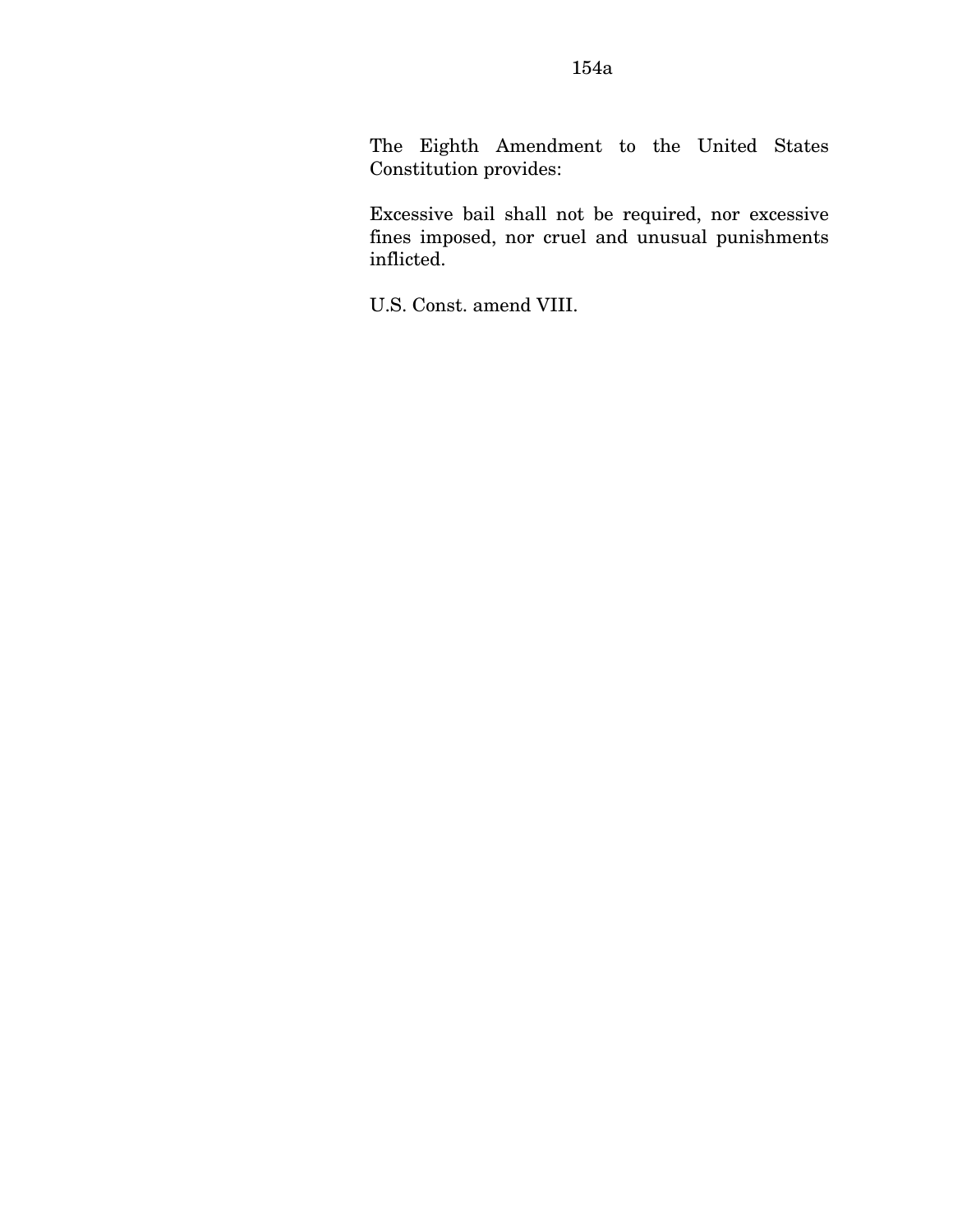28 U.S.C. § 2679. Exclusiveness of remedy

….

(d)

(1) Upon certification by the Attorney General that the defendant employee was acting within the scope of his office or employment at the time of the incident out of which the claim arose, any civil action or proceeding commenced upon such claim in a United States district court shall be deemed an action against the United States under the provisions of this title and all references thereto, and the United States shall be substituted as the party defendant.

Religious Freedom Restoration Act, 42 U.S.C. § 2000bb, *et seq*.

42 U.S.C. § 2000bb. Congressional findings and declaration of purposes

(a) Findings

The Congress finds that—

(1) the framers of the Constitution, recognizing free exercise of religion as an unalienable right, secured its protection in the First Amendment to the Constitution;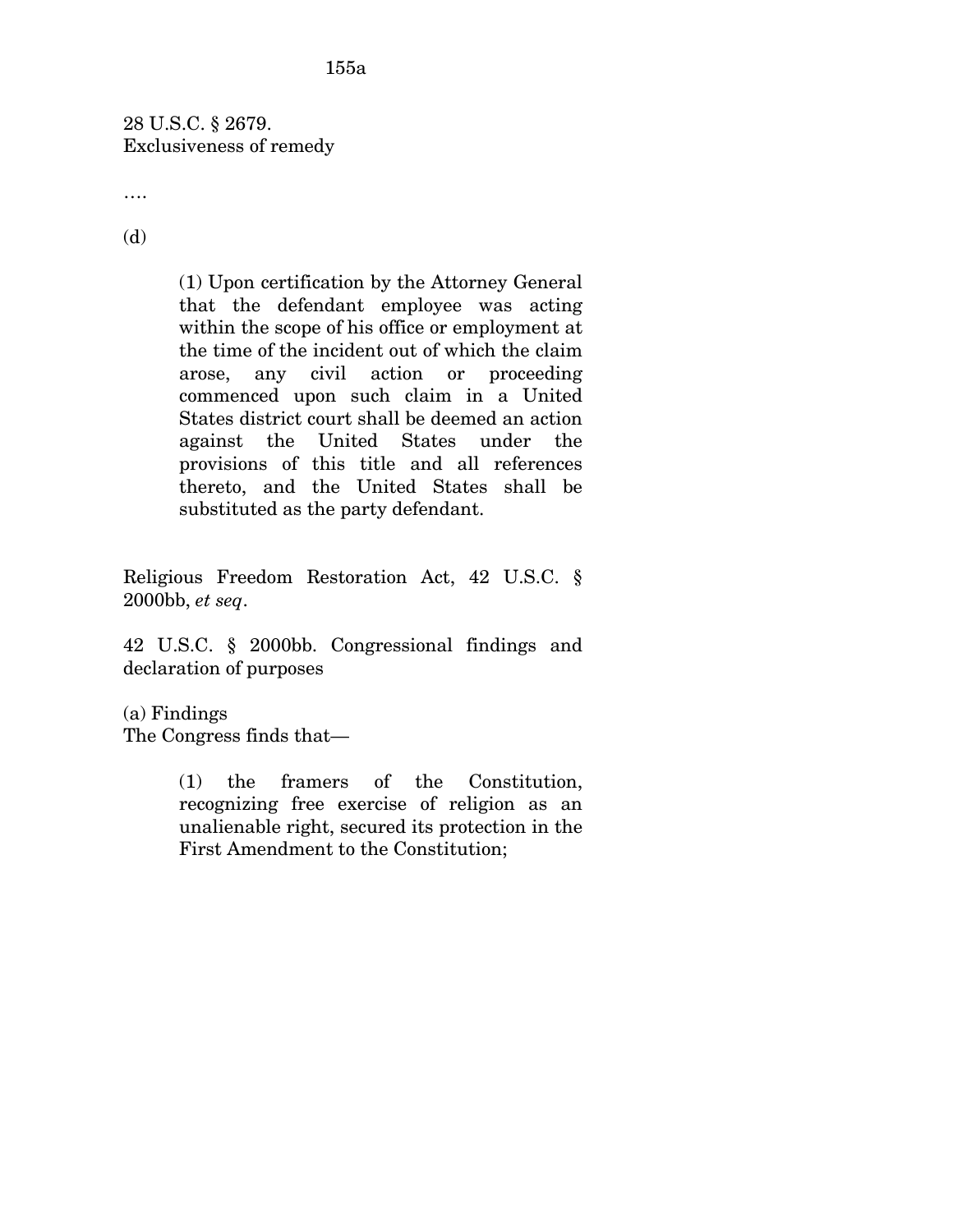(3) governments should not substantially burden religious exercise without compelling justification;

(4) in Employment Division v. Smith, 494 U.S. 872 (1990) the Supreme Court virtually eliminated the requirement that the government justify burdens on religious exercise imposed by laws neutral toward religion; and

(5) the compelling interest test as set forth in prior Federal court rulings is a workable test for striking sensible balances between religious liberty and competing prior governmental interests.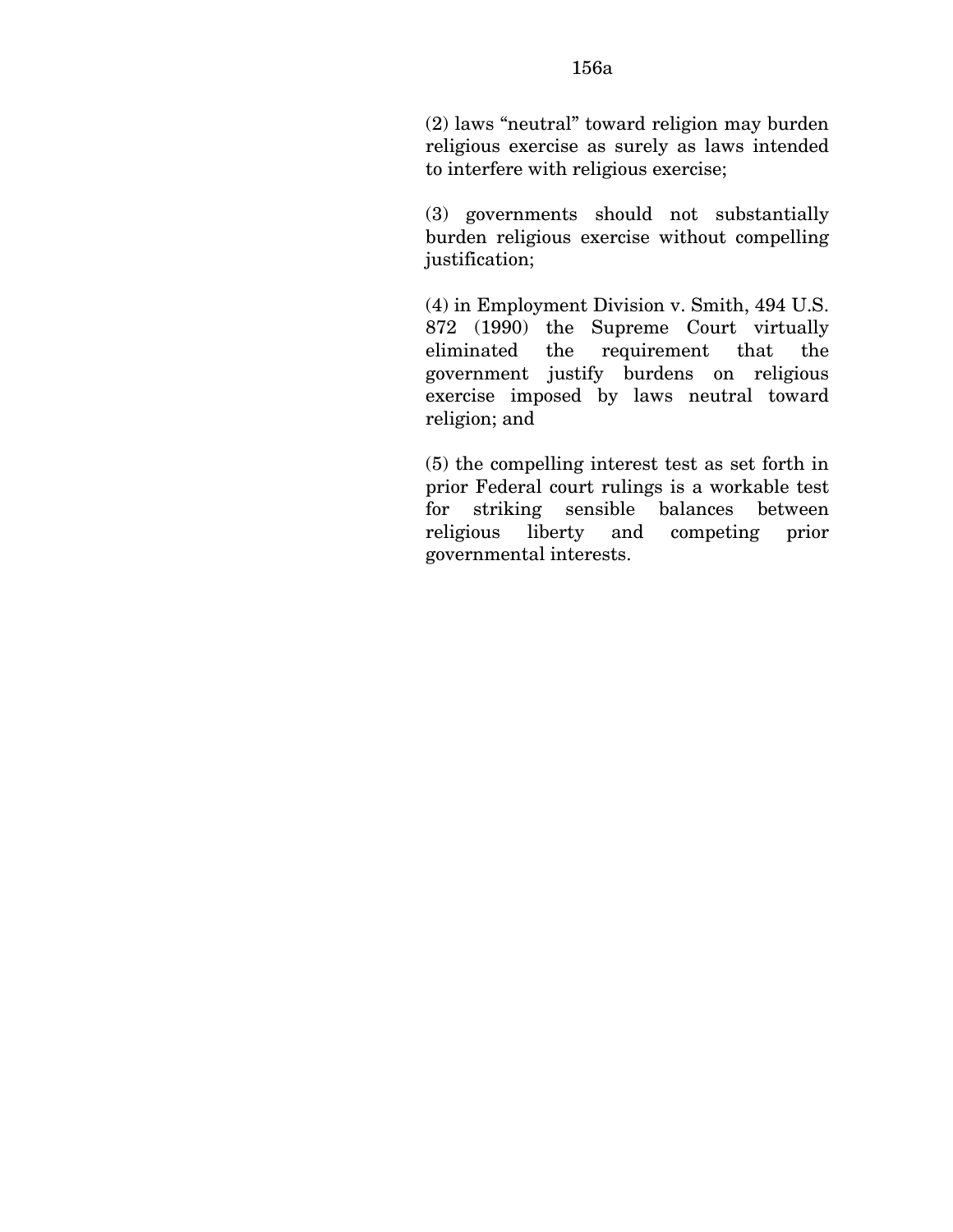(b) Purposes

The purposes of this chapter are—

(1) to restore the compelling interest test as set forth in Sherbert v. Verner, 374 U.S. 398 (1963) and Wisconsin v. Yoder, 406 U.S. 205 (1972) and to guarantee its application in all cases where free exercise of religion is substantially burdened; and

(2) to provide a claim or defense to persons whose religious exercise is substantially burdened by government.

42 U.S.C. § 2000bb–1. Free exercise of religion protected

(a) In general

Government shall not substantially burden a person's exercise of religion even if the burden results from a rule of general applicability, except as provided in subsection (b) of this section.

(b) Exception

Government may substantially burden a person's exercise of religion only if it demonstrates that application of the burden to the person—

> (1) is in furtherance of a compelling governmental interest; and

> (2) is the least restrictive means of furthering that compelling governmental interest.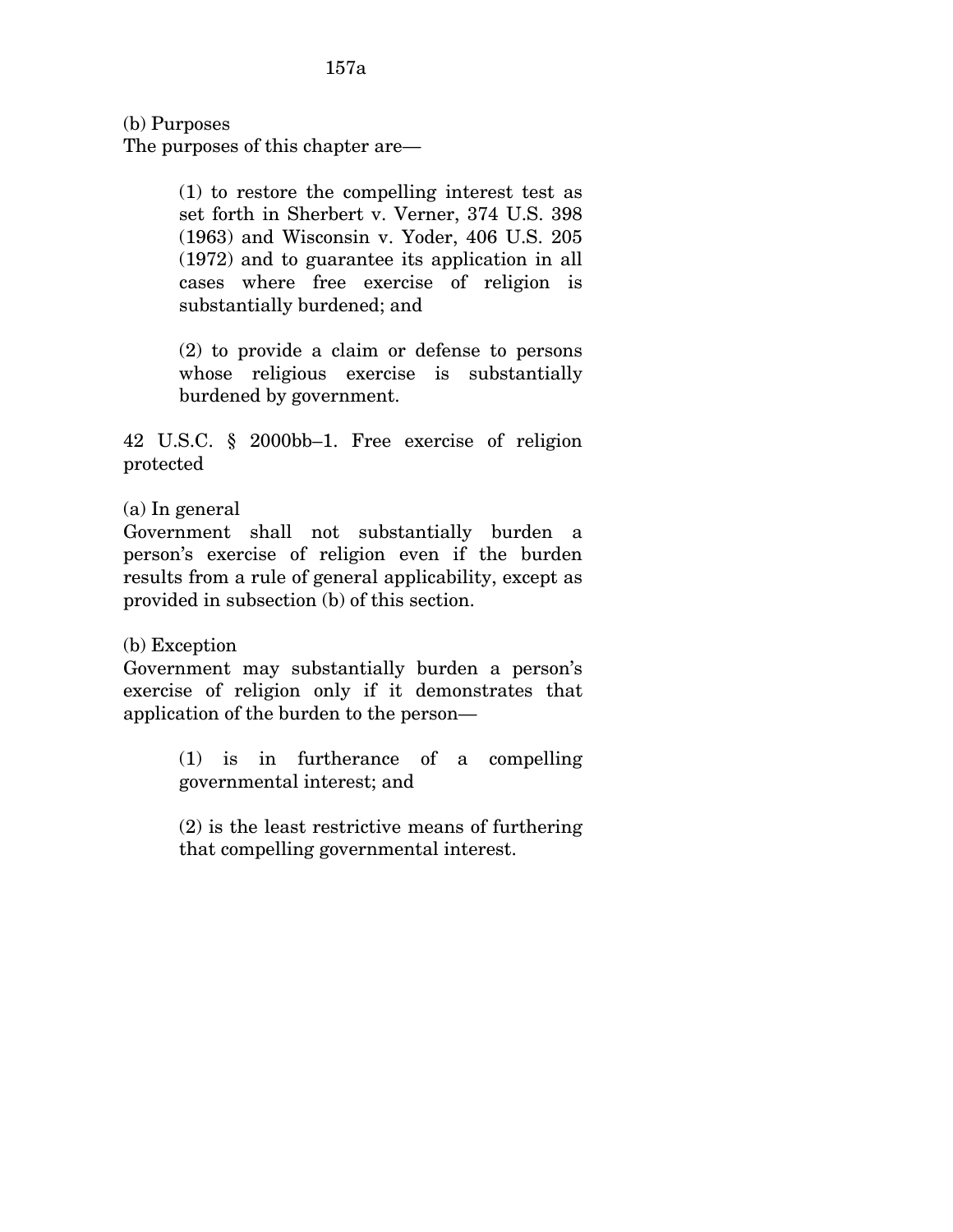(c) Judicial relief

A person whose religious exercise has been burdened in violation of this section may assert that violation as a claim or defense in a judicial proceeding and obtain appropriate relief against a government. Standing to assert a claim or defense under this section shall be governed by the general rules of standing under article III of the Constitution.

42. U.S.C. § 2000bb–2. Definitions As used in this chapter—

> (1) the term "government" includes a branch, department, agency, instrumentality, and official (or other person acting under color of law) of the United States, or of a covered entity;

> (2) the term "covered entity" means the District of Columbia, the Commonwealth of Puerto Rico, and each territory and possession of the United States;

> (3) the term "demonstrates" means meets the burdens of going forward with the evidence and of persuasion; and

> (4) the term "exercise of religion" means religious exercise, as defined in section 2000cc–5 of this title.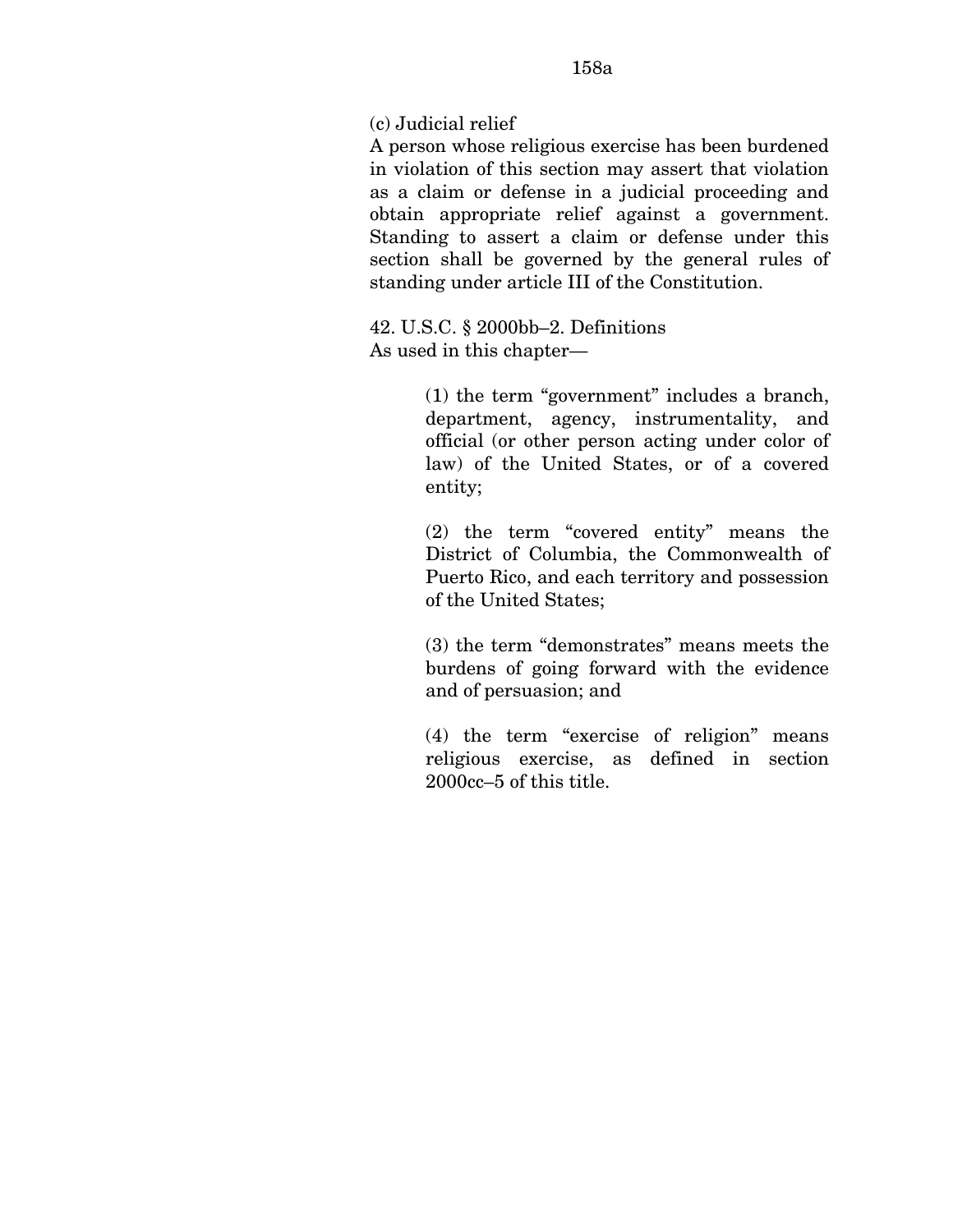#### 42 U.S.C. § 2000bb–3. Applicability

(a) In general

This chapter applies to all Federal law, and the implementation of that law, whether statutory or otherwise, and whether adopted before or after November 16, 1993.

### (b) Rule of construction

Federal statutory law adopted after November 16, 1993, is subject to this chapter unless such law explicitly excludes such application by reference to this chapter.

### (c) Religious belief unaffected

Nothing in this chapter shall be construed to authorize any government to burden any religious belief.

42 U.S.C. § 2000bb–4. Establishment clause unaffected

Nothing in this chapter shall be construed to affect, interpret, or in any way address that portion of the First Amendment prohibiting laws respecting the establishment of religion (referred to in this section as the "Establishment Clause"). Granting government funding, benefits, or exemptions, to the extent permissible under the Establishment Clause, shall not constitute a violation of this chapter. As used in this section, the term "granting", used with respect to government funding, benefits, or exemptions, does not include the denial of government funding, benefits, or exemptions.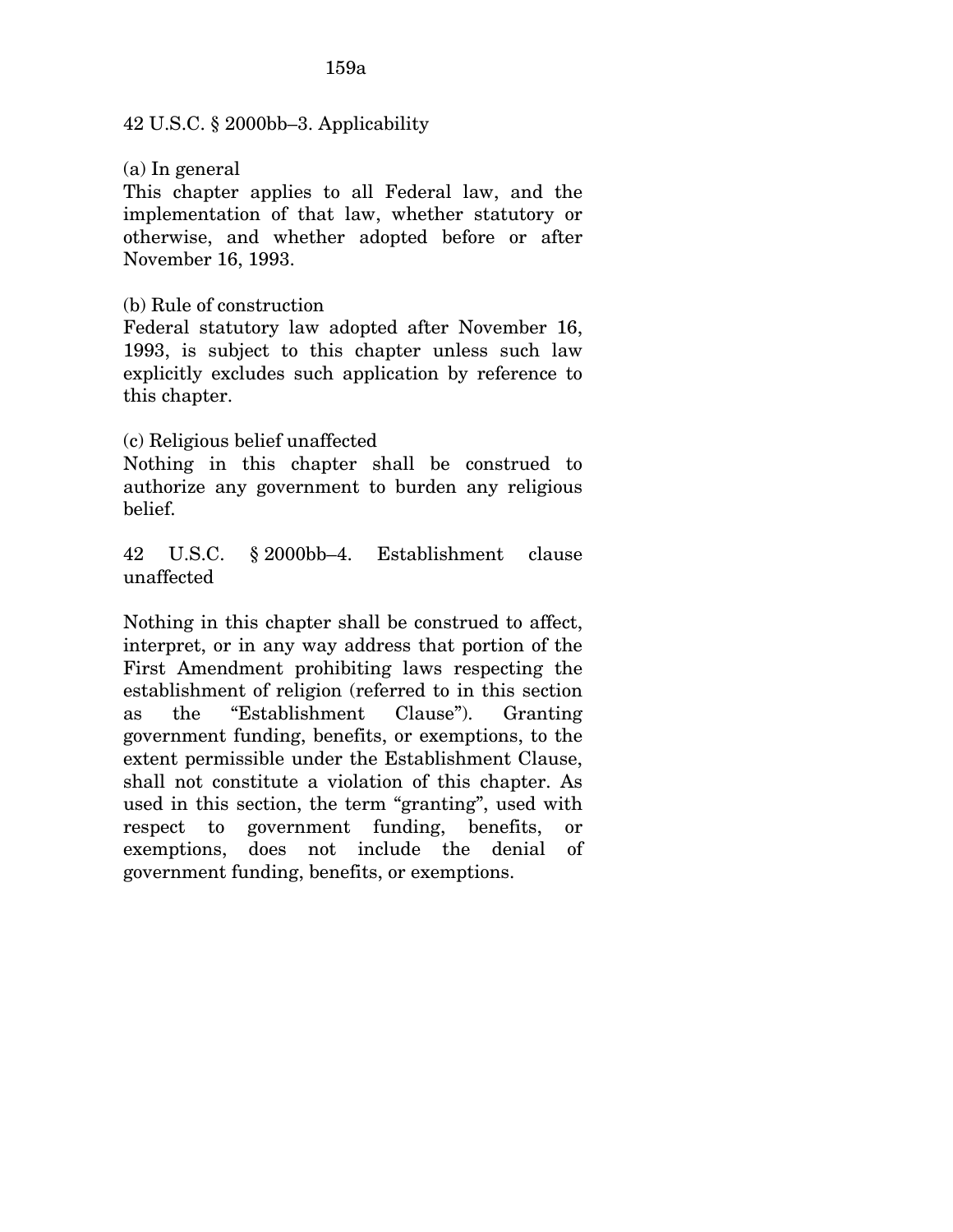Religious Land Use and Institutionalized Persons Act of 2000 ("RLUIPA"), Pub. L. 106-274, 114 Stat 803 (2000) (codified at 42 U.S.C. § 2000cc, *et seq*.)

42 U.S.C. § 2000cc–5. Definitions In this chapter:

….

(7) Religious exercise

(A) In general

The term "religious exercise" includes any exercise of religion, whether or not compelled by, or central to, a system of religious belief.

(B) Rule

The use, building, or conversion of real property for the purpose of religious exercise shall be considered to be religious exercise of the person or entity that uses or intends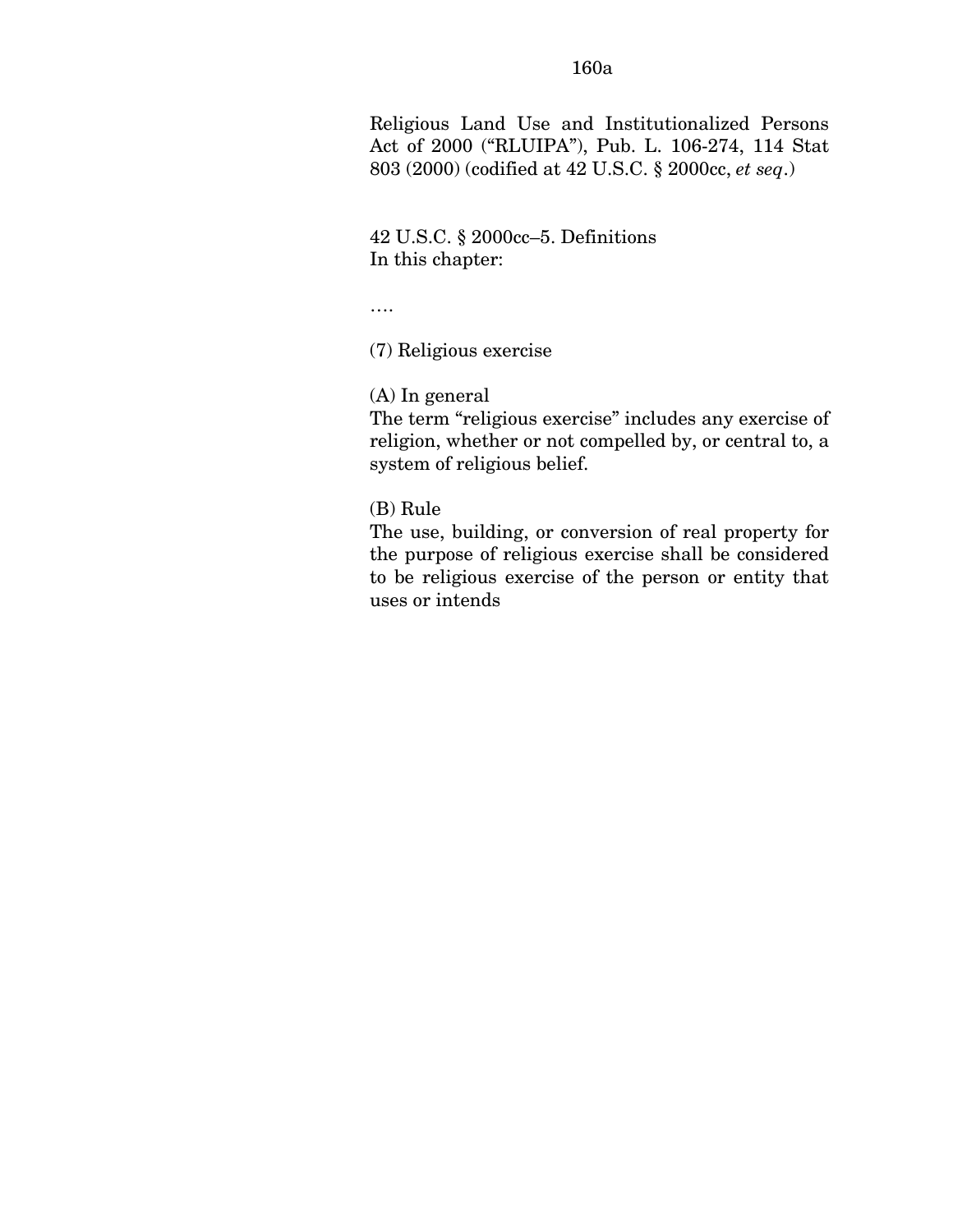### APPENDIX J

### UNITED STATES DISTRICT COURT FOR THE DISTRICT OF COLUMBIA

Case 1:04cv01864

SHAFIQ RASUL c/o 14 Inverness Street London NW1 7 HJ England;

 $\overline{a}$ 

ASIF IQBAL c/o 14 Inverness Street London NW1 7 HJ England;

RHUHEL AHMED c/o 14 Inverness Street C.A. No. London NW1 7 HJ England; and

JAMAL AL-HARITH c/o 159 Princess Road Manchester M14 4RE England

Plaintiffs

-against-

DONALD RUMSFELD Department of Defense 1000 Defense Pentagon Washington D.C. 20301-1000;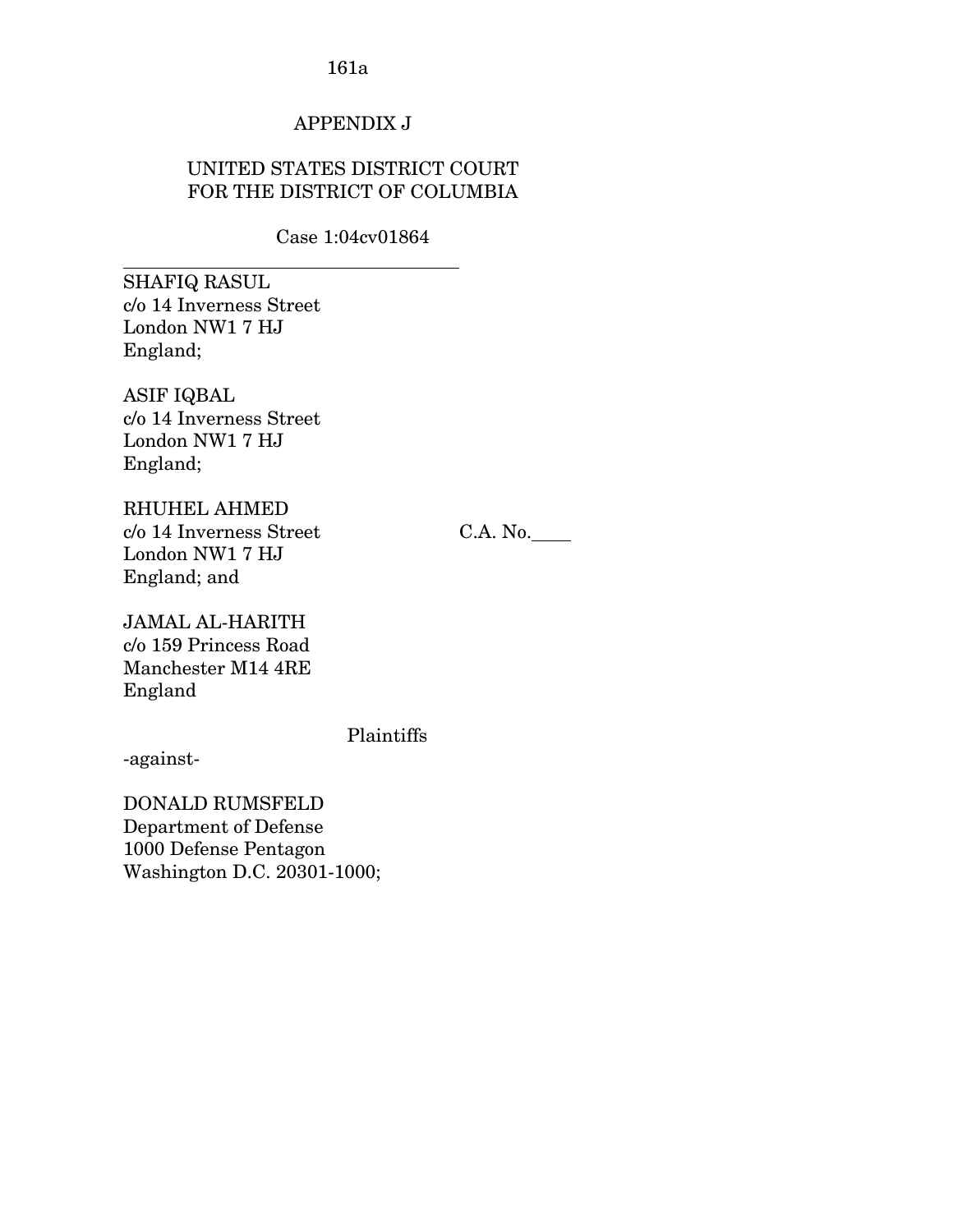AIR FORCE GENERAL RICHARD MYERS Chairman, Joint Chiefs of Staff 9999 Joint Staff Pentagon Washington, D.C. 20318-9999;

### ARMY MAJOR GENERAL GEOFFREY MILLER Former Commander, Joint Task Force Guantánamo Bay Naval Base, Cuba, c/o United States Army Army Pentagon Washington, D.C.20310-0200;

ARMY GENERAL JAMES T. HILL Commander, United States Southern Command c/o United States Army Army Pentagon Washington, D.C. 20310-0200;

### ARMY MAJOR GENERAL MICHAEL E. DUNLAVEY Former Commander, Joint Task Force Guantánamo Bay Naval Base, Cuba, c/o United States Army Army Pentagon Washington, D.C. 20310-0200;

# ARMY BRIGADIER GENERAL JAY HOOD

Commander, Joint Task Force, GTMO Guantánamo Bay Naval Base, Cuba, c/o United States Army Army Pentagon Washington, D.C. 20310-0200;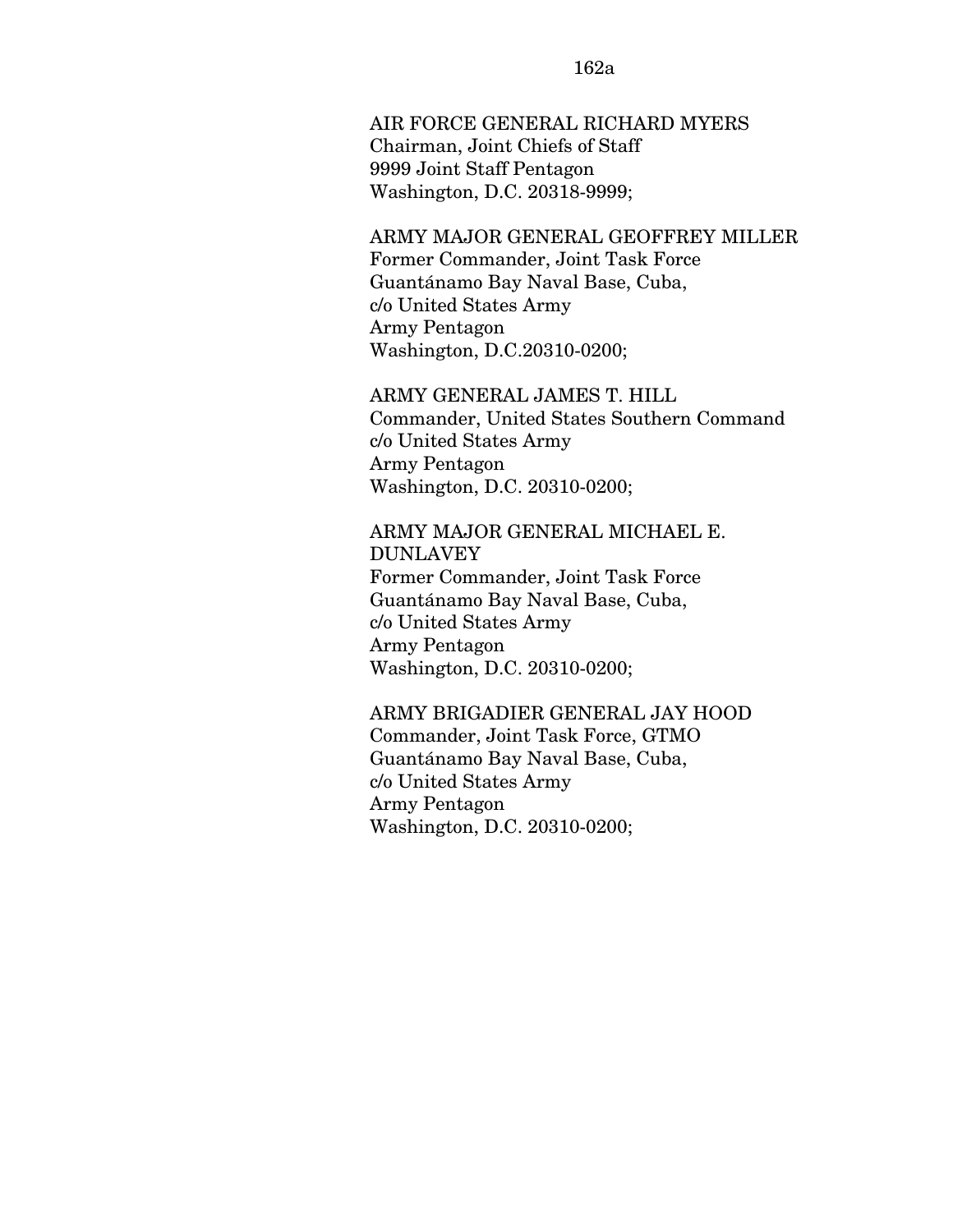### MARINE BRIGADIER GENERAL MICHAEL LEHNERT Commander Joint Task Force-160 Guantánamo Bay Naval Base, Cuba c/o Headquarters USMC 2 Navy Annex (CMC) Washington, D.C. 20380-1775;

ARMY COLONEL NELSON J. CANNON Commander, Camp Delta Guantánamo Bay Naval Base, Cuba, c/o United States Army Army Pentagon Washington, D.C. 20310-0200;

ARMY COLONEL TERRY CARRICO Commander Camp X-Ray, Camp Delta Guantánamo Bay Naval Base, Cuba, c/o United States Army Army Pentagon Washington, D.C. 20310-0200;

ARMY LIEUTENANT COLONEL WILLIAM CLINE Commander, Camp Delta Guantánamo Bay Naval Base, Cuba, c/o United States Army Army Pentagon Washington, D.C. 20310-0200;

### ARMY LIEUTENANT COLONEL DIANE BEAVER

Legal Adviser to General Dunlavey Guantánamo Bay Naval Base, Cuba c/o United States Army Army Pentagon Washington, D.C. 20310-0200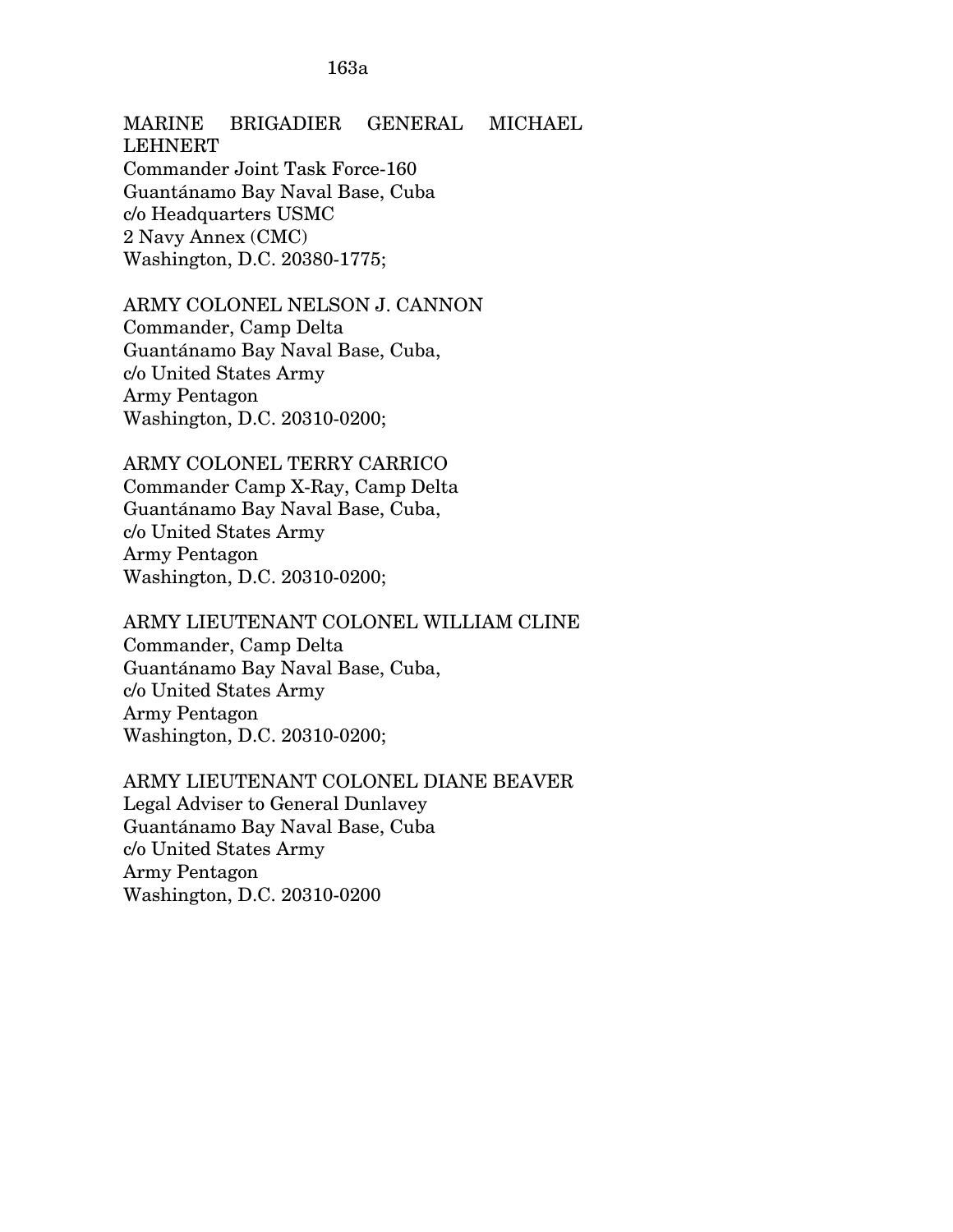and

 $\overline{a}$ 

JOHN DOES 1-100, Individuals involved in the illegal Torture of Plaintiffs at Guantánamo Bay Naval Base

All in their personal capacities

Defendants.

### **COMPLAINT**

(Violations of the Alien Tort Statute, the Fifth and Eighth Amendments to the U.S. Constitution, the Geneva Conventions, and the Religious Freedom Restoration Act)

Plaintiffs Shafiq Rasul, Asif Iqbal, Rhuhel Ahmed and Jamal Al-Harith, by and through their undersigned attorneys, Baach Robinson & Lewis PLLC and Michael Ratner at the Center for Constitutional Rights, as and for their complaint against Defendants Donald Rumsfeld, Air Force General Richard Myers, Army Major General Geoffrey Miller, Army General James T. Hill, Army Major General Michael E. Dunlavey, Army Brigadier General Jay Hood, Marine Brigadier General Michael Lehnert, Army Colonel Nelson J. Cannon, Army Colonel Terry Carrico, Army Lieutenant Colonel William Cline, Army Lieutenant Colonel Diane Beaver and John Does 1-100, hereby allege as follows: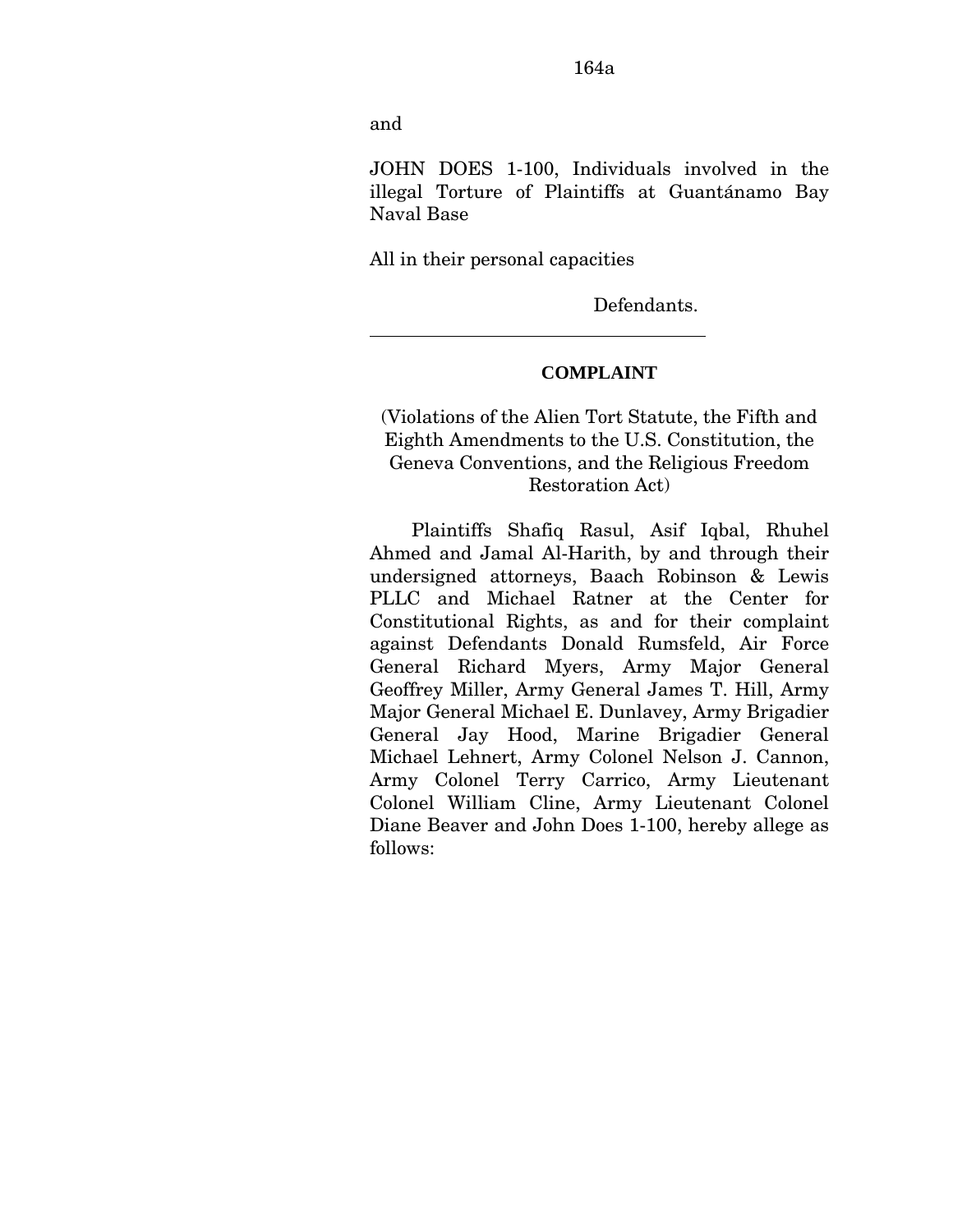### 165a

#### **INTRODUCTION**

1. Plaintiffs are citizens and residents of the United Kingdom. They are not now and have never been members of any terrorist group. They have never taken up arms against the United States.

2. Plaintiffs Shafiq Rasul, Asif Iqbal and Rhuhel Ahmed were detained in Northern Afghanistan on November 28, 2001, by General Rashid Dostum, an Uzbek warlord temporarily allied with the United States as part of the Northern Alliance. Thereafter, General Dostum placed Plaintiffs Rasul, Iqbal and Ahmed in the custody of the United States military. Because Plaintiffs Rasul, Iqbal and Ahmed were unarmed and not engaged in any hostile activities, neither General Dostum nor any of his troops ever could have or did observe them engaged in combat against the United States, the Northern Alliance or anyone else. On information and belief, General Dostum detained Plaintiffs Rasul, Iqbal and Ahmed and numerous other detainees who were not combatants; he handed detainees including Plaintiffs Rasul, Iqbal and Ahmed to the custody of the United States in order to obtain bounty money from the United States; and the United States took custody of Plaintiffs Rasul, Iqbal and Ahmed without any independent good faith basis for concluding that they were or had been engaged in activities hostile to the United States.

3. Plaintiff Jamal Al-Harith works as an internet web designer in Manchester, England. Intending to attend a religious retreat, Plaintiff Al-Harith arrived in Pakistan on October 2, 2001,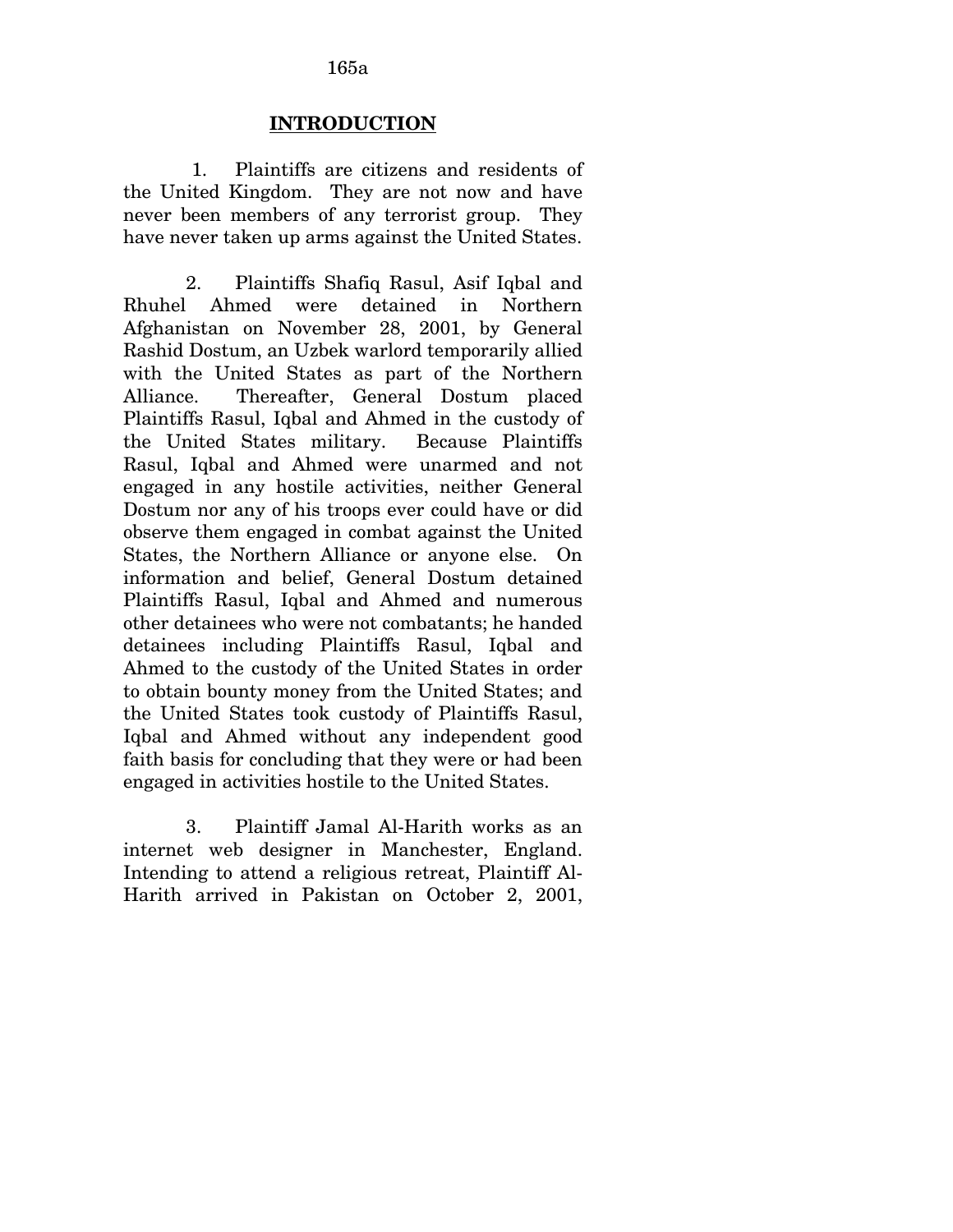where he was advised to leave the country because of animosity toward British citizens. Heeding the warning, he planned to return to Europe by traveling overland through Iran to Turkey by truck. While in Pakistan, the truck in which Plaintiff Al-Harith was riding was stolen at gunpoint by Afghans; he was then forced into a jeep which crossed the border into Afghanistan. Plaintiff Al-Harith was then handed over to the Taliban. Plaintiff Al-Harith was beaten by Taliban guards and taken for interrogation. He was accused of being a British special forces military spy and held in isolation. After the US invasion of Afghanistan, the Taliban released Plaintiff Al-Harith into the general prison population. When the Taliban government fell and the new government came to power, Plaintiff Al-Harith and others in the prison were told that they were free to leave and Plaintiff Al-Harith was offered transportation to Pakistan. Plaintiff Al-Harith thought it would be quicker and easier to travel to Kabul where there was a British Embassy. Officials of the International Committee of the Red Cross ("ICRC") instructed Al-Harith to remain at the prison and they offered to make contact with the British Embassy to fly him home. Plaintiff Al-Harith also spoke directly to British Embassy officials who indicated that they were making arrangements to fly him to Kabul and out of the country. After Plaintiff Al-Harith had been in contact with the British Embassy in Kabul for approximately a month discussing the logistics of evacuating him, American Special Forces arrived and questioned Plaintiff. The ICRC told Plaintiff Al-Harith that the Americans would fly Plaintiff Al-Harith to Kabul; two days before he was scheduled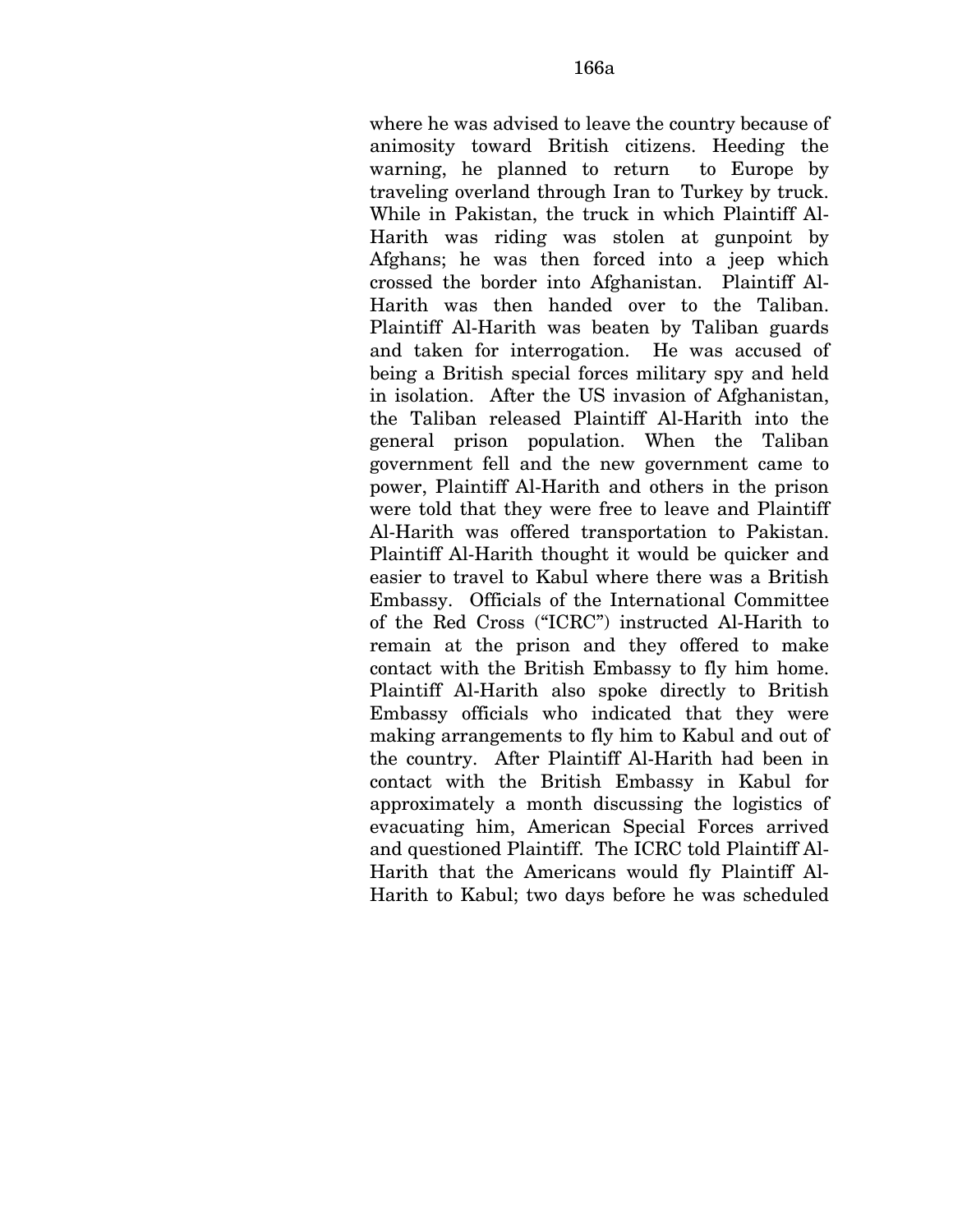to fly to Kabul, American soldiers told Plaintiff Al-Harith, "You're not going anywhere. We're taking you to Kandahar airbase."

4. All four Plaintiffs were first held in United States custody in Afghanistan and later transported to the United States Naval Base at Guantánamo Bay Naval Station, Cuba ("Guantánamo"), where Defendants imprisoned them without charge for more than two years. During Plaintiffs' imprisonment, Defendants systematically and repeatedly tortured them in violation of the United States Constitution and domestic and international law, and deprived them of access to friends, relatives, courts and counsel. Defendants repeatedly attempted to extract confessions from Plaintiffs without regard to the truth or plausibility of these statements through the use of the illegal methods detailed below.

5. Plaintiffs were released without charge in March 2004 and have returned to their homes in the United Kingdom where they continue to suffer the physical and psychological effects of their prolonged arbitrary detention, torture and other mistreatment as hereinafter alleged.

6. In the course of their detention by the United States, Plaintiffs were repeatedly struck with rifle butts, punched, kicked and slapped. They were "short shackled" in painful "stress positions" for many hours at a time, causing deep flesh wounds and permanent scarring. Plaintiffs were also threatened with unmuzzled dogs, forced to strip naked, subjected to repeated forced body cavity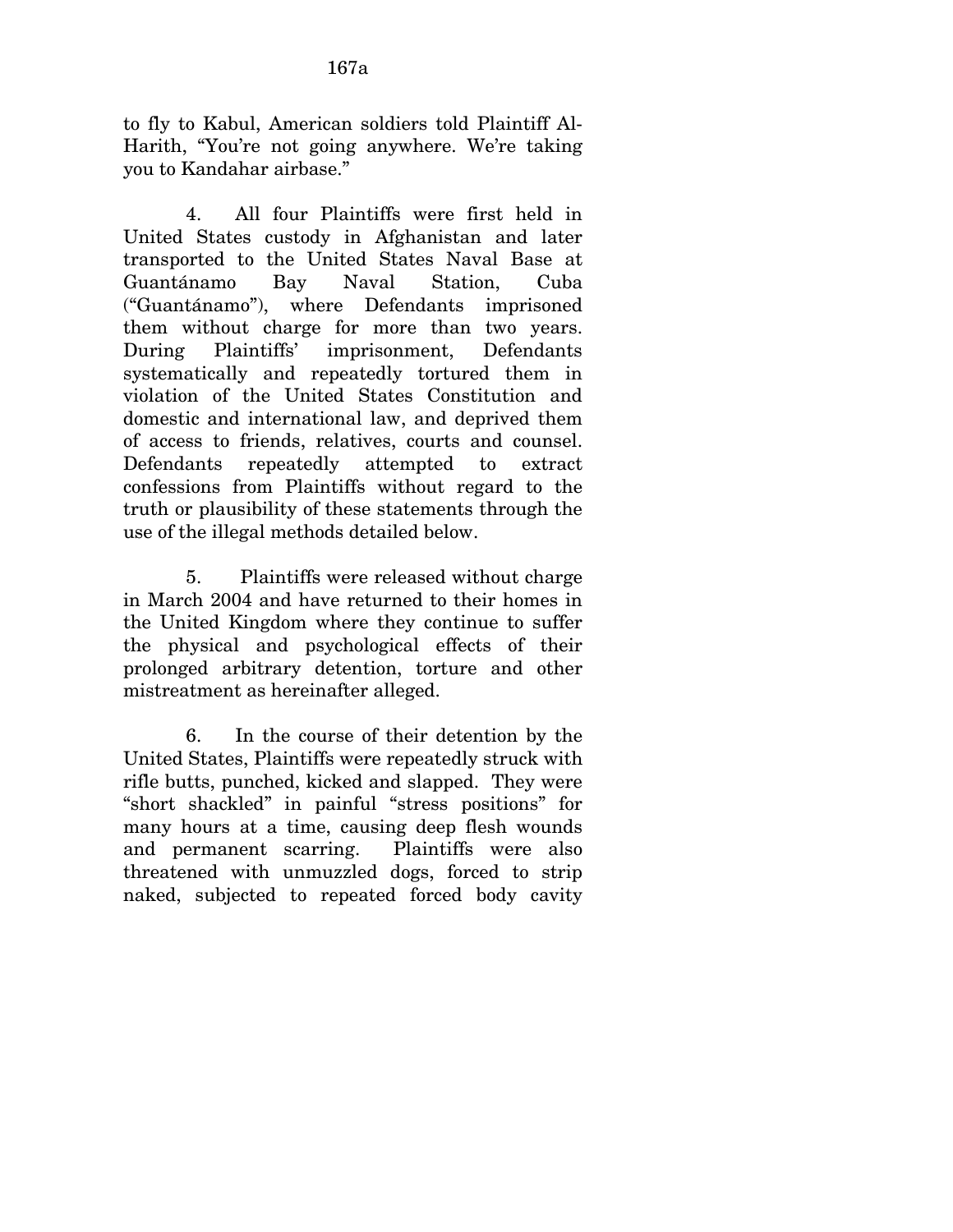searches, intentionally subjected to extremes of heat and cold for the purpose of causing suffering, kept in filthy cages for 24 hours per day with no exercise or sanitation, denied access to necessary medical care, harassed in practicing their religion, deprived of adequate food, deprived of sleep, deprived of communication with family and friends, and deprived of information about their status.

7. Plaintiffs' detention and mistreatment were in plain violation of the United States Constitution, federal statutory law and United States treaty obligations, and customary international law. Defendants' treatment of Plaintiffs and other Guantánamo detainees violated various provisions of law including the Fifth Amendment to the United States Constitution forbidding the deprivation of liberty without due process; the Eighth Amendment forbidding cruel and unusual punishment; United States statutes prohibiting torture, assault, and other mistreatment; the Geneva Conventions; and customary international law norms prohibiting torture and other cruel, inhuman or degrading treatment.

8. Plaintiffs' torture and other mistreatment was not simply the product of isolated or rogue actions by individual military personnel. Rather it was the result of deliberate and foreseeable action taken by Defendant Rumsfeld and senior officers to flout or evade the United States Constitution, federal statutory law, United States treaty obligations and long established norms of customary international law. This action was taken in a misconceived and illegal attempt to utilize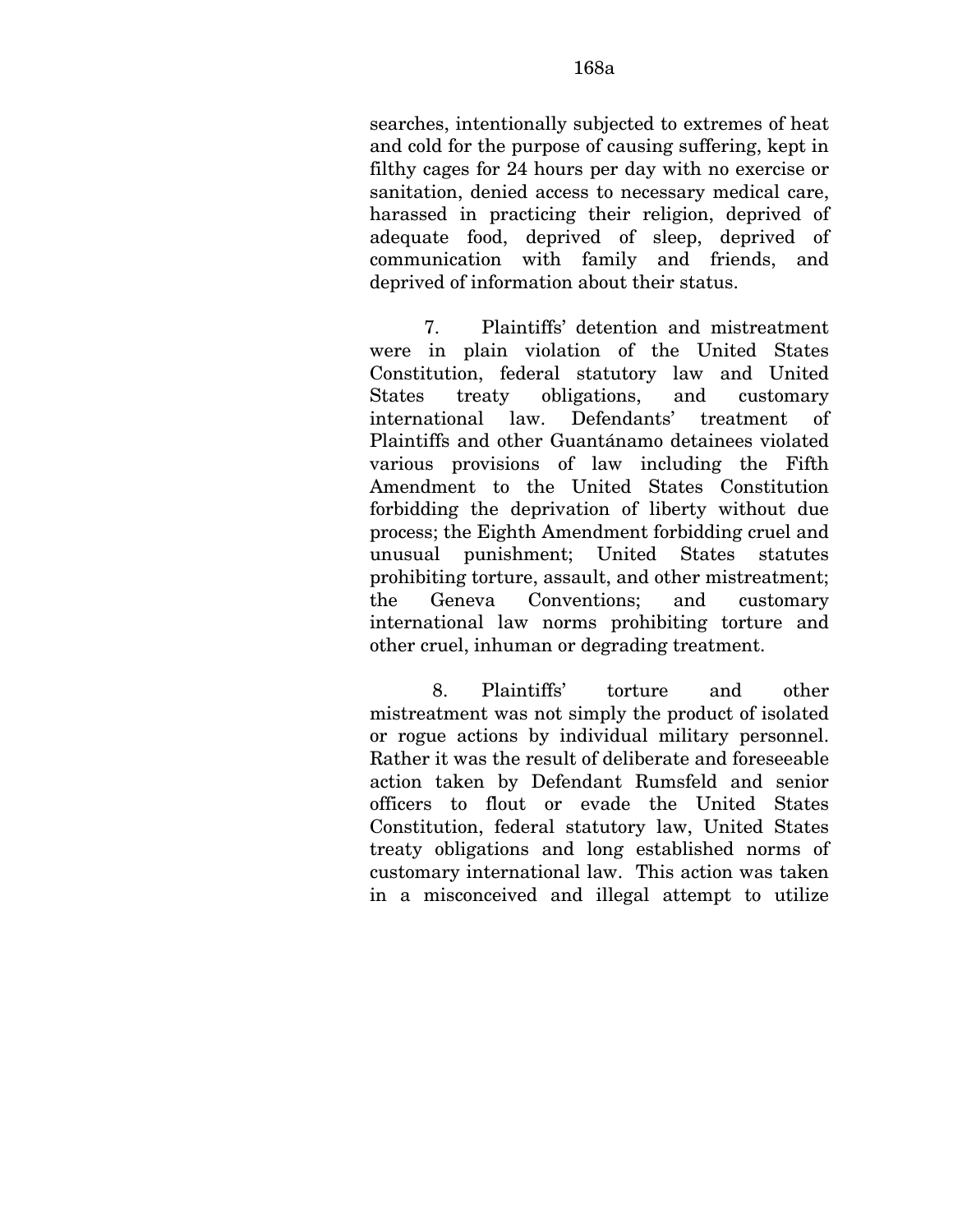the conclusion of the US military as expressed in the Army Field Manual, torture does not yield reliable information, and because Plaintiffs—along with the vast majority of Guantánamo detainees—had no information to give. It was illegal because, as Defendants well knew, torture and other cruel, inhuman or degrading treatment of detainees is not permitted under the United States Constitution, federal statutory law, United States treaty obligations, and customary international law.

9. On or about December 2, 2002, Defendant Rumsfeld signed a memorandum approving numerous illegal interrogation methods, including putting detainees in "stress positions" for up to four hours; forcing detainees to strip naked, intimidating detainees with dogs, interrogating them for 20 hours at a time, forcing them to wear hoods, shaving their heads and beards, keeping them in total darkness and silence, and using what was euphemistically called "mild, non-injurious physical contact." As Defendant Rumsfeld knew, these and other methods were in violation of the United States Constitution, federal statutory law, the Geneva Conventions, and customary international law as reflected in, *inter alia,* the United Nations Convention Against Torture and Other Cruel, Inhuman or Degrading Treatment or Punishment ("CAT"). This memorandum of December 2, 2002, authorizing torture and other mistreatment, was originally designated by Defendant Rumsfeld to be classified for ten years but was released at the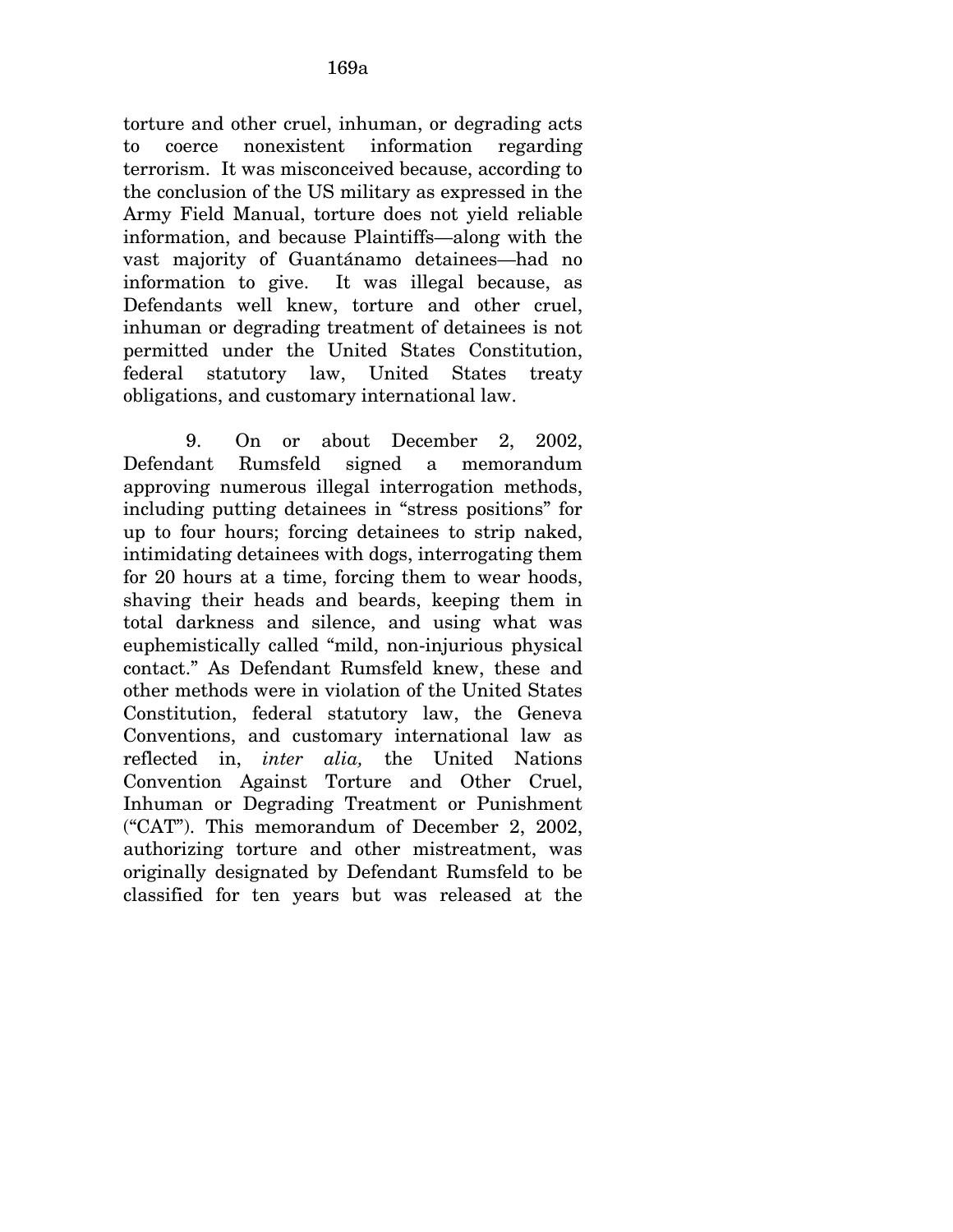direction of President George W. Bush after the Abu Ghraib torture scandal became public.

10. After authorizing, encouraging, permitting, and requiring the acts of torture and other mistreatment inflicted upon Plaintiffs, Defendant Rumsfeld, on information and belief, subsequently commissioned a "Working Group Report" dated March 6, 2003, to address "Detainee Interrogations in the Global War on Terrorism: Assessment of Legal, Historical, Policy and Operational Considerations." This report, also originally classified for a period of ten years by Defendant Rumsfeld, was also released after the Abu Ghraib torture scandal became public. This report details the requirements of international and domestic law governing interrogations, including the Geneva Conventions; the CAT; customary international law; the torture statute, 18 U.S.C. § 2340; assault within maritime and territorial jurisdiction, 18 U.S.C. § 113; maiming, 18 U.S.C. § 114; murder, 18 U.S.C. § 1111; manslaughter, 18 U.S.C. § 1112; interstate stalking, 18 U.S.C. § 2261a; and conspiracy 18 U.S.C. § 2 and § 371. The report attempts to address "legal doctrines under the Federal Criminal Law that could render specific conduct, otherwise criminal *not* unlawful." Working Group Report at p. 3 (emphasis in original). The memorandum is on its face an ex post facto attempt to create arguments that the facially criminal acts perpetuated by the Defendants were somehow justified. It argues first that the President as Commander-in-Chief has plenary authority to order torture, a proposition that ignores settled legal doctrine from King John at Runnymede to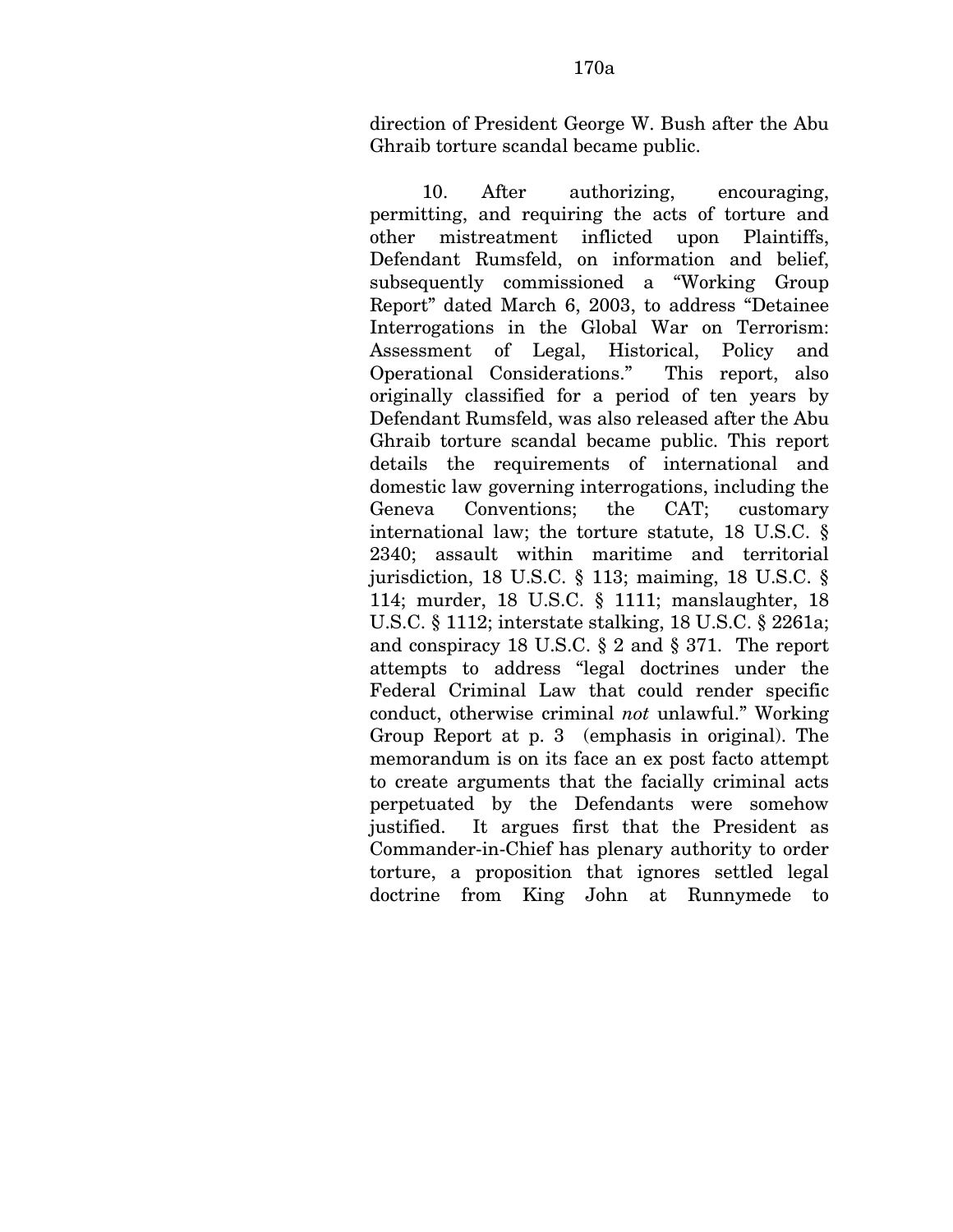*Youngstown Sheet & Tube*, 343 U.S. 579 (1952). It next tries to apply common law doctrines of selfdefense and necessity, arguing the erroneous proposition that the United States has the right to torture detained individuals because it needs to defend itself or because it is necessary that it do so. Finally, it suggests that persons inflicting torture and other mistreatment will be able to defend against criminal charges by claiming that they were following orders. The report asserts that the detainees have no Constitutional rights because the Constitution does not apply to persons held at Guantánamo. However, the report acknowledges that U.S. criminal laws do apply to Guantánamo, and further acknowledges that the United States is bound by the CAT to the extent that conduct barred by that Convention would also be prohibited by the Fifth, Eighth or Fourteenth Amendments to the Constitution. On June 22, 2004, the conclusions of this report and other memoranda attempting to justify torture were repudiated and rescinded by President Bush.

11. In April 2003, following receipt of the Working Group Report, Defendant Rumsfeld issued a new set of recommended interrogation techniques, requiring approval for four techniques. These recommendations recognized specifically that certain of the approved techniques violated the Geneva Conventions and customary international law, including the use of intimidation, removal of religious items, threats and isolation. The April 2003 report, however, officially withdrew approval for unlawful actions that had been ongoing for months, including hooding, forced nakedness,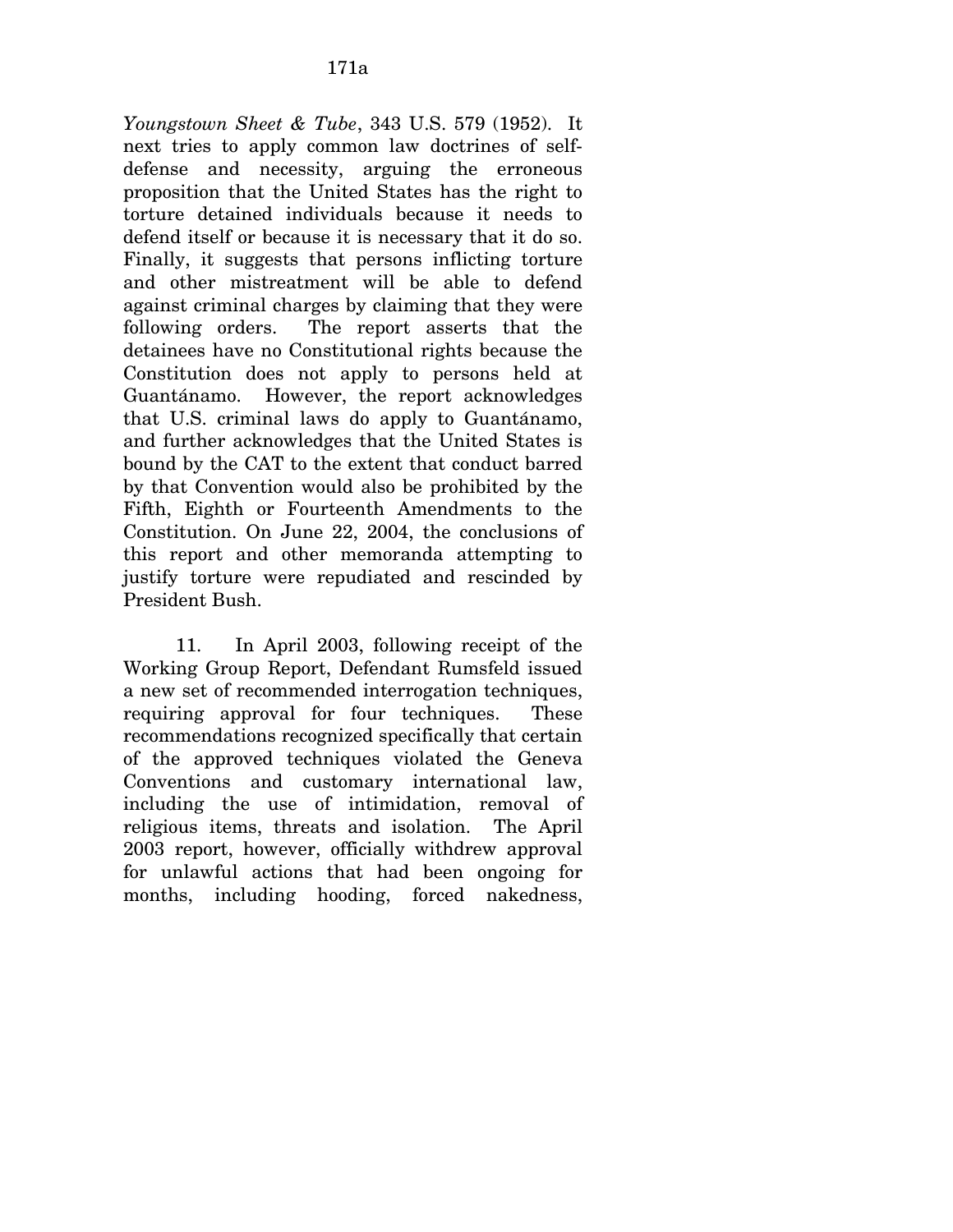12. Defendants well knew that their activities resulting in the detention, torture and other mistreatment of Plaintiffs were illegal and violated clearly established law —i.e., the Constitution, federal statutory law and treaty obligations of the United States and customary international law. Defendants' after-the-fact attempt to create an Orwellian legal façade makes clear their conscious awareness that they were acting illegally. Therefore they cannot claim immunity from civil liability.

## **JURISDICTION AND VENUE**

13. This Court has jurisdiction over Plaintiffs' claims under 28 U.S.C. § 1331 (federal question jurisdiction); and 28 U.S.C. §1350 (Alien Tort Statute).

14. Venue is proper in this district pursuant to 28 U.S.C.  $\S$  1391(a)(3) and 28 U.S.C.  $\S$ 1391(b)(2). The alleged acts described below are "inextricably bound up with the District of Columbia in its role as the nation's capital." *Mundy v. Weinberger*, 554 F. Supp. 811, 818 (D.D.C. 1982). Decisions and acts by Defendants ordering, facilitating, aiding and abetting, acquiescing, confirming and/or conspiring in the commission of the alleged acts reached the highest levels of the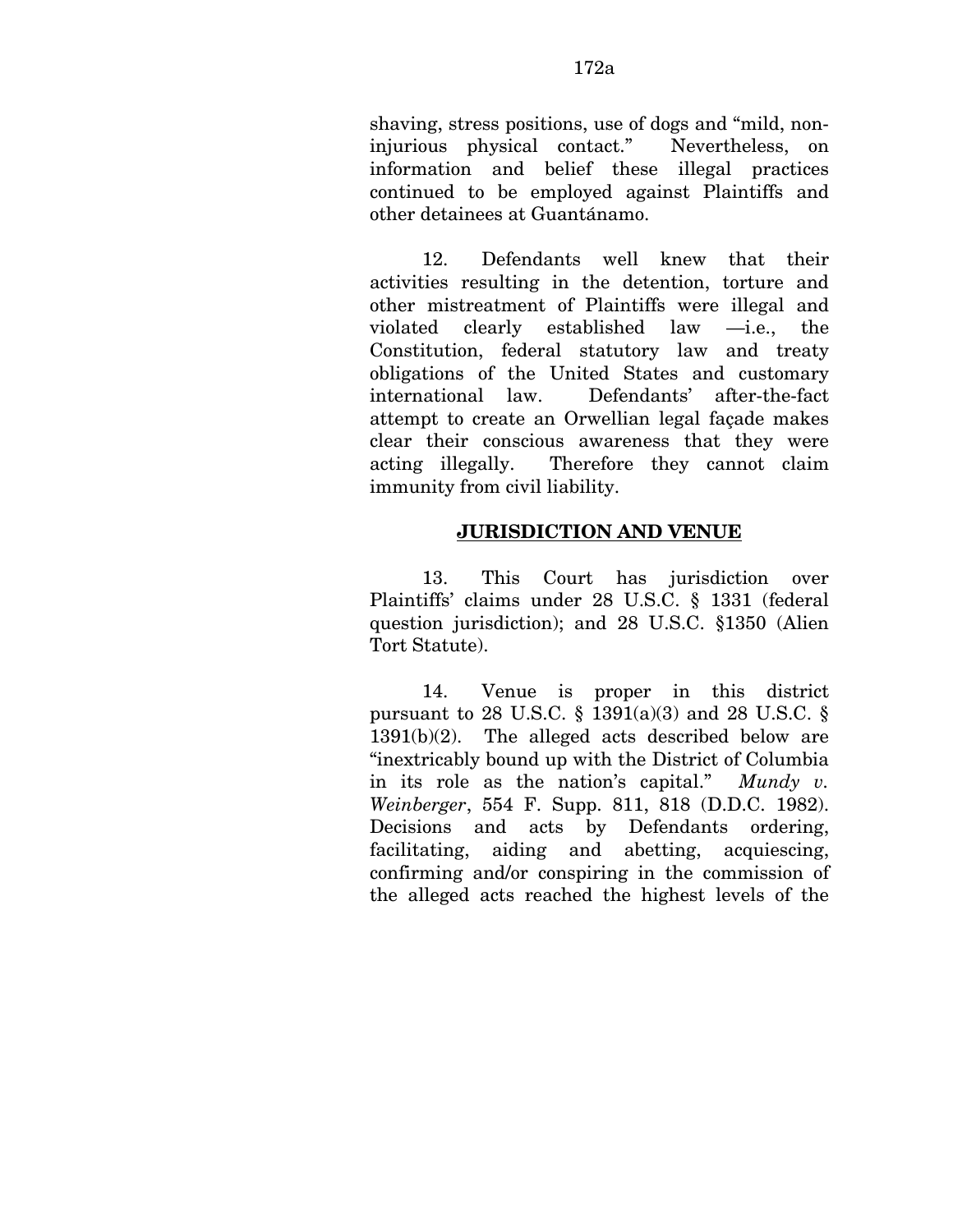United States Government. On information and belief, approval for all alleged acts emanated under color of law from orders, approvals, and omissions occurring in the Pentagon, numerous government agencies headquartered in the District of Columbia, and the offices of Defendant Rumsfeld, several of which are in the District of Columbia. Venue for claims arising from acts of Cabinet officials, the Secretary of Defense and United States agencies lies in the District of Columbia. *See id.; Smith v. Dalton*, 927 F. Supp. 1 (D.D.C. 1996).

### **PARTIES**

15. Plaintiff Shafiq Rasul was born in the United Kingdom and has been at all times relevant hereto a citizen and resident of the United Kingdom. He is not now and has never been a terrorist or a member of a terrorist group. He has never taken up arms against the United States. At the time of his initial arrest and detention, he was 24 years old.

16. Plaintiff Asif Iqbal was born in the United Kingdom and has been at all times relevant hereto a citizen and resident of the United Kingdom. He is not now and has never been a terrorist or a member of a terrorist group. He has never taken up arms against the United States. At the time of his initial arrest and detention, he was 20 years old.

17. Plaintiff Rhuhel Ahmed was born in the United Kingdom and has been at all times relevant hereto a citizen and resident of the United Kingdom. He is not now and has never been a terrorist or a member of a terrorist group. He has never taken up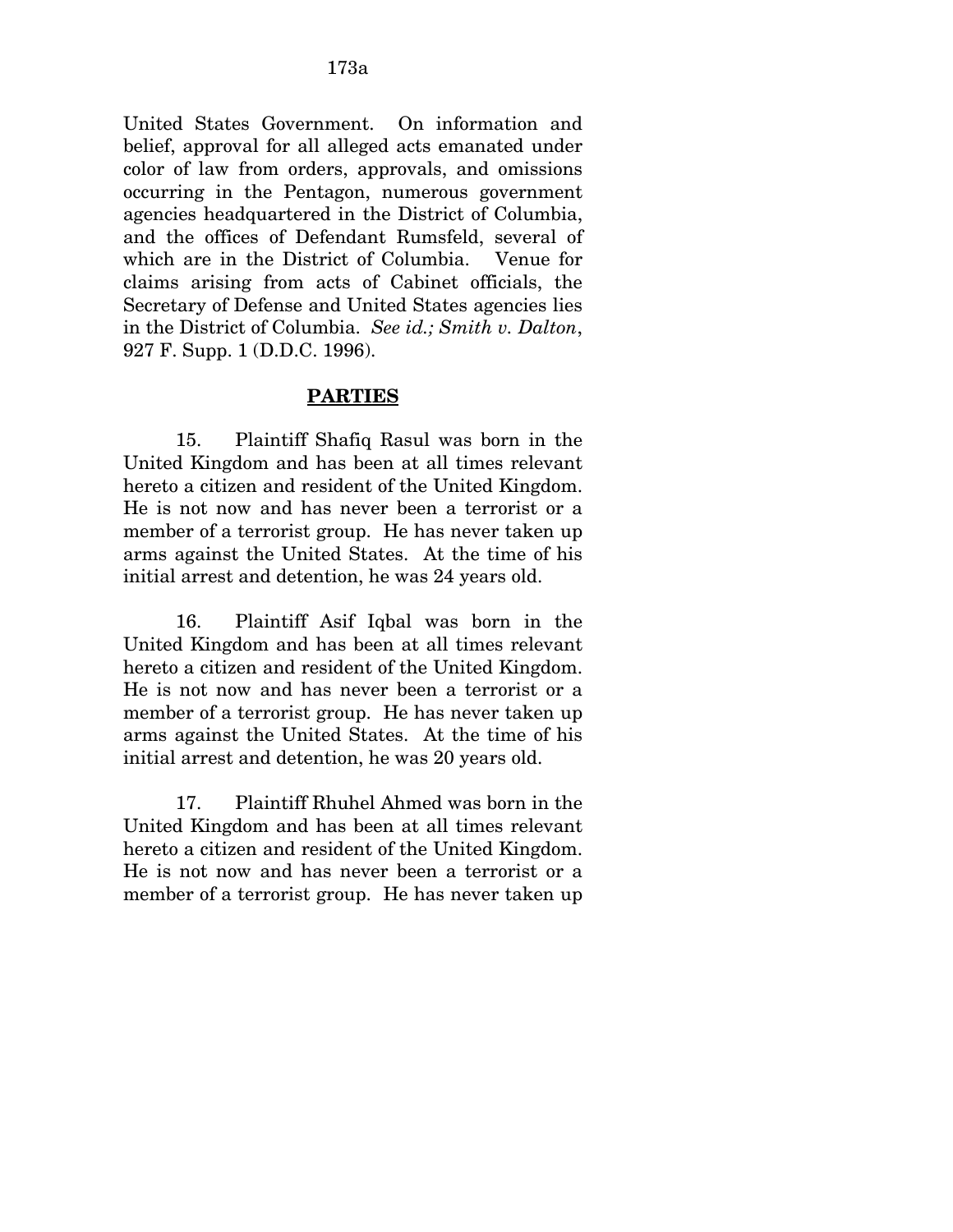18. Plaintiff Jamal Al-Harith was born in the United Kingdom and has been at all times relevant hereto a citizen and resident of the United Kingdom. He is not now and has never been a terrorist or a member of a terrorist group. He has never taken up arms against the United States. At the time of his initial arrest and detention, he was 35 years old.

19. Defendant Donald Rumsfeld is the United States Secretary of Defense. On information and belief, he is a citizen of Illinois and a resident of the District of Columbia. Defendant Rumsfeld is charged with maintaining the custody and control of the Guantánamo detainees, including Plaintiffs, and with assuring that their treatment was in accordance with law. Defendant Rumsfeld ordered, authorized, condoned and has legal responsibility for the arbitrary detention, torture and other mistreatment of Plaintiffs as alleged herein. Defendant Rumsfeld is sued in his individual capacity.

20. Defendant Myers is a General in the United States Air Force and was at times relevant hereto Chairman of the Joint Chiefs of Staff. On information and belief, he is a citizen and resident of Virginia. As the senior uniformed military officer in the chain of command, Defendant Myers is charged with maintaining the custody and control of the Guantánamo detainees, including Plaintiffs, and with assuring that their treatment was in

initial arrest and detention, he was 19 years old.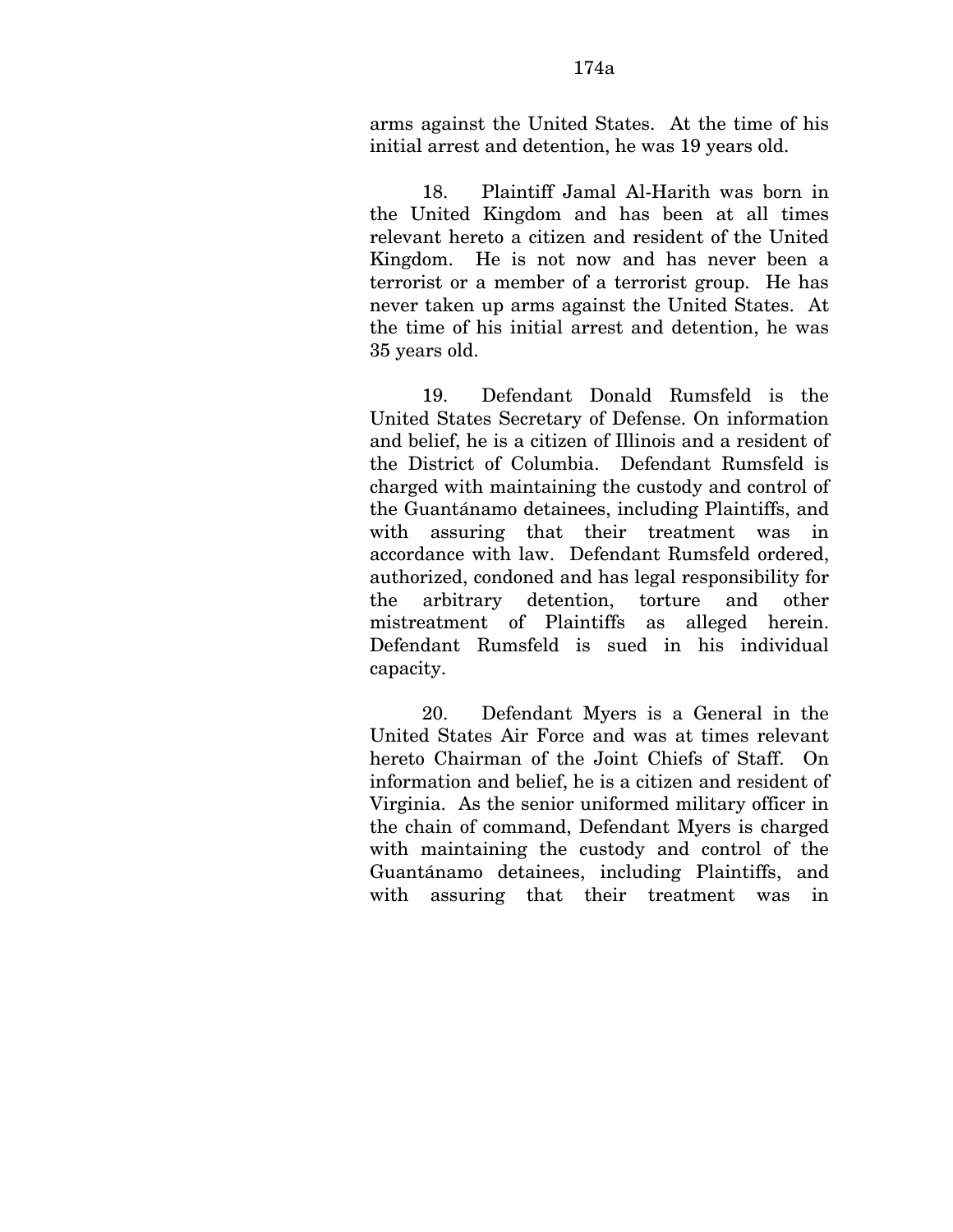21. Defendant Miller is a Major General in the United States Army and was at times relevant hereto Commander of Joint Task Force-GTMO. On information and belief, he is a citizen and resident of Texas. At times relevant hereto, he had supervisory responsibility for Guantánamo detainees, including Plaintiffs, and was responsible for assuring that their treatment was in accordance with law. On information and belief, Defendant Miller was in regular contact with Defendant Rumsfeld and other senior officials in the chain of command based in the District of Columbia and participated in and implemented decisions taken in the District of Columbia. On information and belief, Defendant Miller implemented and condoned numerous methods of torture and other mistreatment as hereinafter described. On information and belief, Defendant Miller was subsequently transferred to Abu Ghraib where he implemented and facilitated torture and other mistreatment of detainees there. These acts were filmed and photographed and have justly inspired widespread revulsion and condemnation around the world. Defendant Miller is sued in his individual capacity.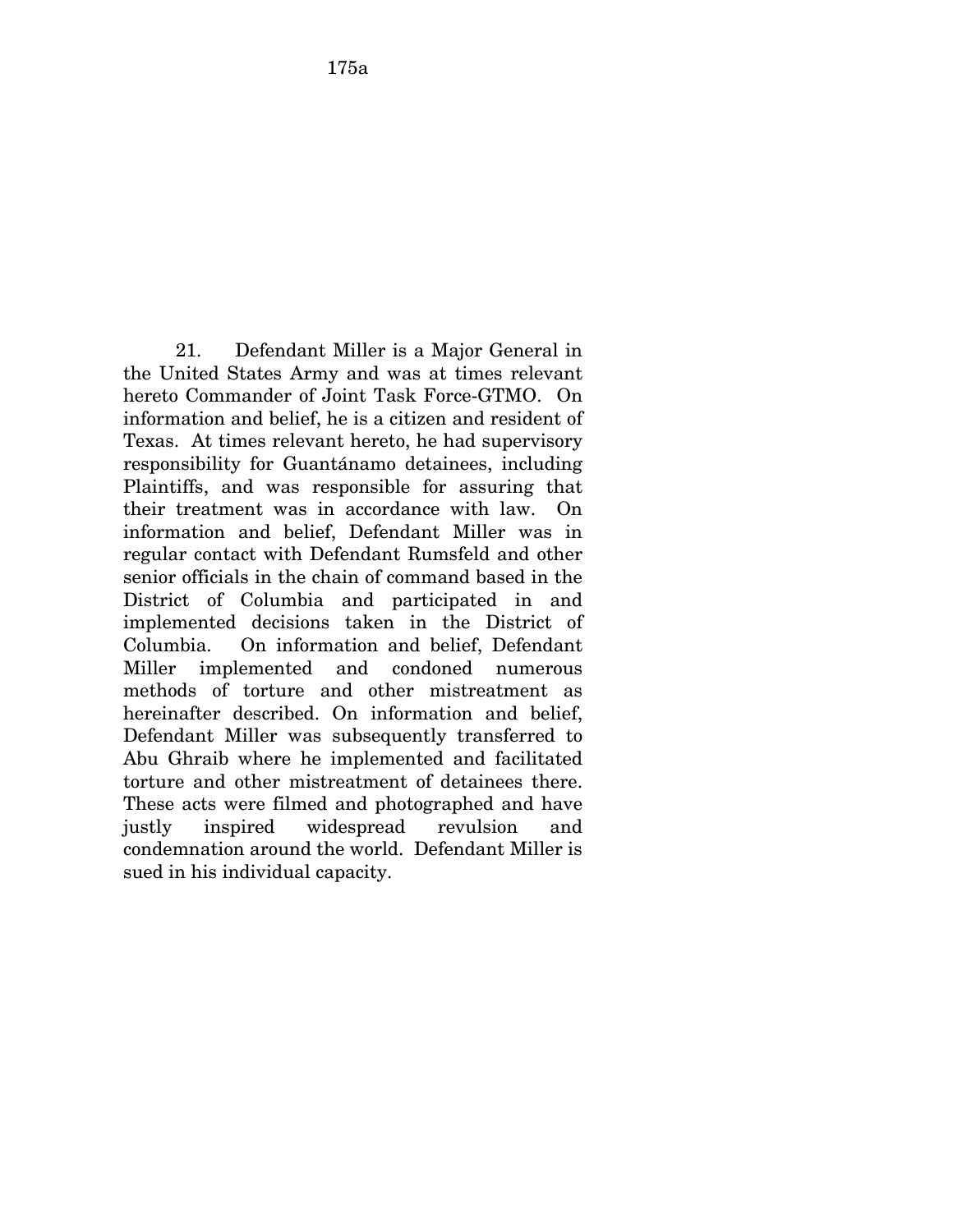22. Defendant Hill is a General in the United States Army and was at times relevant hereto Commander of the United States Southern Command. On information and belief, he is a citizen and resident of Texas. On information and belief, Defendant Hill was in regular contact with Defendant Rumsfeld and other senior officials in the chain of command based in the District of Columbia and participated in and implemented decisions taken in the District of Columbia. On information and belief, General Hill requested and recommended approval for several abusive interrogation techniques which were used on Guantánamo detainees, including Plaintiffs. Defendant Hill is sued in his individuals capacity.

23. Defendant Dunlavey is a Major General in the United States Army and was at times relevant hereto Commander of Joint Task Forces 160/170, the successors to Joint Task Force-GTMO. On information and belief, he is a citizen and resident of Pennsylvania. At times relevant hereto, he had supervisory responsibility for Guantánamo detainees, including Plaintiffs, and for assuring that their treatment was in accordance with law. On information and belief, Defendant Dunlavey was in regular contact with Defendant Rumsfeld and other senior officials in the chain of command based in the District of Columbia and participated in and implemented decisions taken in the District of Columbia. On information and belief, Major General Dunlavey implemented and condoned the torture and other cruel, inhuman or degrading acts and conditions alleged herein. Defendant Dunlavey is sued in his individual capacity.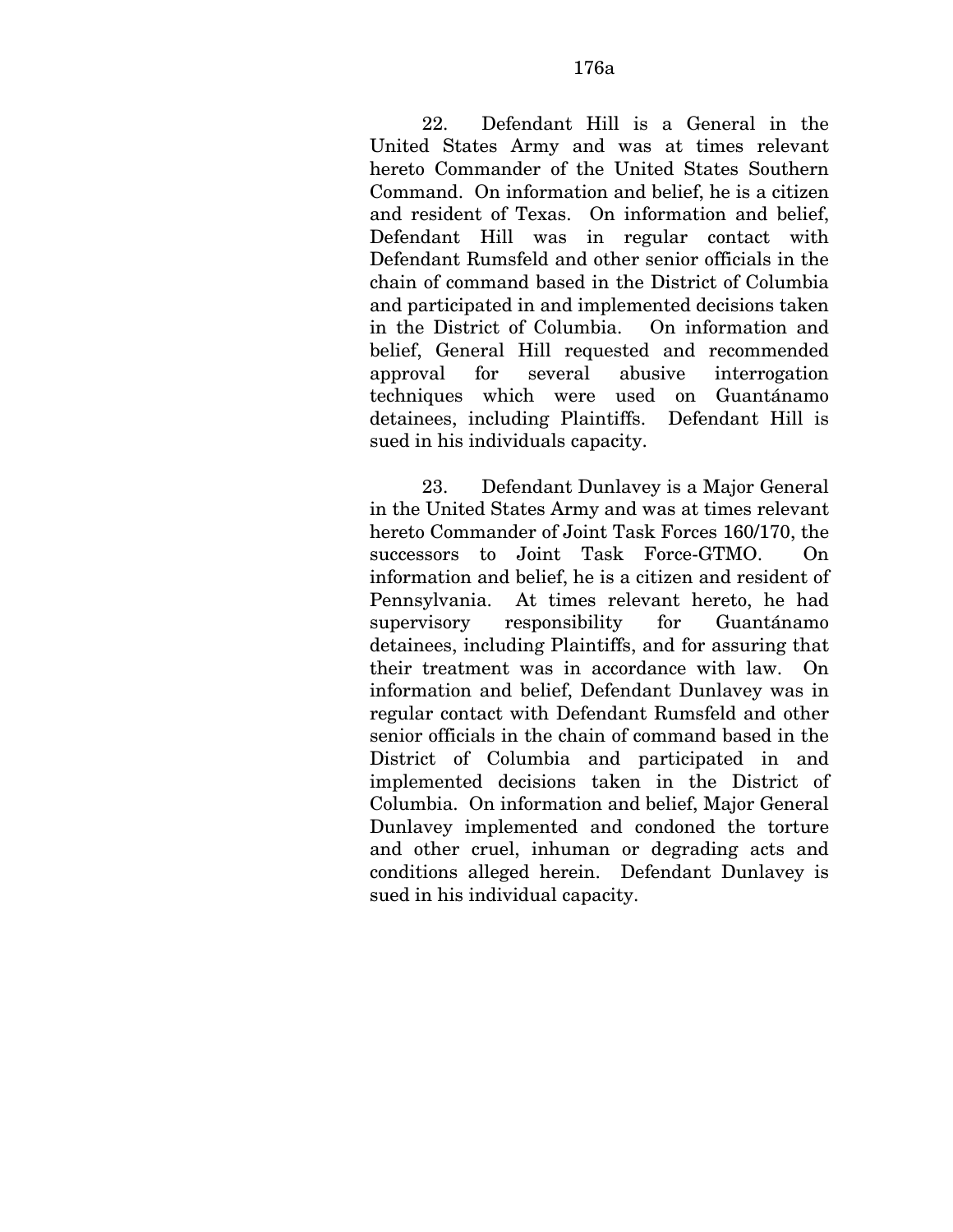24. Defendant Hood is a Brigadier General in the United States Army and is the Commander of Joint Task Force-GTMO, which at all relevant times operated the detention facilities at Guantánamo. On information and belief, he is a citizen and resident of South Carolina. At times relevant hereto, he had supervisory responsibility for Guantánamo detainees, including Plaintiffs, and for assuring that their treatment was in accordance with law. On information and belief, Defendant Hood has been and continues to be in regular contact with Defendant Rumsfeld and other senior officials in the chain of command based in the District of Columbia and participated in and implemented decisions taken in the District of Columbia. Defendant Hood is sued in his individual capacity.

25. Defendant Lehnert is a Brigadier General in the United States Marine Corps and was at times relevant hereto Commander of the Joint Task Force responsible for the construction and operation of Camp X-Ray and Camp Delta at Guantánamo. On information and belief, he is a citizen and resident of Florida. At times relevant hereto, he had supervisory responsibility for Guantánamo detainees, including Plaintiffs, and for assuring that their treatment was in accordance with law. On information and belief, Defendant Lehnert was in regular contact with Defendant Rumsfeld and other senior officials in the chain of command based in the District of Columbia and participated in and implemented decisions taken in the District of Columbia. Defendant Lehnert is sued in his individual capacity.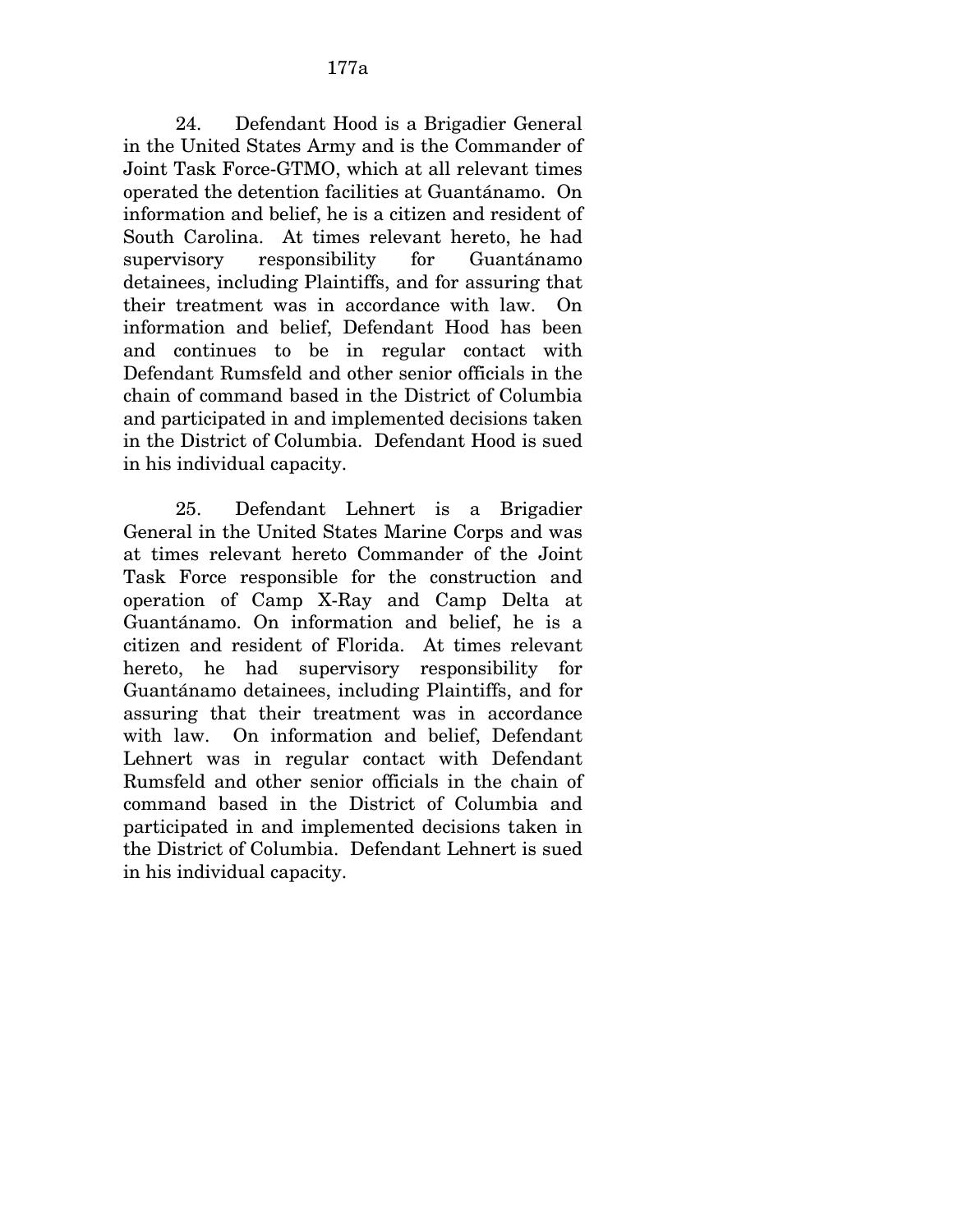26. Defendant Cannon is a Colonel in the United States Army and the Commander of Camp Delta at Guantánamo. On information and belief, he is a citizen and resident of Michigan. At times relevant hereto, he has and continues to have supervisory responsibility for Guantánamo detainees including Plaintiffs and for assuring that their treatment was in accordance with law. On information and belief, Defendant Cannon has been in regular contact with Defendant Rumsfeld and other senior officials in the chain of command based in the District of Columbia and participated in and implemented decisions taken in the District of Columbia. Defendant Cannon is sued in his individual capacity.

27. Defendant Carrico is a Colonel in the United States Army and was at times relevant hereto Commander of Camp X-Ray and Camp Delta at Guantánamo. On information and belief, he is a citizen and resident of Texas. At times relevant hereto, he had supervisory responsibility for Guantánamo detainees including Plaintiffs and for assuring that their treatment was in accordance with law. On information and belief, Defendant Carrico was in regular contact with Defendant Rumsfeld and other senior officials in the chain of command based in the District of Columbia and participated in and implemented decisions taken in the District of Columbia. Defendant Carrico is sued in his individual capacity.

28. Defendant Beaver is a Lieutenant Colonel in the United States Army and was at times relevant hereto Chief Legal Adviser to Defendant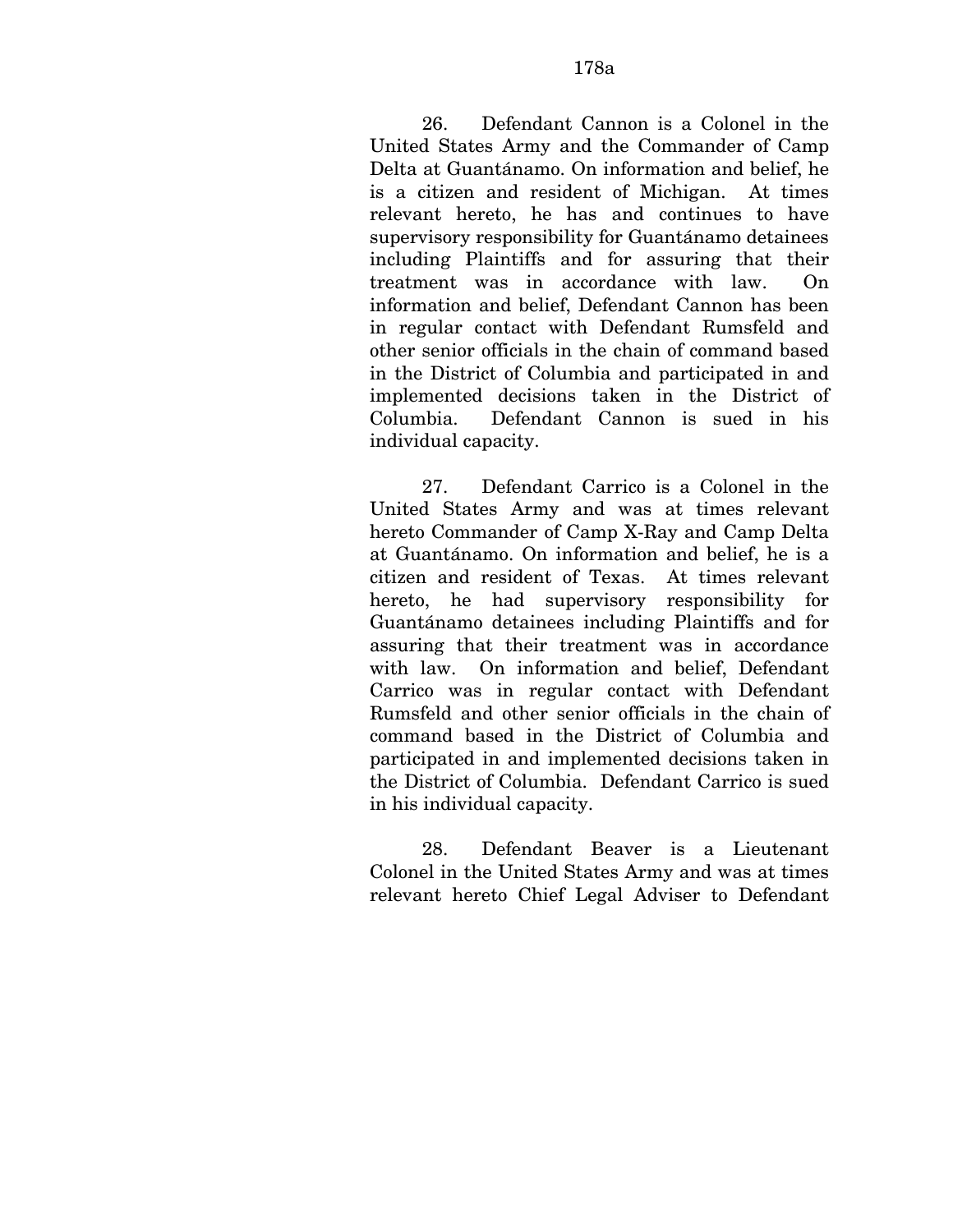Dunlavey. On information and belief, she is a citizen and resident of Kansas. On information and belief, knowing that torture and other mistreatment were contrary to military law and regulations, she nevertheless provided an opinion purporting to justify the ongoing torture and other mistreatment of detainees at Guantánamo, including Plaintiffs. On information and belief, Defendant Beaver was in regular contact with Defendant Rumsfeld and other senior officials in the chain of command based in the District of Columbia and participated in and implemented decisions taken in the District of Columbia. Defendant Beaver is sued in her individual capacity.

29. Plaintiffs do not know the true names and capacities of other Defendants sued herein and therefore sue these defendants by fictitious names, John Does 1-100. Plaintiffs will amend this complaint to allege their true names and capacities when ascertained. John Does 1-100 are the military and civilian personnel who participated in the torture and other mistreatment of Plaintiffs as hereinafter alleged.

### **FACTUAL ALLEGATIONS**

30. Plaintiffs are citizens and residents of the United Kingdom.

31. Plaintiffs Rasul, Iqbal and Ahmed are boyhood friends and grew up streets away from each other in the working-class town of Tipton in the West Midlands of England.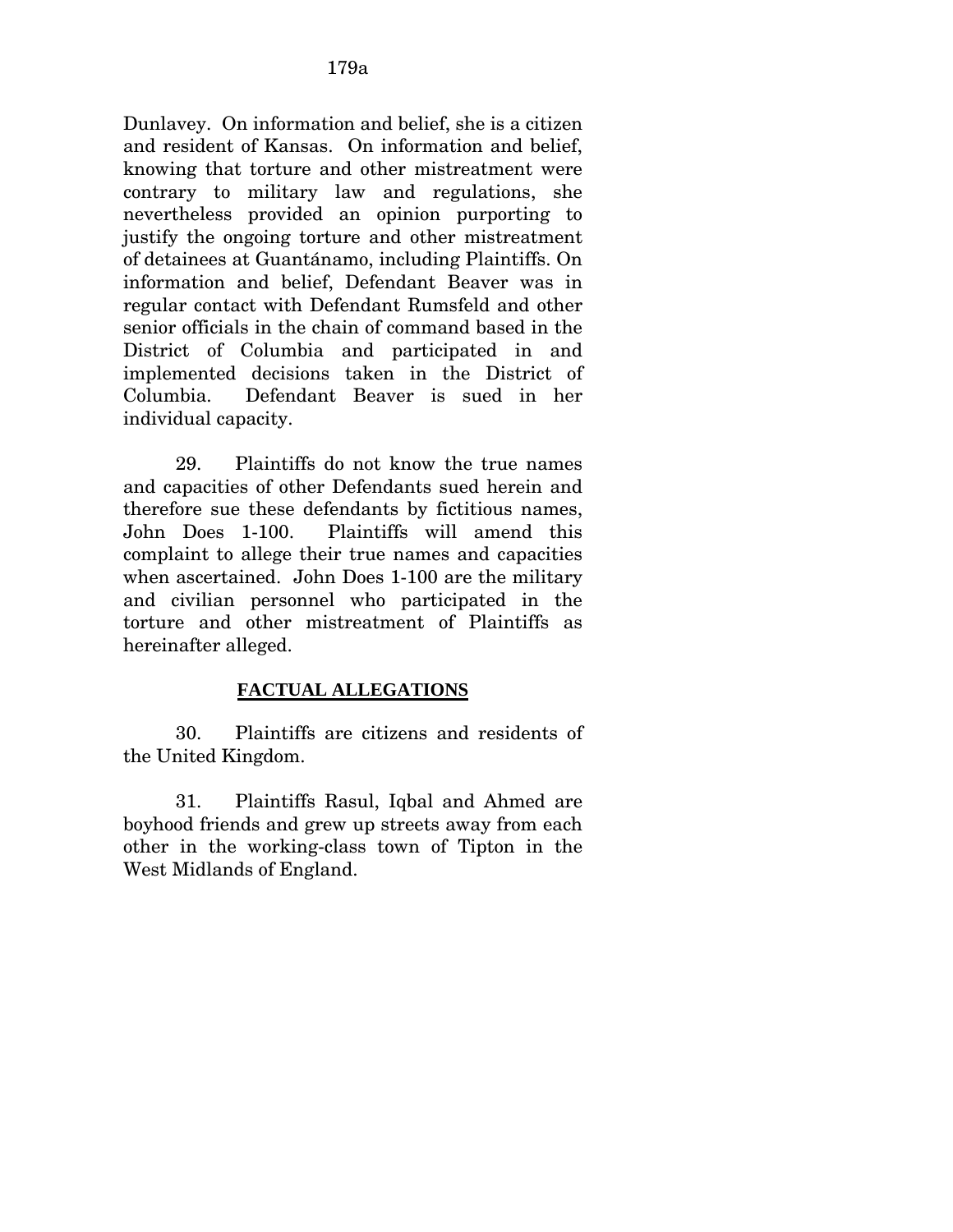32. Plaintiff Shafiq Rasul attended a Catholic elementary school before studying at the same high school as Plaintiffs Iqbal and Ahmed. An avid soccer fan, Plaintiff Rasul played for a local team before going on to study computer science at the University of Central England. He also worked part time at an electronics store.

33. Plaintiff Asif Iqbal attended the same elementary school as Plaintiff Rasul and the same high school as both Plaintiffs Rasul and Ahmed. After leaving high school, Plaintiff Iqbal worked at a local factory making road signs and building bus shelters. He was also an active soccer player and volunteered at the local community center.

34. Plaintiff Rhuhel Ahmed attended the same high school as Plaintiffs Iqbal and Ahmed. Like Plaintiff Iqbal, he worked at a local factory and worked with children and disabled people at the local government-funded Tipton Muslim Community Center.

35. In September 2001, Plaintiff Iqbal traveled to Pakistan to join his father who had arranged a marriage for him with a young woman from his family's ancestral village. His longtime friend, Plaintiff Ahmed traveled from England in October in order to join him at his wedding as his best man. Plaintiff Rasul was at the same time in Pakistan visiting his family with the expectation of continuing his degree course in computer science degree within the month. Prior to the wedding in Pakistan, in October 2001, Plaintiffs Rasul, Iqbal and Ahmed crossed the border into Afghanistan in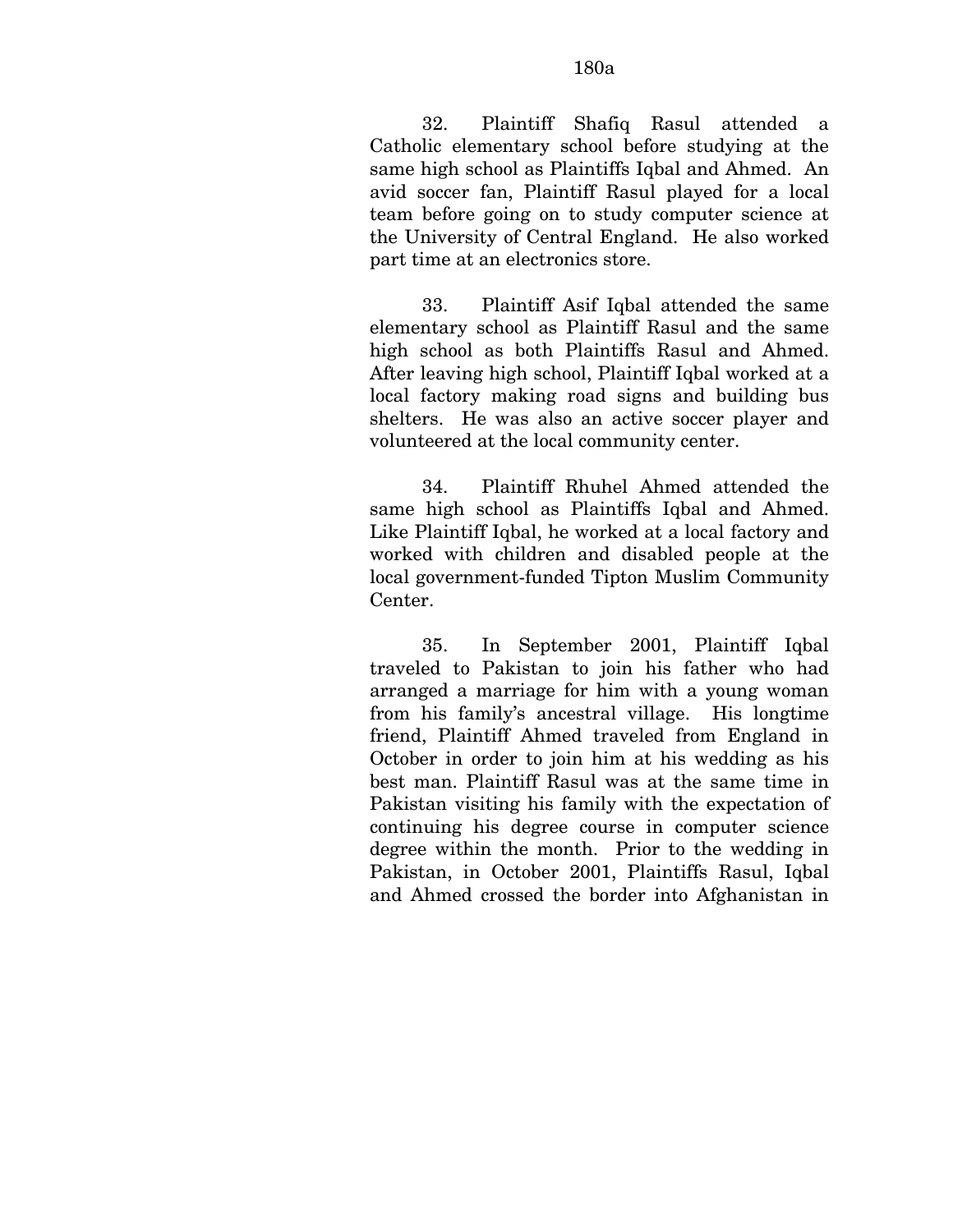order to offer help in the ongoing humanitarian crisis. After the bombing in Afghanistan began, Plaintiffs Rasul, Iqbal and Ahmed tried to return to Pakistan but were unable to do so because the border had been closed. Plaintiffs never engaged in any terrorist activity or took up arms against the United States.

36. Plaintiffs Rasul, Iqbal and Ahmed never engaged in combat against the forces of the United States or any other entity. Plaintiffs Rasul, Iqbal and Ahmed never conducted any terrorist activity or conspired, intended, or planned to conduct any such activity. Plaintiffs Rasul, Iqbal and Ahmed never belonged to Al Qaeda or any other terrorist organization.

## **Detention in Afghanistan**

37. On November 28, 2001, Plaintiffs Rasul, Iqbal and Ahmed were captured and detained by forces loyal to General Rashid Dostum, an Uzbek warlord who was aligned with the United States.

38. No U.S. forces were present when Plaintiffs Rasul, Iqbal and Ahmed were detained. Therefore, no U.S. forces could have had any information regarding Plaintiffs other than that supplied by the forces of General Dostum, who were known to be unreliable and who were receiving a per head bounty of, on information and belief, up to \$ 35,000.

39. With U.S. military forces present, Plaintiffs Rasul, Iqbal and Ahmed, along with 200 to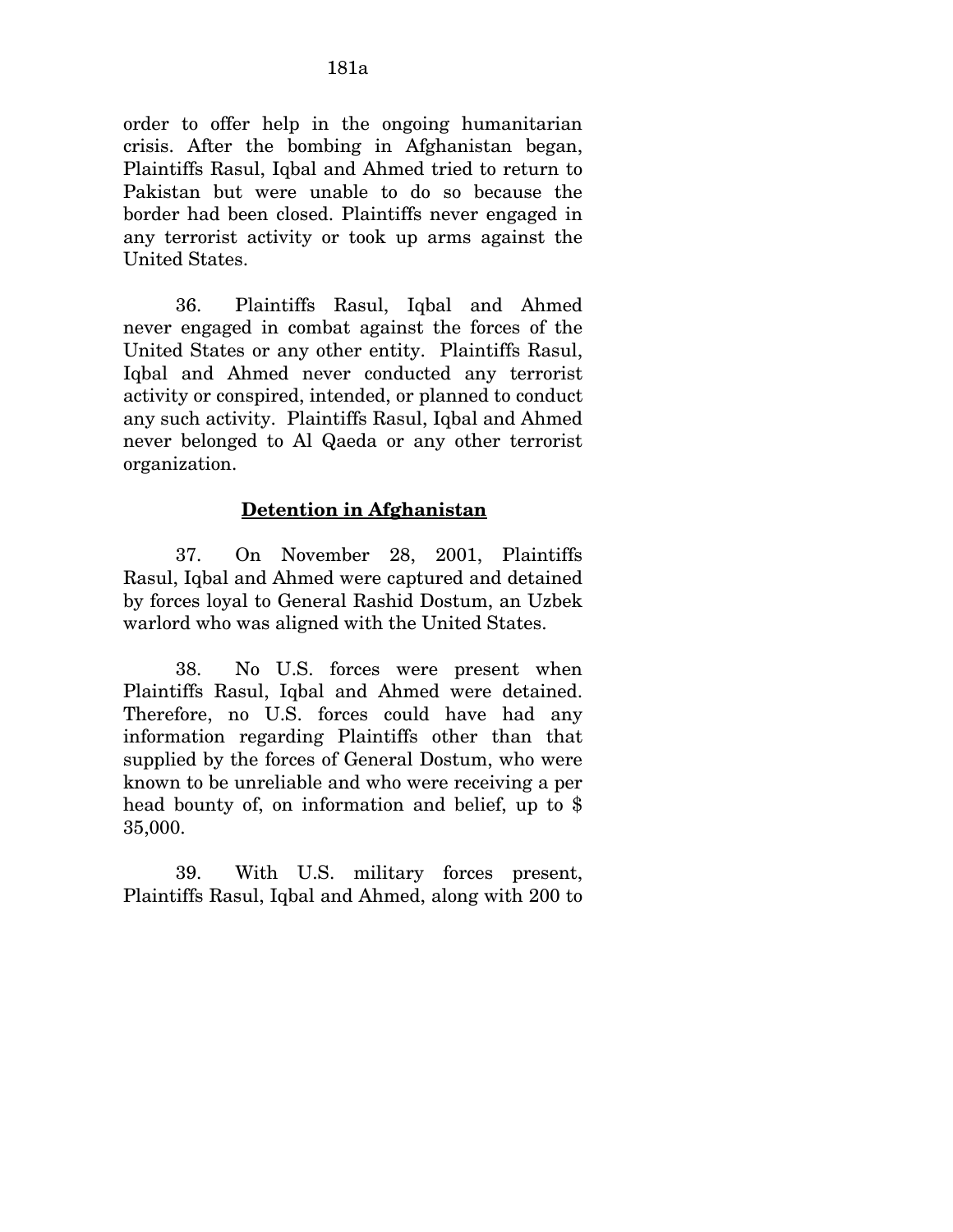300 others, were crammed into metal containers and transported by truck to Sherbegan prison in Northern Afghanistan. General Dostum's forces fired holes into the sides of the containers with machine guns, striking the persons inside. Plaintiff Iqbal was struck in his arm, which would later become infected. Following the nearly 18-hour journey to Sherbegan prison, Plaintiffs Rasul, Iqbal and Ahmed were among what they estimate to have been approximately 20 survivors in the container.

40. Plaintiffs Rasul, Iqbal and Ahmed were held in Sherbegan by General Dostum's forces for about one month, where they were exposed to extremely cold conditions without adequate clothing, confined to tight spaces, and forced to ration food. Prison conditions were filthy. Plaintiffs Rasul, Iqbal and Ahmed and other prisoners suffered from amoebic dysentery and were infested with lice.

41. In late December 2001, the ICRC visited with Plaintiffs Rasul, Iqbal and Ahmed and informed them that the British Embassy in Islamabad, Pakistan had been advised of their situation and that embassy officials would soon be in contact with Plaintiffs.

42. On December 28, 2001, U.S. Special Forces arrived at Sherbegan and were informed of the identities of Plaintiffs Rasul, Iqbal and Ahmed.

43. General Dostum's troops chained Plaintiffs Rasul, Iqbal and Ahmed and marched them through the main gate of the prison, where U.S. Special Forces surrounded them at gunpoint.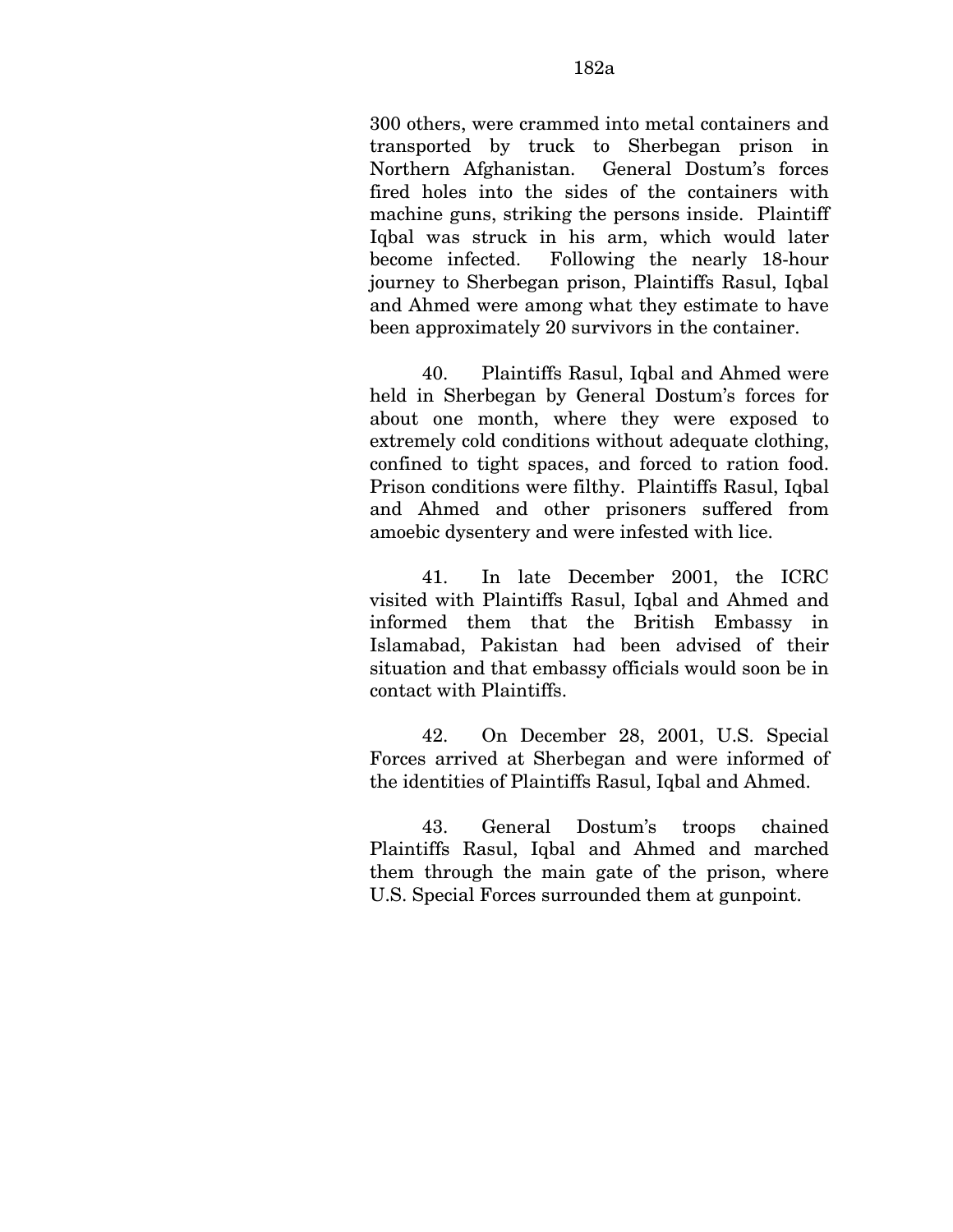44. From December 28, 2001 until their release in March 2004, Plaintiffs Rasul, Iqbal and Ahmed were in the exclusive physical custody and control of the United States military. In freezing temperatures, Plaintiffs Rasul, Iqbal and Ahmed were stripped of their clothes, searched, and photographed naked while being held by Defendant John Does, two U.S. Special Forces soldiers. American military personnel took Plaintiffs Rasul, Iqbal and Ahmed to a room for individual interrogations. Plaintiff Rasul was bound hand and foot with plastic cuffs and forced onto his knees before an American soldier in uniform. Both Plaintiffs Rasul and Iqbal were interrogated immediately and without knowledge of their interrogators' identities. Both were questioned at gunpoint. While Plaintiff Iqbal was interrogated, Defendant John Doe held a 9mm pistol physically touching his temple. At no time were Plaintiffs Rasul, Iqbal and Ahmed afforded counsel or given the opportunity to contact their families.

45. Following their interrogations, Plaintiffs Rasul, Iqbal and Ahmed were led outside where a Defendant John Doe immediately covered their eyes by putting sandbags over their heads and applying thick masking tape. They were placed sideby-side, barefoot in freezing temperatures, with only light clothing, for at least three to four hours. While hooded and taped, Plaintiffs Rasul, Iqbal and Ahmed were repeatedly threatened with beatings and death and were beaten by a number of Defendant John Does, U.S. military personnel. Plaintiff Iqbal estimates that he was punched, kicked, slapped, and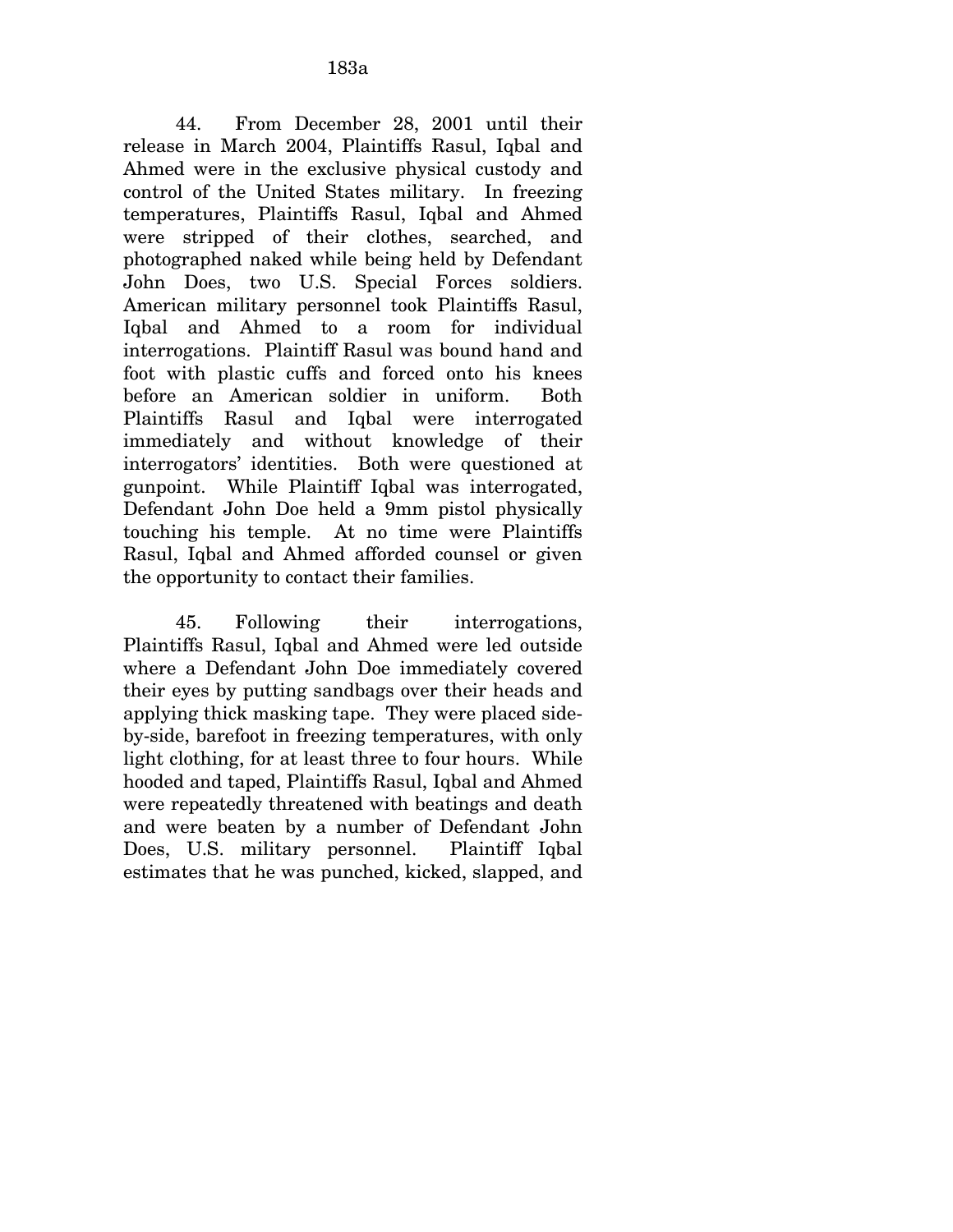struck by US military personnel with rifle butts at least 30 or 40 times.

46. Thereafter, Plaintiffs Rasul, Iqbal and Ahmed were placed in trucks with other detainees and transported to an airport about 45 minutes away.

47. Plaintiffs Rasul and Iqbal were led onto one plane and Plaintiff Ahmed was led onto a second plane. Plaintiffs Rasul, Iqbal and Ahmed, still hooded with their hands tied behind their backs and their legs tied in plastic cuffs, were fastened to a metal belt attached to the floor of each aircraft. The soldiers instructed Plaintiffs Rasul, Iqbal and Ahmed to keep their legs straight out in front of them as they sat. The position was extremely painful. When any of Plaintiffs or other detainees tried to move to relieve the pain, an unknown number of Defendant John Does struck Plaintiffs and others with rifle butts. Plaintiffs Rasul, Iqbal and Ahmed were flown by the U.S. military to Kandahar.

48. Upon arrival in Kandahar, Plaintiffs Rasul, Iqbal and Ahmed, still covered with hoods, were led out of the planes. A rope was tightly tied around each of their right arms, connecting the detainees together.

49. Plaintiffs Rasul, Iqbal and Ahmed, who were still without shoes, were forced to walk for nearly an hour in the freezing cold, causing them to sustain deep cuts on their feet and rope burns on their right arms.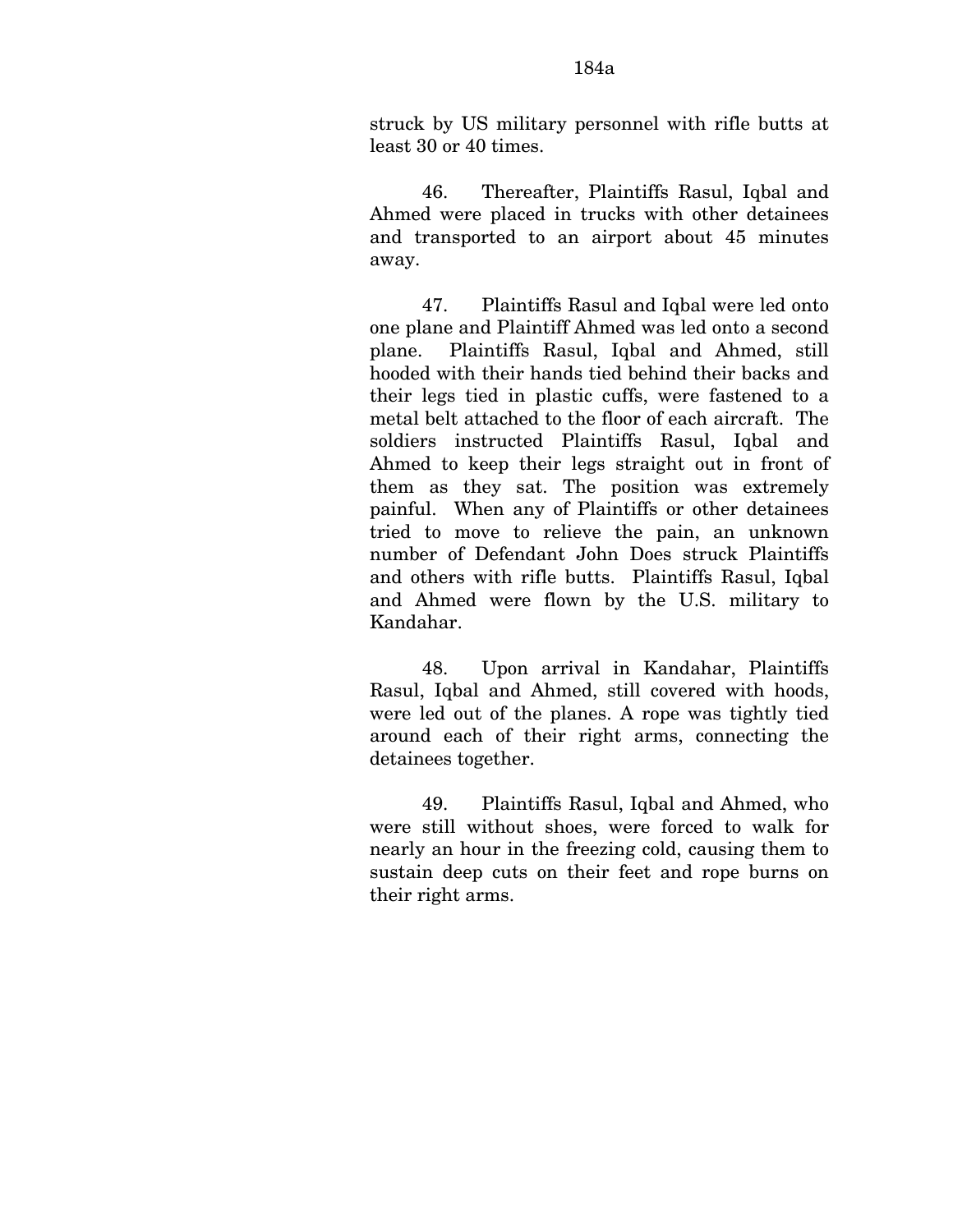50. Plaintiffs Rasul, Iqbal and Ahmed were herded into a tent, where soldiers forced them to kneel with their legs bent double and their foreheads touching the ground. With their hands and feet still tied, the position was difficult to maintain. Plaintiffs Rasul, Iqbal and Ahmed were repeatedly and violently beaten by Defendant John Does, US soldiers. Each was asked whether he was a member of Al Qaeda and when each responded negatively, each was punched violently and repeatedly by soldiers. When Plaintiffs Rasul Iqbal and Ahmed identified themselves as British nationals, Defendants John Doe soldiers insisted they were "not white" but "black" and accordingly could not be British. The soldiers continued to beat them.

51. Plaintiffs Rasul, Iqbal and Ahmed were "processed" by American soldiers, and had plastic numbered wristbands placed on their wrists. Soldiers kicked Plaintiff Rasul, assigned the number 78, several times during this process. American soldiers cut off his clothes and conducted a body cavity search. He was then led through an open-air maze constructed of barbed wire. Plaintiffs Iqbal, assigned number 79, and Ahmed, assigned number 102, experienced the same inhumane treatment.

52. Plaintiffs Rasul, Iqbal and Ahmed, dehydrated, exhausted, disoriented, and fearful, were summoned by number for interrogation. When called, each was shackled and led to an interrogation tent. Their hoods were removed and they were told to sit on the floor. An armed soldier stood behind them out of their line of sight. They were told that if they moved they would be shot.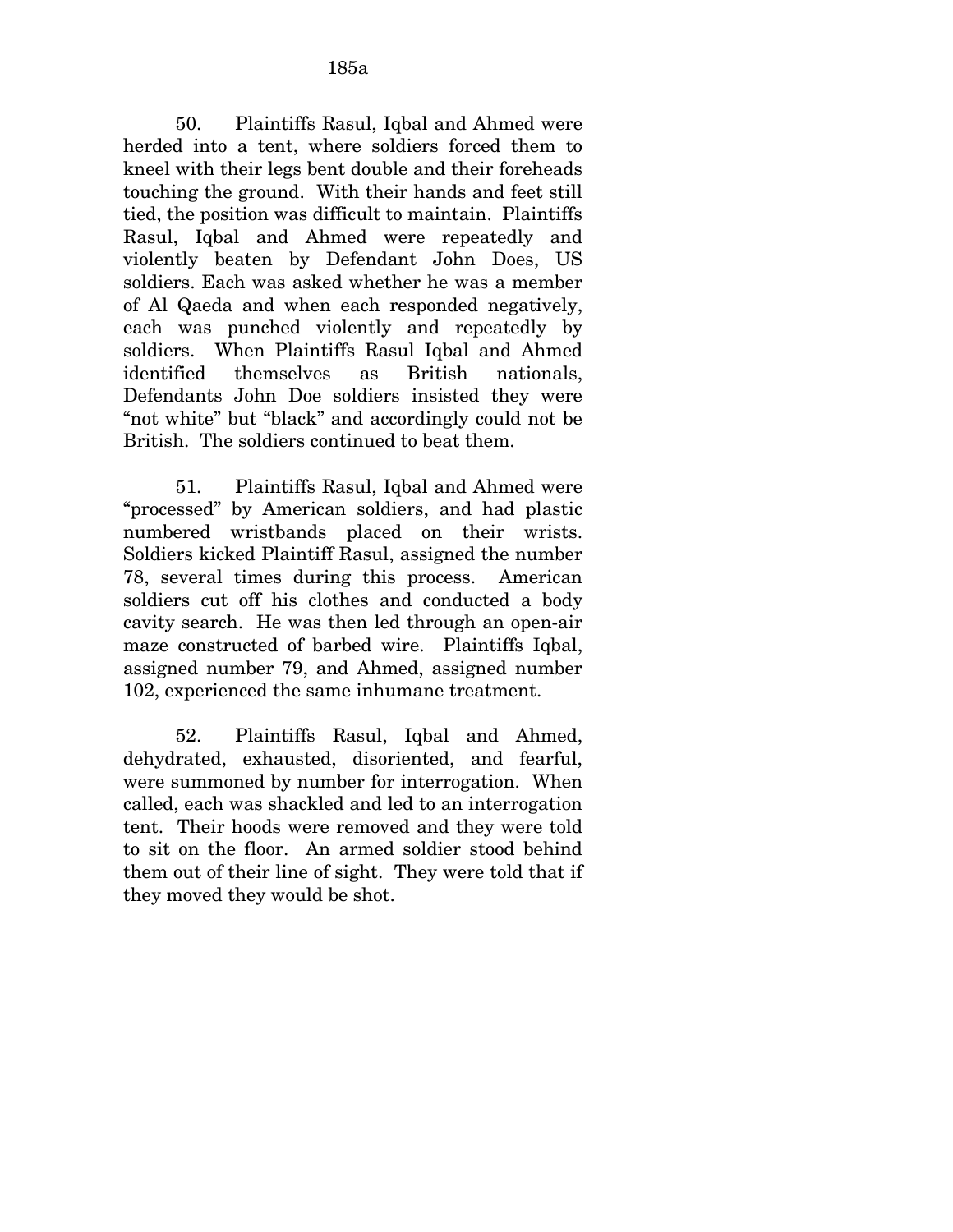53. After answering questions as to their backgrounds, Plaintiffs Rasul, Iqbal and Ahmed were each photographed by soldiers. They were fingerprinted and a swab from their mouth and hairs plucked from their beards were taken for DNA identification.

54. An American soldier questioned Plaintiff Iqbal a second time. Plaintiff Iqbal was falsely accused by the interrogator of being a member of Al Qaeda. Defendant John Does, US soldiers, punched and kicked Plaintiff Iqbal in the back and stomach before he was dragged to another tent.

55. Personnel believed by Plaintiffs to be British military personnel later interrogated Plaintiffs Rasul, Iqbal and Ahmed, with US soldiers present. Plaintiffs Rasul, Iqbal and Ahmed were falsely accused of being members of the Al Muhajeroon. During the interrogation, Plaintiffs Rasul, Iqbal and Ahmed were threatened by Defendant John Does, armed American soldiers, with further beatings if they did not admit to various false statements.

56. Plaintiffs Rasul and Ahmed slept in a tent with about 20 other detainees. Plaintiff Iqbal was in another tent. The tents were surrounded by barbed wire. Detainees were not allowed to talk and were forced to sleep on the ground. American soldiers woke the detainees hourly as part of a systematic effort to deprive them of sleep.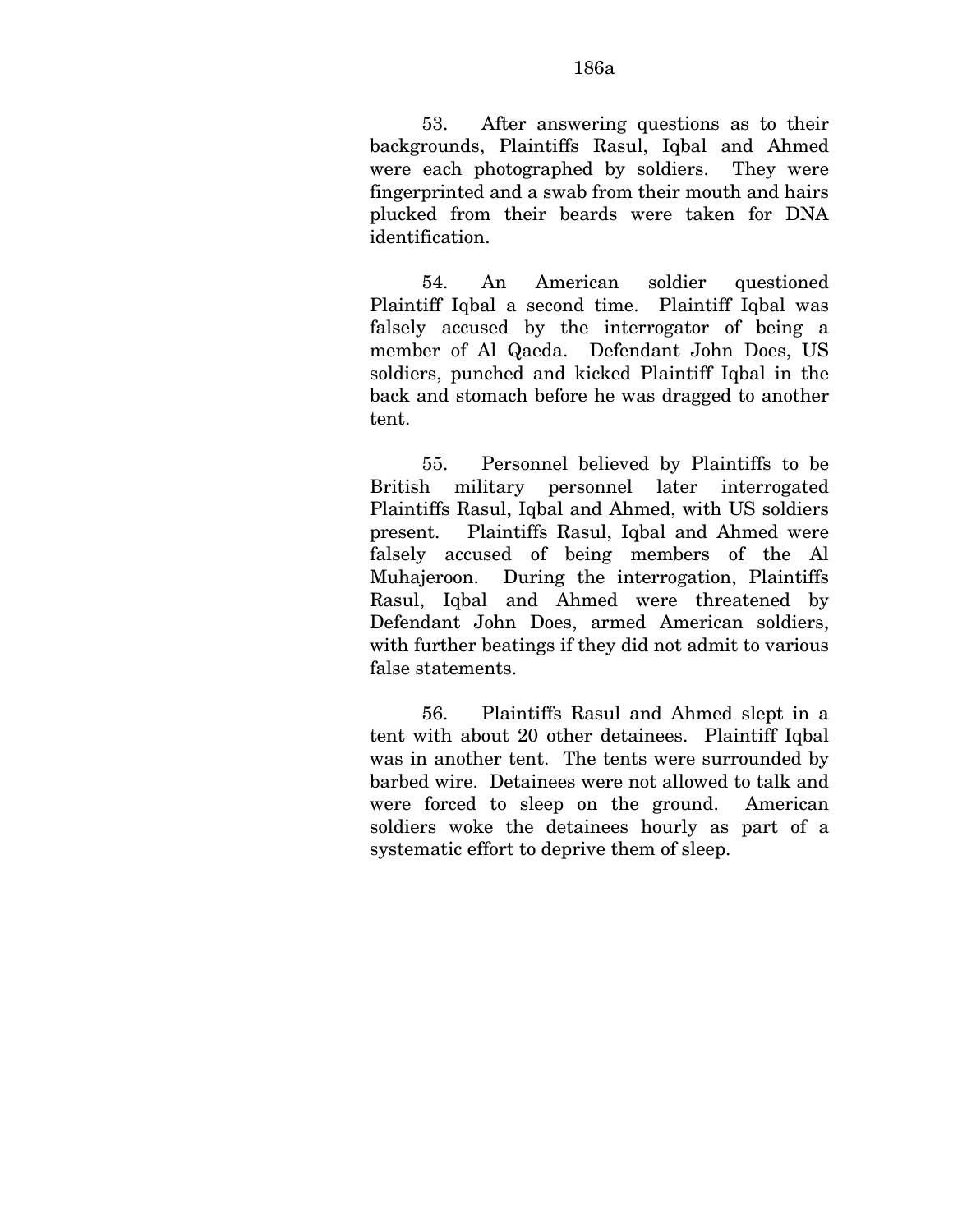57. Defendant John Does, interrogators and guards, frequently used physical violence and unmuzzled dogs to threaten and intimidate Plaintiffs Rasul, Iqbal and Ahmed and other detainees during the interrogations.

58. At or around midnight of January 12 or 13, 2002, US army personnel entered the tent of Plaintiffs Rasul and Ahmed. Both were made to lie on the ground, were shackled, and rice sacks were placed over their heads. They were led to another tent, where Defendant John Does, US soldiers, removed their clothes and forcibly shaved their beards and heads. The forced shaving was not intended for hygiene purposes, but rather was, on information and belief, designed to distress and humiliate Plaintiffs given their Muslim faith, which requires adult males to maintain beards.

59. Plaintiff Rasul was eventually taken outside where he could hear dogs barking nearby and soldiers shouting, "Get 'em boy." He was then given a cavity search and photographed extensively while naked before being given an orange uniform. Soldiers handcuffed Plaintiff Rasul's wrists and ankles before dressing him in black thermal gloves, dark goggles, earmuffs, and a facemask. Plaintiff Rasul was then left outside for hours in freezing temperatures.

60. Plaintiff Iqbal, who was in another tent, experienced similar treatment of being led from his tent to be shaved and stripped naked.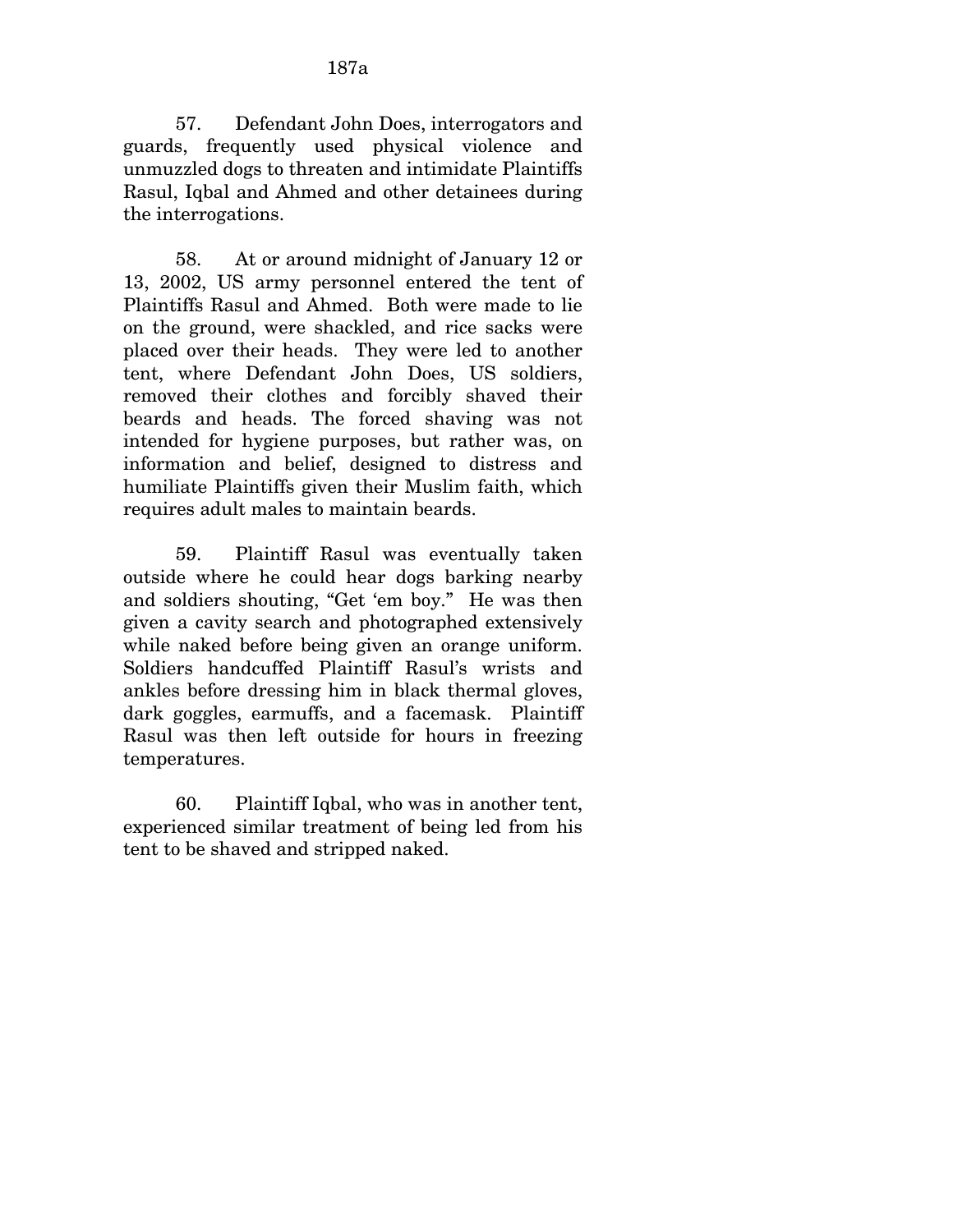61. Plaintiffs Rasul and Iqbal were escorted onto large cargo planes. Still shackled and wearing facemasks, both were chained to the floor with no backrests. They were forced by Defendant John Does to sit in an uncomfortable position for the entire flight to Guantánamo (of approximately eighteen to twenty hours) and were not allowed to move or given access to toilet facilities.

62. Plaintiff Ahmed remained in Kandahar for another month. American soldiers interrogated him four more times. Sleep-deprived and malnourished, Plaintiff Ahmed was also interrogated by British agents who, on information and belief were from the British intelligence agency, MI5, and he was falsely told that Plaintiffs Rasul and Iqbal had confessed in Cuba to allegations of membership in the Al Muhajeroon. He was told that he could return to the United Kingdom in exchange for admitting to various accusations. Distraught, fearful of further beatings and abuse, and without benefit of contact with family or counsel, Plaintiff Ahmed made various false confessions. Plaintiff Ahmed was thereafter transported to Guantánamo.

63. As noted above, Plaintiff Al–Harith was being held in custody by the Taliban in Southern Afghanistan as a suspected British spy. He was interrogated and beaten by Taliban troops. When the Taliban government fell, Plaintiff Al-Harith was in a Taliban prison. He contacted the British Embassy through the ICRC and by satellite phone and was assured he would be repatriated to Britain. Two days before his scheduled repatriation, US forces informed him that he was being detained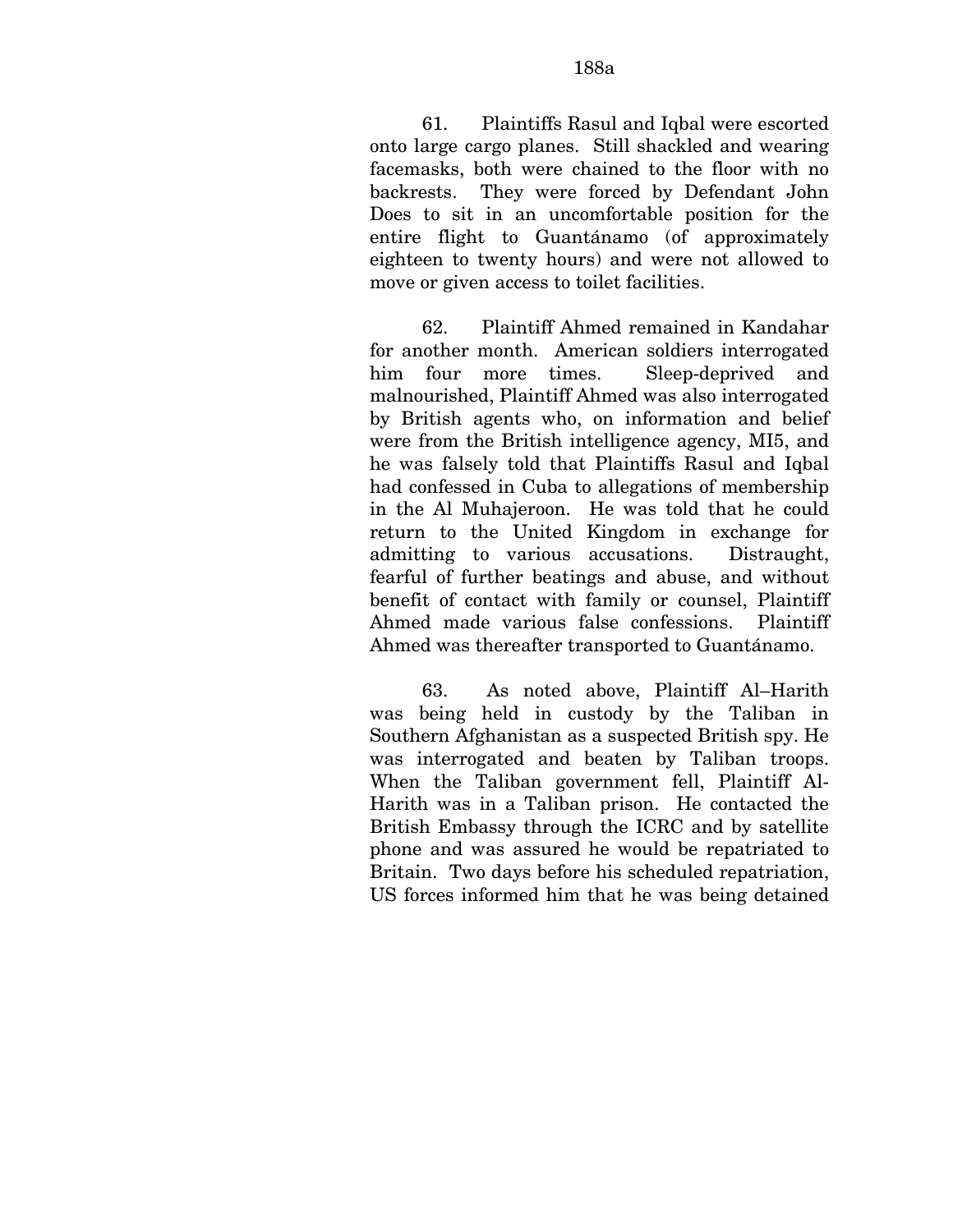and taken to Kandahar, where he was held in a prison controlled by US forces and interrogated and beaten by US troops. Plaintiff Al-Harith was flown to Guantánamo from Kandahar on or about February 11, 2002.

64. Prior to take-off, Plaintiff Al-Harith, like Plaintiffs Rasul, Iqbal and Ahmed, was hooded and shackled; mittens were placed on his hands and earphones over his ears. Chains were then placed around his legs, waist and the earphones. The chains cut into his ears. Goggles were placed on his eyes and a medical patch that, on information and belief, contained muscle relaxant was applied.

## **Captivity and Conditions at Camp X-Ray, Guantánamo**

65. Plaintiffs Rasul and Iqbal were transported to Guantánamo in mid-January 2002. Plaintiffs Ahmed and Al-Harith were transported there approximately one month later. During the trip, Defendant John Does, US soldiers, kicked and punched Plaintiff Ahmed more than twenty times. Plaintiff Al-Harith was punched, kicked and elbowed repeatedly and was threatened with more violence.

66. Upon arrival at Guantánamo, Plaintiffs were placed on a barge to get to the main camp. Defendant John Does, US Marines on the barge, repeatedly beat all the detainees, including Plaintiffs, kicking, slapping, elbowing and punching detainees in the body and head. The Marines announced repeatedly, "You are arriving at your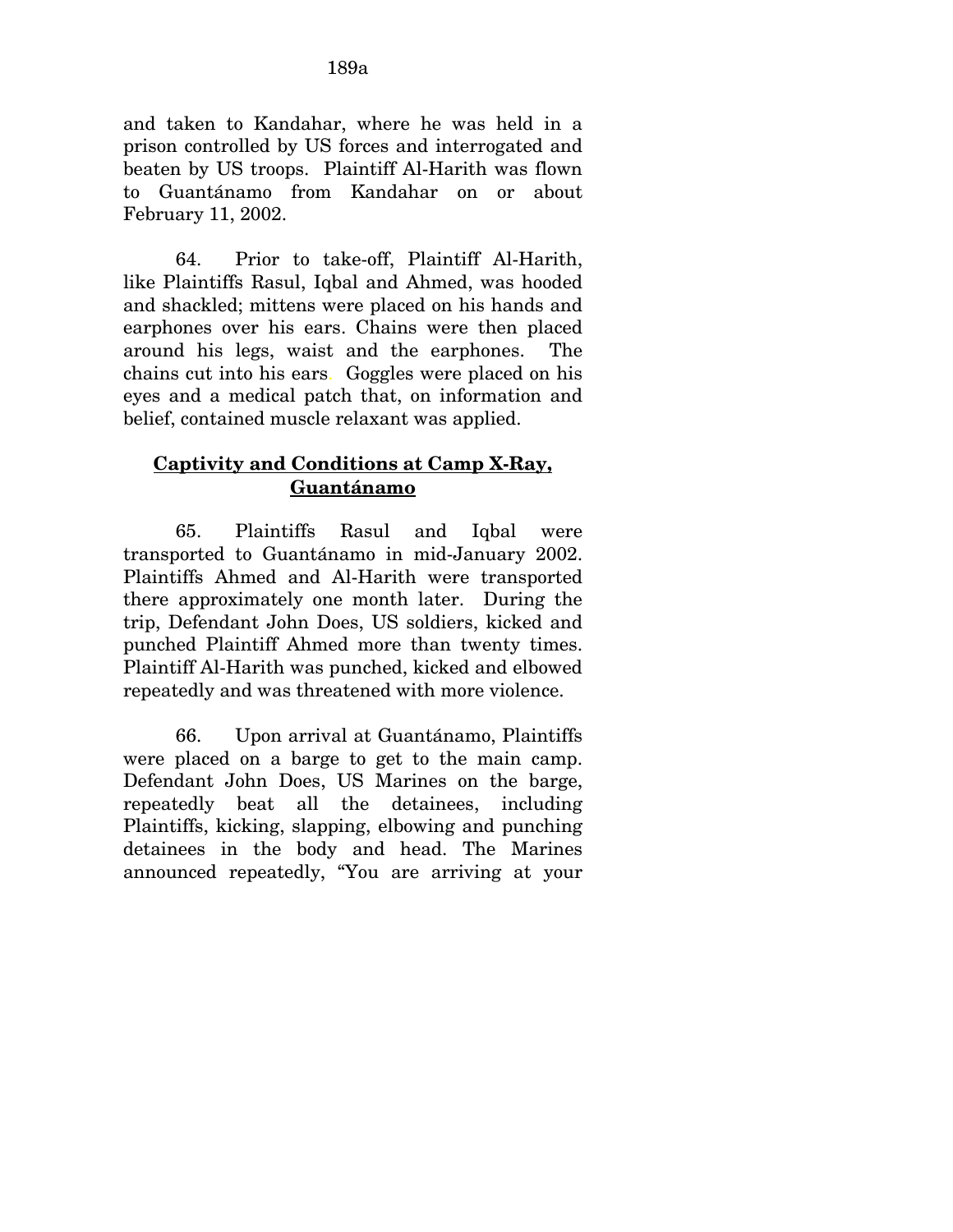final destination," and, "You are now property of the United States Marine Corps."

67. Plaintiffs were taken to Camp X-Ray, the prison camp for detainees. Soldiers forced all four Plaintiffs on arrival to squat outside in stress positions in the extreme heat. Plaintiffs and the other detainees had their goggles and hoods removed, but they had to remain with their eyes closed and were not allowed to speak.

68. Plaintiff Iqbal, still shackled and goggled, fell over and started shaking. Plaintiff Iqbal was then given a cavity search and transported to another area for processing, including fingerprinting, DNA sampling, photographs, and another wristband.

69. Plaintiff Rasul was forced to squat outside for six to seven hours and went through similar processing. Unmuzzled barking dogs were used to intimidate Plaintiff Rasul and others. At one point, Defendant John Doe, a soldier from a unit known as the Extreme Reaction Force (ERF), repeatedly kicked Plaintiff Rasul in the back and used a riot shield to slam him against a wall.

70. After processing, Plaintiffs were placed in wire cages of about 2 meters by 2 meters. Conditions were cruel, inhuman and degrading.

71. Plaintiffs were forced to sit in their cells in total silence for extended periods. Once a week, for two minutes, Plaintiffs were removed from their cells and showered. They were then returned to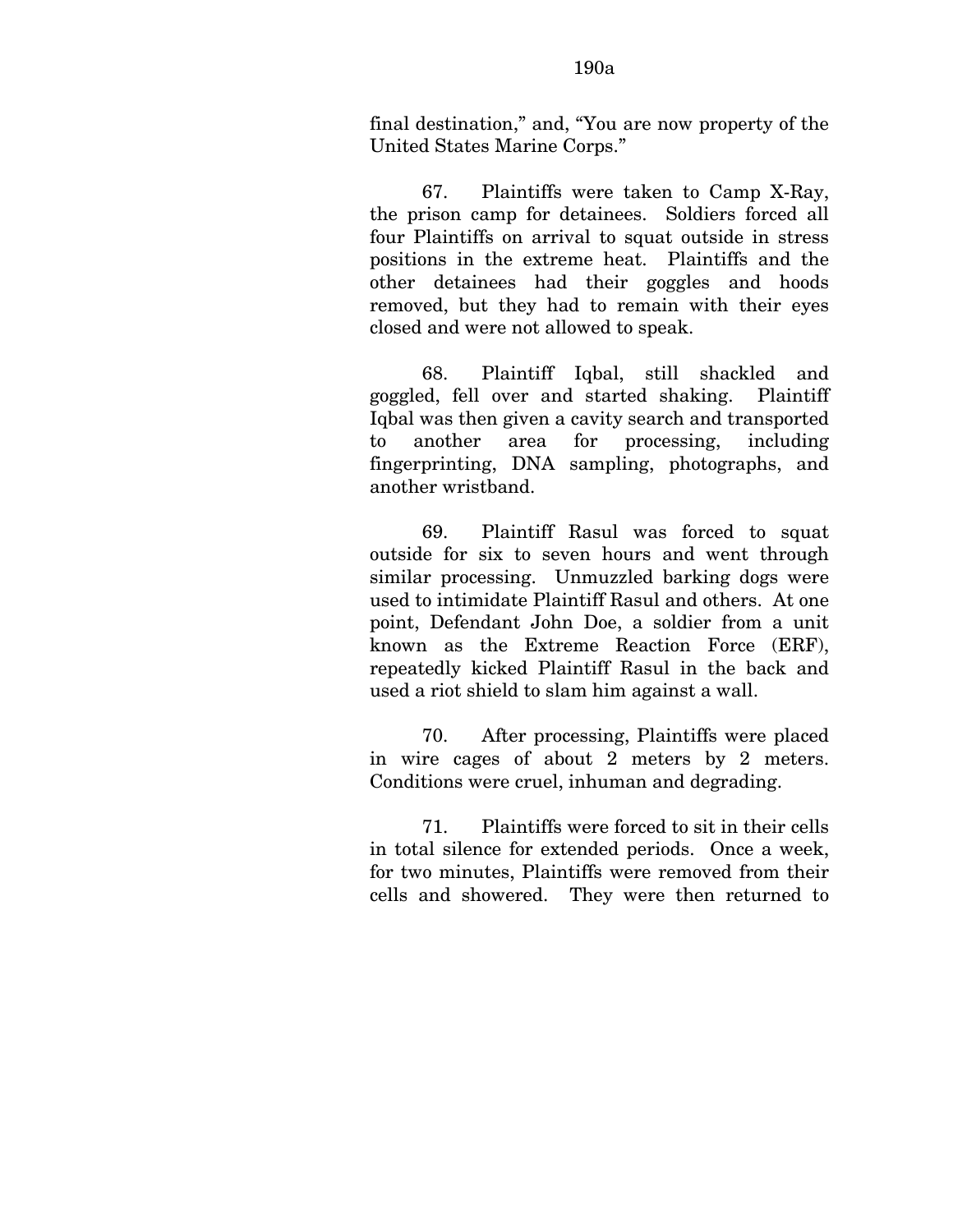their cells. Once a week, Plaintiffs were permitted five minutes recreation while their hands remained chained.

72. Plaintiffs were exposed to extreme heat during the day, as their cells were situated in the direct sunlight.

73. Plaintiffs were deliberately fed inadequate quantities of food, keeping them in a perpetual state of hunger. Much of the food consisted of "MRE's" (meals ready to eat), which were ten to twelve years beyond their usable date. Plaintiffs were served out of date powdered eggs and milk, stale bread from which the mold had been picked out and fruit that was black and rotten.

74. Plaintiffs and other detainees were forced to kneel each time a guard came into their cells.

75. Plaintiffs at night were exposed to powerful floodlights, a purposeful tactic to promote sleep deprivation among the detainees. Plaintiffs and the other detainees were prohibited from putting covers over their heads to block out the light and were prohibited from keeping their arms beneath the covers.

76. Plaintiffs were constantly threatened at Camp X-Ray, with guards stating on multiple occasions, "We could kill you at any time; the world doesn't know you're here; we could kill you and no one would know."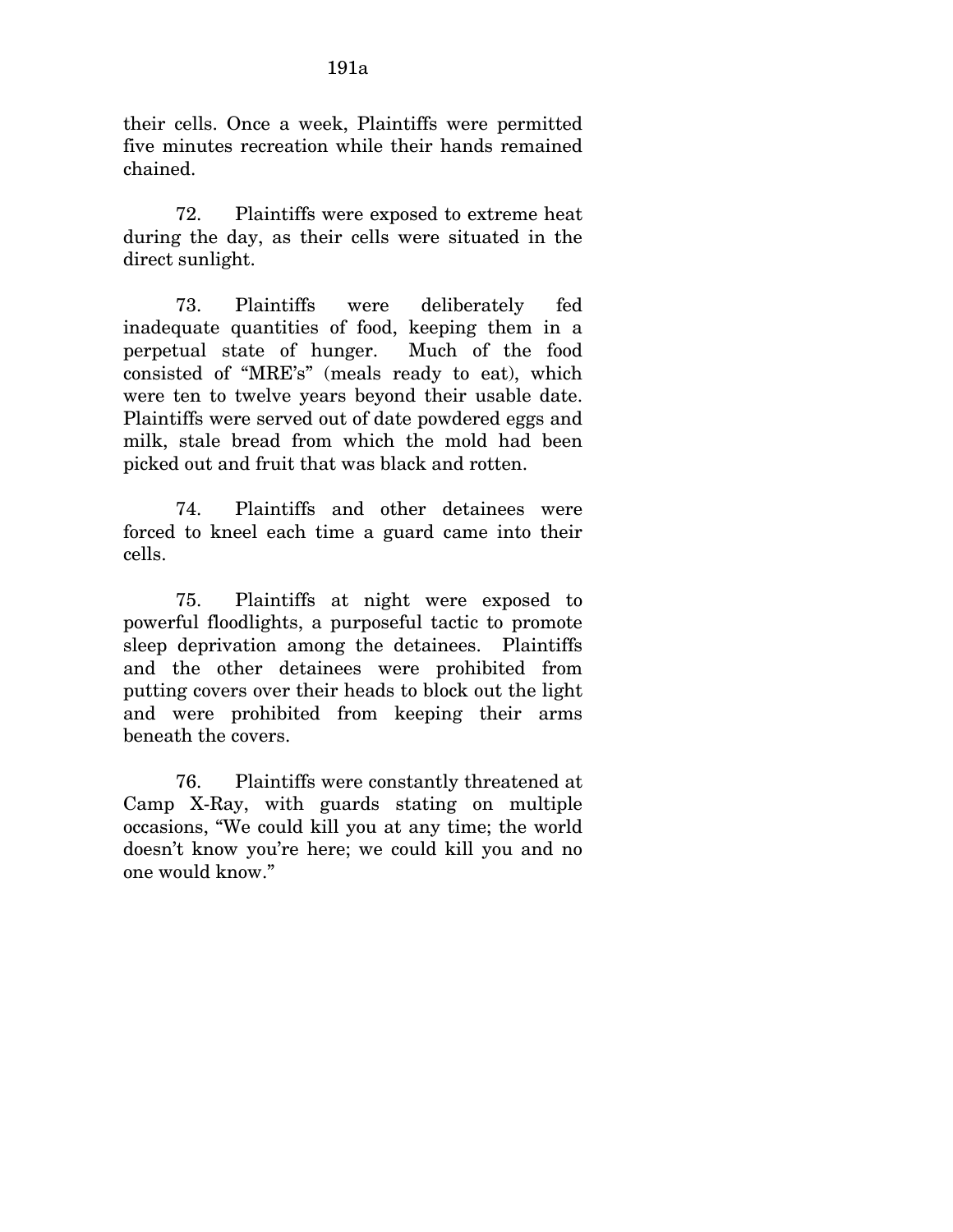77. Plaintiff Al-Harith was taken to the medical clinic and was told that his blood pressure was too high. He was given, on information and belief, muscle relaxant pills and an injection of an unspecified substance.

78. On various occasions, Plaintiffs' efforts to pray were banned or interrupted. Plaintiffs were never given prayer mats and did not initially receive copies of the Koran. Korans were provided to them after approximately a month. On one occasion, a guard in Plaintiff Ahmed's cellblock noticed a copy of the Koran on the floor and kicked it. On another occasion, a guard threw a copy of the Koran in a toilet bucket. Detainees, including Plaintiffs, were also at times prevented from calling out the call to prayer, with American soldiers either silencing the person who was issuing the prayer call or playing loud music to drown out the call to prayer. This was part of a continuing pattern of disrespect and contempt for Plaintiffs' religious beliefs and practices.

### **Interrogation at Camp X-Ray**

79. Plaintiffs were extensively interrogated at Camp X-Ray.

80. During interrogations, Plaintiffs were typically "long shackled," whereby their legs were chained using a large padlock. The shackles had sharp edges that scraped the skin, and all Plaintiffs experienced deep cuts on and around their ankles, resulting in scarring and continuing chronic pain. During the interrogations, Plaintiffs were shackled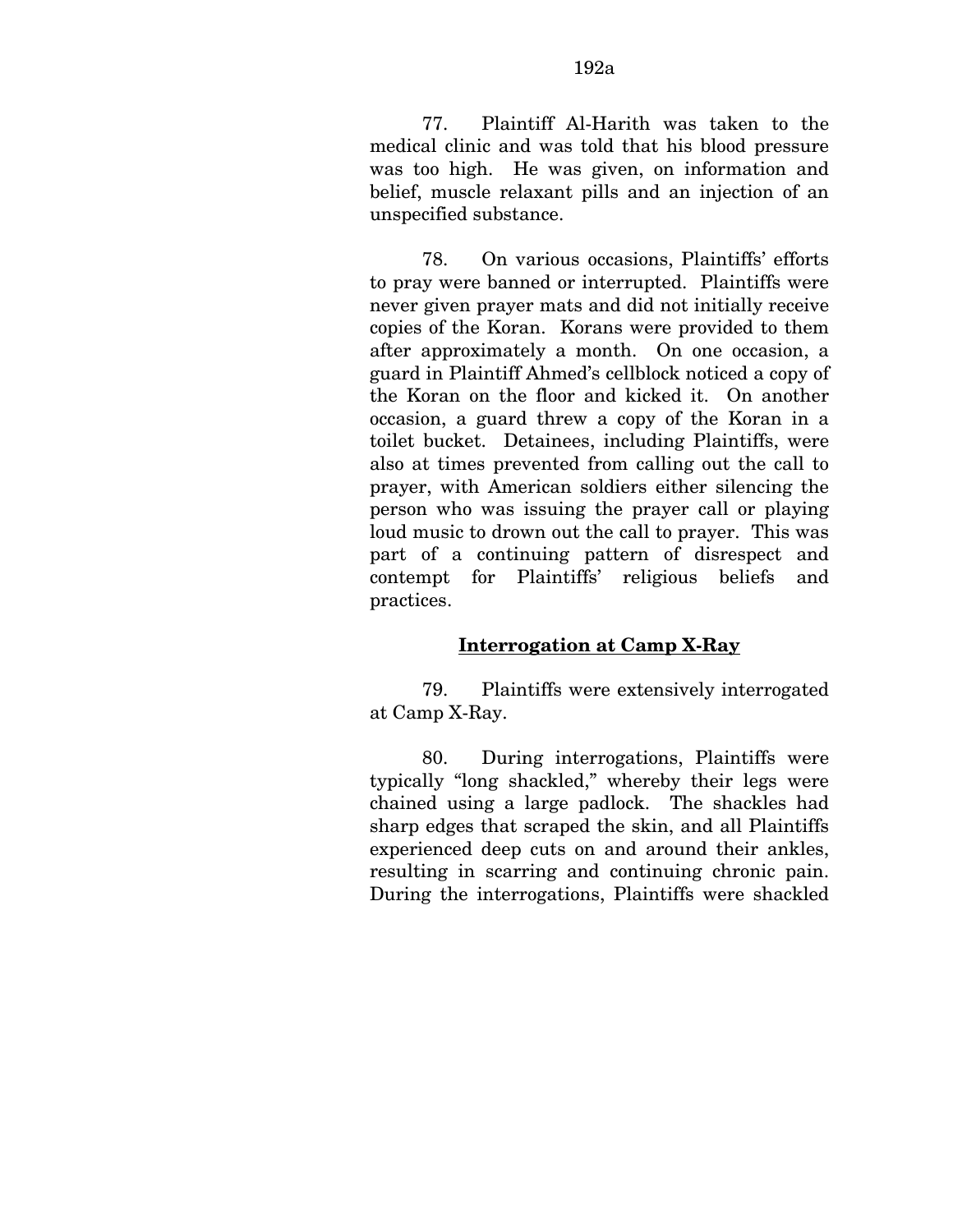and chained to the floor. Plaintiffs were repeatedly urged by American interrogators to admit that they were fighters who went to Afghanistan for "jihad." In return, Plaintiffs were promised that if they confessed to these false assertions, they could return to the United Kingdom. Plaintiff Iqbal, who was interrogated five times by American forces over three months at Camp X-Ray, was repeatedly encouraged and coerced to admit to having been a "fighter."

81. Plaintiff Al-Harith was interrogated approximately ten times at Camp X-Ray. He was interrogated by both British and American authorities. On one occasion, an interrogator asked Plaintiff Al-Harith to admit that he went to Pakistan to buy drugs, which was not true. On another occasion, Plaintiff Al-Harith was told that there was a new terrorism law that would permit the authorities to put his family out in the street if Plaintiff Al-Harith did not admit to being a drug dealer or a fighter. On another occasion, interrogators promised money, a car, a house and a job if he admitted those things. As they were not true, he declined to admit them.

82. Following Plaintiff Ahmed's first several interrogations at Camp X-Ray, he was isolated in a cellblock where there were only Arabic speakers. Plaintiff Ahmed, who does not speak Arabic, was unable to communicate with anyone other than interrogators and guards for approximately five months.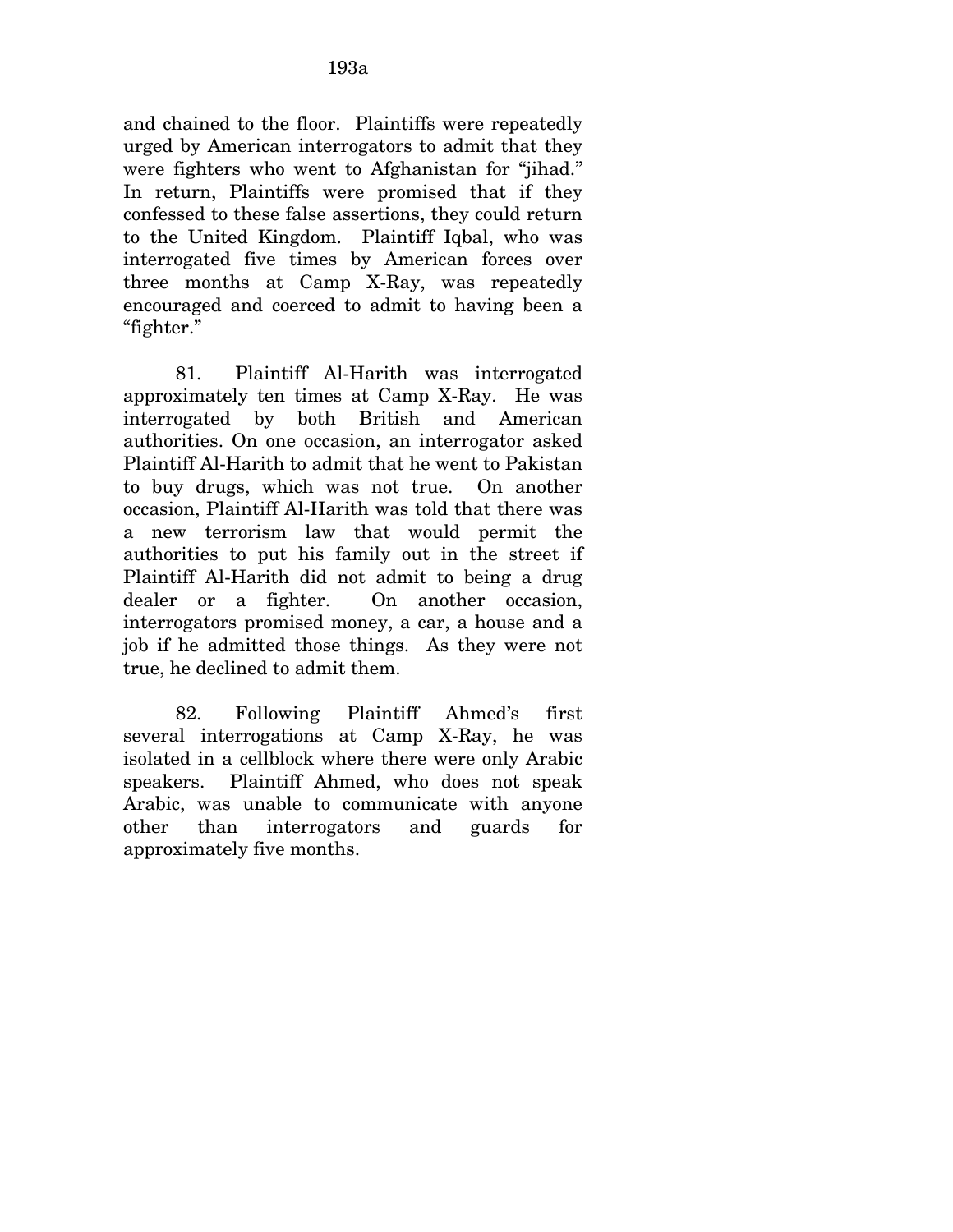# 194a

### **Conditions at Camp Delta**

83. Around May 2002, Plaintiffs were transferred to Camp Delta.

84. At no time were Plaintiffs advised as to why they were being transferred, for what purpose they were detained, why they were considered "unlawful combatants," and what medical and legal resources might be available.

85. At Camp Delta, Plaintiffs were housed in mesh cages that were subdivided from a larger metal container. There was little to no privacy and the cages provided little shelter from the heat during the day or the cold at night. The cages quickly rusted because of the sea air. The cells contained metal slabs at waist height; detainees could not sit on the slabs because their legs would dangle off and become numb. There was not enough room in the cells to pray.

86. Constant reconstruction work and large electric generators, which ran 24 hours a day, were used as part of a strategic effort to deprive Plaintiffs and others of sleep. Lights were often left on 24 hours a day.

87. Plaintiffs Rasul and Iqbal were in the same cellblock. Plaintiff Ahmed was placed in isolation for about one month. There was no explanation given as to why Plaintiff Ahmed had been placed in isolation. Following this period, he was placed in a different cell and interrogated by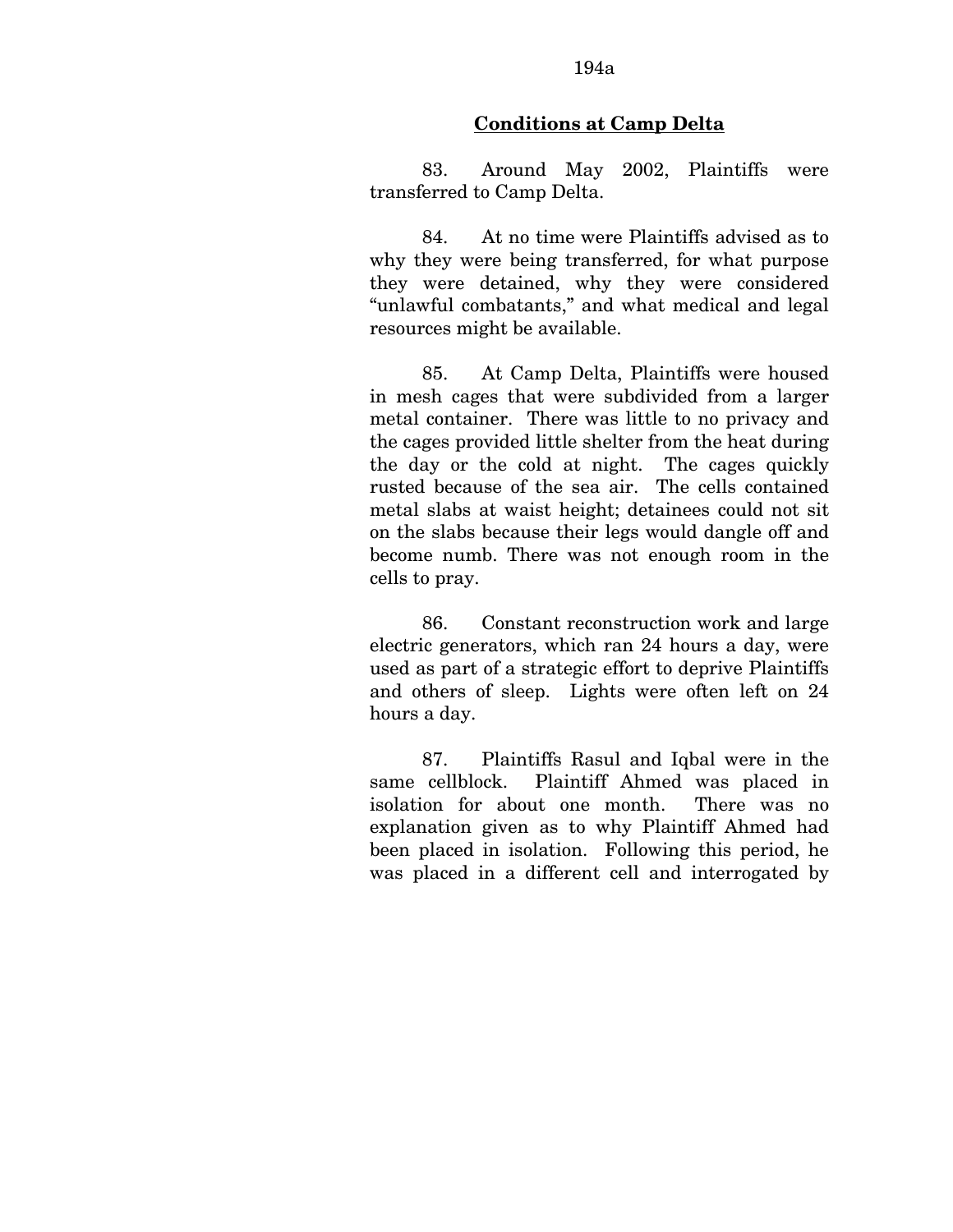mostly American interrogators who repeatedly asked him the same questions for six months.

88. After six months at Camp Delta, Plaintiff Ahmed was moved to a cell directly opposite Plaintiff Rasul. Plaintiff Iqbal was placed in isolation for about one month. Again, no explanation was given for the arbitrary placement in isolation.

89. Plaintiff Ahmed was repeatedly disciplined with periods of isolation for such behavior as complaining about the food and singing.

90. Plaintiff Iqbal, after about one month at Camp Delta, was moved to isolation and given smaller food portions because it was believed he was belittling a military policeman. He was disciplined with another week of isolation when he wrote "have a nice day" on a Styrofoam cup.

91. After his last period of isolation, Plaintiff Iqbal was moved to a block which housed only Chinese-speaking detainees. During his time there, he was exposed to aggressive interrogation. After being there for months, Plaintiff Iqbal's mental condition deteriorated further.

92. Plaintiff Al-Harith was put into isolation for refusing to wear a wristband. Plaintiff Al-Harith was also placed in isolation for writing the letter "D" on a Styrofoam cup. The isolation block was freezing cold as cold air was blown through the block twenty-four hours a day. The isolation cell was pitch black as the guards claimed the lights were not working. Plaintiff Al-Harith was placed in isolation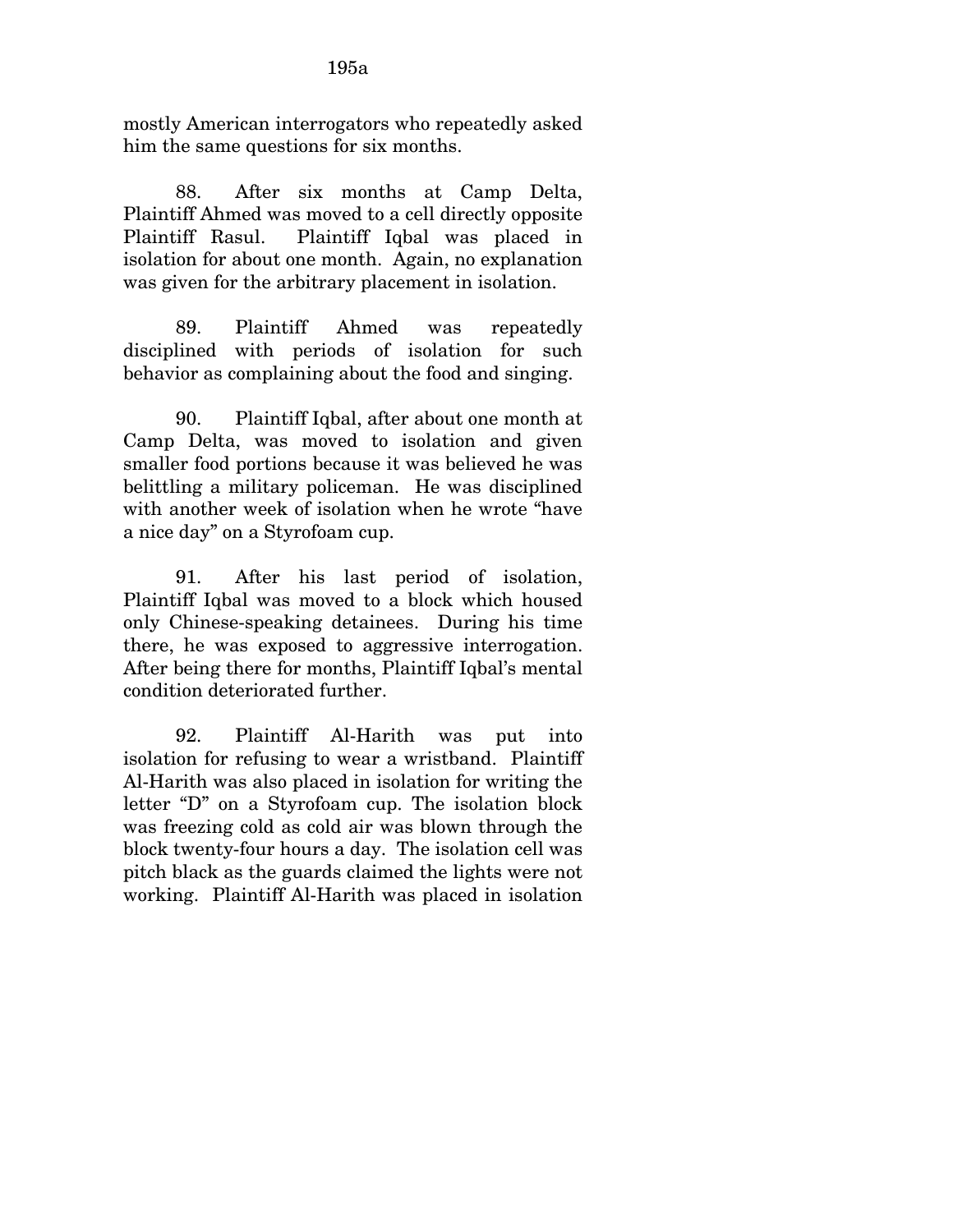a second time around Christmas 2002 for refusing to take an unspecified injection. When he refused, the ERF was brought in and Plaintiff Al-Harith was "ERFed": he was beaten, forcibly injected and chained in a hogtied position, with his stomach on the floor and his arms and legs chained together above him. The ERF team jumped on his legs and back and kicked and punched Plaintiff Al-Harith. Plaintiff Al-Harith was then placed in isolation for approximately a month, deprived at various intervals of soap, toothpaste or a toothbrush, blankets or toilet paper. He was also deprived of a Koran during this second period of isolation.

93. On information and belief, "ERFings," i.e., the savage beatings administered by the ERF teams, were videotaped on a regular basis and should be available as evidence of the truth of the allegations contained herein.

94. The Camp Delta routine included compulsory "recreation" twice a week for fifteen minutes. Attendance was enforced by the ERF. As soon as fifteen minutes had passed, detainees were immediately returned to their cells. Plaintiff Rasul noted that one would be forced to return to his cell even if in the middle of prayers.

95. Around August 2002, medical corps personnel offered Plaintiffs Rasul, Iqbal and Ahmed injections of an unidentified substance. Plaintiffs Rasul, Iqbal and Ahmed, like most detainees, refused. Soon after, Defendant John Does, the medical corps, returned with the ERF team. The ERF team members were dressed in padded gear,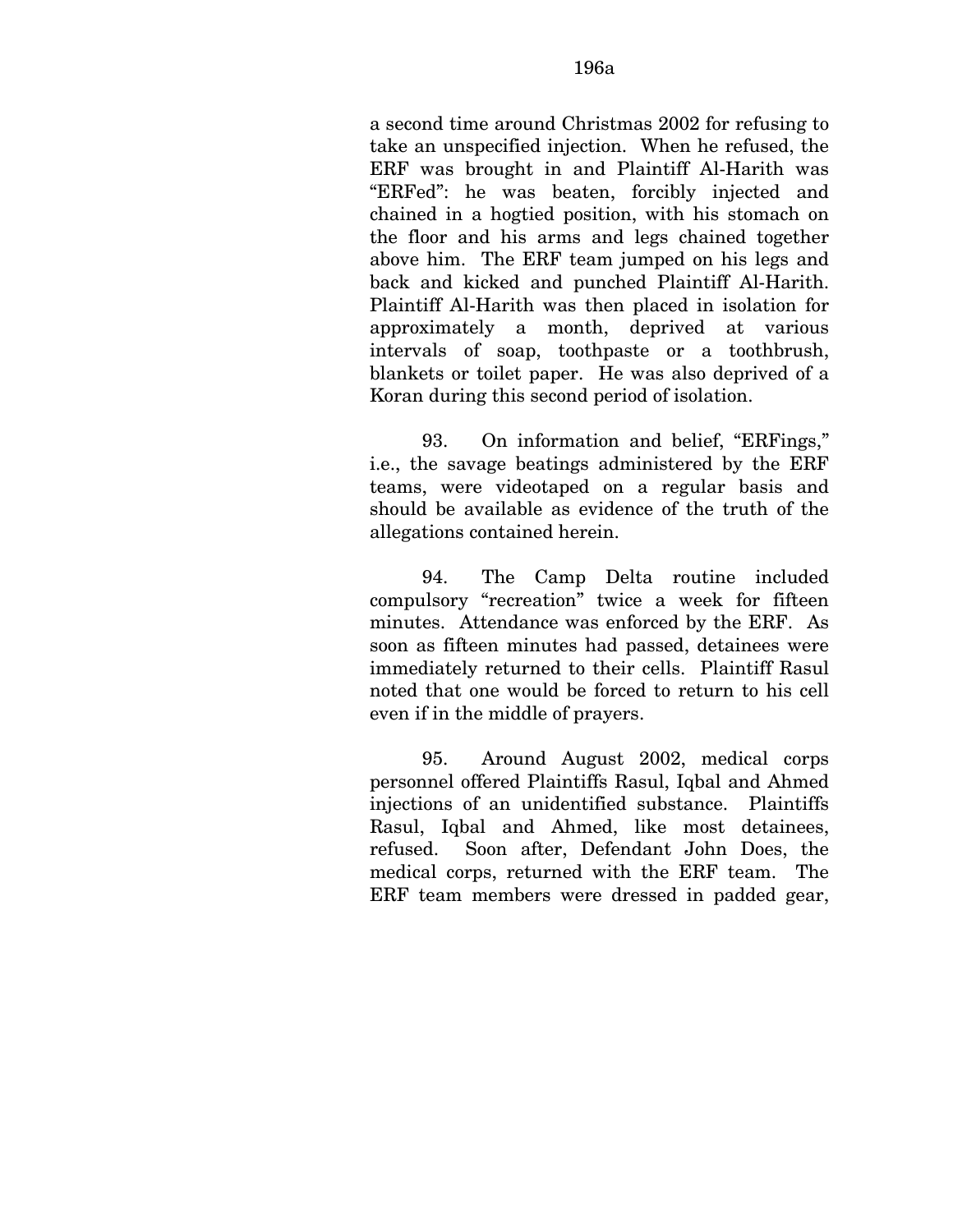thick gloves, and helmets. Plaintiffs Rasul, Iqbal and Ahmed were shackled and restrained with their arms and legs bent backwards while medical corps pulled up their sleeves to inject their arms with an unidentified drug that had sedative effects.

96. Plaintiffs Rasul, Iqbal and Ahmed received these injections against their will on approximately a dozen occasions. Plaintiff Al-Harith received 9 or 10 compulsory injections on six separate occasions.

97. Plaintiff Iqbal was deprived of his Koran and other possessions. His hands were shackled in front of him. When Plaintiff Iqbal looked back, a guard pushed him in the corner. There Defendant John Does punched him repeatedly in the face and kneed him in his thigh.

## **Isolation and Interrogations at Camp Delta**

98. Interrogation booths either had a miniature camera hidden in them or a one-way glass window. Thus, on information and belief, some or all of the interrogations of Plaintiffs and other detainees are recorded and are available as evidence of the truth of Plaintiffs' allegations herein.

99. In December 2002, a tiered reward system was introduced at Camp Delta, whereby detainees were placed on different levels or tiers depending on their level of co-operation and their behavior at the camp.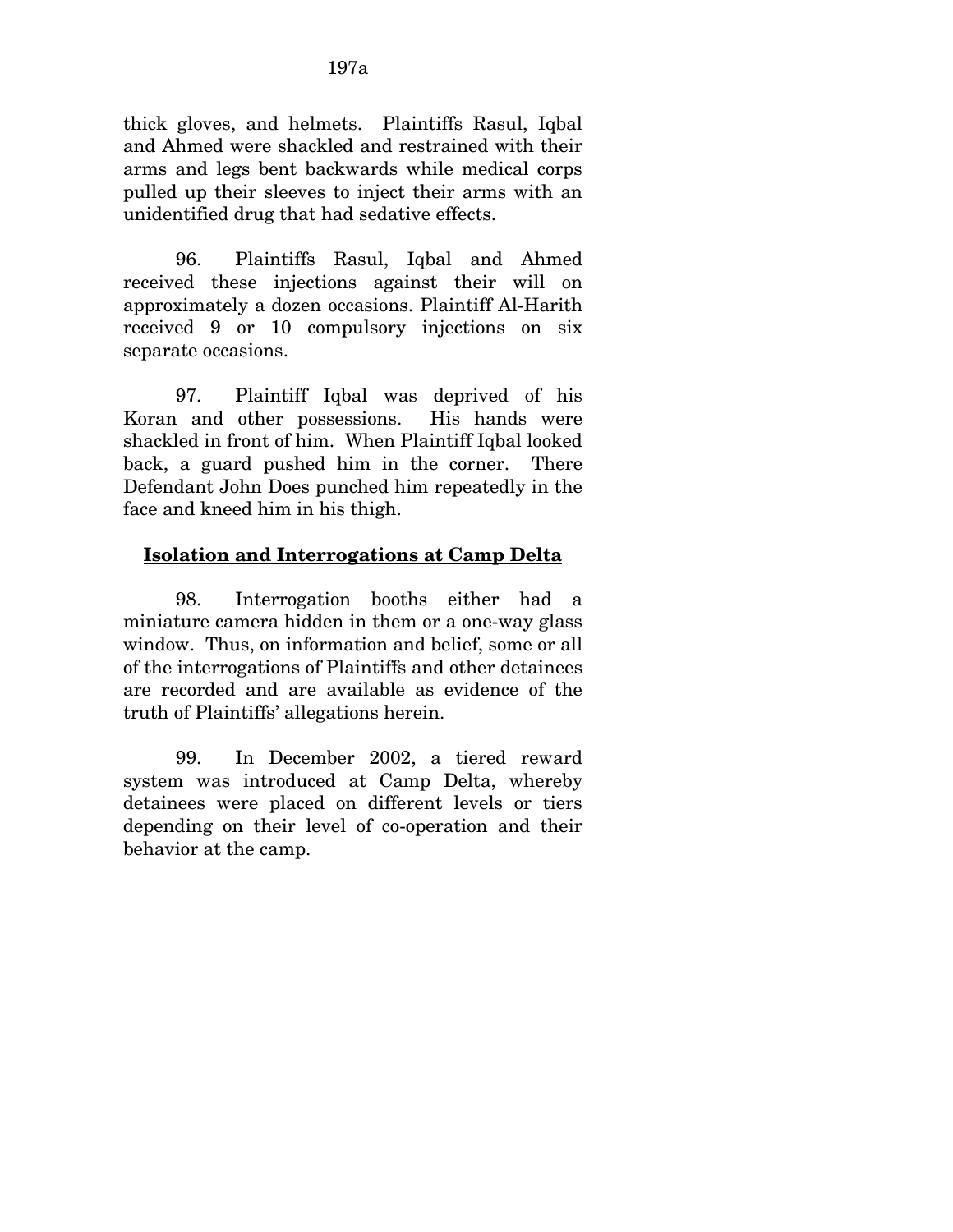#### 198a

100. Interrogators and guards frequently promised to provide or threatened to withdraw of essential items such as blankets or toothpaste – referred to as "comfort items" – in order to coerce detainees into providing information. The truthful assertion that Plaintiffs had no information to give did not result in the provision of "comfort items." To the contrary, the interrogators demanded that the Plaintiffs confess to false allegations and promised "comfort items" in exchange.

101. Isolation of detainees was frequently used as a technique to "wear down" detainees prior to interrogation. There were two primary ways in which prisoners would be placed in isolation: (1) for punishment, for a set period of time for a specific reason; or (2) for interrogation, with no specific time limit.

102. Between October 2002 and May 2003, Plaintiff Rasul was interrogated about five or six times. Most of the interrogations involved the same questions that had been asked before. In April 2003, Plaintiffs Rasul and Iqbal were given polygraph tests and were led to believe that they might be allowed to return home if they passed.

103. After two hours of questioning as to whether he was a member of Al Qaeda, Plaintiff Rasul was returned to his cell. Two weeks later, he was interrogated by a woman who may have been army personnel in civilian clothing. She informed him that he had passed the polygraph test. Plaintiff Rasul was transferred to a different cellblock and informed by interrogators that they had videos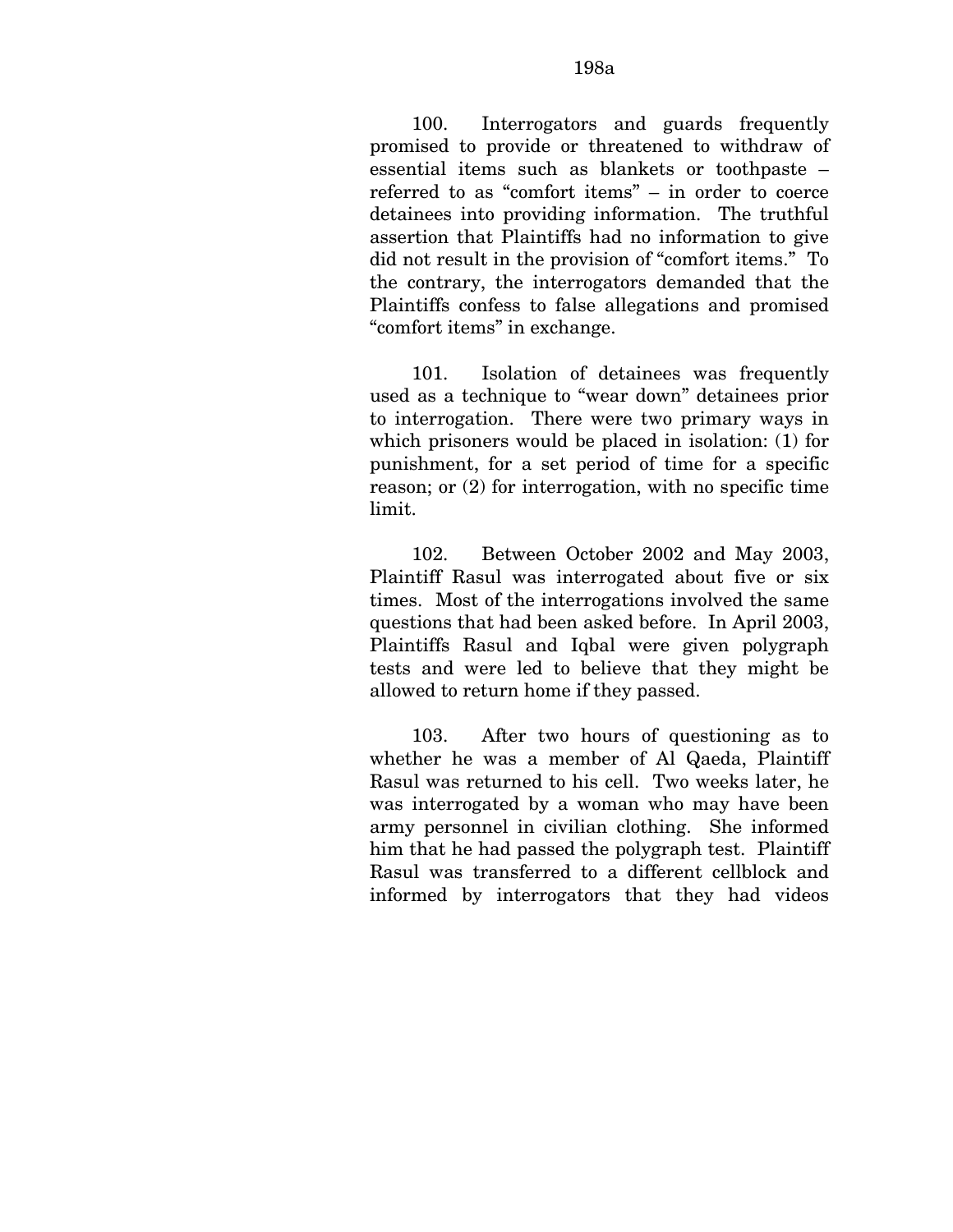which proved that he and Plaintiffs Iqbal and Ahmed were members of Al Qaeda and linked to the September 11 attacks.

104. A week later, Plaintiff Rasul was transferred to an isolation block, called "November." Plaintiff Rasul asked the army sergeant why he was being moved and was informed that the order was from the interrogators. Plaintiff Rasul was placed in a metal cell. To make the conditions of confinement continuously debilitating, the air conditioning was turned off during the day and turned on high at night. Temperatures were near 100 degrees during the day and 40 degrees at night. The extremes of heat and cold were deliberately utilized to intimidate, discomfort and break down prisoners. For one week, Plaintiff Rasul was held in isolation without interrogation. Later, he was taken to a room and "short shackled" and placed in an extremely cold room for six to seven hours. Short shackling consists of chaining the ankles and wrists closely together to force the detainee into a contorted and painful position. He was unable to move in the shackles and was not afforded an opportunity to go to the bathroom. He was hardly able to walk and suffered severe back pains. He was taken back to his cell without explanation.

105. The next day Plaintiff Rasul was "short shackled" and chained to the floor again for interrogation by an US Army intelligence officer named Bashir, also known as Danny. He was shown photographs of three men who were supposedly Plaintiffs Rasul, Iqbal and Ahmed with a man purported to be Mohammed Atta. Plaintiff Rasul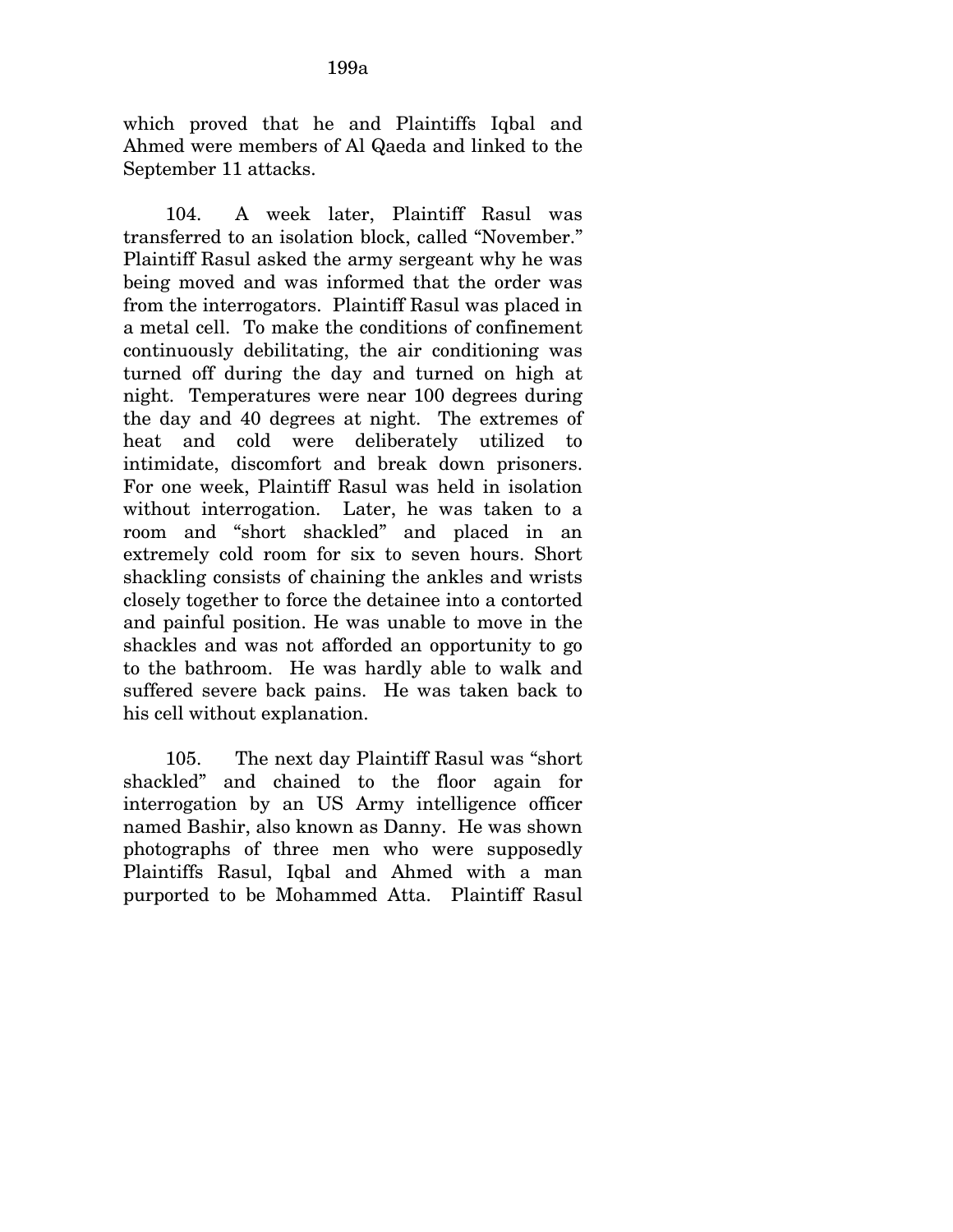repeatedly and truthfully denied being the person in the photograph. Further, he repeatedly and truthfully denied any involvement with Al Qaeda or the September 11 attacks. On five or six more occasions, Plaintiff Rasul was interrogated in similar fashion. During these interrogations, Plaintiff Rasul was not provided with food and was not permitted to pray.

106. Following the first interrogation, on five or six occasions, Plaintiff Rasul was removed from his cell and brought back to the interrogation block for intervals of about four or five days at a time. He was repeatedly "short shackled," exposed to extremely loud rock or heavy metal music, and left alone in the interrogation room for up to 13 hours in the "long shackle" position.

107. During this period, a Marine captain and other soldiers arrived at Plaintiff Rasul's cell to transfer him to another block, where he would remain in isolation for another two months without "comfort items."

108. On one occasion, Plaintiff Rasul was brought to the interrogation room from isolation to be questioned by interrogators from the Criminal Investigations Division (CID). These interrogators, identified as "Drew" and "Terry," informed Plaintiff Rasul that they were going to begin military tribunals.

109. After continued interrogations as to his alleged presence in a photograph with Osama Bin Laden, Plaintiff Rasul explained that he was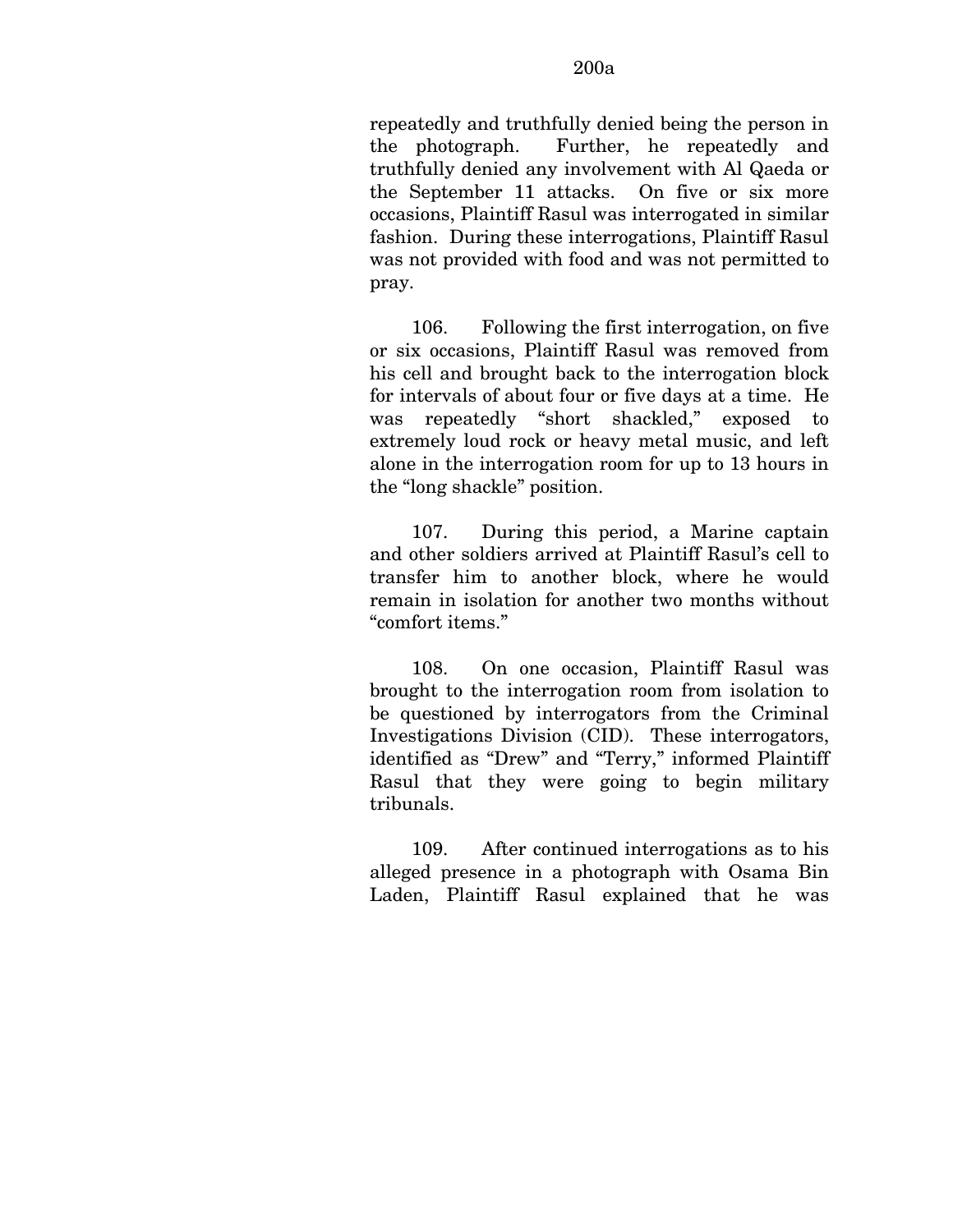working in England and going to college at the time the photograph was taken. Plaintiff Rasul told interrogators his place of employment at an English electronics shop and his attendance at University of Central England and implored interrogators to corroborate what he was telling them. The interrogators insisted he was lying. To Plaintiff's knowledge, no effort was made to find corroborating information which would have confirmed that Plaintiff Rasul was living in England at the time of the alleged meeting with Bin Laden in the photograph.

110. About a month after his second isolation period, Plaintiff Rasul was "long shackled" and placed in a room, where he was met by Bashir and a woman dressed in civilian clothing. Bashir informed Plaintiff Rasul that the woman had come from Washington to show him a video of an Osama Bin Laden rally in Afghanistan. After the woman showed Plaintiff Rasul a portion of the video, she asserted that it showed Plaintiffs Rasul, Iqbal and Ahmed sitting down with Bin Laden. The woman interrogator urged Plaintiff Rasul to admit that the allegation was true, but the persons in the video were not the Plaintiffs. Plaintiff Rasul continued truthfully to deny involvement. He was threatened that if he did not confess, he would be returned to isolation. Having been in isolation for five to six weeks, with the result that he was suffering from extreme mental anguish and disorientation, Plaintiff falsely confessed that he was in the video.

111. Plaintiff Rasul was then returned to isolation for another five to six weeks. During that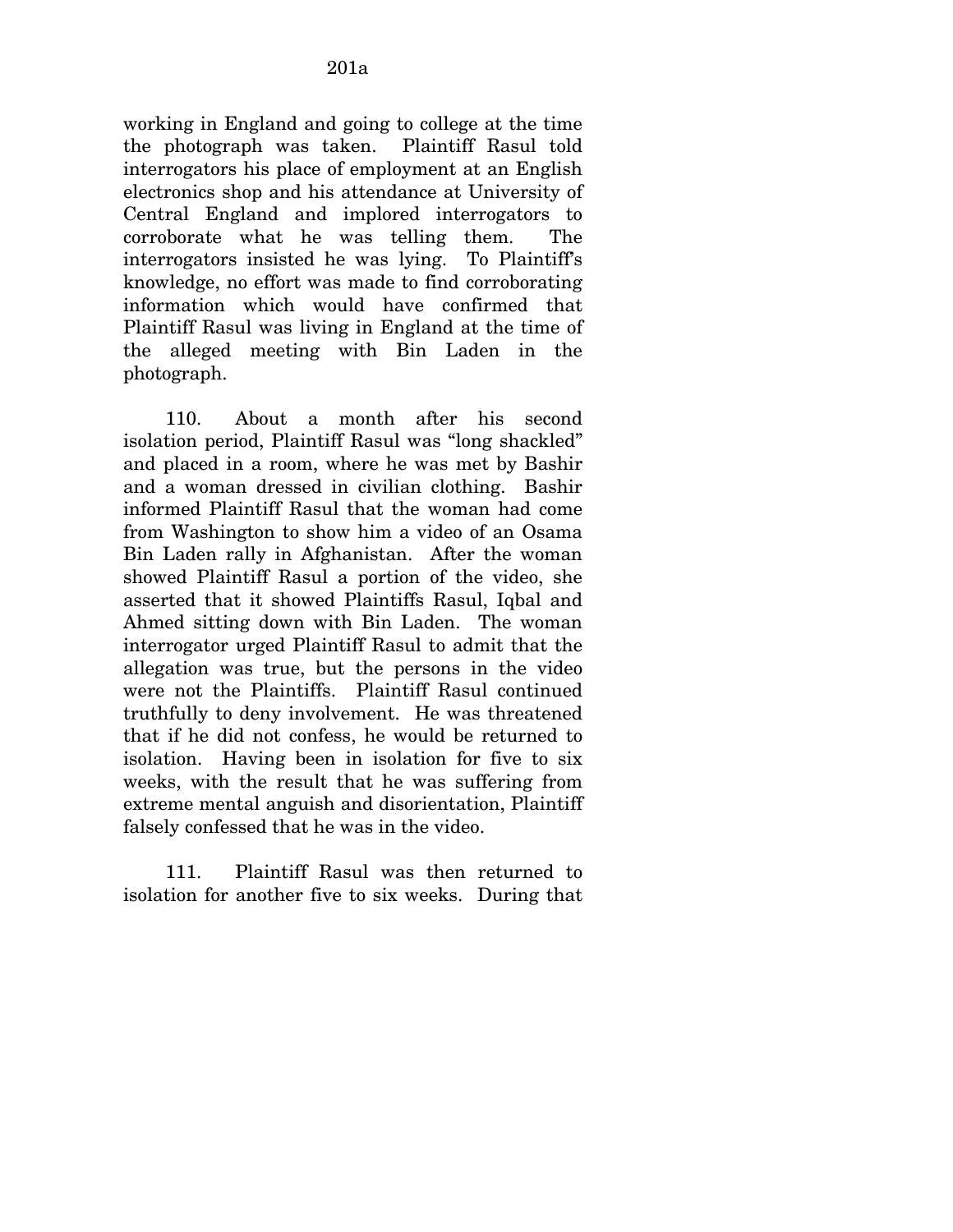112. Plaintiff Rasul was then transferred to another cellblock, where both Plaintiffs Iqbal and Ahmed were being held. Here, Plaintiff Rasul was denied "comfort items" and exercise privileges.

113. Around mid-August of 2003, Plaintiff Rasul was moved within Camp Delta and placed in another cell block without explanation. After about two weeks, Plaintiff Rasul was taken to a building known as the "Brown Building" and was informed by an army intelligence interrogator named "James" that he would soon be moving to a cell next to Plaintiffs Iqbal and Ahmed.

114. Following the meeting with the army intelligence interrogator, Plaintiff Rasul was brought to "Kilo Block" the next day, where Plaintiffs Rasul, Iqbal and Ahmed were reunited and able to speak with one another.

115. For the next two weeks, Plaintiffs Rasul, Iqbal and Ahmed were brought in succession to be questioned by an army intelligence officer, known only as "James," as to their purported involvement in the 2000 video of Bin Laden.

116. On one occasion, Plaintiff Rasul was administered a voice stress analyzer test by "James."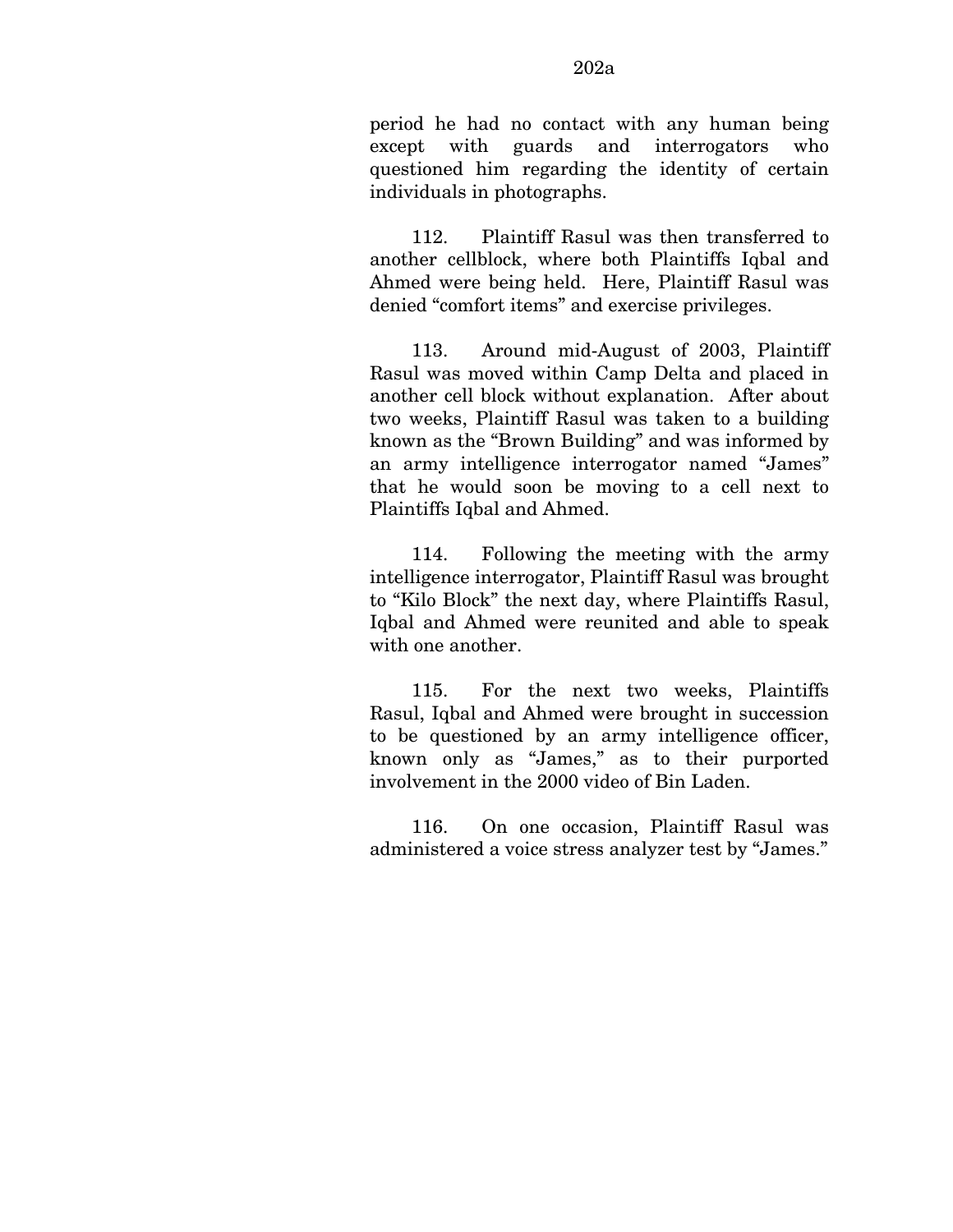117. After his last interrogation by "James," Plaintiff Rasul was informed that he would soon be turned over to Navy Intelligence. Before that, however, in September 2003, Plaintiff Rasul was further interrogated. He was brought into an interrogation room for eight hours. He was denied requests to pray and to have food or water. The following day, British officials questioned Plaintiff Rasul. Plaintiff Rasul informed an official, who gave the name "Martin," that he had been kept in isolation for three months without cause and had severe knee pain from the lack of exercise. Later that evening, Plaintiffs Rasul, Iqbal and Ahmed were taken to what was, on information and belief, a CIA interrogation block.

118. Plaintiffs continued to be held in the Kilo Block and were occasionally brought in for interrogation by a navy intelligence officer who gave the name "Romeo."

119. Plaintiff Iqbal was treated in a manner similar to the other Plaintiffs.

120. Plaintiff Iqbal was interrogated on several occasions, sometimes for as long as eight hours.

121. The typical routine was to be "short shackled" and placed in an extremely cold room.

122. Plaintiff Iqbal was relegated to Level 4, the harshest level, for about two weeks, with virtually no "comfort items." Soon after, he was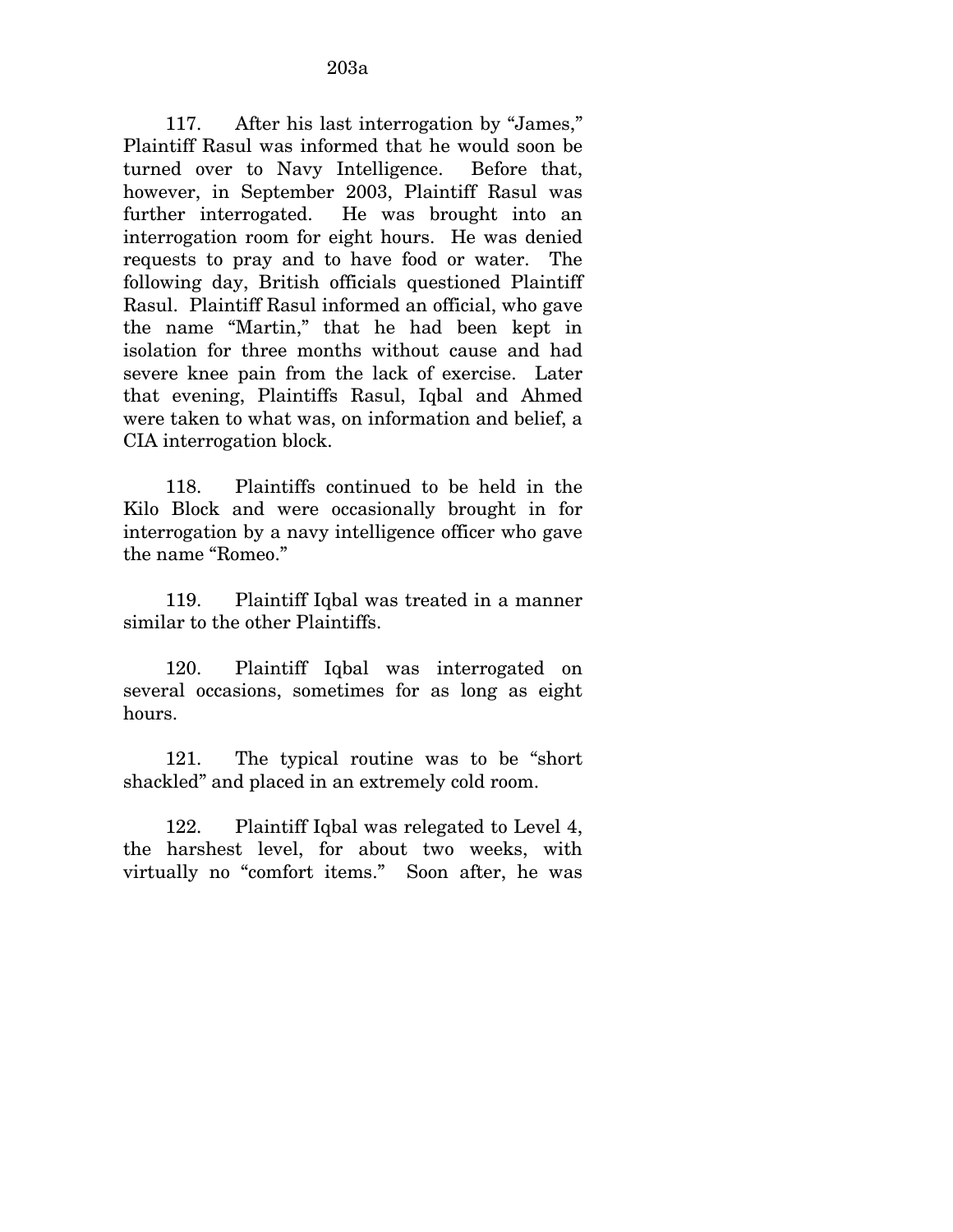123. Plaintiff Iqbal's isolation cell was covered in human excrement. Plaintiff Iqbal had no soap or towels and could not clean the cell. He was unable to sit anywhere.

124. Plaintiff Iqbal was interrogated periodically to review photographs. On one occasion, he was placed in a "short shackled" position and left in a room with the air conditioning turned down to 40°. Plaintiff Iqbal was left in the "short shackle" position for about three hours. Then, Defendant John Doe, an interrogator calling himself "Mr. Smith," entered the room and teased Plaintiff Iqbal about the temperature. "Mr. Smith" told Plaintiff Iqbal that he was able to get anything Plaintiff Iqbal wanted. "Mr. Smith" then pulled out pornographic magazines and taunted him. Plaintiff Iqbal refused to talk to "Mr. Smith." "Mr. Smith" left Plaintiff Iqbal alone for another three or four hours in the frigid room. In that one day, Plaintiff Iqbal had been "short shackled" for seven to eight hours. Upon returning to his cell, he became ill with flu and requested medication. One of the military police officers, Defendant John Doe, denied him medication, and informed him that he was acting under orders from intelligence.

125. The next day, a Marine Captain and about 15 soldiers escorted Plaintiff Iqbal to another isolation block. He was left there for several days. Prior to his interrogation, Plaintiff Iqbal was "short shackled" and then introduced to an interrogator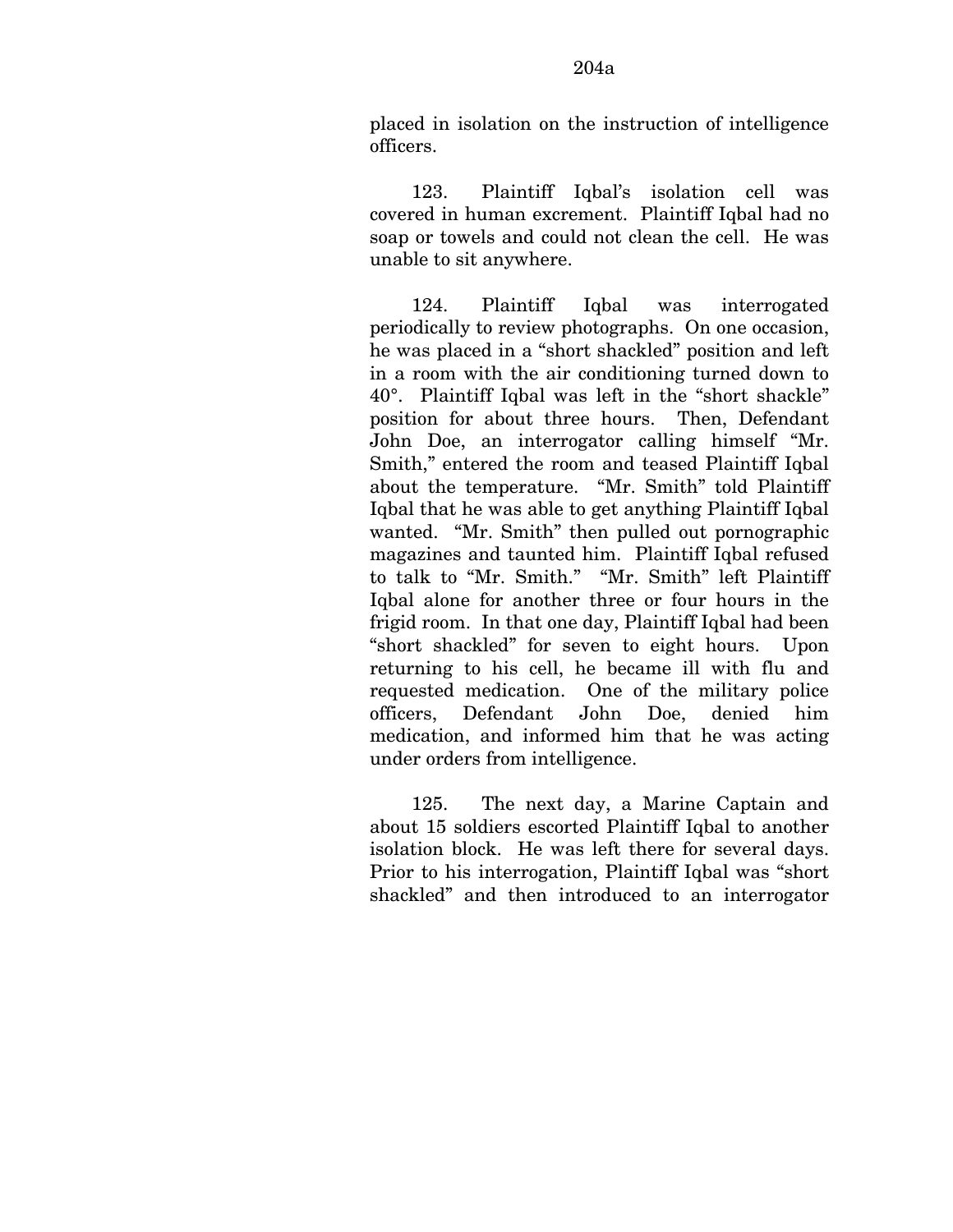who gave the name "James". Because the pain from the shackling became excruciating, Plaintiff Iqbal began to scream. After about three or four hours, "James" unshackled him.

126. After three days, Plaintiff Iqbal was taken to the "Brown Building," where he was "long shackled" and left in a room with strobe lighting and very loud music played repeatedly, making it impossible for him to think or sleep. After about an hour, Plaintiff Iqbal was taken back to his cell.

127. The next day, Plaintiff Iqbal was "short shackled" in the interrogation room for five or six hours before later being interrogated by "Drew," who identified himself as an agent from CID. Plaintiff Iqbal was shown photographs, but refused to look at them. He was "short shackled" for about four or five hours more. After a while, he was unable to bear the conditions and falsely confessed that he was pictured in the photographs.

128. Four days later, agents from the FBI interrogated Plaintiff Iqbal about his activities in 2000.

129. Plaintiff Iqbal remained in isolation and was questioned at one point by a military intelligence officer giving the name of "OJ." Soldiers threatened him with further beatings if he did not answer the questions.

130. Plaintiff Ahmed was interrogated on numerous occasions, particularly with respect to his knowledge of the Bin Laden video. He was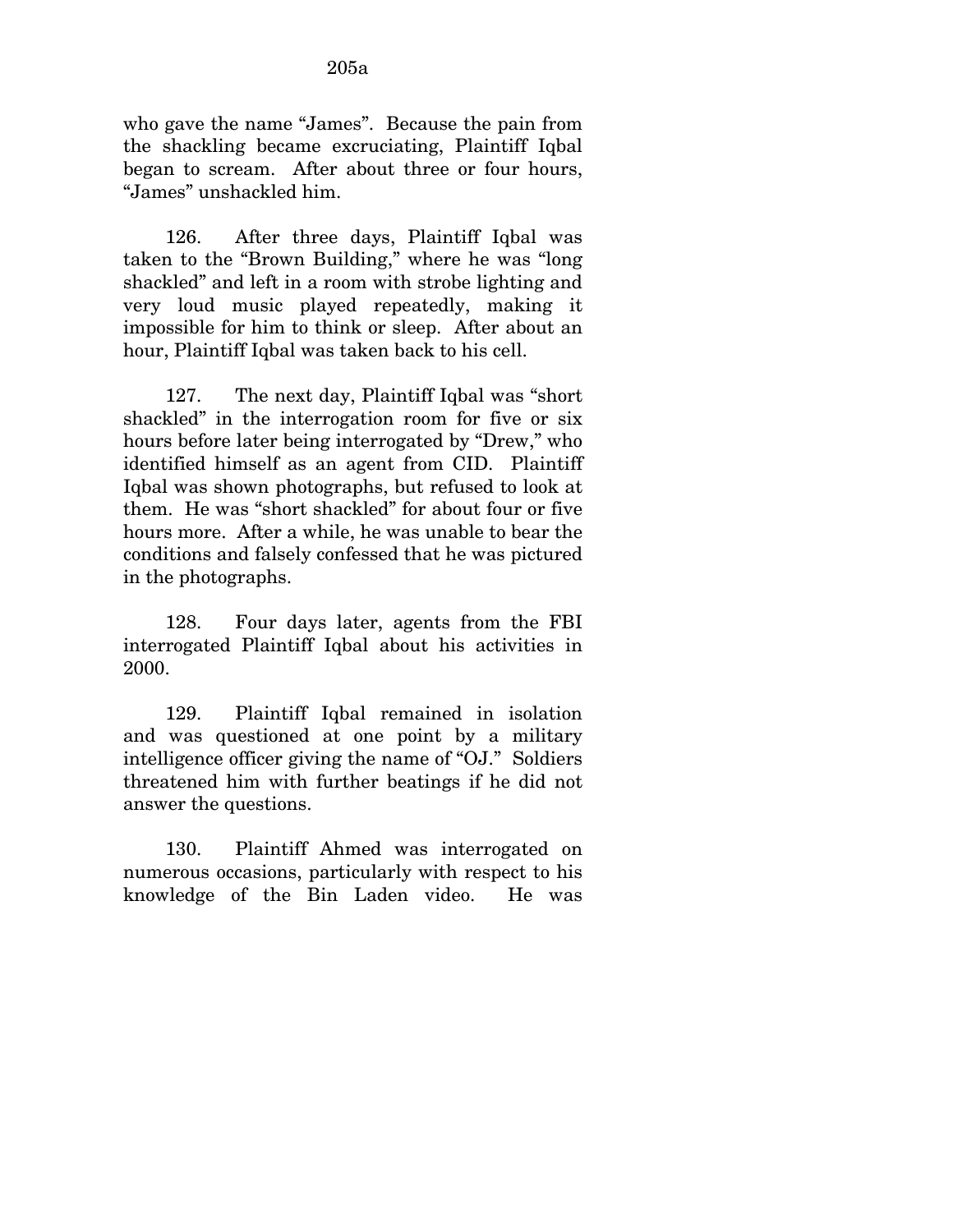interrogated every three or four days, and the typical procedure was that he was first "short shackled" and placed in a freezing room with loud music for several hours.

131. Before arriving at Guantánamo, Plaintiff Ahmed was seriously sleep-deprived and malnourished. He was the first of the Plaintiffs to admit to various false accusations by interrogators.

132. Upon Plaintiff Ahmed's arrival at Camp Delta, he was placed in isolation for about one month. Following this period, he was placed in a different cell and interrogated by mostly American interrogators who asked him the same questions for six months.

133. Plaintiff Al-Harith also was given a lie detector test approximately one year into his detention which he was told he passed.

134. Plaintiff Al-Harith on three or four occasions witnessed Defendant John Does, military police, using an industrial strength hose to shoot strong jets of water at detainees. He was hosed down on one occasion. A guard walked along the gangway alternating the hose on each cell. Plaintiff Al-Harith was hosed down continuously for approximately one minute. The pressure of the water forced him to the back of his cell. The contents of his cell, including his bedding and Koran, were soaked.

135. Plaintiff Rasul, in the next cell, also had all the contents of his cell soaked.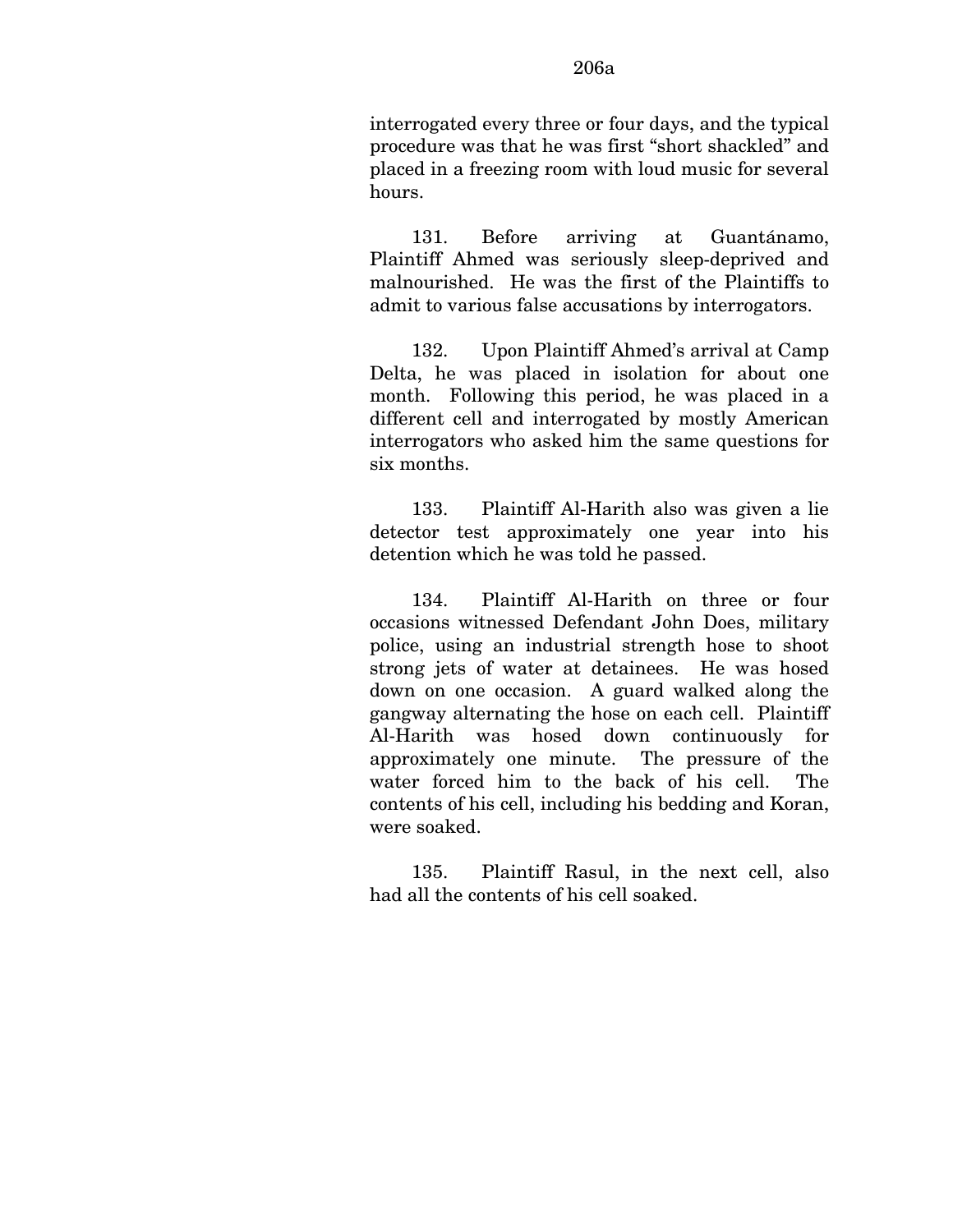136. In or around February 2004, Plaintiffs heard from military police that they would be released and sent home soon. Before leaving Camp Delta, Plaintiffs all were interrogated a final time. Plaintiffs were asked to sign statements admitting to membership in Al Qaeda and participation in terrorist activity. Plaintiffs declined.

137. In March 2004, Plaintiffs were released from Camp Delta and flown to the United Kingdom.

## **Injuries**

138. Plaintiffs suffered and continue to suffer from the cruel, inhuman, and degrading treatment they experienced during their detention. The "short shackling" which Plaintiffs were exposed to resulted in deep cuts at their ankles, permanent scarring, and chronic pain. Plaintiff Rasul has chronic pain in his knees and back. Plaintiff Ahmed also suffers from permanent deterioration of his eyesight because of the withholding of required special lenses as "comfort items."

139. Plaintiff Al-Harith suffers from severe and chronic pain in his knees from repeatedly being forced onto his knees and pressed downwards by guards whenever he left his cell. He also has experienced pain in his right elbow.

140. Plaintiffs further suffer from acute psychological symptoms.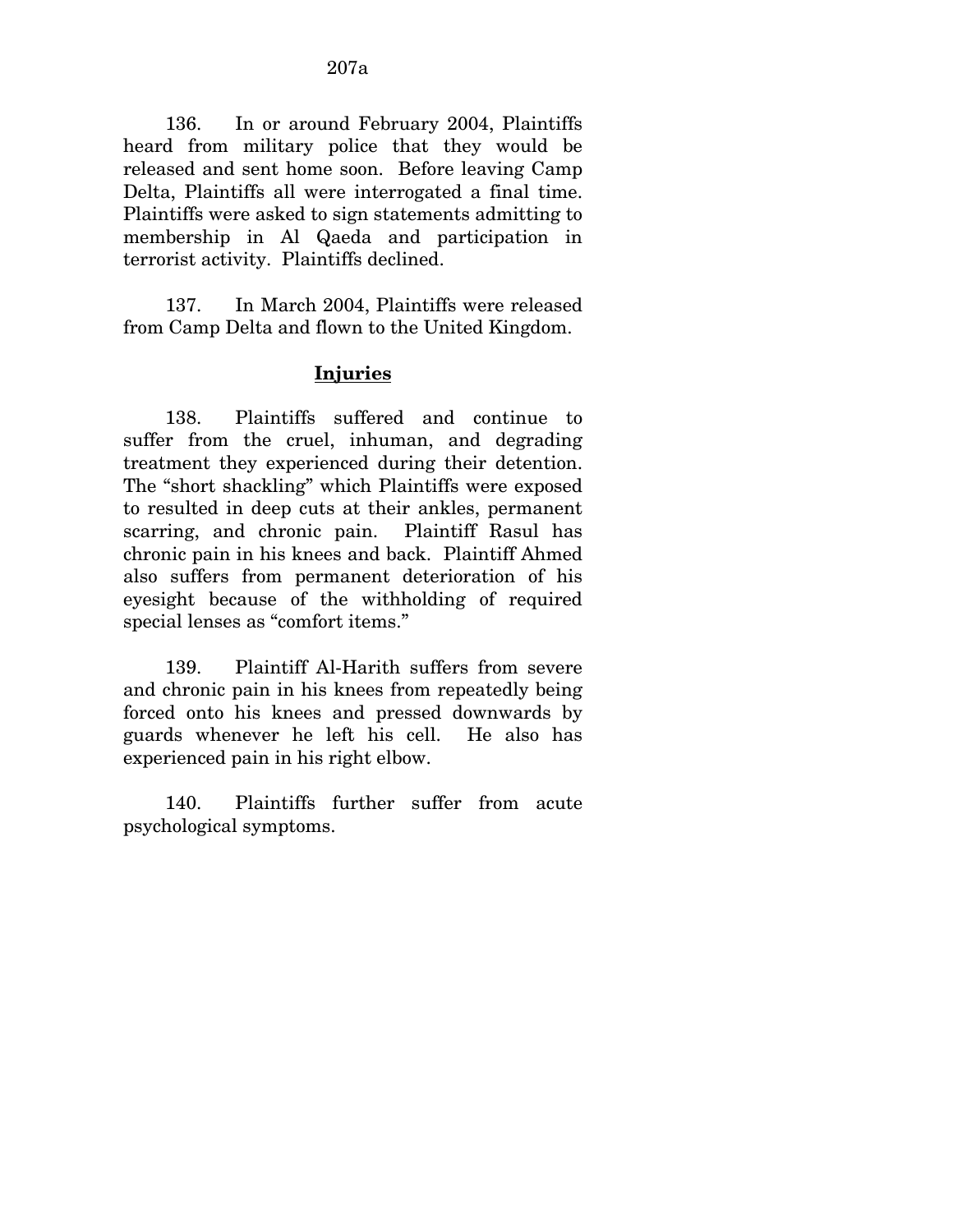## **Development and Implementation of a Plan of Torture and Other Physical and Psychological Mistreatment of Detainees**

141. The torture, threats, physical and psychological abuse inflicted upon Plaintiffs were devised, approved, and implemented by Defendant Rumsfeld and other Defendants in the military chain of command. These techniques were intended as interrogation techniques to be used on detainees.

142. It is well-established that the use of force in interrogation is prohibited by domestic and international law. The United States Army strictly prohibits the use of such techniques and advises its interrogators that their use may lead to criminal prosecution. Army Field Manual 34-52, Ch. 1, "Intelligence Interrogation," provides:

### **Prohibition Against Use of Force**

The use of force, mental torture, threats, insults, or exposure to unpleasant and inhumane treatment of any kind *is prohibited by law* and is neither authorized nor condoned by the US Government…. The psychological techniques and principles outlined should neither be confused with, nor construed to be synonymous with, unauthorized techniques such as brainwashing, mental torture, or any other form of mental coercion to include drugs. These techniques and principles are intended to serve as guides in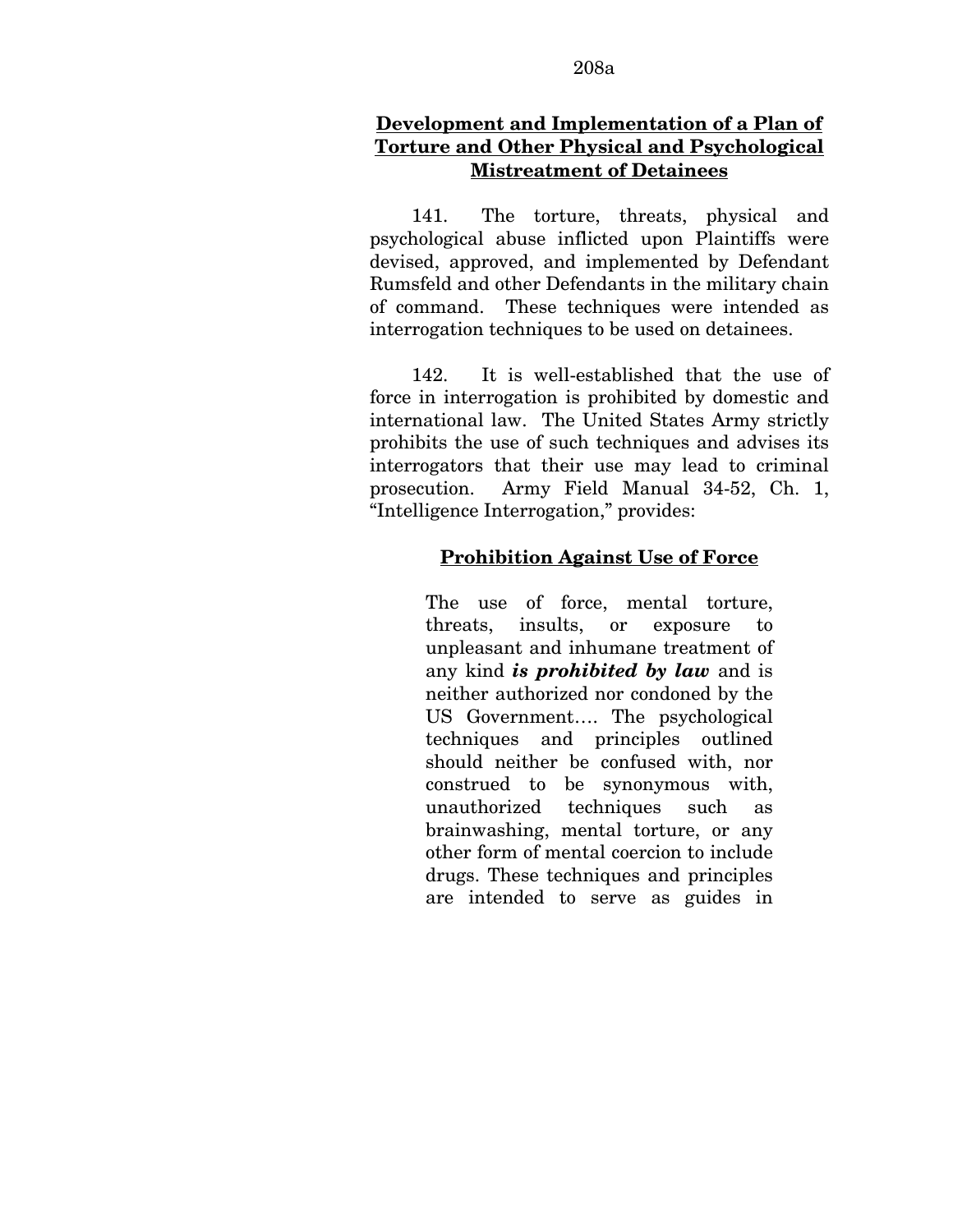obtaining the willing cooperation of a source. The absence of threats in interrogation is intentional, as their enforcement and use normally **constitute** *violations of international law and may result in prosecution.* (Emphasis supplied).

143. Further, according to Field Manual 34- 52, ch. 1**:** "Experience indicates that the use of force is not necessary to gain the cooperation of sources for interrogation. Therefore, the use of force is a poor technique, as it yields unreliable results, may damage subsequent collection efforts, and can induce the source to say whatever he thinks the interrogator wants to hear."

144. Army Field Manual 27-10, "The Law of Land Warfare," summarizes the domestic and international legal rules applicable to the conduct of war. Field Manual 27-10 recognizes the following sources of the law of war:

 The law of war is derived from two principal sources:

- a. *Lawmaking Treaties* (*or Conventions*), such as the Hague and Geneva Conventions.
- b*. Custom.* Although some of the law of war has not been incorporated in any treaty or convention to which the United States is a party, this body of unwritten or customary law is firmly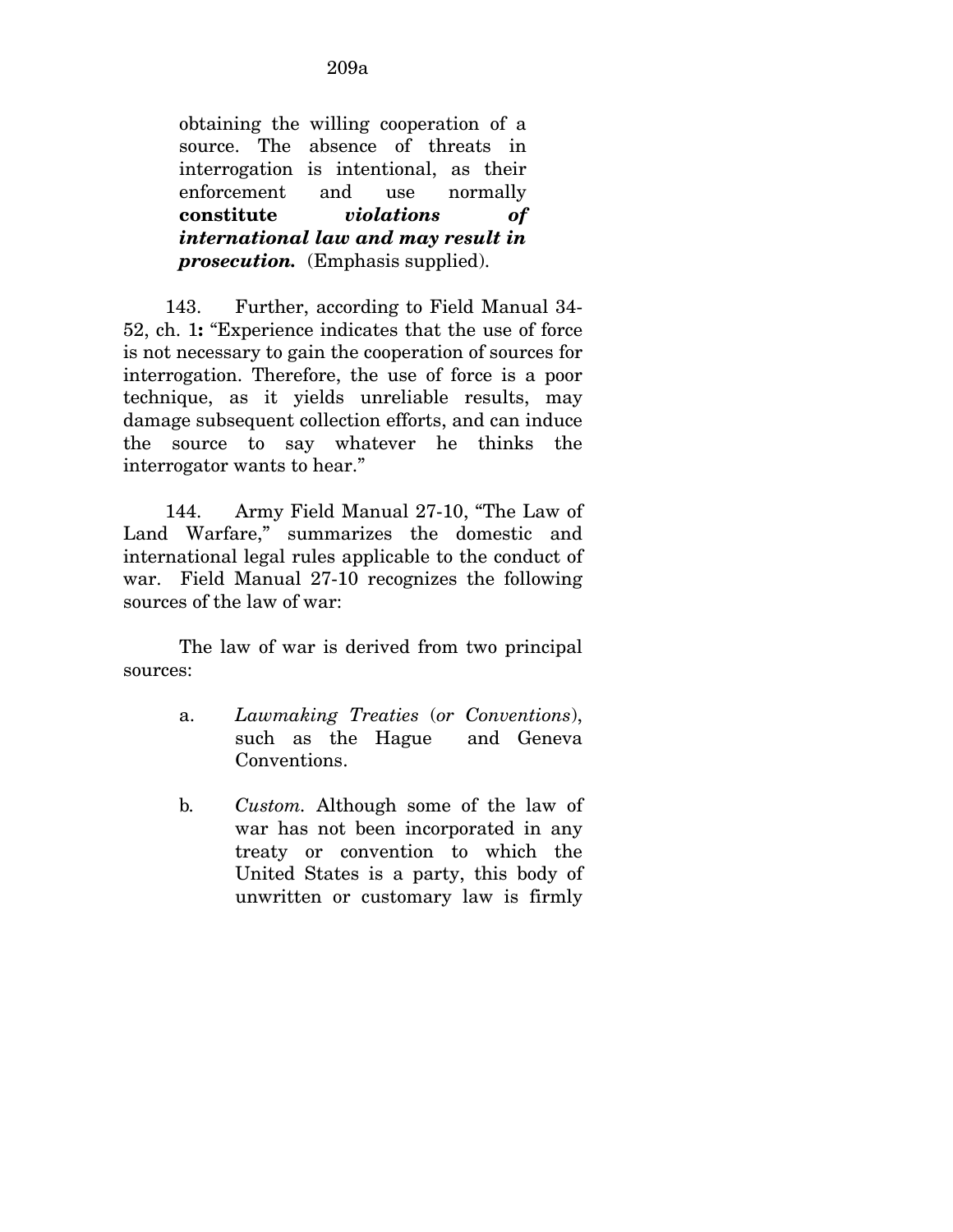## *Id*. at Ch. 1, § I.

145. In spite of the prohibitions on the use of force, threats, and abuse in the Army Field Manual, and its clear acknowledgement that their use violates international and domestic law, Defendant Rumsfeld approved techniques that were in violation of those prohibitions and thus knowingly violated the rights of Plaintiffs.

146. In a press release dated June 22, 2004, Defendant Rumsfeld admitted that beginning December 2, 2002, he personally authorized the use of interrogation techniques that are not permitted under FM 34-52. Further, in the press release, Defendant Rumsfeld admits that he personally was consulted when certain of the techniques were to be utilized.

147. The techniques practiced on Plaintiffs – including beatings, "short shackling," sleep deprivation, injections of unknown substances, subjection to cold or heat, hooding, stress positions, isolation, forced shaving, disruption of religious practices, forced nakedness, intimidation with vicious dogs and threats – were known to and approved by Defendant Rumsfeld and others in the military chain of command.

148. Article 3 common to all four Geneva Conventions requires that all persons in the hands of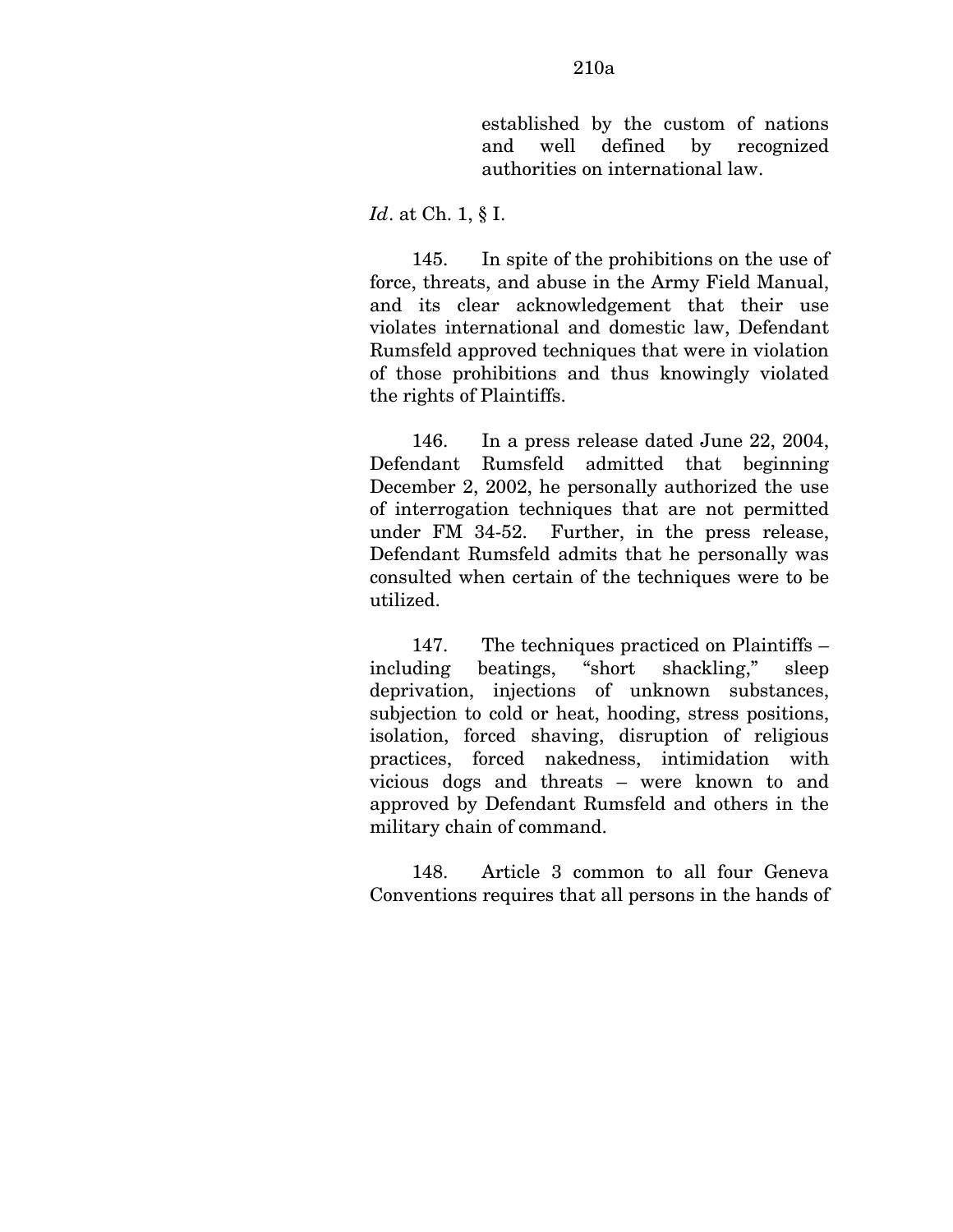an opposing force, regardless of their legal status, be afforded certain minimum standards of treatment:

Persons taking no active part in the hostilities, including members of armed forces who have laid down their arms and those placed hors de combat by sickness, wounds, detention, or any other cause, shall in all circumstances be treated humanely, without any adverse distinction founded on race, colour, religion or faith, sex, birth or wealth, or any other similar criteria.

> To this end the following acts are and shall remain prohibited at any time and in any place whatsoever with respect to the above-mentioned persons:

> (a) Violence to life and person, in particular murder of all kinds, mutilation, cruel treatment and torture;

\* \* \* \* \*

(c) Outrages upon personal dignity, in particular, humiliating and degrading treatment.

149. The Third Geneva Convention of 1949, Art. 130, bars the "willful killing, torture or inhuman treatment . . . willfully causing great suffering or serious injury to body or health" of any prisoner of war.

150. In February 2002, the White House issued a press release, which advised: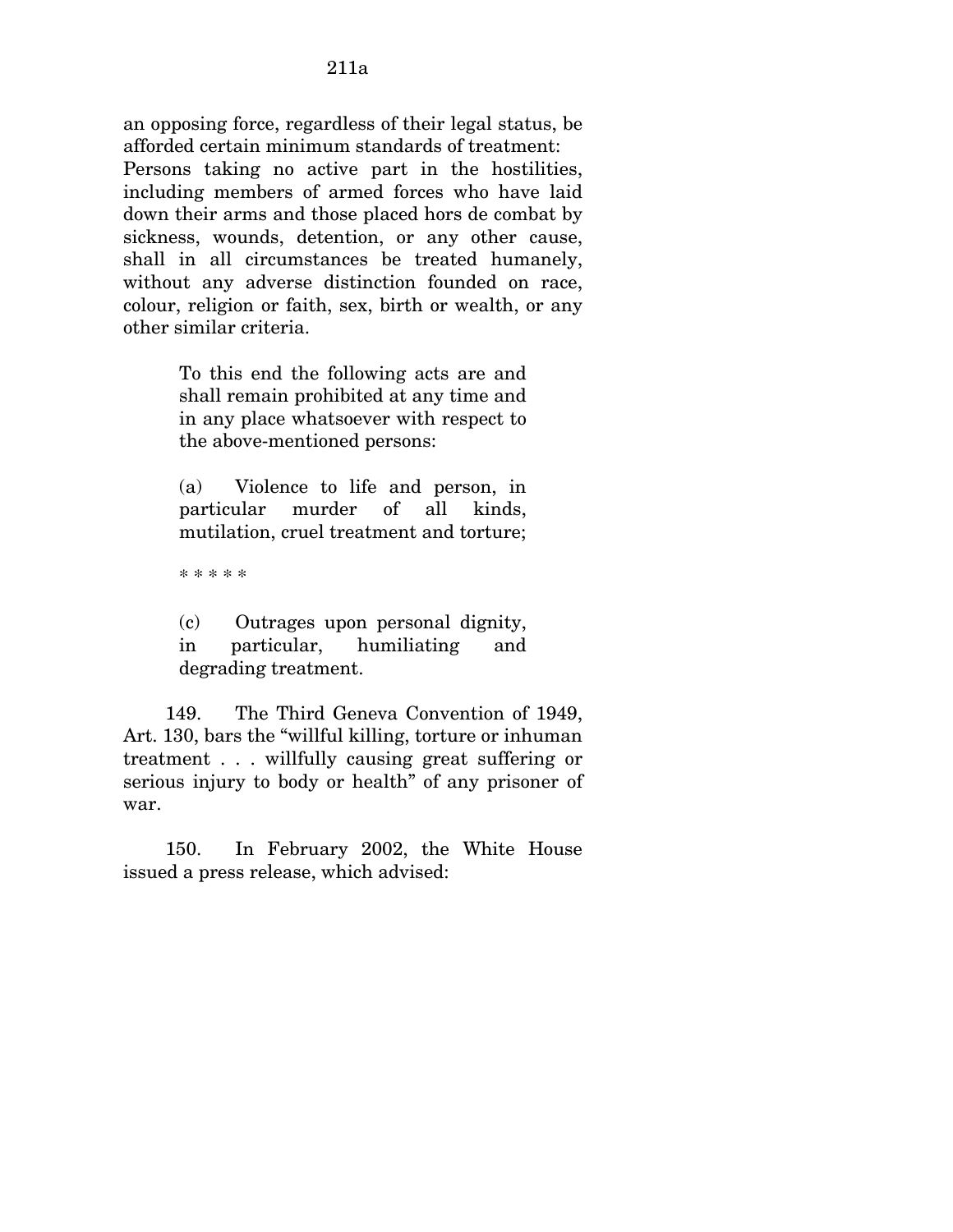The United States is treating and will continue to treat all of the individuals detained at Guantánamo humanely and, to the extent appropriate and consistent with military necessity, in a manner consistent with the principles of the Third Geneva Convention of 1949.

The President has determined that the Geneva Convention applies to the Taliban detainees, but not to the al-Qaeda detainees. Al-Qaeda is not a state party to the Geneva Convention; it is a foreign terrorist group. As such, its members are not entitled to POW status.

151. On information and belief, Defendant Rumsfeld and all Defendants were aware of this statement of the President. Moreover, Defendant Rumsfeld knew that this statement of policy was a departure from the previous policy of the United States that the laws of war, including the Geneva Conventions, were always to be honored. Defendant Rumsfeld knew that the Department of State and the uniformed services took the generally recognized position that the Geneva Conventions could not be abrogated or ignored.

152. However, Defendant Rumsfeld and others deliberated failed to implement the Presidential Directive in any event. Defendant Rumsfeld and other Defendants in the chain of command had no good faith basis for believing that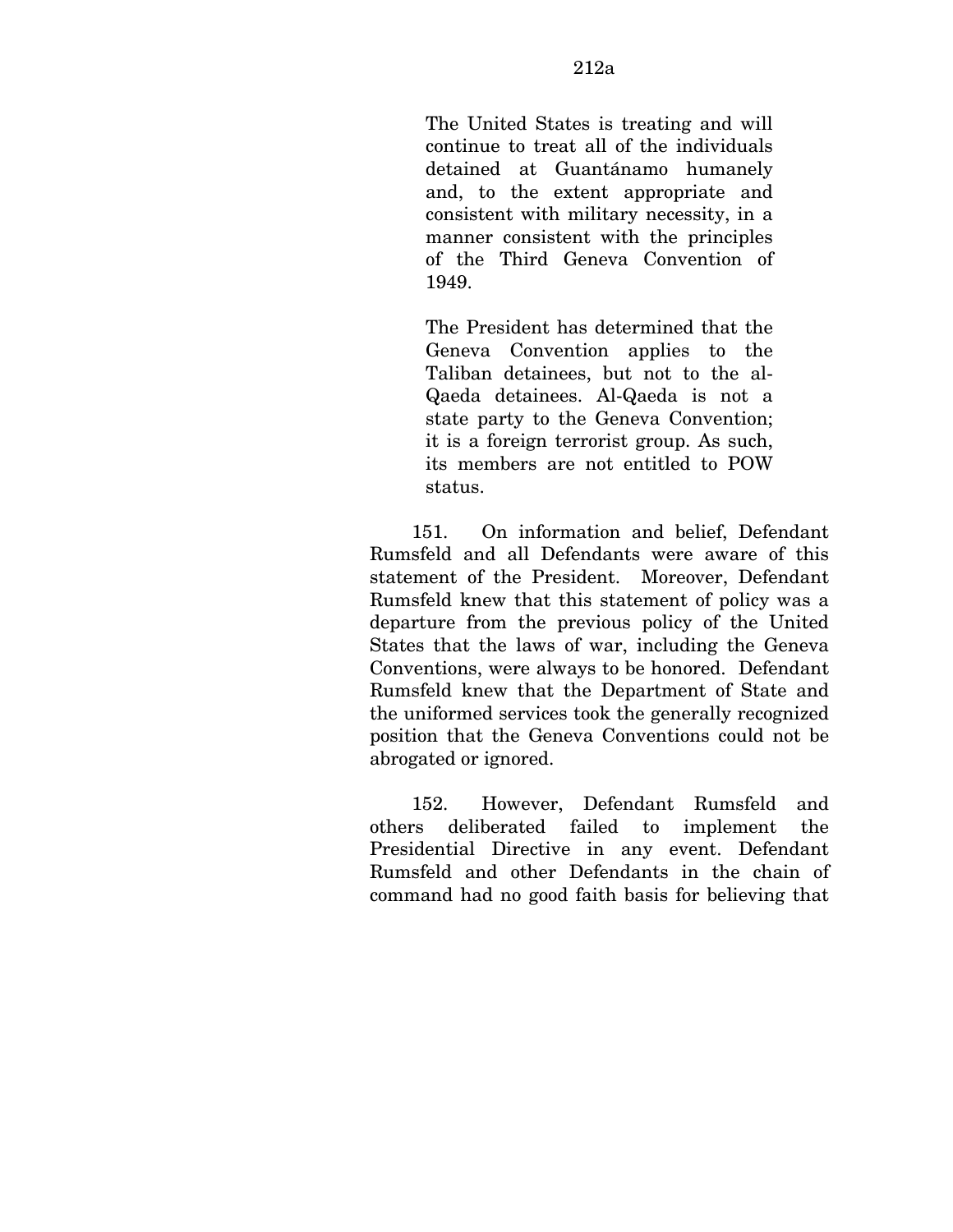Plaintiffs were members of or affiliated with Al Qaeda in any way. Indeed, the policy as announced was incoherent in that Defendant Rumsfeld and the other defendants had no way of knowing who was and who was not a member of Al Qaeda or the Taliban and Defendants took no steps to implement any reliable fact-finding process which might ascertain who was and who was not a member of Al Qaeda or the Taliban, including in particular a "competent tribunal" as mandated by the Third Geneva Convention, Art. 5, U.S. military regulations and long standing practice of the U.S. armed forces.

153. Defendant Rumsfeld and all Defendants were aware that torture and other mistreatment perpetrated under color of law violates domestic and international law at.

154. Defendant Rumsfeld and all Defendants were aware that Plaintiffs were tortured and otherwise mistreated or knew they would be tortured and otherwise mistreated while in military custody in Afghanistan and at Guantánamo.

155. Defendant Rumsfeld and all Defendants took no steps to prevent the infliction of torture and other mistreatment to which Plaintiffs were subjected.

156. Defendant Rumsfeld and all Defendants authorized and encouraged the infliction of torture and other mistreatment against Plaintiffs.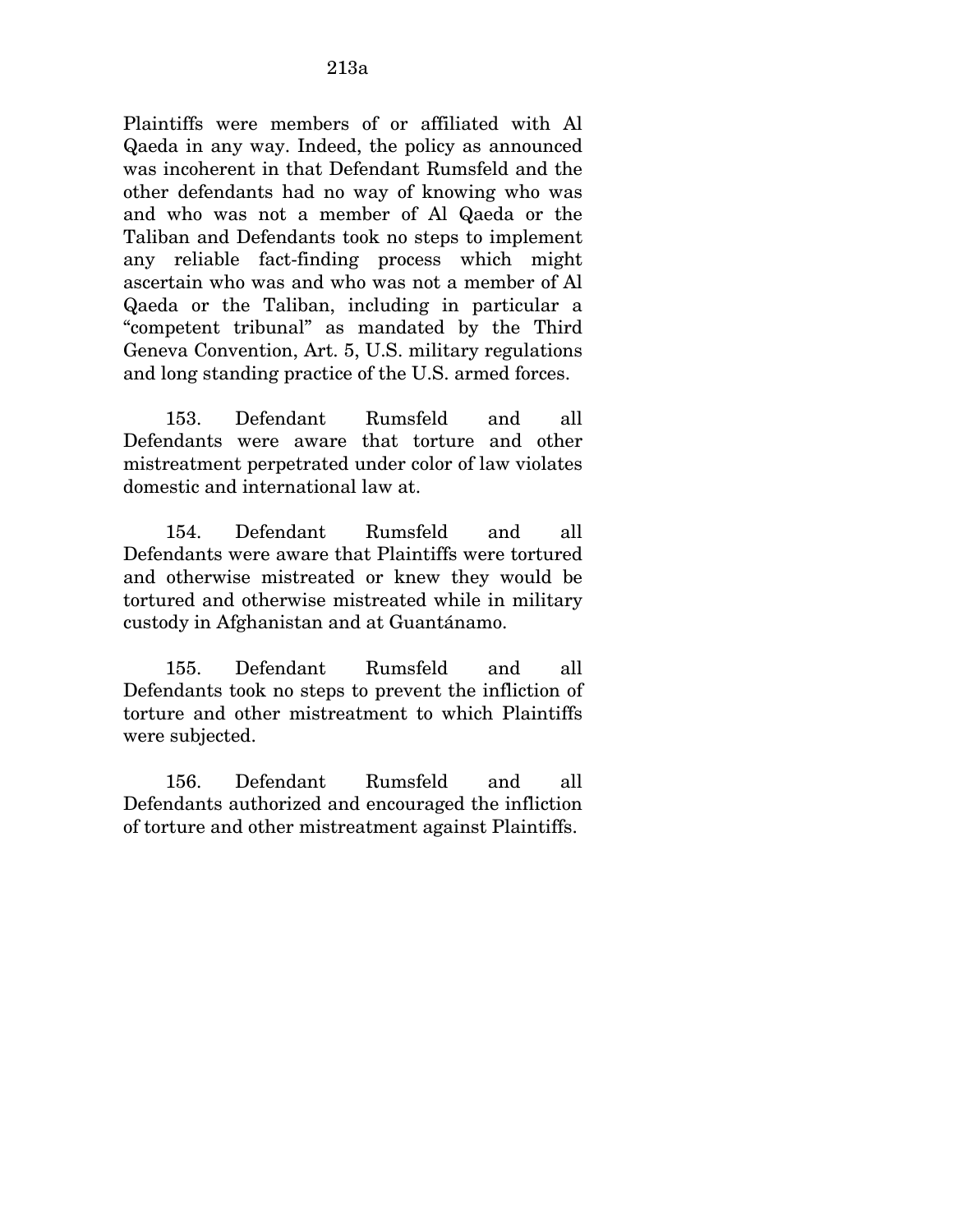157. Defendant Rumsfeld and all Defendants were aware that prolonged arbitrary detention violates customary international law.

158. Defendant Rumsfeld and all Defendants authorized and condoned the prolonged arbitrary detention of Plaintiffs.

## **Count I ALIEN TORT STATUTE Prolonged Arbitrary Detention**

159. Plaintiffs repeat and re-allege the allegations contained in paragraphs 1 through 158 of this Complaint as if fully set forth herein.

160. As stated by the Supreme Court of the United States, the allegations contained herein "unquestionably describe 'custody in violation of the Constitution or laws or treaties of the United States.'" *Rasul v. Bush*, 124 S. Ct. 2686, 2698, n.15 (2004) (citation omitted) (Plaintiffs Rhuhel Ahmed and Asif Iqbal were also Plaintiffs in that case).

161. Plaintiffs Rasul, Iqbal and Ahmed were unarmed and were detained in a prison camp operated by non-U.S. forces and Plaintiff Al-Harith had been detained and mistreated by the Taliban as a suspected British spy and was trapped in a war zone when Defendants took physical custody of their persons. Plaintiffs never engaged in combat, carried arms, or participated in terrorist activity or conspired with any terrorist person or organization. Defendants could have had no good-faith reason to believe that they had done so.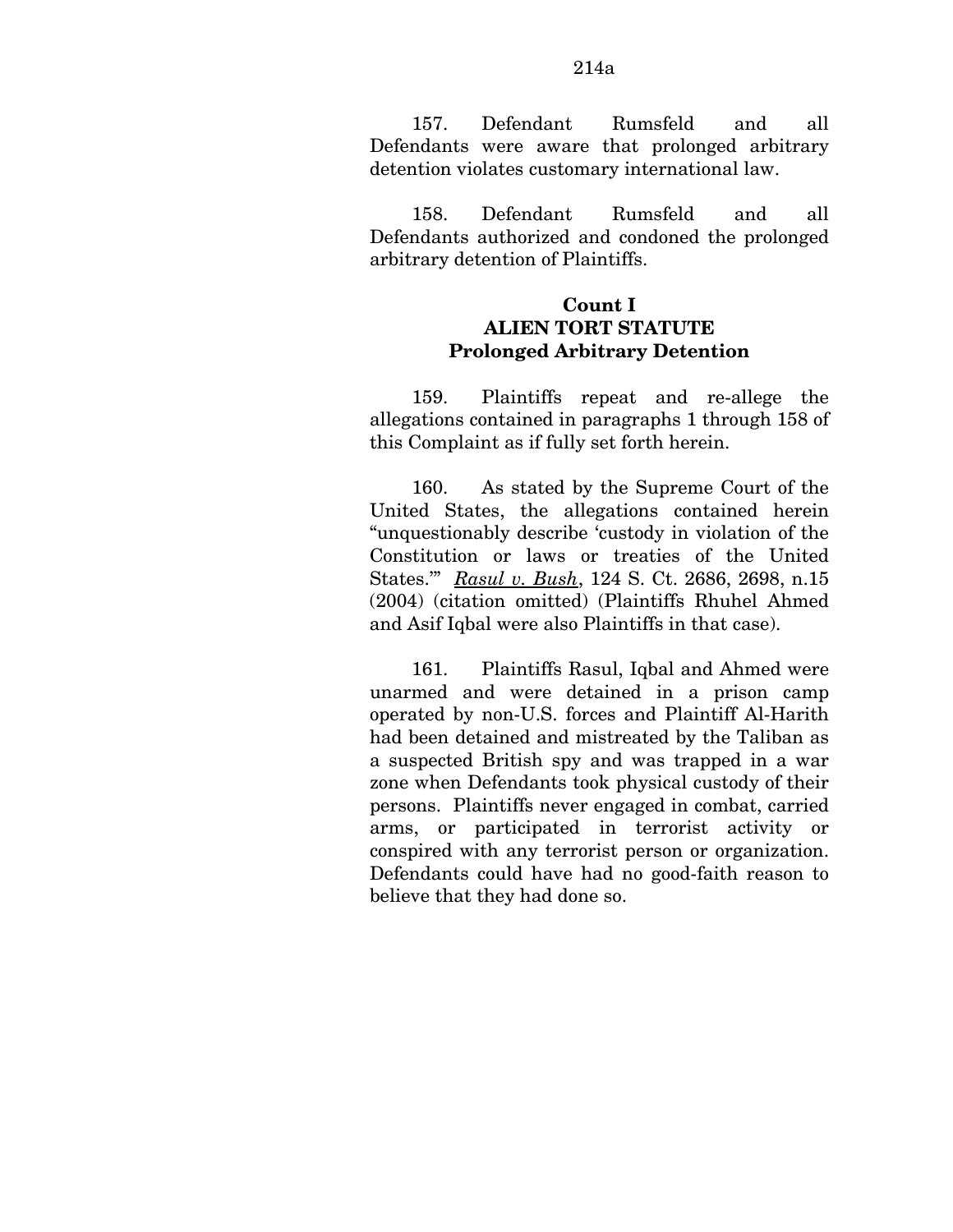162. The Plaintiffs were detained under the exclusive custody and control of Defendants for *over two years* without due process, access to counsel or family, or a single charge of wrongdoing being levied against them.

163. The acts described herein constitute prolonged arbitrary detention in violation of the law of nations under the Alien Tort Statute, 28 U.S.C. §1350, in that the acts violated customary international law prohibiting prolonged arbitrary detention as reflected, expressed, and defined in multilateral treaties and other international instruments, international and domestic judicial decisions, and other authorities.

164. Defendants are liable for said conduct in that Defendants participated in, set the conditions, directly and/or indirectly facilitated, ordered, acquiesced, confirmed, ratified, aided and abetted and/or conspired together in bringing about the prolonged arbitrary detention of Plaintiffs.

165. Defendant's unlawful conduct deprived Plaintiffs of their freedom, of contact with their families, friends and communities. As a result, Plaintiffs suffered severe psychological abuse and injuries.

166. Plaintiffs are entitled to monetary damages and other relief to be determined at trial.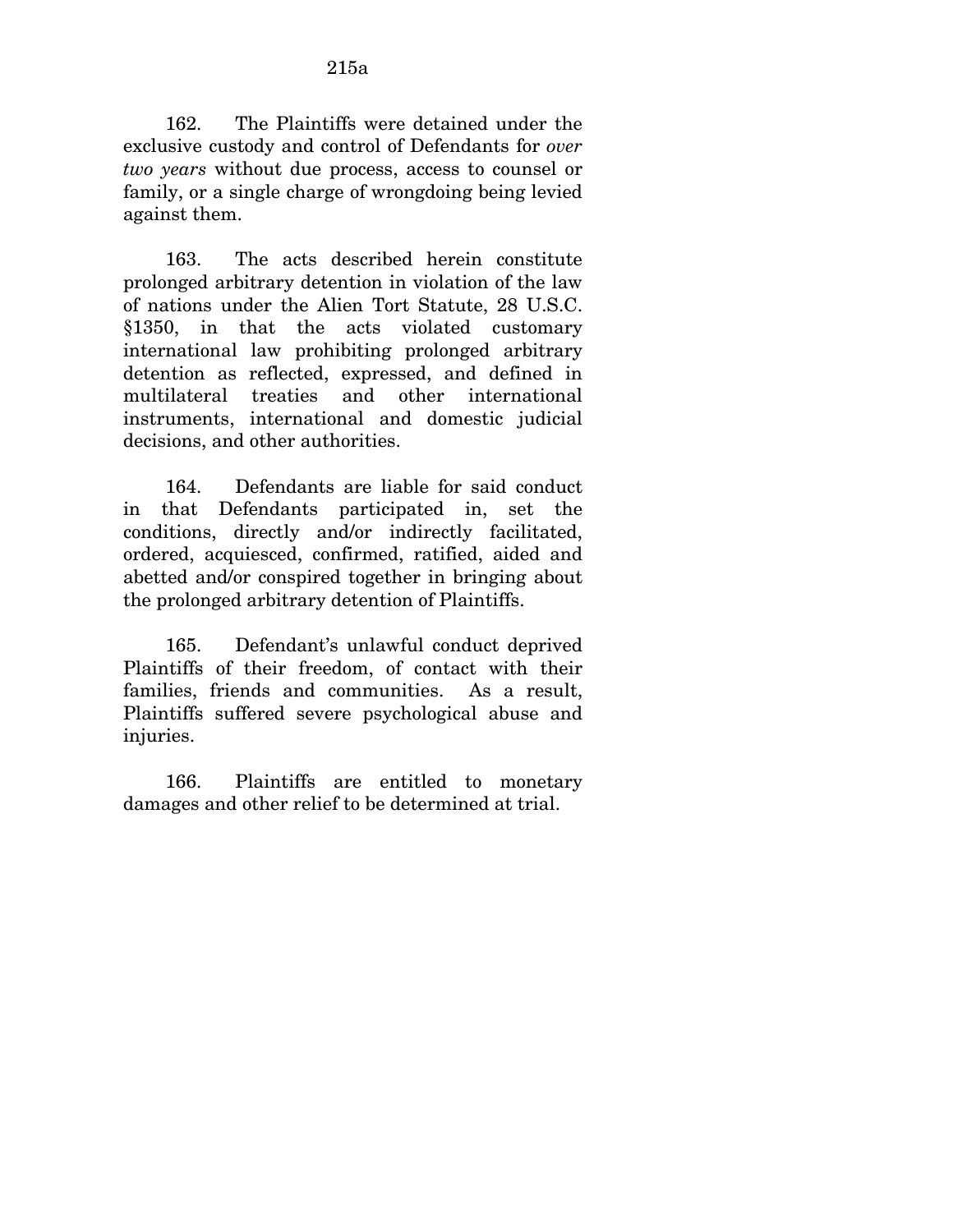#### 216a

## **Count II ALIEN TORT STATUTE Torture**

167. Plaintiffs repeat and re-allege the allegations contained in paragraphs 1 through 158 of this Complaint as if fully set forth herein.

168. The acts described herein were inflicted deliberately and intentionally for purposes which included, among others, punishing the Plaintiffs or intimidating them. The alleged acts did not serve any legitimate intelligence-gathering or other government purpose. Instead, they were perpetrated to coerce, punish, and intimidate the Plaintiffs. In any event, torture is not permitted as a legitimate government function under any circumstances.

169. The acts described herein constitute torture in violation of the law of nations under the Alien Tort Statute, 28 U.S.C. § 1350, in that the acts violated customary international law prohibiting torture as reflected, expressed, and defined in multilateral treaties and other international instruments, international and domestic judicial decisions and other authorities.

170. Defendants are liable for said conduct in that Defendants participated in, set the conditions, directly and/or indirectly facilitated, ordered acquiesced, confirmed, ratified and or/conspired together in bringing about the torture and other physical and psychological abuse of Plaintiffs as described above.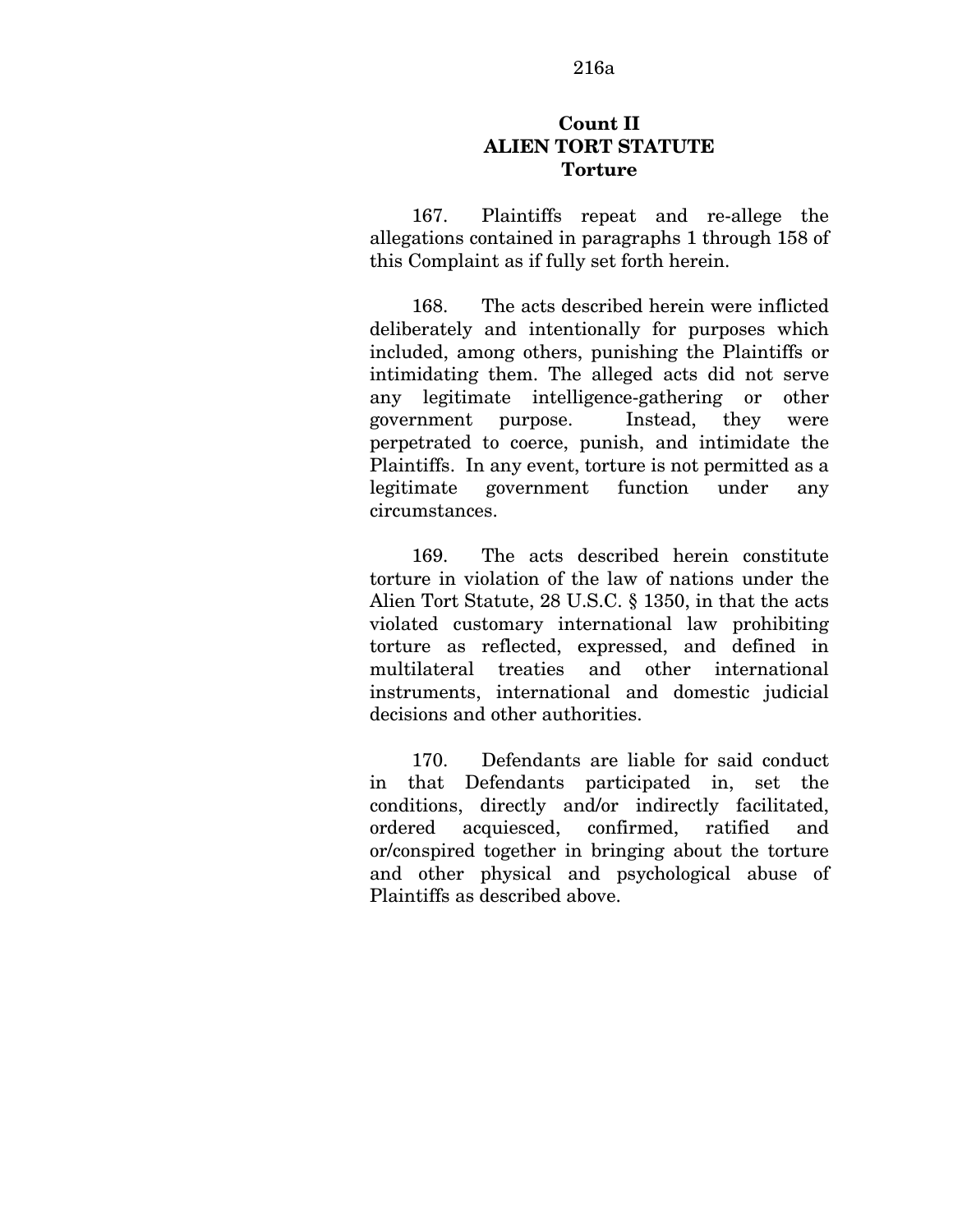171. Plaintiffs suffered severe, immediate and continuing physical and psychological abuse as a result of the acts alleged herein. Plaintiffs continue to suffer profound physical and psychological trauma from the acts alleged herein.

172. Plaintiffs are entitled to monetary damages and other relief to be determined at trial.

## **Count III ALIEN TORT STATUTE Cruel, Inhuman or Degrading Treatment**

173. Plaintiffs repeat and re-allege the allegations contained in paragraphs 1 through 158 of this Complaint as if fully set forth herein.

174. The acts described herein had the intent and the effect of grossly humiliating and debasing the Plaintiffs, forcing them to act against their will and conscience, inciting fear and anguish, and breaking their physical and moral resistance.

175. These acts included inter alia repeated severe beatings; the withholding of food, water, and necessary medical care; sleep deprivation; lack of basic hygiene; intentional exposure to extremes of heat and cold and the elements; continuous isolation for a period of months; forced injections; sexual humiliation; intimidation with unmuzzled dogs; deprivation of the rights to practice their religion and death threats.

176. The acts described herein constitute cruel, inhuman or degrading treatment in violation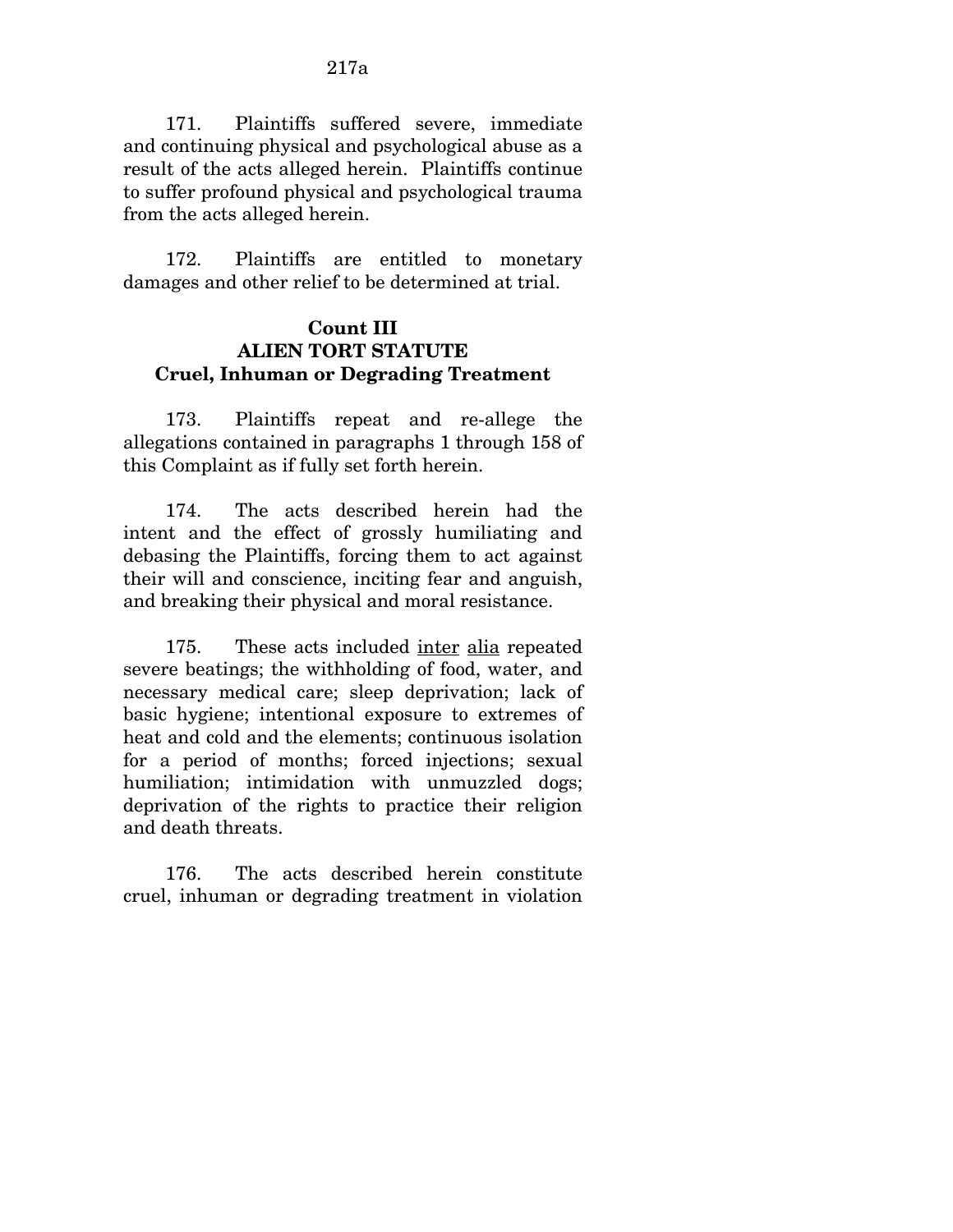177. Defendants are liable for said conduct in that Defendants participated in, set the conditions, directly and/or indirectly facilitated, ordered acquiesced, confirmed, ratified, aided and abetted and/or conspired together in bringing about the cruel, inhuman or degrading treatment of Plaintiffs as described above.

international instruments, international and domestic judicial decisions and other authorities.

178. Plaintiffs suffered severe immediate physical and psychological abuse as a result of the acts alleged herein. Plaintiffs continue to suffer profound physical and psychological trauma from the acts alleged herein.

179. Plaintiffs are entitled to monetary damages and other relief to be determined at trial.

# **Count IV VIOLATION OF THE GENEVA CONVENTIONS**

180. Plaintiffs repeat and re-allege the allegations contained in paragraphs 1 through 158 of this Complaint as if fully set forth herein.

181. As detailed herein, Plaintiffs were held arbitrarily, tortured and otherwise mistreated during their detention in violation of specific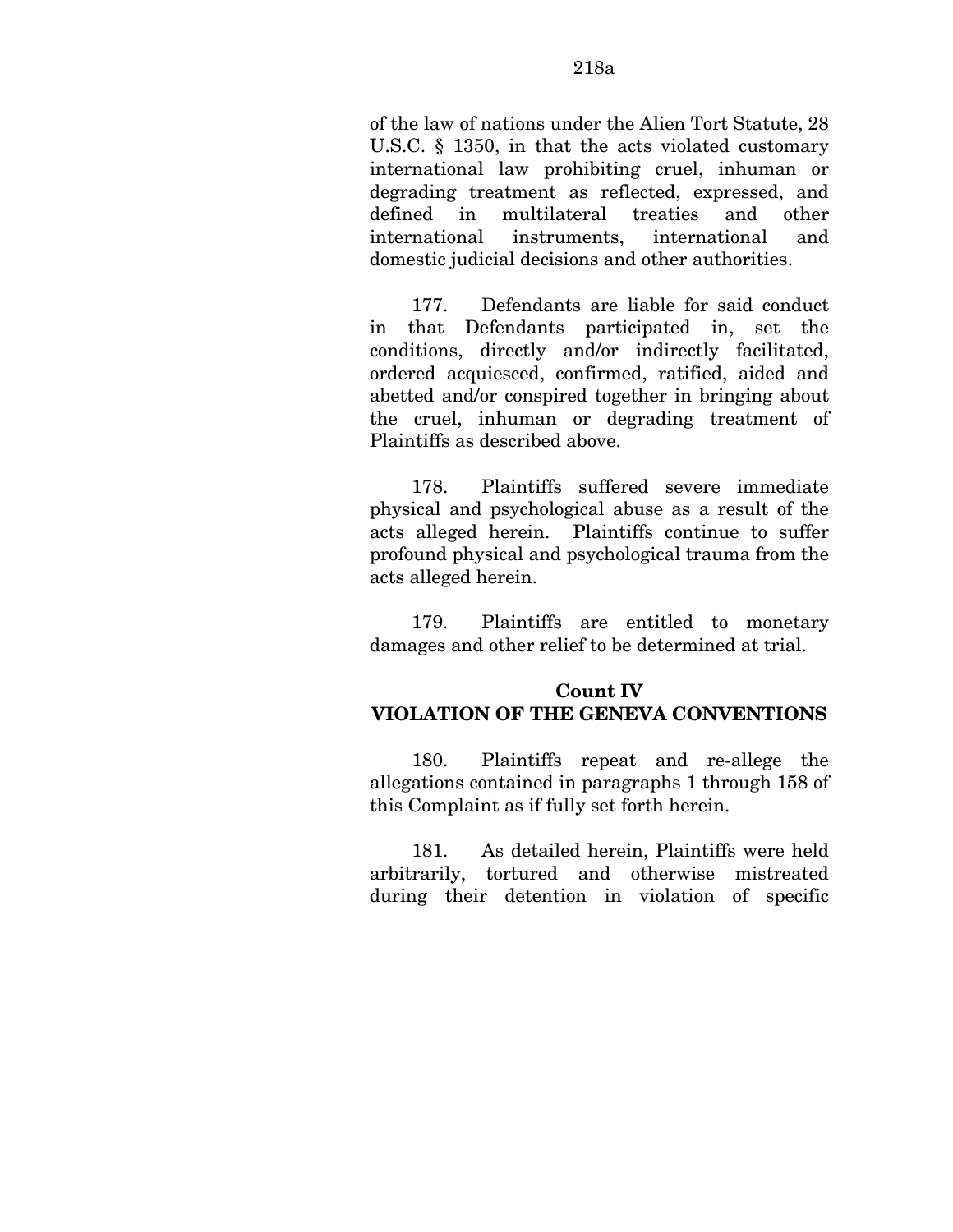protections of the Third and Fourth Geneva Conventions including but not limited to Article 3 common to all four Geneva Conventions.

182. Violations of the Geneva Conventions are direct treaty violations as well as violations of customary international law.

183. Defendants are liable for said conduct in that Defendants participated in, set the conditions, directly and/or indirectly facilitated, ordered, acquiesced, confirmed, ratified, aided and abetted and/or conspired together in bringing about the prolonged arbitrary detention, torture, abuse and mistreatment of Plaintiffs as described above.

184. As a result of Defendants' violations of the Geneva Conventions, Plaintiffs are entitled to monetary damages and other relief to be determined at trial.

# **Count V CLAIMS UNDER THE CONSTITUTION OF THE UNITED STATES Violation of the Eighth Amendment**

185. Plaintiffs repeat and re-allege the allegations contained in paragraphs 1 thorugh 158 of this Complaint as if fully set forth herein.

186. Defendants' actions alleged herein against imprisoned Plaintiffs violated the Eighth Amendment to the United States Constitution. Over the course of an arbitrary and baseless incarceration for more than two years, Defendants inflicted cruel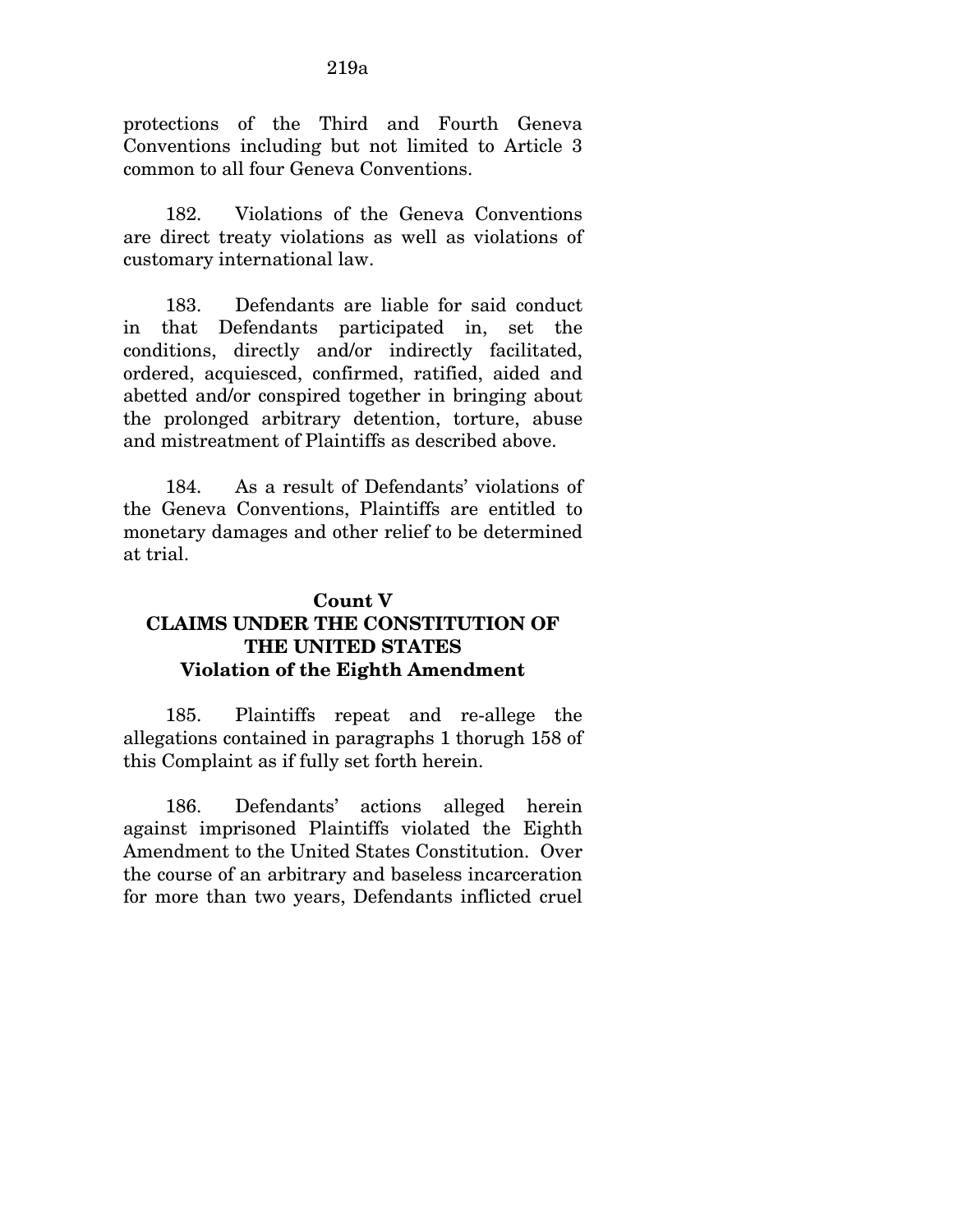and unusual punishment on Plaintiffs. Despite never having been tried by any tribunal, Plaintiffs and other detainees were repeatedly denounced as guilty of terrorist acts by Defendant Rumsfeld, President Bush, Vice President Cheney and others. The acts of cruel, inhuman or degrading unusual punishment were imposed based on this arbitrary and impermissible declaration of guilt.

187. Defendants were acting under color of law of the United States at all times pertinent to the allegations set forth above.

188. The Plaintiffs suffered severe physical and mental injuries as a result of Defendants' violations of the Eighth Amendment. They have also suffered present and future economic damage.

189. The actions of Defendants are actionable under *Bivens v. Six Unknown Named Federal Agents*, 403 U.S. 388 (1971).

190. Defendants are liable for said conduct in that Defendants participated in, set the conditions, directly and/or indirectly facilitated, ordered, acquiesced, confirmed, ratified, aided and abetted and/or conspired together in bringing about the prolonged arbitrary detention, physical and psychological torture and abuse, and other mistreatment of Plaintiffs as described above.

191. Plaintiffs are entitled to monetary damages and other relief to be determined at trial.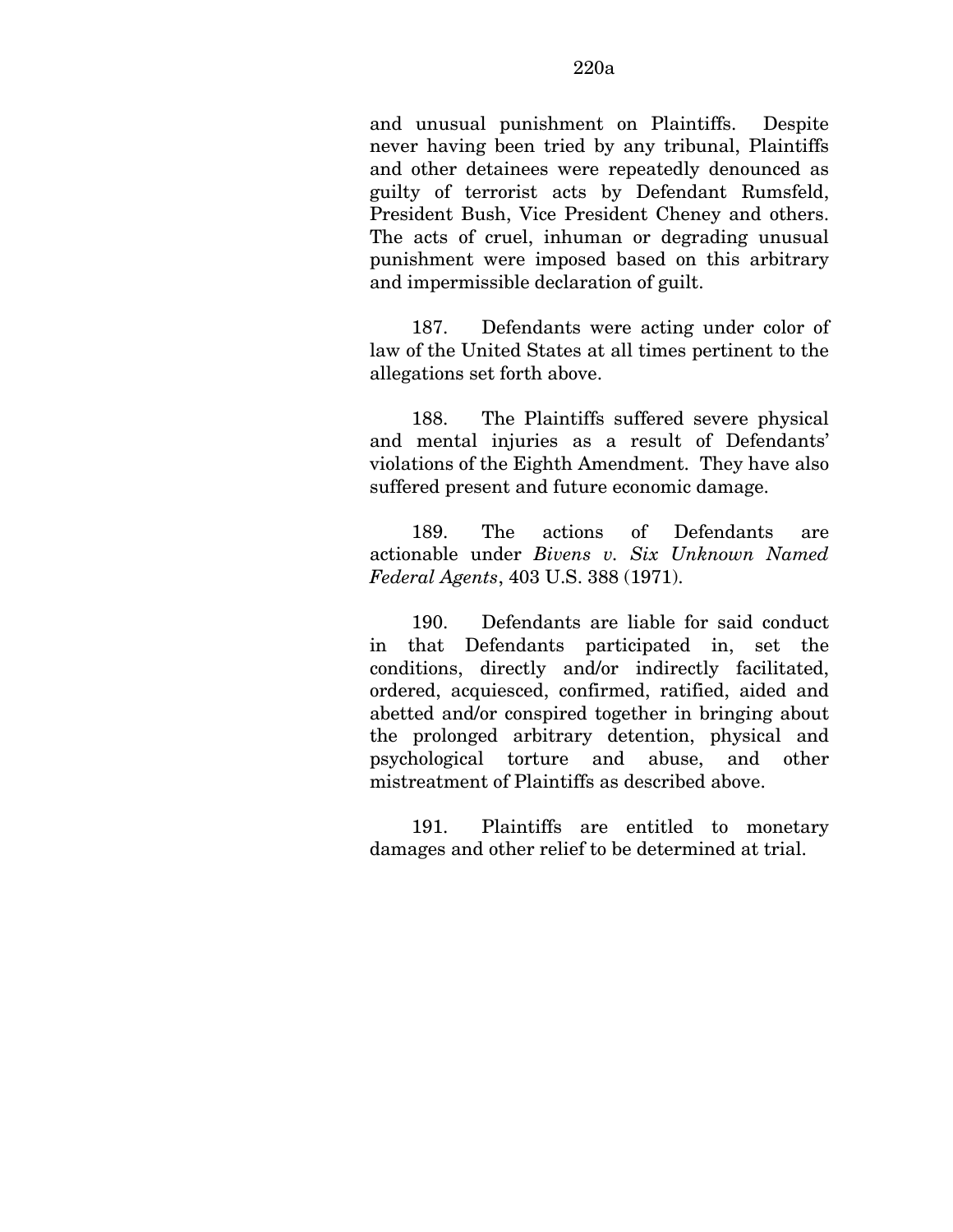## **Count VI CLAIMS UNDER THE CONSTITUTION OF THE UNITED STATES Violation of the Fifth Amendment**

192. Plaintiffs repeat and re-allege the allegations contained in paragraphs 1 through 158 of this Complaint as if fully set forth herein.

193. Defendants' actions alleged herein against Plaintiffs violated the Fifth Amendment to the United States Constitution.

194. The arbitrary and baseless detention of Plaintiffs for more than two years constituted a clear deprivation of their liberty without due process, in direct violation of their Fifth Amendment rights.

195. The cruel, inhuman or degrading, and unusual conditions of Plaintiffs' incarceration clearly violated their substantive rights to due process. *See City of Revere v. Mass. Gen. Hosp.*, 463 U.S. 239, 244 (1983).

196. Defendants' refusal to permit Plaintiffs to consult with counsel or to have access to neutral tribunals to challenge the fact and conditions of their confinement constituted violations of Plaintiffs' procedural rights to due process.

197. The abusive conditions of Plaintiffs' incarceration served no legitimate government purpose.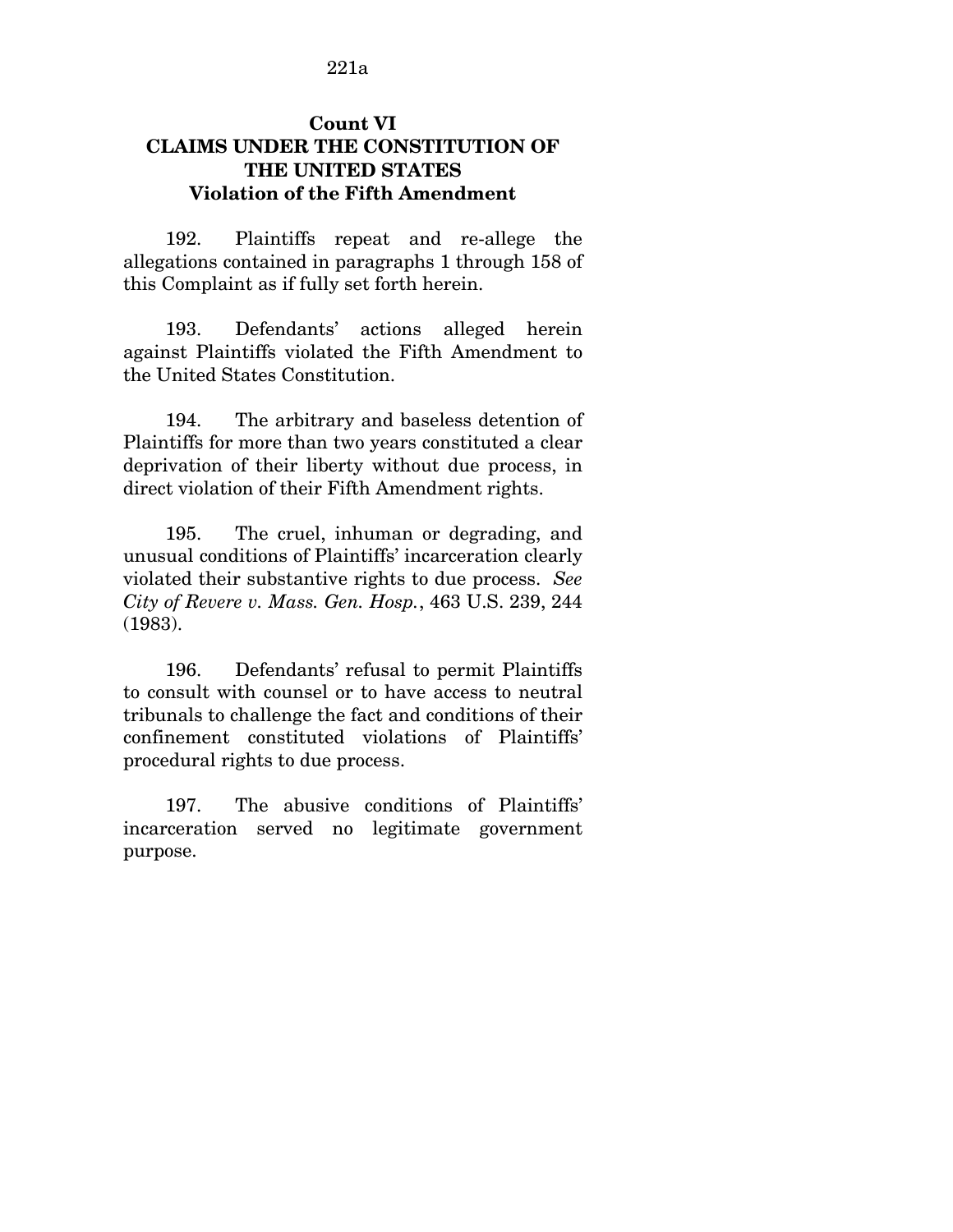198. Defendants were acting under the color of the law of the United States at all times pertinent to the allegations set forth above.

199. The Plaintiffs suffered severe physical and mental injuries as a result of Defendants' violations of the Fifth Amendment. They have also suffered present and future economic damage.

200. The actions of Defendants are actionable under *Bivens v. Six Unknown Named Federal Agents*, 403 U.S. 388 (1971).

201. Defendants are liable for said conduct in that Defendants participated in, set the conditions, directly and/or indirectly facilitated, ordered, acquiesced, confirmed, ratified, aided and abetted and/or conspired together in bringing about the prolonged arbitrary detention, physical and psychological torture and abuse and other mistreatment of Plaintiffs as described above.

202. Plaintiffs are entitled to monetary damages and other relief to be determined at trial.

## **Count VII CLAIM UNDER THE RELIGIOUS FREEDOM RESTORATION ACT**

203. Plaintiffs repeat and re-allege the allegations contained in paragraphs 1 through 158 of this Complaint as if fully set forth herein.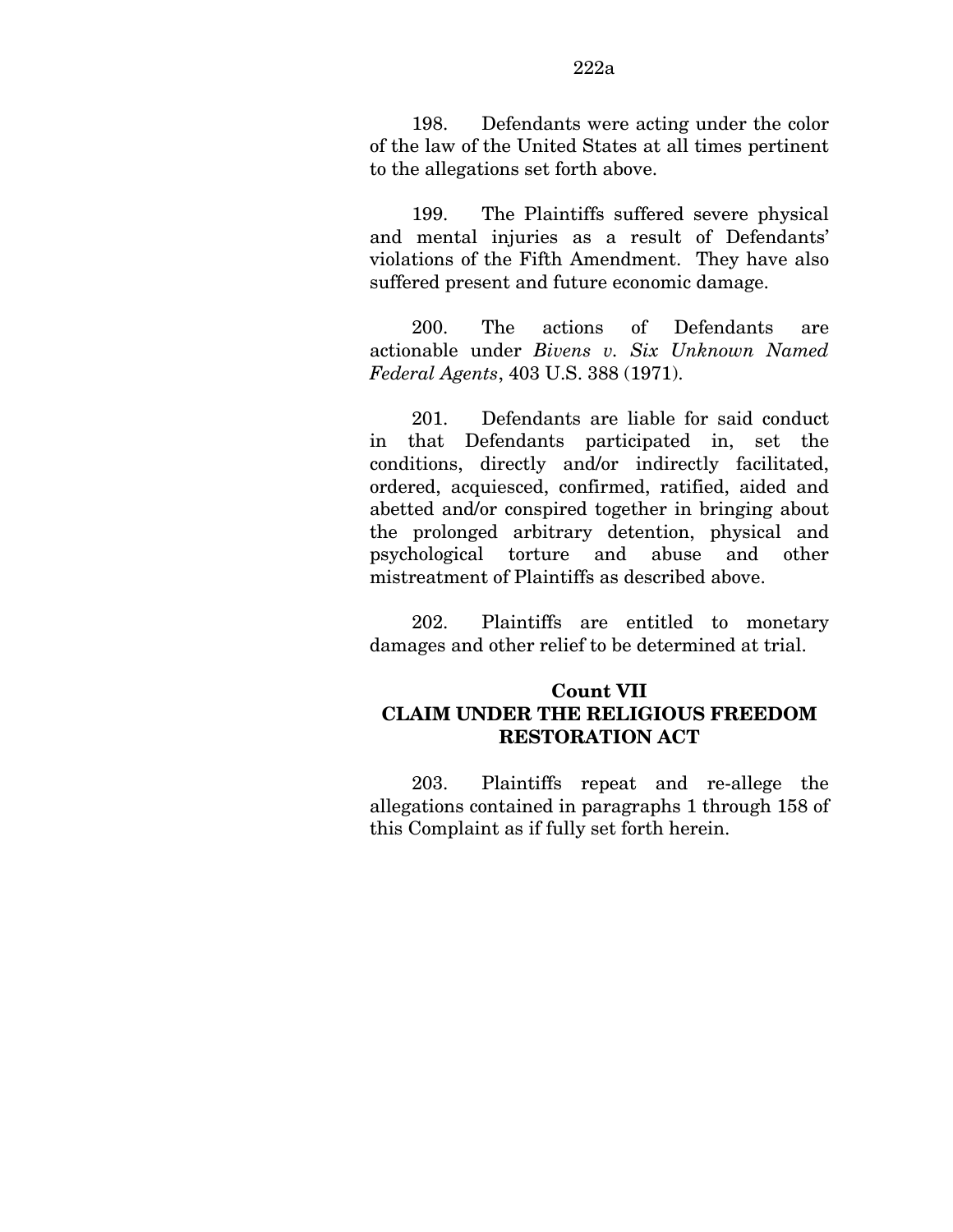204. Defendants' actions alleged herein inhibited and constrained religiously motivated conduct central to Plaintiffs' religious beliefs.

205. Defendants' actions imposed a substantial burden on Plaintiffs' abilities to exercise and express their religious beliefs.

206. Defendants regularly and systematically engaged in practices specifically aimed at disrupting Plaintiffs' religious practices. These acts included throwing a copy of the Koran in a toilet bucket, prohibiting prayer, deliberately interrupting prayers, playing loud rock music to interrupt prayers, withholding the Koran without reason or as punishment, forcing prisoners to pray with exposed genital areas, withholding prayer mats and confining Plaintiffs under conditions where it was impossible or infeasible for them to exercise their religious rights.

207. Defendants were acting under the color of the law of the United States at all times pertinent to the allegations set forth above.

208. The Plaintiffs suffered damages as a direct and proximate result of Defendants' violations of the Religious Freedom Restoration Act, 42 U.S.C.A §§ 2000bb et seq.

209. Defendants are liable for said conduct in that Defendants participated in, set the conditions, directly and/or indirectly facilitated, ordered, acquiesced, confirmed, ratified, aided and abetted and/or conspired together in bringing about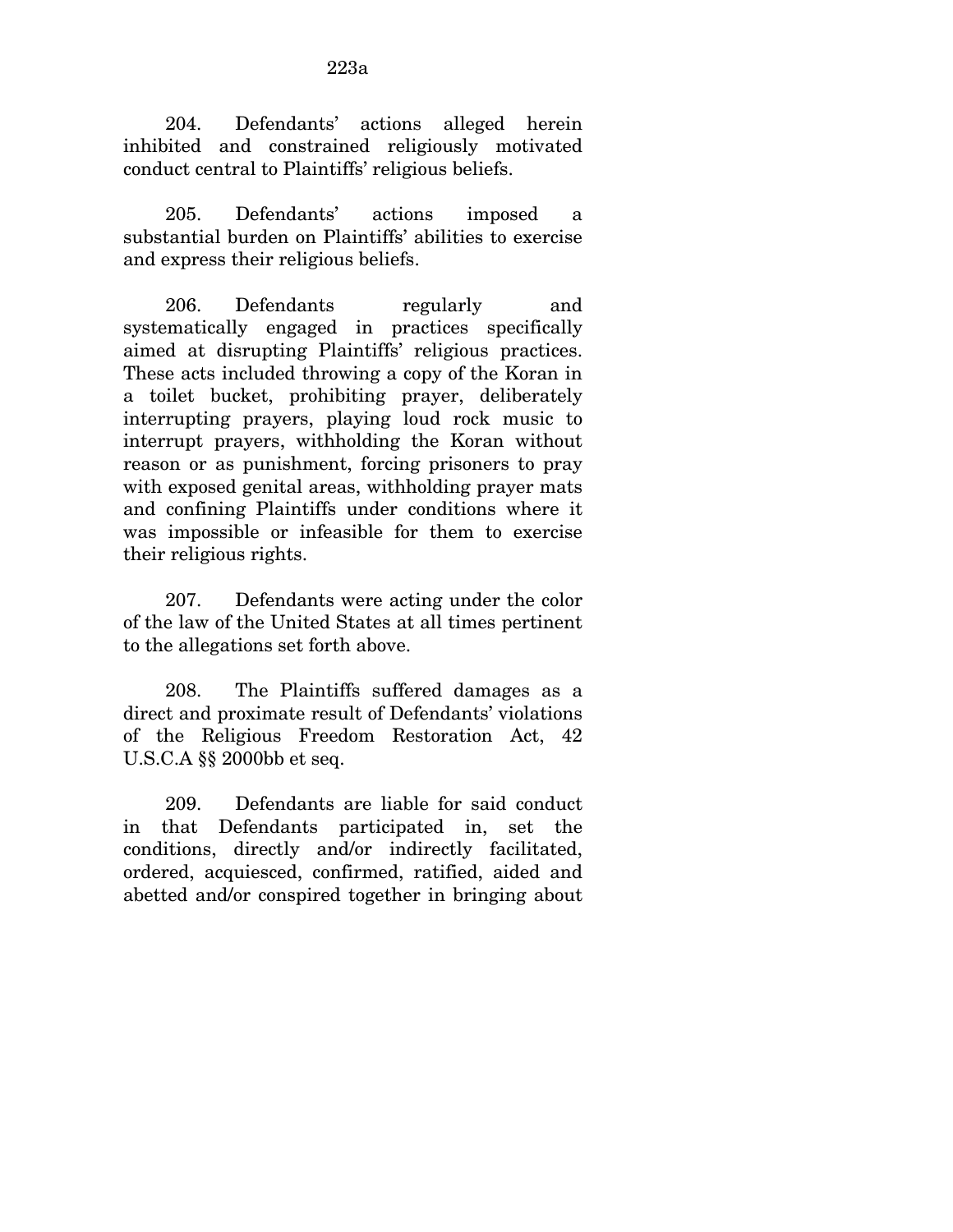the denial, disruption and interference with Plaintiffs' religious practices and beliefs as described above.

210. Plaintiffs are entitled to monetary damages and other relief to be determined at trial.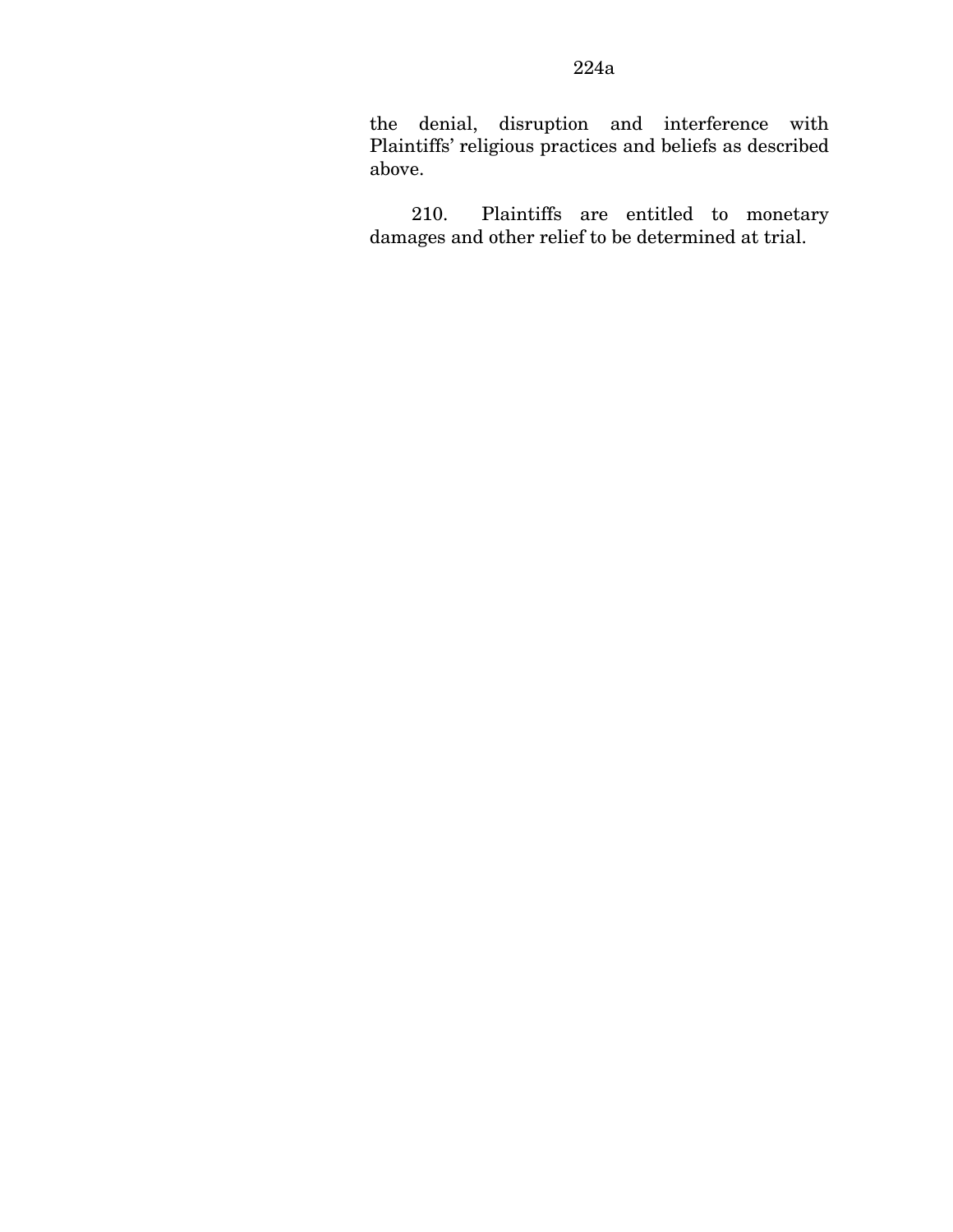WHEREFORE Plaintiffs each demand judgment against Defendants jointly and severally, including compensatory damages in the amount of \$10,000,000 each (Ten Million Dollars), punitive damages, the costs of this action, including reasonable attorneys' fees, and such other and further relief as this Court may deem just and proper.

Dated: October 27, 2004

/s/

BAACH ROBINSON & LEWIS Eric L. Lewis D.C. Bar No. 394643 Jeffrey D. Robinson D.C. Bar No.376037 Lois J. Schiffer D.C. Bar. No. 56630 1201 F Street NW, Suite 500 Washington, D.C. 20004 202/833-8900

Barbara Olshansky (NY 0057) Jeffrey Fogel Michael Ratner CENTER FOR CONSTITUTIONAL RIGHTS 666 Broadway, 7th Floor New York, NY, 20012 212/614-6439

Attorneys for Plaintiffs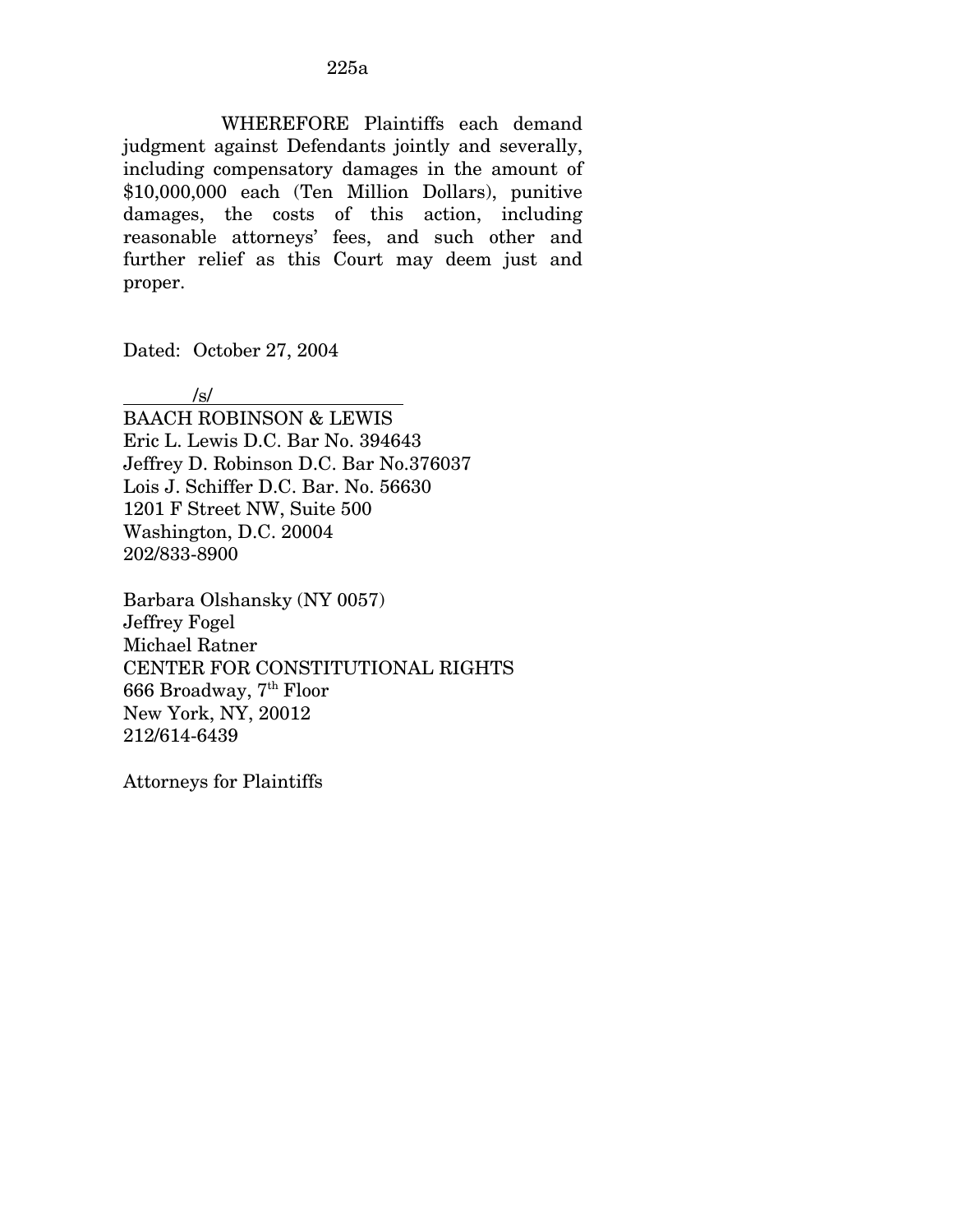226a

## APPENDIX K

# **UNITED NATIONS CAT**

**Convention against Torture and Other Cruel, Inhuman or Degrading Treatment or Punishment** 

Distr. GENERAL

CAT/C/28/Add.5 9 Februray 2000

Orginial: ENGLISH

#### COMMITTEE AGAINST TORTURE

CONSIDERATION OF REPORTS SUBMITTED BY STATES PARTIES UNDER ARTICLE 19 OF THE CONVENTION

Initial reports of States parties due in 1995

Addendum

UNITED STATES OF AMERICA[\\*](#page-278-0) 

[15 October 1999]

<span id="page-278-0"></span>\* The list of Annexes.  $GE.00 - 40656(E)$ 

1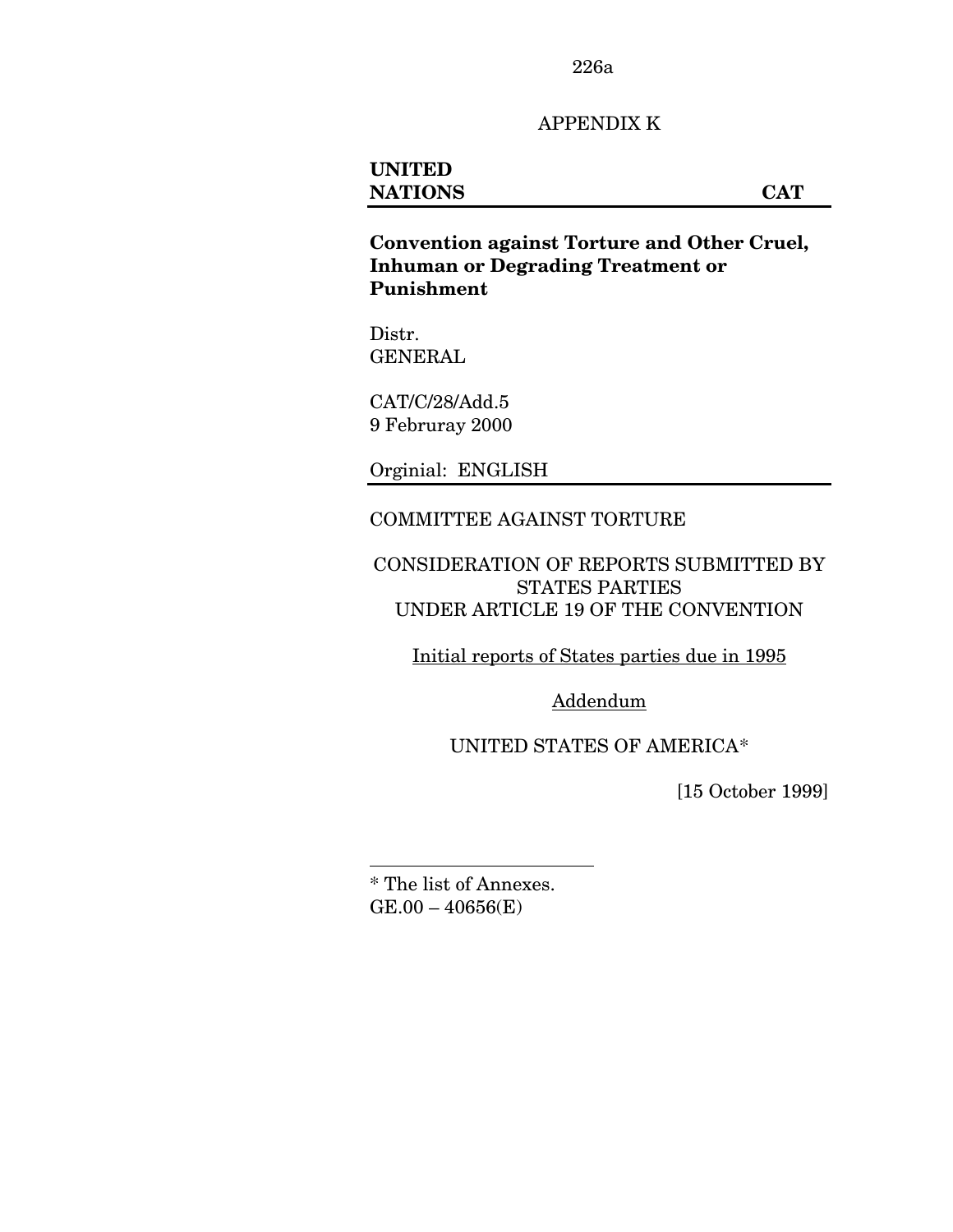CAT/C/28/Add.5 page 26

97. A further understanding was intended to make clear that the term "sanctions" in article 1 includes judicially-imposed sanctions and other enforcement actions authorized by United States law or by judicial interpretation of such law. However, as this understanding explicitly noted, a State party could not through the imposition of domestically lawful "official sanctions" defeat the object and purpose of the Convention to prohibit torture.

98. The United States further stated its view that the term "acquiescence", as used in article 1, requires that a "public official, prior to the activity constituting torture, have awareness of such activity and thereafter breach his legal responsibility to intervene to prevent such activity". The purpose of this condition was to make it clear that both actual knowledge and "wilful blindness" fall within the definition of "acquiescence" in article 1.

99. Finally, in order to guard against the improper application of the Convention to legitimate law enforcement actions, the United States stated its understanding that non-compliance with applicable legal procedural standards (such as the *Miranda* warnings referred to above) does not per se constitute "torture".

# B. Prohibition of Torture

100. Every act of torture within the meaning of the Convention is illegal under existing federal and state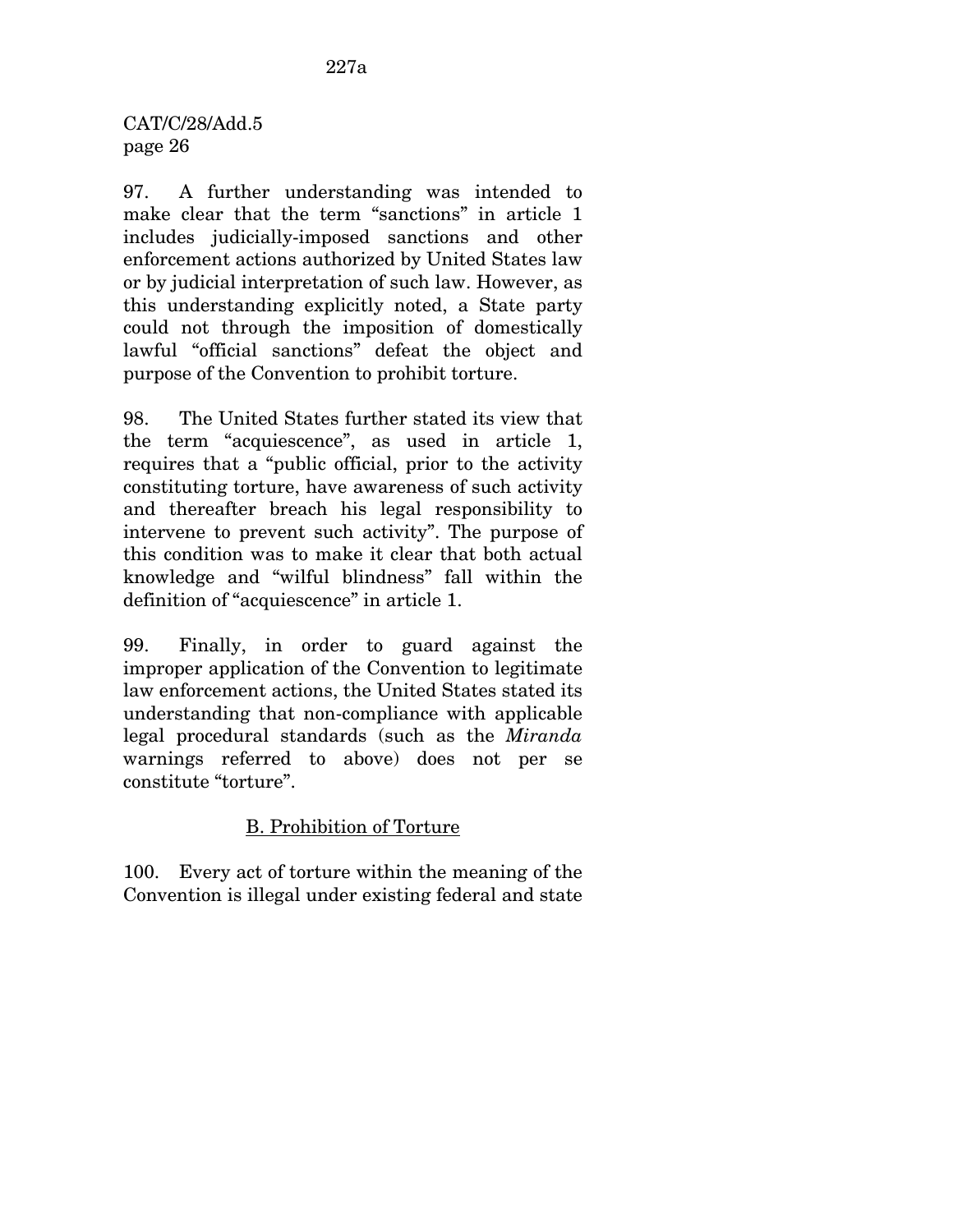law, and any individual who commits such an act is subject to penal sanctions as specified in criminal statutes. Such prosecutions do in fact occur in appropriate circumstances. Torture cannot be justified by exceptional circumstances, nor can it be excused on the basis of an order from a superior officer.

101. United States law recognizes and protects the fundamental right of everyone to life, liberty and inviolability of his or her person. Every system of criminal law in the United States clearly and categorically prohibits acts of violence against the person, whether physical or mental, which would constitute an act of torture within the meaning of the Convention. Such acts may be prosecuted, for example, as assault, battery or mayhem in cases of physical injury; as homicide, murder or manslaughter when a killing results; as kidnapping, false imprisonment or abduction where an unlawful detention is concerned; as rape, sodomy, or molestation; or as part of an attempt or a conspiracy, an act of racketeering, or a criminal violation of an individual's civil rights. While the specific legal nomenclature and definitions vary from jurisdiction to jurisdiction, it is clear that any act of torture falling within the Convention would in fact be criminally prosecutable in every jurisdiction within the United States.

102. In some jurisdictions, state law currently recognizes a specific crime of "murder by torture" as a statutorily enumerated type of first-degree murder ("intentional homicide") involving wilful, deliberate and premeditated infliction of pain and suffering and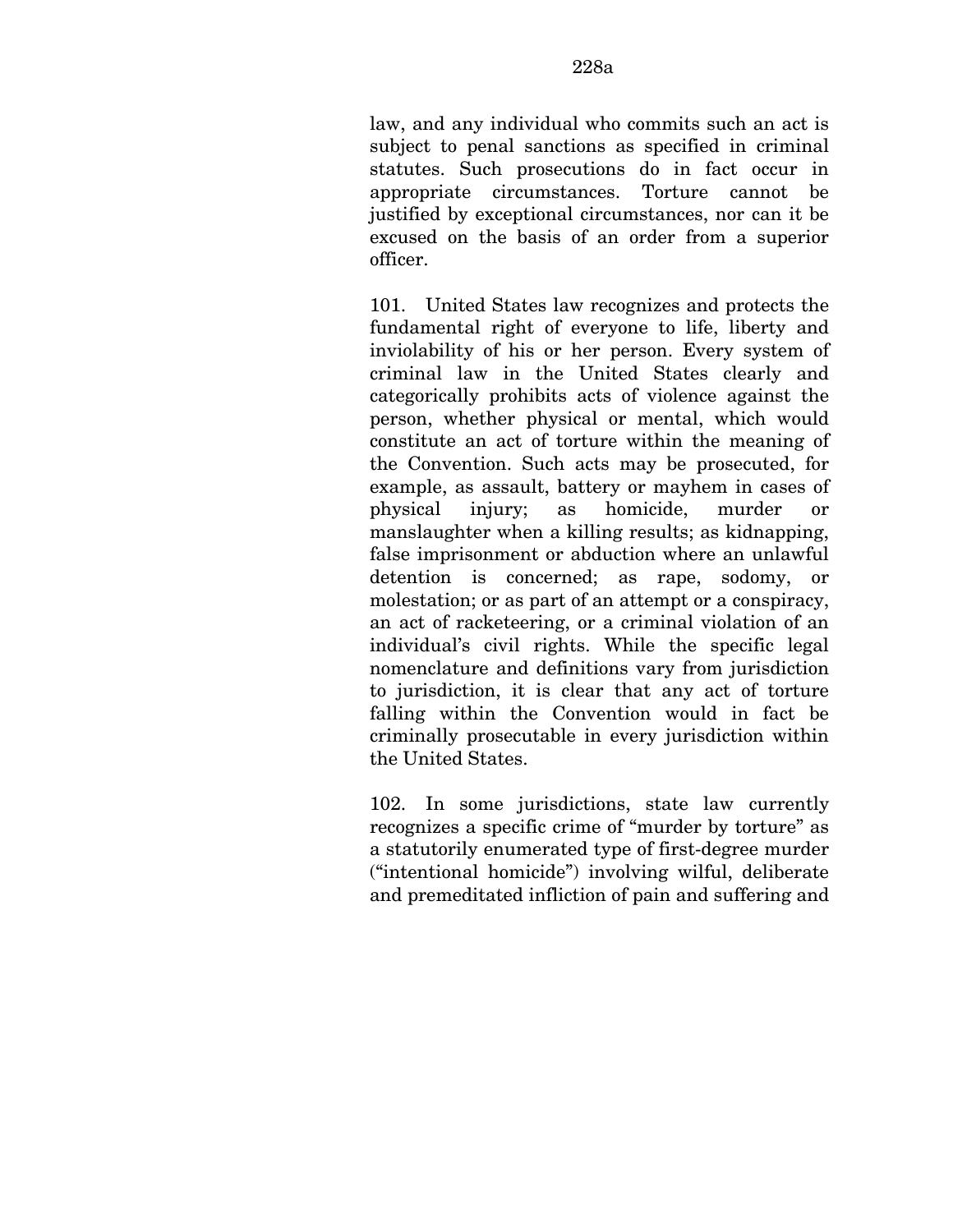subject to especially severe penalties ("malice aforethought"). See, e.g., Idaho I.C. §§ 18-4001 and 18-4003; Nevada N.R.S. § 200.033; New York Penal § 125.27; South Carolina Code 1976 § 16-3-20; Tennessee T.C.A. § 39-13-204. In few state or local jurisdictions, however, is "torture" itself a separate crime. But see California Penal Code Title 8 § 206 (prohibiting torture); Conn. G.S.A. § 53-20 (cruelty to persons); Alabama Stats. § 13A-6-65.1 ("sexual torture" as a Class A felony).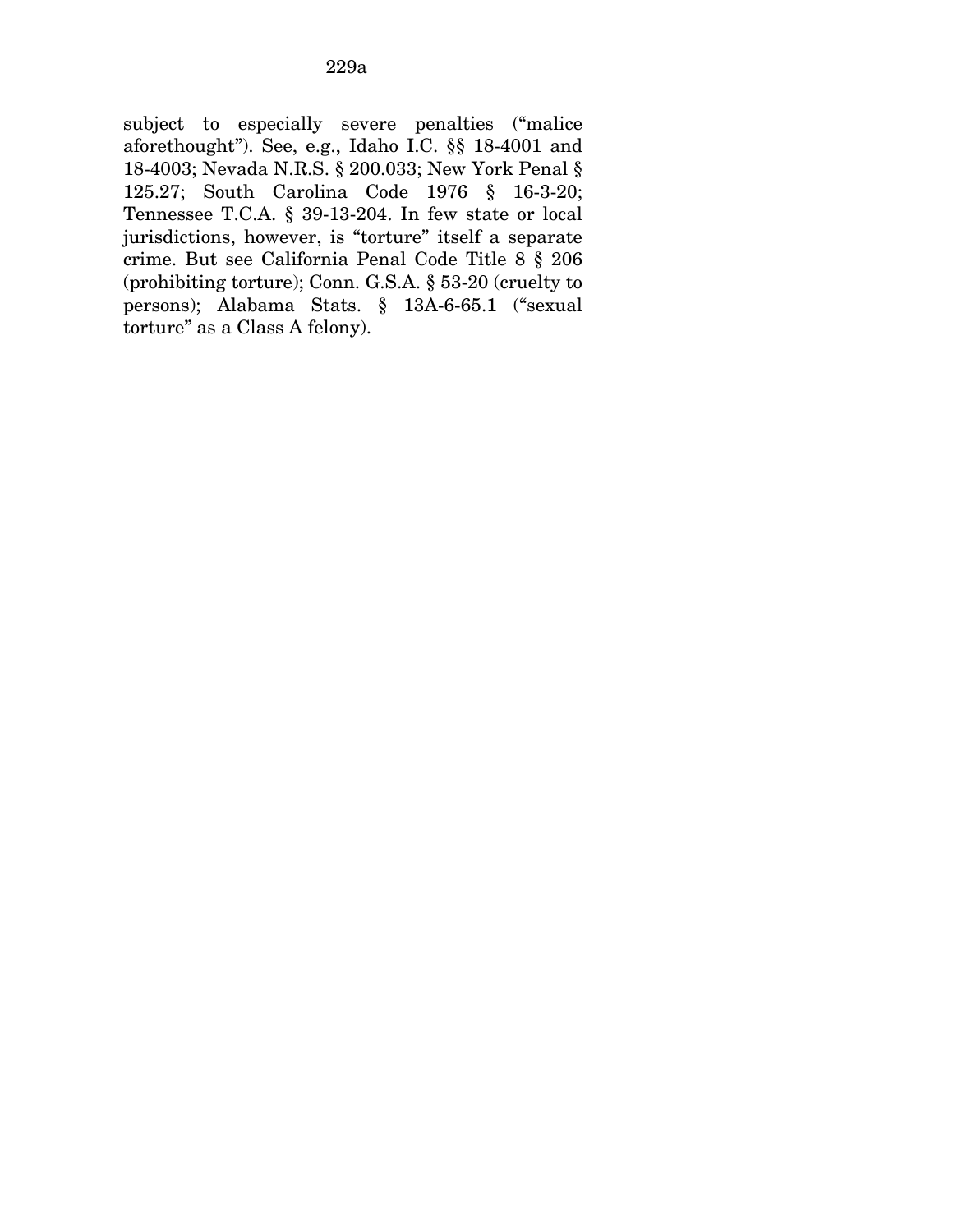CAT/C/28/Add.5 page 28

107. Because the Eighth Amendment incorporates contemporary standards of decency, its interpretation continues to evolve. In *Helling v. McKinney*, 509 U.S. 25 (1992), for example, the U.S. Supreme Court held that the health risks posed by involuntary exposure of prison inmates to environmental tobacco smoke can form the basis of a claim under the Eighth Amendment. As stated earlier in *DeShaney v. Winnebago County Dept. of Social Services*, 489 U.S. 189, 199-200 (1989),

> "[W]hen the State takes a person into its custody and holds him there against his will, the Constitution imposes upon it a corresponding duty to assume some responsibility for his safety and general well-being ... The rationale for this principle is simple enough: when the State by the affirmative exercise of its power so restrains an individual's liberty that it renders him unable to care for himself, and at the same time fails to provide for his basic human needs - e.g., food, clothing, shelter, medical care, and reasonable shelter - it transgresses the substantive limits on state action set by the Eighth Amendment ..."

108. As a technical legal matter, the protections of the Eighth Amendment apply only to "punishments", that is, to the treatment of individuals who have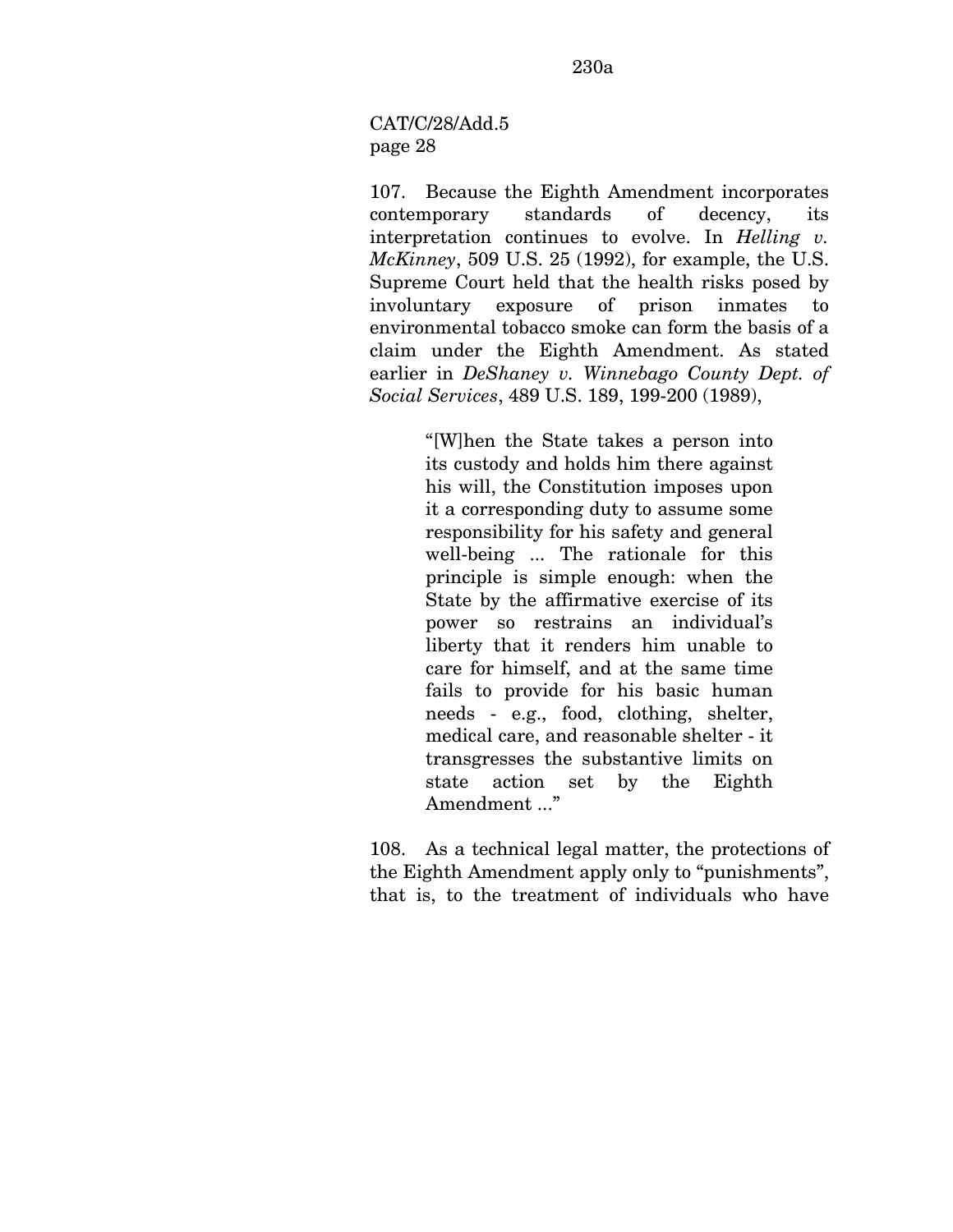been convicted of a crime and are therefore in the custody of the Government. *Ingraham v. Wright*, 430 U.S. 651 (1977); *United States v. Lovett*, 328 U.S. 303 (1946).

109. Military justice system. The Eighth Amendment applies with equal force to the military justice system. Moreover, article 55 of the Uniform Code of Military Justice ("UCMJ") specifically prohibits punishment by flogging, branding, marking or tattooing on the body, or any other cruel or unusual punishment. The article also prohibits the use of restraints known as "irons" whether single or double, except for the purpose of safe custody. Indeed, a commanding officer who orders such punishment would be acting outside the scope of his or her position and would be individually liable for the intentional infliction of bodily and emotional harm. In addition, article 93 of the UCMJ makes it a criminal offence for a military member to engage in acts constituting cruelty and maltreatment (including sexual harassment) toward a subordinate.

110. Under the UCMJ, an individual may be apprehended ("arrested") only upon reasonable belief that an offence has been committed and that the person apprehended has committed it. Permissible grounds for, and conditions of, pre-trial confinement are also spelled out in the UCMJ, including the right of the person confined to be notified of the nature of the offence charged, to remain silent, to retain civilian counsel at no expense to the Government, to military counsel at no cost, and to be familiar with the procedures for review of pre-trial confinement. Pre-trial confinement must be affirmed by the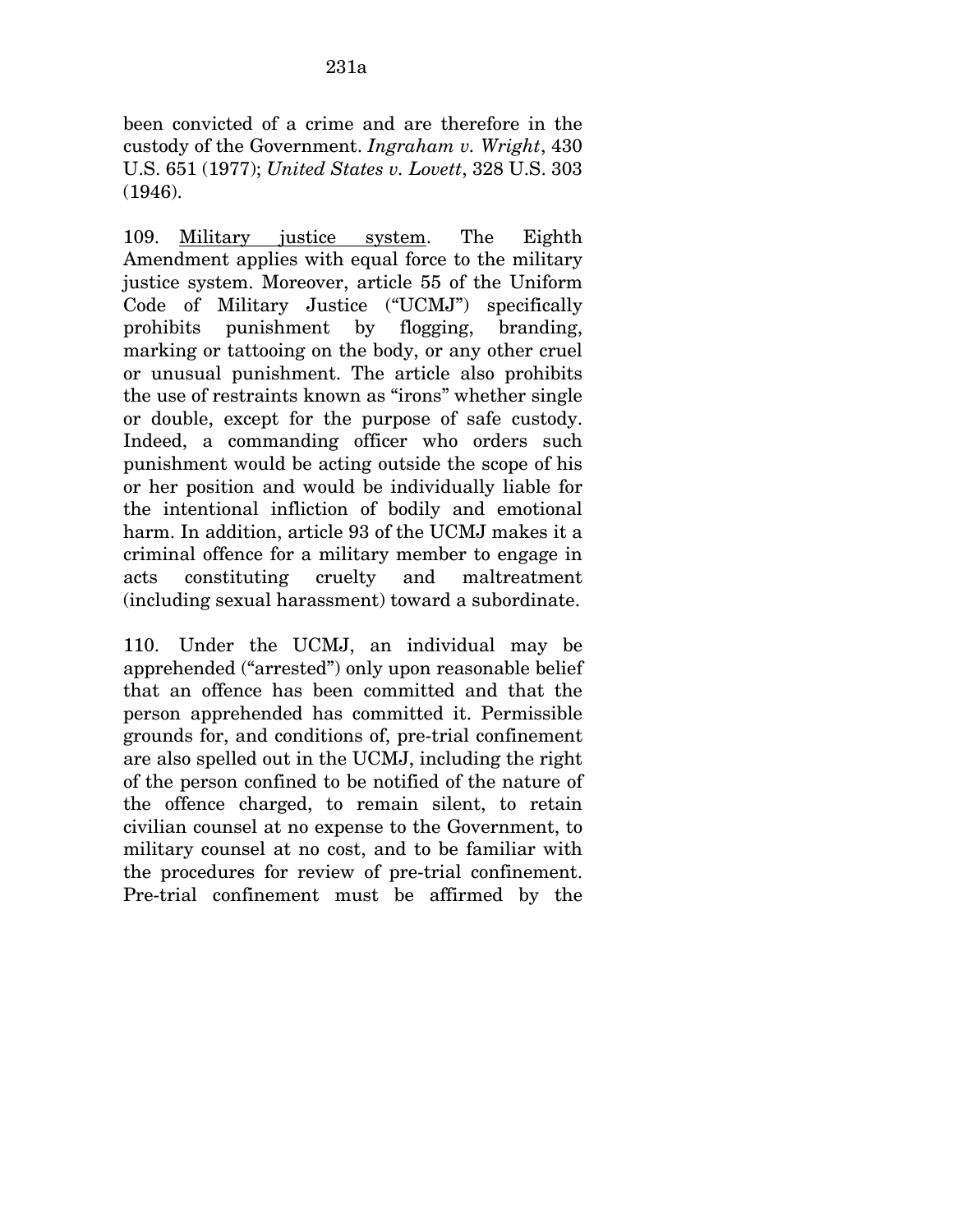commander within 72 hours, and a pre-trial confinement hearing is required to be conducted by a neutral and detached magistrate who may order the release of the person being confined. Once charges against the detainee are referred to trial by court martial, the appropriateness of pre-trial confinement may again be reviewed by the military judge.

111. The Department of Defense has adopted the "Common Rule" for human subjects of medical research referred to below. See 32 C.F.R. Part 219.

112. Other constitutional provisions. Because the Eighth Amendment by its terms applies to "punishments", courts have looked to other constitutional provisions, in particular the Fourth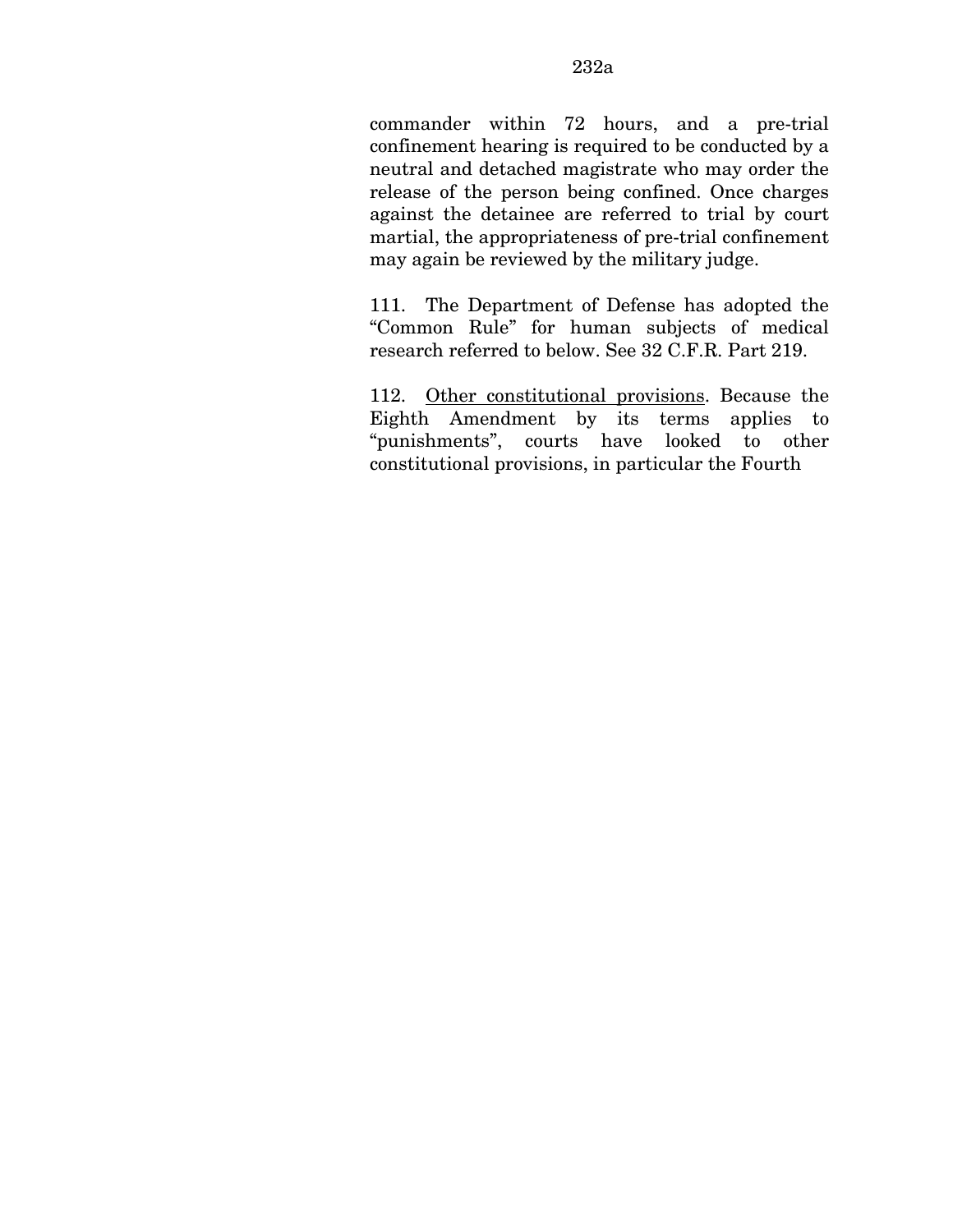#### 233a

## APPENDIX L

#### U.S. DEPARTMENT OF STATE

Second Periodic Report of the United States of America to the Committee Against Torture

Submitted by the United States of America to the Committee Against Torture, May 6, 2005

#### CONTENTS

## **Paragraphs**

- I. Introduction.................................................1-10
- II. Information on New Measures and New Developments Relating to the Implementation of the Convention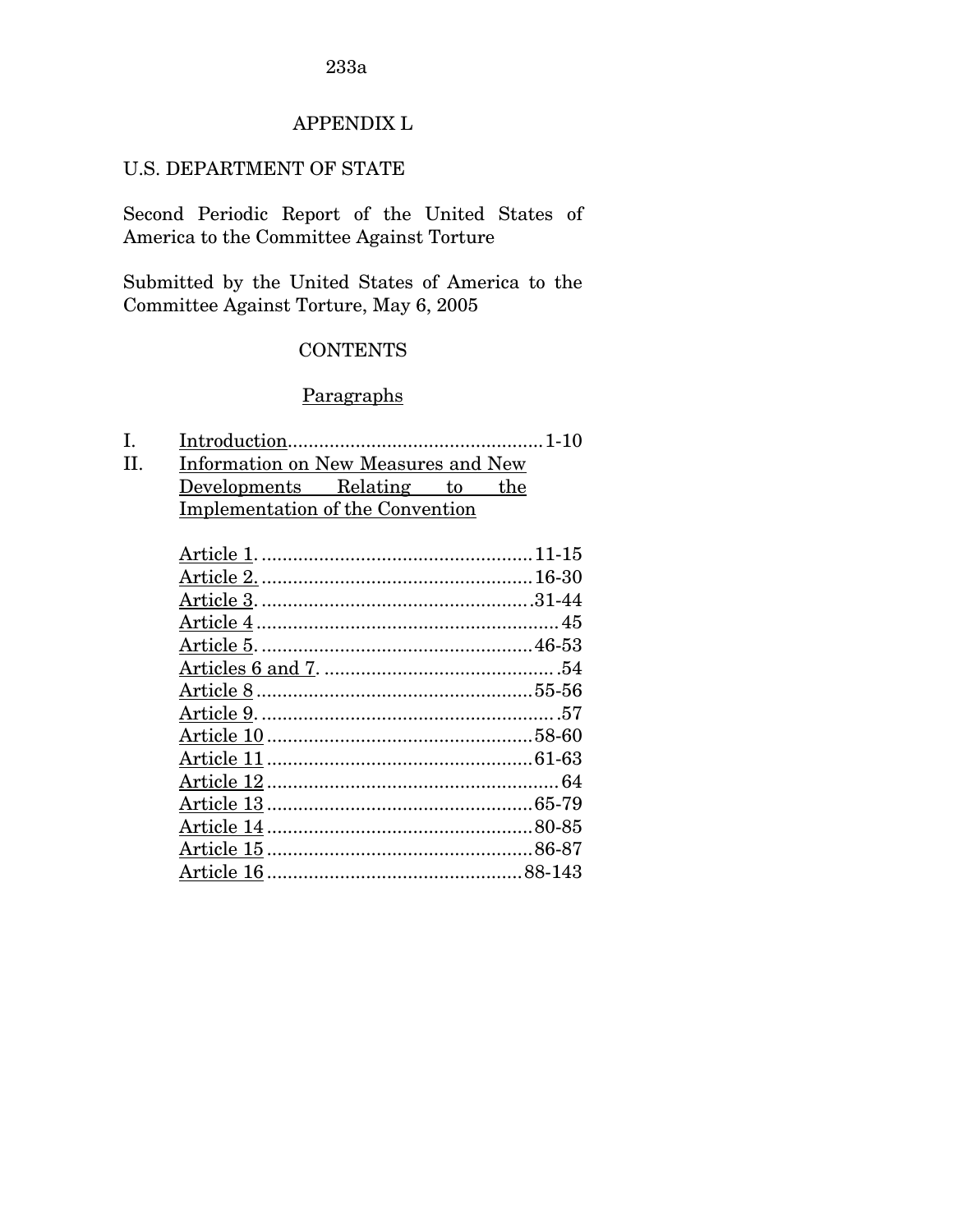- III. Additional Information Requested by the Committee.............................................. 144
- IV. Observations on the Committee's Conclusions and Recommendations.....145-165
- V. Annexes

### Annex 1

Part One - Individuals Under the Control of U.S. Armed Forces Captured During Operations Against the Taliban, Al Qaeda, and their Affiliates and **Supporters** 

Part Two - Individuals Under the Control of U.S. Armed Forces in Iraq Captured During Military **Operations** 

Annex 2 – President's Statement on the United Nations International Day in Support of Victims of Torture

Annex 3 - December 30, 2004 Memorandum Opinion of the Acting Assistant Attorney General of the Office of Legal Counsel, United States Department of Justice, to the Deputy Attorney General on the Legal Standards Applicable under 1 a U .S.C. §§ 2340-2340A, December 30,2004. (Also available at http://www.usdoj.gov/olc/dagmemo.pdf.

Annex 4 - U.S. Reservations, Understandings, and Declarations Upon Ratification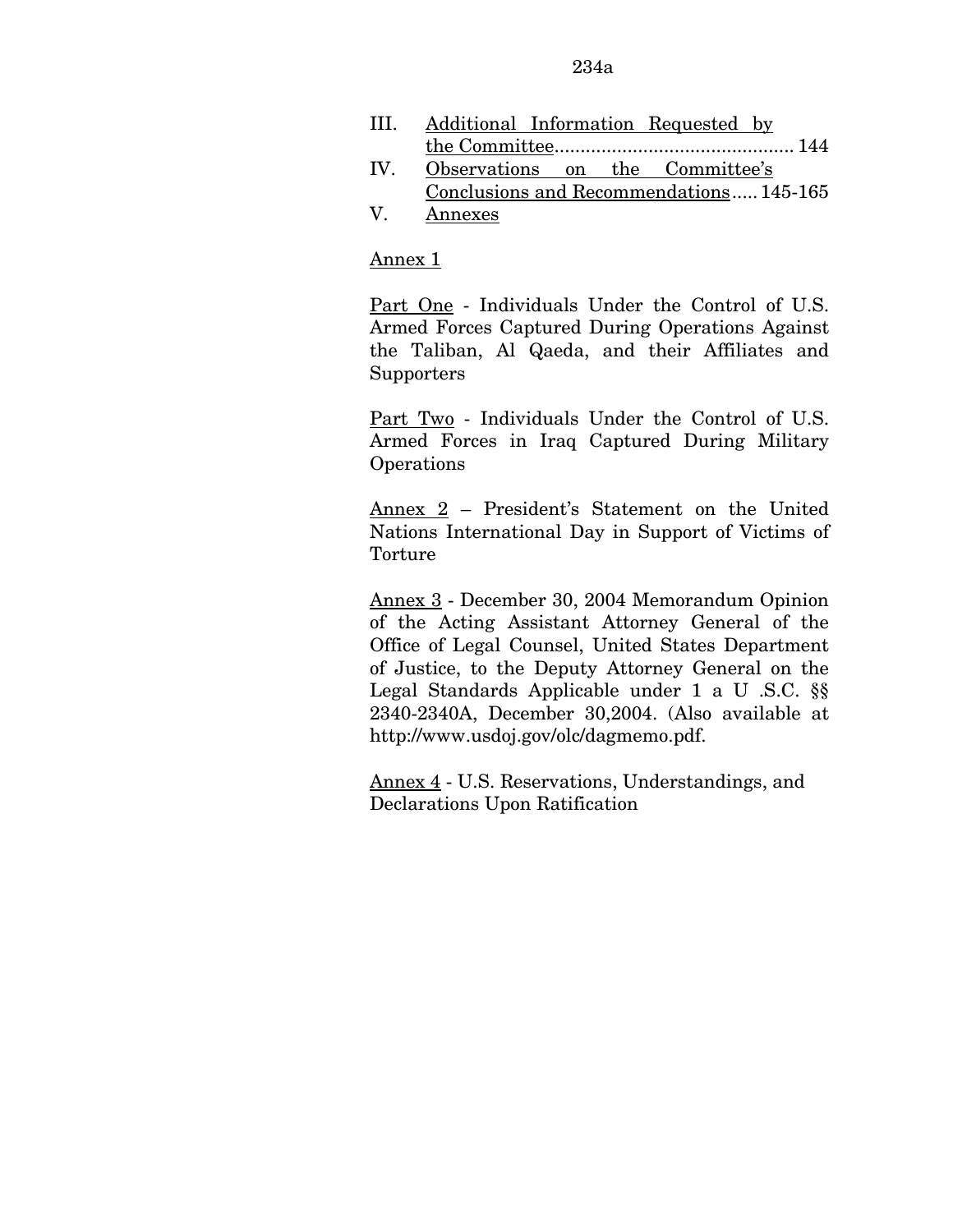Annex 5 - Relevant Constitutional, Legislative, and Regulatory Provisions

Annex 6 - Sample of U.S. Federal Court Decisions Related to Article 3 of the Torture Convention.

## Annex 7 - Capital Punishment

## I. Introduction

- 1. The Government of the United States of America welcomes the opportunity to report to the Committee Against Torture on measures giving effect to its undertakings under the Convention Against Torture and Other. Cruel, Inhuman or Degrading Treatment or Punishment (Torture Convention), pursuant to Article 19 thereof and on other Information that may be helpful to the Committee. The organization of this Second Periodic report follows the General guidelines regarding the form and contents of periodic reports to be submitted by states parties (CAT/C/14/Rev.1).
- 2. This report was prepared by the U.S. Department of State ("Department of State") with extensive assistance from the U.S. Department of Justice ("Department of Justice"), the U.S. Department of Homeland Security ("Department of Homeland Security"}, the U.S. Department of Defense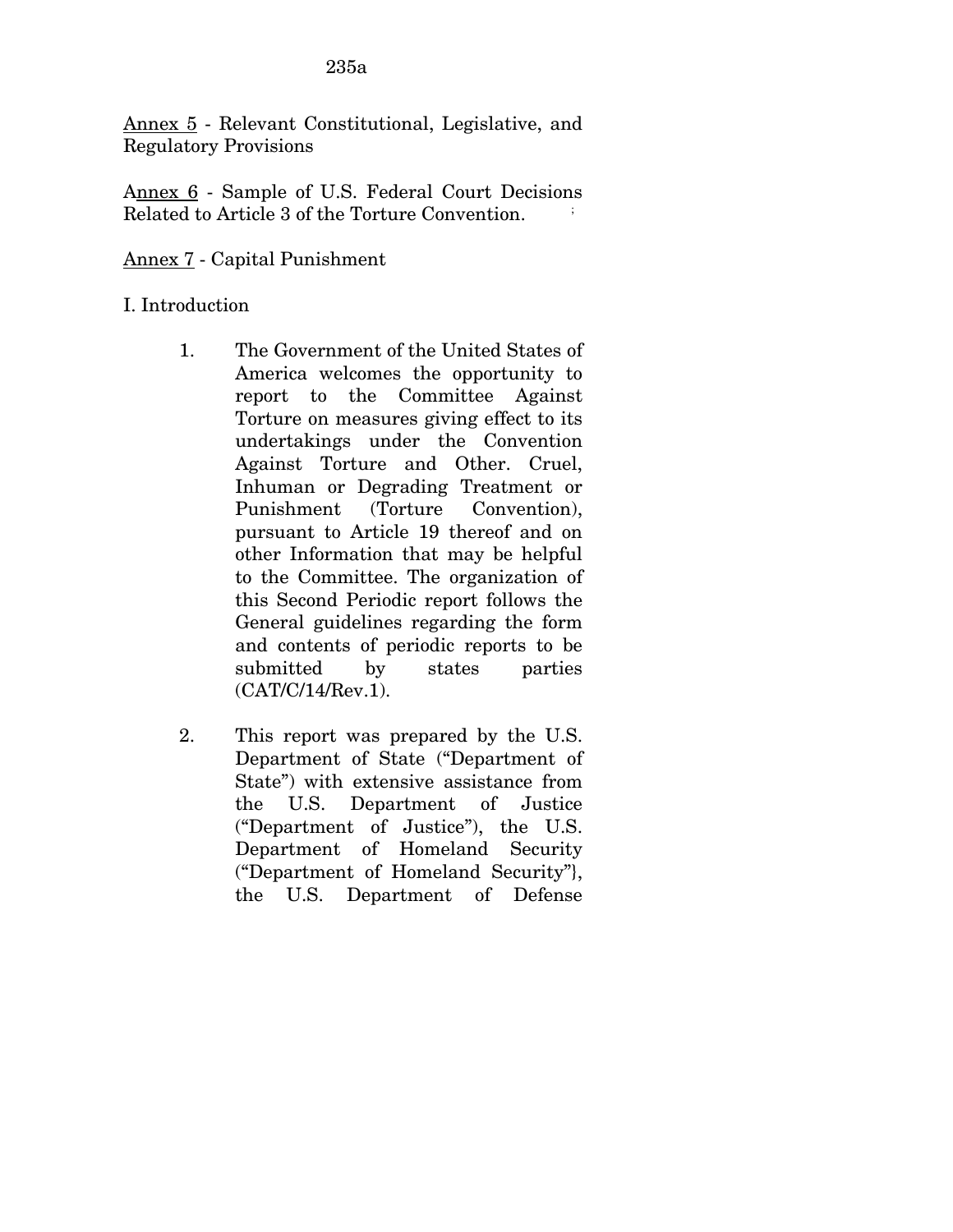("Department of Defense") and other relevant departments and agencies of the United States: Government Except where otherwise noted, the report covers the situation for the period after October 1999 and prior to March 1, 2005.

The United States submitted its Initial Report to the Committee Against Torture in October 1999 (CAT/C/28/Add.5), hereafter referred to as "Initial Report". It made its oral presentation of that report to the Committee on May 10-15, 2000. Accordingly, the purpose of this Second Periodic Report is to provide an update of relevant information arising since the submission of the Initial Report.

Since the Initial Report, with the attacks against the United States of September 11, 2001, global terrorism has fundamentally altered our world. In fighting terrorism, the U.S. remains committed to respecting the rule of law, Including the U.S. Constitution, federal statutes, and International treaty obligations, including the Torture Convention.

The President of the United States has made clear that the United States stands against and will not tolerate torture under any circumstances. On the United Nations International Day in Support of Victims of Torture, June 26, 2004, the President confirmed the continued importance of these protections and of U.S. obligations under the Torture Convention, stating: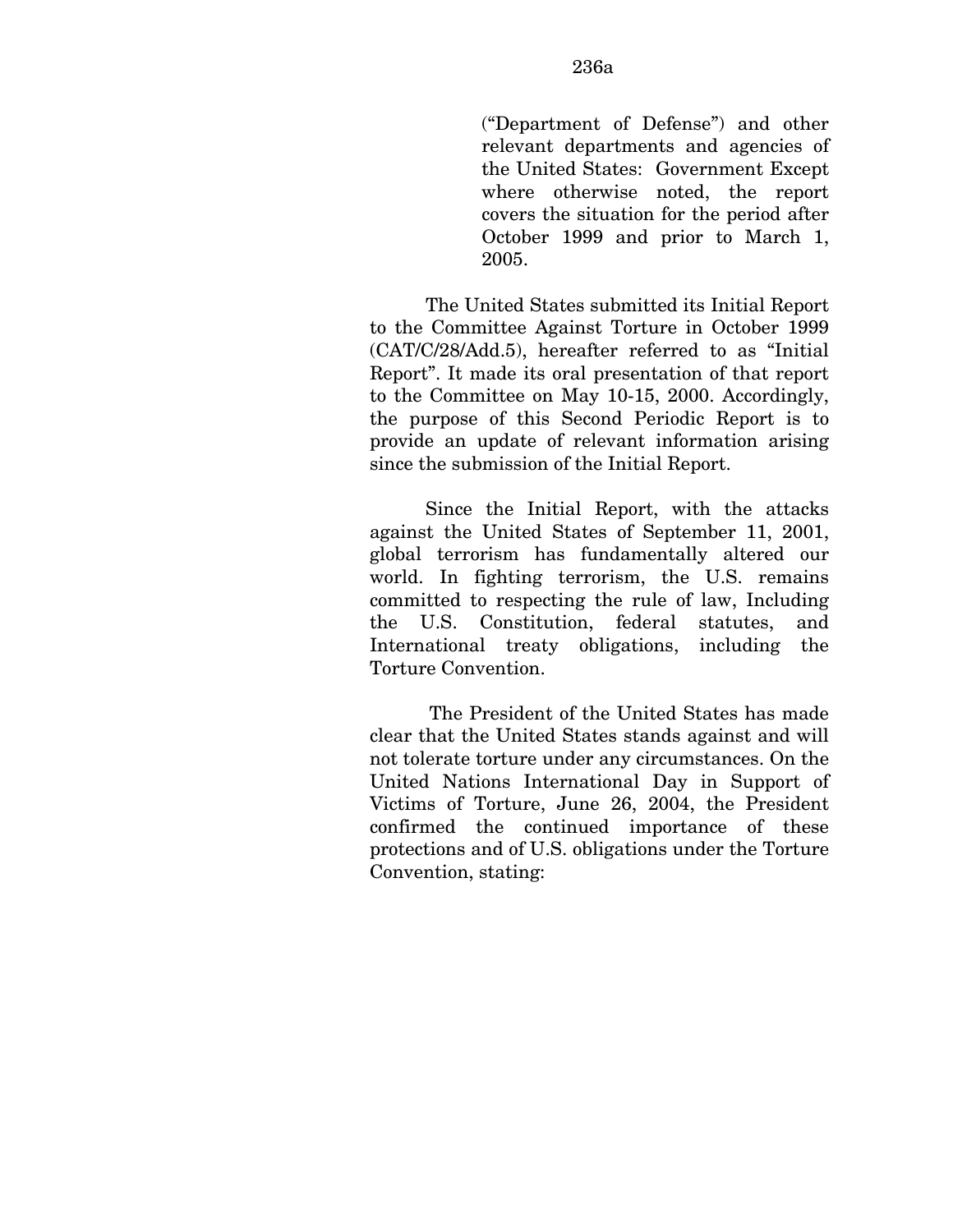…[T]he United States reaffirms its commitment to the worldwide elimination of torture …. To help fulfill this commitment, the United States has joined 135 other nations in ratifying the Convention Against Torture and other Cruel, Inhuman or Degrading Treatment or Punishment. America stands against and will not tolerate torture. We will investigate and prosecute all acts of torture and undertake to prevent other cruel and unusual punishment in all territory under our jurisdiction....

 These times of increasing terror challenge the world. Terror organizations challenge our comfort and our principles. The United States will continue to take seriously the need to question terrorists who have information that can save lives. But we will not compromise the rule of law or the values and principles that make us strong. Torture is wrong no matter where it occurs, and the United States will continue to lead the fight to eliminate it everywhere. See Annex 2.

> 3. The United States is unequivocally opposed to the use and practice of torture. No circumstance whatsoever, including war, the threat of war, internal political instability, public emergency, or an order from a superior officer or public authority, may be invoked as a justification for or defense to committing torture. This is a longstanding commitment of the United States, repeatedly reaffirmed at the highest levels of the U.S. Government.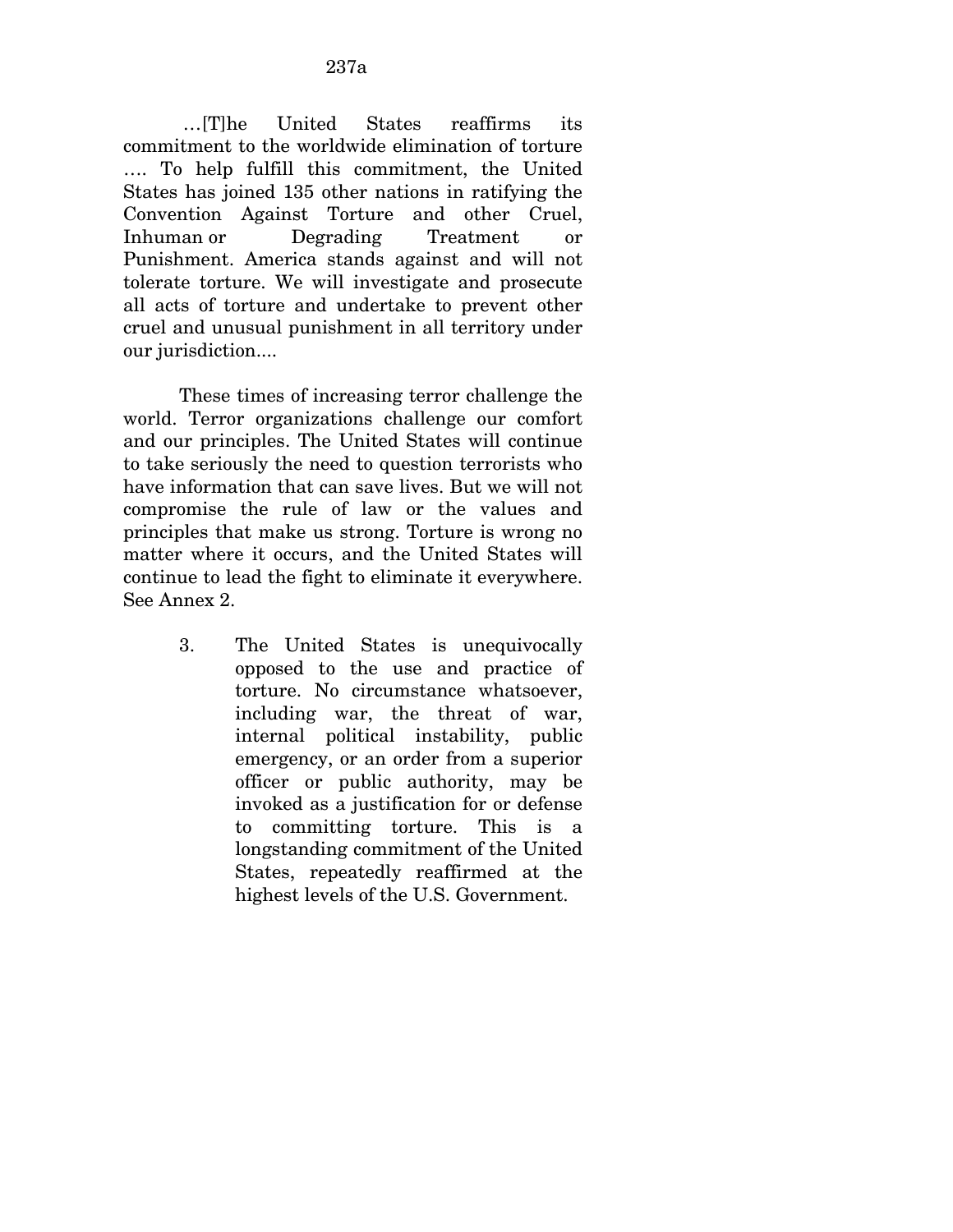4. All components of the United States Government are obligated to act in compliance with the law, including all United States constitutional, statutory, and treaty obligations relating to torture and cruel, inhuman or degrading treatment or punishment. The U.S. Government does not permit, tolerate, or condone torture, or other unlawful practices, by its personnel or employees under any circumstances. U.S. laws prohibiting such practices apply both when the employees are operating in the United States and in other parts of the world.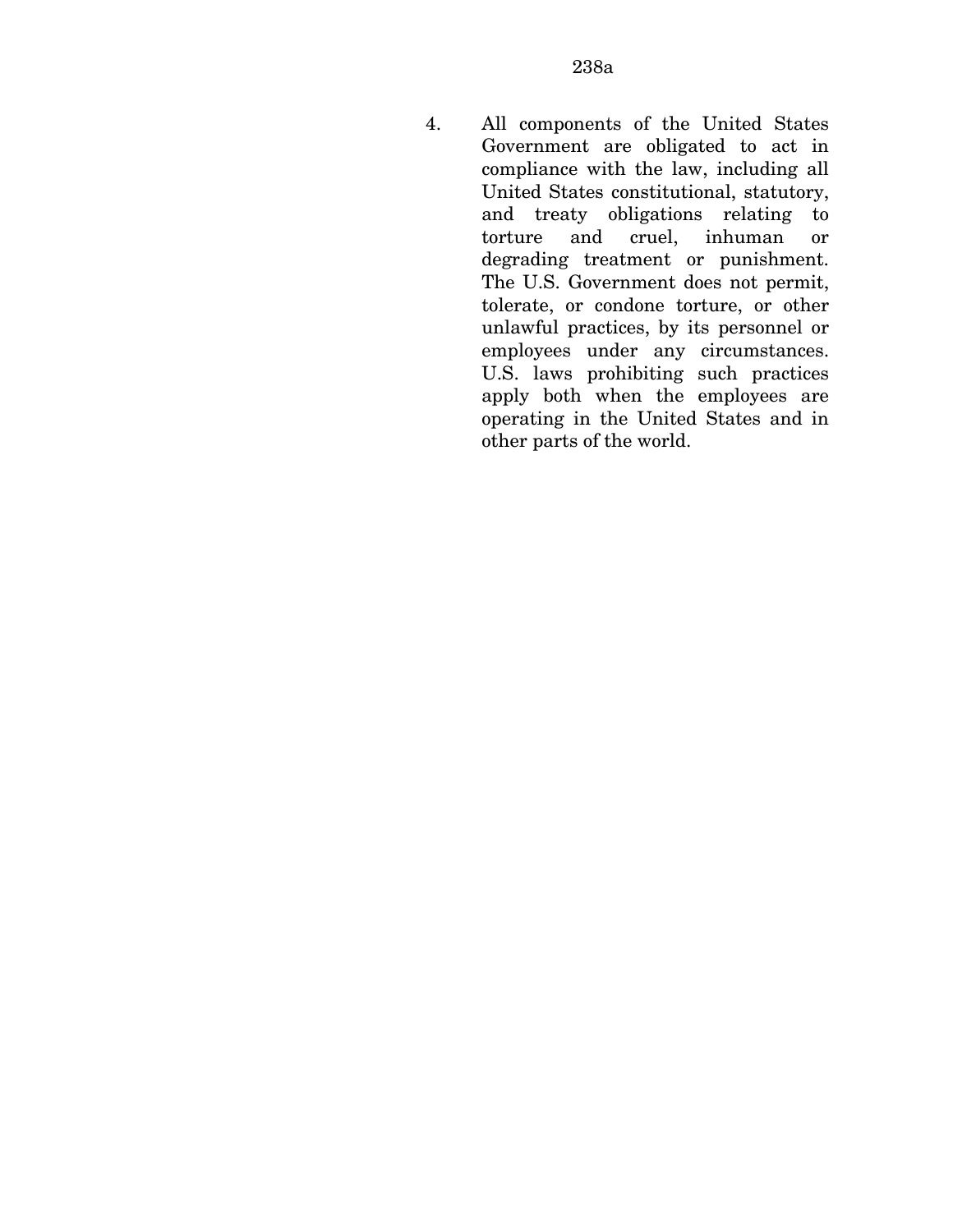## APPENDIX M

## [NOT YET SCHEDULED FOR ORAL ARGUMENT]

No. 06-5222

 $\overline{a}$ 

 $\overline{a}$ 

 $\overline{a}$ 

 $\overline{a}$ 

 $\overline{a}$ 

## **UNITED STATES COURT OF APPEALS FOR THE DISTRICT OF COLUMBIA CIRCUIT**

SHAFIQ RASUL, *et al.*,

*Plaintiffs-Appellants*,

v.

DONALD RUMSFELD, *et al.*,

*Defendants-Appellees.* 

On Appeal From The United States District Court For The District Of Columbia, C.A. No. 1:04cv01864 (RMU), The Honorable Ricardo M. Urbina

BRIEF OF *AMICI CURIAE*  COUNSEL FOR GUANTÁNAMO DETAINEES, REPRIEVE, CAGEPRISONERS AND JAMES YEE IN SUPPORT OF PLAINTIFFS-APPELLANTS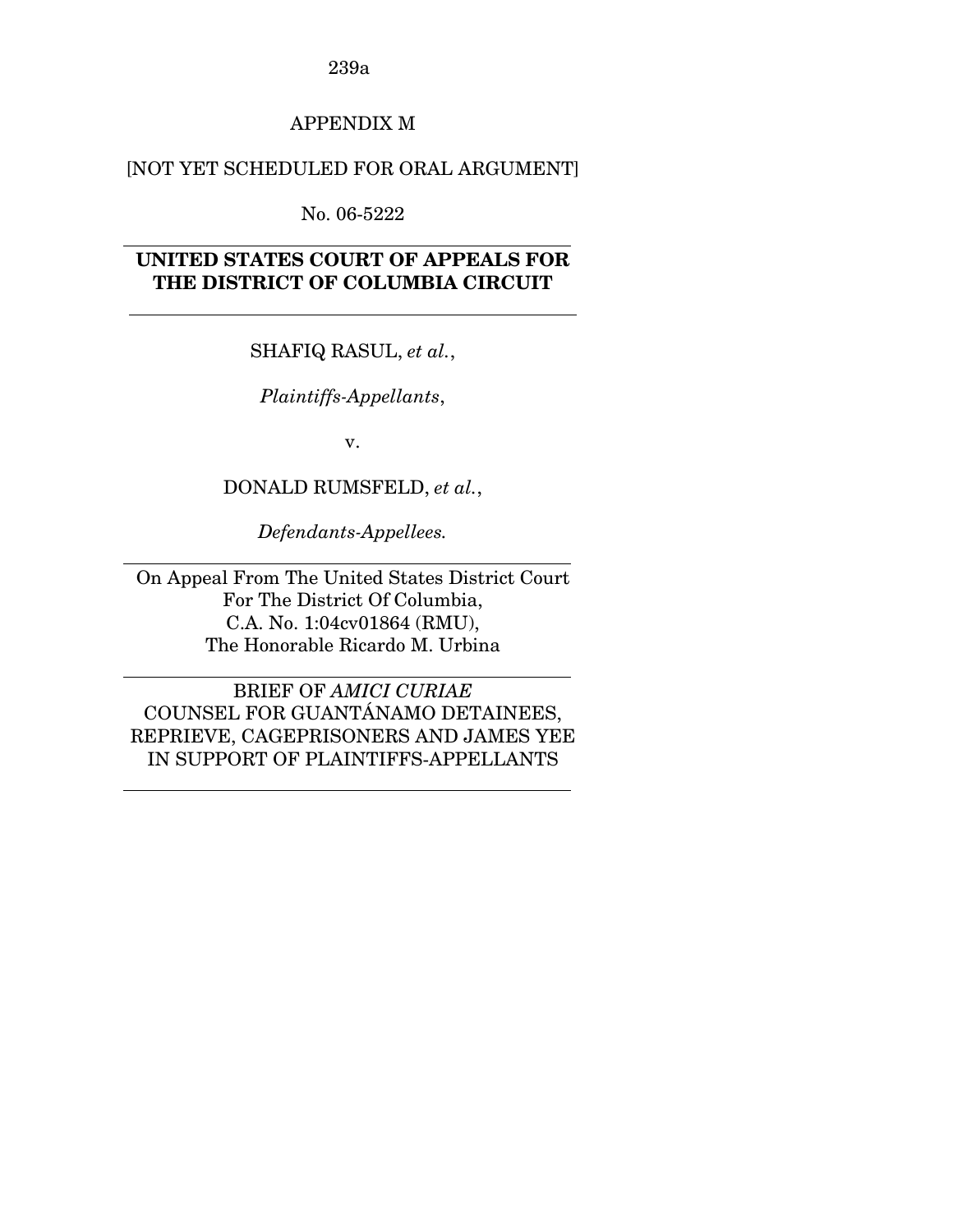STEPHEN M. TRUITT (D.C. Bar No. 13235 ) 600 Fourteenth Street, N.W. Hamilton Square, Suite 500 Washington, D.C. 20005-2004 (202) 220-1452

MICHAEL RAPKIN (D.C. Bar No. 50616) Law Offices of Michael Rapkin 1299 Ocean Ave., Suite 900 Santa Monica, CA 90401 (310) 656-7880

*Counsel for the Amici Curiae* 

March 20, 2007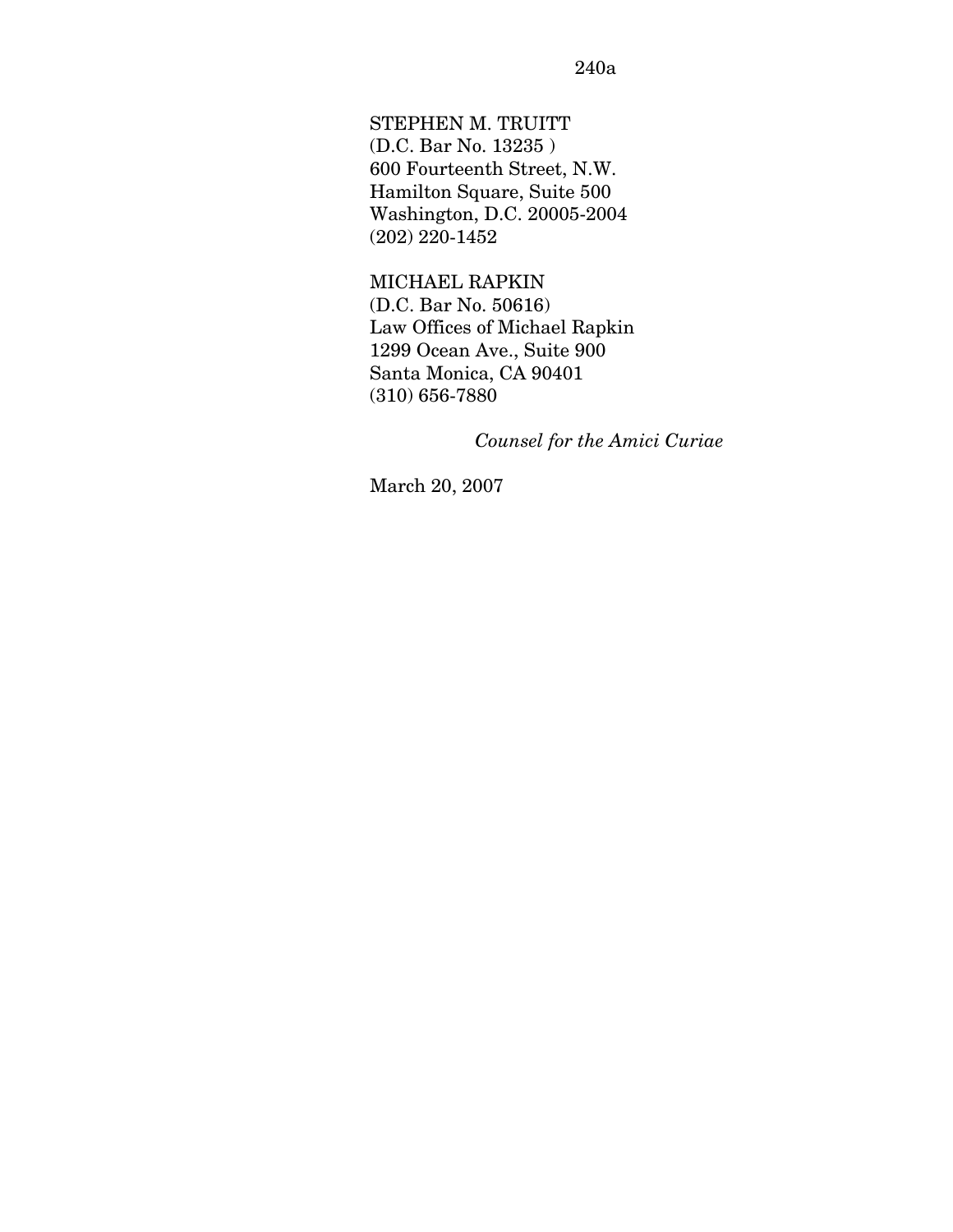## **CERTIFICATE AS TO PARTIES, RULINGS, AND RELATED CASES**

Pursuant to Circuit Rule 28.1 *amici* certify the following:

## **A. PARTIES APPEARING BEFORE THE DISTRICT COURT**

Except for the following, all parties, intervenors and *amici* appearing before the District Court and this Court are listed in the Brief for Appellants Shafiq Rasul, *et al.* 

1. *Amici* Counsel for Guantánamo Detainees, Reprieve, Cageprisoners, and James Yee are identified in an addendum to this brief.

## **B. RULINGS UNDER REVIEW**

References to the rulings at issue appear in the Brief for Appellants Shafiq Rasul, *et al.* 

## **C. RELATED CASES**

References to the related cases appear in Brief for Appellants Shafiq Rasul, *et al.* 

-i-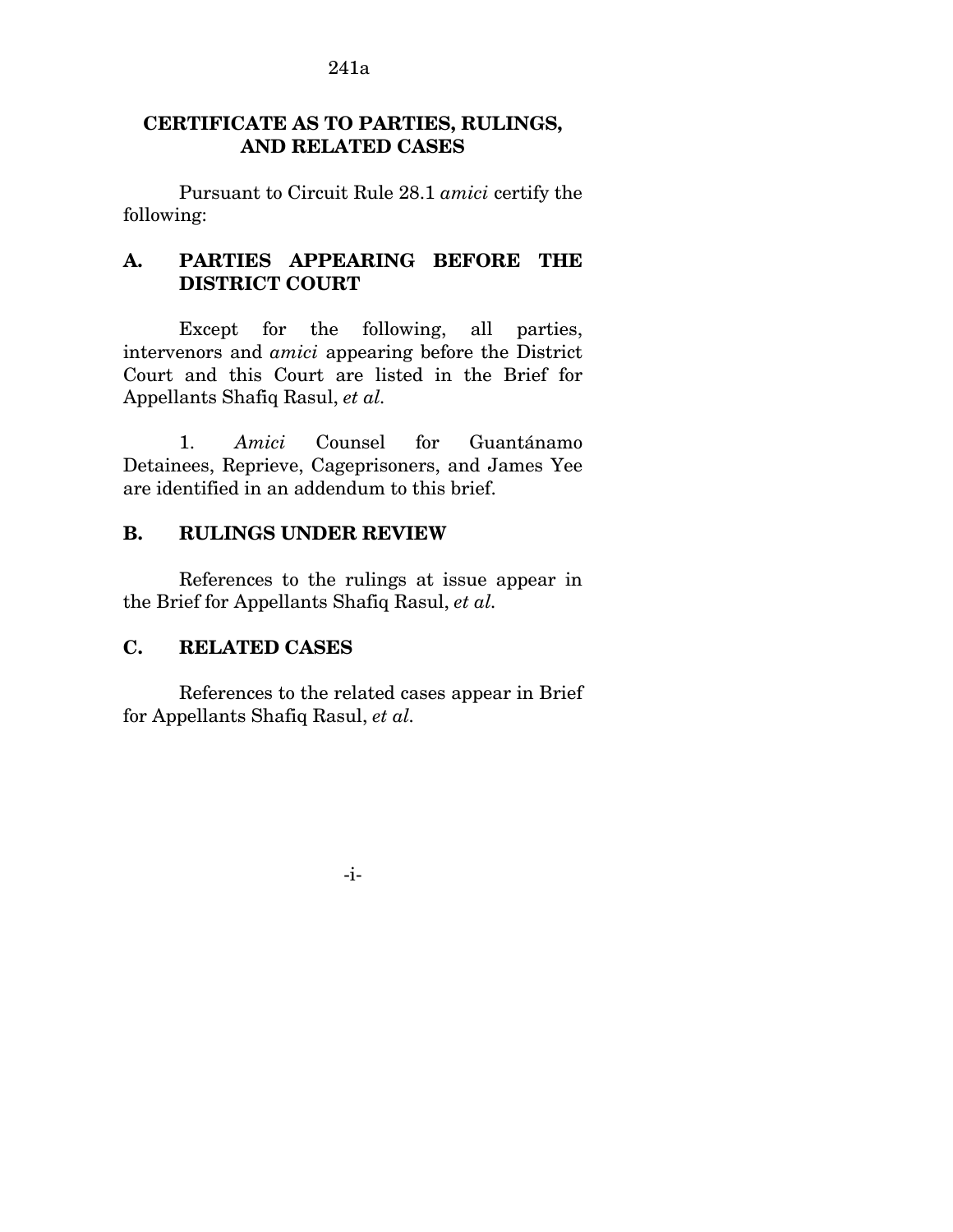#### **CERTIFICATE PURSUANT TO RULE 29(d)**

Pursuant to Circuit Rule 29(d), counsel for *Amici Curiae* Counsel for Guantánamo Detainees, Reprieve, Cageprisoners, and James Yee certify that as of the date of this certification, the only other brief *amicus curiae* of which we are aware is the Brief of The Baptist Joint Committee for Religious Liberty, The National Association of Evangelicals, The National Council of Churches, The American Jewish Committee, The stated Clerk of the General Assembly of the Presbyterian Church (U.S.A.), The General Conference of Seventh-day Adventists, And The United States Conference of Catholic Bishops as *Amicus Curiae* In Support of Cross-Appellees In Regard to the Cross-Appeal. These two briefs could not be joined as a single memorandum because the perspectives and analyses provided in each brief are completely distinct. In the instant brief, *amici*  provide unique, detailed accounts of religious abuse to demonstrate the gravity and widespread nature of the religious abuses in Guantánamo and the negative impact any decision regarding qualified immunity will have on current detainees. In the Brief of Baptist Joint Committee for Religious Liberty et al, a consortium of religious entities argues that the plain text and legislative history of the Religious Freedom Restoration Act clearly evidences its application to Guantánamo and its coverage of non-US citizens. Any overlap between the briefs is insignificant and,

-ii-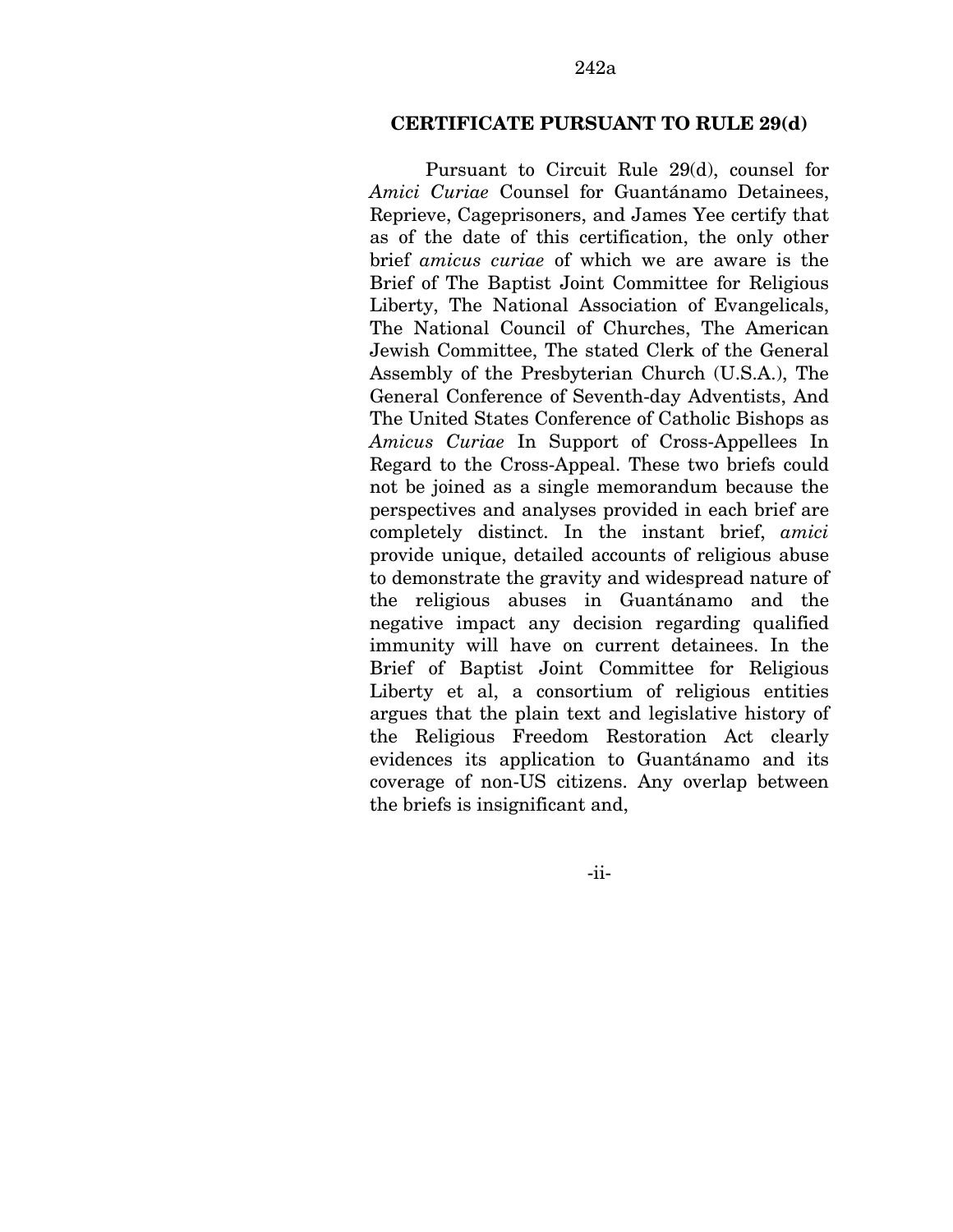given the markedly different approach and experience from the *amici* in the Brief of Baptist Joint Committee for Religious Liberty, it was impractical to consolidate these two briefs.

-iii-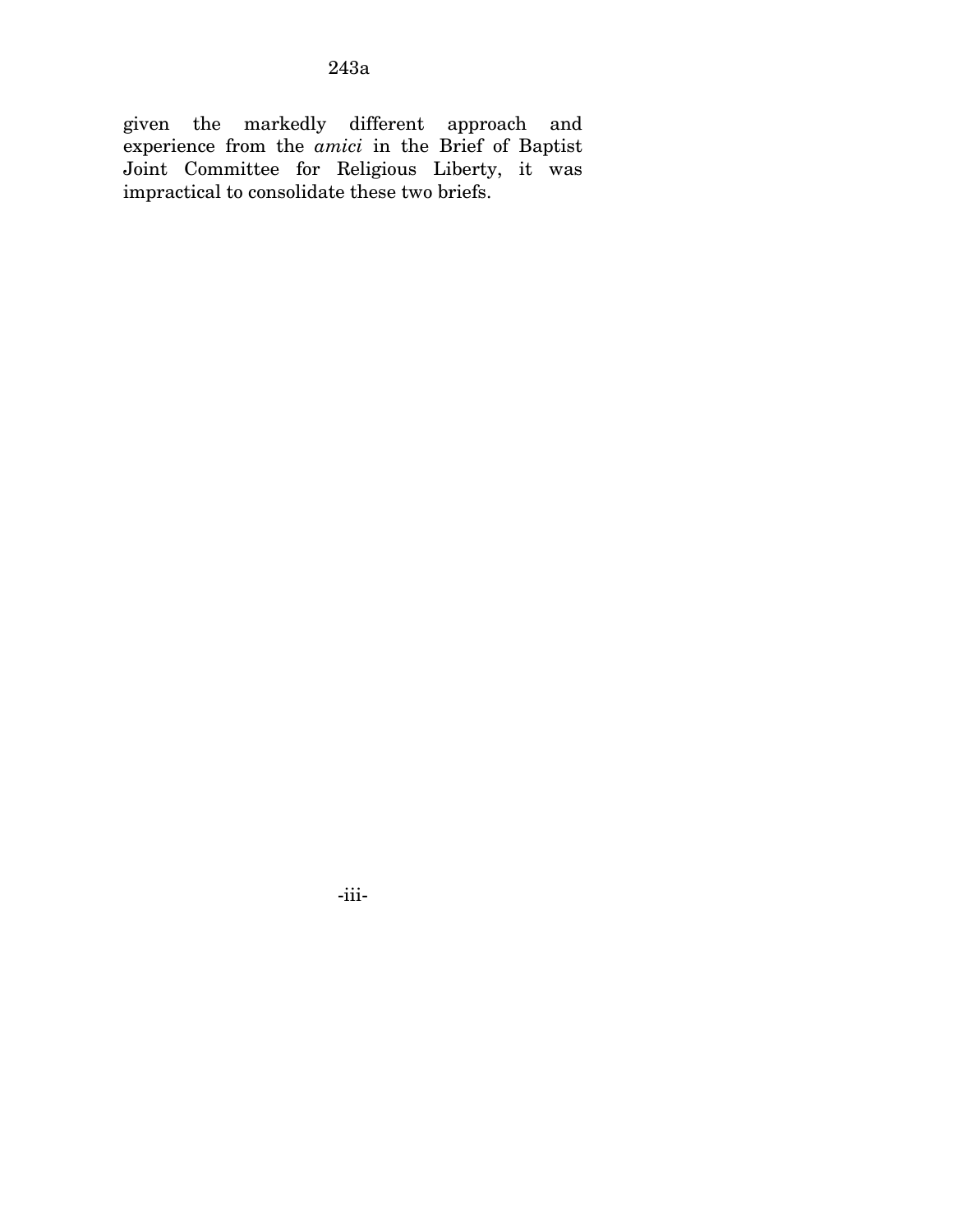#### **CORPORATE DISCLOSURE STATEMENT**

Pursuant to Federal Rule of Appellate Procedure 26.1 and Circuit Rule 26.1, counsel for *Amici Curiae* Counsel for Guantánamo Detainees, Reprieve, Cageprisoners, and James Yee makes the following disclosure:

None of the *amici* is a publicly held entity. None of the *amici* is a parent, subsidiary, or affiliate of, or a trade association representing, a publicly held corporation, or other publicly held entity. No parent companies or publicly held companies have a 10% or greater ownership in any of the *amici.*

-iv-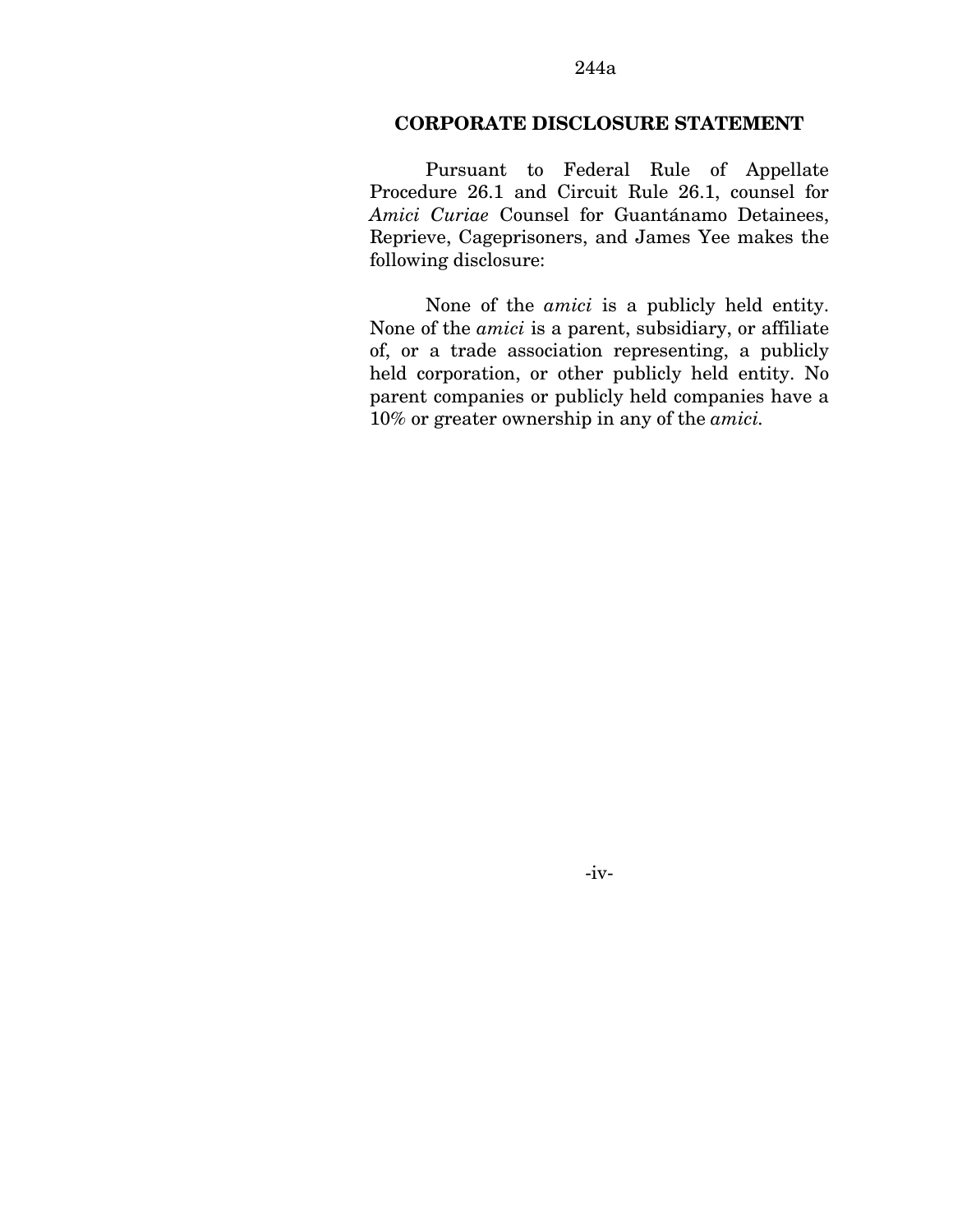# **TABLE OF CONTENTS**

| I. |    | THE CORE TENETS OF ISLAM<br>REQUIRE DAILY PRAYER;<br>IMPOSE RITUALS OF DRESS<br>AND BEHAVIOR; AND OBLIGE<br>SPECIAL TREATMENT OF |
|----|----|----------------------------------------------------------------------------------------------------------------------------------|
|    | A. |                                                                                                                                  |
|    | B. |                                                                                                                                  |
|    | C. | Awrah: The Requirement<br>Modesty During<br>of                                                                                   |
|    | D. |                                                                                                                                  |
|    | E. | Presence and/or Touching                                                                                                         |
|    | F. |                                                                                                                                  |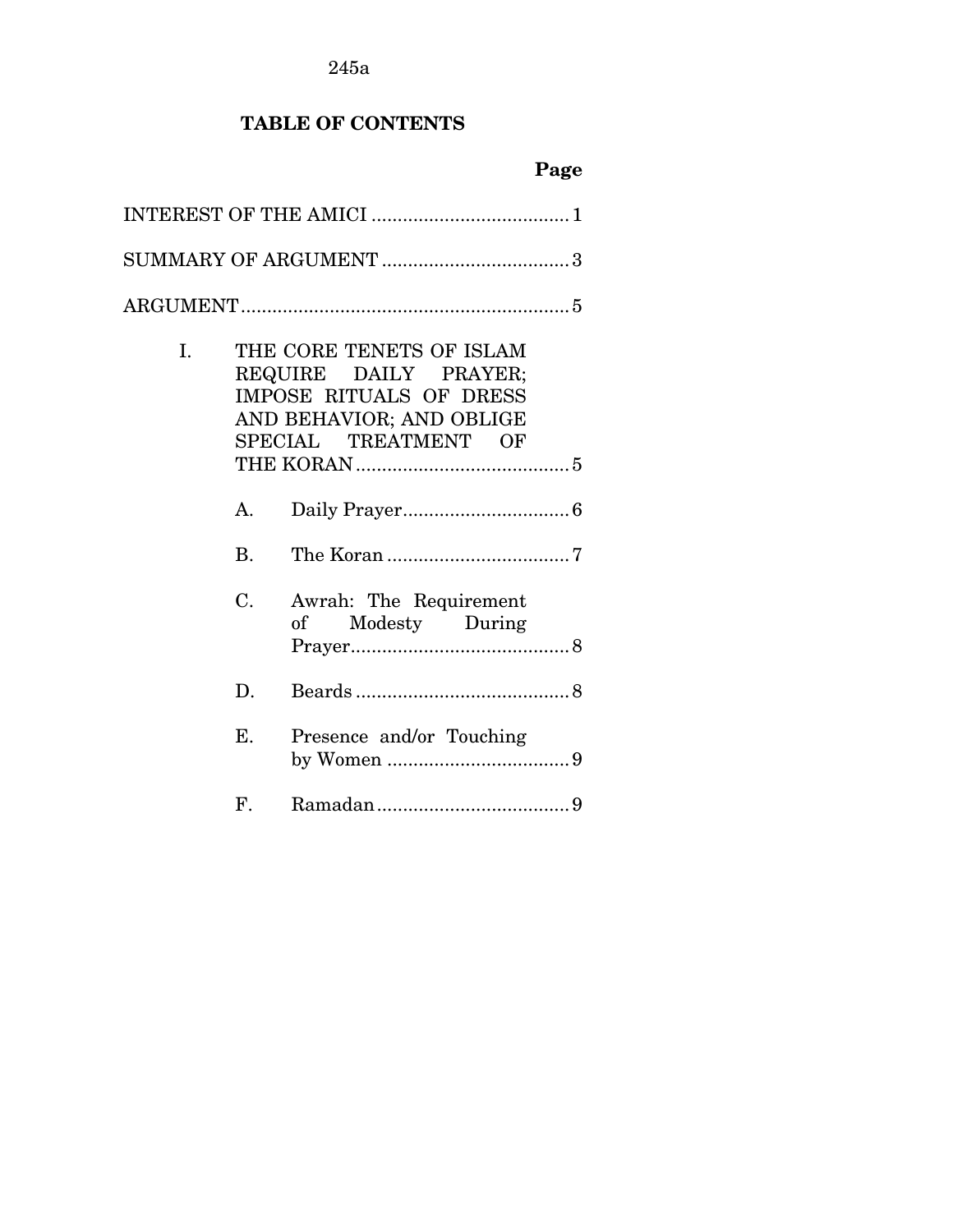| II.  |     | THE COMPLAINT ALLEGES,                              |
|------|-----|-----------------------------------------------------|
|      | AND | <b>INDEPENDENT</b>                                  |
|      |     | <b>EVIDENCE</b><br>CONFIRMS,                        |
|      |     | CLEAR VIOLATIONS OF RFRA                            |
|      |     |                                                     |
|      | A.  | Interruption/Prevention of                          |
|      | B.  | Desecration of the Koran<br>and Misuse of Religious |
|      |     |                                                     |
|      | C.  | Forced Undressing 18                                |
|      | D.  |                                                     |
|      | E.  | Sexual Abuse Targeting                              |
| III. |     | RELIGIOUS ABUSE IN                                  |
|      |     | VIOLATION OF RFRA IS                                |
|      |     | STANDARD PRACTICE AT                                |
|      |     |                                                     |
|      |     |                                                     |
|      |     |                                                     |

-v-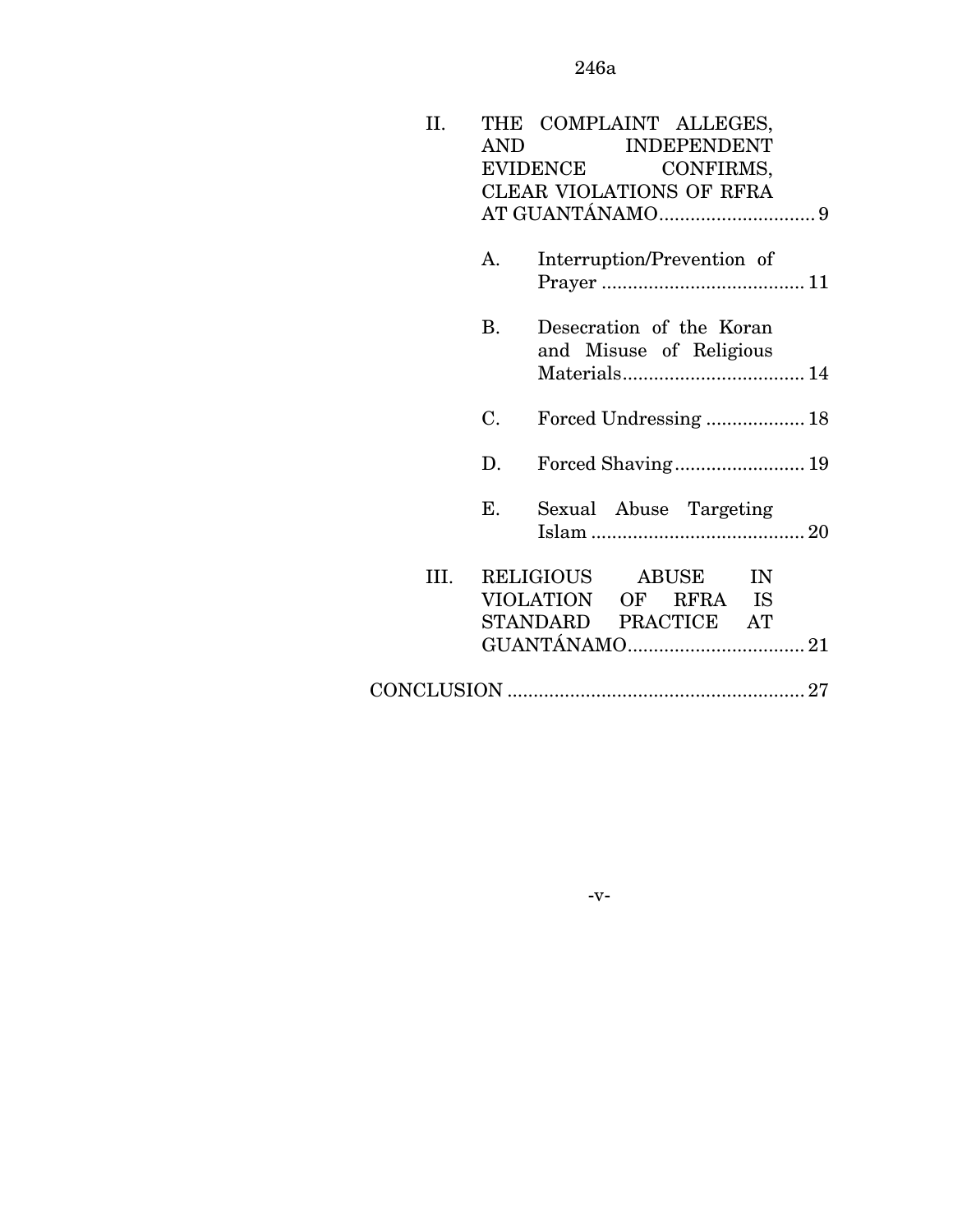CERTIFICATE OF COMPLIANCE WITH RULE 32(a)(7)(C) OF THE FEDERAL RULES Of CIVIL PROCEDURE

LIST OF AMICI COUNSEL

-vi-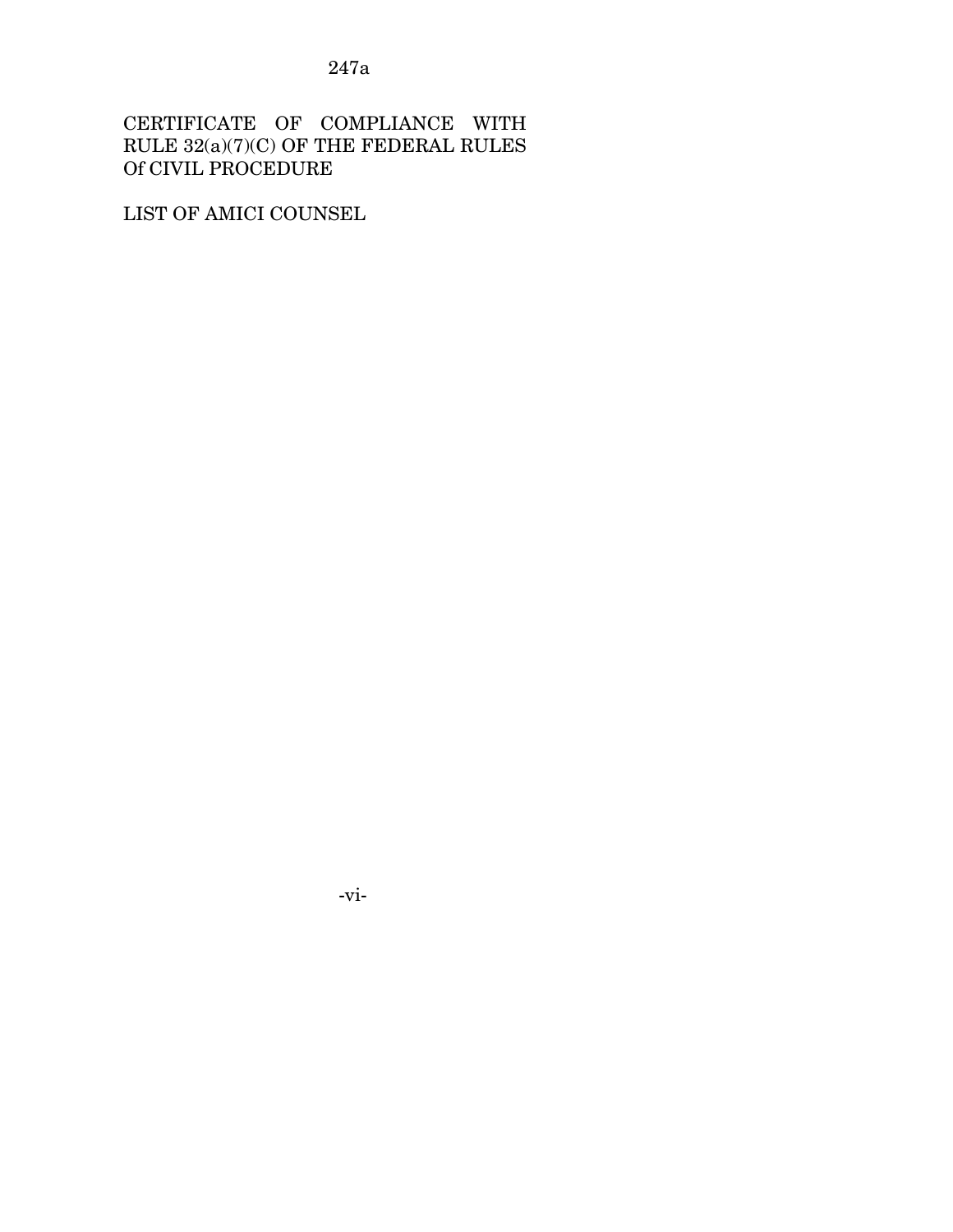# **TABLE OF AUTHORITIES**

## **Cases**

| Bajwa v. Cobb                                                                                                                      |
|------------------------------------------------------------------------------------------------------------------------------------|
|                                                                                                                                    |
| Boumediene v. Bush<br>No. 05-5062, 2007 U.S. App. LEXIS<br>3682 (D.C. Cir. Feb. 20, 2007)  1, 5                                    |
| Jackson v. District of Columbia<br>89 F. Supp. 2d 48 (D.D.C. 2000) rev'd<br>254 F.3d 262 (D.C. Cir. 2001) 5, 8, 10                 |
| Mack v. O'Leary<br>80 F.3d 1175 (7th Cir. 1996), vacated,<br>522 U.S. 801 (1997), on remand<br>151 F.3d 1033 (7th Cir. 1998) 6, 10 |
| <i>*Rasul v. Rumsfeld</i><br>433 F. Supp. 2d 58 (D.D.C. 2006)  3, 10, 27                                                           |
| Ravindran v IN.S,<br>976 F.2d 754 (1 <sup>st</sup> Cir. 1992)  4                                                                   |
| Regents v. Bakke                                                                                                                   |
| Taylor v. Cox                                                                                                                      |
| <b>Statutes</b>                                                                                                                    |
|                                                                                                                                    |
| ∗<br>Authorities upon which we chiefly rely are<br>marked with asterisks.                                                          |

-vii-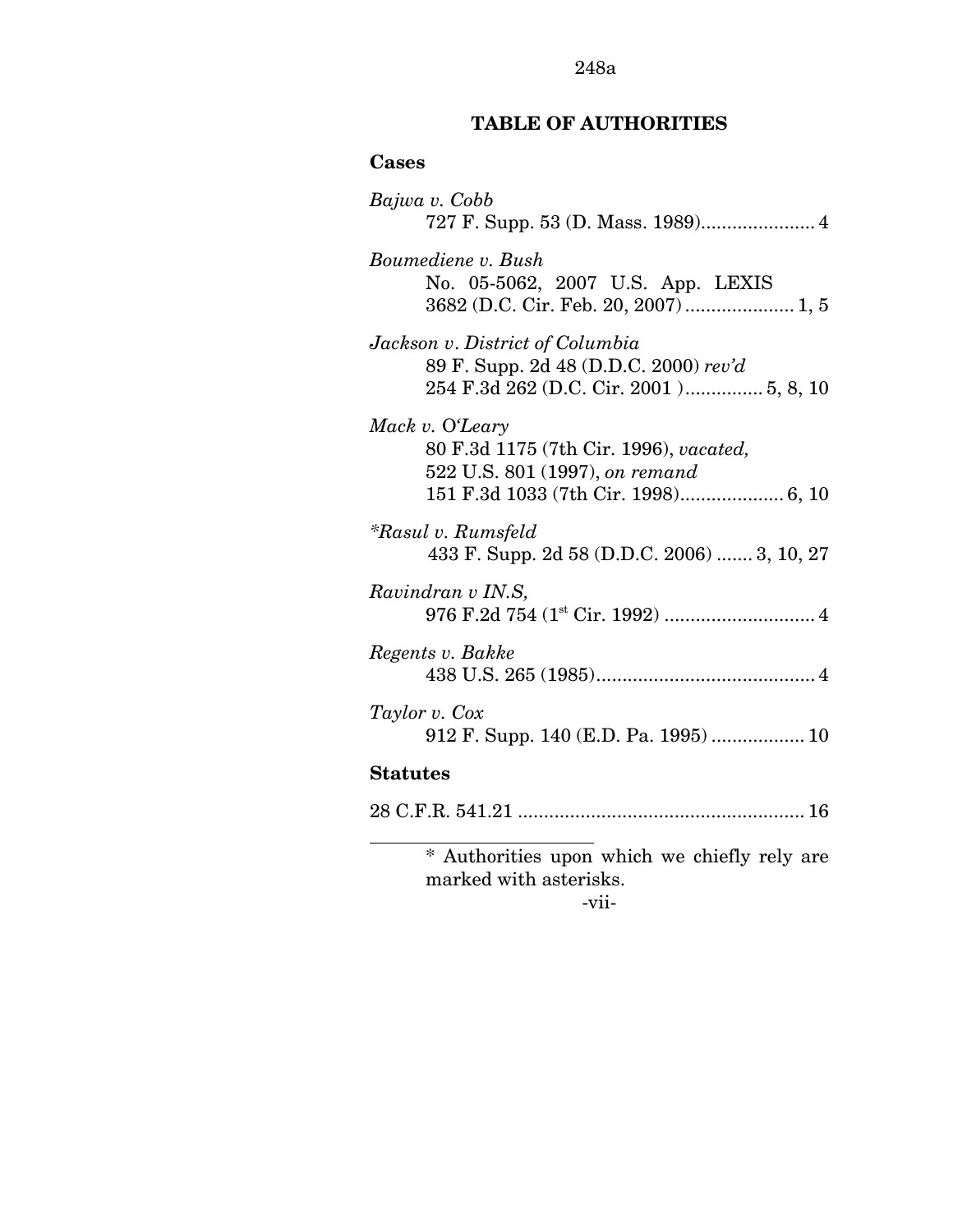| Military Commissions Act of 2006    |  |
|-------------------------------------|--|
| Pub. L. No. 109-366, 120 Stat. 2600 |  |
|                                     |  |

Religious Freedom Restoration Act 42 U.S.C. § 2000bb-l(a) ........... 1, 2, 3, 4, 5, 6, 8, 9, 10, 13, 14, 16, 17, 21, 22, 26, 27, 28

### **Legal Memoranda and Briefs**

Brief for Imam Jamh Abdullah Al-Amin, *et al.*  as *Amici Curiae* Supporting Respondents, *O'Lone* v. *Shabazz,* 482 U.S. 342 (1987), 1987 WESTLAW 880917............................................7

Brief for Amicus Curiae Human Rights, Legal, and Other Public Interest Organizations, *INS v. Aguirre-Aguirre,* No. 97-1754, 1999, WESTLAW 26718 (9th Cir. Jan. 21, 1999)................4

Memorandum of Clive Stafford Smith, Counsel for Sami al Haj, March 4, 2007 (Addendum, Exhibit 2) ..................... 11, 13, 17, 19, 25

Motion for a Preliminary Injunction Concerning Conditions of Confinement, *Sliti v. Bush,* Civ. No. 05-cv-429, 21 (RJL) (D.D.C. Aug. 29, 2005)............................ 12, 14, 18, 26

Petitioner's Motion To Be Allowed A Bible and Other Books, *Paracha v. Bush,* No. 04-cv-02022-PLF (D.D.C. Nov. 1, 2005)....................... 16, 17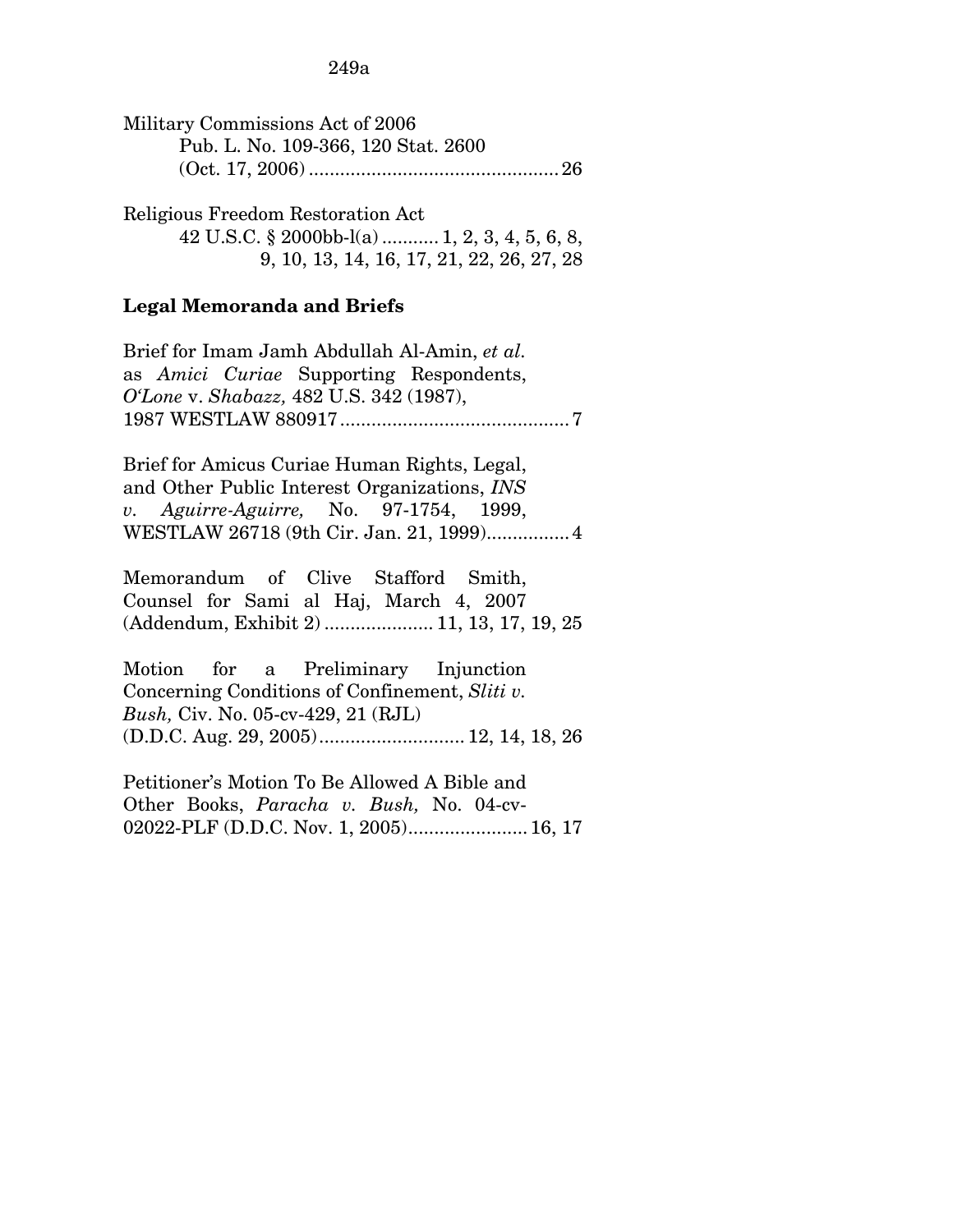Petitioner's Motion For Preliminary Injunction Under Religious Freedom Restoration Act, *Paracha v. Bush,* No. 04-cv-02022-PLF (D.D.C. Sept. 22, 2006)............................................. 17

## **Miscellaneous**

Afghan Riot of Reports of Koran Abuse, International Herald Tribune, May 11, 2005, *available at http://www.iht.com/articles/2005/05/11*/*africa/we b.*05*11afghan.php .....................................................* 17

-viii-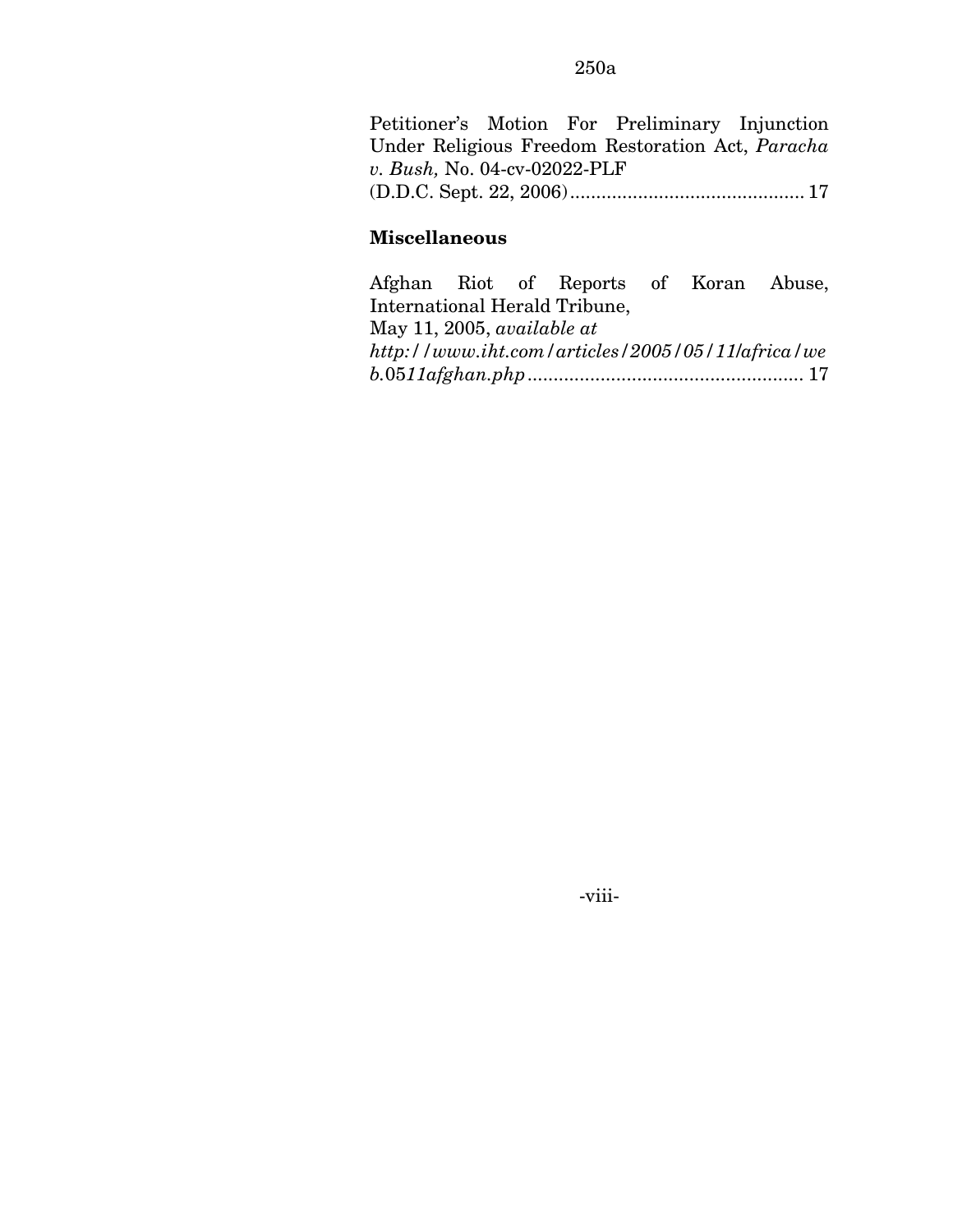Army Regulation 15-6 Final Report, *Investigation into FBI Allegations of Detainee Abuse at Guantánamo Bay, Cuba Detention Facility,*11 (April 1, 2005) (Addendum Exhibit 1) .............9-10, 11, 12, 20, 21, 24

N.C. Aizenman, *Afghan Protests Spread,*  Washington Post, May 14, 2005, at A01 *available at http://www.washingtonpost.com/wpdyn/content/ar ticle/2005/05/13/AR2005051300301.html* (last visited March 10, 2007) ............................................25

Cageprisoners, *Report into the Systematic and Institutionalised US Desecration of the Qur'an and other Islamic Rituals, Testimonies of Guantánamo Bay Detainees,* Statement of Mohamed Mazouz (2005), *available at http://www.cageprisoners.com/downloads/USQura nDesecrationpdf (*last visited March 10, 2007)........15

Center for Constitutional Rights, *Report on Torture and Cruel, Inhuman, and Degrading Treatment of Prisoners at Guantánamo Bay Cuba* 25 (2006) ("CCR Torture Report") ..................................... 10, 15, 16, 18

Center for Constitutional Rights, *The Guantánamo Prisoner Hunger Strikes* & *Protests* (2005) *available at http://www.ccrny. org/v2/legal/september\_11th/docs/Gitm*o *\_Hunger\_Strike\_Report\_Sept\_2005.pdf(last* visited Feb. 26, 2007).......................................................24-25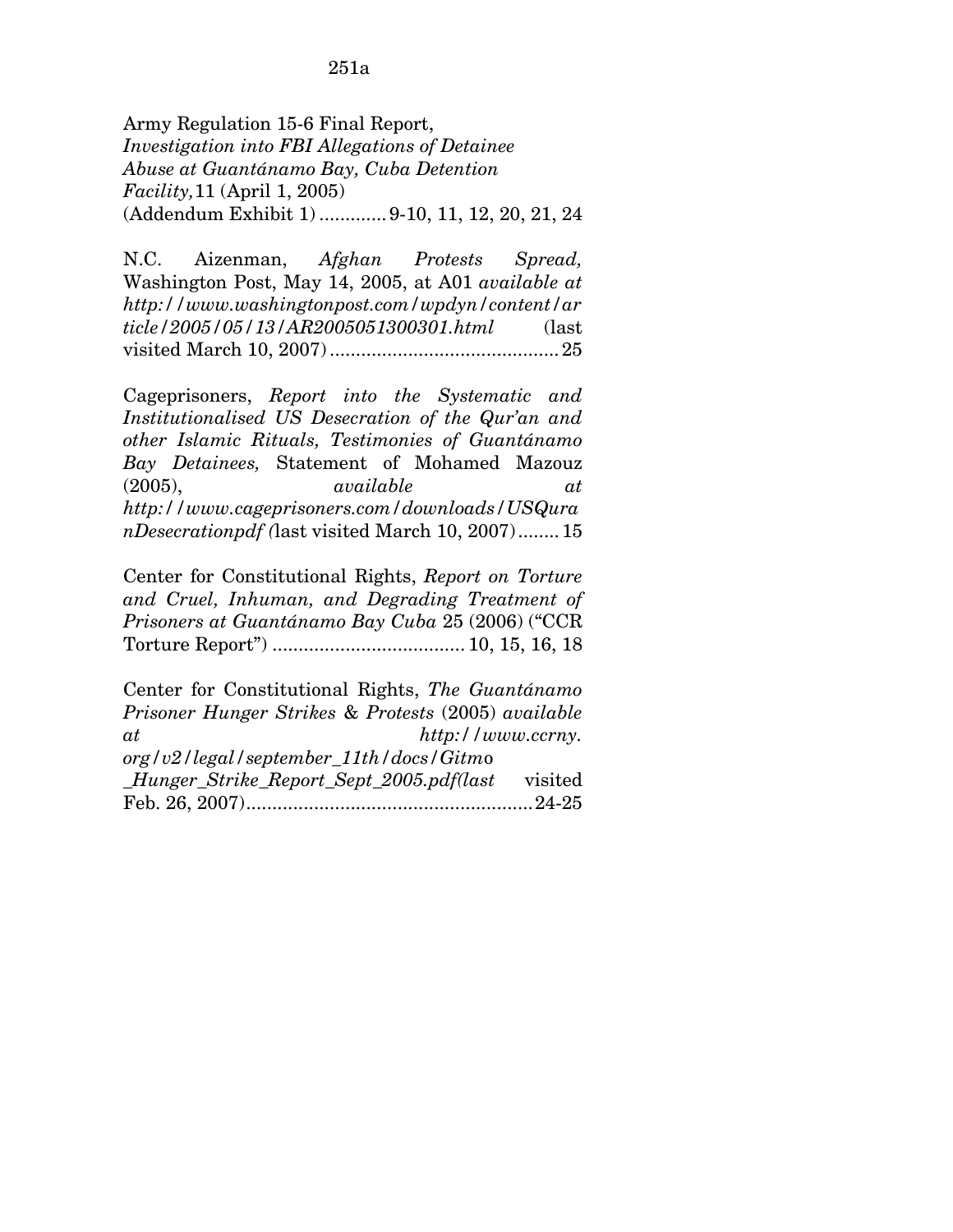Department of Defense Records, Substantiated Cases of Misconduct at JTF-GTMO, July 19, 2005, *available at http://action.aclu.org/torturefoia/released/072605/*  (last visited March 10, 2007) (Addendum Exhibit 7) .............................................. 19

Decl. of Gitanjali S. Guttierrez, Attorney for Mohammed al Qahtani, *available at http://www. ccr-ny. org/v2/GermanCase2006/Germancase.asp*  (last visited March 10,2007)..................................... 20

FBI Special Agent Report, April 6, 2002 *available at http://www.aclu.org/torturefoia/released/052505 /index\_orig.html* (last visited March 10, 2007) (Addendum Exhibit 5) .............................................. 19

FBI Investigation Report, April 8, 2003 *available at http://www.aclu.org/torturefoia/released/052505/ index*\_*orig.html* (last visited March 10, 2007) (Addendum Exhibit 6) .............................................. 19

-ix-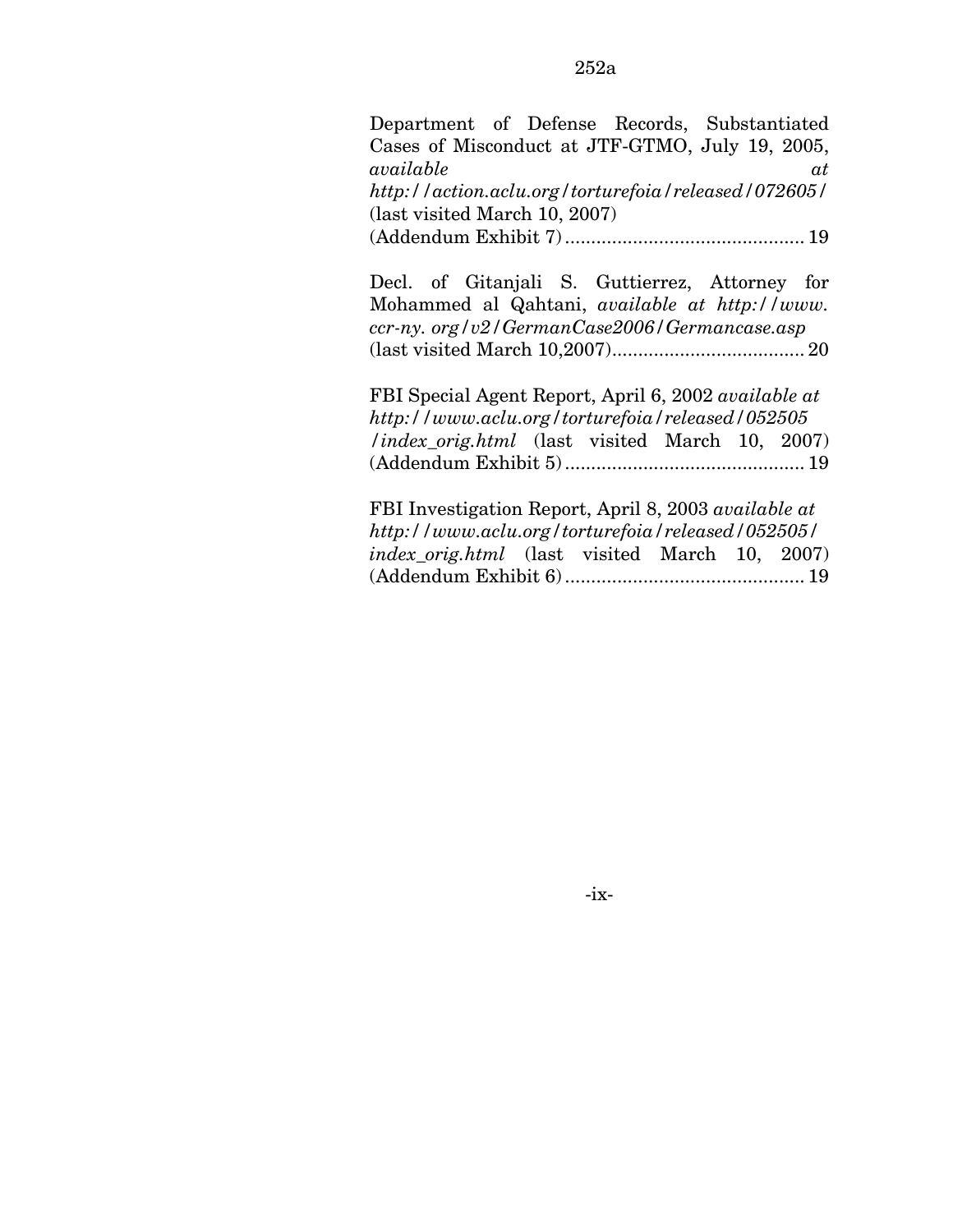| FBI Investigation Report, July 15, 2004,              |
|-------------------------------------------------------|
| available<br>at                                       |
| http://www.aclu.org/torturefoia/released/FBI.1215     |
| 04.5053.pdf (last visited March 10, 2007) (Addendum   |
|                                                       |
|                                                       |
| FBI Investigation Report, August 2, 2004,             |
| available at www.aclu.org/torturefoia/released/       |
| FBI.121504.5053.pdf (last visited March 10, 2007)     |
|                                                       |
|                                                       |
| FBI Investigation Report, Sept. 7, 2004,              |
| available<br>at                                       |
| http://foia.fbi.gov/filelink.html?file=/Guantánamo/   |
| detainees.pdf (last visited March 10,2007)            |
| ${\bf (Addendum\ Exhibit\ 3)} \dots {\bf 3} {\bf 12}$ |
|                                                       |
| Guantánamo Inmates on Hunger Strike, Al Jazeera       |
| Online (July 22, 2005)                                |
| http://english.aljazeera.net/NR/exeres/1AFAF53F-      |
| 2A54-43B5-A049-9B673AF6D241.htm                       |
|                                                       |
|                                                       |
| Letter from T. J. Harrington, Deputy Assistant        |
| Director, Counterterrorism to Major General Donald    |
| J. Ryder, DOA Criminal Investigation Command re:      |
| Suspected Mistreatment of Detainees, July 14, 2004    |
| available<br>at                                       |
| http://www.aclu.org/torturefoia/released/010505.h     |
| tml (last visited March 10, 2007) (Addendum Exhibit   |
|                                                       |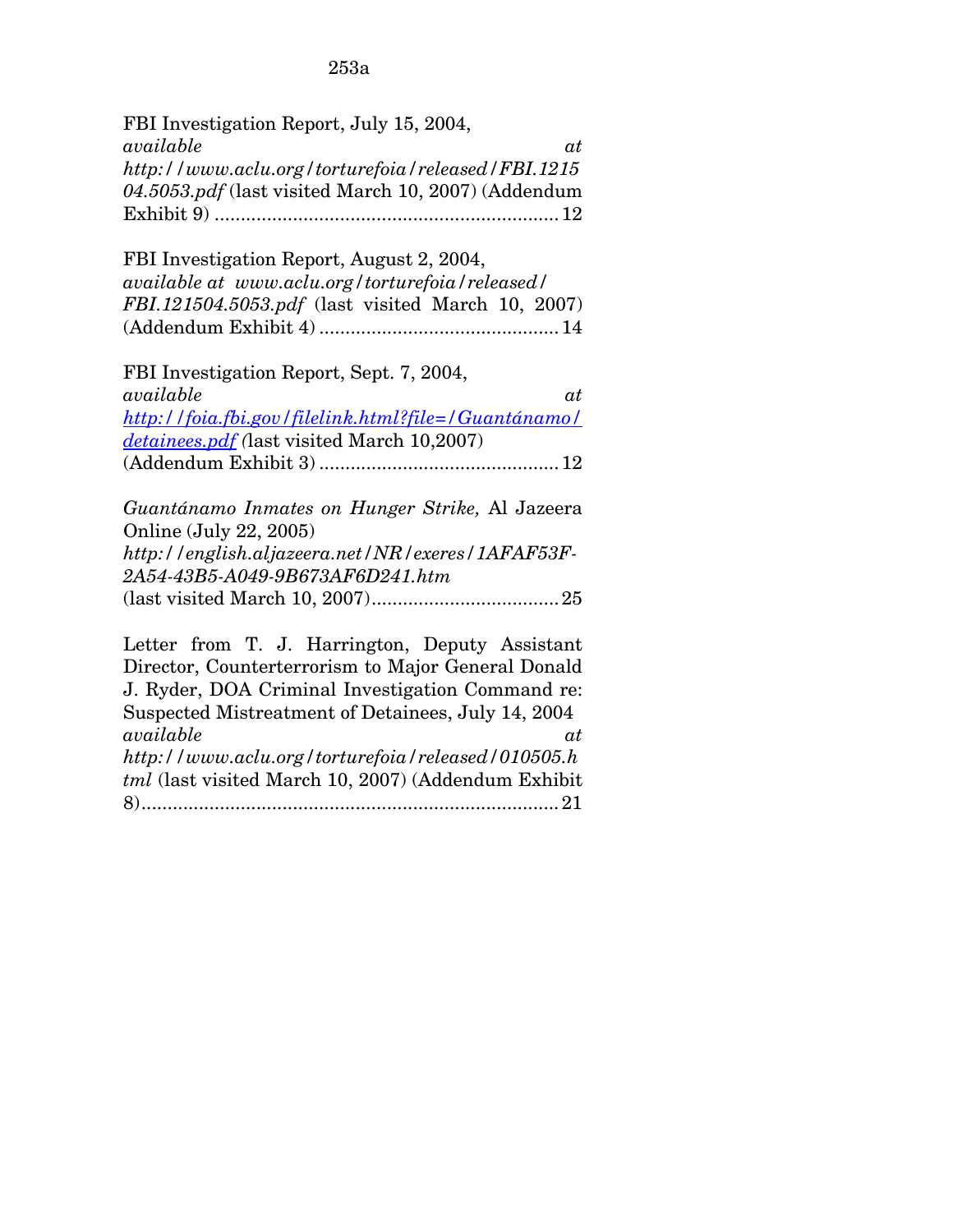Joseph Margulies, *Guantánamo and the Abuse of Presidential Power* 107 (2006) ...................................................... 24

Memorandum Department of Defense Joint Task Force 170, Oct. 11, 2002 *reprinted in* The Torture Papers: The Road to Abu Ghraib 225-26 (Karen J. Greenberg & Joshua L Dratel eds., 2005) ....16, 22-23

Mem. re: Counter Resistance Techniques, Office of the Secretary of Defense, Nov. 27, 2002 *reprinted in*  The Torture Papers:

The Road to Abu Ghraib 227-28 (Karen J. Greenberg & Joshua L. Dratel eds., 2005) 237.......................... 23

Mem. from the Commander, US Southern Command re: Counter Resistance Techniques, January 15, 2003 *reprinted in* The Torture Papers: The Road to Abu Ghraib 239 (Karen J. Greenberg & Joshua L Dratel eds., 2005) 360............................................... 23

-x-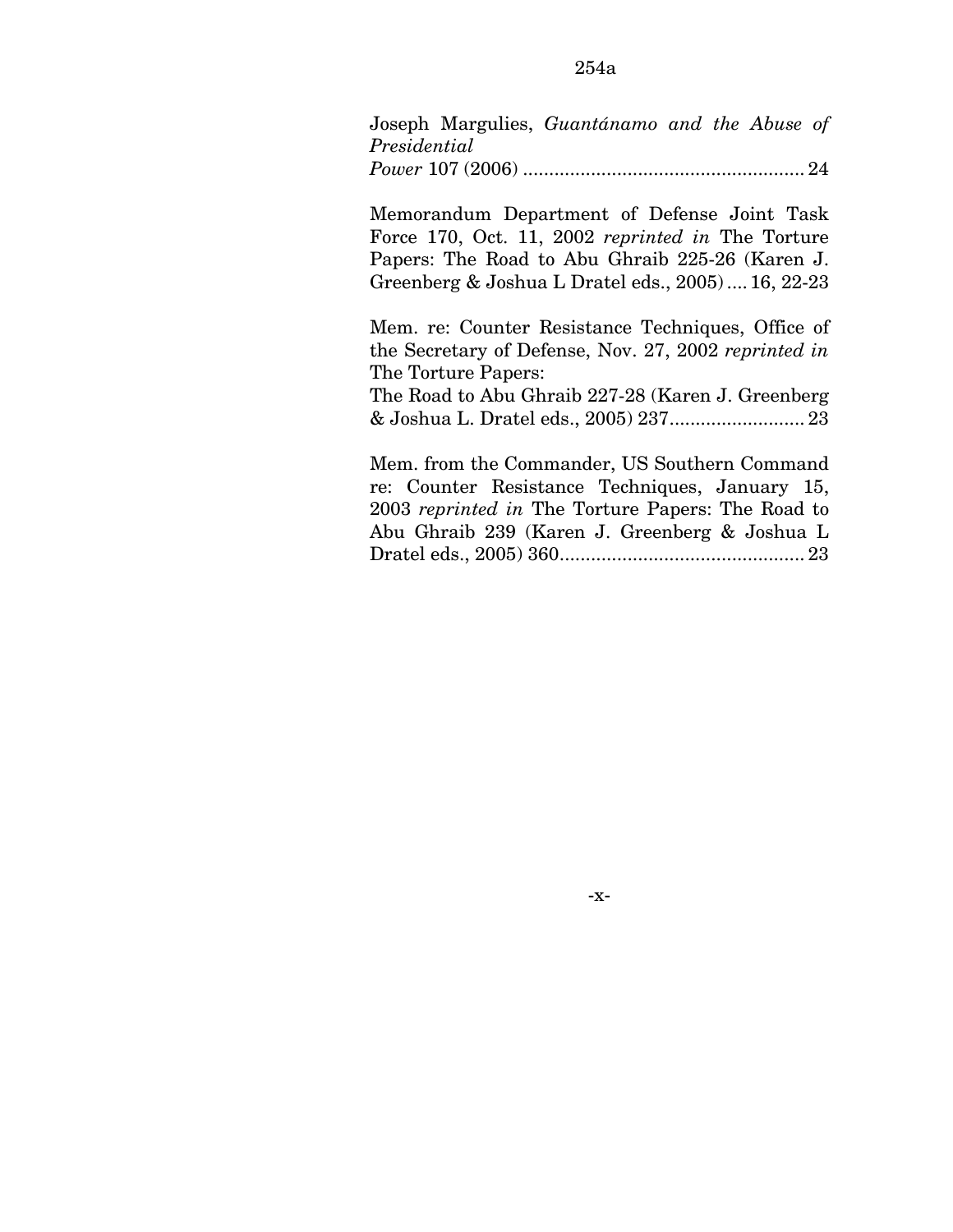Mem. from the Commander, US Southern Command re: Counter Resistance Techniques in the War on Terrorism, April 16, 2003 *reprinted in* The Torture Papers: The Road to Abu Ghraib 360 (Karen J. Greenberg & Joshua L Dratel eds., 2005) ...............23

Mohamed Nimer, *Correctional Institution's Guide to Islamic Religious Practices,* Council on American-Islamic Relations 2 (2005) *available at www.cairnet.org/downloads/correctionalguide.pd* (last visited Feb. 27, 2007).................................................. 6, 7, 8, 9

Sahih Al-Bukhari, Volume 7, Book 72, Hadith # 780 *available at http://www.usc.edu/dept/MSA/fundamentals/ hadithsunnah/bukhari/072.sbt.html* (last visited Feb. 26, 2007)..............................................................8

Second Periodic Report of the United Nations under the Convention Against Torture, UN Doc. CAT/C/USA/2, 25 July 2006 .....................................10

Shaikh Sami al-Majid, *Free-Mixing Between Men and Women,* Islam Today, *available at http://www.islamtodaynet/english/showme2. cfm?cat\_id=2&sub\_cat\_id=594* (last visited Feb. 26, 2007)............................................................................8

| Surah Al-Waq-ia, 56:77-80 <i>available at</i> |  |  |
|-----------------------------------------------|--|--|
| http://www.irf.net/irf/dtp/dawahtech          |  |  |
|                                               |  |  |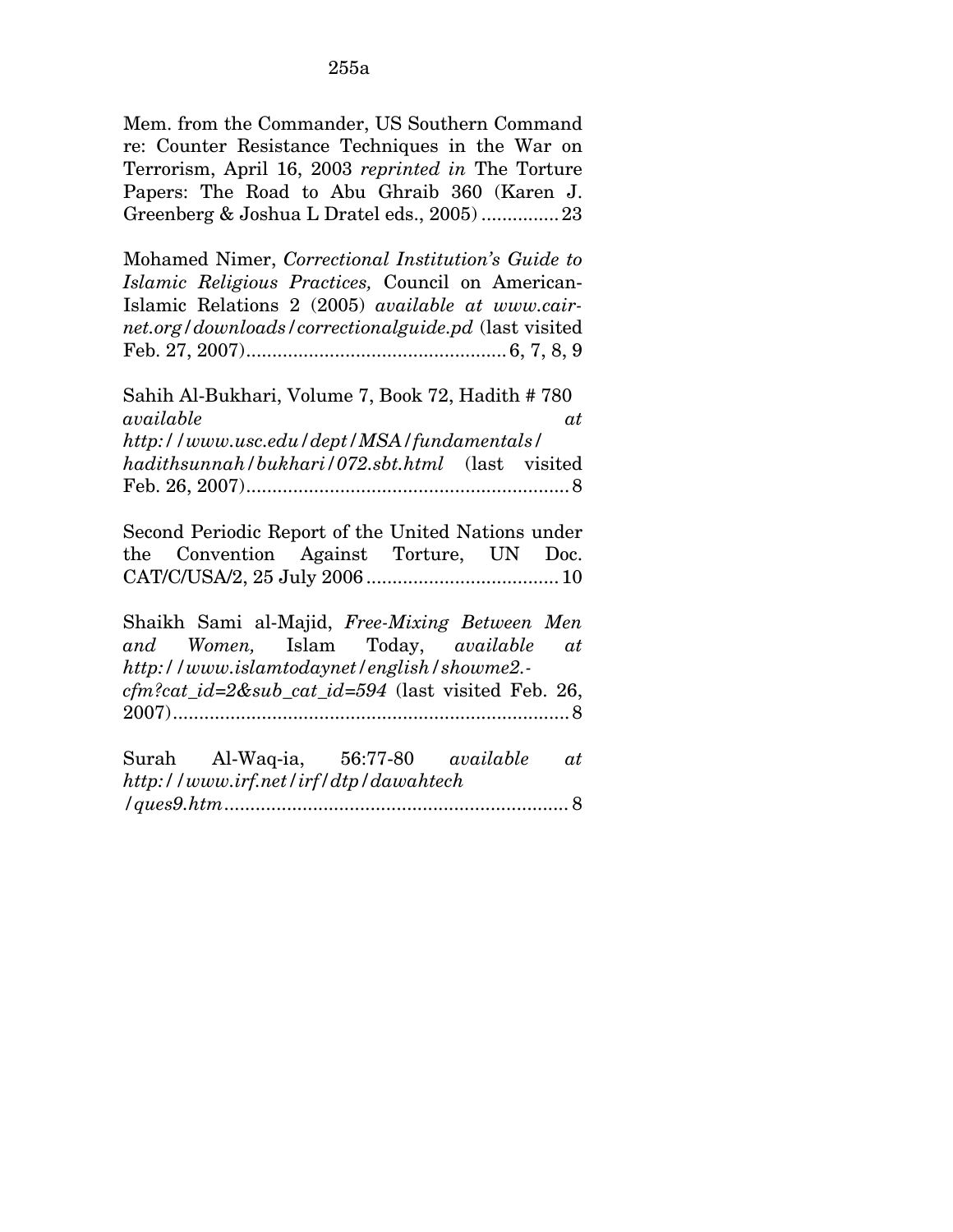United States Southern Command, Koran Inquiry: Description of Incidents, June 3, 2005, *available a http://usinfo.state.gov/dhr/* 

*Archive/2005/Jun/06-17154.html* (last visited March 6, 2007).................................................... 15, 25

*Watching Over the World's Most Infamous Prisoners,*  Newhouse News Service, March 22,2002................ 25

James Yee, *For God and Country: Faith and Patriotism Under Fire* (2005)........................6, 7-8, 11

Adam Zagorin & Michael Duffy, Inside the Interrogation of Detainee 063, Time Magazine, June 12, 2005, *available at http://www.time.com/time/magazine/article/O,91 71,1071284,OO.html* 

(last visited March 10, 2007).................................... 20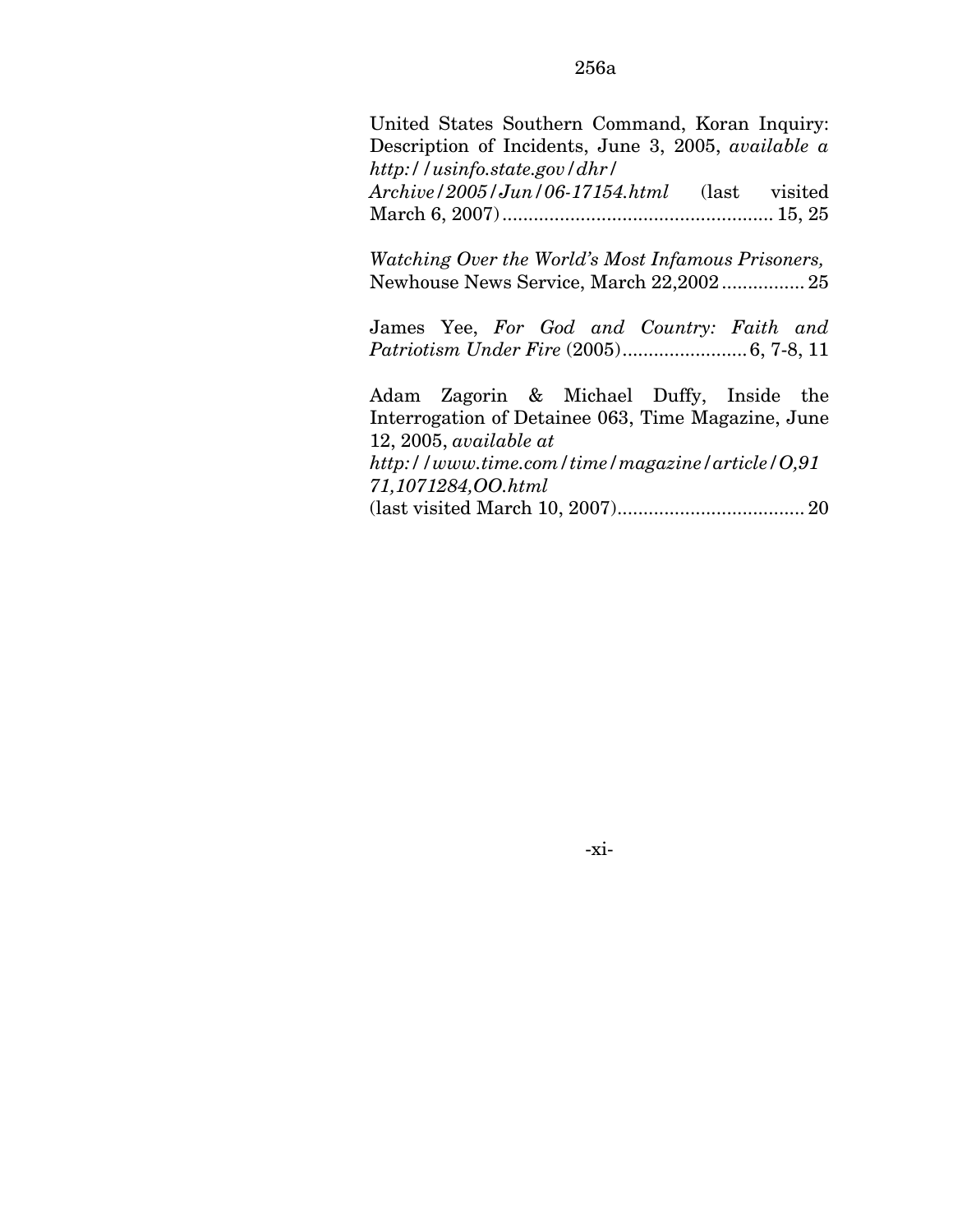#### **INTEREST OF THE** *AMICI*

This Brief of *Amici Curiae* Counsel for Guantánamo Detainees, Reprieve, and Cageprisoners and James Vee is respectfully submitted pursuant to Federal Rule of Appellate Procedure 29 and District of Columbia Circuit Rule 29 in support of the Appellants. $<sup>1</sup>$  $<sup>1</sup>$  $<sup>1</sup>$ </sup>

*Amici* are the counsel of current or former detainees held in US custody in Guantánamo Bay, organizations dedicated to the promotion of human rights and religious protections of prisoners worldwide, and James Vee the Muslim chaplain formerly serving at Guantánamo. *Amici* have observed and/or reported incidents of abuses of religious rights in Guantánamo and the failure of the US-run detention facility to provide adequate protections for its prisoners. They are deeply concerned at the widespread, first-hand and longstanding reports of substantial burdens on religious rights in Guantánamo and the growing concern that meaningful legal procedures for verifying and preventing such mistreatment will be foreclosed. *Amici* are particularly concerned that the recent decision in *Boumediene v. Bush,* No. 05-5062, 2007 U.S. App. LEXIS 3682 (D.C. Cir. Feb. 20 2007) will strip future plaintiffs of claims under the Religious Freedom Restoration Act ("RFRA"). This case therefore may determine whether current and former detainees and their counsel ever have the opportunity to put their experiences before the

 $\overline{a}$ 

<span id="page-309-0"></span><sup>&</sup>lt;sup>1</sup> All parties have consented to the filing of this Brief of *Amici Curiae.*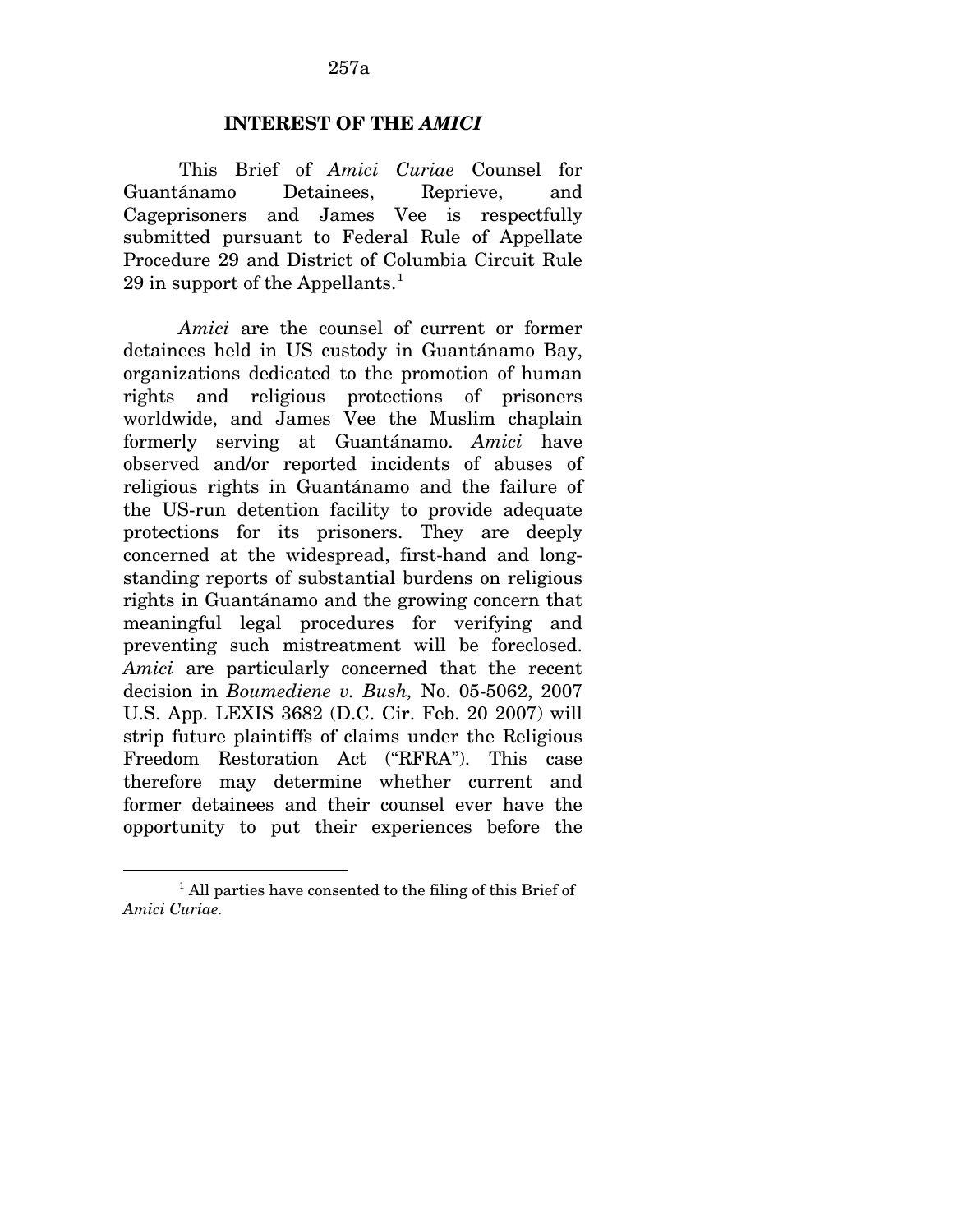Court, to protect their religious rights in Guantánamo and to seek redress for the injuries they have suffered from of violations of the explicit mandate of RFRA. *Amici* therefore have a strong interest in ensuring the existence of legal means through which prisoners in Guantánamo can practice their religion and challenge the ongoing abuses of their clearly established rights under RFRA.

Reprieve is a group of international charities dedicated to assisting in the provision of effective legal representation and protection of basic human rights to prisoners mandated by RFRA. It is currently representing at least 40 detainees in Guantánamo and regularly reports on the widespread human rights abuses in the US-run camps.

Cageprisoners is a non-governmental human rights organization that exists solely to raise awareness of the plight of the prisoners at Guantánamo Bay and other detainees held as part of the War on Terror. It has issued detailed reports on religious abuse in Guantánamo, including a report on the desecration of the Koran that included over 50 incidents.

James Yee is the former Muslim chaplain at Guantánamo Bay who served there in 2002 and 2003 in the rank of captain. Chaplain Yee met daily with the prisoners, observing prison operations, and ministering to the detainees. He was responsible for drafting the regulations for proper handling of the Koran by US military personnel after numerous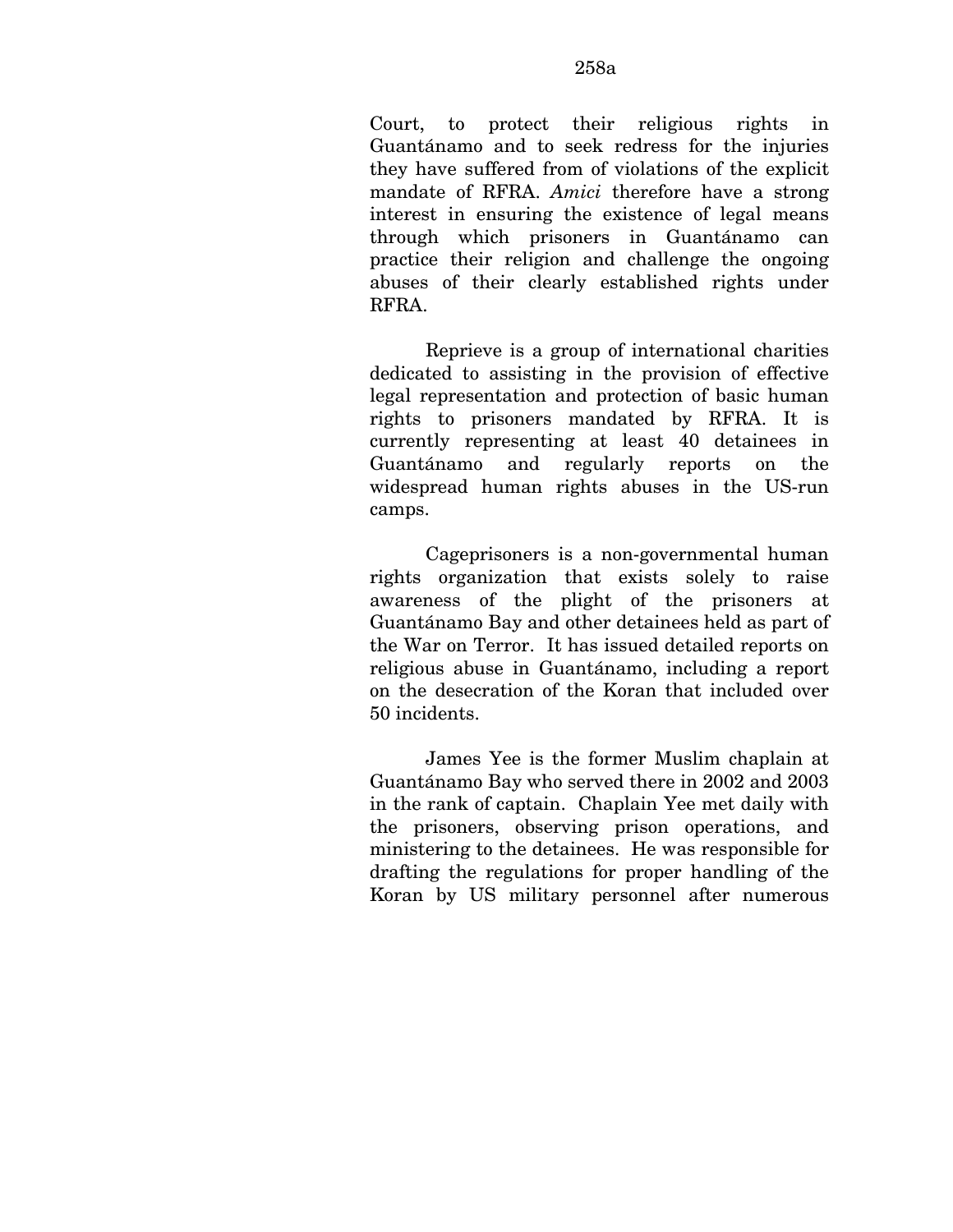complaints had been voiced on this issue. His perspective on the friction between prison regulations and the practice and observance of Islam at the base is unique.

*Amici* also include many counsel of Current and former Guantánamo detainees, listed in an addendum to this brief.

While *amici curiae* pursue and protect a wide range of legal interests, they all share a commitment to the rule of law and the preservation of the religious rights of prisoners mandated by RFRA. Thus, the participation of *amici* will assist this Court in understanding the profound implications and practical consequences of US officials' practices regarding the prisoners' exercise of their religious rights in Guantánamo Bay prison.

### **SUMMARY OF ARGUMENT**

The court below concluded that RFRA applied to the US military base in Guantánamo Bay and held that defendants were not entitled to qualified immunity for violations of this act, because the plaintiffs' rights thereunder were well-established at the time of the alleged violations.<sup>[2](#page-311-0)</sup> The Court further held that, "given the abhorrent nature of the allegations and given our Nation's fundamental commitment to religious liberty ... a reasonable official would understand that what he is doing violates that right [under RFRA].<sup>[3](#page-311-1)</sup>

l

<span id="page-311-1"></span><span id="page-311-0"></span><sup>2</sup> *Rasul v. Rumsfeld,* 433 F. Supp.2d 58, 71 (D.D.C. 2006).

<sup>&</sup>lt;sup>3</sup> *Id.* at 71 (internal citations omitted).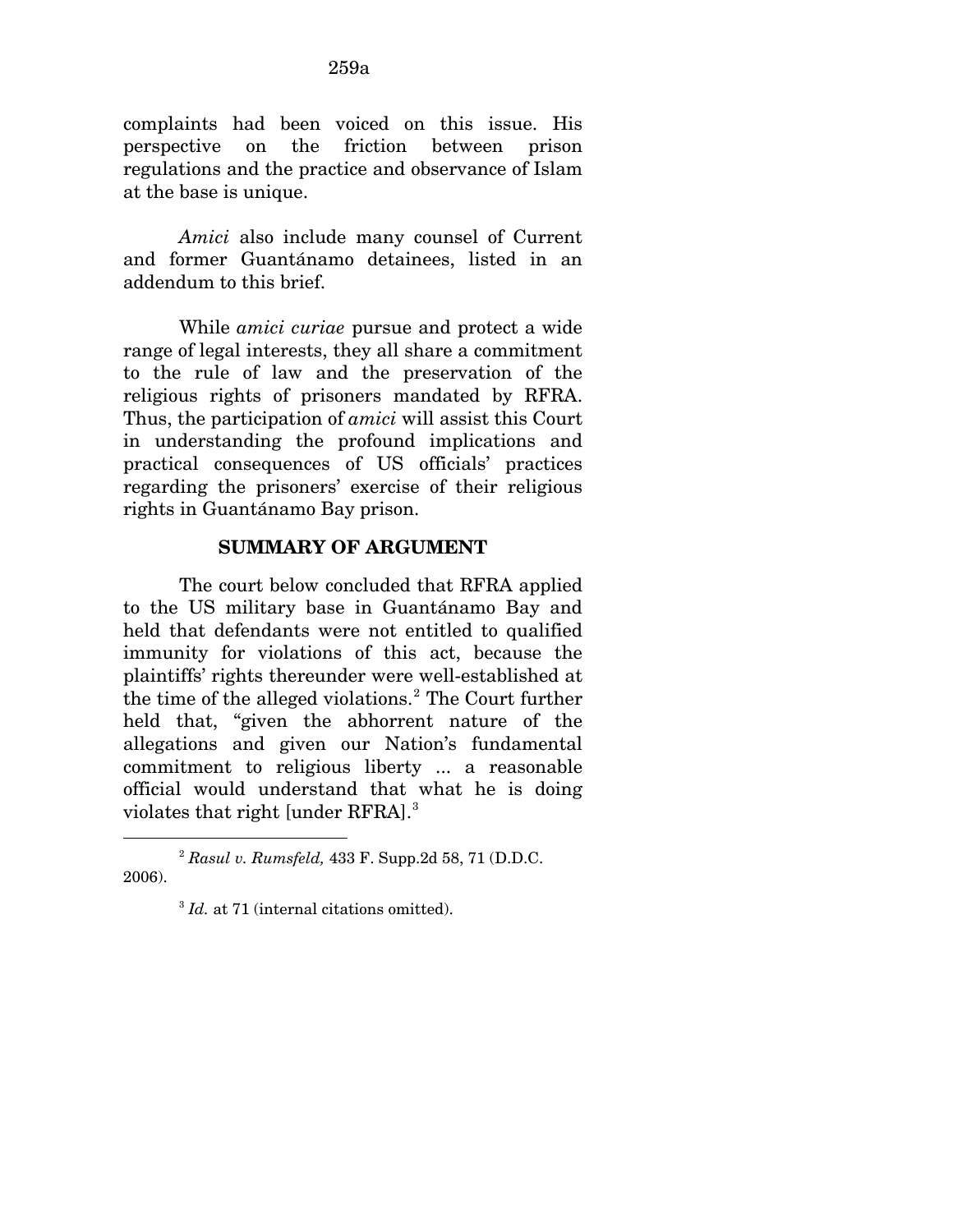*Amici* urge that the District Court's ruling be affirmed. RFRA reflects a profound injunction against government intrusion on legitimate exercise of religious practices and observances. We express our alarm at the reliable, well-documented findings of violations of prisoners' religious rights in Guantánamo. *Amici* further are concerned that the government is systematically targeting and denigrating core tenets and rites of Islam under the guise of "penal regulations" ostensibly neutral on their face. The cited reports indicate that Muslim prisoners in US custody at the American prison in Guantánamo Bay have been and continue to be deprived of their religious rights, notwithstanding the clear protections of RFRA. We draw the Court's attention to facts in the public record<sup>[4](#page-312-0)</sup> to show the dire impact a reversal of the decision below would have on the Guantánamo prisoners' religious rights. Such facts are within the ambit of specific allegations of the Complaint *(see* ¶ 206) and may be

<span id="page-312-0"></span><sup>&</sup>lt;u>.</u> 4 In a separate Addendum proffered herewith, *amici*  provide the Court with this extra-record material to aid in deciding the legal issues, and to underscore the gravity of the decision before the Court. *See* Brief for Amicus Curiae Human Rights, Legal, and other Public Interest Organizations, *INS v. Aguirre-Aguirre,* No. 97-1754, 1999, WESTLAW 26718 (9th Cir. Jan. 21, 1999) (amicus brief concerning background conditions in Guatemala); *Regents v. Bakke,* 438 U.S. 265, 316-17, 321-24 (1978) (extra-record material concerning admissions policies of *amici curiae); New Jersey v. T.L.O,* 469 U.S. 325, 339 (1985) (social science material about the effects of drugs and violence in schools); *Ravindran v. INS,* 976 F.2d 754, 756 (1st Cir. 1992) (background history of ethnic conflict in Sri Lanka); *Bajwa v. Cobb,* 727 F. Supp. 53 at n.2 (D. Mass. 1989) (extra-record sources regarding Sikhs in India). To the extent these sources are electronically available, *amici* have provided citations accordingly.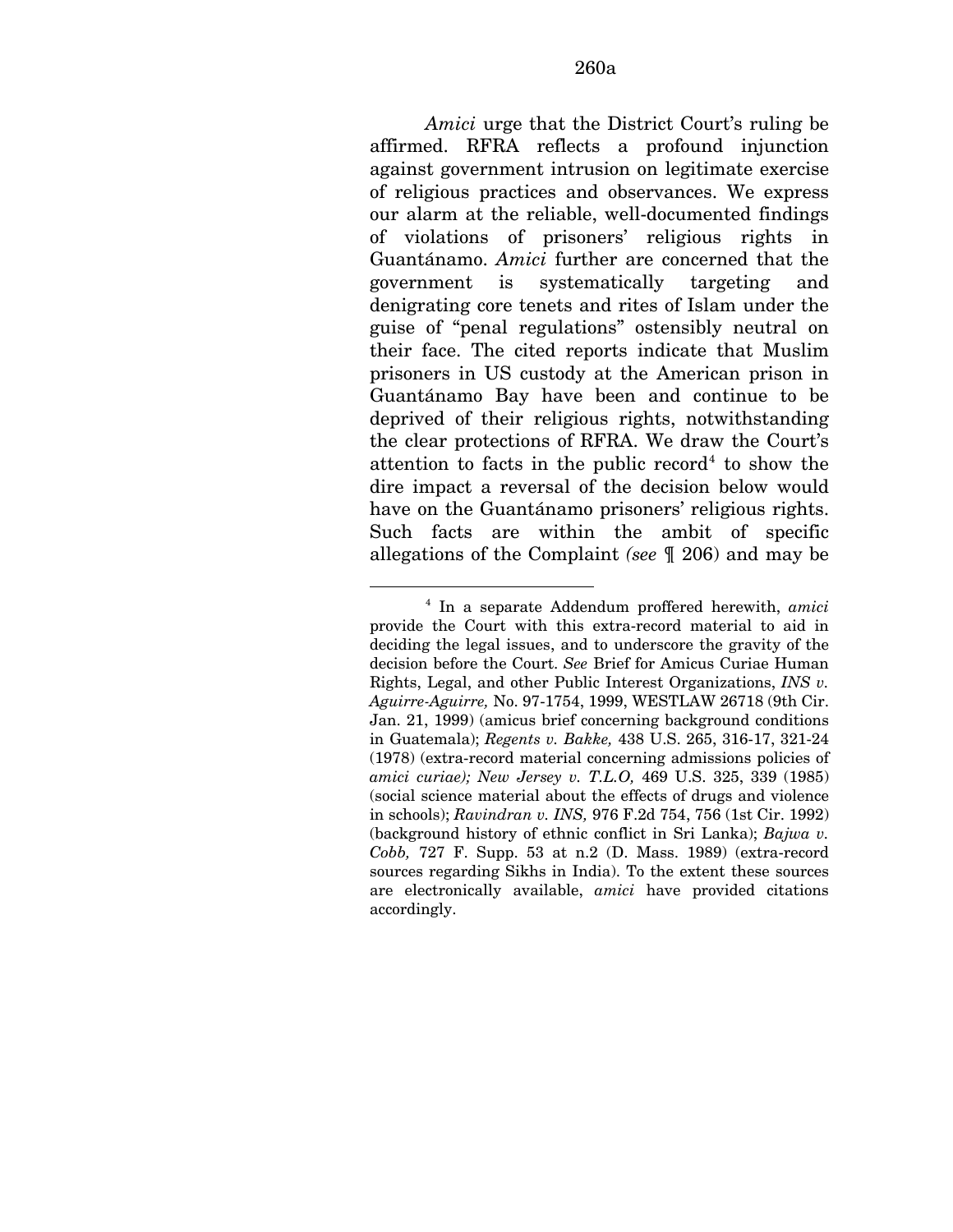shown in support thereof. Not only have US military guards and interrogators intentionally targeted the religious practices of the prisoners, but they have done so under the umbrella of a US policy that effectively condones such behavior with a "wink and a nod."

Were this Court to reverse and accord qualified immunity to defendants here, current and former prisoners would be denied any legal recourse. The ruling in *Boumediene v. Bush,* No. 05-5062, 2007 U.S. App. LEXIS 3682 (D.C. Cir. Feb. 20, 2007) effectively ensures (unless reversed) that this case will be the prisoners' sole avenue to demonstrate the urgent need for the protection of their religious practices. A refusal to rein in conduct in violation of prisoners' religious rights, by reversing the District Court's decision denying qualified immunity, would give a green light for the continuation of such abuses.

### **ARGUMENT**

**I. THE CORE TENETS OF ISLAM REQUIRE DAILY PRAYER; IMPOSE RITUALS OF DRESS AND BEHAVIOR; AND OBLIGE SPECIAL TREATMENT OF THE KORAN** 

RFRA prohibits the government from "substantially burden[ing] a person's exercise of religion, even if the burden results from a rule of general applicability." 42 U.S.C. § 2000bb-l(a). RFRA, therefore, unambiguously protects Muslim prisoners, as it does prisoners of other faiths, in their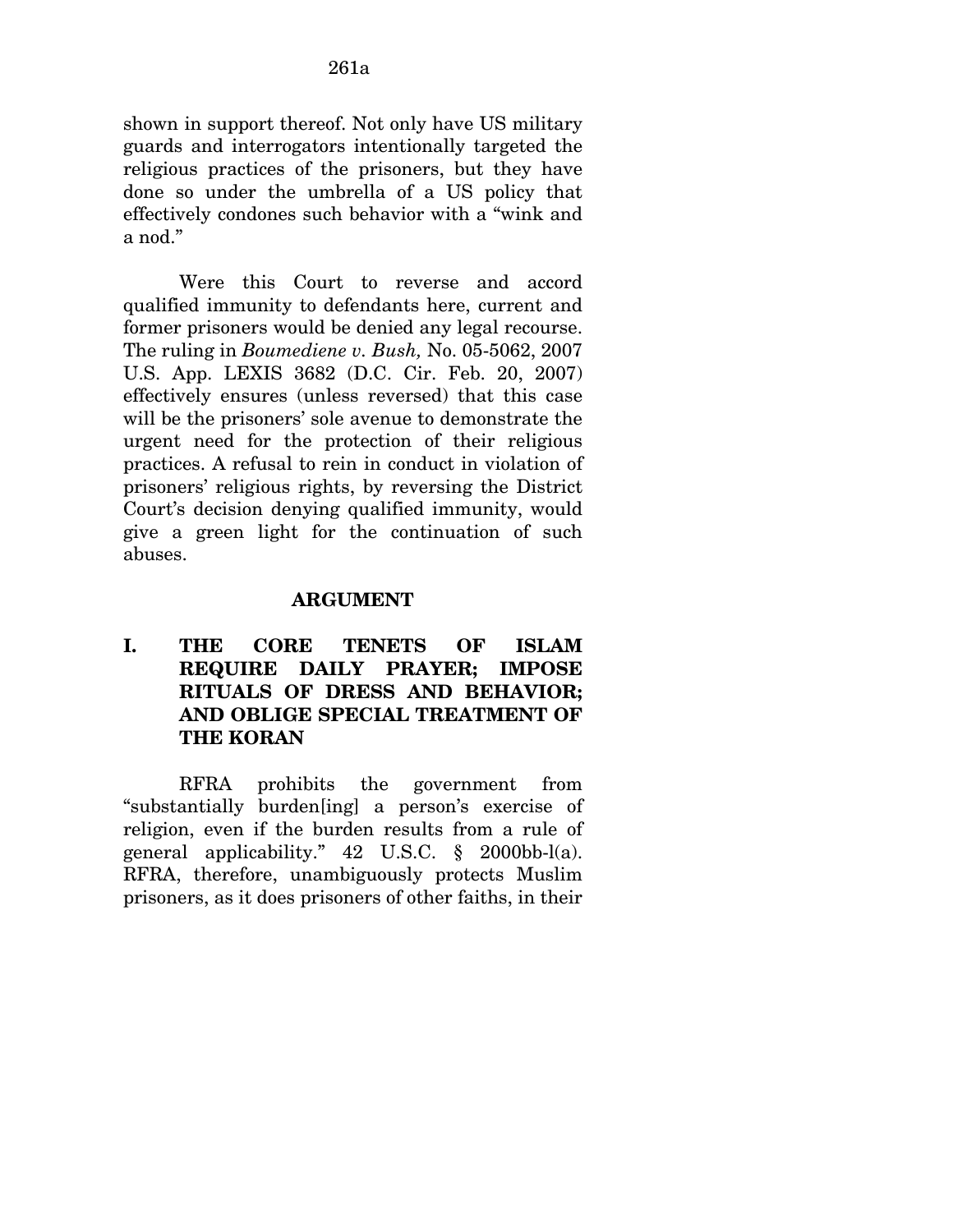religious practices. *See, e.g., Jackson v. District of Columbia,* 254 F.3d 262, 265 (D.C. Cir. 2001) (RFRA could apply to protect Muslim prisoners from a grooming policy requiring prisoners to shave); *Mack*  v. *O'Leary,* 80 F.3d 1175 (7th Cir. 1996), *vacated on other grounds,* 522 U.S. 801 (1997), *on remand* 151 F.3d 1033 (7th Cir. 1998) (Table) (right to observe Ramadan protected hy RFRA). Despite this wellestablished protection of Muslim practices, US personnel at Guantánamo have consistently targeted the core tenets of Islam in their treatment of the prisoners.

While these core tenets are generally widely known, by way of background, *amici* stress the following essential principles and practices of Islam in order to frame how the abuse in Guantánamo strikes at the core of the prisoners' right to religious practice and their religious identity. As James Yee, a military chaplain stationed in Guantánamo in 2002 and 2003, wrote, "Islam is not just a religion; it is a way of life. This was something that many Joint Task Force personnel came to understand. And because religion was the most important issue for nearly all the prisoners in Camp Delta, it became the most important weapon used against them." James Yee, *For God and Country: Faith and Patriotism Under Fire,* 110 (2005).

## **A. Daily Prayer**

Muslims are required by the Koran to pray five times daily, at specified times. Mohamed Nimer, *Correctional Institution's Guide to Islamic Religious Practices,* Council on American-Islamic Relations 2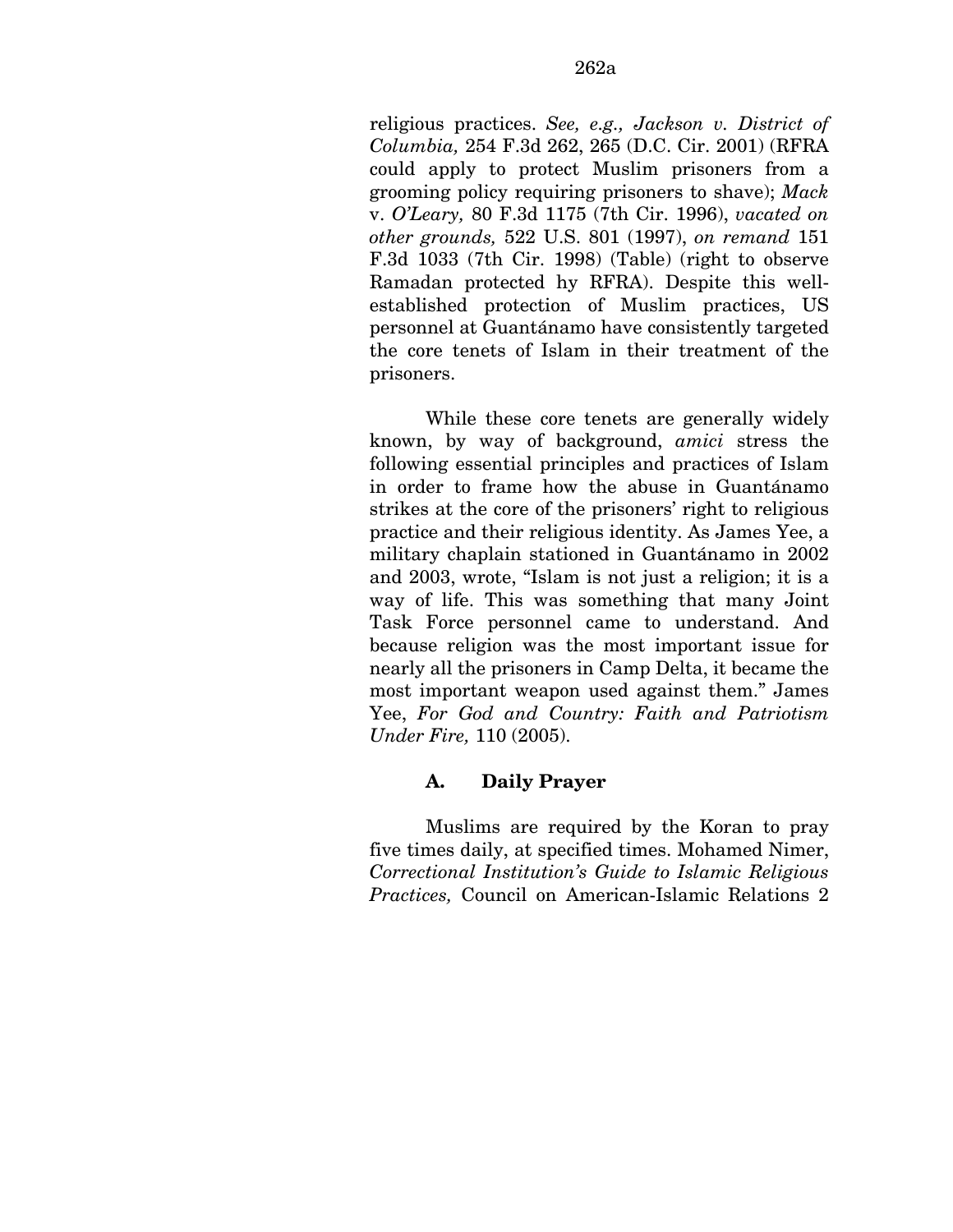(2005) *available at www.cairnet. org/downloads/ correctionalguide.pdf* (last visited Feb. 27, 2007). Prayer on Jum'ah (Friday) is "an essential part of Islamic religious life," and "is an obligation on each individual Muslim." Brief for Imam Jamh Abdullah Al-Amin, *et al.* as *Amici Curiae* Supporting Respondents, *O'Lone v. Shabazz,* 482 U.S. 342 (1987), 1987 WESTLAW 880917, at \*18. On Jum'ah, it is "essential for the Muslims to observe obligatory prayers in congregation." *Id.* at \*31; *see also* Nimer, *supra* at 3 (discussing requirements for Friday congregational prayer).

Muslim prayer involves recitation from the Koran and requires that the person be able to stand, bow, and touch his or her forehead to the ground. Nimer, *supra* at 3. The restraints and living conditions for prisoners "should allow enough space for inmates to fulfill the prayer requirement." *Id.* at 3. Before prayer, Muslims are required to wash their hands, faces, and feet with pure water (a practice called *wudu). Id.* at 4.

### **B. The Koran**

Muslims believe that the Koran contains the words of God as directly recorded by the prophet Mohammad and, therefore, it must be treated with the utmost respect. Muslims generally keep the Koran in a high place inside the home and do not allow it to touch the floor or anything dirty. They also believe that "a condition for handling the Qur'an is cleanliness and ritual purity," and the stricter interpretations of the law consider "a non-Muslim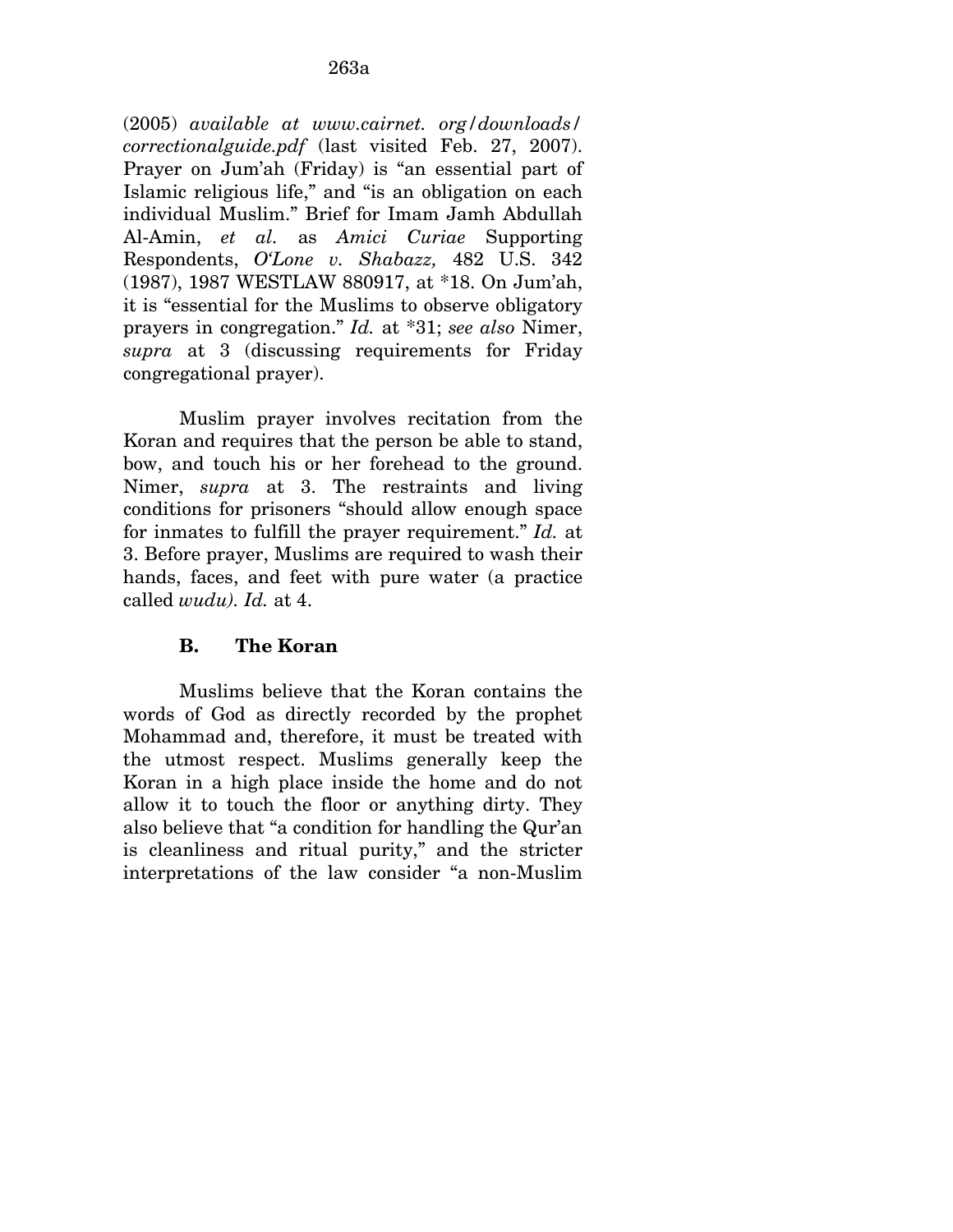handling the Qur'an as sacrilegious." Yee, *supra* at  $111.<sup>5</sup>$  $111.<sup>5</sup>$  $111.<sup>5</sup>$ 

### **C. Awrah: The Requirement of Modesty During Prayer**

Islam prohibits Muslims from uncovering private parts in public. For Muslim men, the *awrah,*  or private region, is from the knees to the bellybutton. Nimer, *supra* at 4. It is particularly important for Muslims to cover themselves during prayer, and whenever they are in public. *ld.* at 4.

### **D. Beards**

<u>.</u>

Wearing a beard is one of the most important cultural and religious signifiers of being a Muslim, and many Muslim scholars are of the opinion that "the wearing of a beard is a religious obligation." *ld.*  at 4.[6](#page-316-1) The District of Columbia has already recognized the religious nature of wearing a beard for Muslims, holding that a forced grooming policy would impose a substantial burden under RFRA. *Jackson,* 89 F. Supp. 2d at 53-54.

<span id="page-316-0"></span><sup>5</sup> *See also,* Surah Al-Waq-ia, 56:77-80 *available at http://www.irf.net/irf/dtp/dawahtech/ques9.htm.* ("That this is indeed a Qur'an most honorable in a book well guarded which none shall touch but those who are clean.")

<span id="page-316-1"></span><sup>6</sup> *See also,* Sahih Al-Bukhari, Volume 7, Book 72, Hadith # 780 *available at http://www usc. edu/dept/MSA/fundamentals/hadithsunnah/bukhari/ 07*2. *sbt.html* (last visited Feb. 26, 2007) ("The Prophet said, 'Keep the beards and cut the moustaches short'").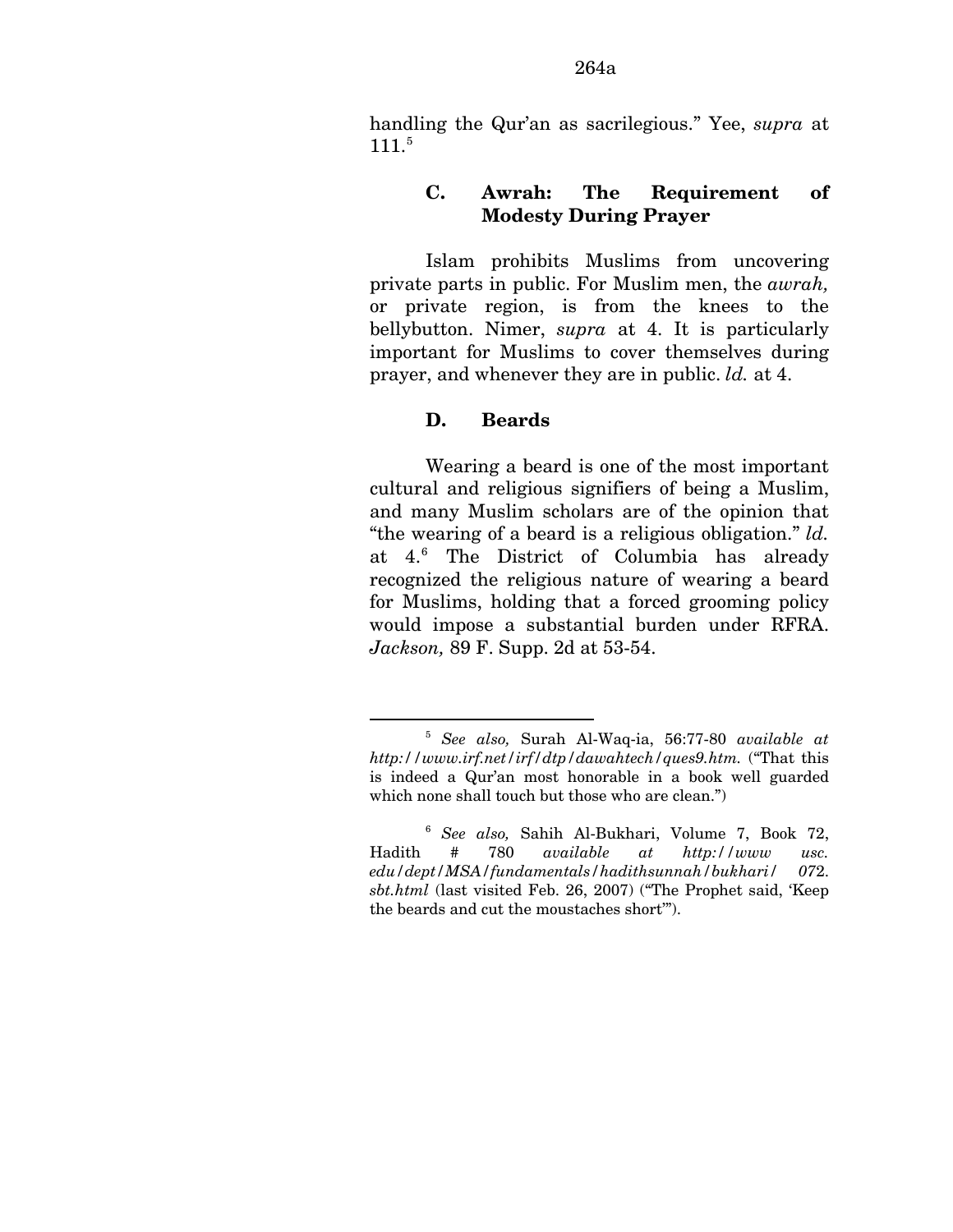### **E. Presence and/or Touching by Women**

"Islam forbids any mixing between the sexes that might provide even the remotest possibility of temptation." Shaikh Sami al-Majid, *Free-Mixing Between Men and Women,* Islam Today, *available at http://www.islamtoday.net/English/showme2.cfm? cat\_id=2&sub\_cat\_id=-594* (last visited Feb. 26, 2007). Some teachings find unlawful "any occasion where unrelated women and men are seated next to one another" *Id.* The purpose of these laws is to prevent the "danger of their making physical contact," which is expressly prohibited between unmarried, unrelated men and women. *Id.* 

## **F. Ramadan**

Ramadan is an annual month-long period during which Muslims refrain from eating and drinking from dawn to sunset. Nimer, *supra* at 5. This requires a temporary change in food schedule for Muslim inmates. *Id.* 

As set forth below, these core tenets of Islamic religious rights under RFRA have been and are being consistently abused.

## **II. THE COMPLAINT ALLEGES, AND INDEPENDENT EVIDENCE CONFIRMS, CLEAR VIOLATIONS OF RFRA AT GUANTÁNAMO**

Widespread reports by US agencies, former and current prisoners, and human rights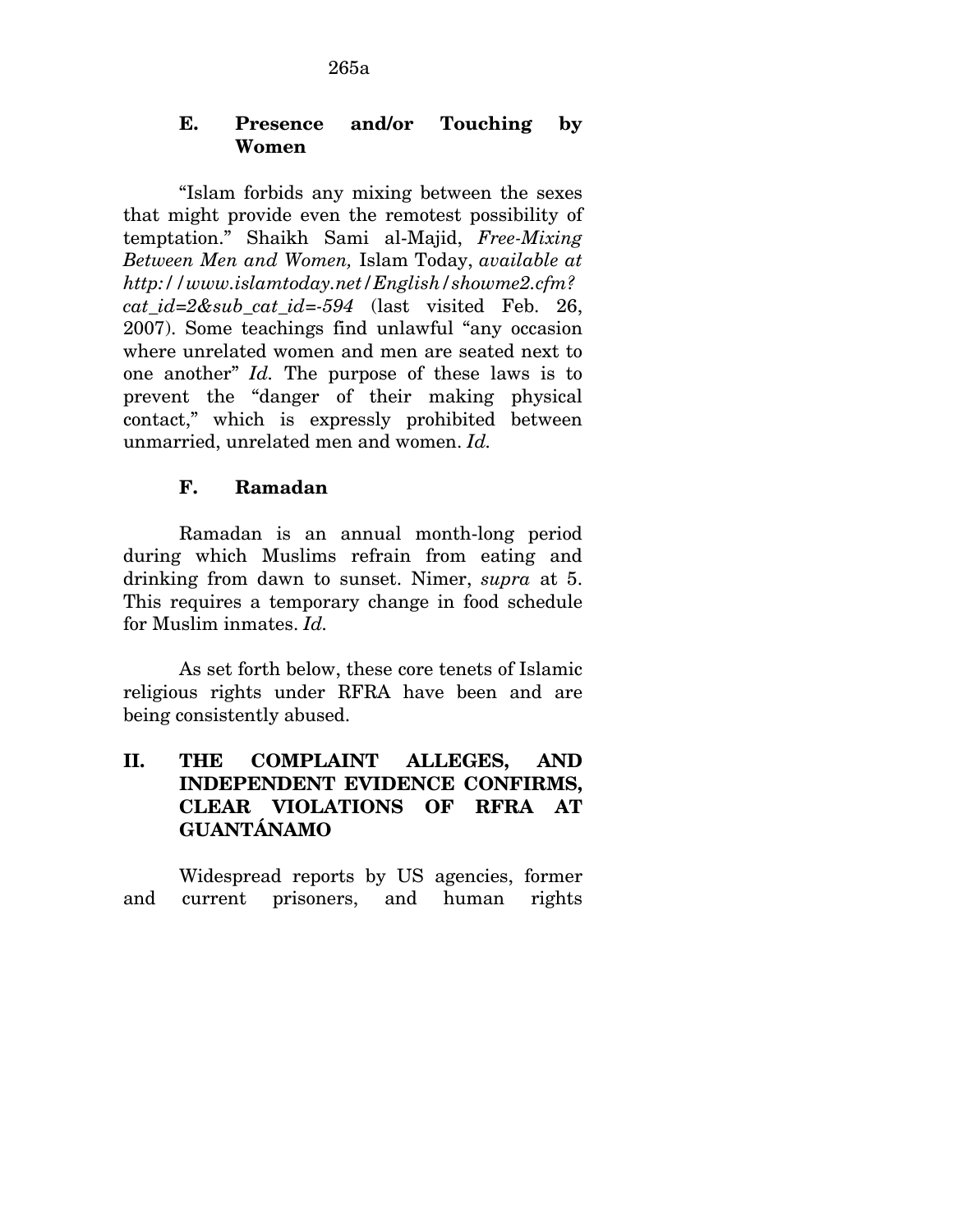organizations verify cruel, inhuman, and often violent abuse of prisoners' religious rights at Guantánamo. *See, e.g.,* Army Regulation 15-6 Final Report, *Investigation into FBI Allegations of Detainee Abuse at Guantánamo Bay, Cuba Detention Facility,* 11 (April 1, 2005) (hereinafter "Schmidt Report") (Add. Exh. 1); Center for Constitutional Rights, *Report on Torture and Cruel, Inhuman, and Degrading Treatment of Prisoners at Guantánamo Bay Cuba* 25 (2006) (hereinafter "CCR Torture Report"); Second Periodic Report of the United Nations under the Convention Against Torture, UN Doc. CAT/C/USA/2, 25 July 2006, ¶ 24 (calling for the US to rescind any torture technique involving sexual humiliation). As the District Court correctly pointed out in the decision below, acts like, "[f]lushing the Koran down the toilet and forcing Muslims to shave their beards fall[] comfortably within the conduct prohibited from government action by RFRA." *Rasul v. Rumsfeld,* 433 F. Supp. 2d 58, 69 (D.D.C. 2006). This wellreasoned holding accords with the rulings in other federal cases applying RFRA to similar auuses of religious rights. *Jackson,* 254 F.3d at 265 (RFRA could apply to protect Muslim prisoners from a grooming policy requiring prisoners to shave); *Mack,* 80 F.3d at 1175 (right to observe Ramadan protected by RFRA); *Taylor v. Cox,* 912 F. Supp. 140, 144-45 (E.D. Pa. 1995) (confiscation of Koran could be covered by RFRA).

The acts alleged in the present complaint not only fall easily within the behavior prohibited by RFRA, but also form part of a long and welldocumented history of abuse in Guantánamo. The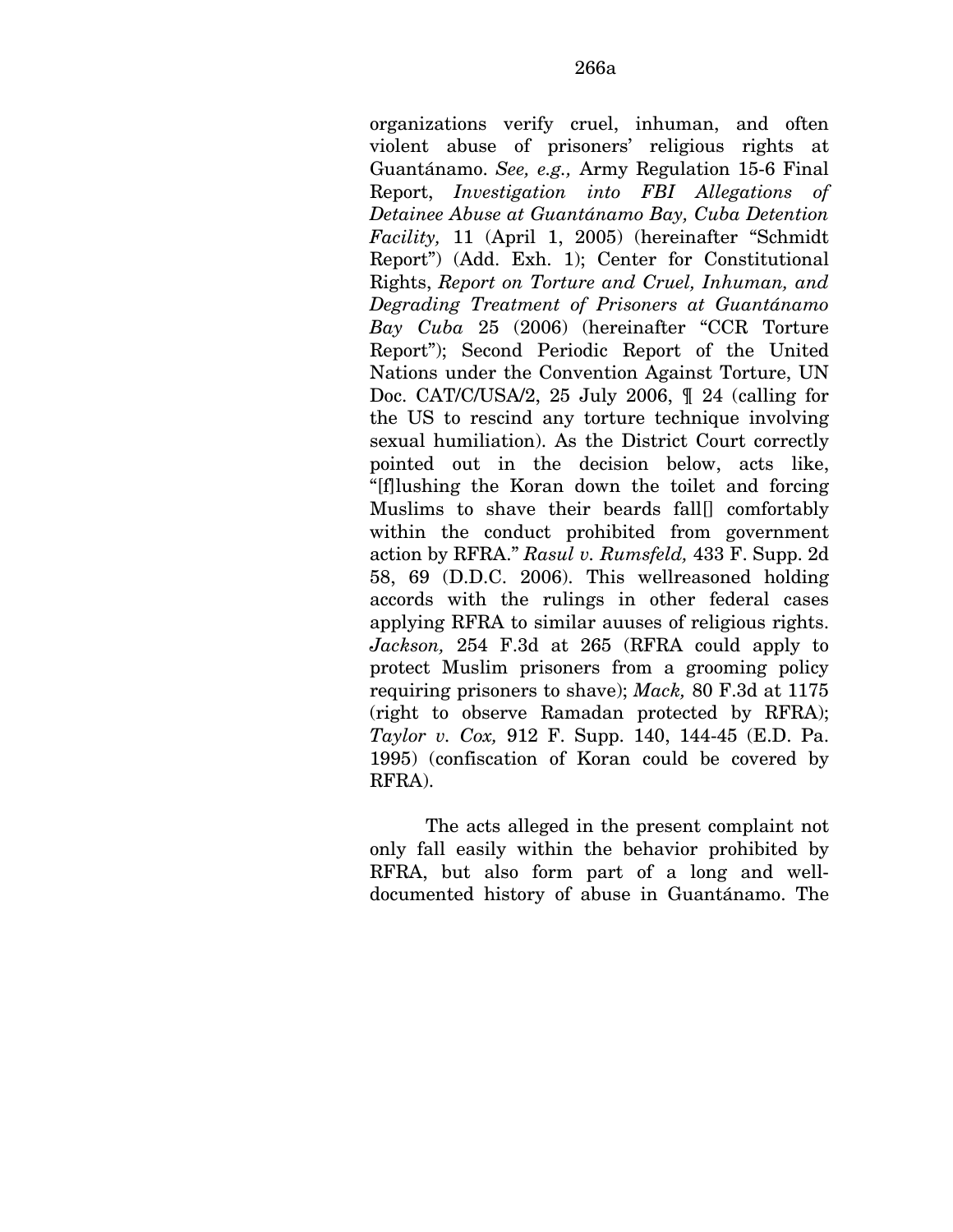camps at Guantánamo are a place where the religious practices of the prisoners are substantially burdened in deliberate, degrading and often violent ways.

## **A. Interruption/Prevention of Prayer**

As noted, daily prayer is an essential and widely-known tenet of Islam. The guards at Guantánamo have deliberately prevented the prisoners' daily prayers in a number of ways. For example, James Vee, a military chaplain stationed in Guantánamo during 2003, describes the guards' behavior as follows:

> The call to prayer could be heard throughout the camp and many days, as the recitations of the Qur'an began, I knew that on some blocks, the guards were preparing to strike. They would do everything they could to disrupt the prisoners in prayer. In every block, the prayer was led by the detainee in the northeastern must cage, considered the closest to Mecca. As they led the prayer, the MPs would gather around their cage and mock them. They would rattle the cage doors and gather stones from the gravel roads surrounding the blocks and throw them against the cages as the prisoners prayed. They'd stomp their feet and yell across the blocks to one another. They would also mock the call to prayer and play loud rock and roll music over the PA system.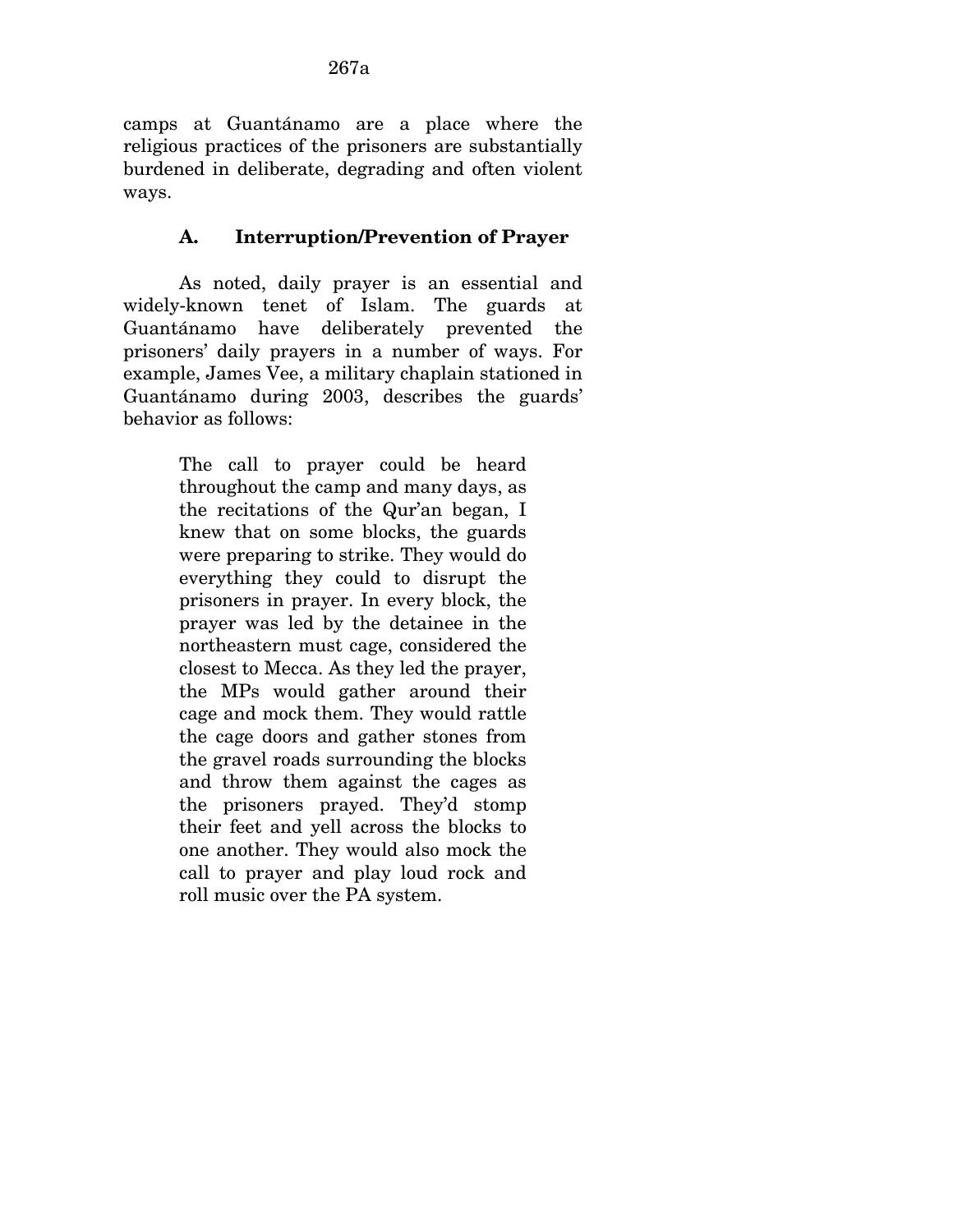Yee, *supra* at 110. A current prisoner, Sami al Haj, stated in January 2007 that this practice continues: "The guards do not respect prayer time. They talk loudly, and make noises as the prisoners try to pray." Mem. of Clive Stafford Smith, Counsel for Sami al Haj, March 4, 2007 (Add. Exh. 2).

Reports of this deliberate, unjustifiable interruption of the prisoners' prayers were confirmed in several reports, including a 2005 investigation by Lieutenant General Randall M. Schmidt. *See*  Schmidt Report, *supra.* In one instance, an FBI Special Agent reported that, "in an effort to disrupt detainees who were praying during interrogations, female military intelligence personnel would wet their hands then touch the detainee's face, causing the detainee to stop praying because he considered himself unclean." FBI Investigation Report, Sept. 7, 2004, pg. 2, *available at http://foia.fbi.gov/ fllelink.html?file=/Guantánamo/detainees.pdf* (last visited March 10, 2007) (Add. Exh. 3). Similarly, in October 2002, an FBI Special Agent observed a detainee who "had been gagged with duct tape that covered much of his head." FBI Investigation Report, July 15, 2004 (Add. Exh. 9); Schmidt Report, *supra*  at II. When the agent asked the cause of this treatment, the interrogators responded that "the detainee had been chanting the Koran and would not stop." *Id.* 

Guards, further, have burdened the prisoners' religious practices by manipulating the hours when prisoners pray: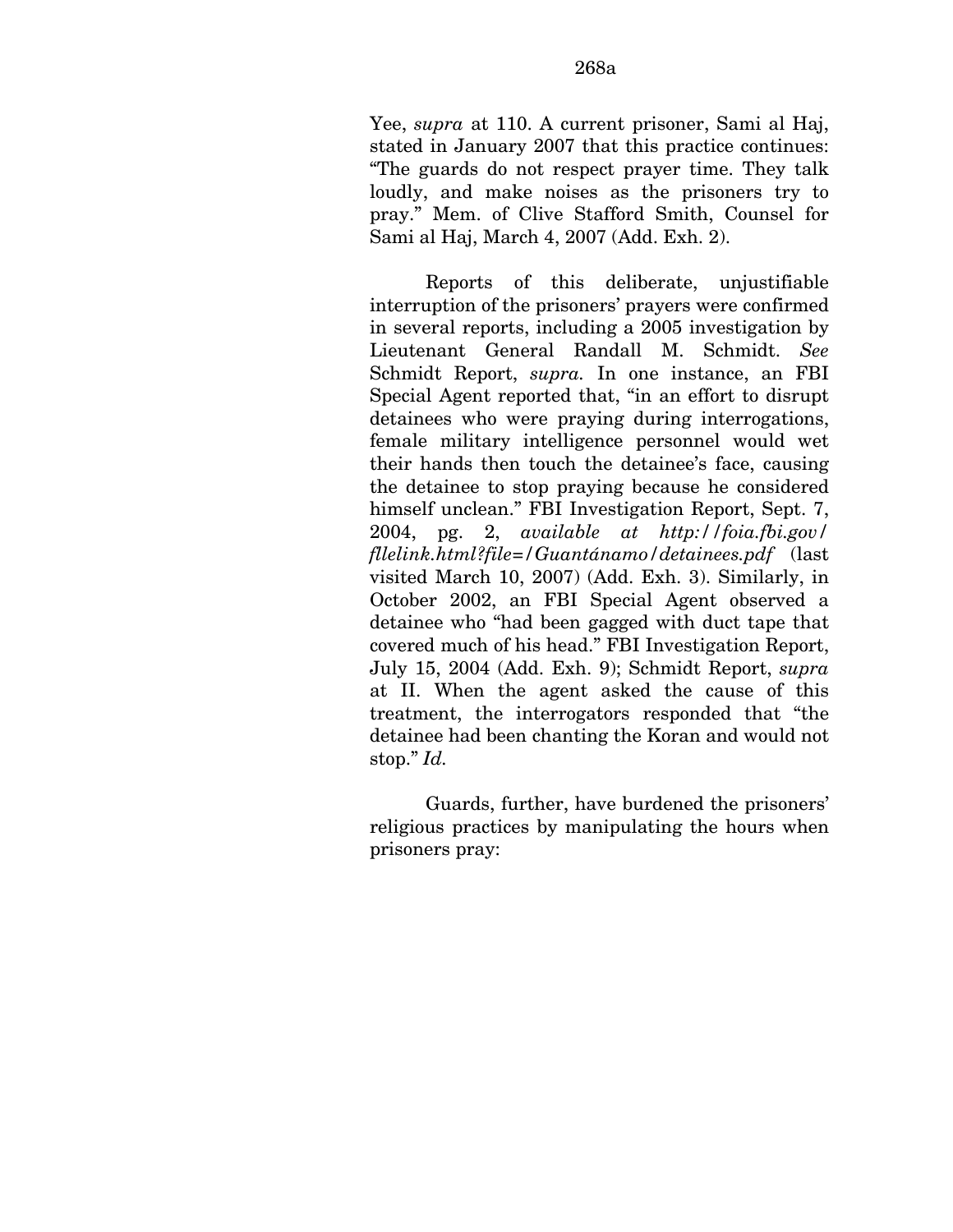They play the call to prayer over the public address system at the wrong times and sometimes they do not play it at all. The guards have recently increased their efforts to disrupt prayer, by raising their voices as if they were kids playing with a new toy. They also make other noises at time of prayer, like increasing the volume of the fans, talking louder, or running races in the corridor. It is childish. At other times in the day it is totally quiet, and it is often very difficult to find a guard when we need help.

Mot. for a Prelim. Inj. Concerning Conditions of Confinement, *Sliti v. Bush,* Civ. No. 05-cv-429, 21 (RJL) (D.D.C. Aug. 29, 2005).

In addition to the daily interruptions of prayer, the guards inhibit the prisoners' annual religious practices, as described by current Guantánamo prisoner Sami al Haj:

> I have been in Guantánamo for 12 Eids<sup>[7](#page-321-0)</sup> now, and I have learned after each one that not once have I been told the correct day. This is particularly important for Eid-al-Adha, because we are obliged to fast on the day before. I have been in Guantánamo for five Ramadans as well, and I have not been

 $\overline{a}$ 

<span id="page-321-0"></span><sup>&</sup>lt;sup>7</sup> Eid is a holy day in the Muslim calendar and marks the end of Ramadan.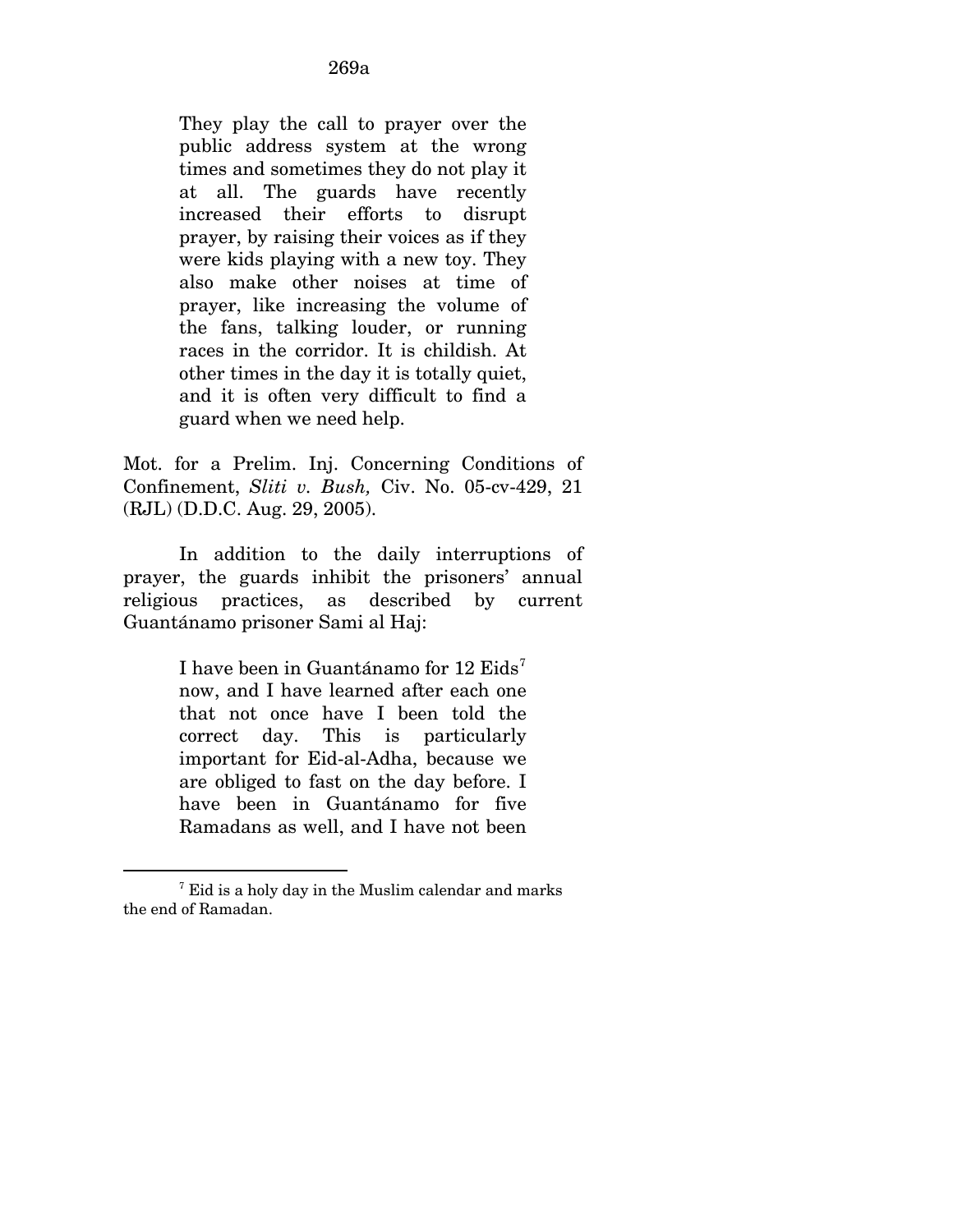told the correct start or end dates either. It would be very easy to do, and we have requested one week's notice of each holiday, without response.

Mem. Clive Stafford Smith, Counsel for Sami al Haj, March 4, 2007, pg. 3 (Add. Exh. 2). An essential aspect of a Muslim's daily prayer involves praying at the appropriate times, both during the day and throughout the year. However, these accounts indicate that the guards in Guantánamo have turned this religious requirement into a farce, overtly disrespecting the prisoners' faith-based practices and imposing a substantial burden on their daily prayers in contravention of the express language and purpose of RFRA.

During their detention and interrogation, prisoners have been chained in a fetal position, a practice referred to as "short-shackling," which is not only extraordinarily painful, but also constitutes a total inhibition on the ability to pray:

> I entered interview rooms to find a detainee chained hand and foot in a fetal position on the floor, with no chair, food, or water. Most times they had urinated or defacated [sic] on themselves, and been left there for 18, 24 hours or more.

FBI Investigation Report, August 2, 2004, *available at http://www.aclu.org/torturefoi/released/ FBI.121504.5053.pdf* (last visited March 10,2007) (Add. Exh. 4). In this position, prisoners are unable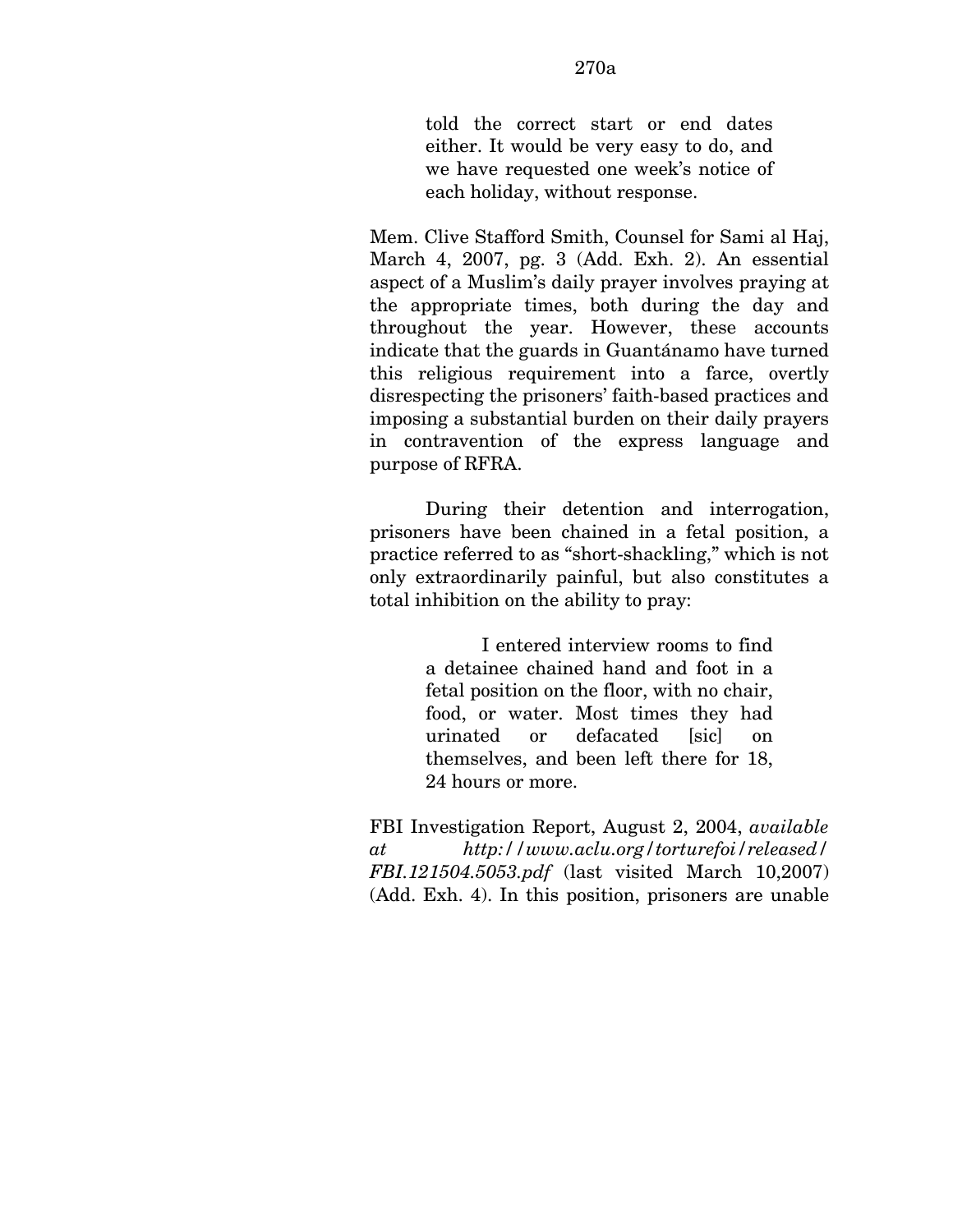to stand and bow, as is required under the tenets of Islam. Nor are they able to perform the ablutions as a prerequisite to prayer. Reports of prisoners chained to the floor and kept in a state of abject filth, indicate that a substantial burden has been placed on prisoners' religious practice by military officials: according to Muslim law, Muslims must pray in a state of cleanliness.

## **B. Desecration of the Koran and Misuse of Religious Materials**

The most widely reported religious abuses in Guantánamo concern desecration of the Koran. Intentional mistreatment of the holy book of Islam not only constitutes a clear violation of RFRA, but it also symbolizes a profound lack of respect for the prisoners in general and has been the cause of several non-violent protests by prisoners against these violations of religious practices. *See, e.g.,* Mot. for a Prelim. Inj. Concerning Conditions of Confinement, *Stiti v. Bush,* Civ. No. 05-cv-429, 21 (RJL) (D.D.C. Aug. 29, 2005).

## **1. Desecration of the Koran**

Reports of desecration of the Koran cover a wide range of acts by prison guards and interrogators. In a report that documents nearly fifty allegations of desecration of the Koran, in Guantánamo and other US-run facilities, the following statement describes some of examples of treatment of the Koran by the guards: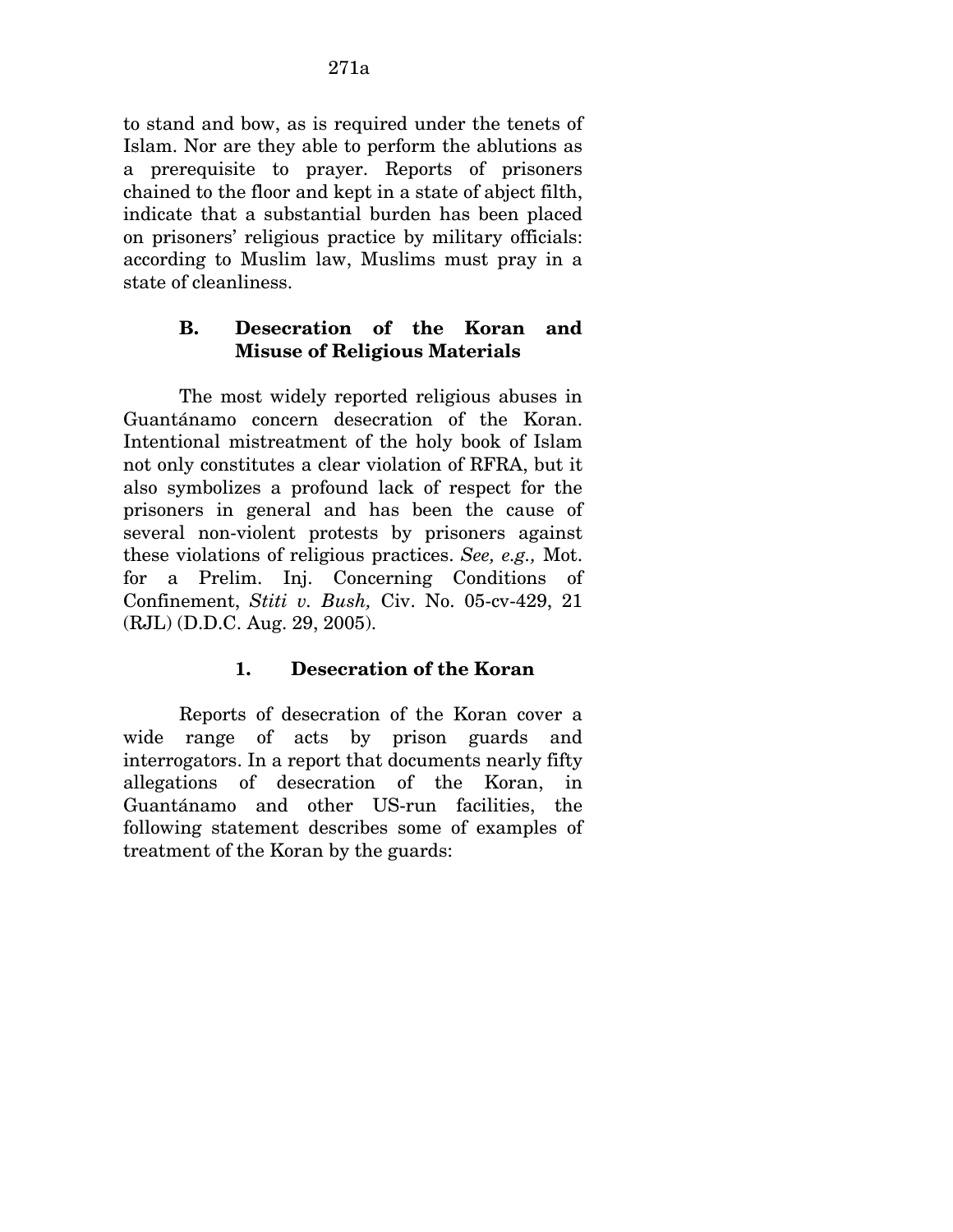They urinated over it, they ripped it; they cut it with scissors in front of us. They defecated on it ... One day, and in the Red Cross presence, they took all the Qur'ans of the prison to rip them in front of all of us. They behaved as regards to this noble Book as if it were a vulgar object.

Cageprisoners, *Report into the Systematic and Institutionalised US Desecration of the Qur 'an and other Islamic Rituals. Testimonies of Guantánamo Bay Detainees,* Statement of Mohamed Mazouz (2005), *available at http://www.cageprisoners.com/ downloads/USQuranDesecration.pdf* (last visited March 10, 2007).

Other documentation contains descriptions of guards and interrogators "regularly defiling the Qur'an by touching it intentionally, dropping it, stepping on it, and throwing it on the ground." CCR Torture Report. *supra* at 25. Such acts were confirmed in a US military investigation into mistreatment of the Koran, which confirmed the following incidents: "guards at Camp X-ray kicked the Koran of a detainee," "Korans were wet because the night shift guards had thrown water balloons on the block," a guard wrote a "two word obscenity" in a Koran, and a guard stepped on a detainee's Koran during an interrogation. United States Southern Command, *Koran Inquiry: Description of Incidents,*  June 3, 2005, *available at http://usinfo.state.gov/dhrlArchive/2005/Jun/ 06- 17154.html* (last visited March 6, 2007). In another incident confirmed by the military investigation, a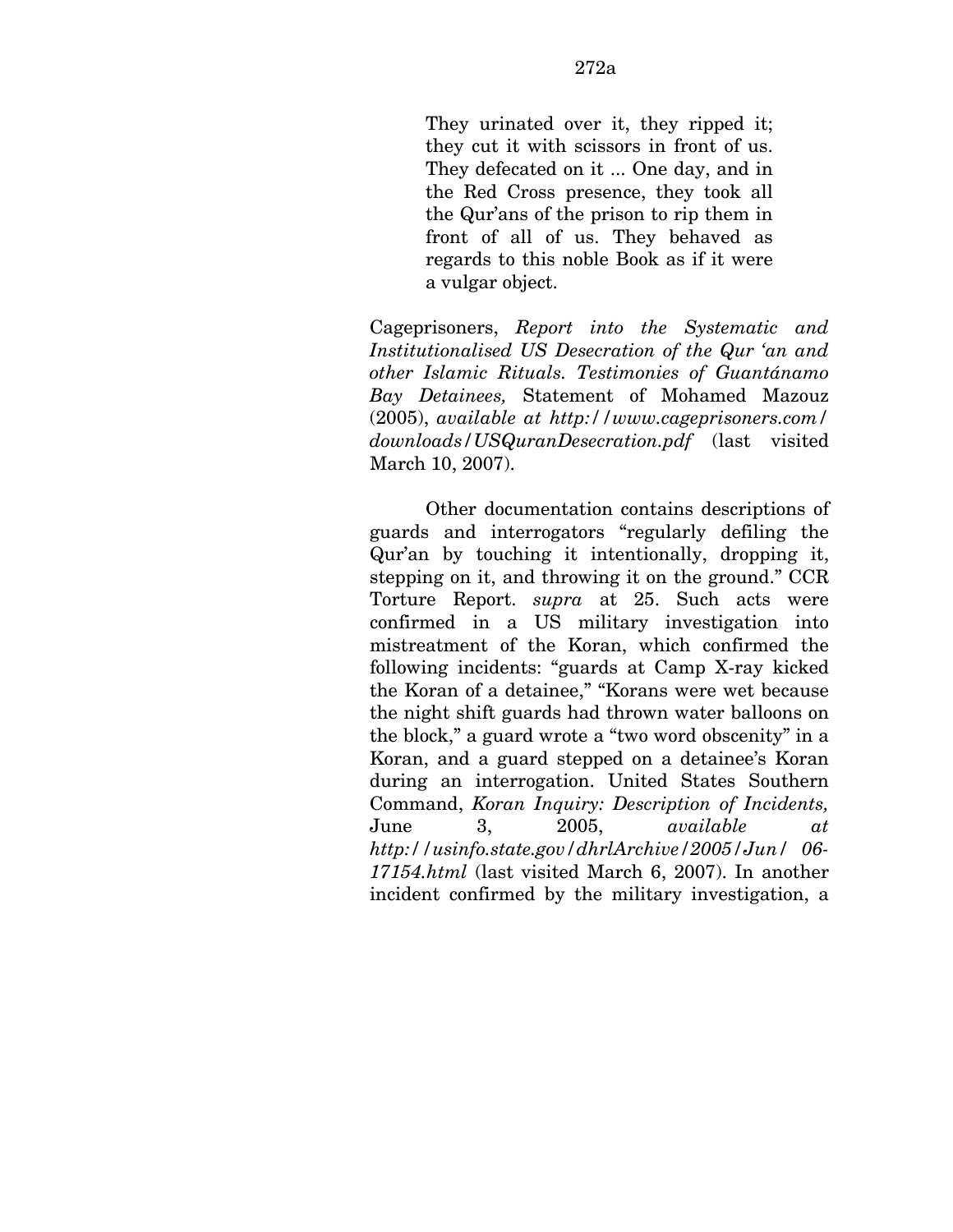guard urinated near an air vent in the camp, and splashed urine on the detainee inside and his Koran. *Id.* 

### **2. Misuse of Religious Materials**

In addition to acts specifically targeting the Koran, the manipulation of the prisoners' religious items in Guantánamo unequivocally violates RFRA and places a substantial burden on the prisoners' ability to practice Islam.<sup>[8](#page-325-0)</sup> For example, guards have designated the Koran as a "comfort item" of the prisoners, which they have the power to withhold, and have confiscated it, along with other religious items, as punishment for a prisoner's failure to cooperate. This occurs even in interrogation in which interrogators make the prisoners dependent on their inquisitors for access to their holy book. *See* CCR Torture Report, *supra* at 25; *see also* Mem. Department of Defense Joint Task Force 170, Oct. 11, 2002 *reprinted in* The Torture Papers: The Road to Abu Ghraib 225-26 (Karen J. Greenberg & Joshua L Dratel eds., 2005) ("The Torture Papers") (authorizing the "removal of all comfort items (including religious items)").

Similarly, prisoner Saifullah Paracha was denied access to a Bible - a holy book under the tenets of Islam - despite numerous requests. Petitioner's Mot. To Be Allowed A Bible and Other Books, *Paracha v. Bush,* No. 04-cv-02022-PLF

 $\overline{a}$ 

<span id="page-325-0"></span><sup>8</sup> Regulations governing federal prisons also require that prison staff "shall provide the inmate opportunity to possess religious scriptures of the inmate's faith." 28 C.F.R. 541.21.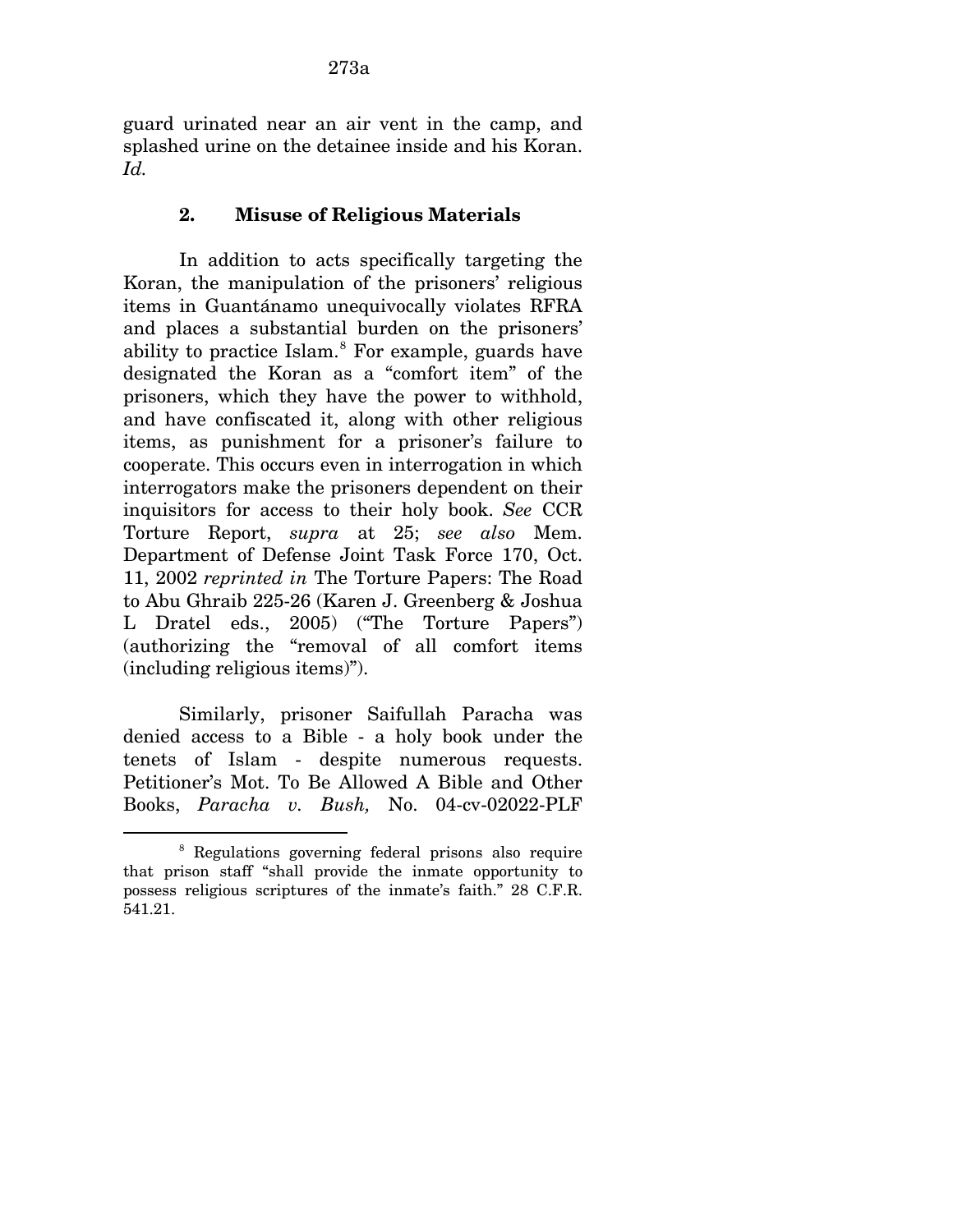(D.D.C. Nov. 1, 2005). Mr. Paracha was held in solitary confinement for nearly a year, without access to a military chaplain. *Id.[9](#page-326-0)* He brought a suit for a preliminary injunction under RFRA to obtain a Bible and to be allowed to attend a religious service, both of which had been denied to him for three years. Petitioner's Mot. For Preliminary Injunction Under Religious Freedom Restoration Act, *Paracha v. Bush,* No. 04-cv-02022-PLF (D.D.C. Sept. 22, 2006). Thus far, he has not been able to secure judicial relief for this rather modest but critical request. *See also* Mem. Clive Stafford Smith, *supra*  at 3 (recording lack of "books about how to pray," about "the history of the Prophet," and a disproportionate number of Shia, rather than Sunni books).

This clear misuse of the religious books and articles of the prisoners constitutes a significant burden on their ability to practice Islam. These acts also strike at the core symbols of Islam, igniting outrage in Muslim communities across the globe. *See, e.g.,* Afghan Riot of Reports of Koran Abuse, International Herald Tribune, May 11, 2005, *available at http://www.iht.com/articles/2005 /05/11/africa/web.0511afghanphp* (last visited March 10, 2007). These abuses therefore are not only unequivocal violations of RFRA, but are also powerful statements of disrespect to the religion of Islam as a whole.

1

<span id="page-326-0"></span><sup>9</sup> Guantánamo has been without a Muslim chaplain for three years, since Chaplain James Yee was removed from the facility.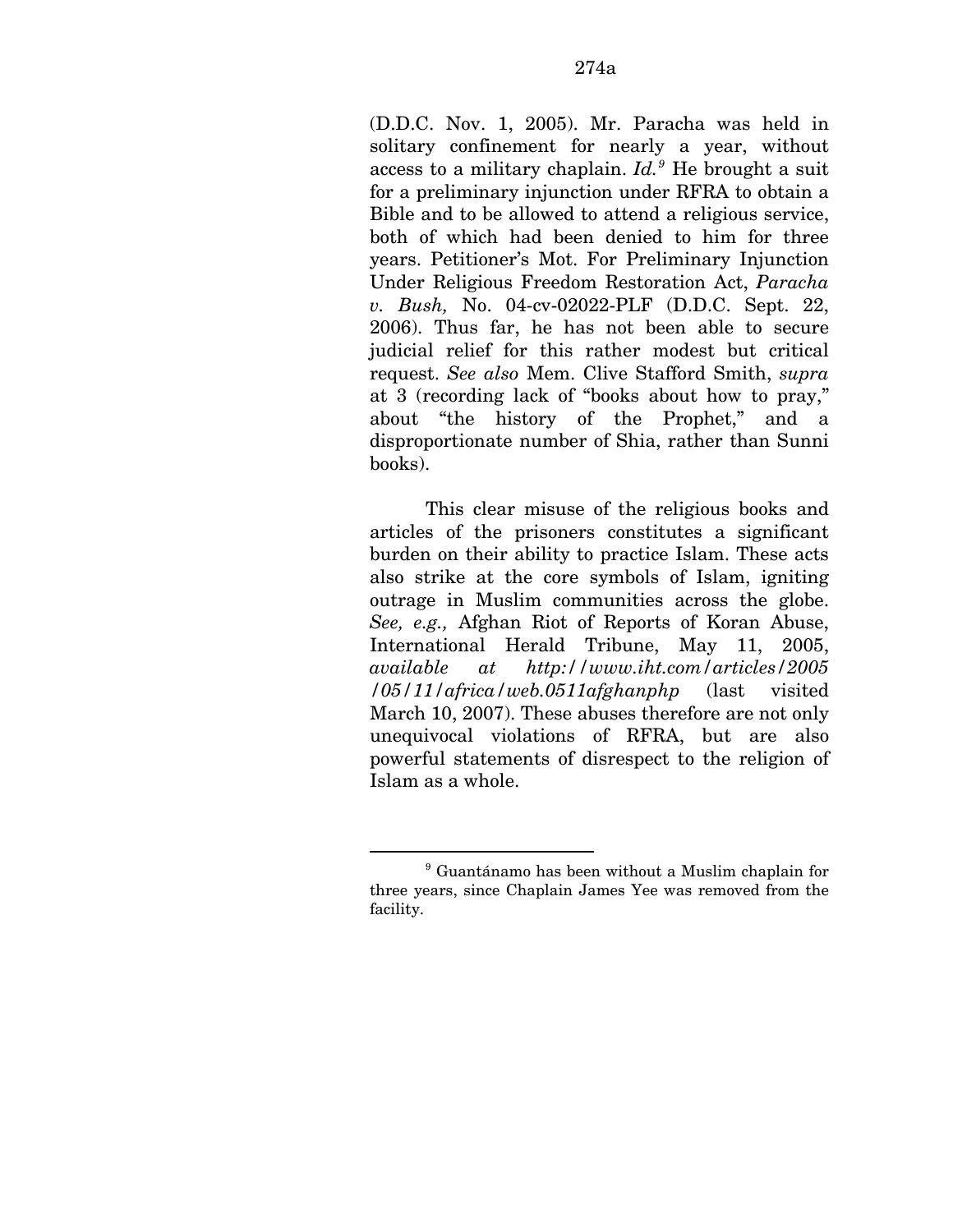## **C. Forced Undressing**

The Muslim tenet of modesty requires that men be covered from the waist to the knees at all times, a requirement that is particularly important during prayer. Some of the cruelest, most inhuman, and degrading treatment of the prisoners in Guantánamo involves the forcible undressing of prisoners, without any stated or conceivable justification, explicitly in order to prevent them from praying.

As recounted by his counsel, former Guantánamo prisoner Ait Idir's experience demonstrates unequivocal abuse of this requirement of Islam, and also the US soldiers' awareness of the religious obligations of the prisoners:

> Knowing that Arab men are required to be clothed while praying, military police ordered all 48 prisoners in Romeo Block to give up their pants. Mr. Ait Idir told the guards that, as a Muslim, he would be unable to pray without his pants on, and so he begged them not to force him to undress. He offered them his shoes only. The guards threatened to use force. A colonel ... told him the IRF [Immediate Reaction Force] would forcibly take his pants. The Colonel would make no accommouation to allow [Idir] to pray in his pants. Mr. Aidit Idir offered to give up the pants if the officer promised to return them for prayers. The officer said the pants would not be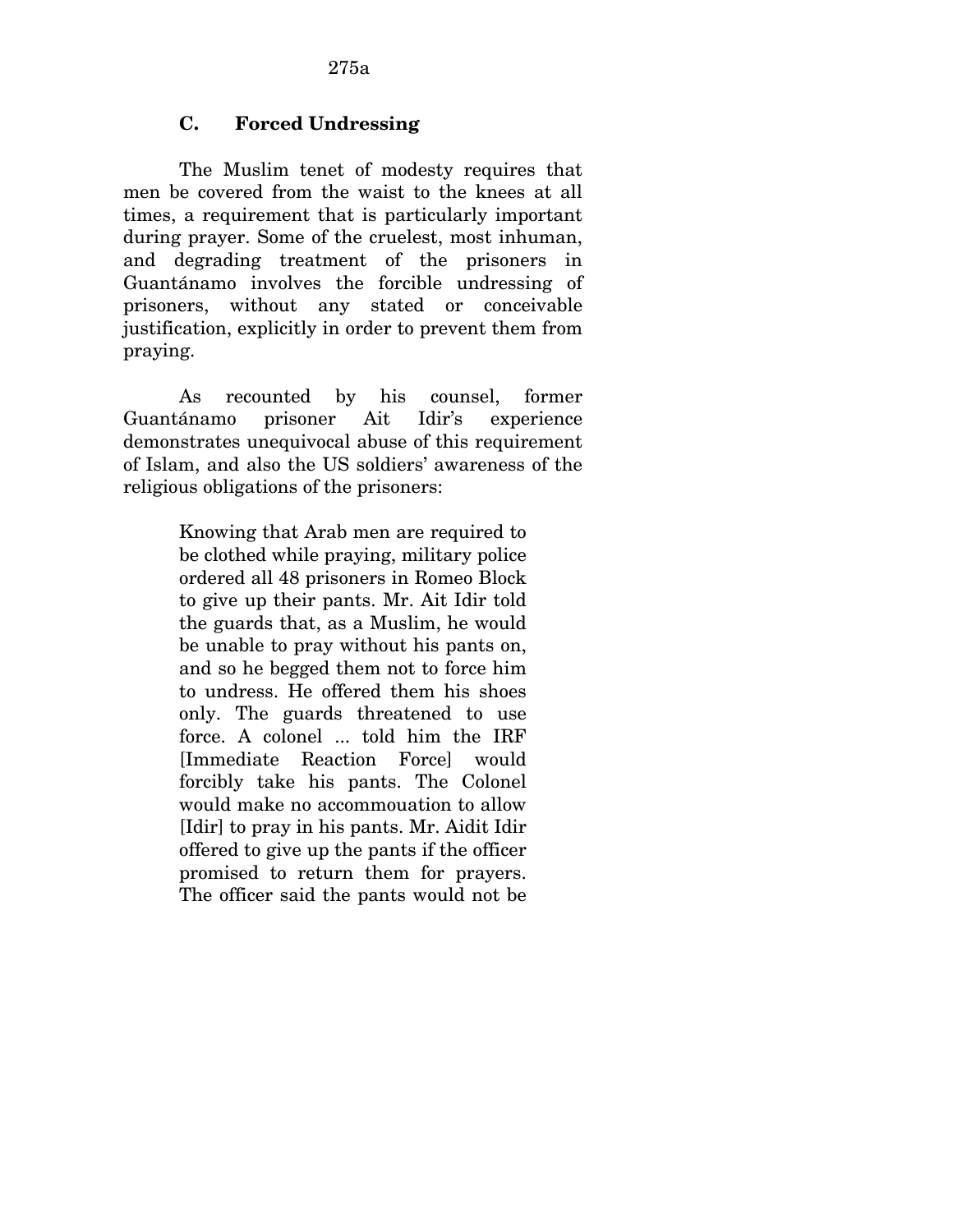CCR Torture Report, *supra* at 27 (2006). "Prisoners," according to another report, "continue to be held in only their shorts, because the authorities know that this is inappropriate and humiliating for a Muslim." Mot. for a Prelim. Inj. Concerning Conditions of Confinement, *Sliti v. Bush,* Civ. No. 05-cv-429, 21 (RlL) (D.D.C. Aug. 29, 2005). As a 2002 FBI Report noted, as early as March 2002, the Military Police at Guantánamo were aware that, "in the Muslim culture, people do not get dressed, shower, or use the bathroom in front of others; however, they are being forced to do so." FBI Special Agent Report, April 6, 2002 *available at http://www.aclu.org/torturefoia/ released/052505/index\_orig.html* (Add. Exh. 5). Prisoners are not deprived of their trousers for security reasons, but, rather, are forced to undress specifically to prevent their prayer.

# **D. Forced Shaving**

Regular and on-going reports of demeaning treatment of the prisoners and their religious practices include reports of guards forcibly shaving prisoners' heads and beards, sometimes as a punishment for vague allegations or for failure to cooperate. *See, e.g,* FBI Investigation Report, April 8, 2003 (Add. Exh. 6). In at least two instances, the guards shaved crosses into the prisoners' heads, forcibly compelling them to wear the insignia of another religion. Department of Defense Records, Substantiated Cases of Misconduct at JTF-GTMO,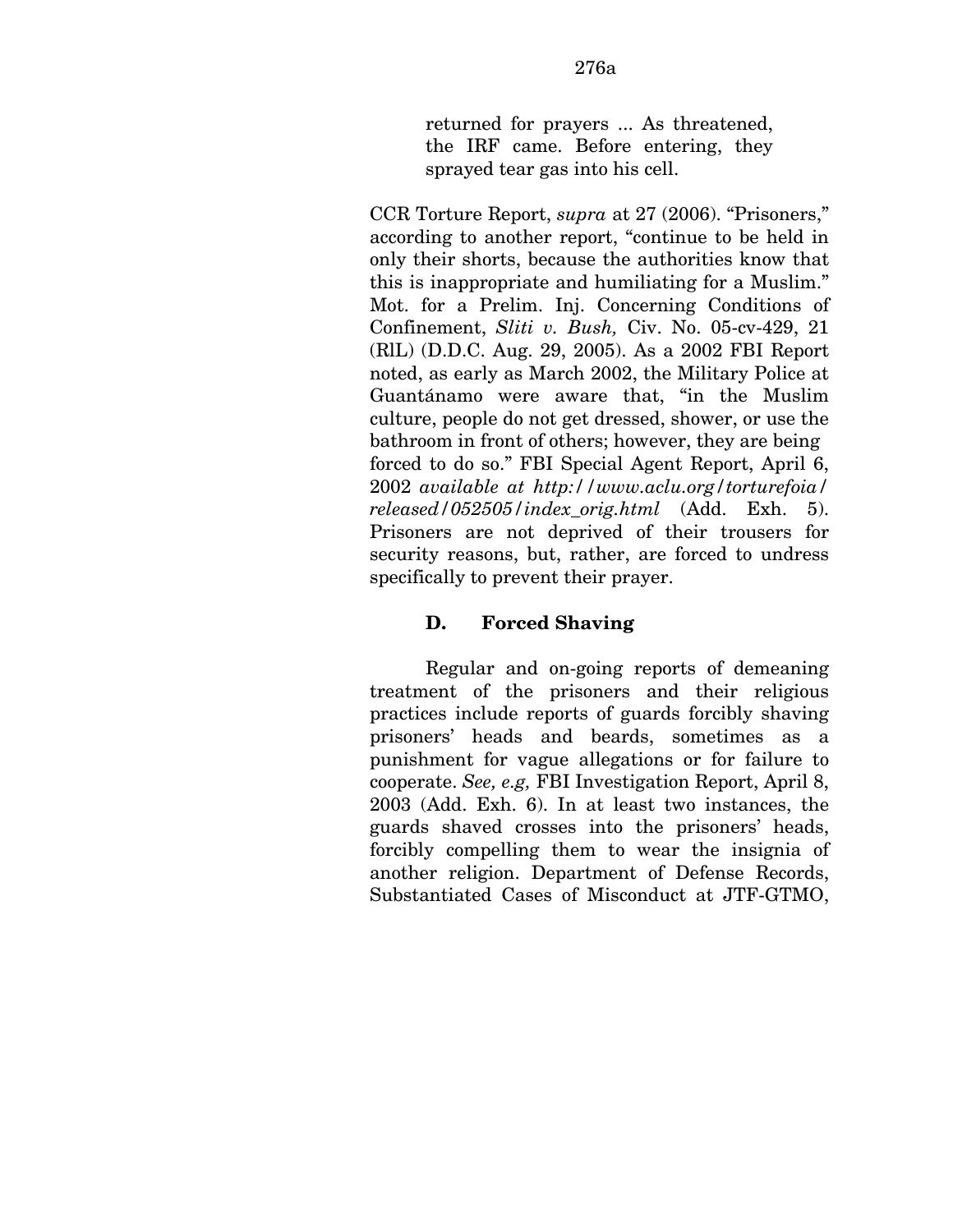July 19, 2005, *available at http://action.aclu.org/torturefoia/released/072605/*  (Add. Exh. 7).

Such acts unambiguously focus on the beard as a symbol of Islamic culture and religious practice. Furthermore, they continue in Guantánamo to this day. Mem. Clive Stafford Smith, Counsel for Sami al Haj, March 4, 2007 (Add. Exh. 2) ("They shave off our beards when we are punished").

## **E. Sexual Abuse Targeting Islam**

The reports of sexual abuse demonstrate guards explicitly targeting the Muslim tenets of modesty and cleanliness. The following examples from the abusive interrogation of Mr. Mohammed al-Qahtani - a prisoner currently held in Guantánamo demonstrates the extent of this kind of sexual abuse. Mr. al-Qahtani was forced to wear a woman's bra and had a thong placed on his head during the course of interrogation; he was forced to stand naked for five minutes with females present; he was laid out on the floor and straddled by a female interrogator; and in another incident he was forced to undergo a "dance instruction" with a male interrogator. Decl. of Gitanjali S. Guttierrez, Attorney for Mohammed al-Qahtani, 17-18*, available at http://www.ccr-ny.org/v2/GermanCase2006/ Germancase.asp* (last visited March 10, 2007); *see also* Schmidt Report, *supra* at 1-2. Furthermore, the interrogation log concerning Mr. al-Qahtani lists ten incidents where he became agitated at the presence of a woman, or at the inappropriate sexual touching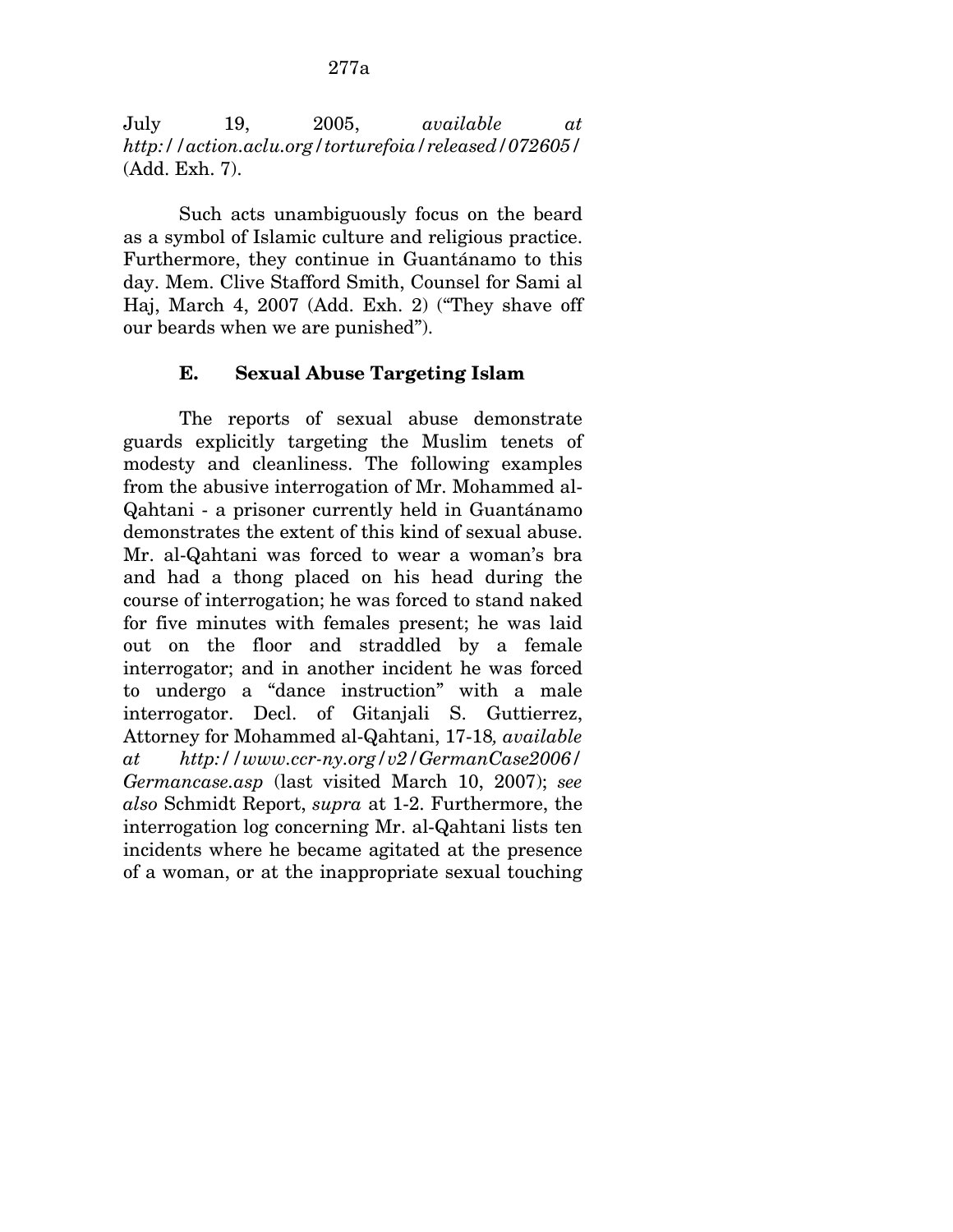to which he was subjected. Decl. Gitanjali S. Guttierrez, *supra* at 17.<sup>[10](#page-330-0)</sup>

These forms of sexual abuse have often been combined with physically violent interrogation techniques, as the following report describes:

> [An FBI Special Agent] observed [redacted] position herself between the detainee and the surveillance camera monitor. The detainee was shackled and his hands were cuffed to his waist. [Special Agent] observed [redacted] apparently whispering in the detainee's ear, and caressing and applying lotion to his arms (this was during Ramadan when physical contact with a woman would have been particularly offensive to a Moslem male). On more than one occasion the detainee appeared to be grimacing in pain, and [redacted]'s hands appeared to be making some contact with the detainee. Although SA could not see her hands at all times, he saw them moving towards the detainee's lap ... SA asked what had happened to cause the detainee to grimace in pain. The marine said [redacted] had grabbed the detainee's thumbs and bent them backwards and

1

<span id="page-330-0"></span><sup>10</sup> *See also,* Adam Zagorin & Michael Duffy, Inside the Interrogation of Detainee 063, Time Magazine, June 12, 2005, *available at http://www.time.com/time/magazine/ article/0,9171, 1071284,00.html* (last visited March 10, 2007).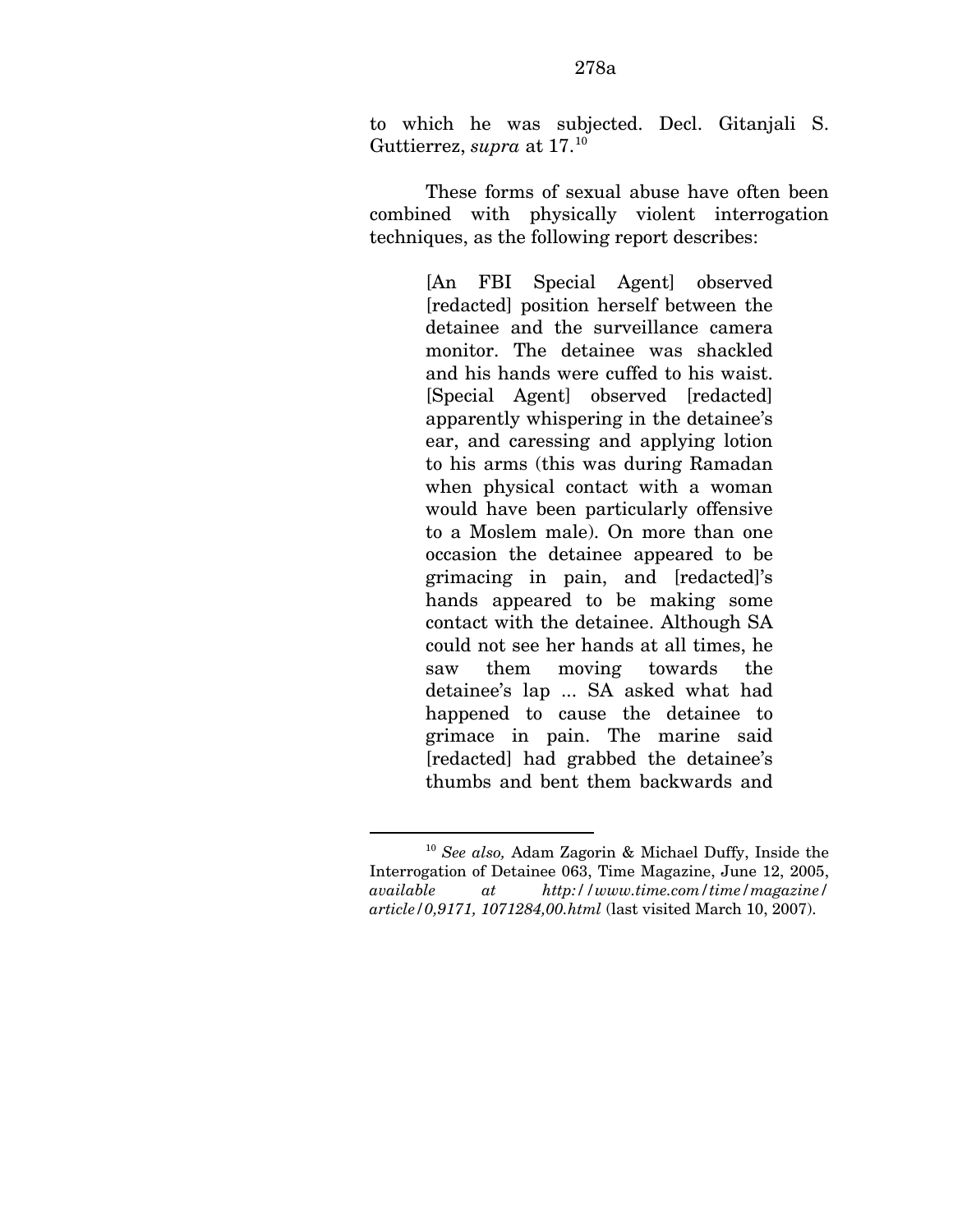indicated that she had also grabbed his genitals.

Letter from T. J. Harrington, Deputy Assistant Director, Counter terrorism to Major General Donald J. Ryder, DOA Criminal Investigation Command re: Suspected Mistreatment of Detainees, July 14, 2004 *available at http://www.aclu.org/torturefoia/ released/010505.html* (Add. Exh. 8); *see also*  Schmidt Report, *supra* at 1-2.

These sexual abuses evidence some of the clearest violations of the prisoners' rights; not only are prisoners subjected to acts of physical torture, but the mistreatment specifically targets the religious convictions and practices of the prisoners.

# **III. RELIGIOUS ABUSE IN VIOLATION OF RFRA IS STANDARD PRACTICE AT GUANTÁNAMO**

From January 2002, when the first prisoners arrived in Guantánamo, to today, reports concerning the systematic, pervasive violations of the prisoners' religious rights demonstrate the existence of a pattern, practice and policy of the guards at the camps and their superiors in Guantánamo, the Southern Command, and in Washington. Far from being the acts of rogue low-level perpetrators on the base, the recorded abuses occurred within a welldocumented policy framework in which former Secretary of Defense Donald Rumsfeld and other top officials in the chain of command over subordinate soldiers at Guantánamo sanctioned the violation of the prisoners' religious rights and failed to punish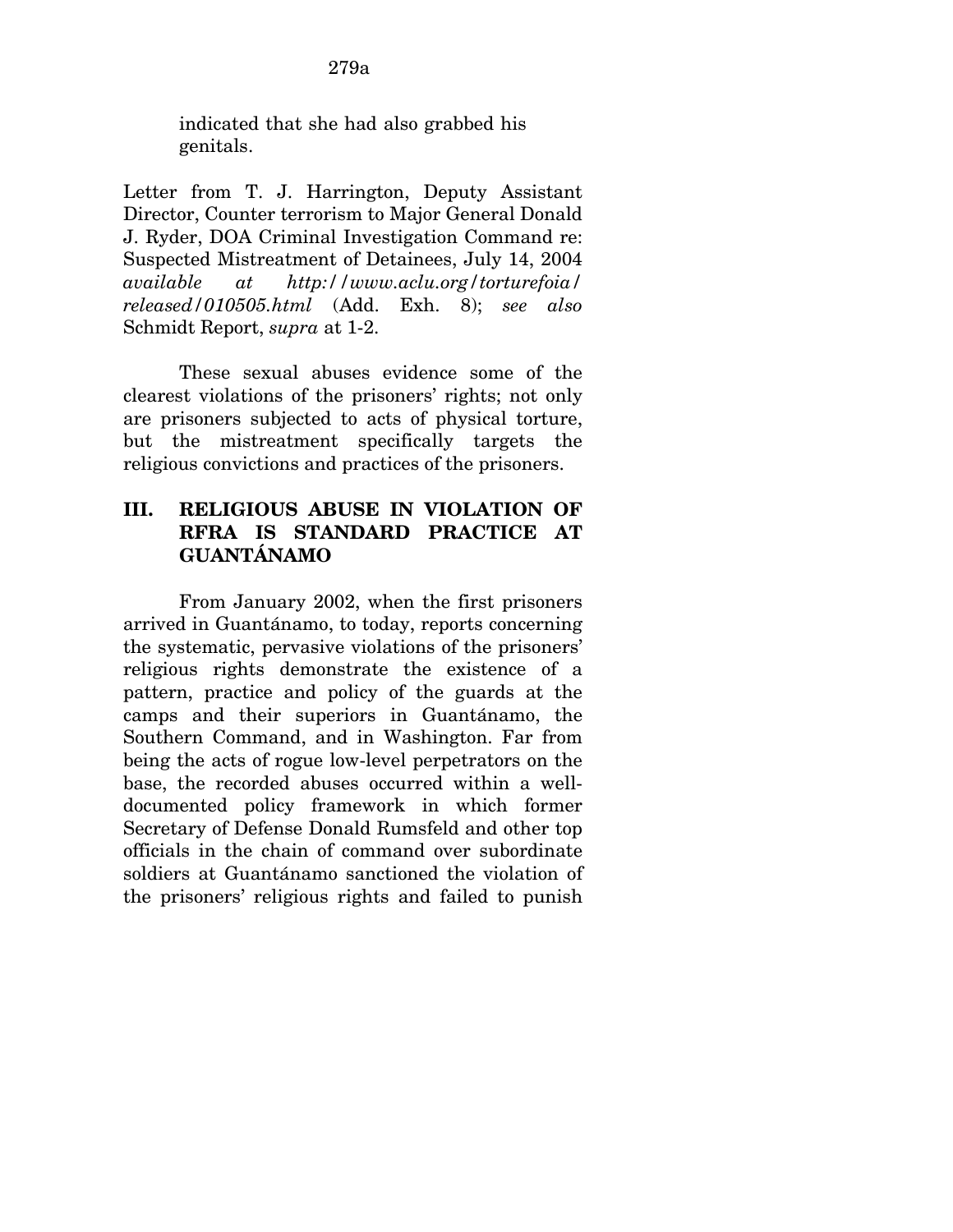such violations when they occurred. A ruling granting qualified immunity to defendants in this case would effectively condone a policy that specifically targeted the religious beliefs of the prisoners through degradation, manipulation, and violence. Further, it would constitute a green light to continue these practices in the future. The individual liability attached to the RFRA claims in the present case represents one of the only meaningful ways the current prisoners can demand accountability for acts committed in Guantánamo and former detainees can seek redress for the injuries caused by these violations.

In October 2002, the Department of Defense issued a set of suggested guidelines for interrogation, which included as so-called Category II techniques, the "removal of all comfort items (including religious items) ... removal of clothing ... [and] forced grooming (shaving of facial hair etc.... )." Mem. for Commander, Joint Task Force 170, Department of Defense, Oct. 11, 2002 *reprinted in* The Torture Papers: The Road to Abu Ghraib 227-28 (Karen J. Greenberg & Joshua L. Dratel eds., 2005) ("The Torture Papers"). In December 2002, Donald Rumsfeld signed the approval of these techniques, which had been outlined in November in a memo by William J. Haynes. Mem. re: Counter Resistance Techniques, Office of the Secretary of Defense, Nov. 27, 2002 *reprinted in* The Torture Papers, *supra* at 237. In January 2003, Rumsfeld rescinded the December general approval of Category II techniques. Therenfter, such techniques were not explicitly forbidden, but required his personal approval for their use. Mem. for Commander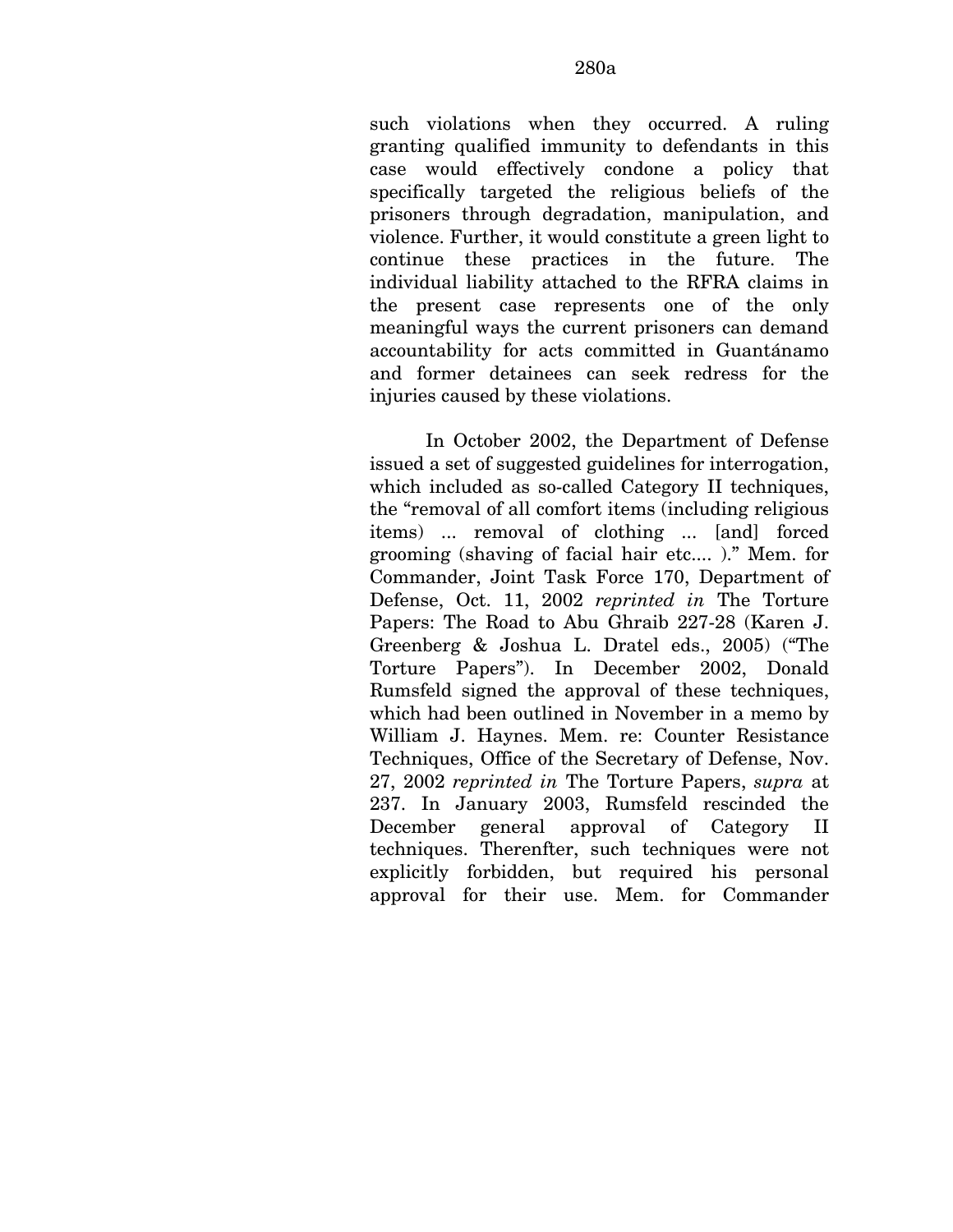USSOUTHCOM re: Counter-Resistance Techniques, January 15, 2003, *reprinted in* The Torture Papers, *supra* at 239.

However, in April 2003, Rumsfeld again authorized the use of interrogation techniques that would unequivocally have the effect of inhibiting the prisoners' religious practices. These techniques included "forced grooming (forcing a detainee to shave hair or beard)" and "removal of clothing (potential removal of all clothing; removal to be done by military police if not agreed to by the subject)." Mem. from the Commander, US Southern Command re: Counter Resistance Techniques in the War on Terrorism, April 16, 2003 *reprinted in* The Torture Papers, *supra* at 360. As Professor Joseph Margulies points out, another important aspect of this order is that it "allows interrogators to use *any* interrogation technique, even those not listed in the order, so long as they get prior approval from the secretary of defense." Joseph Margulies, *Guantánamo and the Abuse of Presidential Power* 107 (2006).

A 2005 investigation into alleged abuses at Guantánamo demonstrates how easily these approved techniques were used to violate the prisoners' religious rights. For example, in response to the allegation that "female military interrogators performed acts designed to take advantage of their gender in relation to Muslim males," the Report found that such behavior was authorized as "noninjurious touching," specifically permitted by defendant Rumsfeld as a Category III technique. Schmidt Report, *supra* at 7. During 2002 and 2003, several reports of such "non-injurious" touching,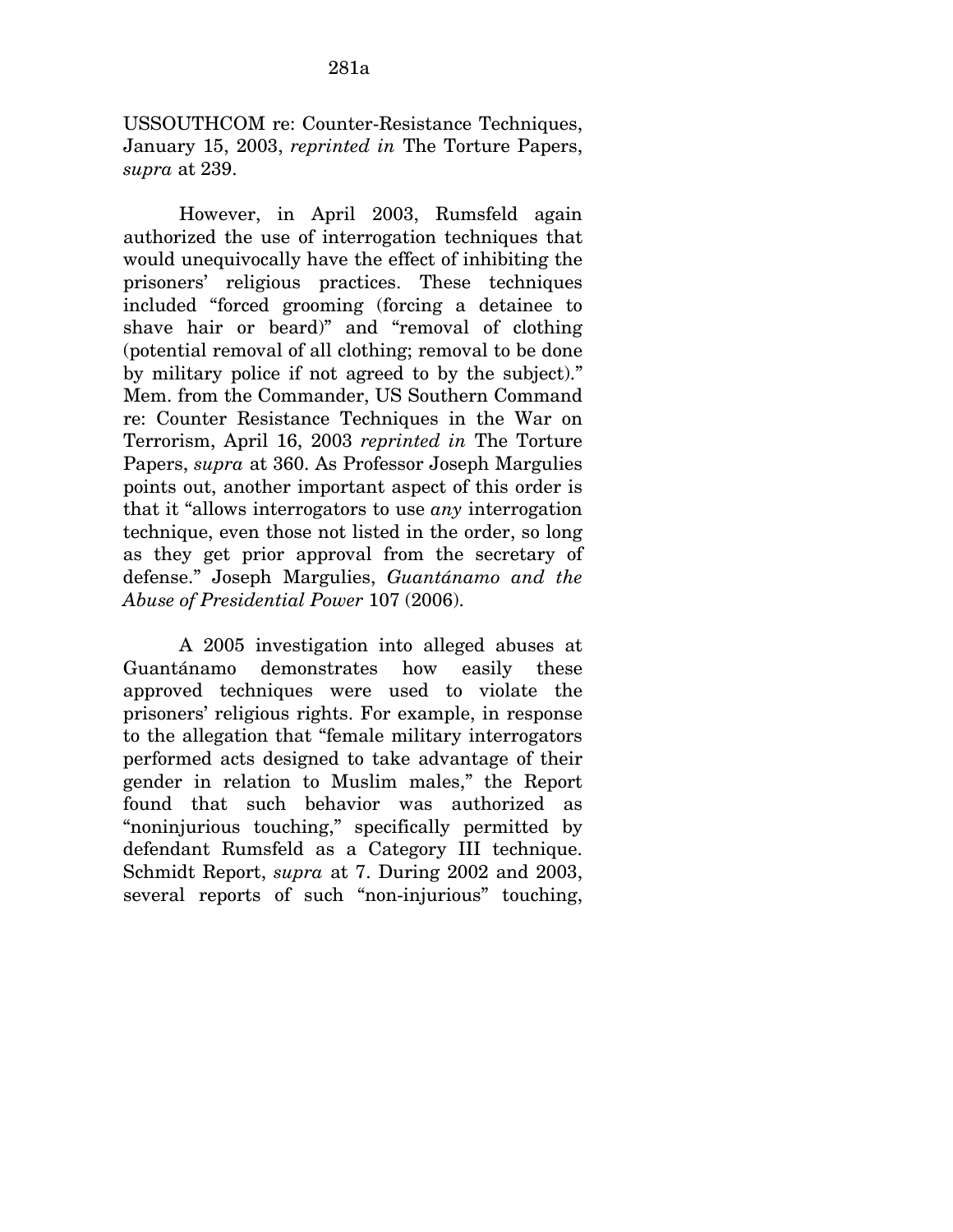included reports of female interrogators touching prisoners, rubbing lotion on their arms and legs, and in at least one instance, smearing a prisoner with red ink and telling him it was menstrual blood, all exemplars of extreme religious abuse. *Id.* at 8.

Faced with continued violation of their religious rights, and in response to several reports of desecration of the Koran in Guantánamo, the prisoners organized two major hunger strikes, one in 2002 and another in 2005. Center for Constitutional Rights, *The Guantánamo Prisoner Hunger Strikes* & *Protests (2005) available at http://www.ccrny.org/v2/legal/September*\_11th/docs/Gitmo\_*Hunge r\_Strike\_Report\_Sept\_2005.pdf* (last visited Feb. 26, 2007).[11](#page-334-0) Reports of mistreatment of the Koran in 2005 also triggered large protests, and broad condemnation by Muslim communities around the world. N.C. Aizenman, Afghan *Protests Spread,*  Washington Post, May 14, 2005, at *A01.* 

Following the hunger strike in 2005, a US military inquiry confirmed several instances of defilement of the Koran. United States Southern Command News Release, Koran Inquiry: Description of Incidents, June 3, 2005, *available at* 

<u>.</u>

<span id="page-334-0"></span><sup>11</sup> *See also Watching Over the World's Most Infamous Prisoners,* Newhouse News Service, March 22, 2002 ("The protests began Feb. 27, a day after an Army guard removed a turban from the head of a detainee who said he was praying"); *Guantánamo Inmates on Hunger Strike,* Al Jazeera Online (July 22, 2005) ("The prisoners are demanding ... greater respect for their religion-including an end to desecration of the Qu'ran") *available at http://englishaljazeera.net/NR /exeres/1AFAF53F-2A54-43B5-A049-9B673AF6D241.htm* (last visited March 10, 2007).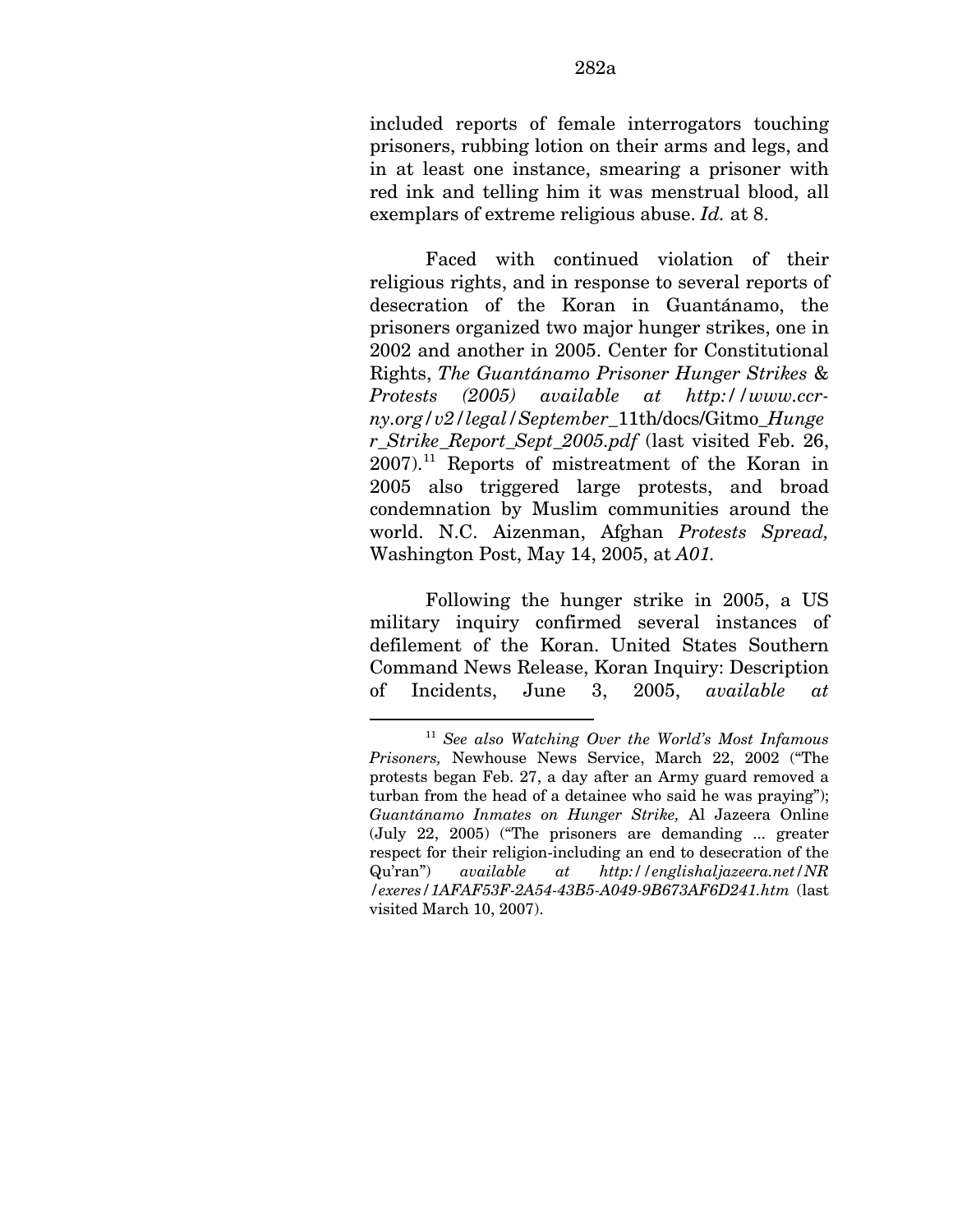*www.globalsecurity.org/security/library/report/2*00 *5/ pr0*5*0603a.pdf* (last visited March 6, 2007). This inquiry found nine incidents, and five confirmed incidents of intentional and unintentional mishandling of the Koran. *Id.* 

Despite these findings by the US government, the abuses continue today. As recently as March 2007, detainees continue to report mistreatment of the Koran, interruption of prayer, and acts of sexual degradation in Guantánamo. Mem. of Clive Stafford Smith, Counsel for Sami al Haj, March 4, 2007 (Add. Exh. 2) (stating that female guards are present during showers, prisoners "continue to be forced to expose the private parts of [their] bodies," guards "manhandle" the Koran, guards talk loudly during prayer times, and prisoners are punished for fasting according to their faith); *see also* Mot. for a Prelim. Inj. Concerning Conditions of Confinement, *Sliti v. Bush,* Civ. No. 05-cv-429, 2 I-23 (RJL) (D.D.C. Aug. 29, 2005) (alleging deliberate interruption of prayer, mistreatment of the Koran, and forced undressing). Notwithstanding these many allegations, countless reports, and widespread protests, the standard procedure in Guantánamo continues to be one of religious abuse, humiliation, and violence. There has been no meaningful change in policy towards the religious rights of prisoners in US custody in Guantánamo. Further, the passage of the Military Commissions Act of 2006, Pub. L. No. 109-366, 120 Stat. 2600 (Oct. 17, 2006), evidences the clear intent of the US government not only to eviscerate the prisoners' rights, including religious rights under RFRA, but to preclude any avenues for them for judicial review of and redress for their mistreatment.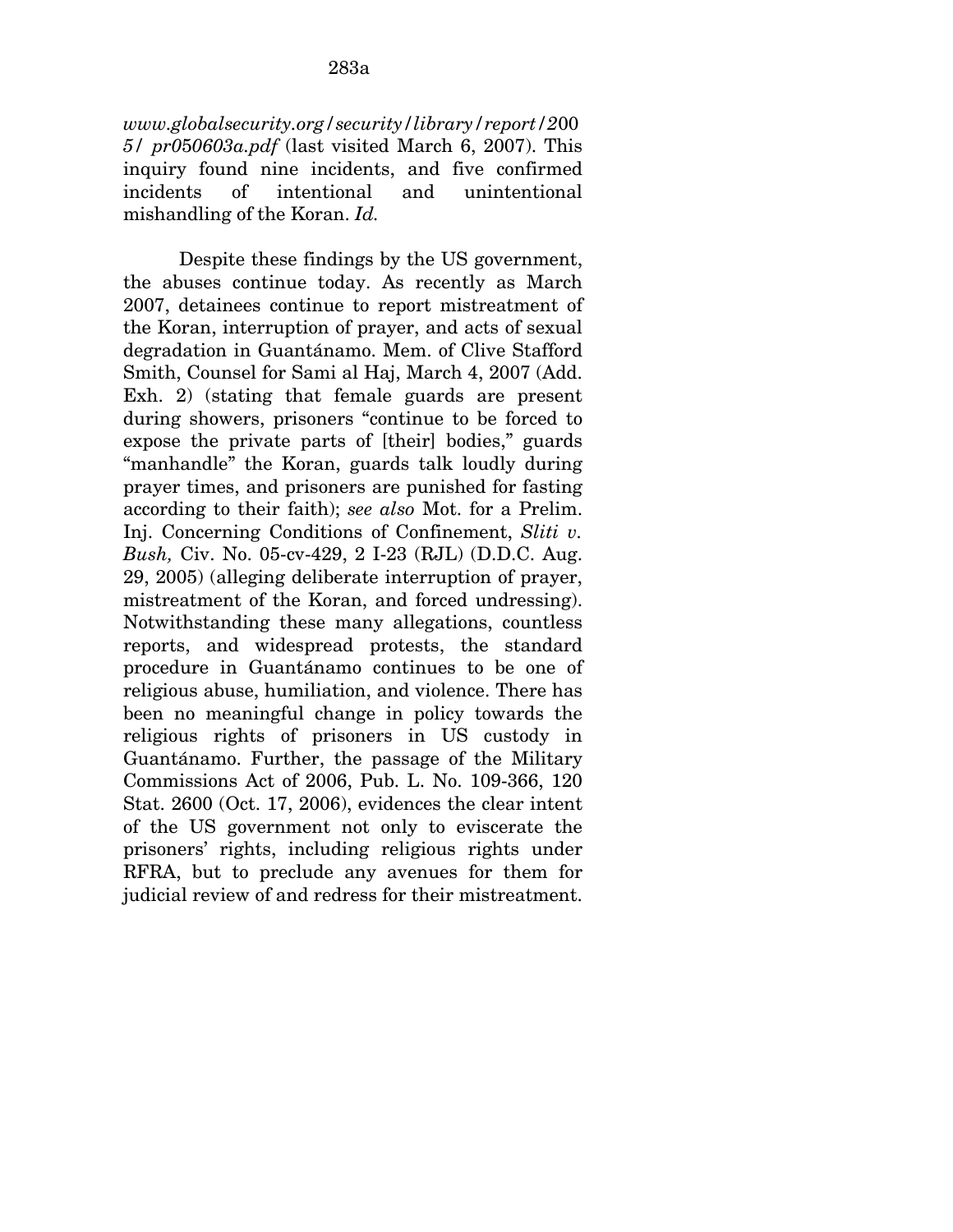This failure to protect the clearly established rights of prisoners in the face of overwhelming evidence of serious abuses of religious practices is symptomatic of a culture of impunity that pervades Guantánamo: guards, interrogators, and officials have acted in clear contravention of the prisoners' religious rights and in a manner specifically designed to demean and humiliate them. The reports discussed above unmask the defendants' argument regarding qualified immunity as disingenuous: no reasonable official in Guantánamo could imagine that these kinds of abuses fell within any conceivable moral or legal framework. *See Rasul v. Rumsfeld,* 433 F. Supp. 2d 58, 69 (D.D.C. 2006) ("given the abhorrent nature of the allegations and given 'our Nation's fundamental commitment to religious liberty,' it seems to this court that in this case 'a reasonable official would understand that what he is doing violates that right"') (internal citations omitted). Those at the highest level of command, similarly, knowingly encouraged policies which were outtrageous violations of the religious rights of the detainees. With such widespread documentation of the abuses at Guantánamo, it is particularly important to preserve legal recourse for the detainees and their counsel in order to protect their religious rights. Such rights unarguably exist in Guantánamo and are clearly protected under RFRA.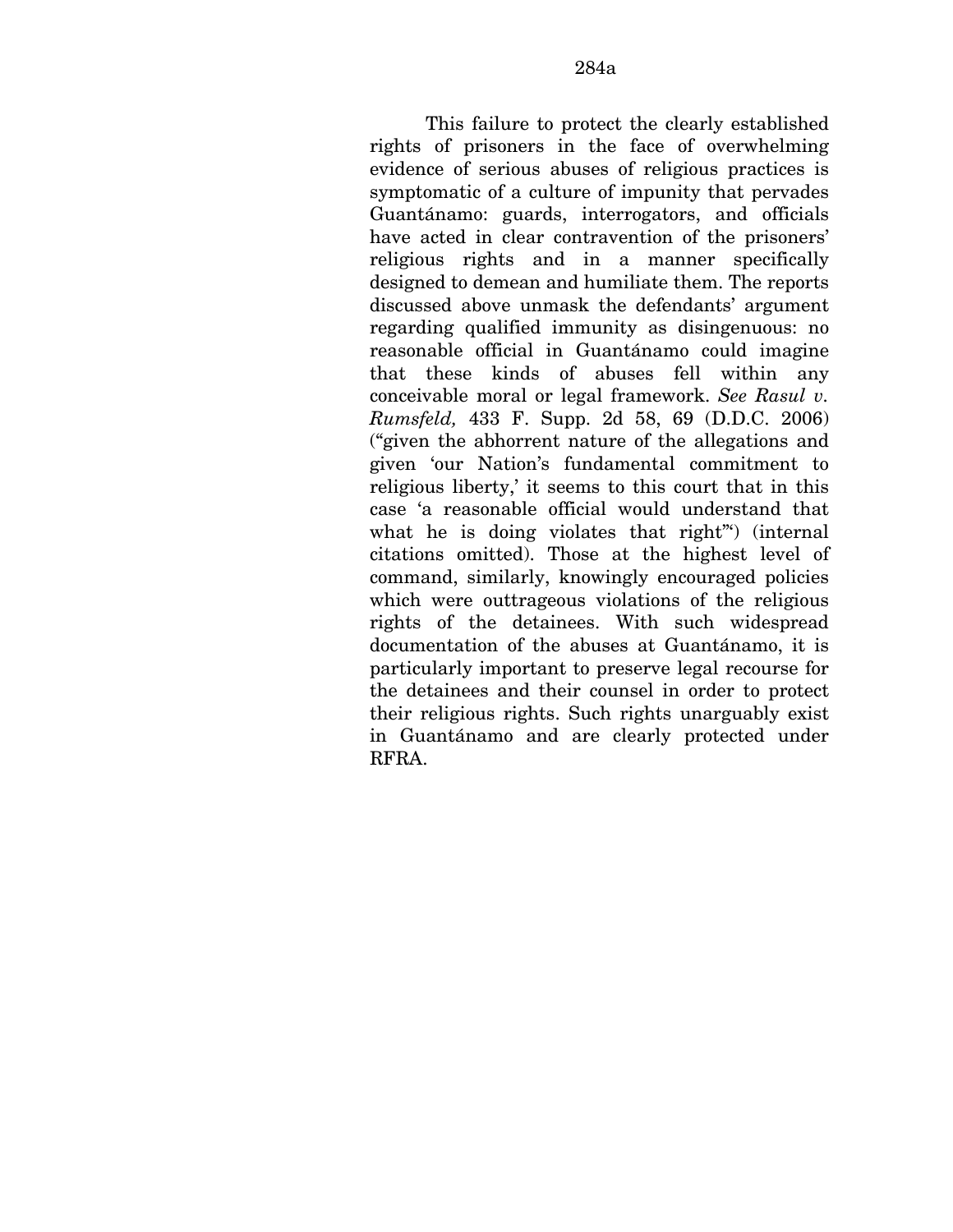285a

### **CONCLUSION**

*Amici* are deeply concerned by these reports of serious violations of prisoners' religious rights in Guantánamo and call upon the court to recognize, not only the clear applicability of RFRA to this situation, but also to acknowledge the defendants' evil, insidious, and outrageous conduct alleged in the complaint and supported by independent reports. The defendants, from the highest level of command to the lowest private, cannot possibly invoke any privilege to treat their wards with such extreme disregard for their religious practices, and beliefs. *Amici* draw the Court's attention to incidents in the public record in order to demonstrate the widespread nature of the attacks on the prisoners' religious practices and to highlight the profound impact of a reversal of the decision below denying U.S. officials' qualified immunity. *Amici,* therefore, request the Court uphold the decision below, recognize plaintiffs' clearly established rights under RPRA and deny defendants defense of qualified immunity.

Respectfully submitted,

 /s/ STEPHEN M. TRUITT (D.C. Bar No. 13235 ) 600 Fourteenth Street, N.W., Suite 500 Washington, D.C. 20005-2004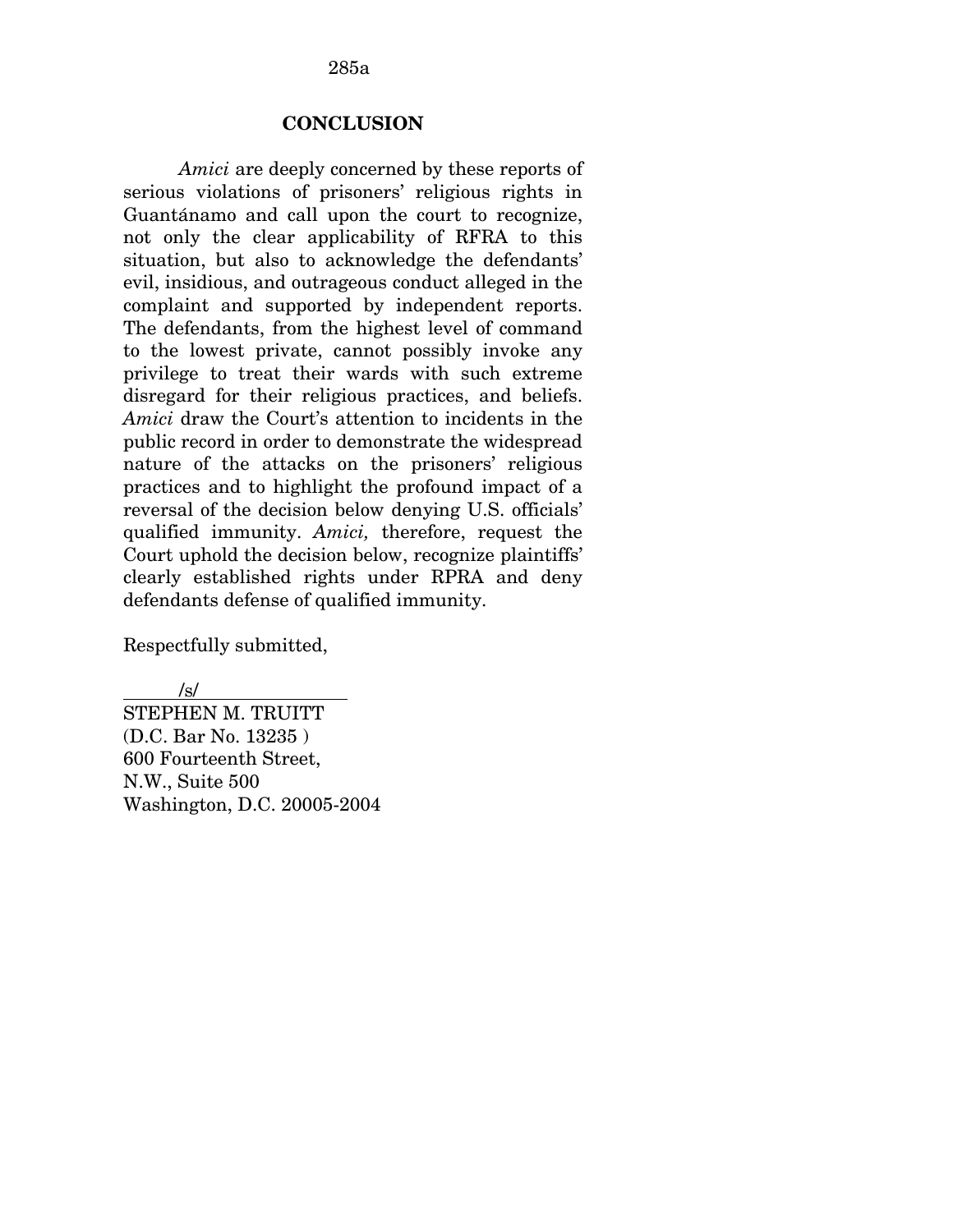MICHAEL RAPKIN (D.C. Bar No. 50616) Law Offices of Michael Rapkin 1299 Ocean Ave., Suite 900 Santa Monica, CA 90401

Dated: March 20, 2007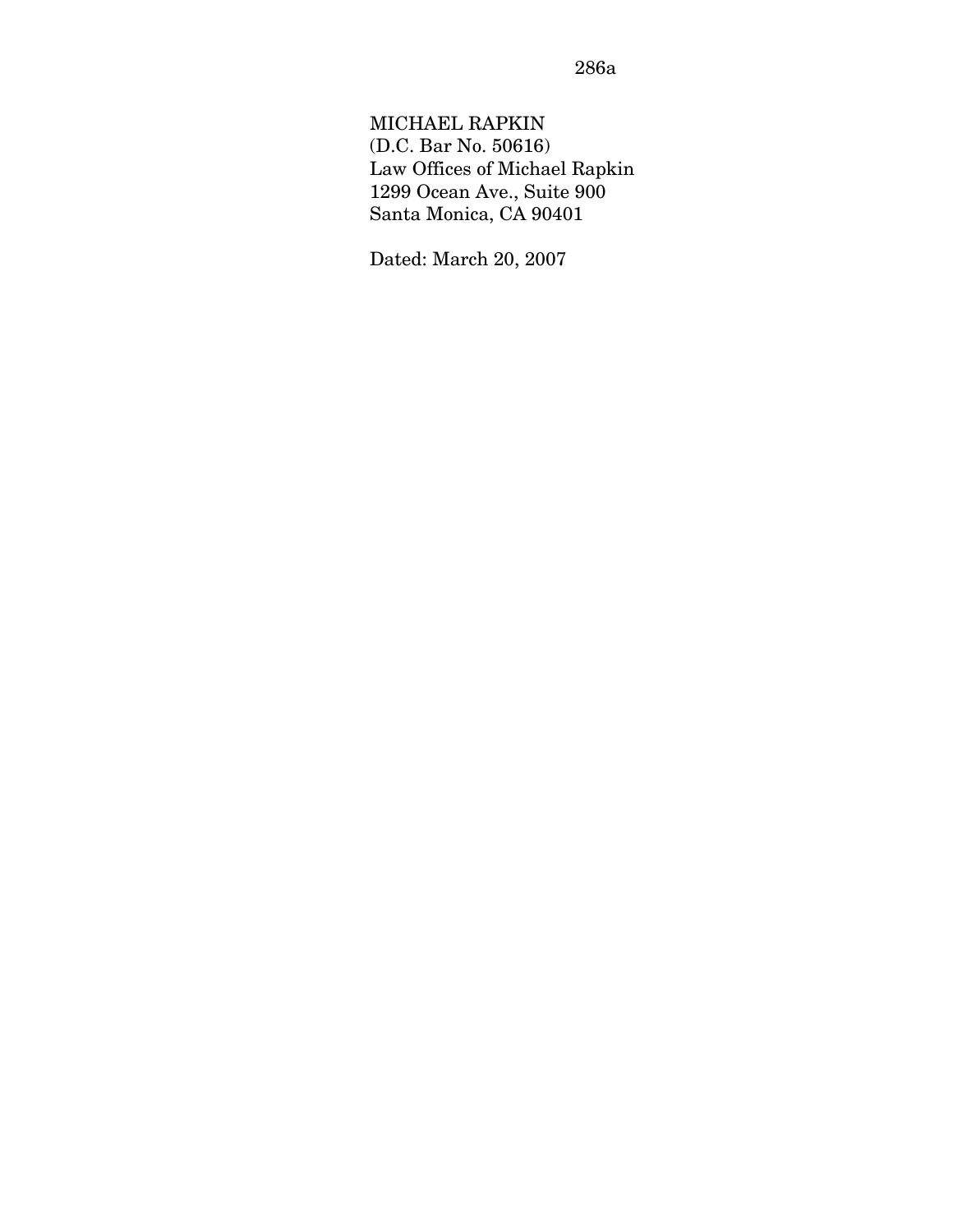## **CERTIFICATE OF COMPLIANCE WITH RULE 32(a)(7)(C) OF THE FEDERAL RULES OF CIVIL PROCEDURE**

I hereby certify, pursuant to Fed. R. Add. P. 32 (a)(7)(C) and D.C. Circuit Rule 32(a), that the foregoing brief is proportionally spaced, has a typeface of 14 point, and contains 6,438 words, (which does not exceed the applicable 7,000 word limit).

> $\frac{1}{s}$ Stephen M. Truitt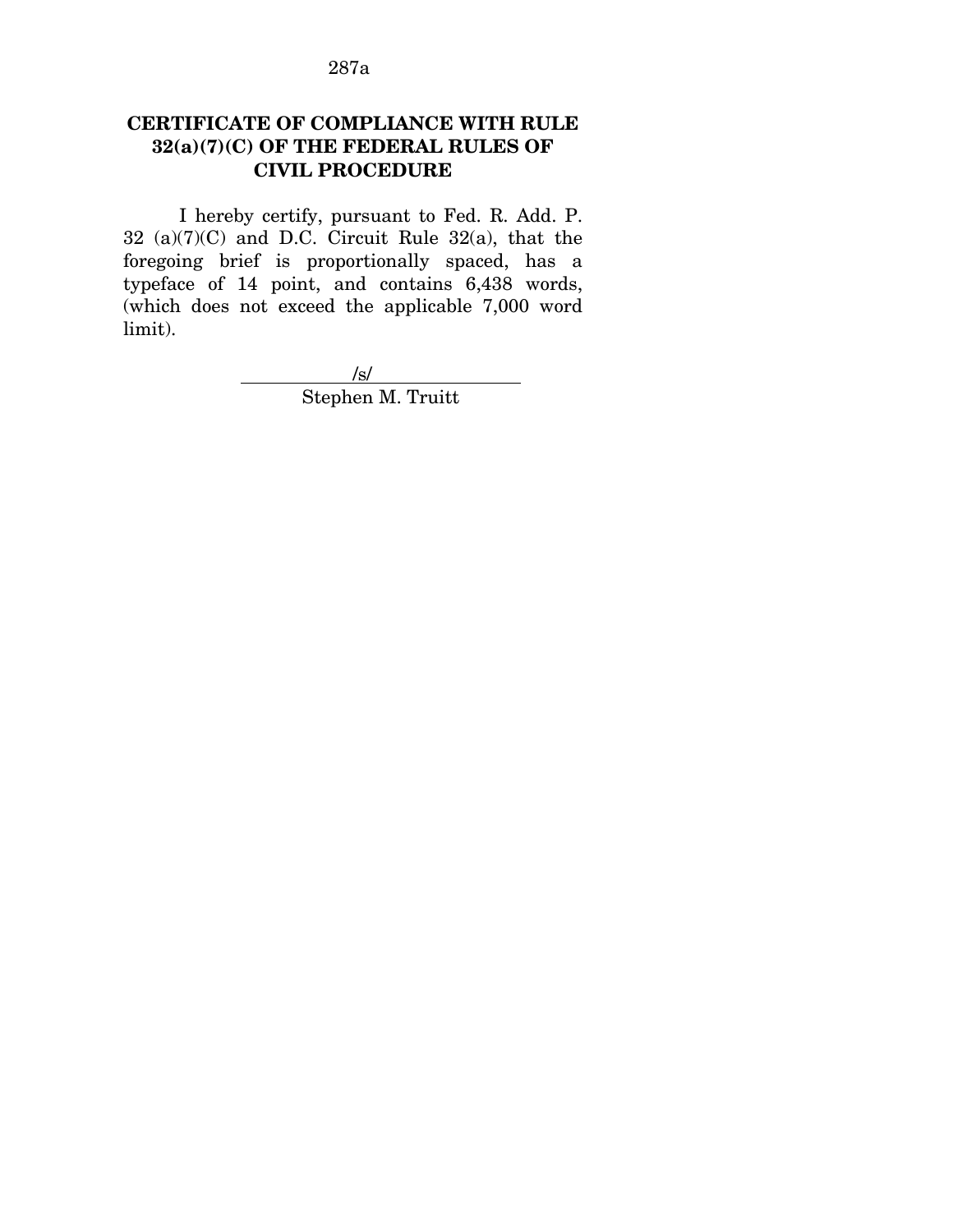### **CERTIFICATE OF SERVICE**

The undersigned hereby certifies that on this 20th day of March, 2007, the foregoing Brief Of *Amici Curiae* Counsel For Guantánamo Detainees, Reprieve, Cageprisoners, And James Vee In Support Of Plaintiffs-Appellants was served by U.S. mail, postage prepaid, upon the following:

Matthew Collette U.S. Department of Justice 950 Pennsylvania Avenue, NW Washington, D.C. 20530

William C. Aceves California Western School of Law 225 Cedar Street San Diego, CA 02101

Paul Hoffman Schonbrun, DeSimone, Seplow, Harris & Hoffman 723 Ocean Front Walk Venice, CA 90201

Jerome A. Hoffman Christopher C. Lund Dechert LLP 2929 Arch Street Philadelphia, PA 19104

Michael Ratner Jennifer M. Green Shayana Kadidal Center far Constitutional Rights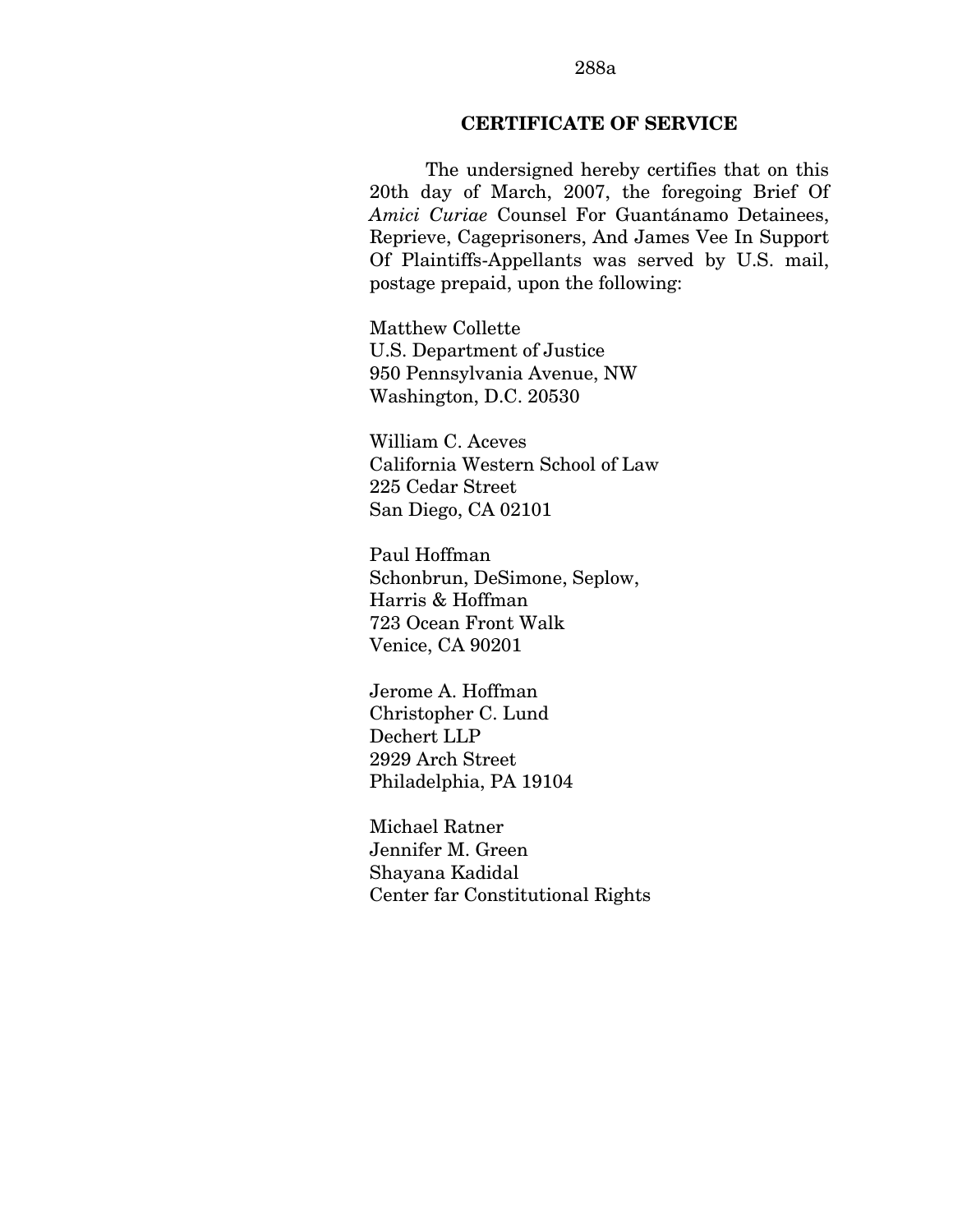666 Broadway, 7th Floor New York, NY 10012

Eric L. Lewis Anne Katherine Toomey Sarah L. Knapp Elizabeth A. Wilson Baach, Robinson & Lewis PLLC 1201 F Street, N.W., Suite 500 Washington, DC 20012

Sidney S. Rosdeitcher Paul, Weiss, Rifkind, Wharton & Garrison 1285 Avenue of the Americas New York, NY 10019-6064

K. Hollyn Hollman Baptist Joint Committee for Religious Liberty 200 Maryland Avenue, N.E. Washington, DC 20002

> /s/ Stephen M. Truitt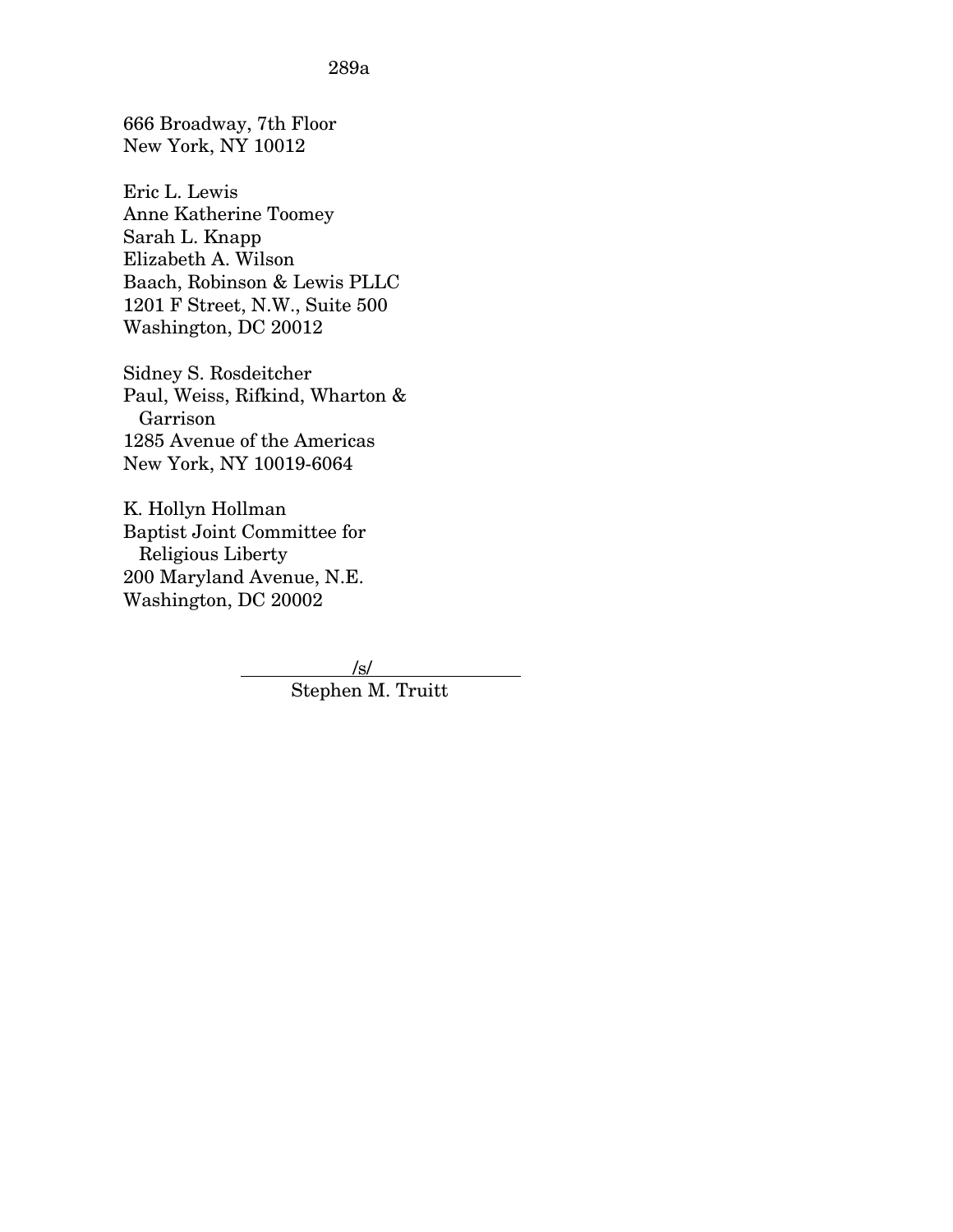#### 290a

### **LIST OF AMICI COUNSEL**

The following *amici* are counsel for current or former Guantánamo detainees:

Charles Carpenter Pepper Hamilton LLP 600 14th Street, NW Washington D.C. 20005-2004

Judith Brown Chomsky Law Offices of Judith Brown Chomsky P.O. Box 29726 Elkins Park, PA 19027

George M. Clarke III Baker & McKenzie LLP 815 Connecticut Ave., N.W. Washington, D.C. 20006

Jerry Cohen Bums & Levinson, LLP 125 Summer Street Boston, MA 02110

Joshua Colangelo-Bryan Dorsey and Whitney LLP 250 Park Ave. New York, NY 10177

George Daly Law Offices of George Daly 139 Altondale Avenue Charlotte, NC 28207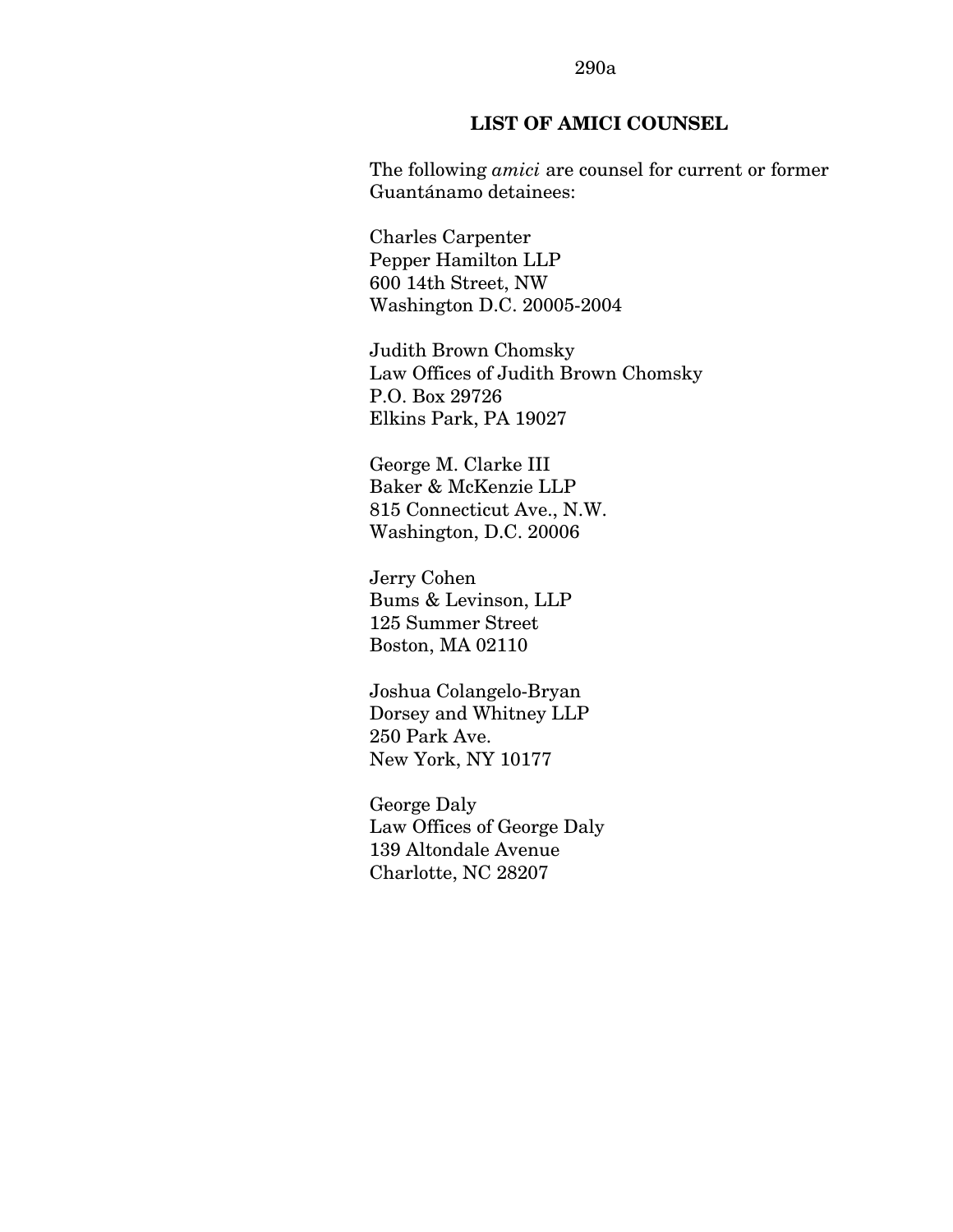Jeffrey Davis 400 N. Church Street #222 Charlotte, NC 28202

Josh Denbeaux Denbeaux & Denbeaux 166 Kinderkamack Road Westwood, NJ 07675

Mark Denbeaux Denbeaux & Denbeaux 366 Kinderkamack Road Westwood, NJ 07675

Stuart Eisenberg Weiberg and Garber PC 431 Ashfield Mt. Ashfield, MA 01330

Elizabeth P. Gilson Law Office of Elizabeth P. Gilson 383 Orange Street New Haven, CT 06511

Candace Gorman Law Office of Candace Gorman 542 S. Dearborn, Suite 1060 Chicago, IL 60605

Eldon Greenberg Garvery Schubert Barer Fifth Floor, 1000 Potomac Street, NW Washington D.C. 2007-3501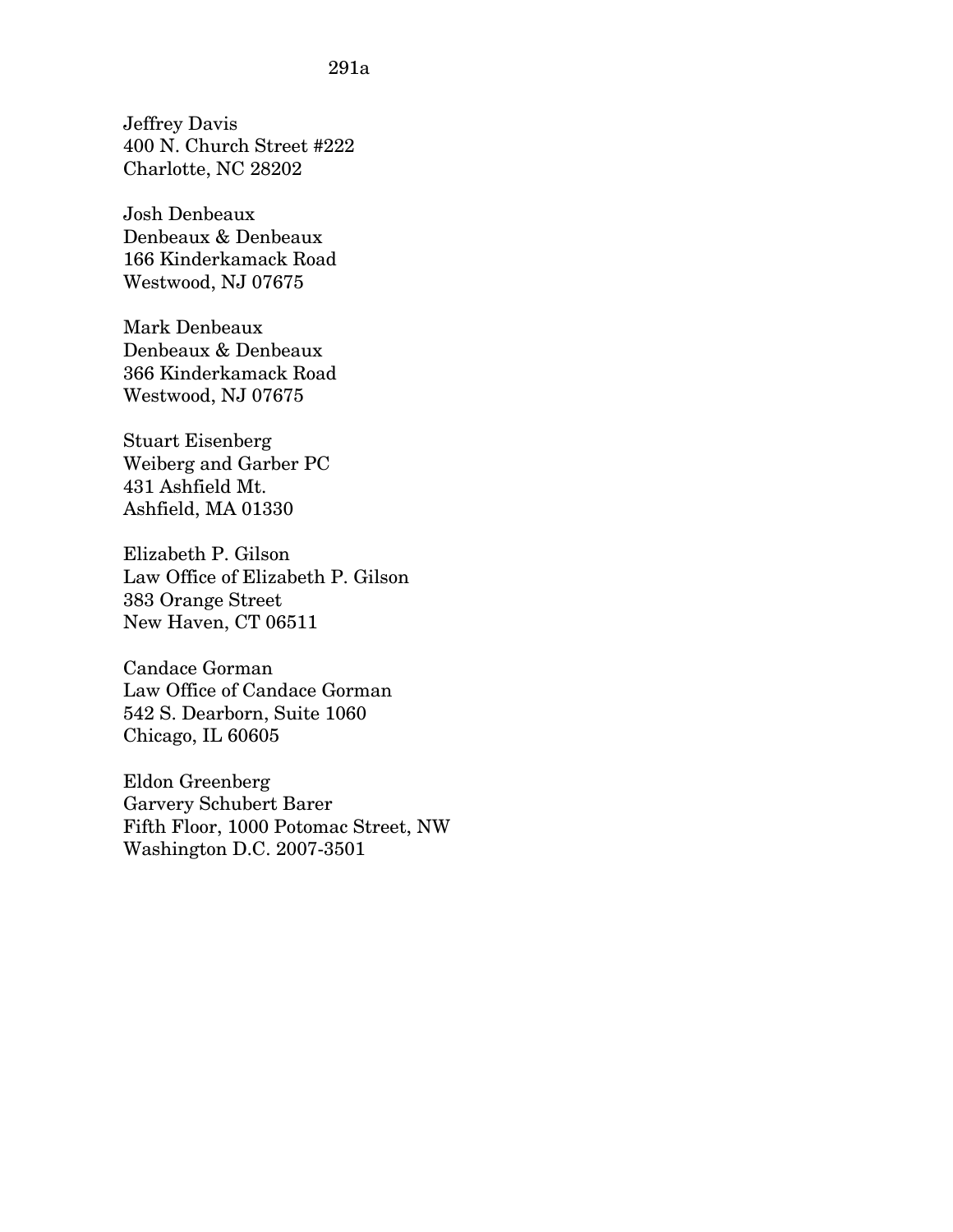C. Clark Hodgson, Jr. Stradley, Ronon, Stevens and Young 2600 One Commerce Square Philadelphia, PA 19103

Gaillard T. Hunt 1409 Gleason Street Silver Spring Maryland 20902

Christopher Karagheuzoff Dorsey & Whitney LLP 250 Park Avenue New York, NY 10177

Ramzi Kassem Adjunct Professor of Law Fordham University School of Law 33 West 60th Street, 3rd Floor New York, New York 10023

Samuel C. Kauffman Garvey Schubert Barer 121 SW Morrison Street, 11th Floor, Portland, OR 97204

Ellen Lubell Tennant Lubell, LLC 288 Walnut St., Suite 500 Newton, MA 02460

Howard J. Manchel Manchel, Wiggins & Kaye 729 Piedmont Avenue, NE Atlanta, GA 30308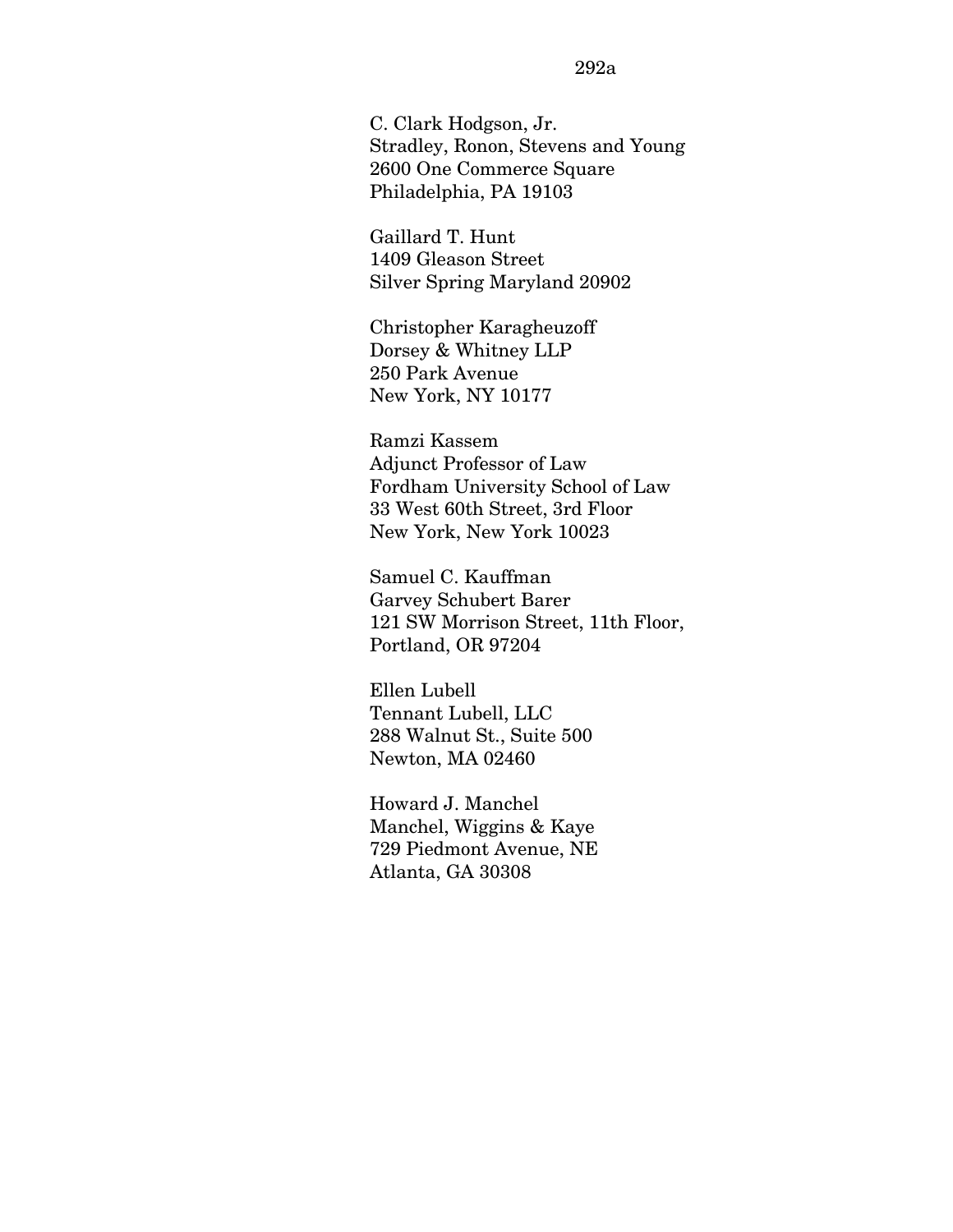Louis Marjon 67 West North Shore Avenue North Fort Myers, Florida 33903

Edwin S. Matthews Baker & McKenzie LLP 815 Connecticut Ave., N. W. Washington, D.C. 20006

Brian J. Neff Schiff Hardin, LLP 623 Fifth Avenue, 28th Floor New York, N.Y. 10022

Kit A. Pierson Heller Ehrman LLP 1717 Rhode Island Avenue, N.W. Washington, DC 20036

Noah H. Rashkind, Esq. 211 Bryant Space Science Center P.O. Box 112055 Gainesville, FL 32611-2055

Martha Rayner Associate Clinical Professor of Law Fordham University School of Law 33 West 60th Street, 3rd Floor New York, NY 10023

Marjorie M. Smith Law Office of Marjorie M. Smith P.O. Box 234 Piermont, NY 10968